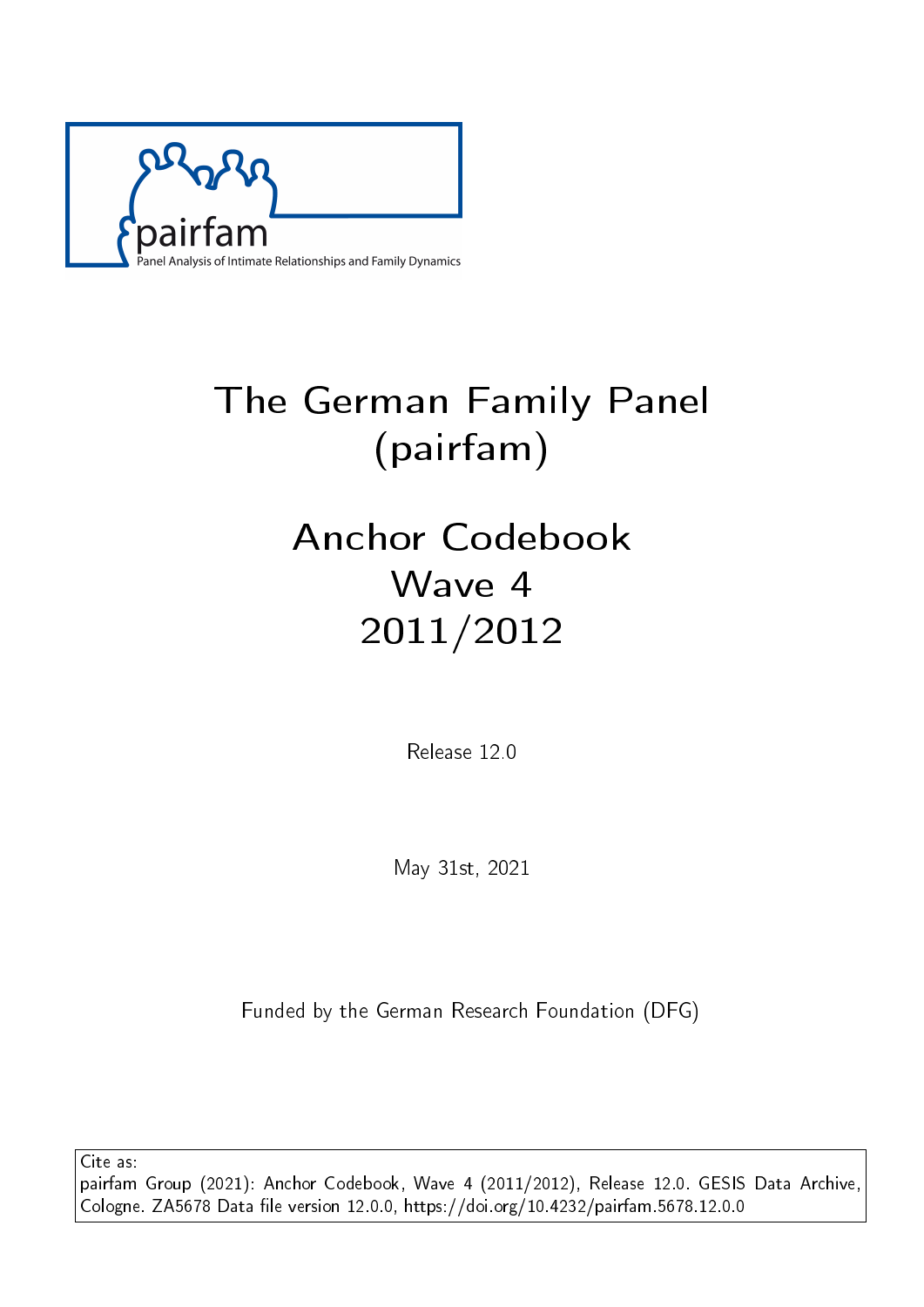# Content

| <b>Generated Variables</b>                                                                                                                                                                                                                                                                                                                                                                                                                                                                                                                                                                                                                                                                                                                                                                                                                          | IV                                                       |
|-----------------------------------------------------------------------------------------------------------------------------------------------------------------------------------------------------------------------------------------------------------------------------------------------------------------------------------------------------------------------------------------------------------------------------------------------------------------------------------------------------------------------------------------------------------------------------------------------------------------------------------------------------------------------------------------------------------------------------------------------------------------------------------------------------------------------------------------------------|----------------------------------------------------------|
| <b>Overview of Auxiliary Variables</b>                                                                                                                                                                                                                                                                                                                                                                                                                                                                                                                                                                                                                                                                                                                                                                                                              | VI                                                       |
| Preface<br>Variables for dependent interviewing and all the contract of the contract of the contract of the contract of the                                                                                                                                                                                                                                                                                                                                                                                                                                                                                                                                                                                                                                                                                                                         | IX<br>$\mathsf{I} \mathsf{X}$                            |
| Preparation of the interview by interviewer                                                                                                                                                                                                                                                                                                                                                                                                                                                                                                                                                                                                                                                                                                                                                                                                         | 1                                                        |
| Identification of respondent                                                                                                                                                                                                                                                                                                                                                                                                                                                                                                                                                                                                                                                                                                                                                                                                                        | 5                                                        |
| Values, preferences, and satisfaction                                                                                                                                                                                                                                                                                                                                                                                                                                                                                                                                                                                                                                                                                                                                                                                                               | 6                                                        |
| Demography - Event History Calendar (EHC)<br>Children a caracteristic construction of the construction of the construction of the construction of the construction of the construction of the construction of the construction of the construction of the construction of t<br>Place(s) of residences entertainment and the series of the series of the series of the series of the series of<br>Education and employment 1 material contracts and contracts are according to the set of the set of the set of the set of the set of the set of the set of the set of the set of the set of the set of the set of the set of th<br>Routing partnership modules and a contract the contract of the contract of the contract of the contract of the                                                                                                   | 8<br>8<br>15<br>27<br>32<br>35<br>41<br>47<br>49         |
| Duration of marriage reported in previous wave, now no partnership with marriage partner 51                                                                                                                                                                                                                                                                                                                                                                                                                                                                                                                                                                                                                                                                                                                                                         |                                                          |
| Household and dwelling of main residence<br>Ownership status of dwelling research and contained a statute of the statute of the statute of the statute of                                                                                                                                                                                                                                                                                                                                                                                                                                                                                                                                                                                                                                                                                           | 53<br>53<br>54<br>54                                     |
| Household and dwelling of second residence                                                                                                                                                                                                                                                                                                                                                                                                                                                                                                                                                                                                                                                                                                                                                                                                          | 56                                                       |
| Education and employment II                                                                                                                                                                                                                                                                                                                                                                                                                                                                                                                                                                                                                                                                                                                                                                                                                         | 59<br>59<br>60<br>61                                     |
| Module for singles                                                                                                                                                                                                                                                                                                                                                                                                                                                                                                                                                                                                                                                                                                                                                                                                                                  | 72                                                       |
| Current partnership<br>Meeting current partner with a subsequence of the subsequence of the set of the set of the set of the set of the set of the set of the set of the set of the set of the set of the set of the set of the set of the set of the<br>Partner's education and occupation and accupation and and and and and and and according to the set of the set o<br>Residence of partner and timely distance to respondent the substitution of the substitution of the substitutio<br>Institutionalization of partnership weeds to a contract the contract of the contract of the contract of the co<br><b>Consent to partner survey</b> decrease and conservative and conservative conservative and conservative and conservative and conservative and conservative and conservative and conservative and conservative and conservative an | 75<br>75<br>77<br>78<br>81<br>90<br>91<br>95<br>96<br>99 |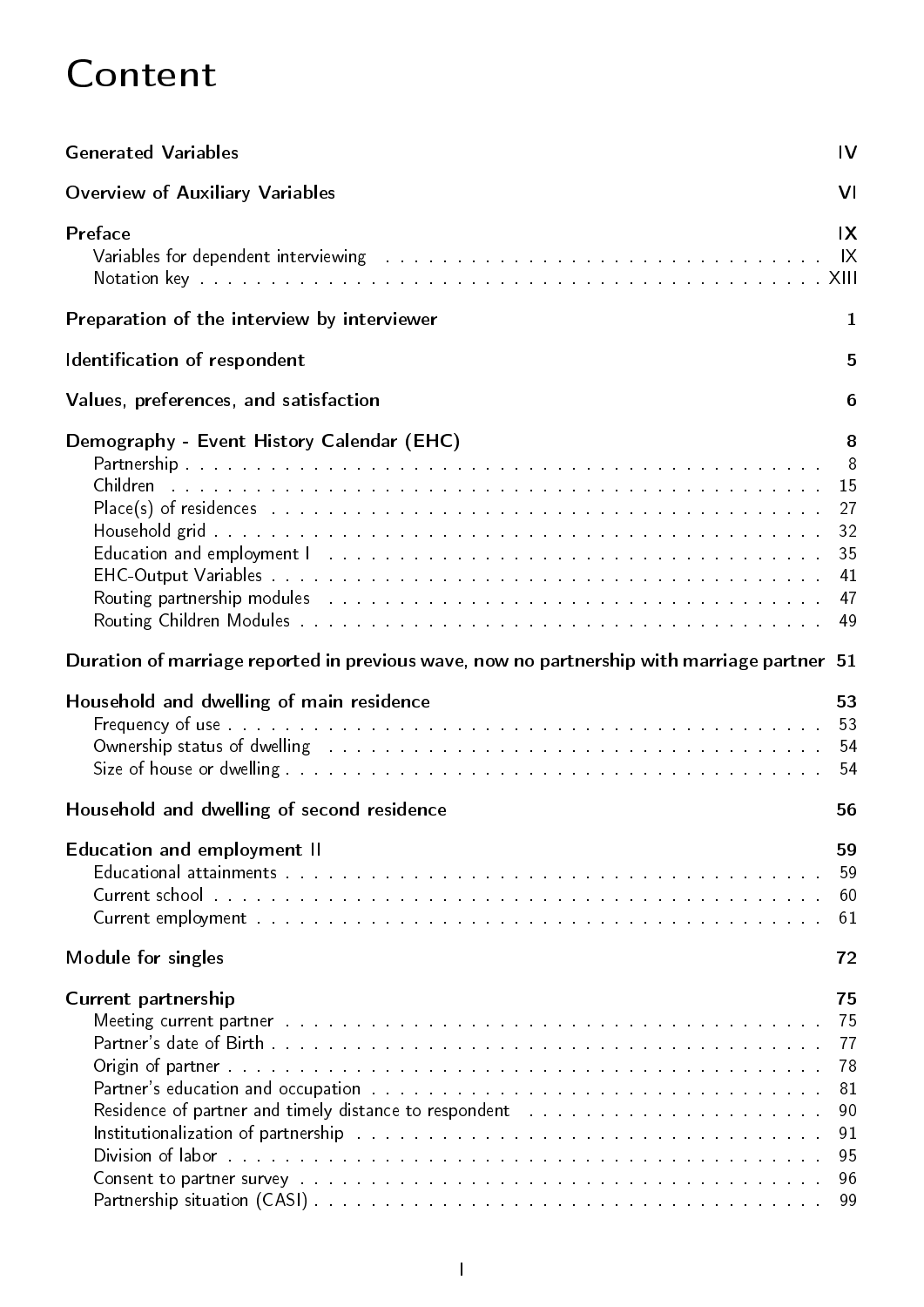| <b>Personality (CASI)</b>                                                                                                                                                                                                      | 104 |
|--------------------------------------------------------------------------------------------------------------------------------------------------------------------------------------------------------------------------------|-----|
|                                                                                                                                                                                                                                |     |
|                                                                                                                                                                                                                                |     |
|                                                                                                                                                                                                                                |     |
|                                                                                                                                                                                                                                |     |
| Separation from ex-partner (CASI)                                                                                                                                                                                              | 107 |
|                                                                                                                                                                                                                                |     |
| Effect on children with the contract to the contract the contract of the contract of the set of the set of the                                                                                                                 |     |
|                                                                                                                                                                                                                                |     |
|                                                                                                                                                                                                                                |     |
|                                                                                                                                                                                                                                |     |
| Sexuality and contraception (CASI)                                                                                                                                                                                             | 112 |
|                                                                                                                                                                                                                                |     |
| Existence of a pregnancy research and contained a series and contained a series and series and series and 112                                                                                                                  |     |
| Contraception with the contract of the contract of the contract of the contract of the contract of the contract of the contract of the contract of the contract of the contract of the contract of the contract of the contrac |     |
|                                                                                                                                                                                                                                |     |
| Conception of a child / Inducing a pregnancy and a series and a series and a series of 116                                                                                                                                     |     |
|                                                                                                                                                                                                                                |     |
|                                                                                                                                                                                                                                |     |
| Fertility                                                                                                                                                                                                                      | 120 |
|                                                                                                                                                                                                                                |     |
| Fertility plans and a contract the contract of the contract of the contract of the contract of the contract of the contract of the contract of the contract of the contract of the contract of the contract of the contract of |     |
| Conflicts with partner research and contact the contract of the contract of the contract of the contract of the                                                                                                                |     |
| Influence of social environment the contract of the contract of the contract of the state of the state of the                                                                                                                  |     |
| Limitations in other life domains due to children the substitution of the substitutions in the 130                                                                                                                             |     |
|                                                                                                                                                                                                                                |     |
|                                                                                                                                                                                                                                |     |
| Children                                                                                                                                                                                                                       | 133 |
| Contact of biological children to respondent, to ex-partner, and to partner outside of household 133                                                                                                                           |     |
| Parenting of own children the community of the community of the community of the community of the community of                                                                                                                 |     |
|                                                                                                                                                                                                                                |     |
|                                                                                                                                                                                                                                |     |
|                                                                                                                                                                                                                                |     |
| Child care the contract of the contract of the contract of the contract of the contract of the contract of the                                                                                                                 |     |
| Parenting of own children with the contract of the contract of the contract of the contract of the contract of                                                                                                                 |     |
| Coparenting with partner research and the contract of the contract of the contract of the contract of the contract of the contract of the contract of the contract of the contract of the contract of the contract of the cont |     |
| Consent to parenting survey entering the service of the service of the service of the service of the service of the service of the service of the service of the service of the service of the service of the service of the s |     |
|                                                                                                                                                                                                                                |     |
| Intergenerational relationships                                                                                                                                                                                                | 152 |
|                                                                                                                                                                                                                                |     |
| Partnership, cohabitation, family status of parents and a summary and a summary 155                                                                                                                                            |     |
| Frequency of contact research and contact the contract of the contract of the contract of the 167                                                                                                                              |     |
| Emotional closeness research and contain the contract of the contract and containing the set of the set of the                                                                                                                 |     |
| Timely distance the contract of the contract of the contract of the contract of the contract of the contract of the contract of the contract of the contract of the contract of the contract of the contract of the contract o |     |
|                                                                                                                                                                                                                                |     |
|                                                                                                                                                                                                                                |     |
| Leisure time activities with parents and account to the contract of the contract of the state of the 184                                                                                                                       |     |
|                                                                                                                                                                                                                                |     |
|                                                                                                                                                                                                                                |     |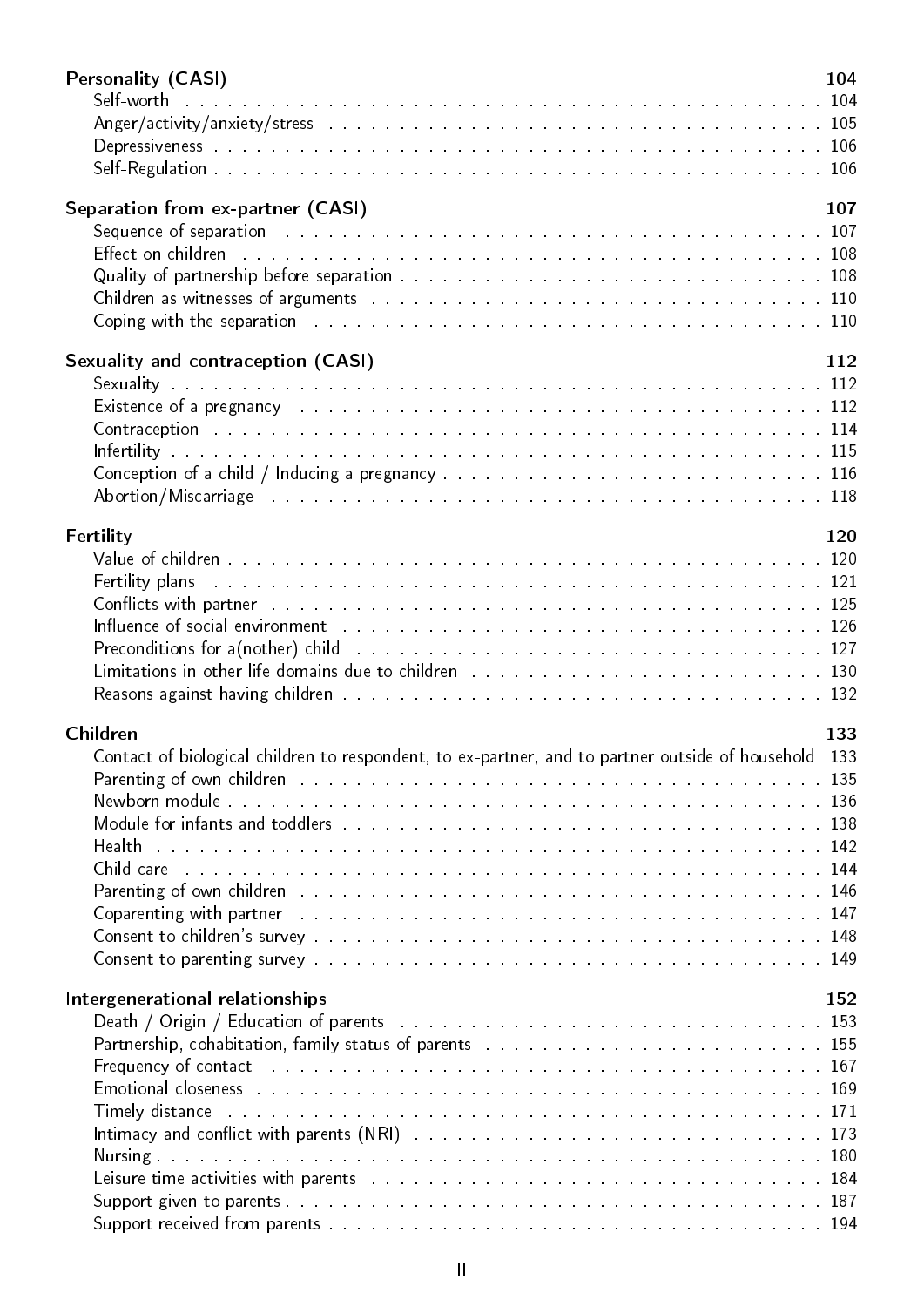| Consent to parents survey the contract of the contract of the contract of the contract of the contract of the contract of the contract of the contract of the contract of the contract of the contract of the contract of the  |     |
|--------------------------------------------------------------------------------------------------------------------------------------------------------------------------------------------------------------------------------|-----|
| <b>Network</b>                                                                                                                                                                                                                 | 216 |
| Partners generator<br>T                                                                                                                                                                                                        |     |
| Type of relation and an analyzing and an analyzing and an analyzing and an analyzing the state of the 219                                                                                                                      |     |
|                                                                                                                                                                                                                                |     |
| Income                                                                                                                                                                                                                         | 226 |
|                                                                                                                                                                                                                                |     |
| Social benefits with a contract of the contract of the contract of the contract of the contract of the contract of the contract of the contract of the contract of the contract of the contract of the contract of the contrac |     |
| Household income the contract of the contract of the contract of the contract of the contract of the contract of the contract of the contract of the contract of the contract of the contract of the contract of the contract  |     |
| Financial situation with a contract to contract the contract of the contract of the contract of the contract of the contract of the contract of the contract of the contract of the contract of the contract of the contract o |     |
| Health, satisfaction                                                                                                                                                                                                           | 233 |
| End of interview                                                                                                                                                                                                               | 235 |
| Assessments by the interviewer<br>237                                                                                                                                                                                          |     |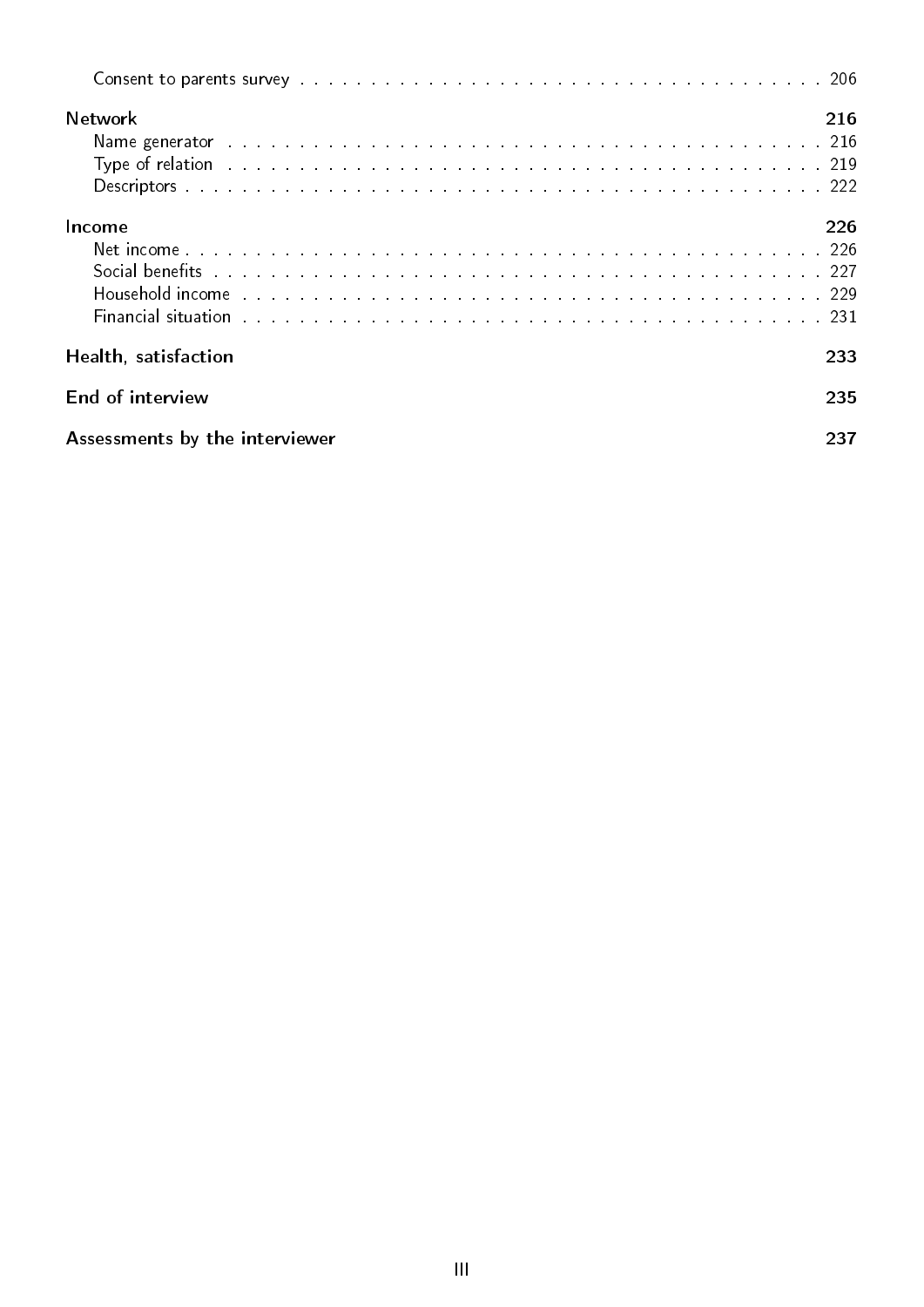### <span id="page-4-0"></span>Generated Variables

The following table shows a list of all variables, which were generated during the data editing process and which are part of the delivered anchor data. In order to facilitate data analysis and to enhance comparability of results, the pairfam staff produced a number of variables that are of interest to many research projects. The "Generated variables and scales" section of the Data Manual contains a detailed description of the generation procedure.

| Generated identifiers sex (anchor, partner, children)                        | sex_gen, psex_gen,<br>k*sex gen  |
|------------------------------------------------------------------------------|----------------------------------|
| Generated identifiers date of birth (anchor, partner, children,              | dob* gen, pdob* gen,             |
| mother incl. adoptive mother, father incl. adoptive father, stepmother, ste- | k*dob* gen, mdob* gen,           |
| pfather)                                                                     | fdob* gen, smdob* gen,           |
|                                                                              | $\mathsf{sfdob*}\_ \mathsf{gen}$ |
| Age (anchor, partner, mother incl. adoptive mother, father incl. adoptive    | age, page, mage, fage, smage,    |
| father, stepmother, stepfather)                                              | sfage                            |
| Age of children                                                              | klage, , k10age                  |
| Age of anchor's youngest child living with anchor (in months)                | ykage                            |
| Position of anchor's youngest child                                          | ykid                             |
| Age of anchor's youngest CAPI child in months                                | ykagecapi                        |
| Position of anchor's youngest CAPI child                                     | ykidcapi                         |
| Birth cohort                                                                 | cohort                           |
| Country of birth (anchor, partner, mother, father,                           | cob, pcob, mcob, fcob,           |
| adoptive mother, adoptive father, stepmother, stepfather)                    | amcob, afcob, smcob, sfcob       |
| 1st/2nd nationality (anchor, partner, mother, father,                        | nat*, pnat*, mnat*, fnat*,       |
| adoptive mother, adoptive father, stepmother, stepfather)                    | amnat*, afnat*, smnat*, sfnat*   |
| Ethnicity                                                                    | ethni                            |
| Migration status                                                             | migstatus                        |
| Relationship status                                                          | relstat                          |
| Marital status (anchor, partner)                                             | marstat, pmarstat                |
| Number of previous partners                                                  | np                               |
| Number of previous partners with whom anchor cohabitated                     | ncoh                             |
| Number of previous marriages                                                 | nmar                             |
| Months since anchor and current partner got to know each other               | meetdur                          |
| Duration of current relationship, cohabitation and marriage                  | reldur, cohabdur, mardur         |
| Anchor homosexual                                                            | homosex                          |
| Anchor and/or partner infertile                                              | infertile                        |
| Anchor and/or partner pregnant                                               | pregnant                         |
| Number of all kids born up to time of interview                              | nkids                            |
| Number of all biological kids born up to time of interview                   | nkidsbio                         |
| Number of all biological kids with partner born up to time of interview      | nkidsp                           |
| Number of all kids alive                                                     | nkidsalv                         |
| Number of all biological kids alive                                          | nkidsbioalv                      |
| Number of all biological kids with partner alive                             | nkidspalv                        |
| Number of all kids living with anchor                                        | nkidsliv                         |
| Number of all biological kids living with anchor                             | nkidsbioliv                      |
| Number of all biological kids with partner living with anchor                | nkidspliv                        |
| Number of all partner's biological kids alive                                | pnkidsbioalv                     |
| Type of children                                                             | k1type, , k10type                |
| Respondent has 2nd residence                                                 | res2nd                           |
| Household size (main residence)                                              | hhsizemrd                        |
| Mother lives in household (main residence)                                   | mmrd                             |
| Father lives in household (main residence)                                   | fmrd                             |
| Partner lives in household (main residence)                                  | pmrd                             |
|                                                                              |                                  |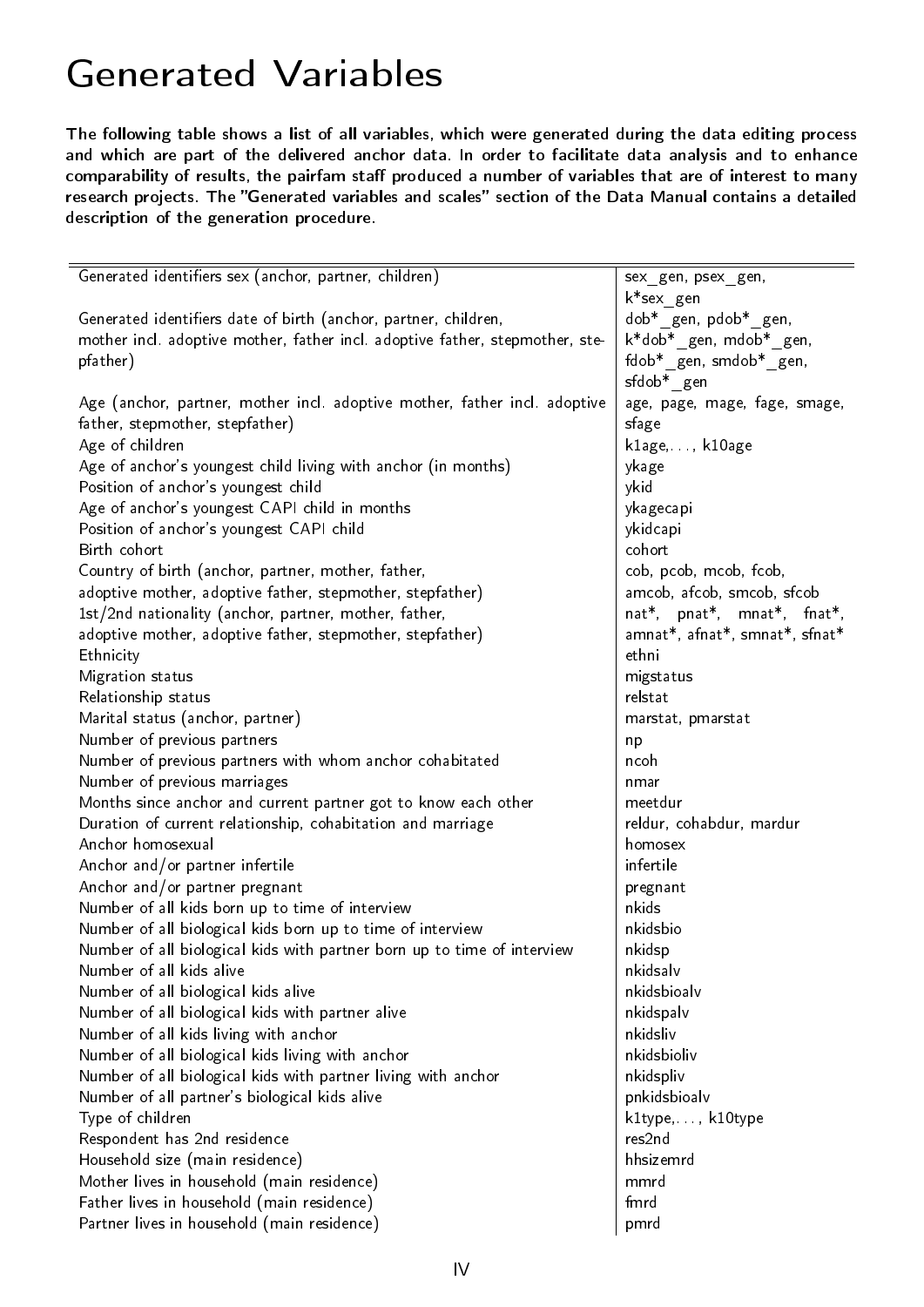| Number of children living in household (main residence)                               | childmrd                             |
|---------------------------------------------------------------------------------------|--------------------------------------|
| Number of others living in household (main residence)                                 | othmrd                               |
| Household composition (main residence)                                                | hhcomp                               |
| Enrollment in school or vocational qualification at time of interview (anchor,        | enrol, penrol                        |
| partner)                                                                              |                                      |
| Highest school degree attained at time of interview (anchor, partner, parents)        | school, pschool, mschool,<br>fschool |
| Highest vocational degree attained at time of interview (anchor, partner,<br>parents) | vocat, pvocat, mvocat,<br>fvocat     |
| ISCED-97, International Standard Classification of Education, no students             | isced, pisced, misced, fisced        |
| (anchor, partner, parents)                                                            |                                      |
| ISCED-97, International Standard Classification of Education, including stu-          | isced2, pisced2                      |
| dents (anchor, partner)                                                               |                                      |
| CASMIN classification of educational attainment (1999) (anchor, partner,              | casmin,<br>pcasmin,<br>mcasmin,      |
| parents)                                                                              | fcasmin                              |
| Years of schooling / vocational qualification (anchor, partner, parents)              | yeduc, pyeduc, myeduc, fyeduc        |
| KldB classification of occupation                                                     | kldb2010                             |
| ISCO classification of occupation                                                     | isco08                               |
| Int. Socio-Economic Index of Occupational Status (ISEI)                               | isei                                 |
| Standard Int. Occupational Prestige Scale (SIOPS)                                     | siops                                |
| Net equivalence income according to GCEE                                              | hhincgcee                            |
| Net income (open and estimated information combined) (personal, house-                | incnet, hhincnet                     |
| hold)                                                                                 |                                      |
| Consumer price index acc. to Nat. stat. off. (baseline 2010)                          | cpi                                  |
| Current primary and secondary activity status (anchor, partner)                       | casprim, cassec,                     |
|                                                                                       | pcasprim, pcassec                    |
| Labor force status (anchor, partner)                                                  | Ifs, plfs                            |
| Currently living in East Germany                                                      | east                                 |
| Net equivalence income according to modified OECD scale                               | hhincoecd                            |
| Number of persons aged under 14 main residence                                        | npu14mr                              |
| Number of persons aged 14 and older main residence                                    | npo14mr                              |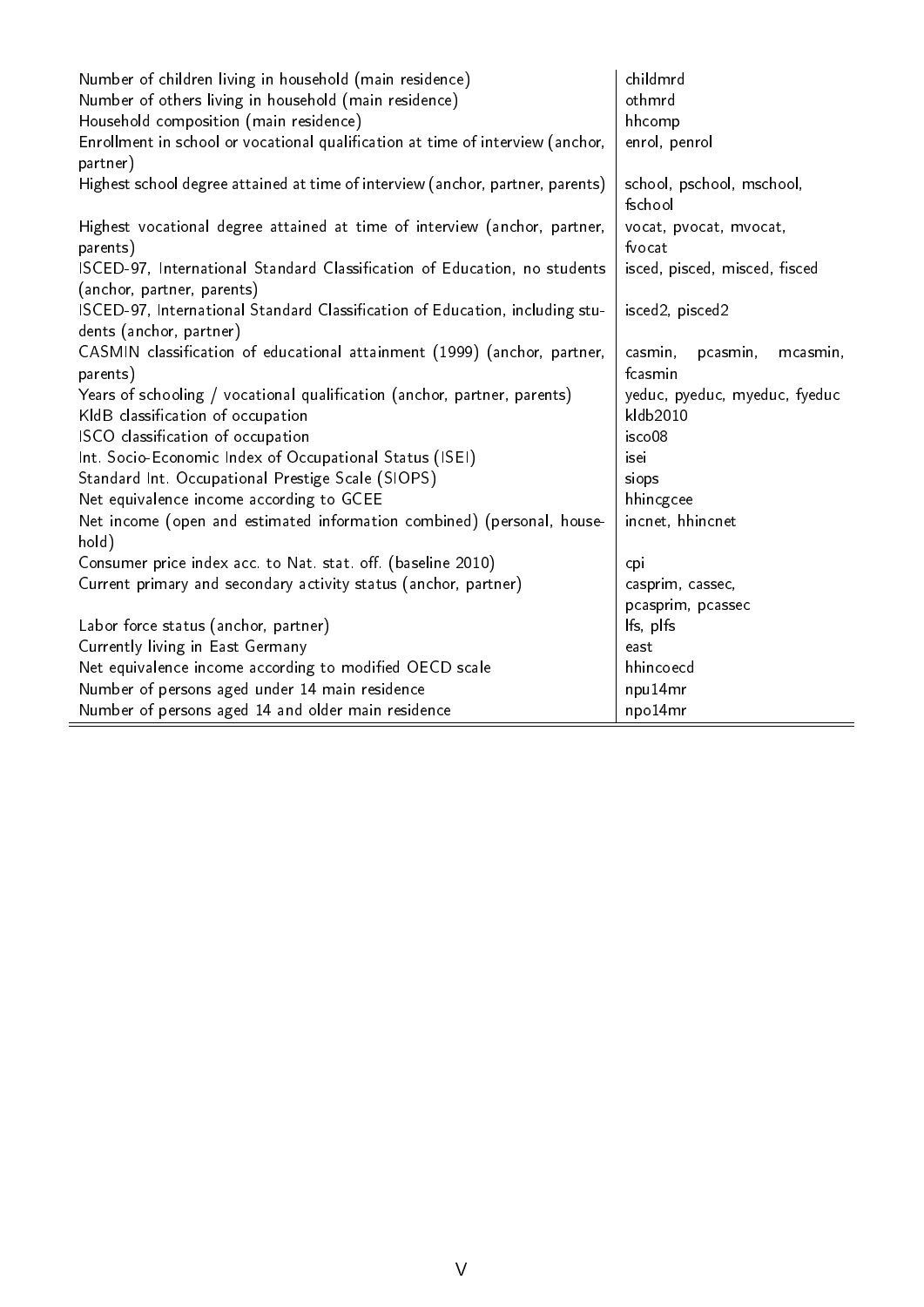# <span id="page-6-0"></span>Overview of Auxiliary Variables

This table shows a list of all auxiliary variables in the anchor data, which were generated during the interview. These variables were mainly used in order for generating filters, but are also helpful for data analysis. For more information on the formal generation process please refer to the respective parts of the Codebook.

In addition, the datatsets contain process-generated variables, paradata, weights as well as flag- and tag-variables that are not listed here in detail. A list of these variables as well as information about them are included in the data manual.

| Partnership: |                                                                      |                                                                                                                                                                                                                                                                                                                                                                                                                  |  |
|--------------|----------------------------------------------------------------------|------------------------------------------------------------------------------------------------------------------------------------------------------------------------------------------------------------------------------------------------------------------------------------------------------------------------------------------------------------------------------------------------------------------|--|
| hp           | respondent has partner                                               | hp=1 if in P4 one partner is indicated as "current part-<br>$ner''$ ; =0 otherwise                                                                                                                                                                                                                                                                                                                               |  |
| hpnr         | running number of current partner in<br><b>EHC</b>                   |                                                                                                                                                                                                                                                                                                                                                                                                                  |  |
| hpn          | name of current partner                                              | $1 =$ name mentioned; $-2 =$ na                                                                                                                                                                                                                                                                                                                                                                                  |  |
| hpg          | sex of current partner                                               | $1 =$ male, $2 =$ female, $-1 =$ dk, $-2 =$ na                                                                                                                                                                                                                                                                                                                                                                   |  |
| hp0          | partner in previous wave according to<br><b>EHC</b>                  | hp0=1 if respondent had a relationship in previous wave;<br>$=0$ otherwise                                                                                                                                                                                                                                                                                                                                       |  |
| hpm          | respondent<br>and<br>partner<br>current<br>currently married         | $1 = yes$ ; $0 = no$                                                                                                                                                                                                                                                                                                                                                                                             |  |
| hpc          | respondent<br>and<br>current<br>partner<br>currently living together | $1 = yes$ ; $0 = no$                                                                                                                                                                                                                                                                                                                                                                                             |  |
| hpsep        | condition for separation module                                      | $=$ 1 if respondent had a partner in previous wave (accor-<br>ding to the preload and confirmed for the time point of<br>the previous wave in EHC) but no longer has a relation-<br>ship with that partner and the relationship did not end<br>due to death<br>=0 if respondent had a partner in previous wave (ac-                                                                                              |  |
|              |                                                                      | cording to the preload and confirmed for the time point<br>of the previous wave in EHC) and the relationship with<br>that partner continues; or, if there is no longer a relati-<br>onship, if this ended due to death; or if the relationship<br>was not confirmed for the time point of the previous<br>wave in EHC or according to the preload did not have a<br>partner in the previous wave (or is unclear) |  |
| hpmt         | condition for meeting current partner<br>module                      | $=$ 1 if respondent has a current partner but was single<br>in previous wave, or current partner and partner from<br>previous wave are not identical or if preloads from the<br>previous wave were deleted; $=0$ otherwise                                                                                                                                                                                       |  |
| hps1         | condition I for single module                                        | $=$ 1 if the relationship to a partner was ended due to<br>death more than 6 months ago,<br>$=$ 0 if relationship to a partner was ended due to death<br>in the past 6 months                                                                                                                                                                                                                                    |  |
| hps2         | condition II for single module                                       | $=$ 1 if anchor had no relationship in the last three<br>months,<br>$=0$ otherwise                                                                                                                                                                                                                                                                                                                               |  |
| hp0nr        | running number of partner from pre-<br>vious wave in EHC             | defines which line in the EHC contains the partner from<br>previous wave (given by question P5). hp0nr is always<br>1. If hp0nr=hpnr, then current partner and partner from<br>previous wave are identical.                                                                                                                                                                                                      |  |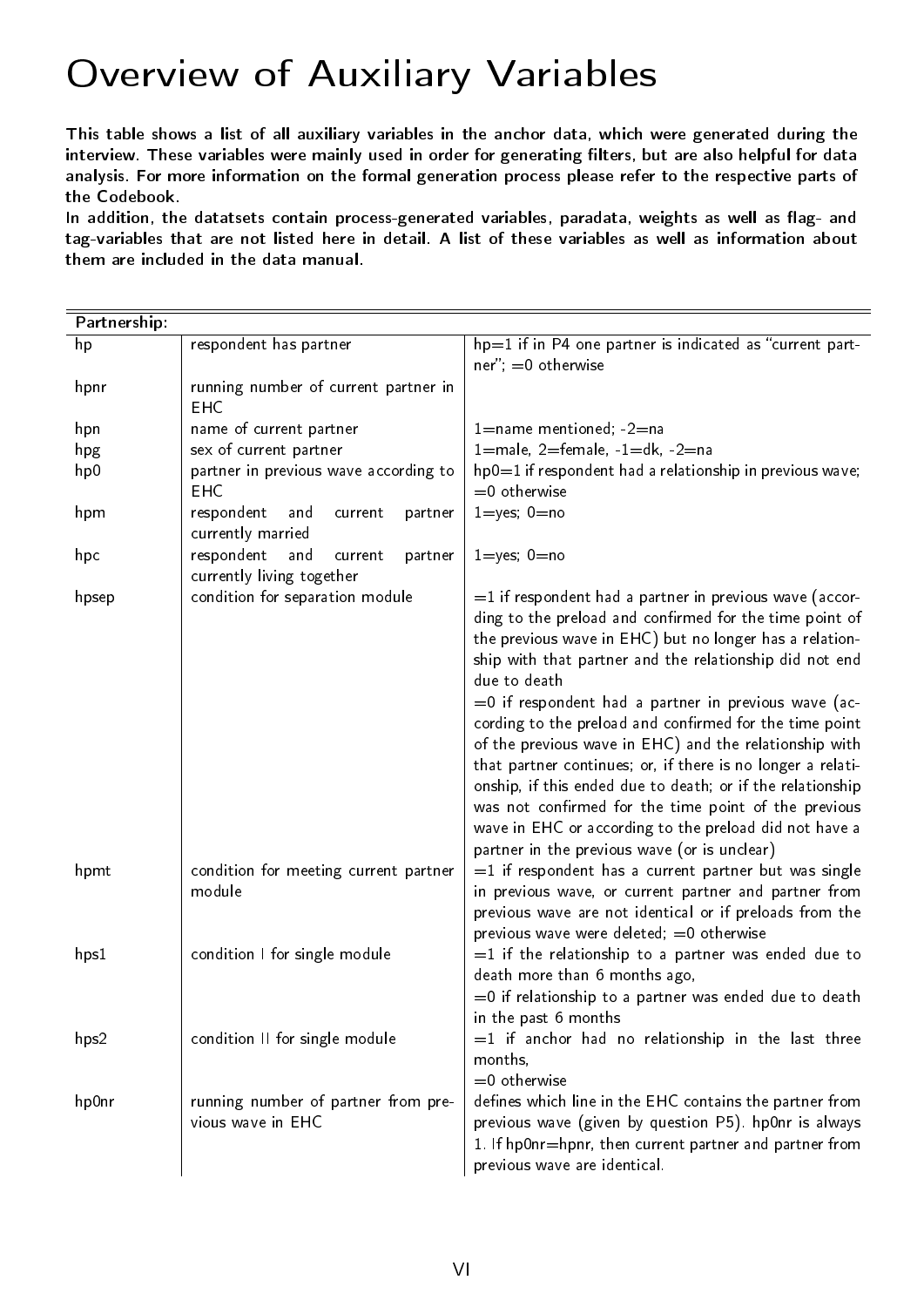| hp0n                            | name of partner from previous wave                                               | 1=name of partner from previous wave mentioned; -<br>$2 = n a$                    |
|---------------------------------|----------------------------------------------------------------------------------|-----------------------------------------------------------------------------------|
| hp0g                            | sex of partner from previous wave                                                | $1 =$ male, $2 =$ female, $-1 =$ dk, $-2 =$ na                                    |
| hp0ct0                          | cohabitation with partner from pre-                                              | $1 = yes$ ; $0 = no$                                                              |
|                                 | vious wave at the time point of the                                              |                                                                                   |
|                                 | previous wave                                                                    |                                                                                   |
| hhomo                           | Indicator: Homosexuality                                                         | 1=Same sex partner (last mentioned partner); 0=No                                 |
|                                 |                                                                                  | homosexuality                                                                     |
| Choice of CAPI child:           |                                                                                  |                                                                                   |
| capikidkx                       | Indicator child x chosen as CAPI child<br>(for $x=1,,10$ )                       | 1=Selected as child for child survey; 0=Not selected as<br>child for child survey |
| <b>Residential situation:</b>   |                                                                                  |                                                                                   |
| hhnr                            | number of current places of residence                                            | 1=no second residence; 2=second residence; -2=dk/na                               |
| hh1a                            | current place of residence (main resi-<br>dence)                                 | 1=residence mentioned; -2=na                                                      |
| hh11                            | current federal state (Bundesland) of                                            | 0=Berlin(West); 1=Schleswig-Holstein; 2=Ham-                                      |
|                                 | main residence                                                                   | burg; 3=Niedersachsen; 4=Bremen; 5=Nordrhein-                                     |
|                                 |                                                                                  | Westfalen; 6=Hessen; 7=Rheinland-Pfalz; 8=Baden-                                  |
|                                 |                                                                                  | Württemberg; 9=Bayern; 10=Berlin (Ost); 11=Bran-                                  |
|                                 |                                                                                  | denburg; 12=Mecklenburg-Vorpommern; 13=Sachsen;                                   |
|                                 |                                                                                  | 14=Sachsen-Anhalt; 15=Thüringen; 16=Saarland;                                     |
|                                 |                                                                                  | $17 =$ Land (open entry); $-2 =$ na                                               |
| hh1t0                           | indicator: dwelling in current main re-<br>sidence was recorded in previous wave | $=$ 1 if respondent has lived in main residence of the pre-                       |
|                                 |                                                                                  | vious wave in every month since the last survey and no<br>move was undertaken     |
| Employment:                     |                                                                                  |                                                                                   |
| erw0                            | employment at the time of the pre-                                               | $erw0=1$ , if anchor has indicated at least one occupation                        |
|                                 | vious interview                                                                  | in the EHC at the time of the last interview                                      |
| erw 1                           | employment at the time of the current                                            | $erw1=1$ , if anchor has indicated at least one occupation                        |
|                                 | interview                                                                        | in the EHC at the time of the current interview                                   |
| erw2                            | several parallel occupations at the ti-                                          | erw2=1, if anchor has indicated several parallel occupa-                          |
|                                 |                                                                                  |                                                                                   |
|                                 | me of the current interview                                                      | tions at the time of the current interview                                        |
| <b>Pregnancy and Fertility:</b> |                                                                                  |                                                                                   |
| f <sub>1</sub>                  | Expecting a child                                                                | 1=Respondent or partner pregnant                                                  |
|                                 |                                                                                  | 0=Respondent or partner not pregnant                                              |
| f2                              | Couples' fertility indicator                                                     | $1 = ($ likely) fertile; $0 = ($ likely) infertile                                |
|                                 | Intergenerational Relationships:                                                 |                                                                                   |
| lmhh1                           | biol. mother in household at main re-                                            | $lmhh1=1$ if anchor lives together with biol. mother at                           |
|                                 | sidence                                                                          | main residence                                                                    |
| $\mathsf{I}$ vhh $1$            | biol. father in household at main resi-                                          | $\lvert \text{vhh1}=1$ if anchor lives together with biol. father at main         |
|                                 | dence                                                                            | residence                                                                         |
| amhh 1                          | adoptive mother in household at main                                             | $amhh1=1$ if anchor lives together with adoptive mother                           |
| avhh1                           | residence                                                                        | at main residence                                                                 |
|                                 | adoptive father in household at main<br>residence                                | avhh1=1 if anchor lives together with adoptive father<br>at main residence        |
| smhh1                           | stepmother in household at main resi-                                            | $smhh1=1$ if anchor lives together with stepmother at                             |
|                                 | dence                                                                            | main residence                                                                    |
| svhh1                           | stepfather in household at main resi-                                            | svhh1=1 if anchor lives together with stepfather at main                          |
|                                 | dence                                                                            | residence                                                                         |
| hm1<br>hv1                      | mother existing<br>father existing                                               | 1=mother living; 2=mother deceased<br>1=father living; 2=father deceased          |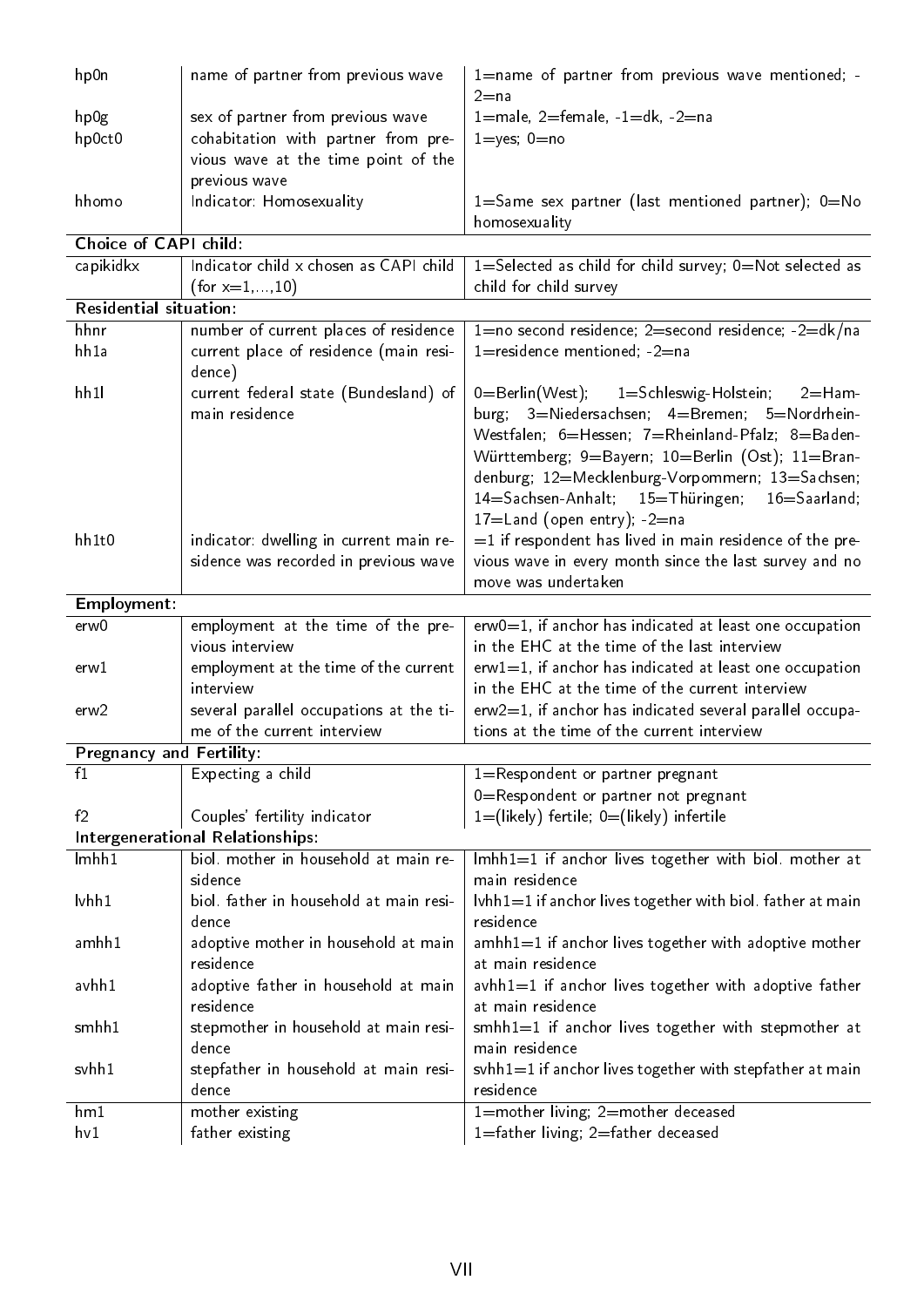| he1        | partnership of parents                | $1=$ biol. parents are couple; $0=$ parents are no couple      |
|------------|---------------------------------------|----------------------------------------------------------------|
| he2        | cohabitation of parents               | $1=$ biol. parents cohabit; 2=parents do not cohabit           |
| hsv1       | stepfather existing                   | 1=stepfather exists; $2$ =stepfather does not exist            |
| $h$ sm $1$ | stepmother existing                   | 1=stepmother exists; 2=stepmother does not exist               |
| he3        | parents are a married couple          | $1=$ parents are a married couple; 2=parents are no mar-       |
|            |                                       | ried couple                                                    |
| hm2        | contact with mother mentioned         | $1=$ contact mentioned; $0=$ contact not mentioned             |
| hsv2       | contact with stepfather mentioned     | $1=$ contact mentioned; $0=$ contact not mentioned             |
| hv2        | contact with father mentioned         | $1=$ contact mentioned; $0=$ contact not mentioned             |
| $h$ sm $2$ | contact with stepmother mentioned     | $1=$ contact mentioned; $0=$ contact not mentioned             |
| hnk        | number of parents with contact        | number of contacts with biol. parents and stepparents          |
| hsmx       | stepfather excluded if contact with 4 | $h$ sm $x=1$ if contact with 4 parents, no further information |
|            | parents                               | about stepfather; hsmx=0 if contact with 4 parents, no         |
|            |                                       | further information about stepmother or contact with           |
|            |                                       | less than 4 parents                                            |
| hm3        | more information about which parent,  | $hm3=1$ if information about mother was collected (biol.       |
|            | indicator mother                      | mother relevant)                                               |
| hsv3       | more information about which parent,  | hsv=1if information about stepfather was collected (ste-       |
|            | indicator stepfather                  | pfather relevant)                                              |
| hv3        | more information about which parent,  | $hv3=1$ if information about father was collected (biol.       |
|            | indicator father                      | father relevant)                                               |
| $h$ sm $3$ | more information about which parent,  | hsm=1if information about stepmother was collected             |
|            | indicator stepmother                  | (stepmother relevant)                                          |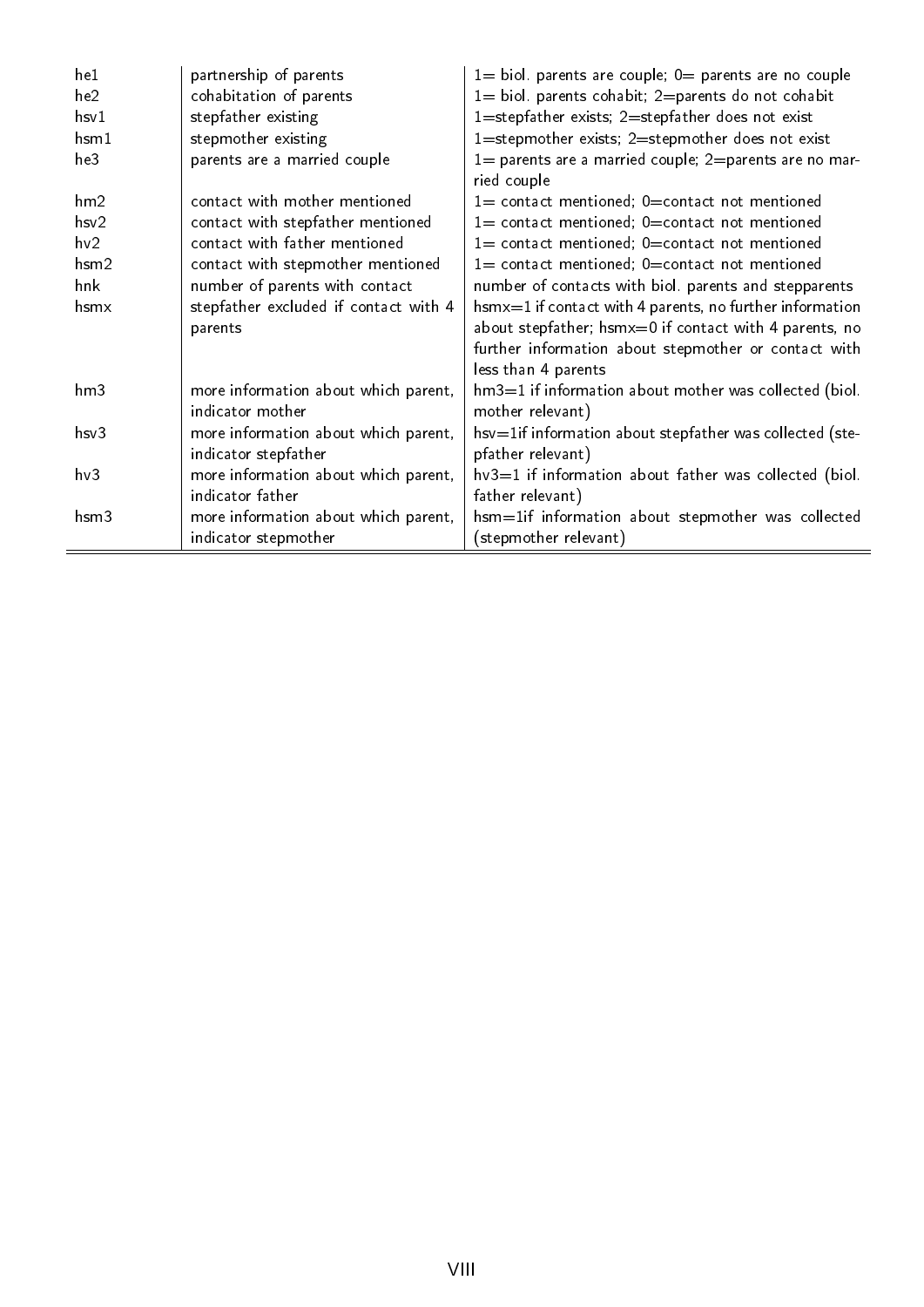# <span id="page-9-0"></span>Preface

### <span id="page-9-1"></span>Variables for dependent interviewing

The following variable list was generated on the basis of variables from the previous wave and contains information that are necessary for dependent interviewing. Thus, the form of the survey in the current wave (question wording, filters, etc.) depends in part on the articulation of these variables. In the following documentation, reference is made to these variables when relevant.

| rllistnu:               | List number                                   |                                                           |  |
|-------------------------|-----------------------------------------------|-----------------------------------------------------------|--|
| rllfdnum: Serial number |                                               |                                                           |  |
| hhid:                   | Household number (=anchor identification      |                                                           |  |
|                         | number without the last 3 zeros at the end)   |                                                           |  |
| dpid:                   | Highest partner identification number assi-   |                                                           |  |
|                         |                                               |                                                           |  |
|                         | gned (in previous waves)                      |                                                           |  |
| dsmid:                  | Stepmother identification number previous     |                                                           |  |
|                         | wave                                          |                                                           |  |
| dsfid:                  | Stepfather identification number previous     |                                                           |  |
|                         | wave                                          |                                                           |  |
| d <sub>0</sub>          | Respondent group                              | $1 =$ participation in previous wave; $0 =$ previous wave |  |
|                         |                                               | skipped; 2=taking part in survey for first time           |  |
| $d1$ :                  | Day of birth                                  | 1=day mentioned                                           |  |
| d2.                     | Month of birth                                |                                                           |  |
| d3.                     | Year of birth                                 |                                                           |  |
| $d4$ :                  | Sex                                           | $1$ =male; $2$ =female                                    |  |
| $d5$ :                  | Month of interview previous wave              |                                                           |  |
| $d6$ :                  | Year of interview previous wave               |                                                           |  |
| d7:                     | Partnership status                            | 1=partner; 2=no partner; -1=dk,na                         |  |
| d8:                     | Name of current partner                       | $1 =$ name mentioned; $-1 = dk$ , na                      |  |
| d9.                     | Sex of partner                                | $1$ =male; $2$ =female                                    |  |
| $d11$ :                 | Indicator: cohabitation                       | $1 = yes$ ; $0 = no$                                      |  |
| $d12$ :                 | Indicator: married to current partner         | $1 = yes$ ; $0 = no$                                      |  |
| d13                     | Indicator: children in previous wave (biolo-  | $1 = yes$ ; $0 = no$ ; $-1 = dk$ , na                     |  |
|                         | gical, adoptive, foster, step)                |                                                           |  |
| $d14-$                  | Name of the 1st-10th child                    | $1 =$ name mentioned; $-1 = dk$ , na                      |  |
| $d28$ :                 |                                               |                                                           |  |
| $d29$ -                 | Sex of the 1st-10th child                     |                                                           |  |
|                         |                                               | $1$ =male; $2$ =female; $-1$ =dk, na                      |  |
| d43.                    |                                               |                                                           |  |
| d44-                    | Status of the 1st-10th child                  | 1=biological; 2=adoptive; 3=partner's child; 4=foster     |  |
| d58.                    |                                               |                                                           |  |
| d342-                   | Indicator: partner from previous wave is bio- | $1 = yes$ ; $0 = no$ ; $-1 = dk$ , na                     |  |
| d356:                   | logical parent of 1st-10th child              |                                                           |  |
| d59-                    | Day of birth of the 1st-10th child            | $1 =$ day mentioned; $-1 =$ dk, na                        |  |
| d73.                    |                                               |                                                           |  |
| d74                     | Month of birth of the 1st-10th child          | 21=Beginning of year/ winter; 24=Spring/ Easter;          |  |
| d88.                    |                                               | 27=Middle of year/ summer; 30=Fall; 32=End of year;       |  |
|                         |                                               | $-1$ = dk, na                                             |  |
| d89-                    | Year of birth of the 1st-10th child           | $-1=dk$ , na                                              |  |
| d103                    |                                               |                                                           |  |
| d104-                   | Cohabitation with the 1st-10th child          | $1 = yes$ ; $0 = no$ ; $-1 = dk$ , na                     |  |
| d118                    |                                               |                                                           |  |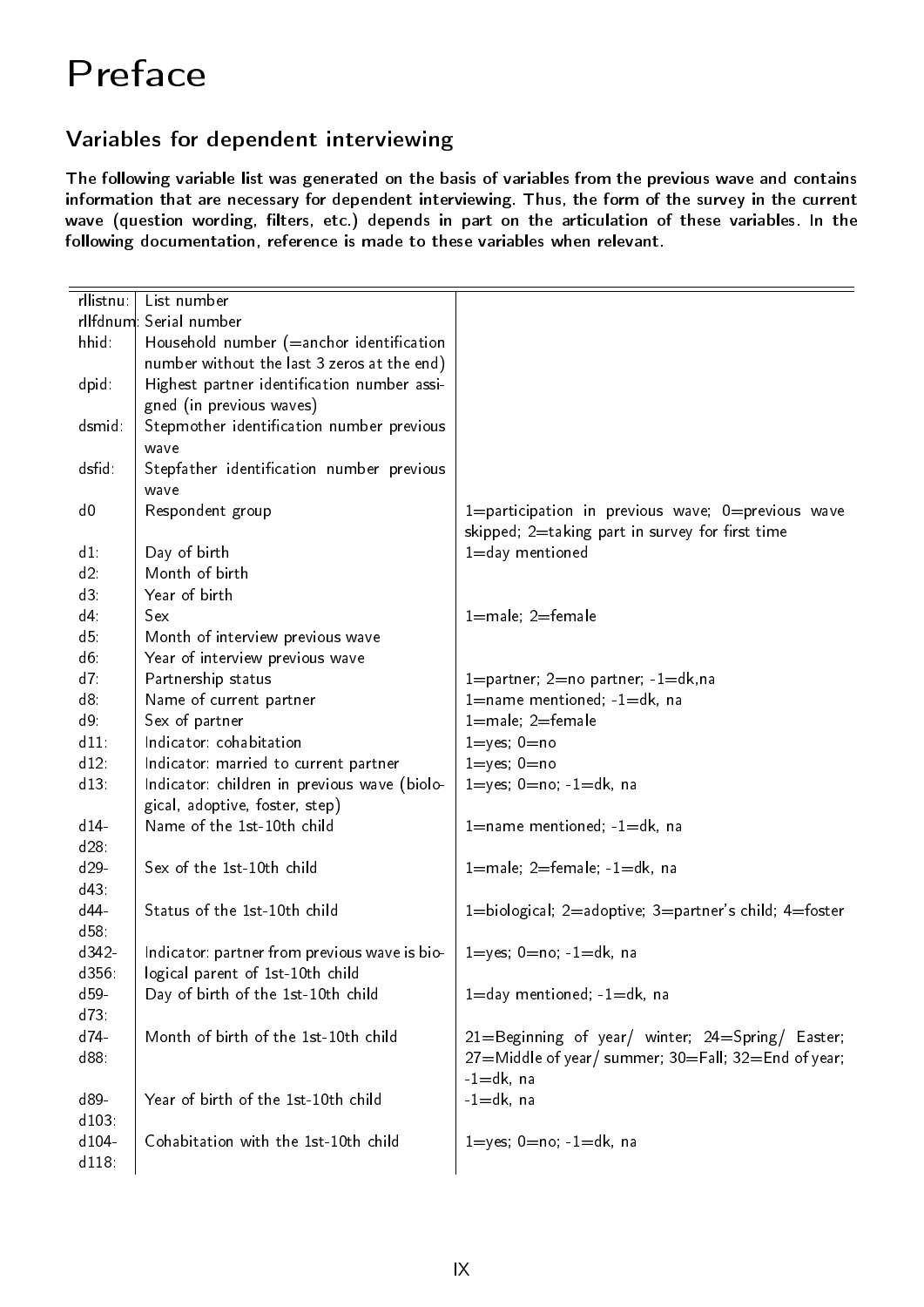| d119<br>d133      | Current place of residence of the 1st-10th<br>child                                                       | 1=only with respondent; 2=with respondent but al-<br>so alone/in dwelling shared with others; 3=with re-<br>spondent and with the other parent, but mostly with<br>the respondent; 4=with respondent but also with the<br>other parent, more or less equally often with respondent<br>and other parent; 5=with respondent but also with the<br>other parent, but mostly with the other parent; 6=with<br>respondent but also with other relatives; 7=with re-<br>spondent but also in a children's home; 8=with re-<br>spondent but also somewhere else not listed; 9=only<br>alone/in dwelling shared with others; 10=only with the<br>other parent; 11=only by other relatives; 12=only in a<br>children's home; 13=only somewhere else not listed;-<br>$1 = dk$ , na |
|-------------------|-----------------------------------------------------------------------------------------------------------|-------------------------------------------------------------------------------------------------------------------------------------------------------------------------------------------------------------------------------------------------------------------------------------------------------------------------------------------------------------------------------------------------------------------------------------------------------------------------------------------------------------------------------------------------------------------------------------------------------------------------------------------------------------------------------------------------------------------------------------------------------------------------|
| d327-<br>$d341$ : | Indicator: child 1-10 is alive                                                                            | $1 =$ child is alive; $0 =$ child is dead                                                                                                                                                                                                                                                                                                                                                                                                                                                                                                                                                                                                                                                                                                                               |
| d134-<br>d143     | City 1st-10th place of residence                                                                          | $1 =$ city mentioned; $-1 = dk$ , na                                                                                                                                                                                                                                                                                                                                                                                                                                                                                                                                                                                                                                                                                                                                    |
| d154<br>d163      | Federal state 1st-10th place of residence                                                                 | $-1$ =dk, na                                                                                                                                                                                                                                                                                                                                                                                                                                                                                                                                                                                                                                                                                                                                                            |
| d164-<br>$d173$ : | Country 1st-10th place of residence                                                                       | $1 =$ country mentioned; $-1 = dk$ , na                                                                                                                                                                                                                                                                                                                                                                                                                                                                                                                                                                                                                                                                                                                                 |
| d176-<br>d195:    | Name household member (main residence)                                                                    | $1 =$ name mentioned, $-1 = dk$ , na                                                                                                                                                                                                                                                                                                                                                                                                                                                                                                                                                                                                                                                                                                                                    |
| d196-<br>$d215$ : | Relation to 1st-20th household member<br>(main residence)                                                 | $2 = my$ biological mother; $3 = my$ biological father;<br>$4=$ my adoptive mother; $5=$ my adoptive father; $6=$ my<br>stepmother or my father's partner; 7=my stepfather<br>or my mother's partner; 8=my foster mother; 9=my<br>foster father; 12=my sister/my brother; 13=my half-<br>sister/my half-brother; 14=my stepsister/my stepbro-<br>ther; $15=$ my adoptive or foster sister/brother; $16=$ my<br>grandmother/my grandfather; 17=another relative or<br>someone similar; 18=my mother-in-law/my father-in-<br>law (my partner's parents); 19=a friend; 20=room- or<br>housemate; $21=$ other; $-1=$ dk, na                                                                                                                                                 |
| d518<br>d537:     | Month of birth 1.-20. household member<br>(main residence)                                                | $-1=dk$ , na                                                                                                                                                                                                                                                                                                                                                                                                                                                                                                                                                                                                                                                                                                                                                            |
| d538-<br>d557:    | Year of birth 1-20. household member<br>(main residence)                                                  | $-1$ =dk, na                                                                                                                                                                                                                                                                                                                                                                                                                                                                                                                                                                                                                                                                                                                                                            |
| d258              | Indicator: employed                                                                                       | $1 = yes$ ; $0 = no$ ; $-1 = dk$ , na                                                                                                                                                                                                                                                                                                                                                                                                                                                                                                                                                                                                                                                                                                                                   |
| d259              | General secondary school (first education)                                                                | $1 = yes$ ; $0 = no$ ; $-1 = dk$ , na                                                                                                                                                                                                                                                                                                                                                                                                                                                                                                                                                                                                                                                                                                                                   |
| d260:             | Evening school, adult education                                                                           | $1 = yes$ ; $0 = no$ ; $-1 = dk$ , na                                                                                                                                                                                                                                                                                                                                                                                                                                                                                                                                                                                                                                                                                                                                   |
| $d261$ :          | Vocational training                                                                                       | $1 = yes$ ; $0 = no$ ; $-1 = dk$ , na                                                                                                                                                                                                                                                                                                                                                                                                                                                                                                                                                                                                                                                                                                                                   |
| $d262$ :<br>d263  | Vocational retraining/further education<br>University of cooperative education (also<br>"Berufsakademie") | $1 = yes$ ; $0 = no$ ; $-1 = dk$ , na<br>$1 = yes$ ; $0 = no$ ; $-1 = dk$ , na                                                                                                                                                                                                                                                                                                                                                                                                                                                                                                                                                                                                                                                                                          |
| d264              | University of applied sciences, college, uni-<br>versity                                                  | $1 = yes$ ; $0 = no$ ; $-1 = dk$ , na                                                                                                                                                                                                                                                                                                                                                                                                                                                                                                                                                                                                                                                                                                                                   |
| $d265$ :          | Pre-vocational training                                                                                   | $1 = yes$ ; $0 = no$ ; $-1 = dk$ , na                                                                                                                                                                                                                                                                                                                                                                                                                                                                                                                                                                                                                                                                                                                                   |
| d266:             | Technical/professional school (e.g., certi-<br>fied master craftsman)                                     | $1 = yes$ ; $0 = no$ ; $-1 = dk$ , na                                                                                                                                                                                                                                                                                                                                                                                                                                                                                                                                                                                                                                                                                                                                   |
| d267:             | Other education                                                                                           | $1 = yes$ ; $0 = no$ ; $-1 = dk$ , na                                                                                                                                                                                                                                                                                                                                                                                                                                                                                                                                                                                                                                                                                                                                   |
| $d268$ :          | Full-time employment                                                                                      | $1 = yes$ ; $0 = no$ ; $-1 = dk$ , na                                                                                                                                                                                                                                                                                                                                                                                                                                                                                                                                                                                                                                                                                                                                   |
| d269              | Self-employment                                                                                           | $1 = yes$ ; $0 = no$ ; $-1 = dk$ , na                                                                                                                                                                                                                                                                                                                                                                                                                                                                                                                                                                                                                                                                                                                                   |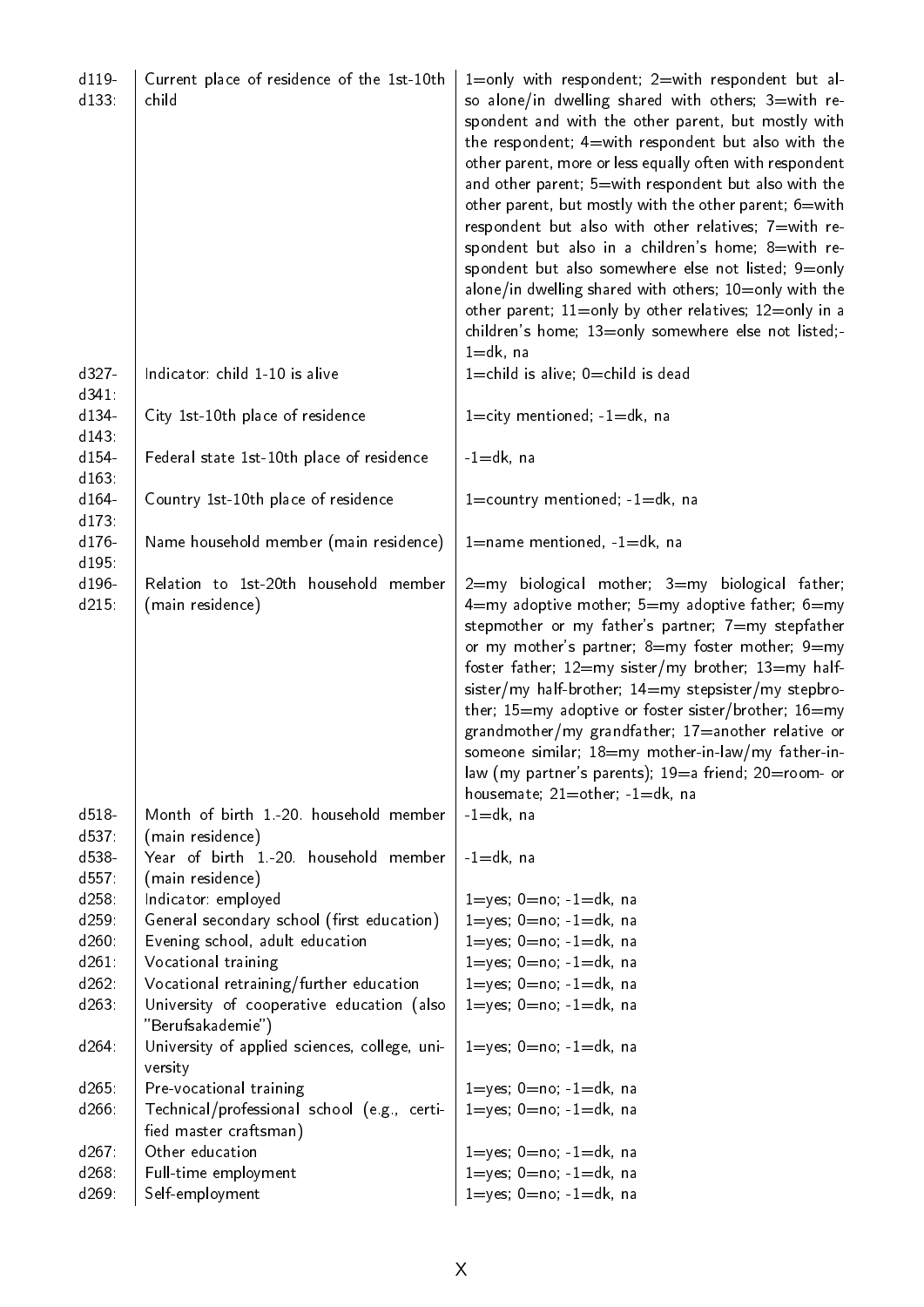| d270     | Part-time employment (also multiple part-<br>time jobs)                          | $1 = yes$ ; $0 = no$ ; $-1 = dk$ , na                                                                                                                                                              |
|----------|----------------------------------------------------------------------------------|----------------------------------------------------------------------------------------------------------------------------------------------------------------------------------------------------|
| $d271$ : | Internships, traineeship, voluntary service or<br>similar                        | $1 = yes$ ; $0 = no$ ; $-1 = dk$ , na                                                                                                                                                              |
| $d272$ : | Marginal part-time employment, mini-job,<br>"one-euro job"                       | $1 = yes$ ; $0 = no$ ; $-1 = dk$ , na                                                                                                                                                              |
| $d273$ : | Occasional or irregular employment                                               | $1 = yes$ : $0 = no$ ; $-1 = dk$ , na                                                                                                                                                              |
| d274     | Other type of employment                                                         | $1 = yes$ ; $0 = no$ ; $-1 = dk$ , na                                                                                                                                                              |
| d275     | Parental leave or other leave of absence for<br>childcare                        | $1 = yes$ ; $0 = no$ ; $-1 = dk$ , na                                                                                                                                                              |
| d276     | Military service, alternative civilian service,<br>voluntary social service year | $1 = yes$ ; $0 = no$ ; $-1 = dk$ , na                                                                                                                                                              |
| $d277$ : | Unemployed, seeking employment                                                   | $1 = yes$ ; $0 = no$ ; $-1 = dk$ , na                                                                                                                                                              |
| d278     | Housewife/househusband                                                           | $1 = yes$ ; $0 = no$ ; $-1 = dk$ , na                                                                                                                                                              |
| $d279$ : | Early retirement, retirement, occupational<br>disability                         | $1 = yes$ ; $0 = no$ ; $-1 = dk$ , na                                                                                                                                                              |
| $d280$ : | Other type of non-employment                                                     | $1 = yes$ ; $0 = no$ ; $-1 = dk$ , na                                                                                                                                                              |
| d281     | School type in which currently enrolled                                          | 1=lower-level secondary; 2=medium-level secondary;<br>3=higher-level secondary; 4=comprehensive; 5=speci-                                                                                          |
|          |                                                                                  | al needs; 6=other; -1=dk, na                                                                                                                                                                       |
| d282:    | Current employment activity                                                      | $1 =$ activity mentioned; $-1 = dk$ , na                                                                                                                                                           |
| d283:    | Current employment status                                                        | $-1=dk$ , na                                                                                                                                                                                       |
| $d285$ : | Cohabitation with child(ren)                                                     | $1 = yes$ , one child; $2 = yes$ , 2 or more children; $0 = no$                                                                                                                                    |
| d301     | Biological child(ren) with current partner                                       | $1 = yes$ , one child; $2 = yes$ , 2 or more children; $0 = no$                                                                                                                                    |
| d317     | Current partner's date of birth: year                                            | $-1=$ dk, na                                                                                                                                                                                       |
| d397     | Current partner's date of birth: month                                           | $-1$ =dk, na                                                                                                                                                                                       |
| d398.    | Current partner's date of birth: Day                                             | $1 =$ day mentioned; $-1 =$ dk, na                                                                                                                                                                 |
| $d324$ : | Indicator: homosexuality                                                         | 1=same sex partner or partner preference; 0=not ho-<br>mosexual                                                                                                                                    |
| d325.    | Indicator: relevant mother alive                                                 | 1= biol. mother/Adoptive-mother(if relevant) alive;                                                                                                                                                |
|          |                                                                                  | $0 =$ deceased; $-1 =$ other                                                                                                                                                                       |
| $d326$ : | Indicator: relevant father alive                                                 | 1= biol. father/Adoptive-father(if relevant) alive;<br>$0 =$ deceased; $-1 =$ other                                                                                                                |
| d402:    | Indicator: Stepfather relevant in previous<br>wave (exists∈ touch)               | $1 = yes$ ; $0 = other$                                                                                                                                                                            |
| d403.    | Indicator: Stepmother relevant in previous<br>wave (exists∈ touch)               | $1 = yes$ ; $0 = other$                                                                                                                                                                            |
| d404     | Year of birth Stepmother                                                         | $-1$ =dk, na                                                                                                                                                                                       |
| d405:    | Year of birth Stepfather                                                         | $-1=dk$ , na                                                                                                                                                                                       |
| d406:    | Adoptive parents relevant according to W2                                        | $1 = yes$ ; $0 = no$                                                                                                                                                                               |
| d411     | Indicator: Stepmother exists in previous wa-                                     | $1 = yes$ ; $0 = other$                                                                                                                                                                            |
|          | ve                                                                               |                                                                                                                                                                                                    |
| d412.    | Indicator: Stepfather exists in previous wave                                    | $1 = yes$ ; $0 = other$                                                                                                                                                                            |
| d420     | Year of birth of the first child to be defined<br>as a CAPI-Child                | 0=no child qualified as CAPI-Child in previous waves                                                                                                                                               |
| $d421-$  | Indicator: Child 1-10. was defined as a                                          | $1 = yes$ ; $0 = no$                                                                                                                                                                               |
| d435.    | CAPI-Child                                                                       |                                                                                                                                                                                                    |
| d503.    | Up to previous wave no children lived in the<br>household                        | 1=no biol /adoptive/step- children up to previous wa-<br>ve (including previous wave); 0=up to previous wave<br>biol./adoptive/step-children lived in the household (in-<br>cluding previous wave) |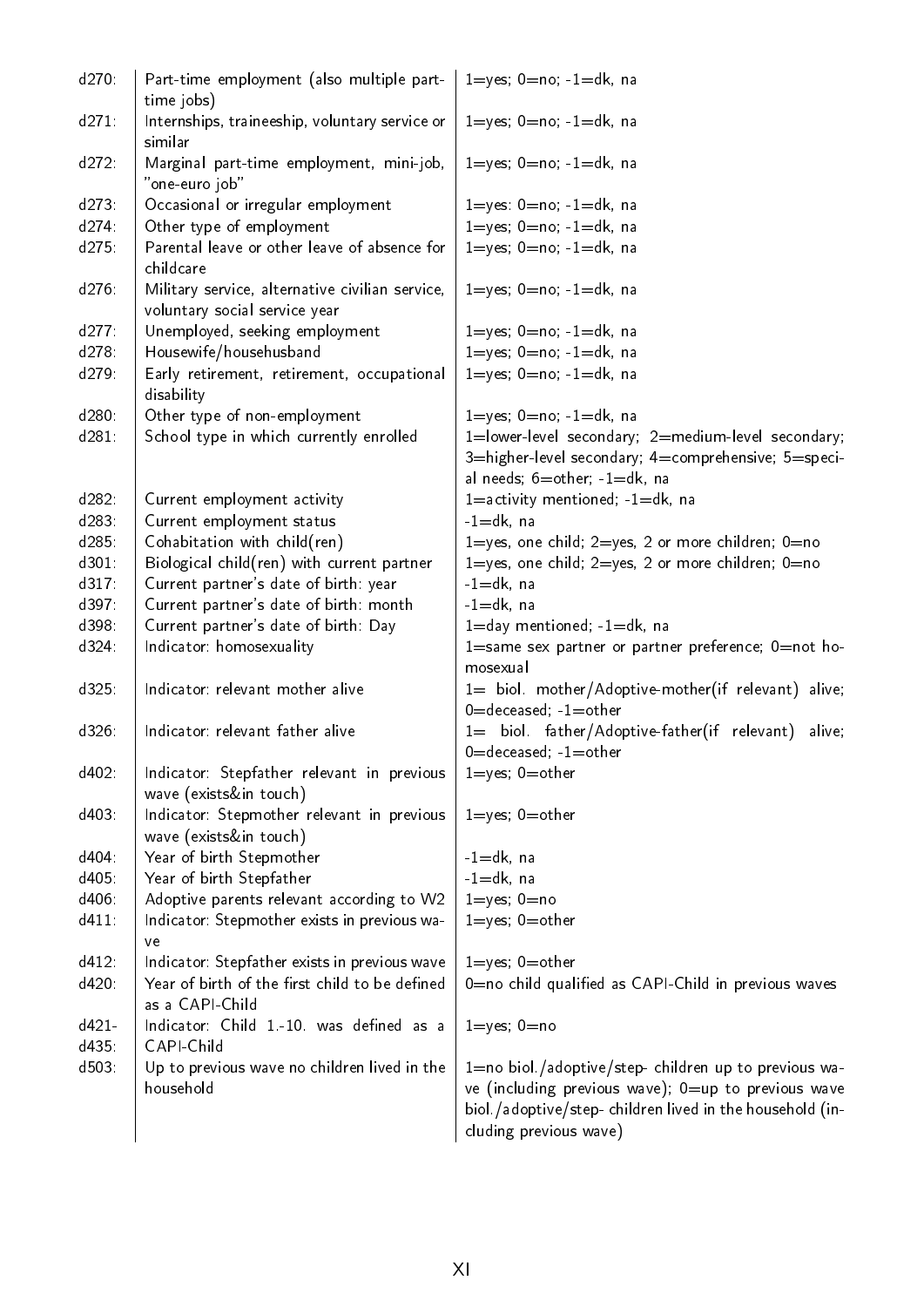| d504 | Up to previous wave not infertile/unable to<br>bear children and further children out of the<br>question, i.e. in at least one previous wa-<br>ve "arguments against having children" was | 1="arguments against having children" was answered;<br>$0$ =other |
|------|-------------------------------------------------------------------------------------------------------------------------------------------------------------------------------------------|-------------------------------------------------------------------|
|      | answered                                                                                                                                                                                  |                                                                   |
| d505 | Number of wave in which according to the<br>EHC a marriage existed but no relationship<br>to the marriage partner                                                                         | $1 = W1$ , $2 = W2$ , $3 = W3$                                    |
| d506 | Name of marriage partner with whom there<br>was no relationship at the end of the pre-<br>vious wave's EHC                                                                                | $1 =$ Name given; $-1 =$ dk, na                                   |
|      |                                                                                                                                                                                           |                                                                   |

### INFOBOX official year of interview oij=2011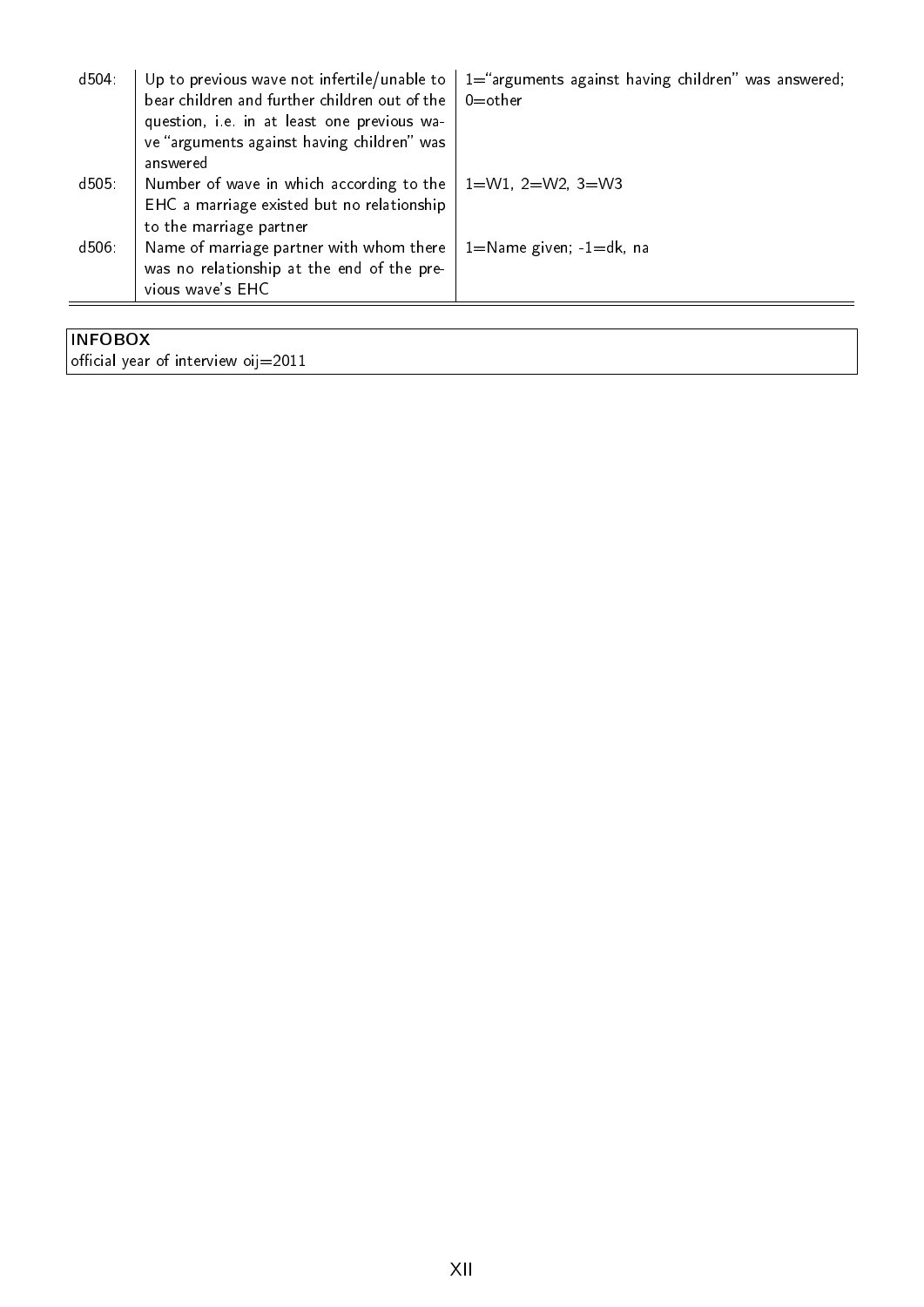### <span id="page-13-0"></span>Notation key

| <b>Notation im Filter</b>                | <b>Bedeutung</b>        |
|------------------------------------------|-------------------------|
|                                          | AND                     |
|                                          | ΩR                      |
| $x = 1,2$                                | $x=1$ OR $x=2$          |
| $x\neq 1,2$                              | $x\neq 1$ AND $x\neq 2$ |
| $x = 1, , 3$                             | $x=1$ OR $x=2$ OR $x=3$ |
| Variable v10x WITH $x=1$   Variable v101 |                         |

#### In the filter and question text:

Previous wave means: Reference to the wave of the previous year (if  $d0=1$ ) or to the last wave that an interview took place (if no interview took place in the previous year, i.e.  $d0=0$ ).

The dependent interviewing variables always contain the newest value, i.e. the value from W3 if  $d0=1$ , or the value from W2 if d0=0.

#### Time marker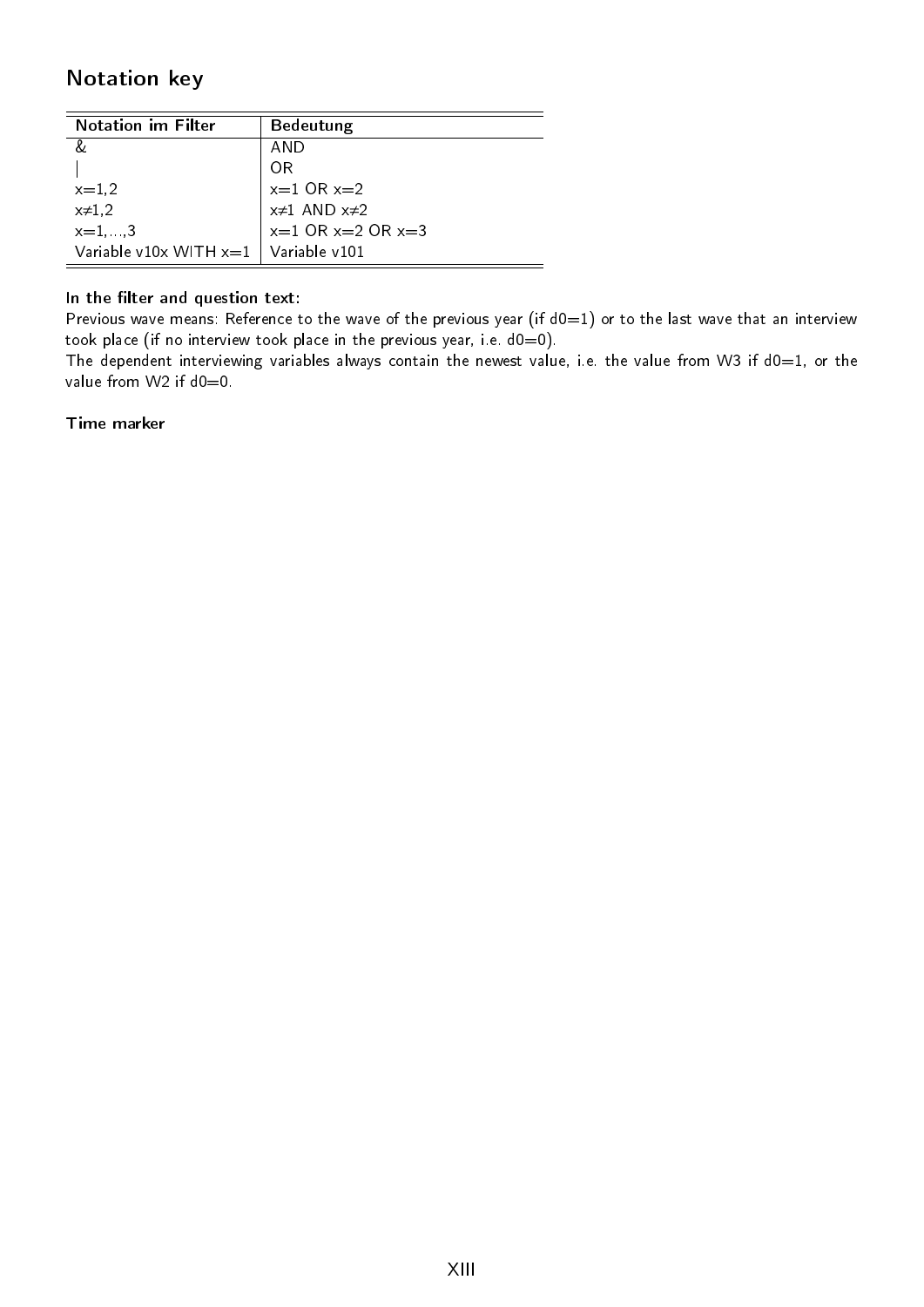# <span id="page-14-0"></span>Preparation of the interview by interviewer

#### INFOBOX

This section serves the sole purpose of documenting the preparation of the interview (either the identication of the anchor or the reporting of a missed interview). The questions or instructions are addressed to the interviewer, who responds alone without the involvement of the respondent. No variables corresponding to these questions are in the dataset.

Text 1

IntV1i1

Project number: 109117 Project title: family panel Please fill out at the beginning of the interview:

Int.: two digits (e.g. 02)

Wave:  $\overline{\phantom{a}}$ 

Check: If an invalid wave was indicated: You indicated wave [IntV1i1]. That wave is not allowed for this project. Please correct your entry."

#### Text 2

 $\vert$  Int. Int.: four digits (e.g. 0122)

List number:  $_{---}$ 

#### Text 3

IntL1

Regarding your entry: Wave: [wave]

List number: [list number]

does not correspond to any previously conducted interview! [If interviews with the indicated wave and list number have already been conducted: "does correspond to previously conducted interviews with the following serial numbers: [already conducted serial numbers]"] Please enter the serial number for the current interview:

Int.: three digits (e.g. 015) For correcting entries, use the left arrow to go back! Serial number:  $\_$   $\_$   $\_$   $\_$ 

Check: If the serial number is invalid: "Attention! Please correct the entries for the wave, the list number, and the serial number. If the entry is correct, stop now and consult your regional manager about this case. If the serial number is already in use: "The serial number is already in use!"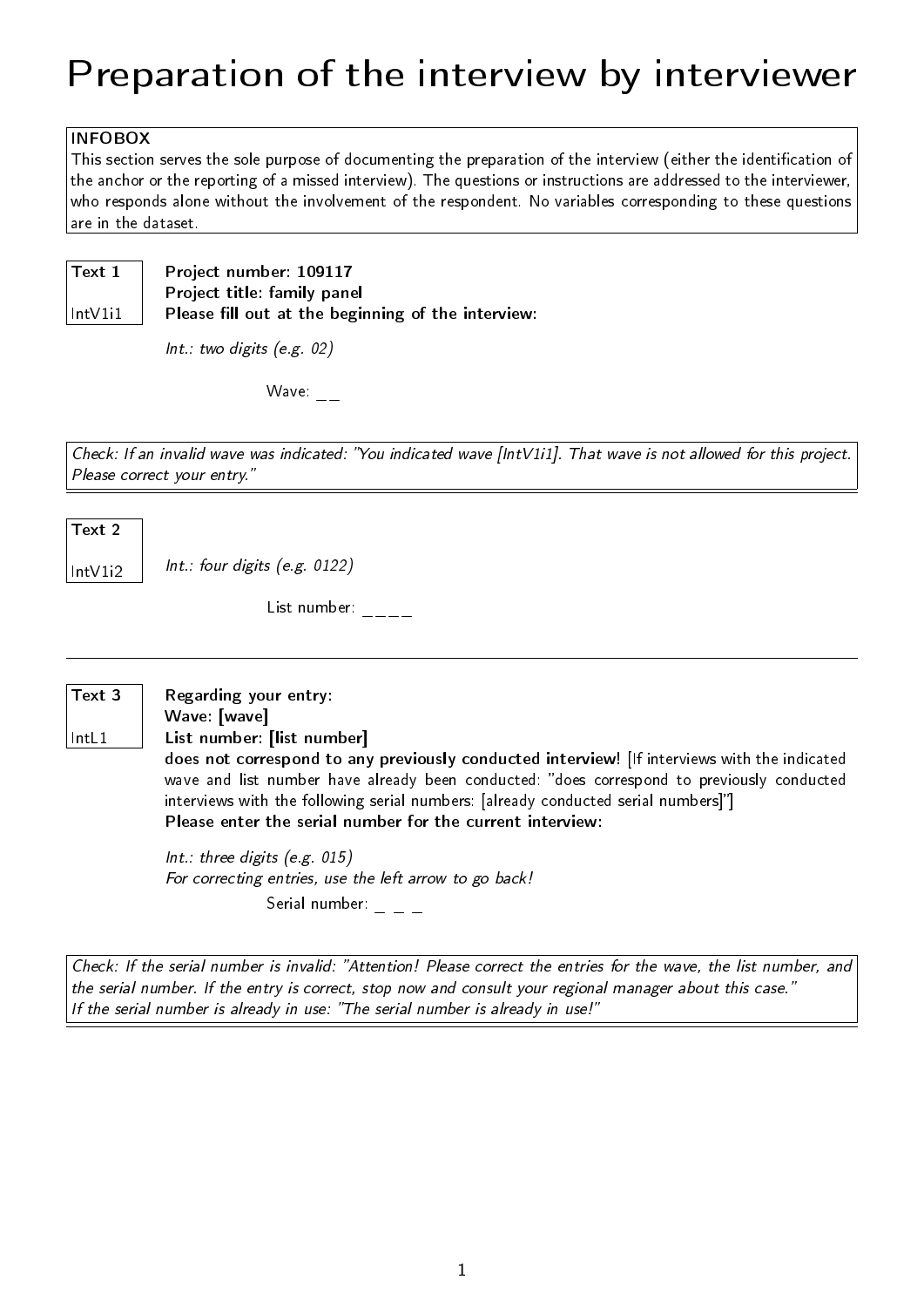| Text 4  | You entered                                  |
|---------|----------------------------------------------|
|         | Wave: [IntV1i1]                              |
| ∣IntVAR | List number: [IntV1i2]                       |
|         | Serial number: [IntL1]                       |
|         | Please enter the corresponding Household ID: |

Int.: six digits (e.g. 800029)

 $HH$ -ID:  $\qquad \qquad$ 

Check: If the entry does not match the address data: "Please check your entries for the wave, the list number, and the serial number and correct them if necessary. Re-enter the HH-ID number as indicated on the address protocol.

Text 5 IntV3Pr You have entered the following information: Wave: [IntV1i1] List number: [IntV1i2] Serial number: [IntL1] HH-ID: [IntVAR] The name and address of the target household are: [Address data first name, last name, street, house number, postal code, and residence are shown on-screen] Is this information correct?

Yes, name and address ar correct . . . . . . . . . . . . . . . . . . . . . . . . . . . . . . . . . . . . . ❐ 1

No, name/address need to be corrected . . . . . . . . . . . . . . . . . . . . . . . . . . . . . . . ❐ 2

#### Text 6

Adrkorr

The name and address of the target household are:

[Address data first name, last name, street, house number, postal code, and residence are shown on-screen]

 $\rightarrow$  Please make corrections in the corresponding fields. Leave fields blank if no corrections are needed.

| First name:   |  |  |  |
|---------------|--|--|--|
| Last name:    |  |  |  |
| Street        |  |  |  |
| House number: |  |  |  |
| Postal code:  |  |  |  |
| Residence:    |  |  |  |
|               |  |  |  |

If Name and address need to be corrected (IntV3Pr=2)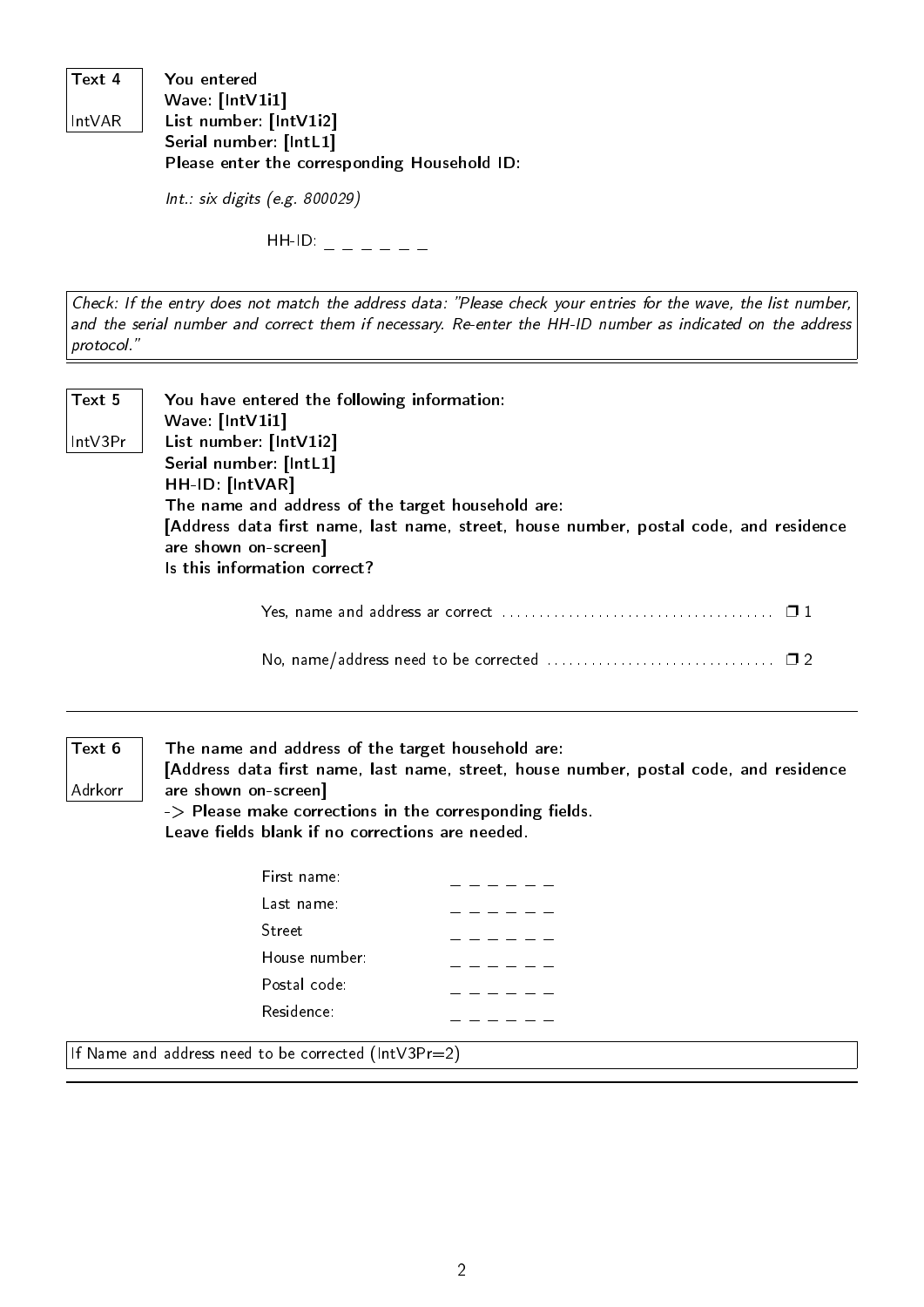|--|--|

Please enter the anchor's telephone number(s) here:

AdrkorrTel

Land line: Mobile: No telephone number given  $\dots\dots\dots \square$  1

Respondents, whose name/address was filled out correctly or was corrected (IntV3Pr = 1 or at least 1 field in Adrkorr filled out)

| Text 8 | Do you want to conduct an interview or report a missed interview? |
|--------|-------------------------------------------------------------------|
| ⊺loA   |                                                                   |
|        |                                                                   |

| Text 9   | Please give the reason for the missed interview!                               |              |
|----------|--------------------------------------------------------------------------------|--------------|
| GrundARP |                                                                                |              |
|          |                                                                                |              |
|          | Anchor no longer lives at the address indicated (anchor moved)                 | $\Box$ 3     |
|          |                                                                                |              |
|          | Anchor is chronically ill or not able to follow the interview (sickness, disa- |              |
|          | Anchor was not available at his or her place of residence for more than 6      |              |
|          | Anchor was not willing to be interviewed for lack of time or personal/private  | $\Box$ 8     |
|          |                                                                                |              |
|          | Anchor refused for lack of interest in the thematic content of the interview   | $\square$ 10 |
|          | Contact person refused, making contact to the anchor impossible                | $\Box$ 11    |
|          |                                                                                | $\Box$ 12    |

If, instead of conducting an interview, a missed interview has to be reported (IoA=2)

Text 10

V938

Please indicate how many times you tried to contact the anchor. Differentiate between contacts attempted in person and those attempted by phone.

> Number of contact attempts, in person:  $\overline{\phantom{x}}$   $\overline{\phantom{x}}$ Number of contact attempts, by phone:  $\overline{\phantom{a}}$

If, instead of conducting an interview, a missed interview has to be reported (IoA=2)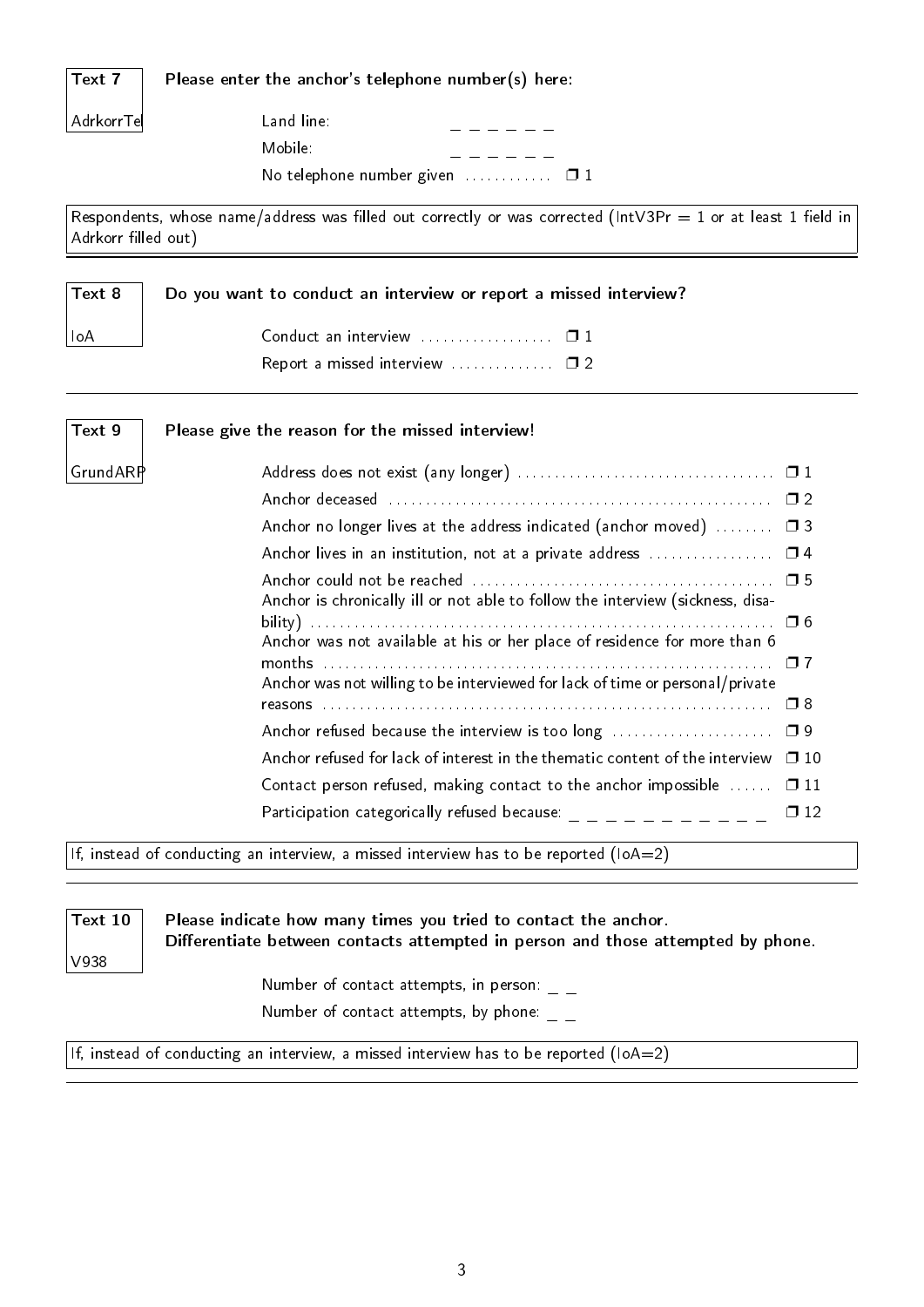| $T$ ext 11                          | The missed interview was correctly recorded. |
|-------------------------------------|----------------------------------------------|
| <sup>i</sup> MISSED-1<br><b>END</b> |                                              |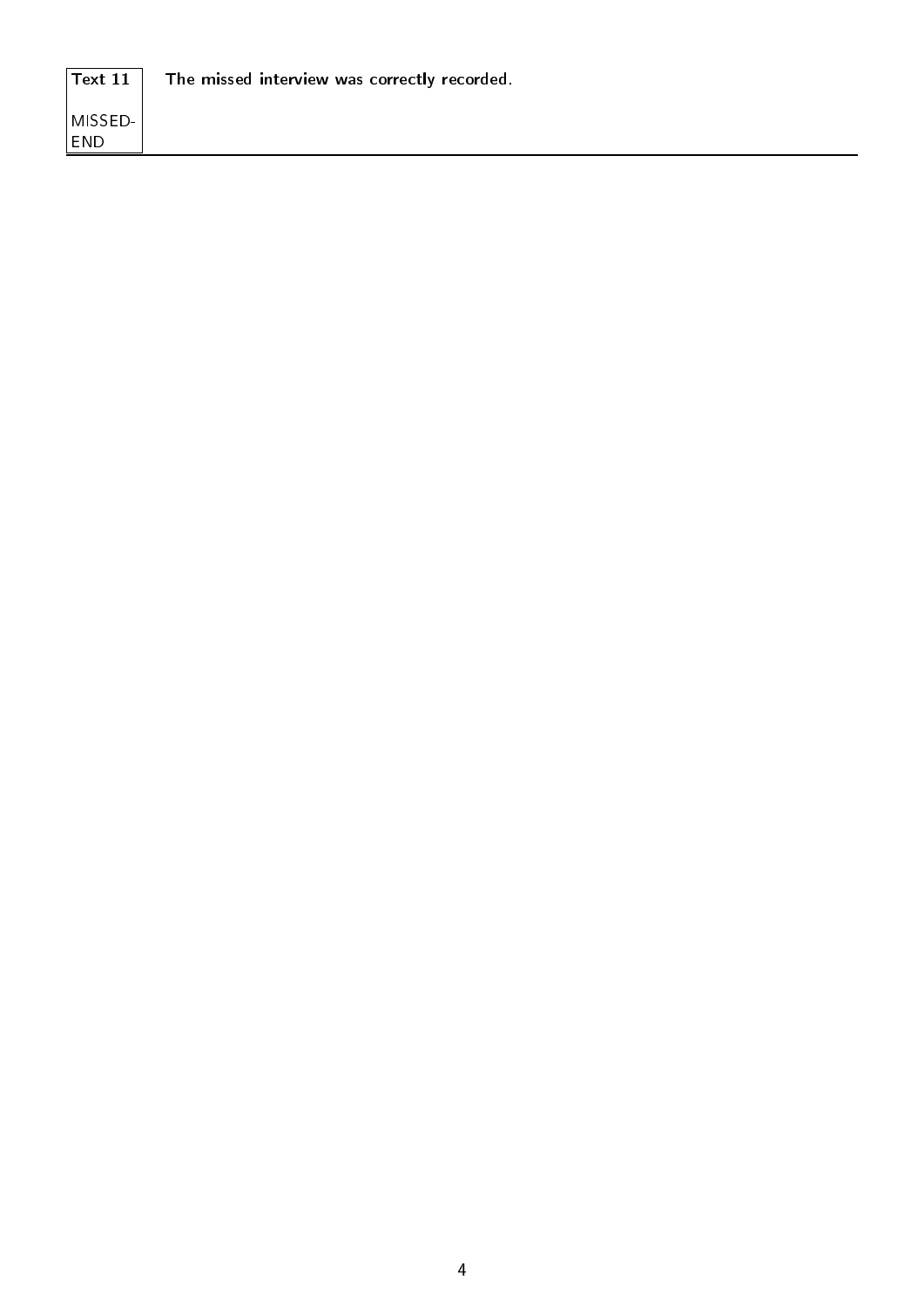### <span id="page-18-0"></span>Identification of respondent

Text 12  $|$  Thank you very much for participating in our study [not first-time respondents (d0≠2): again this year].

> First, I will briefly explain how the interview will be conducted. I will read questions to you referring to the topics of family, relationships, children, work, and daily life.

> Some questions are about your personal opinion on a certain topic. There are no right or wrong answers to these questions - only your personal assessment is of importance to us.

> Your participation is voluntary but nevertheless very important. All information you are providing will be treated as strictly confidential and in full compliance with all privacy policies.

Do you have any questions? If not, let us begin the interview.

| $\vert$ 1 | $ \mathbf{Q}$ uestion $ \quad$ Int.: Please indicate sex of respondent. |  |
|-----------|-------------------------------------------------------------------------|--|
|           |                                                                         |  |
| Variable  |                                                                         |  |
| $ $ sex   |                                                                         |  |

Check: If sex≠sex of anchor: "In the previous wave a different sex has been indicated. Please check once more whether you talk with the correct person and enter the correct sex."

| $ $ Question $ $   | When were you born? Please tell me the day, month, and year. |        |  |  |  |
|--------------------|--------------------------------------------------------------|--------|--|--|--|
|                    | dobd                                                         | Day:   |  |  |  |
| $\sqrt{}$ Variable | dobm                                                         | Month: |  |  |  |
| $ $ dob            | doby                                                         | Year:  |  |  |  |

Check: If dobd≠day of birth of anchor | dobm≠month of birth of anchor | doby≠year of birth of anchor date: In the previous wave a different date of birth has been indicated. Please check once more whether you talk with the correct person and enter the correct date of birth. Please check again that you did not made a typing error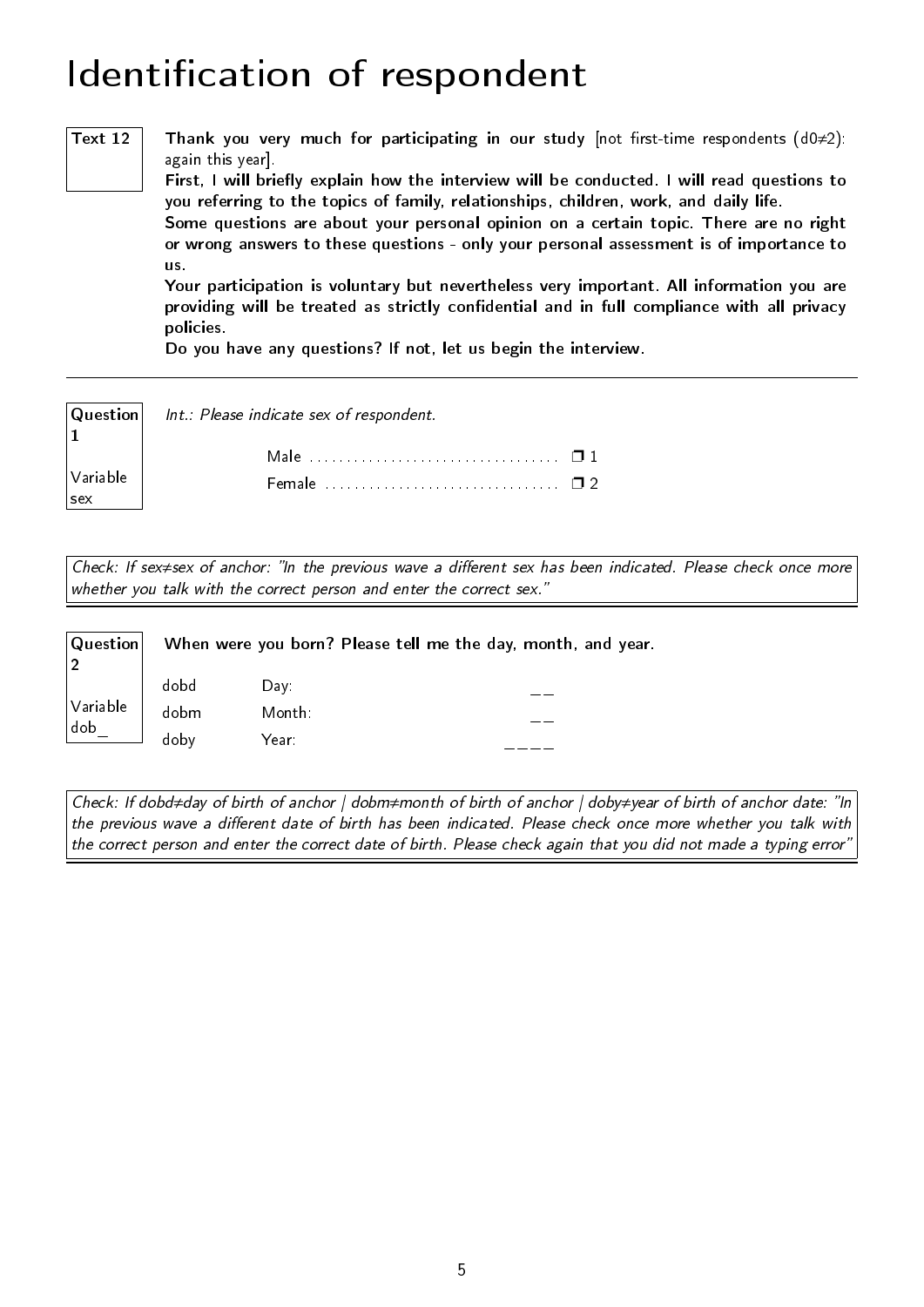# <span id="page-19-0"></span>Values, preferences, and satisfaction

| Question<br>3        | One can have different ideas about how family members should treat each other. Please<br>tell me how strongly you personally agree with the following statements. |                                                                     |             |                            |                            |                            |                        |                                                                                     |
|----------------------|-------------------------------------------------------------------------------------------------------------------------------------------------------------------|---------------------------------------------------------------------|-------------|----------------------------|----------------------------|----------------------------|------------------------|-------------------------------------------------------------------------------------|
| Variable<br>val2     | Int.: Show list 1!                                                                                                                                                |                                                                     |             |                            |                            |                            |                        |                                                                                     |
|                      | val2i2                                                                                                                                                            | the grandchildrens' parents.                                        |             |                            |                            |                            |                        | Grandparents should contribute to the economic security of their grandchildren and  |
|                      | val <sub>2i5</sub>                                                                                                                                                |                                                                     |             |                            |                            |                            |                        | Children should arrange their work so as to be able to care for their sick parents. |
|                      | val2i6                                                                                                                                                            |                                                                     |             |                            |                            |                            |                        | If they need to, adult children should be able to live with their parents.          |
|                      | Disagree completely                                                                                                                                               |                                                                     | 1<br>$\Box$ | $\overline{2}$<br>$\Box$   | 3.<br>$\Box$               | 4<br>Π                     | 5<br>$\Box$            | Agree completely                                                                    |
|                      |                                                                                                                                                                   | Don't know<br>No answer $\cdots$ , $\cdots$ , $\cdots$              |             |                            |                            |                            | $\Box$ 1<br>$\Box$ -2  |                                                                                     |
| <b>Question</b><br>4 | Int.: Show list 2!                                                                                                                                                | How satisfied are you with the following domains in your life?      |             |                            |                            |                            |                        |                                                                                     |
| Variable             |                                                                                                                                                                   |                                                                     |             |                            |                            |                            |                        |                                                                                     |
| satl                 | sat1i1                                                                                                                                                            | School, education, career                                           |             |                            |                            |                            |                        |                                                                                     |
|                      | sat1i2                                                                                                                                                            | Leisure activities, hobbies, interests                              |             |                            |                            |                            |                        |                                                                                     |
|                      | sat1i3                                                                                                                                                            | Friends, social contacts                                            |             |                            |                            |                            |                        |                                                                                     |
|                      | sat1i4                                                                                                                                                            | Family                                                              |             |                            |                            |                            |                        |                                                                                     |
|                      | Very dissatisfied                                                                                                                                                 | 0<br>Π.                                                             | $\Box$      | 2<br>3<br>$\Box$<br>$\Box$ | 4<br>5<br>$\Box$<br>$\Box$ | 6<br>7<br>$\Box$<br>$\Box$ | 8<br>9<br>$\Box$       | 10<br>Very satisfied<br>$\Box$                                                      |
|                      |                                                                                                                                                                   | No answer $\ldots \ldots \ldots \ldots \ldots \ldots \ldots \ldots$ |             |                            |                            |                            | $\Box$ -1<br>$\Box$ -2 |                                                                                     |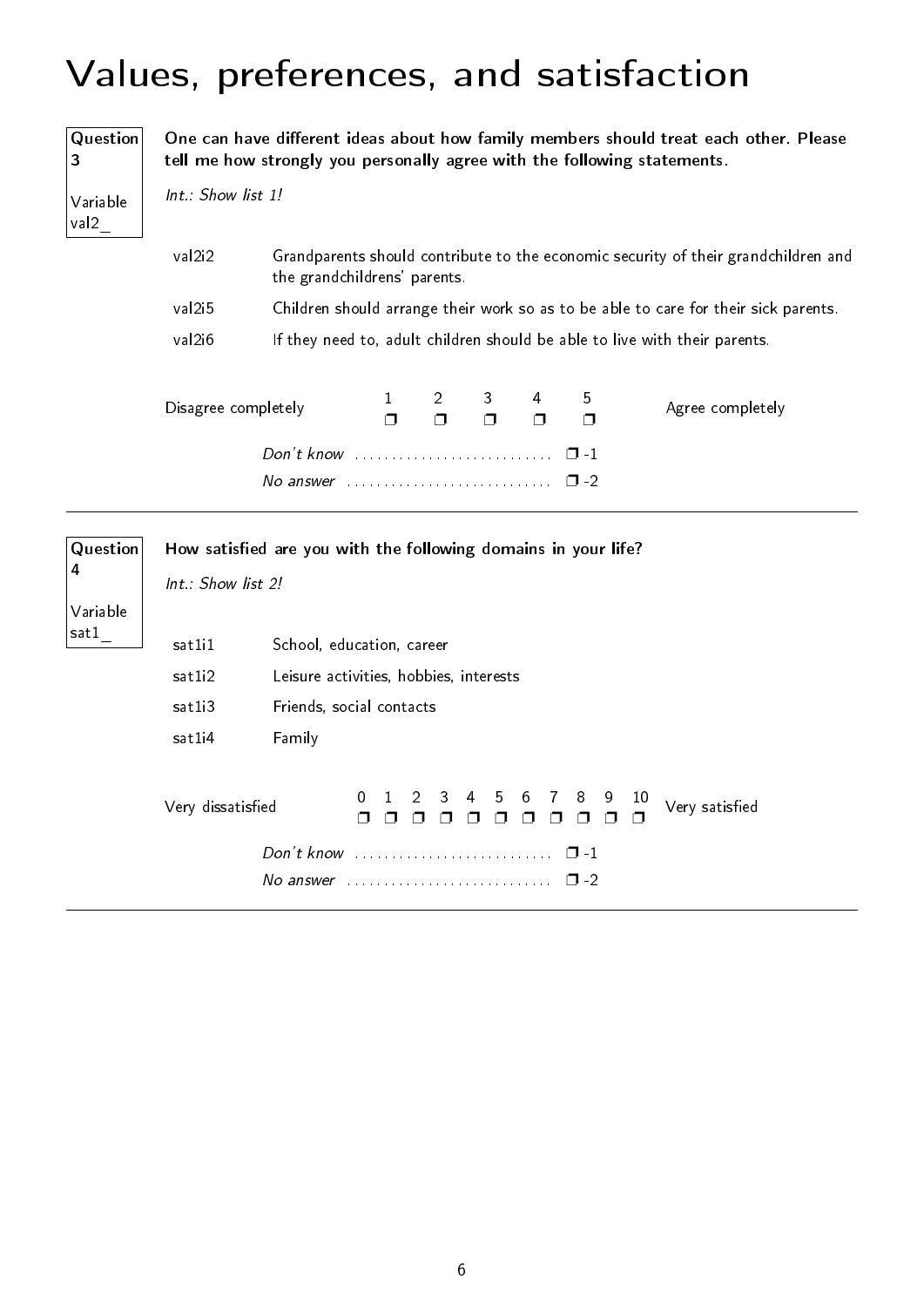| Question                              | Please look at these five life goals and domains. How important are these to you     |
|---------------------------------------|--------------------------------------------------------------------------------------|
|                                       | personally at the moment? You have 15 importance points to distribute among the five |
|                                       | goals and domains.                                                                   |
| $\sqrt{\frac{1}{2}}$                  | The more important a goal or domain is to you at the moment, the more importance     |
| $ $ srs $1$ <sub><math>-</math></sub> | points you should assign to it. If something is absolutely unimportant to you at the |
|                                       | moment, don't assign it any points.                                                  |

Int.: Let the respondent look at the screen.

srs1i1 Pursuing my education or career interests

- srs1i2 Pursuing my hobbies and interests
- srs1i3 Keeping in touch with friends
- srs1i4 Living in a partnership
- srs1i5 Having a(nother) child

\_\_ Points

| Don't know $\ldots$ , $\ldots$ , $\ldots$ , $\ldots$ , $\Box$ -1 |  |
|------------------------------------------------------------------|--|
| No answer $\ldots$ , $\ldots$ , $\ldots$ , $\ldots$ , $\Box$ -2  |  |

Check: If the respondent has not distributed exactly 15 importance-points (srs1i1+srs1i2+srs1i3+srs1i4+srs1i5≠15): Your answer is unclear. Please check it again and correct your answer. Please make sure that you did not make any typing errors. Please distribute exactly 15 importancepoints!

Time marker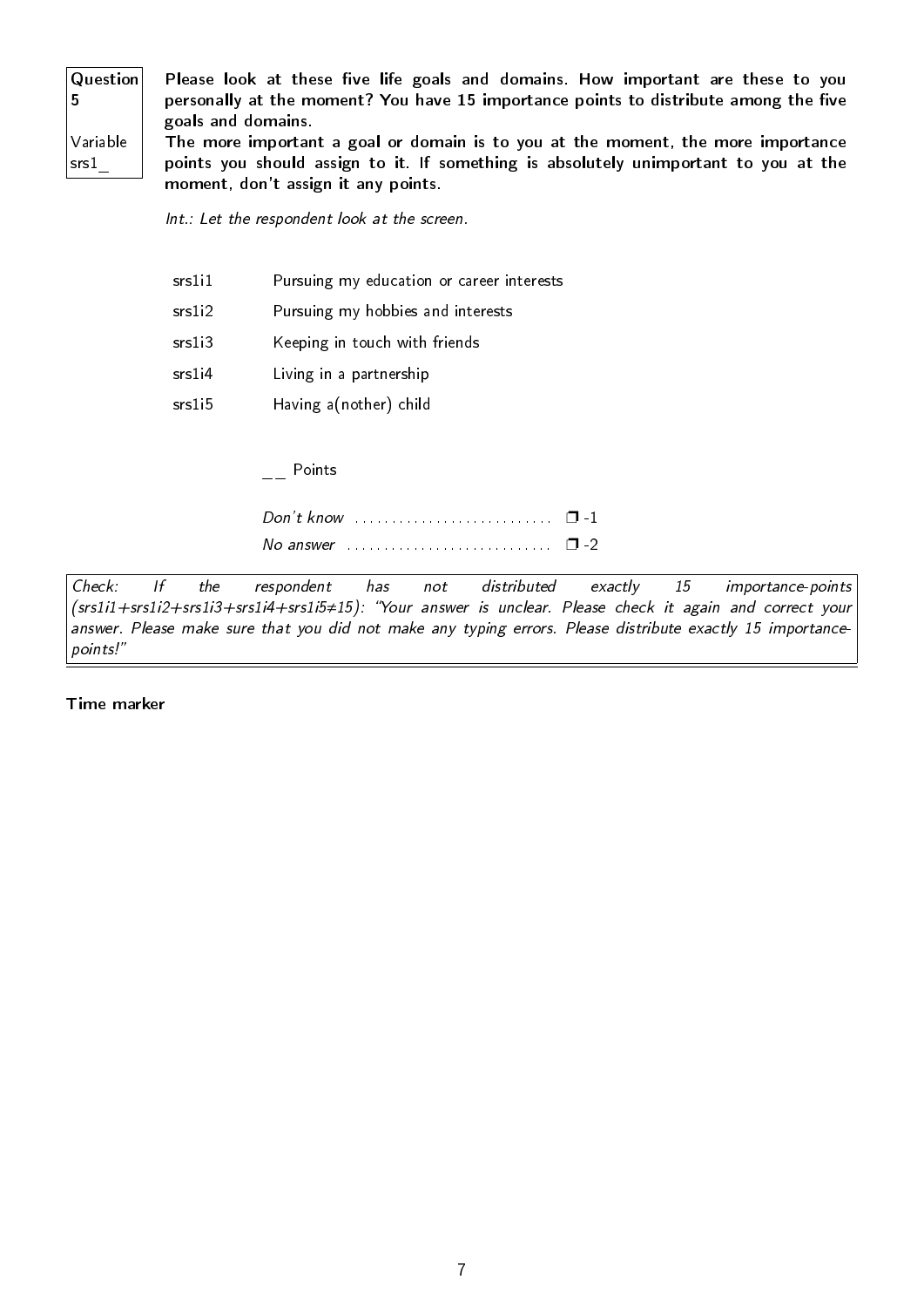# <span id="page-21-0"></span>Demography - Event History Calendar (EHC)

#### INFOBOX

The following section shows the progression of the external EHC. Note that it does not involve questions that are directly represented by variables. Rather, d-variables (input variables) are preloaded for each individual question. From the responses to the questions, ehc-variables (output variables) are made and shown in the EHC-output section.

First-time respondents  $(d0=2)$  are asked in the EHC about a specific time period. This time period is called "EHC time period" and spans the time period between January, 2010 and the date of the interview.

In the partnership and children modules, the number of persons is shortened as X. Partnership module:  $X=1,...,5$ Children module:  $X=1,...,15$ 

### <span id="page-21-1"></span>Partnership

EHC<sub>1</sub>  $P<sub>1</sub>$ 

[First-time respondents( $d0=2$ ): We would like to know how your life has progressed since [EHC time period] in the areas of partnership, children, residence, work, and career. This first section is about intimate relationships.]

You may remember that in [date of interview previous wave (d5, d6)] we talked about events in your life after the first interview in the domains of partnership, children, dwelling, job, and career. This time, too, we would like to know what has happened in your life since the last interview.

This first section is about intimate relationships.

Navigation: "Continue": if no partner in the previous wave ( $d7\neq 1$ ), then proceed with P2, otherwise proceed with P3.



P2

Do you currently have a partner? Or did you have a partner some time after [date of interview previous wave  $(d5, d6)$ ; first-time respondents  $(d0=2)$ : EHC time period]?

| Don't know $\ldots$ , $\ldots$ , $\ldots$ |  |
|-------------------------------------------|--|
|                                           |  |

Navigation: "Go back": proceed with P1, "Continue": if "yes", proceed with P3, if "no", "don't know", "no answer" and children had been indicated in the previous wave ( $d13=1$ ), proceed with K1, if "no", "don't know", "no answer" and no children had been indicated in the previous wave (d13≠1), proceed with K8

Respondents who had no partner in the previous wave or first-time respondents (d7≠1 | d0=2)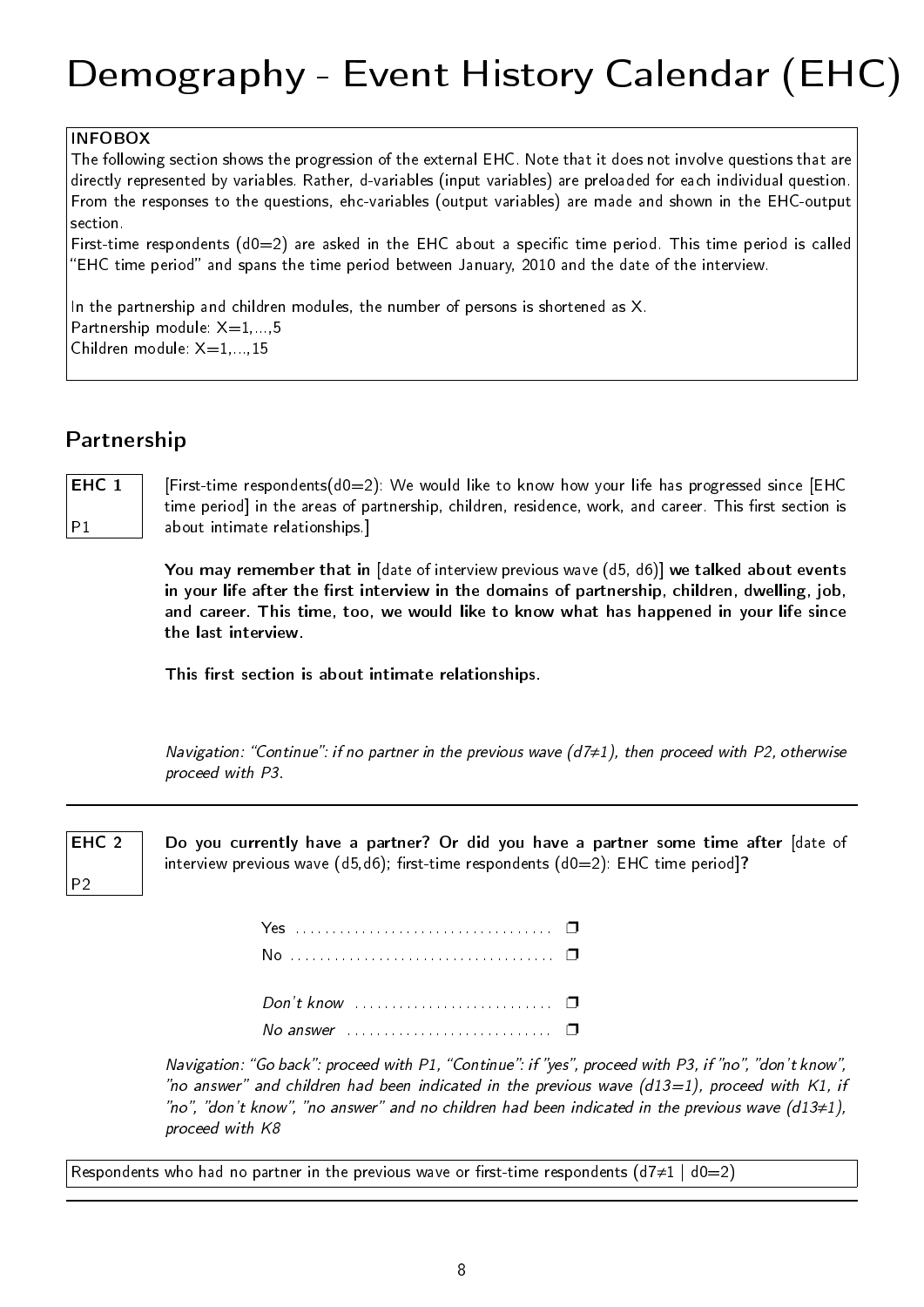EHC 3 P3 Output: ehc1pxn, ehc1pxg for  $x=1$ .... ehc20d, ehc20m, ehc20y, hp, hpn, hpg, hp0n, hp0g [First-time respondents  $(d0=2)$ : Please tell me now who you were together with since [EHC time period].] [Not first-time respondents (d0≠2) and without partner in the previous wave (d7=2): Please tell me now who you were together with since the last interview.] In the last interview it was recorded that you had a partner at the time of that interview. He [partner from previous wave female  $(d9=2)$ : She] is listed here already. First, I would like to ask if you also had other relationships after [date of interview previous wave (d5,d6)]. Int.: Date of birth can be changed only for partners from the previous wave. For new partners, no date of birth can be entered. If respondent does not indicate month and year: "Please try to indicate the date as precisely as possible. If you don't remember exactly, please try to tell me at least the season and year, or only the year. If the anchor can only remember seasons of the year, please enter the following numbers in the field "month":

> 21 Beginning of year / winter 24 Spring / Easter 27 Middle of the year / summer 30 Fall 32 End of the year

| Name partner                         | Sex              | Date of birth |        |
|--------------------------------------|------------------|---------------|--------|
| [Name partner (d8) previous<br>wave] | Male             | Day           |        |
| $\mathbf{r}$                         | Female<br>$\Box$ | Month<br>Year | Delete |

Navigation: "Go back": proceed with P1, "Data complete, continue": at first instance, continue with P4, otherwise continue with P5, if no response was made in P3, continue with P2; "Delete": proceed with Pop-Up 5 or Pop-Up 6

Respondents who had a partner in the previous wave or in the time between the previous and current waves  $(d7=1 | P2="Yes")$ 

Note: At this question a table with several rows appears in which up to five partners (name and sex of partner) the respondent was/is with between the previous and current waves can be entered. If a partner had been named in the previous wave, this person's name (d8), sex (d9), and date of birth (d397, d398, d317) are shown in the first row. If the sex is not indicated (d9≠1,2), no sex will be shown. If no date of birth was indicated (d397, d398,  $d317=0$ ), "0" is shown.

Pop-Up 1: Respondents who indicated an invalid date of birth in P3 for the partner from the previous wave: "Please enter a valid value for the day [if month invalid: "month"; if year invalid: "year"] of birth ." (OK) -> Changes made are reset

Pop-Up 2: Respondents who changed name, sex, or date of birth of a partner from the previous wave in P3: You made changes in the data on your partner from the last survey. Is this really the partner from the last survey"? (Yes/No) -> "Yes" + "Continue": proceed with P3 and changes will be saved; "No" + "Continue": proceed with P3, no changes

Pop-Up 3: Respondents who failed to enter a name for a partner in P3: "Please enter a name for partner number [partner number]." (OK)

Pop-Up 4: Respondents who failed to enter a sex for a partner in P3: "Please enter the sex of [name of current partner]."(OK)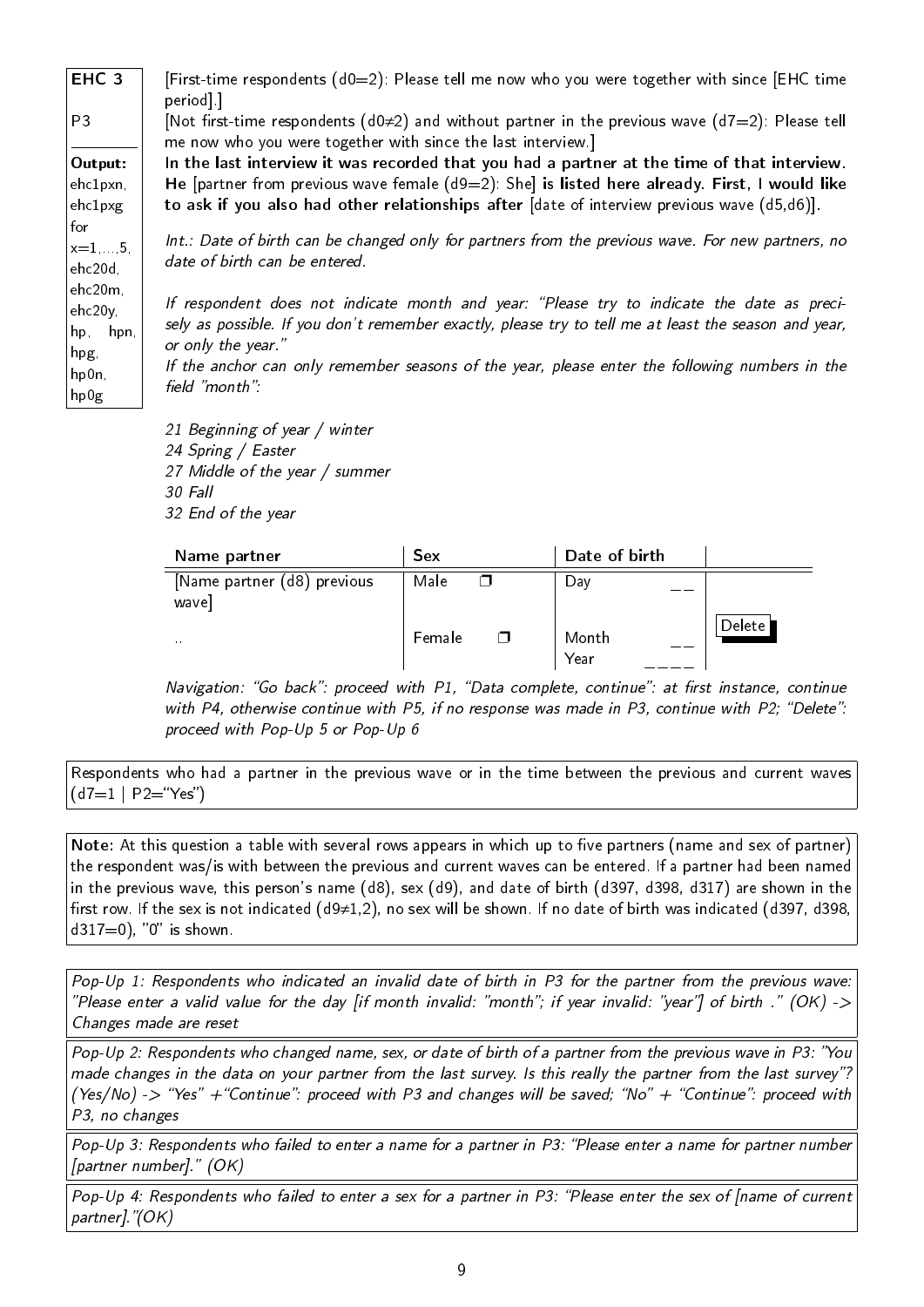Pop-Up 5: Respondents who delete a new entered partner in P3: "Do you really want to delete [name of current partner]?" (Yes/No)  $\Rightarrow$  "Yes": proceed with P3 and Partner will be deleted; "No": proceed with P3 (no changes)

#### INFOBOX

More Pop-Ups for screen P3 are shown below

| $\overline{E}$ HC 4                                  | You really had no relationship with [name of partner (d8)] since [date of interview previous<br>wave (d5,d6)]? |
|------------------------------------------------------|----------------------------------------------------------------------------------------------------------------|
| $\begin{vmatrix} Pop & \ Up & 6 & for \end{vmatrix}$ | Int.: If the name of the partner is merely misspelled, click on the name and correct it.                       |
| P3                                                   |                                                                                                                |
|                                                      |                                                                                                                |

Navigation: "No, no relationship"  $+$  "Continue": proceed with Pop-Up 7 for screen P3; "Yes, in a relationship"  $+$  "Continue": proceed with P3

Respondents who clicked on "delete" for the partner from the previous wave in P3

| EHC 5                                                       | Why are you deleting [Name of Partner (from P3)]?                                                                                                                                                                                                                                   |
|-------------------------------------------------------------|-------------------------------------------------------------------------------------------------------------------------------------------------------------------------------------------------------------------------------------------------------------------------------------|
| Pop-<br> Up 7 for<br>P <sub>3</sub>                         | Respondent NEVER HAD RELATIONSHIP with [Name of Partner], inclu-<br>ding the time before [date of interview from previous wave $(d5, d6)$ ] $\Box$<br>Respondent did have a REALTIONSHIP with [Name of Partner] BUT<br>ONLY BEFORE [date of interview in previous wave $(d5, d6)$ ] |
| Output:                                                     | Other reason:                                                                                                                                                                                                                                                                       |
| $hps1$ ,<br>$hps2$ ,<br>hp, hp0,<br>$ $ ehc $31,$<br>ehc31o | Navigation: Reason indicated + "[Name of Partner] deleted": continue with P3 and partner is<br>deleted; "CANCEL deletion of [Name of Partner]": continue with P3 (no changes)                                                                                                       |
|                                                             |                                                                                                                                                                                                                                                                                     |
|                                                             | Respondents with want to delete a partner from P3 from the previous wave and who indicated having no                                                                                                                                                                                |

relationship with that person at Pop-Up6 for P3

EHC 6 P4

We would now like to know in which months you and your partner were having a relationship, if and when you were living together or were married. You see here a calendar with one column for every month between the last interview [Firt-time respondents (d0=2): EHC time period] and today. Also, your current partnership status is entered in the column labelled "now".

For each partner there are three lines, one for having a relationship, one for living together, and one for marriage or civil union.

We will proceed like this: You look at the screen and tell me what happened since the last interview [first-time respondents  $(d0=2)$ : EHC time period], and I will enter the data. After we are finished, you can check that the information is correct.

Navigation: "Go back": proceed with P3, "Continue": proceed with P5

Respondents who had a partner in the previous wave or in the time between the previous and current waves  $(d7=1 | P2="cs")$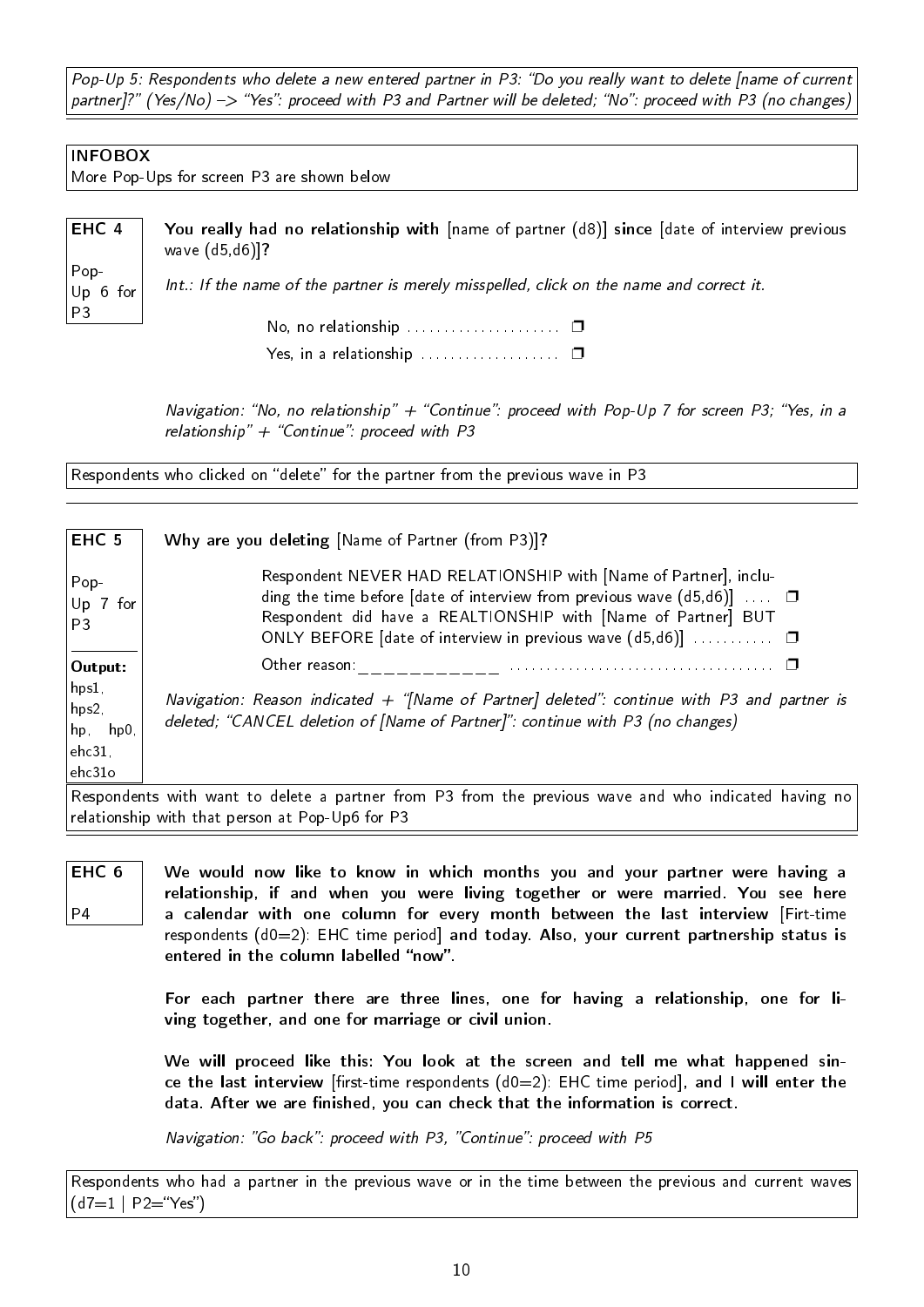Note: The screen P4 is shown only once during the EHC procedure. It is not possible to return to this screen a second time.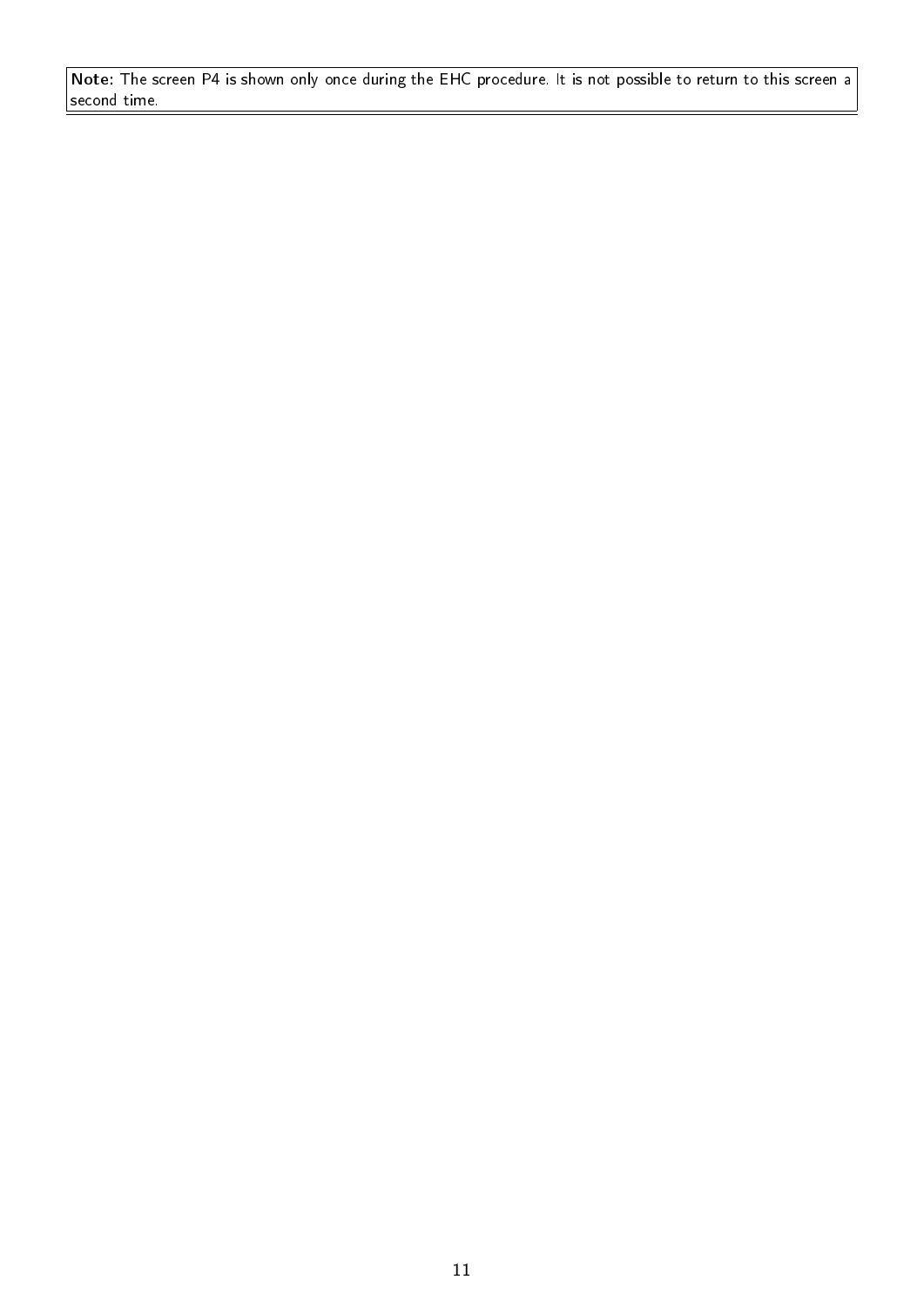### In which months were you together with  $[name of partner X (from P3)]$ ?

P5

EHC 7

In which months did you and  $[name of partner X]$  live together?

In which months were you and [name of partner X] married [same-sex partner (from P3): in a civil union]?

| PD PT<br>P2 PD3                         | P3<br>P4<br>K <sub>1</sub> P<br>Kio               | K1 Kind<br>ÎЮ.<br>K4 | K5<br>KB<br>K7a | K7b<br>TkD1x   | TkD2x<br>1k03x | TkD4x<br>1k05x<br>KIO <sub>6</sub> x | 1k07x<br><b>TkD8x</b> | Ik08bx<br>1k12x | <sup>1</sup> 071<br><b>YW1b</b><br>1002 | ms.<br>10/5<br>$\frac{1}{100}$ | W30_2 HH                    |
|-----------------------------------------|---------------------------------------------------|----------------------|-----------------|----------------|----------------|--------------------------------------|-----------------------|-----------------|-----------------------------------------|--------------------------------|-----------------------------|
| <b>Marion (Weiblich)</b>                |                                                   |                      |                 |                |                |                                      |                       |                 |                                         |                                |                             |
| Beziehung                               | 01.2011                                           |                      |                 |                |                |                                      |                       |                 |                                         |                                | Fertig                      |
| Wohnen                                  | 01.2011                                           |                      |                 |                |                |                                      |                       |                 |                                         |                                | Fertig                      |
| Ehe                                     | 01.2011                                           |                      |                 |                |                |                                      |                       |                 |                                         |                                | Fertig                      |
| <b>Stefanie (Weiblich)</b><br>Beziehung |                                                   |                      |                 |                |                |                                      |                       |                 |                                         |                                | Fertig                      |
| Wohnen                                  |                                                   |                      |                 |                |                |                                      |                       |                 |                                         |                                | Fertig                      |
| Ehe                                     |                                                   |                      |                 |                |                |                                      |                       |                 |                                         |                                | Fertig                      |
| Lisa (Weiblich)<br>Beziehung            |                                                   |                      |                 |                |                |                                      |                       |                 |                                         |                                | Fertig                      |
| Wohnen                                  |                                                   |                      |                 |                |                |                                      |                       |                 |                                         |                                | Fertig                      |
|                                         |                                                   |                      |                 |                |                |                                      |                       |                 |                                         |                                | Fertig                      |
| Ehe                                     | <b>Jahr 2011</b>                                  |                      |                 |                |                |                                      |                       |                 |                                         |                                |                             |
|                                         | Jan                                               | Feb                  | <b>März</b>     | April          | Mai            | Juni                                 | Juli                  | Aug             | <b>Sep</b>                              | Okt                            | Jetzt                       |
|                                         | In welchen Monaten waren Sie mit Marion zusammen? |                      |                 |                |                |                                      |                       |                 |                                         |                                |                             |
| Zurück                                  | Weiteren Partner hinzufügen                       |                      |                 | Keine Änderung | Alles löschen  |                                      |                       |                 |                                         |                                | Angaben vollständig, weiter |

#### Figure: Example of a partner calendar in the EHC

Navigation: "Go back": proceed with P3; "Add another partner": proceed with P3; "No change": Preloads are accepted for the entire timespan. This option is available only if a partner had been named in the previous wave  $(d7=1)$ ; "Delete all": proceed with Pop-Up 15; "Data complete, continue": if children had been indicated in the previous wave, proceed with K1, else proceed with K8

Respondents who had a partner in the previous wave or in the time between the previous and current waves  $(d7=1 | P2="S$ "Yes")

Note: For partners from the previous wave preload information (d7, d8, d9, d11, d12) will be shown in the first column. Name and sex of the partners will be taken from P3. The "Data complete, continue" button is activated only if the "finished" box to the right of every line is checked.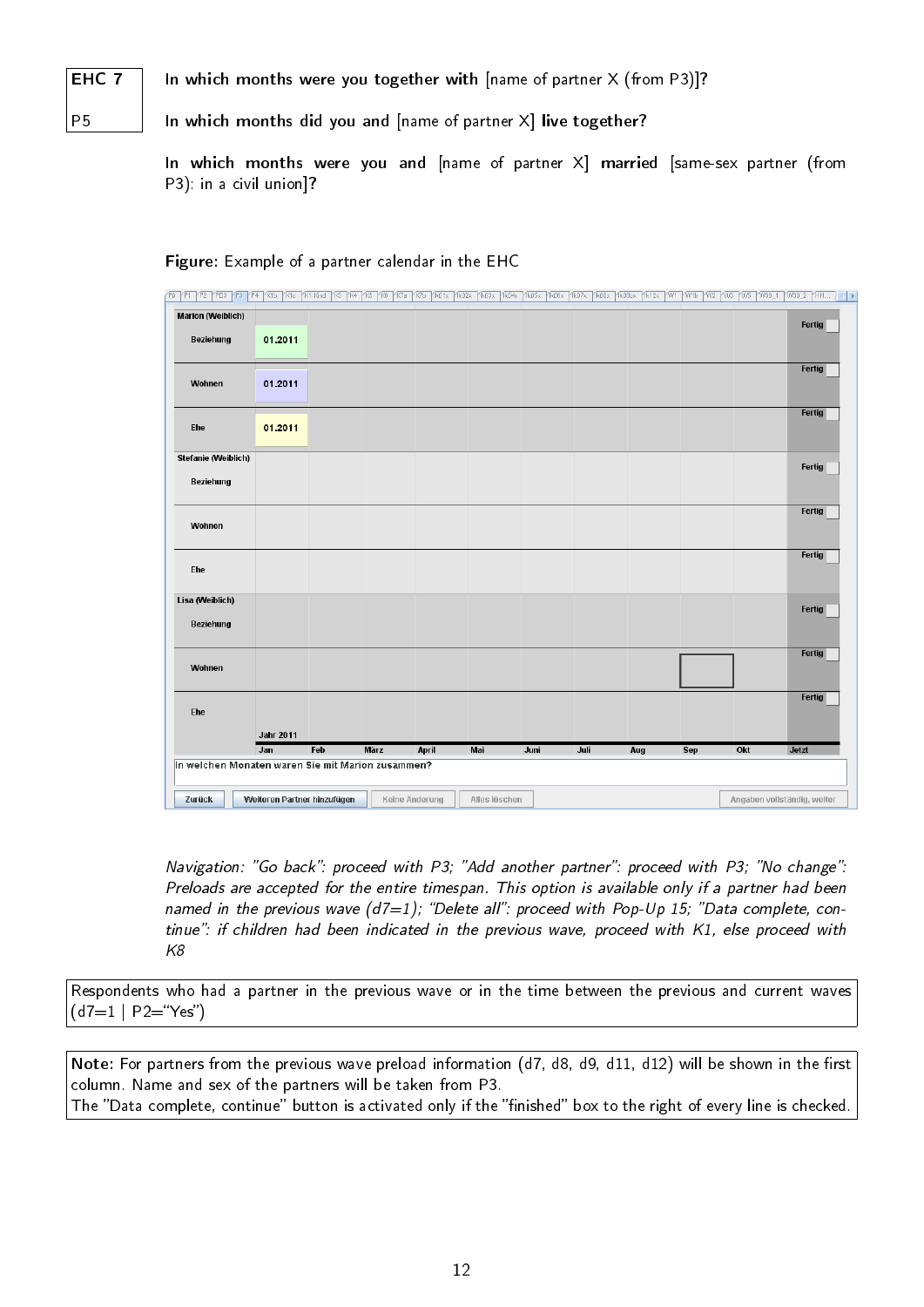Pop-Up 8: Respondents who indicated being with more than one partner for the same month [overlap in dwelling "living together"; overlap in marriage/civil union "marriage/civil union"]: "There is an overlap (red bar) in the month(s) of [list of month names in which the overlap occurs] for [name of partner  $X$ ] "relation" [for living together: "living together"; for marriage/civil union: "marriage/civil union"] and [name of partner Y] "relation" [for living together: "living together"; for marriage/civil union: "marriage/civil union"]. Do you want to correct this?" (Yes/No)  $\rightarrow$  proceed with P5

Pop-Up 9: Respondents who for a partner in one month indicated living together with him/her but did not indicate having a relationship with that partner: "Living together without having a relationship with [name of partner  $X$ ]?" (Yes/No) -> proceed with P5

Pop-Up 10: Respondents who for a partner indicated being married to him/her in one month but did not indicate having a relationship with that partner in that month: You indicated that you married [name of partner X] in [month and year of marriage], but that you were not in a relationship with him [partner female: her]. Is that correct?" (Yes/No)  $\Rightarrow$  proceed with P5

Pop-Up 11: Respondents who indicated an interrupted marriage for a partner: "Divorce and remarriage to [name of partner  $X$ ]?" (Yes/No) -> proceed with P5

Pop-Up 12: Respondents who indicated for "now" but not for the month of the interview that they are living together [if missing indication for relationship: having a relationship; if missing indication for marriage/civil union: married/in civil union] with a partner: "You indicated that you and [name of partner X] are currently living together [for relationship: living together; for marriage/civil union: married/in civil union]. But you did not indicate that for this month. Please review and correct your answer."  $(OK)$ 

Pop-Up 13: Respondents who were living together with a partner in the month of the interview but not "now", [if missing indication for relationship: having a relationship; if missing indication for marriage/civil union: are married/in civil union]: You indicated that in the month [month of interview] you and [name of partner X] were living together [for relationship: living together; for marriage/civil union: married/in civil union]. But you did not indicate that for "now". Is it the case that you ended cohabitation [for relationship: the relationship; for marriage/civil union: the marriage/civil union] this month?" (Yes/No)  $\rightarrow$  proceed with P5

Pop-Up 14: Respondents who want to delete a preload. "Do you really want to delete this entry?" (Yes/No)-> "Yes": proceed with P5 and entries will be deleted; "No": proceed with P5 (no change)

Pop-Up 15: Respondents who want to completely delete their answers: "Do you really want to delete everything?" (Yes/No)  $\rightarrow$  "Yes": continue with P5 and the entries made in the calendar and the preloads are deleted; "No": continue with P5 (no changes)

Pop-Up 16: Respondents who mentioned having (had) a relationship with a partner but did not mention any months in which that was the case: You mentioned that you were together with [name of partner X]. You did not mention in which months that was the case. Have you had a relationship with [name of partner X]? (Yes/No) -> "Yes": proceed with P5 (no changes); "No": proceed with P5 and partner will be deleted

#### INFOBOX

More Pop-Ups for screen P5 are shown below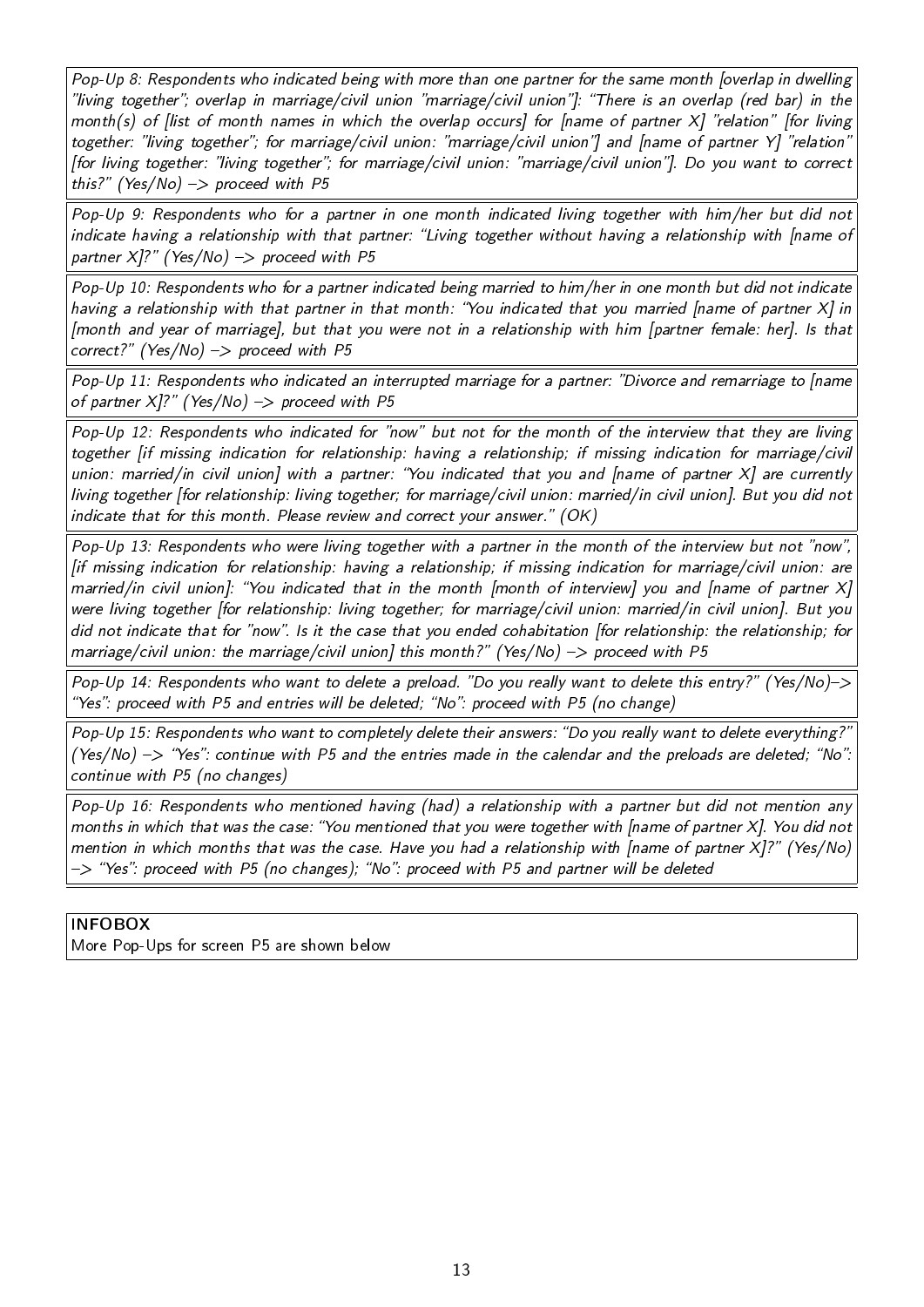| EHC 8                                                                                              | How did the relationship with $[name of partner X (from P3)] end?$   |
|----------------------------------------------------------------------------------------------------|----------------------------------------------------------------------|
| $\begin{array}{ c } \hline \text{Pop-} \\ \hline \text{Up 17 for} \\ \hline \text{P5} \end{array}$ | Through passing away of partner $\Box$                               |
|                                                                                                    |                                                                      |
|                                                                                                    | No answer $\ldots \ldots \ldots \ldots \ldots \ldots \ldots \square$ |

Navigation: "Continue": proceed with P5

Respondents who indicated a relationship with a partner that ended before "now" and who were not in a marriage with this partner afterward

| EHC <sub>9</sub>                                                                                 | How did you and $[name of partner X (from P3)]$ marry?       |
|--------------------------------------------------------------------------------------------------|--------------------------------------------------------------|
| $\begin{array}{ l } \hline \text{Pop-} \ \hline \text{Up 18 for} \ \hline \text{P5} \end{array}$ | A civil and a religious ceremony $\Box$                      |
|                                                                                                  | No answer $\ldots \ldots \ldots \ldots \ldots \ldots \ldots$ |

Navigation: "Continue": proceed with P5

Respondents who indicate a new marriage with a partner

**EHC 10** Pop-Up 19 for P5 Output: ehc6px für  $x=1, . . .5$ How did the marriage/civil union with [name of partner X (from P3)] end? Divorce/Dissolution of a civil union  $\ldots$   $\Box$ Through passing away of partner  $\dots \dots$ Don't know . . . . . . . . . . . . . . . . . . . . . . . . . . . ❐ No answer . . . . . . . . . . . . . . . . . . . . . . . . . . . . ❐ Navigation: "Continue": proceed with P5

Respondents who indicated a marriage with a partner that ended before "now" and the relationship with that partner does not continue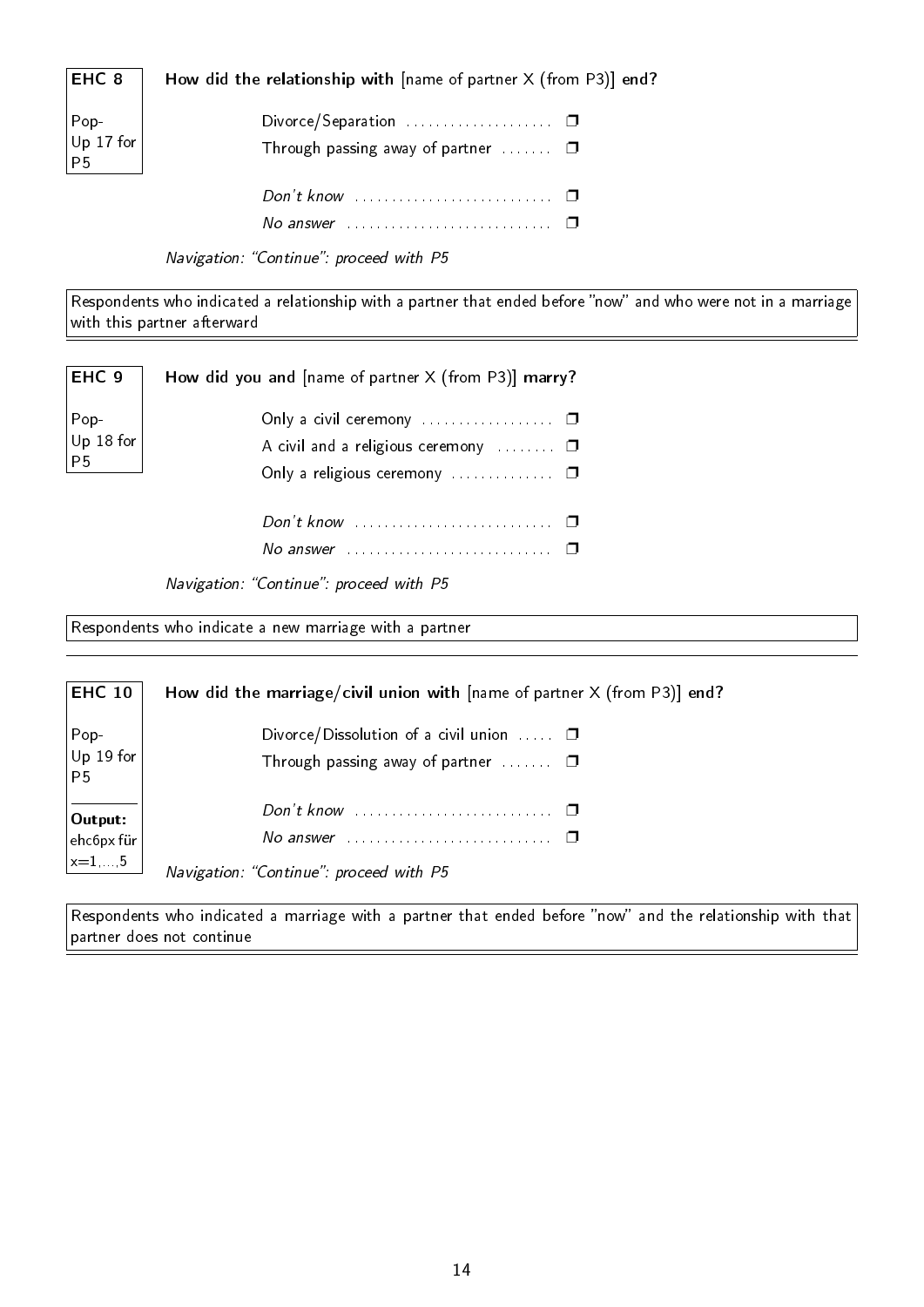### **EHC 11**

P6

You indicated that you are together with more than one partner at the present time. Later, I will ask you for more details about one of your partners. Which partner should I ask you about?

> [Name and sex partner X] [Name and sex partner Y]

Navigation: "Go back": proceed with P5; "Continue": if children had been indicated in the previous wave  $(d13=1)$ , proceed with K1, else proceed with K8

Respondents who had no partner in the previous wave (d7≠1) and indicated for "now" that they are with more than one partner.

Note: Respondents are shown a list of all partners they indicated being with at the present time. A maximum of five partners are shown.

### <span id="page-28-0"></span>Children

| I can also input information about new children into the overview.<br>K1<br>Int.: Read information out loud, then: Please go through the list child for child, clicking on each<br>Output:<br>child's name to review the information separately for each.<br>ehc7kxn,<br>ehc7kxg,<br>Children now:<br>ehc8kxd,<br>Add biological child<br>ehc8kxm,<br><b>Biological children:</b><br>ehc8kxy,<br>[name, date of birth, and location of all biological child-<br>ehc9kx,<br>ren, if mentioned in the previous wave]<br>ehc10kx<br>Ex.: Julia, born 19/05/2005, lives exclusively with you<br>for<br>Add adoptive child<br>$x=1,,10$<br>Adoptive children:<br>[name, Date of birth, and location of all adoptive children,<br>if mentioned in the previous wave]<br>Add stepchild  <br>Step children:<br>[name, Date of birth, and location of all stepchildren, if<br>mentioned in the previous wave]<br>Add foster child<br>Foster children:<br>[name, Date of birth, and location of all foster children, | <b>EHC 12</b> | On the screen you see an overview of the children you told us about in the last interview.<br>Let's go through this information now. Tell me if it is still correct. |  |
|------------------------------------------------------------------------------------------------------------------------------------------------------------------------------------------------------------------------------------------------------------------------------------------------------------------------------------------------------------------------------------------------------------------------------------------------------------------------------------------------------------------------------------------------------------------------------------------------------------------------------------------------------------------------------------------------------------------------------------------------------------------------------------------------------------------------------------------------------------------------------------------------------------------------------------------------------------------------------------------------------------|---------------|----------------------------------------------------------------------------------------------------------------------------------------------------------------------|--|
|                                                                                                                                                                                                                                                                                                                                                                                                                                                                                                                                                                                                                                                                                                                                                                                                                                                                                                                                                                                                            |               |                                                                                                                                                                      |  |
|                                                                                                                                                                                                                                                                                                                                                                                                                                                                                                                                                                                                                                                                                                                                                                                                                                                                                                                                                                                                            |               |                                                                                                                                                                      |  |
|                                                                                                                                                                                                                                                                                                                                                                                                                                                                                                                                                                                                                                                                                                                                                                                                                                                                                                                                                                                                            |               |                                                                                                                                                                      |  |
|                                                                                                                                                                                                                                                                                                                                                                                                                                                                                                                                                                                                                                                                                                                                                                                                                                                                                                                                                                                                            |               |                                                                                                                                                                      |  |
|                                                                                                                                                                                                                                                                                                                                                                                                                                                                                                                                                                                                                                                                                                                                                                                                                                                                                                                                                                                                            |               |                                                                                                                                                                      |  |
|                                                                                                                                                                                                                                                                                                                                                                                                                                                                                                                                                                                                                                                                                                                                                                                                                                                                                                                                                                                                            |               |                                                                                                                                                                      |  |
|                                                                                                                                                                                                                                                                                                                                                                                                                                                                                                                                                                                                                                                                                                                                                                                                                                                                                                                                                                                                            |               |                                                                                                                                                                      |  |
|                                                                                                                                                                                                                                                                                                                                                                                                                                                                                                                                                                                                                                                                                                                                                                                                                                                                                                                                                                                                            |               |                                                                                                                                                                      |  |
|                                                                                                                                                                                                                                                                                                                                                                                                                                                                                                                                                                                                                                                                                                                                                                                                                                                                                                                                                                                                            |               |                                                                                                                                                                      |  |
|                                                                                                                                                                                                                                                                                                                                                                                                                                                                                                                                                                                                                                                                                                                                                                                                                                                                                                                                                                                                            |               | if mentioned in the previous wave]                                                                                                                                   |  |

Navigation: "Go back": proceed with P1; "Continue": proceed with Pop-Up 20, then "Continue": proceed with  $K2$ ; "Add child": proceed with  $K3$ 

Respondents who indicated having at least one child in the previous wave  $(d13=1)$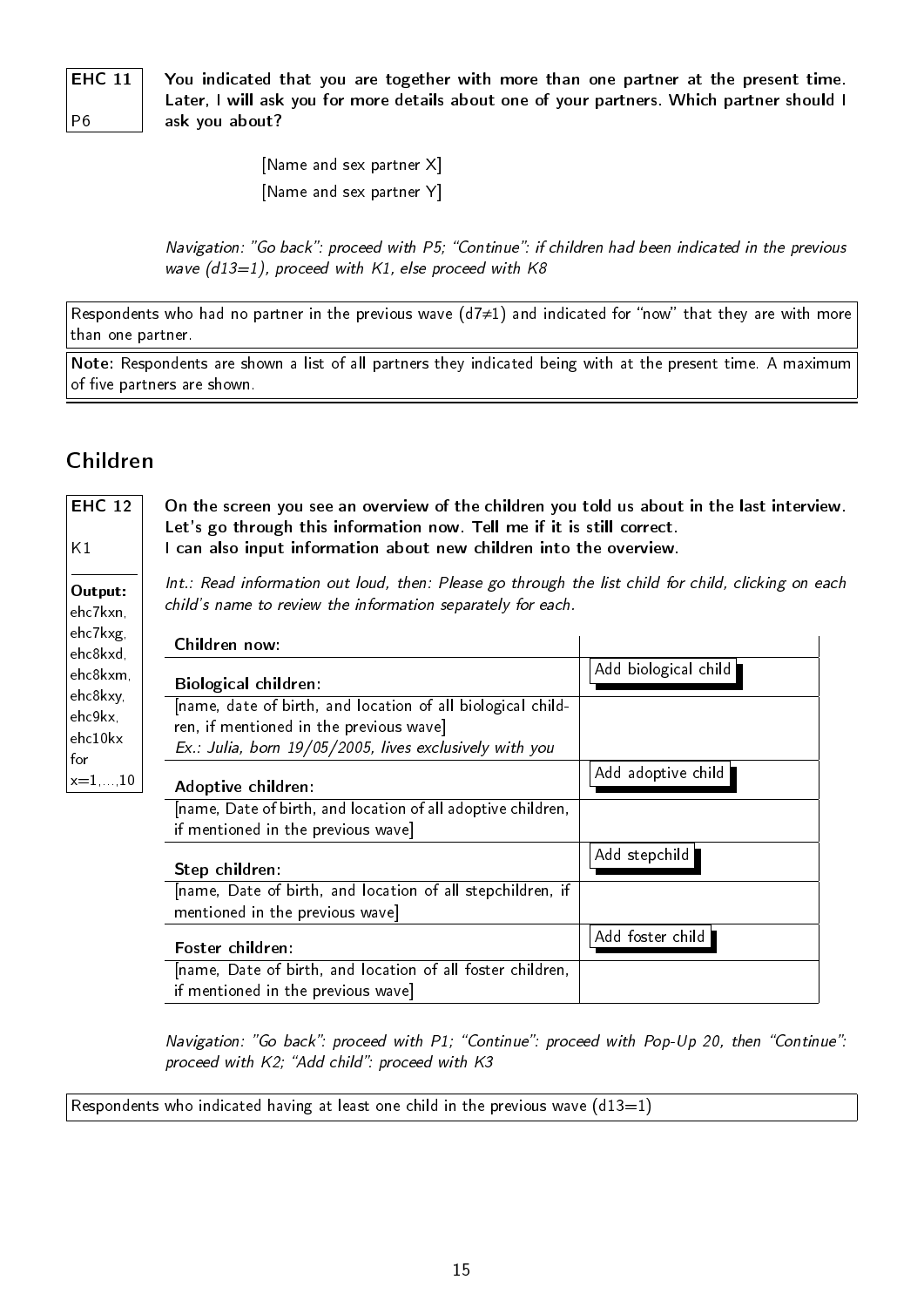Note: For children who had already been mentioned by the respondent in the previous wave, text blocks with their name, date of birth and location will be displayed in the table (d13, d14-d28, 44-d58, d59-d73, d74-d88, d89-d103, d104-d118, d327-d341). If the date of birth  $(d59- d103=-1)$  or the place of residence  $(d119-d133=-1)$ had not been indicated, the corresponding text blocks will not be displayed. Clicking on a child leads to K3 with the data for the corresponding child.

Pop-Up 20: Respondents who did not click on every (or any) child in order to get to K3 and clicked on "Continue": Please return to the display and check the information for [name of all children/name of child from the previous wave not clicked on in K1 (d14-d28)]. (OK)

EHC 13 Have any more children joined your household since [date of interview previous wave (d5, d6)]? Please don't leave out any children who may have been living with you only temporarily.

| No answer $\Box$ $\Box$ |  |
|-------------------------|--|

K2

Navigation: "Go back": return to K1; "Continue": if "Yes", proceed with K1, else proceed with H1

Respondents who had indicated children in the previous wave and who did not add a new child in K1. (d13=1) & K1 no new children)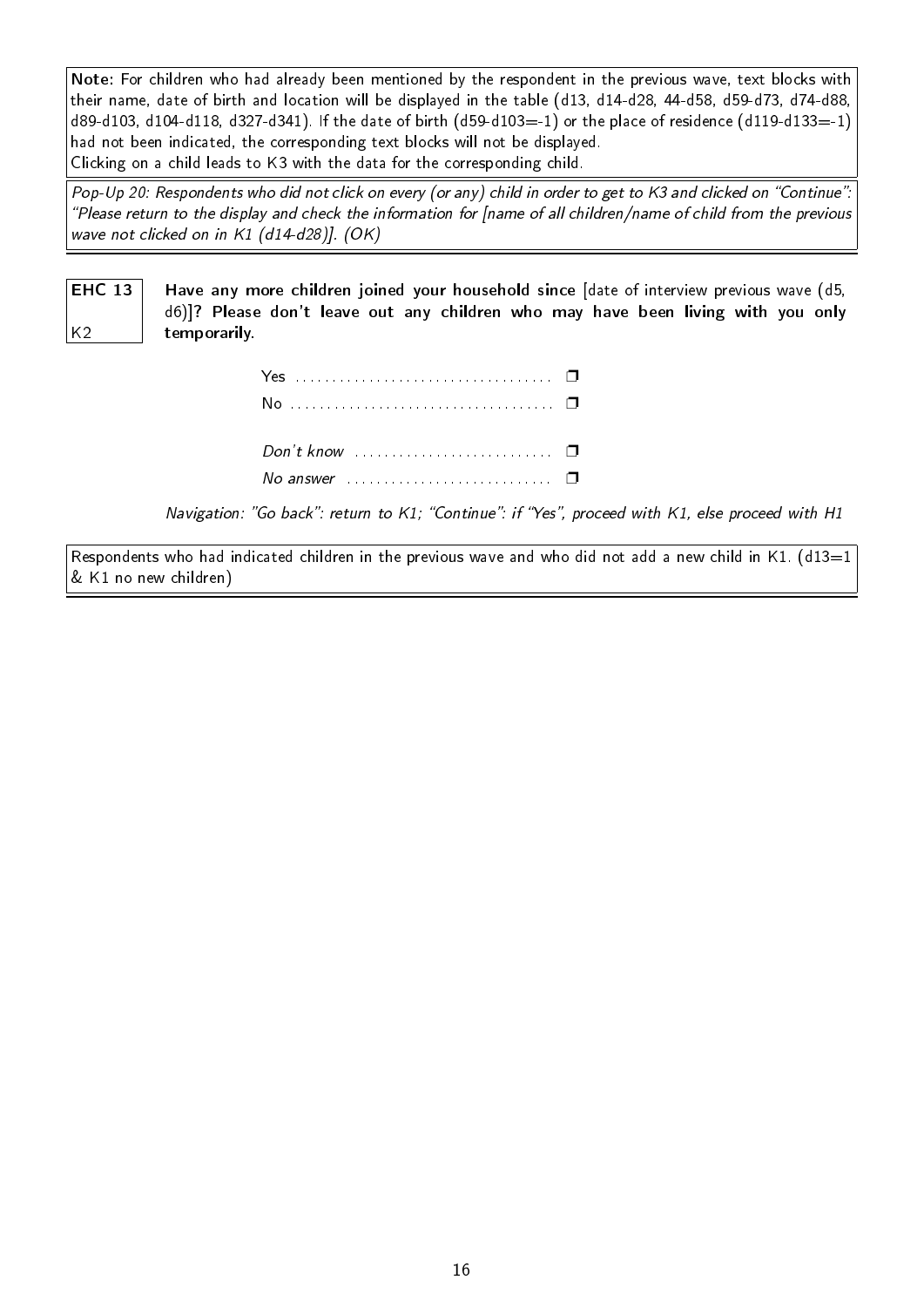

Navigation: "Save": entries are saved; if "child deceased" indicated, proceed with K4; else proceed with K1; "Cancel": entries are not saved, proceed with K1; "Delete": proceed with Pop-Up 21

Respondents who clicked on a child from the previous wave in K1

Note: On this screen all previously known information is displayed (d13, d14-d28, d29-d43, d44-d58, d59-d73, d74-d88, d89-d103, d104-d118, d327-d341) and can be changed if necessary. If, however, "Add child" was clicked on the K1 screen, all information for the child must be entered for the first time on this screen. For newly added children, the question of the identity of the other parent is not posed in this input mask. This information is requested separately for each newly added child in K5.

Pop-Up 21: Respondents who indicated they wish to delete a child: "If you only want to change the name of the child or change other information regarding the child, please do not delete the child. Just change the information in the relevant box.

Do you really want to delete the child?" (Yes/No)  $\rightarrow$  "Yes": all information on this child is deleted, proceed with  $K1$ : "No": proceed with  $K3$ 

Pop-Up 22: Respondents who indicated they had their child before their 12th birthday. This child was born before you turned 12. Do you want to correct that entry?" (Yes/No) -> "Yes": proceed with K3; "No": proceed with K2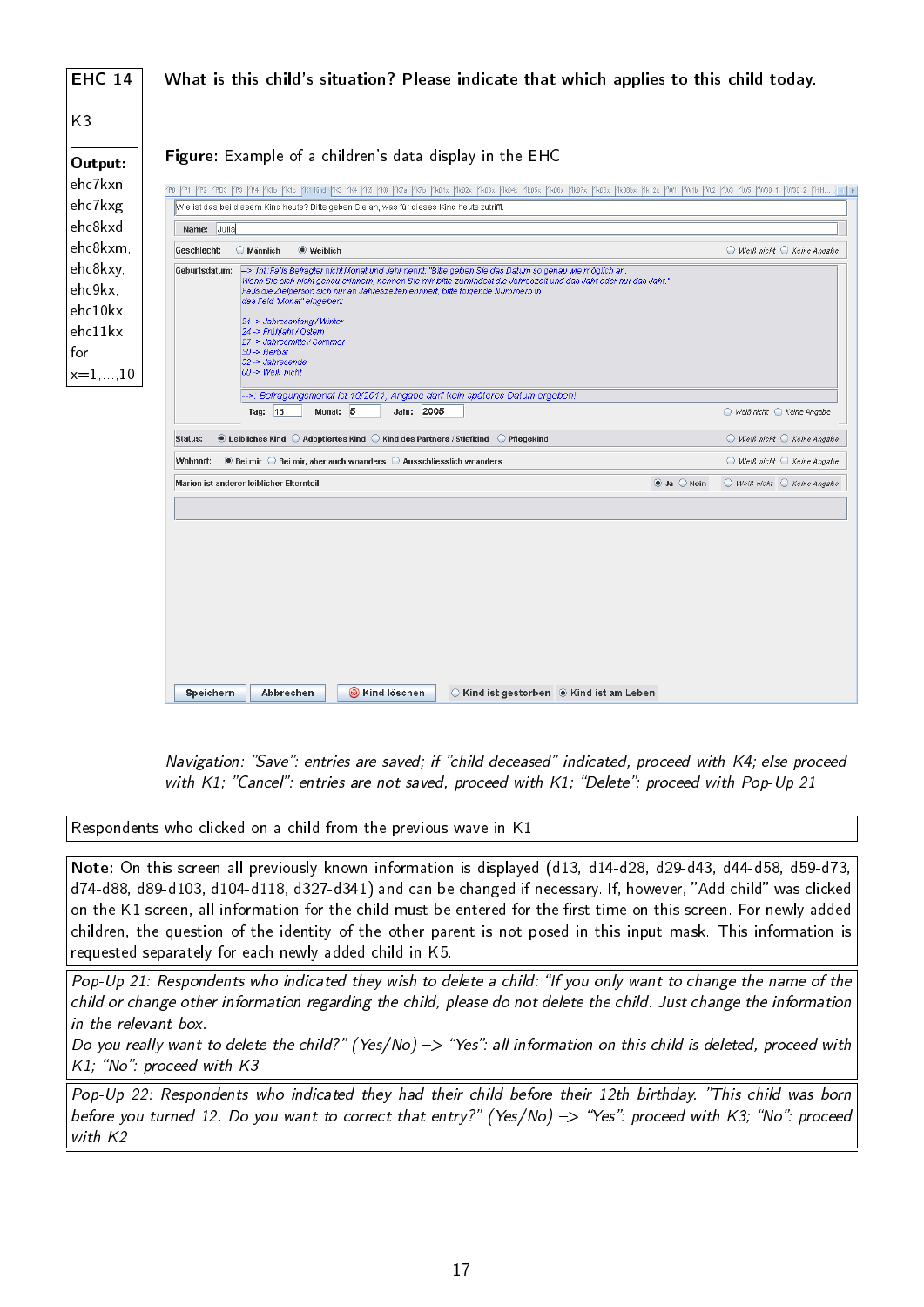In the following table the answer categories for the children's input mask K3 are shown in detail.

| Question                                                                                                                                                                                                                                                     | <b>Answer Category</b>                                                                                                   |                  |                         |                  |
|--------------------------------------------------------------------------------------------------------------------------------------------------------------------------------------------------------------------------------------------------------------|--------------------------------------------------------------------------------------------------------------------------|------------------|-------------------------|------------------|
| Sex:                                                                                                                                                                                                                                                         | Male<br>Female                                                                                                           | ⊓<br>⊓           | Don't know<br>No answer | □<br>Π.          |
| (For interviewer instructions and season key for date of birth, see K4)                                                                                                                                                                                      |                                                                                                                          |                  |                         |                  |
| Date of birth:                                                                                                                                                                                                                                               | Day:<br>Month:<br>Year:                                                                                                  |                  | Don't know<br>No answer | $\Box$<br>$\Box$ |
| Status:                                                                                                                                                                                                                                                      | Biological child<br>Adoptive child<br>Partner's child / Stepchild<br>Fosterchild                                         | ⊓<br>⊓<br>□<br>σ | Don't know<br>No answer | $\Box$<br>$\Box$ |
| Residence:                                                                                                                                                                                                                                                   | With me<br>With me but also somewhere else<br>Exclusively somewhere else                                                 | ⊓<br>σ<br>σ      | Don't know<br>No answer | $\Box$<br>$\Box$ |
| [If residence is "With me" or "With me but also somewhere else":]<br>With whom else does [name child X]                                                                                                                                                      |                                                                                                                          |                  |                         |                  |
| live currently?                                                                                                                                                                                                                                              | Alone, in a shared dwelling,<br>to-gether with partner<br>With the other parent<br>With relatives or with a foster famly | □<br>$\Box$<br>□ | Don't know<br>No answer | ⊓                |
|                                                                                                                                                                                                                                                              | In a children's home, an<br>institution or assisted living<br>Others                                                     | ⊓<br>$\Box$      |                         |                  |
| [If residence is "With me but also somewhere else" or "Exclusively somewhere else" and then]<br>"With the other parent" was entered:<br>Does [child's name] live<br>mostly<br>with you, mostly with other parent<br>almost<br>equally<br>often<br>or<br>with |                                                                                                                          |                  |                         |                  |
| both parents?                                                                                                                                                                                                                                                | Mostly with me<br>More or less equally often with<br>both parents<br>Mostly with the other parent<br>Other arrangements  | ⊓<br>σ<br>Ω<br>σ | Don't know<br>No answer | ⊓                |
| [Respondents with partner:]<br>[Name of partner (from P3)] is the<br>biological parent:<br>other                                                                                                                                                             |                                                                                                                          |                  |                         |                  |
|                                                                                                                                                                                                                                                              | Yes<br>No                                                                                                                | ⊓<br>⊓           | Don't know<br>No answer | ⊓                |
| [All respondents:]                                                                                                                                                                                                                                           | Child is deceased<br>Child is alive                                                                                      | □<br>⊓           |                         |                  |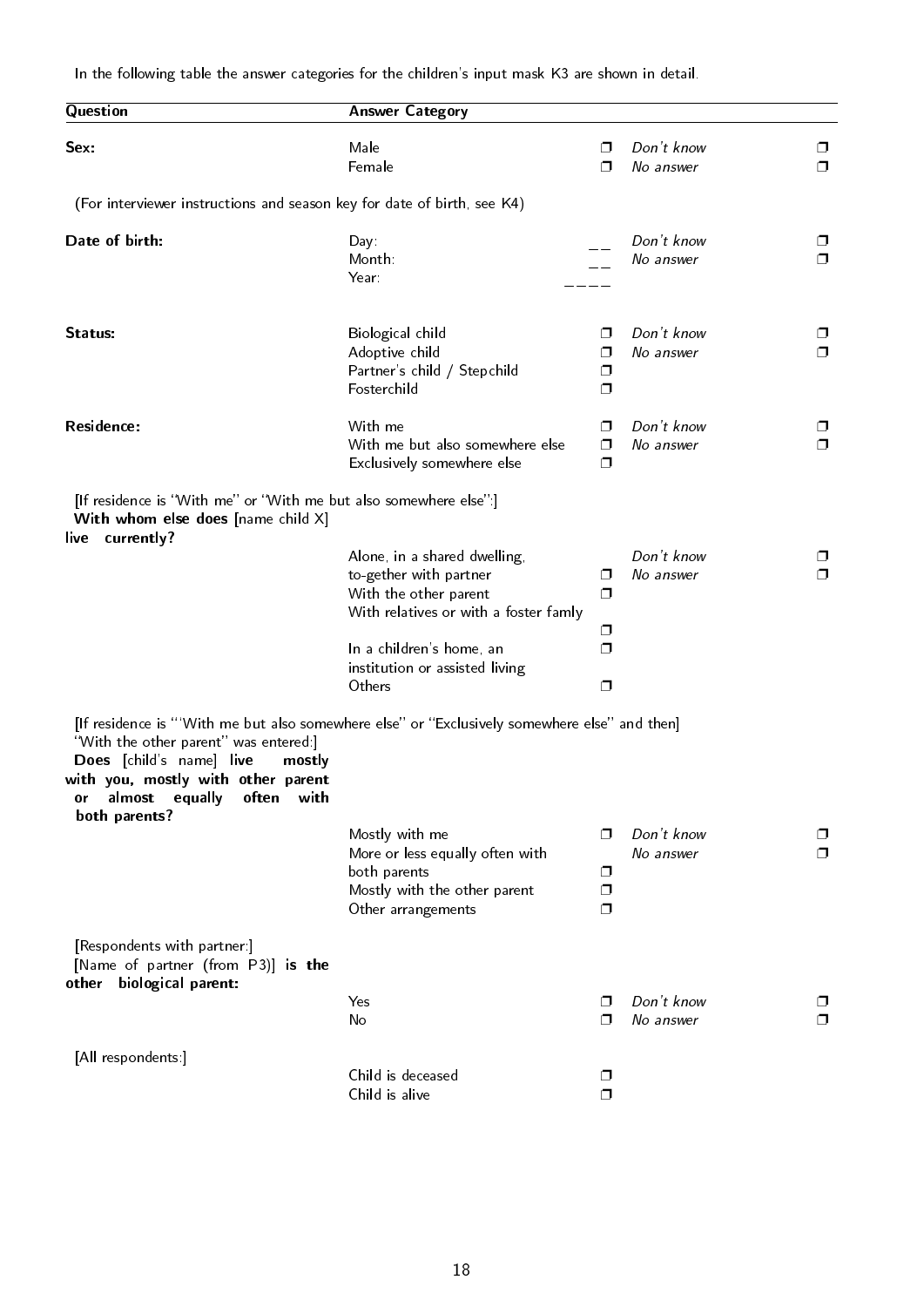EHC 15 When did [child's name (from K3)] pass away?

K4 Output: ehc11kxm, ehc11kxy for  $x=1$ , 10 Int.: If respondent does not indicate month and year: Please try to indicate the date as precisely as possible. If you don't remember exactly, please try to tell me at least the season and year, or only the year. If the anchor can only remember seasons of the year, please enter the following numbers in the field "month": 21 Beginning of year / winter 24 Spring / Easter 27 Middle of the year / summer 30 Fall

32 End of the year

The month of interview is [date of interview], a later date is not acceptable

| Day:                                                               |  |
|--------------------------------------------------------------------|--|
| Month:                                                             |  |
| Year:                                                              |  |
| At birth                                                           |  |
| $Don't know \dots \dots \dots \dots \dots \dots \dots \dots \dots$ |  |
| No answer                                                          |  |

Navigation: "Go back": return to  $K1$ ; "Continue": proceed with  $K1$ 

Respondents who indicated "child deceased" in K3

EHC 16 K5 Output: ehc12kx for  $x=1,...,10$ Who is the biological mother [if other parent male (from P3): biological father] of [child's name (from K3)]? [Name and sex of partner (from P3)] Another person . . . . . . . . . . . . . . . . . . . . . . . . . . . . . . . . . . . . . . . . . . . . . . . . . . . . . . ❐ Don't know . . . . . . . . . . . . . . . . . . . . . . . . . . . . . . . . . . . . . . . . . . . . . . . . . . . . . . . . . ❐ No answer . . . . . . . . . . . . . . . . . . . . . . . . . . . . . . . . . . . . . . . . . . . . . . . . . . . . . . . . . . ❐

> Navigation: "Go back": return to K1; "Continue": if "Another person" entered, proceed with K6, else proceed with K5 for the next biological child or with H1, if no other biological child(ren)

Respondents who identify newly added children in K1 (repeat for all biological children who were newly entered in K1).

Note: The designation of the relation of the other parent in the question text is always generated assuming the other parent is of the sex opposite to that of the respondent (based on sex). Respondents see displayed at this question all names and sexes of their current and previous partners  $(x=1,...5)$ if they indicated having had more than one partner in P3. If they indicated having had only one partner, only the name and sex is displayed; if no relationship was indicated in P2, then no name is displayed.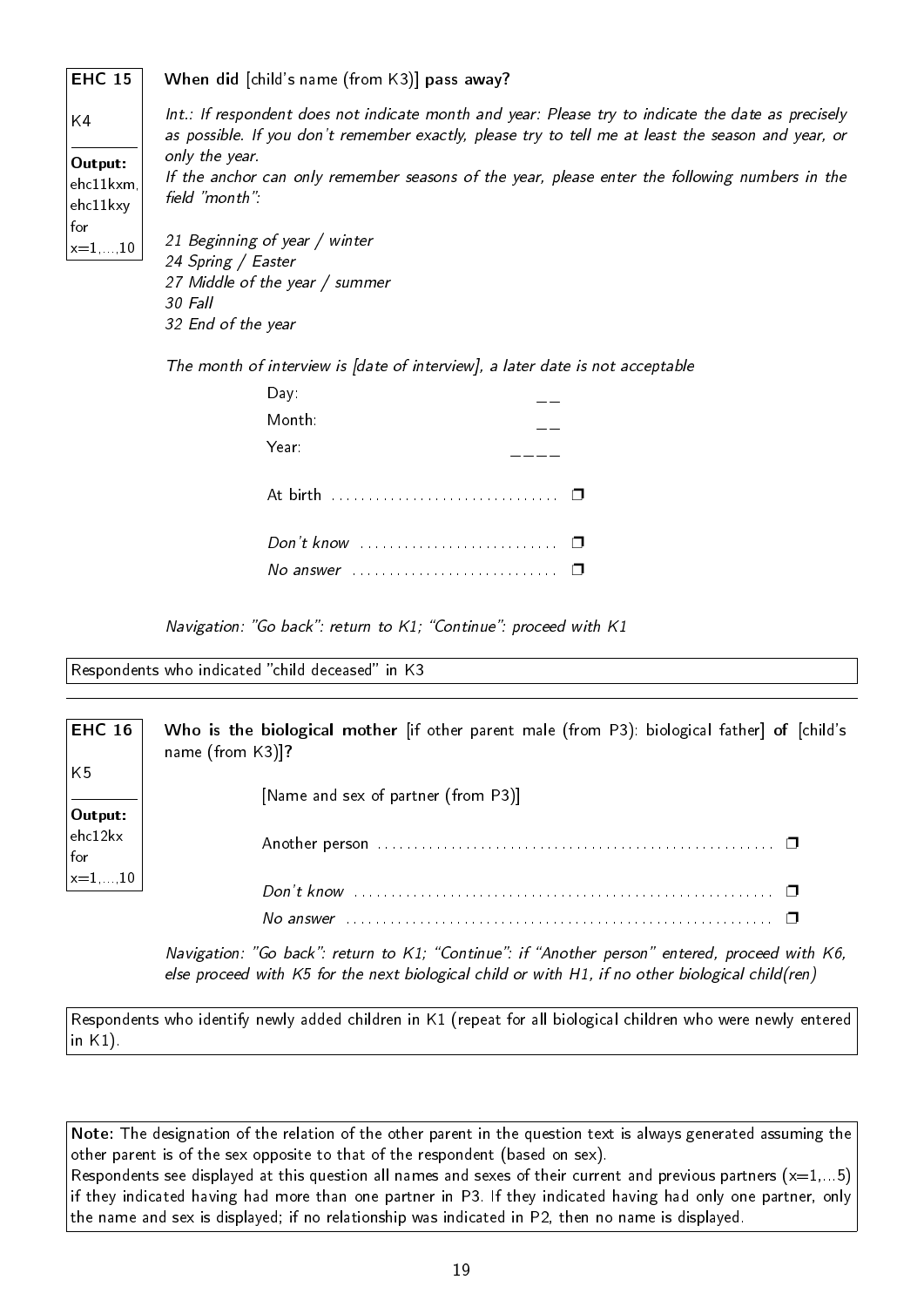| <b>EHC 17</b>                                                        | What is the name of this person?                                                                                            |
|----------------------------------------------------------------------|-----------------------------------------------------------------------------------------------------------------------------|
| K <sub>6</sub>                                                       | Name: .                                                                                                                     |
| $\Big  \textbf{Output:} \over \text{ehc12kxo}$<br>for<br>$ x=1,,10 $ | Don't know $\cdots$ $\Box$<br>No answer $\cdots$ $\Box$<br>Navigation: "Go back": return to K5; "Continue": proceed with K7 |

Respondents who indicated "another person" in K5

| <b>EHC 18</b>                                                                           | Did you and [person's name from K6] have a relationship?             |
|-----------------------------------------------------------------------------------------|----------------------------------------------------------------------|
|                                                                                         |                                                                      |
|                                                                                         |                                                                      |
| $\begin{cases}\n\text{Output:} \\ \text{ehc13kx} \\ \text{for} \\ x=1,,10\n\end{cases}$ | Don't know $\ldots$ , $\ldots$                                       |
|                                                                                         | No answer $\ldots \ldots \ldots \ldots \ldots \ldots \ldots \square$ |

Navigation: "Go back": return to K6; "Continue": proceed with K5 for the next biological child or with H1, if no other biological child(ren)

Respondents who indicated "another person" in K5

K8

EHC 19 Do you have any children? We mean all biological children, whether they still live with you or not. Also adopted children, children of a partner, or foster children are recorded here, if they currently live with you or have ever lived with you.

| Don't know $\ldots \ldots \ldots \ldots \ldots \ldots \square$ |  |
|----------------------------------------------------------------|--|
| No answer $\Box$ $\Box$                                        |  |

Navigation: "Go back": return to P1; "Continue": if "Yes" mentioned, proceed with K9, else proceed with H1

Respondents who indicated no children in the previous wave or first-time respondents (d13≠1 | d0=2)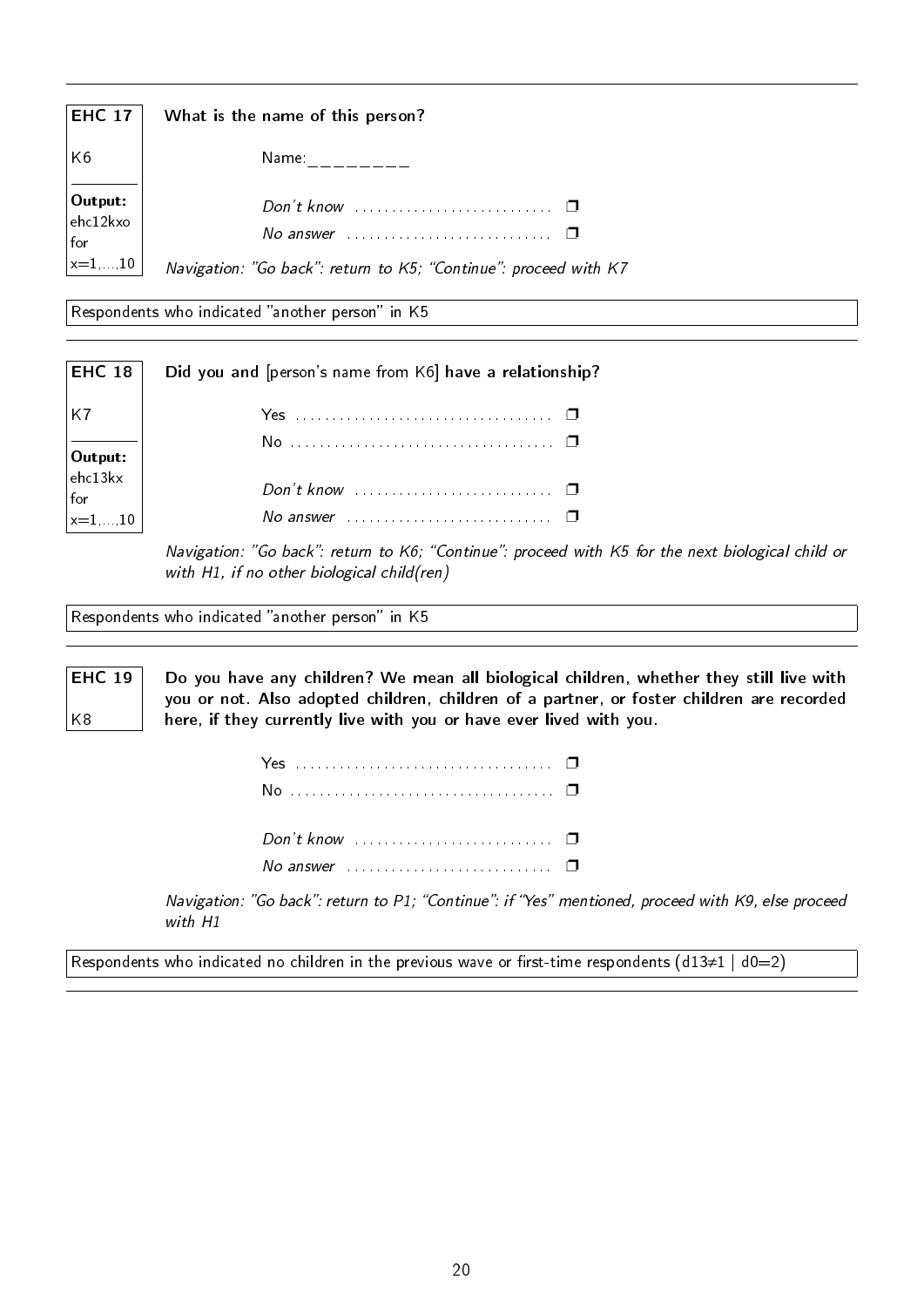### **EHC 20**

How many children do you have?

K9

We mean all biological children, whether they still live with you or not. Also adopted children, children of a partner, or foster children are recorded here, if they currently live with you or have ever lived with you.

| $\overline{\phantom{a}}$ Children |  |
|-----------------------------------|--|
|                                   |  |
|                                   |  |

Navigation: "Go back": proceed with K8; "Continue": if number of children mentioned, proceed with  $K10$  for the first child, else proceed with  $H1$ 

Respondents who answered yes to K8

| <b>EHC 21</b><br>K10          | Please tell me the name of your first child [if more than one child, iteration number: of your<br>Xth child].<br>Int.: Enter sex yourself; if not sure, ask the respondent |
|-------------------------------|----------------------------------------------------------------------------------------------------------------------------------------------------------------------------|
| Output:<br>ehc7kxn<br>ehc7kxg | Name: $\frac{1}{2}$                                                                                                                                                        |
| for                           |                                                                                                                                                                            |
| $x=1,\ldots,10$               | No answer $\cdots$ $\Box$                                                                                                                                                  |
|                               |                                                                                                                                                                            |
|                               | Sex:                                                                                                                                                                       |
|                               |                                                                                                                                                                            |
|                               |                                                                                                                                                                            |
|                               | Don't know $\ldots \ldots \ldots \ldots \ldots \ldots \ldots \square$                                                                                                      |
|                               |                                                                                                                                                                            |

No further child

Navigation: "Go back": proceed with K9; "Continue": proceed with K11; "No further child": proceed with Pop-Up 23

Respondents who mentioned at least one child in K9

Pop-Up 23: Respondents who indicate "No further child": "You indicated that you have [number of children (from K9)] children. Do you want to change this information? (Yes/No) -> "Yes": proceed with K9; "No": proceed with K10 for next biological child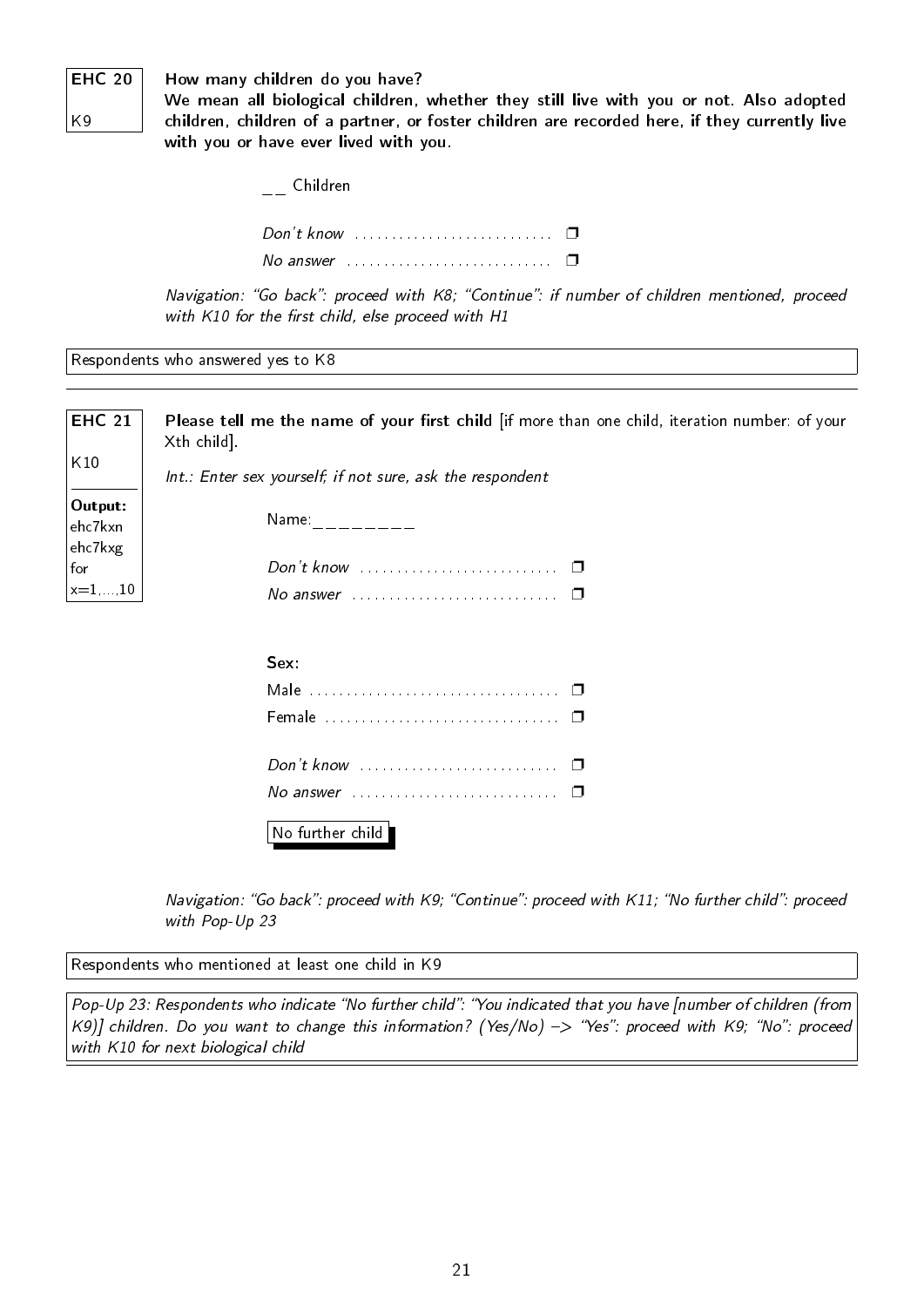| <b>EHC 22</b>         | Is [child's name (from K10)] your biological, adoptive, foster child, of your partner's child<br>(stepchild)? |
|-----------------------|---------------------------------------------------------------------------------------------------------------|
| K11                   | Int.: Show list 3!                                                                                            |
| Output:<br>ehc9kx for |                                                                                                               |
| $x=1,\ldots,10$       |                                                                                                               |
|                       |                                                                                                               |
|                       | Foster child $\dots\dots\dots\dots\dots\dots\dots\dots \Box$                                                  |
|                       |                                                                                                               |
|                       |                                                                                                               |

No answer . . . . . . . . . . . . . . . . . . . . . . . . . . . . ❐

Navigation: "Go back": proceed with K10; "'Continue": if "biological child", proceed with K12, else proceed with K15

Respondents who in K9 mentioned having at least one child

| <b>EHC 23</b>                                                                                                                   | Who is the biological mother [if other parent male (from P3): the biological father] of [child's<br>name (from $K10$ )]?                      |
|---------------------------------------------------------------------------------------------------------------------------------|-----------------------------------------------------------------------------------------------------------------------------------------------|
| $\vert_{\rm K12}$                                                                                                               | [Name and sex of partner (from P3)]                                                                                                           |
| $\begin{vmatrix}$ Output:<br>ehc12kx<br>$\left  \begin{smallmatrix} \text{for} \ \text{x}=1\ldots,10 \end{smallmatrix} \right.$ |                                                                                                                                               |
|                                                                                                                                 |                                                                                                                                               |
|                                                                                                                                 | No answer $\cdots$ . $\cdots$ . $\cdots$ . $\cdots$ . $\cdots$ . $\cdots$ . $\cdots$ . $\cdots$ . $\cdots$ . $\cdots$ . $\cdots$ . $\cdots$ . |

Navigation: "Go back": proceed with K11; "'Continue": if "Another person", proceed with K13, else proceed with K15

Respondents who entered in K11 "biological child"

Note: The designation of the relation of the other parent in the question text is always generated assuming the other parent is of the sex opposite to that of the respondent (based on sex/v1). Respondents see displayed at this question all names and sexes of their current and previous partners  $(x=1,...5)$ if they indicated having had more than one partner in P3. If they indicated having had only one partner, only the name and sex is displayed; if no relationship was indicated in P2, then no name is displayed.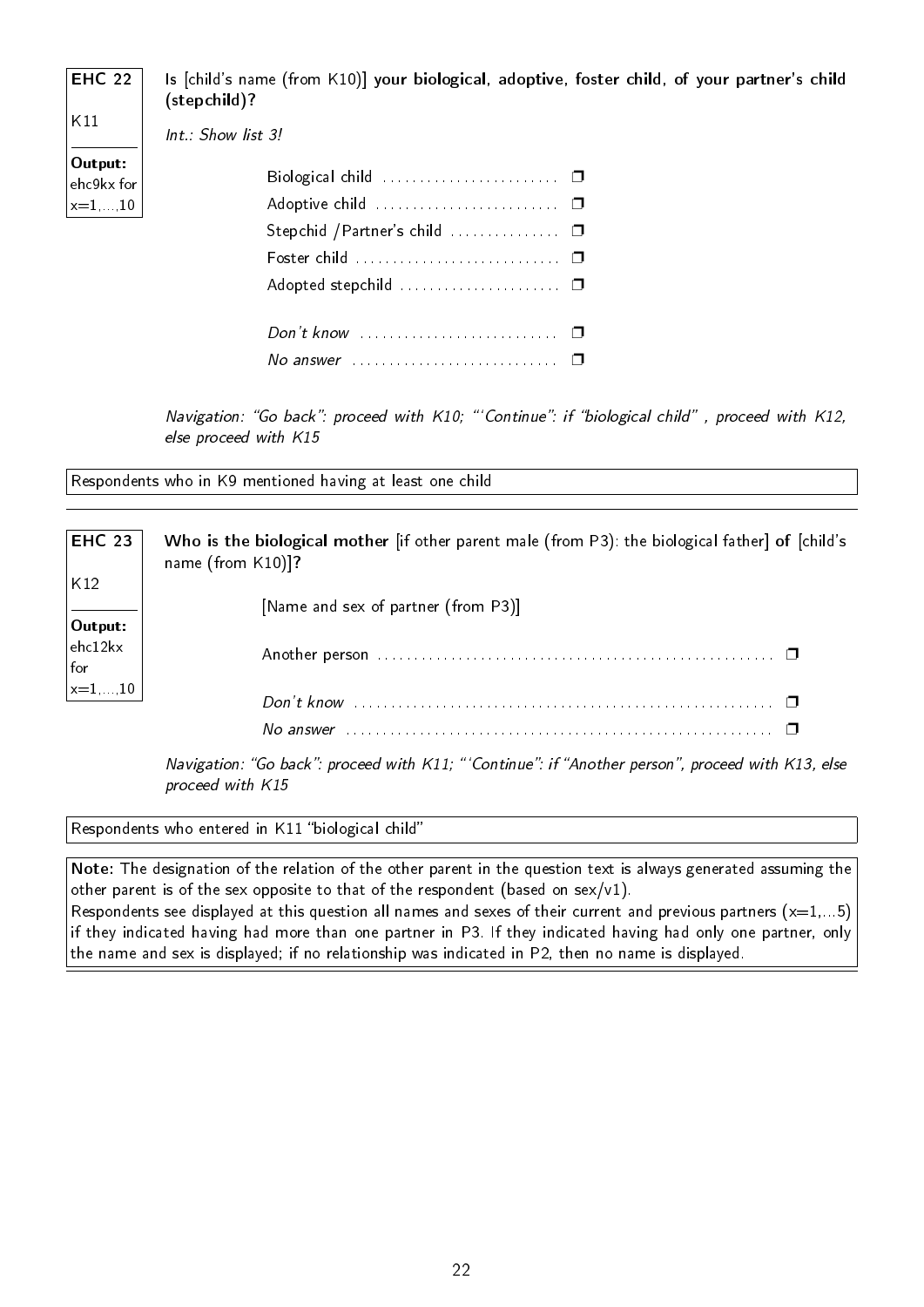| <b>EHC 24</b>                                                                                        | What is the name of this person?                                                                              |
|------------------------------------------------------------------------------------------------------|---------------------------------------------------------------------------------------------------------------|
| K13                                                                                                  | Name:                                                                                                         |
| $\begin{vmatrix}$ Output:<br>ehc12kxo<br>$\begin{vmatrix} \text{for} \\ x=1,\ldots,10 \end{vmatrix}$ | Don't know $\cdots$ $\Box$<br>No answer<br>Navigation: "Go back": return to K12; "Continue": proceed with K14 |

 $\sqrt{\mathsf{Respondents}}$  who chose in K12 "'another person"

| <b>EHC 25</b>                                      | Did you have a close relationship with [name person from K13]?     |
|----------------------------------------------------|--------------------------------------------------------------------|
| K14<br>$\Big  \textbf{Output:} \ \textbf{ehc13kx}$ |                                                                    |
| for<br>$\vert_{x=1,\ldots,10}$                     | No answer $\Box$ $\Box$                                            |
|                                                    | Navigation: "Go back": return to K13; "Continue": proceed with K15 |

Respondents who chose in K12 "another person"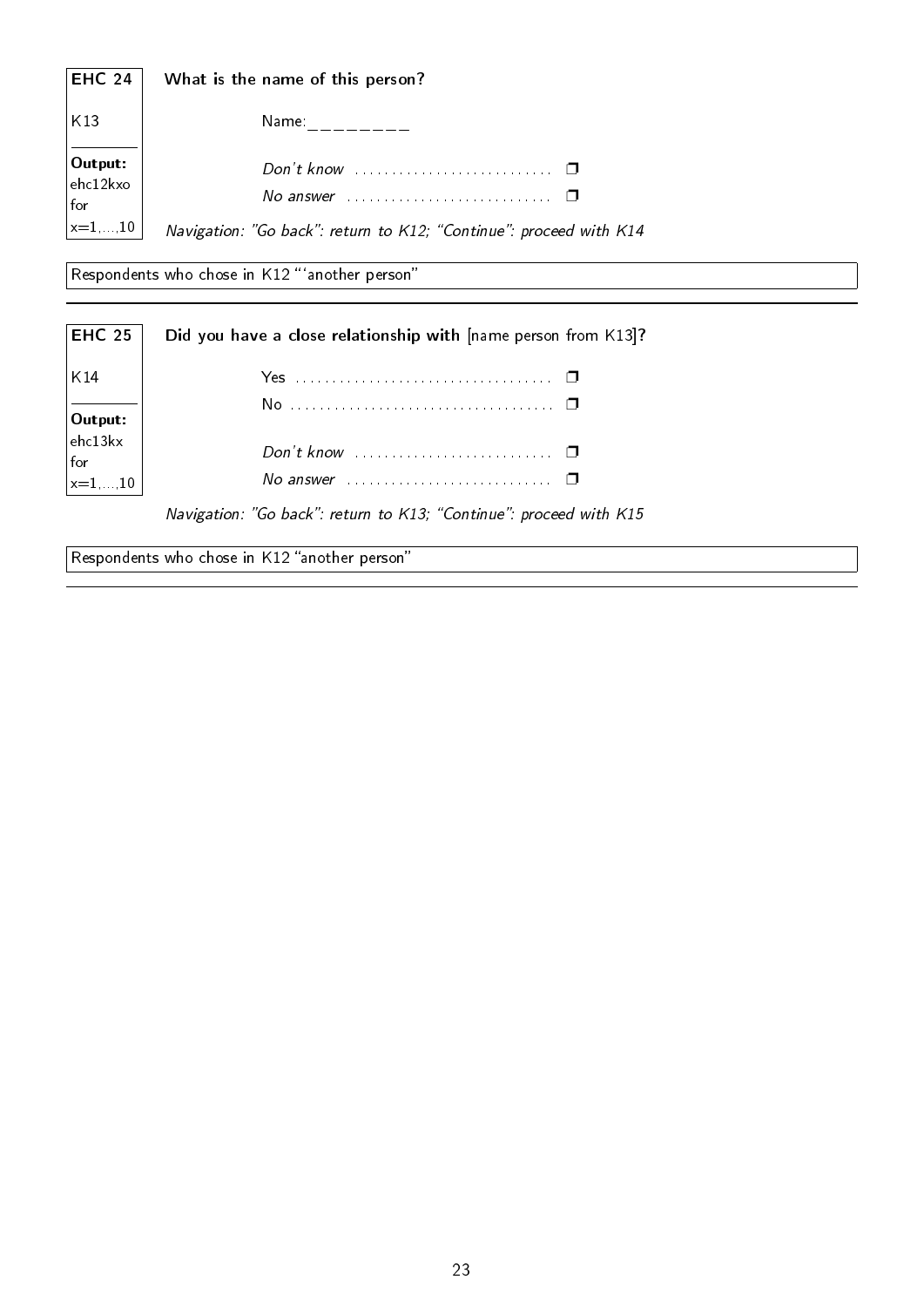#### EHC 26 When was [name child X (from K10)] born?

| K15                             | Int.: If respondent does not indicate month and year: Please try to indicate the date as precisely                                                                                                                                       |
|---------------------------------|------------------------------------------------------------------------------------------------------------------------------------------------------------------------------------------------------------------------------------------|
| Output:<br>ehc8kxd,<br>ehc8kxm, | as possible. If you don't remember exactly, please try to tell me at least the season and year, or<br>only the year.<br>If the anchor can only remember seasons of the year, please enter the following numbers in the<br>field "month": |
| ehc8kxy<br>for<br>$x = 1, , 10$ | 21 Beginning of year / winter<br>24 Spring / Easter<br>27 Middle of the year / summer                                                                                                                                                    |
|                                 | 30 Fall<br>32 End of the year                                                                                                                                                                                                            |

The month of interview is [date of interview], a later date is not acceptable!

| Day:      |  |
|-----------|--|
| Month:    |  |
| Year:     |  |
|           |  |
| No answer |  |

Navigation: "Go back": if in K12 "another person" mentioned, proceed with K14, else if in K11 "biological child" named, proceed with K12, else proceed with K10; "Continue": proceed with K16

Respondents who in K9 mentioned at least one child

Pop-Up 24: Respondents who indicated they had their child before their 12th birthday. "This child was born before you turned 12. Do you want to correct that entry?" (Yes/No) -> "Yes": proceed with K15; "No": proceed with K16

|  |  |  |  |  |  |  | <b>EHC</b> 27 $\vert$ Does [name child X (from K10)] currently live with you? |  |  |  |
|--|--|--|--|--|--|--|-------------------------------------------------------------------------------|--|--|--|
|--|--|--|--|--|--|--|-------------------------------------------------------------------------------|--|--|--|

|  | Int.: Show list 4! |  |
|--|--------------------|--|
|  |                    |  |

K16

 $\overline{\phantom{a}}$ 

| $\begin{bmatrix} \textbf{Output:} \\ \text{ehc10kx} \end{bmatrix}$<br>$\left \begin{array}{c} \text{for} \\ \text{x=1}, \dots, 10 \end{array}\right $ | Yes, but also somewhere else $\dots\dots\dots$<br>No, exclusively somewhere else $\ldots$ $\blacksquare$ |
|-------------------------------------------------------------------------------------------------------------------------------------------------------|----------------------------------------------------------------------------------------------------------|
|                                                                                                                                                       | No answer $\Box$ $\Box$                                                                                  |

Navigation: "Go back": proceed with K15; "Continue": if "Yes, with me"/"Don't know"/"No answer" mentioned, proceed with K10 for the next child or proceed with H1, if "Child passed away" mentioned, proceed with K19, else proceed with K17

Respondents who in K9 mentioned at least one child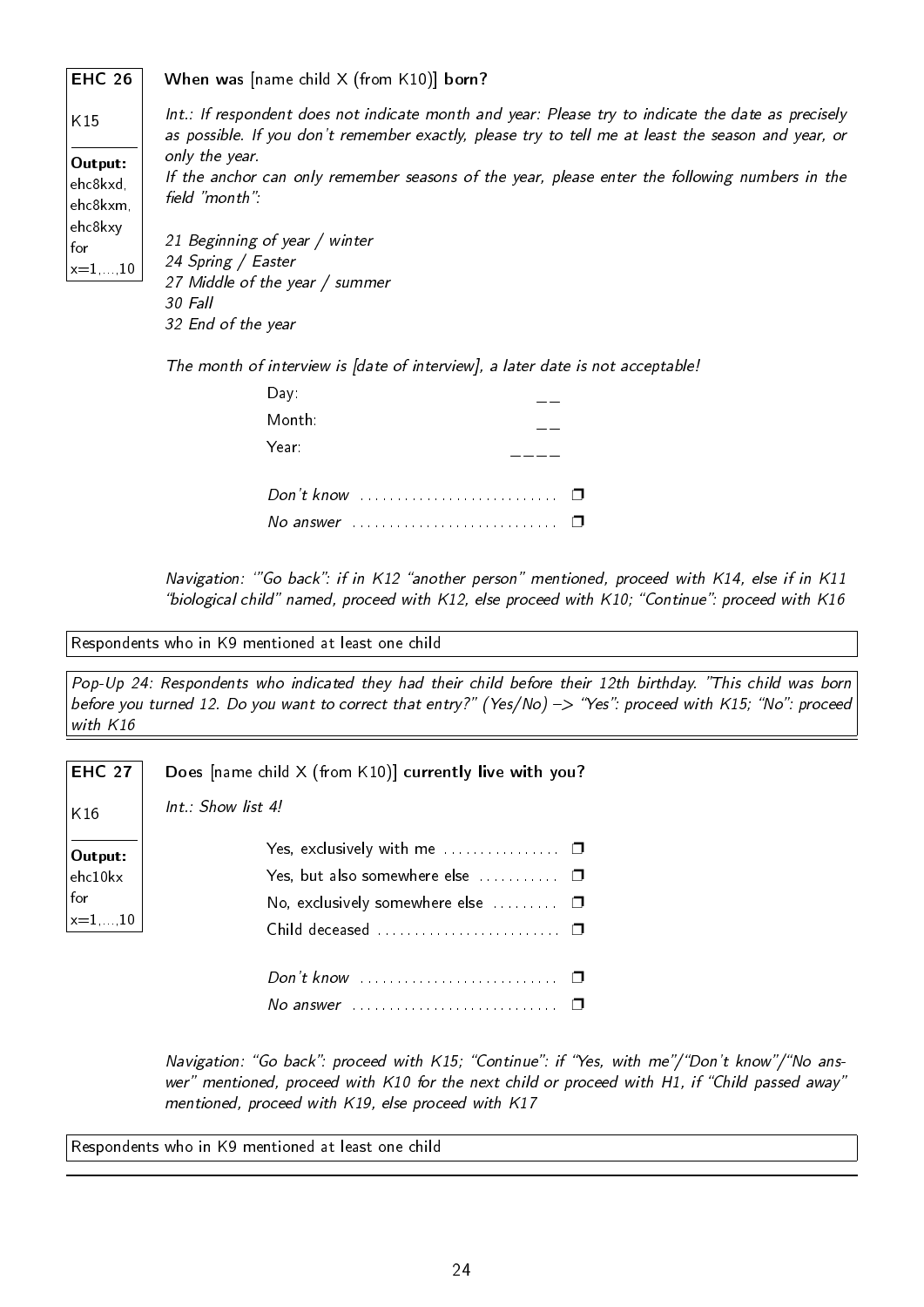| <b>EHC 28</b>                                                                            | With whom does [name child X (from K10)] also currently live? |
|------------------------------------------------------------------------------------------|---------------------------------------------------------------|
| K17                                                                                      | Int.: Show list 5 please!                                     |
| Output:<br>ehc10kx<br>$\begin{vmatrix} \text{for} \\ \text{x}=1,\ldots,10 \end{vmatrix}$ |                                                               |
|                                                                                          |                                                               |

Navigation: "Go back": proceed with K16; "Continue": if "with the other parent" mentioned, proceed with K18, proceed with K10 for the next child or proceed with H1

Respondents who answered in K16 "Yes, with me but also somewhere else" or "no, exclusively somewhere else"

| <b>EHC 29</b>                  | Does $[name child \times (from K10)]$ live most of the time with you, most of the time with the<br>other parent or more or les equally often with both parents? |
|--------------------------------|-----------------------------------------------------------------------------------------------------------------------------------------------------------------|
| K18                            |                                                                                                                                                                 |
|                                |                                                                                                                                                                 |
| Output:                        | More or less equally often with both pa-                                                                                                                        |
| $ $ ehc $10$ kx                |                                                                                                                                                                 |
| for<br>$\vert_{x=1,\ldots,10}$ | Mostly with the other parent $\dots\dots\dots$                                                                                                                  |
|                                |                                                                                                                                                                 |
|                                |                                                                                                                                                                 |
|                                | No answer $\ldots \ldots \ldots \ldots \ldots \ldots \ldots \square$                                                                                            |

Navigation: "Go back": proceed with K17; "Continue": proceed with K10 with the next child or proceed with H1

Respondents who answered in K16 "Yes, with me but also somewhere else" and in K17 "with the other parent"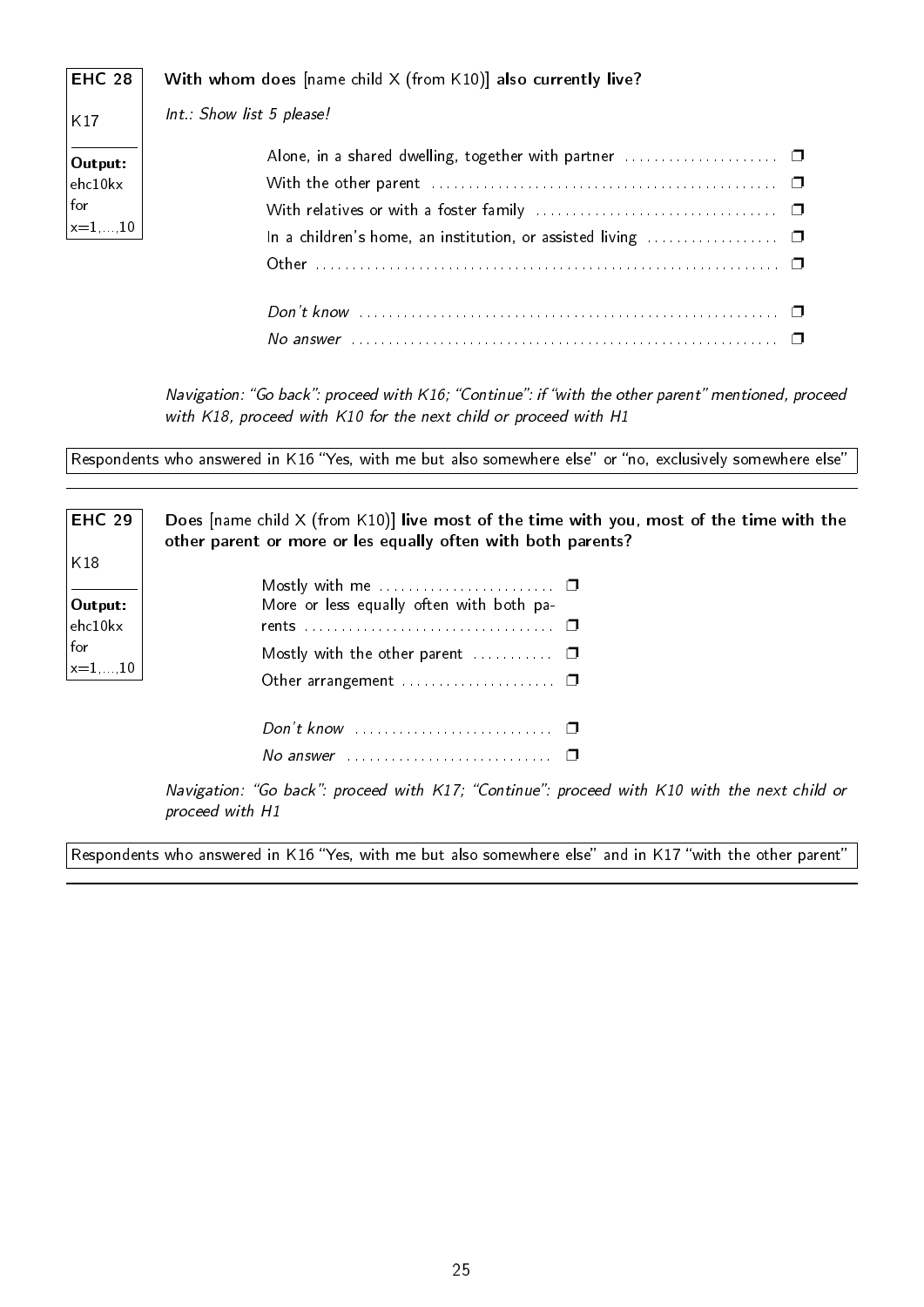EHC 30 K19 Output: ehc11kxm, ehc11kxy for  $x=1$ ....10 When did [name child X (from K10)] pass away? Int.: If respondent does not indicate month and year: Please try to indicate the date as precisely as possible. If you don't remember exactly, please try to tell me at least the season and year, or only the year. If the anchor can only remember seasons of the year, please enter the following numbers in the field "month": 21 Beginning of year / winter 24 Spring / Easter 27 Middle of the year / summer 30 Fall 32 End of the year

The month of interview is [date of interview], a later date is not acceptable!

| Day:     |  |
|----------|--|
| Month:   |  |
| Year:    |  |
| At birth |  |
|          |  |
|          |  |

Navigation: "Go back": proceed with K16; "Continue": proceed with H1

Respondents who in K16 answered "Child deceased"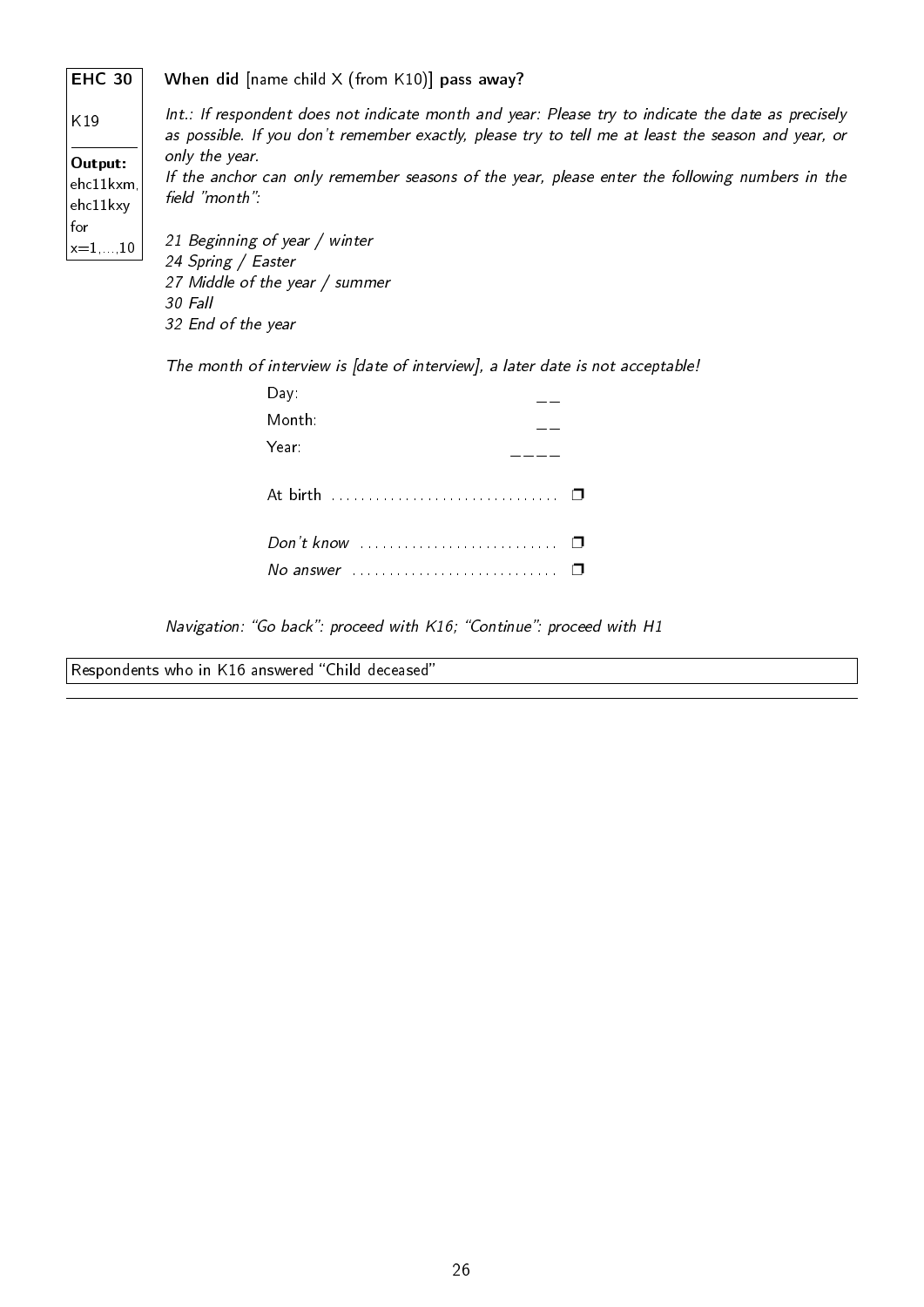## Place(s) of residences

EHC 31  $H1$ 

Output: ehc27pxi1, ehc27pxi2, ehc27pxi2o for  $x=1, . . .5$ 

Let's turn now to your place of residence at your main residence [Not for first-time respondents (d0≠2): The place of residence you named in the last interview is displayed.] Please tell me the locations of all additional rooms, apartments, or houses where you lived at some point after  $\int$  date of interview previous wave  $\int$  d5,d6); first-time respondents  $(d0=2)$ : EHC time period] as your main residence. By that we mean the places where you regularly spend (or spent) nights and that you consider (or considered) to be your main residence. Please tell me the name of the city and the state for each residence!

Int.: [Not first-time respondents (d0≠2):] Read the entries out loud, then: "Is this still correct?" For a change of place of residence, click "Add place of residence"!

To correct a place of residence already entered, click on that place of residence! Please enter only places of residence where respondent lived after the last interview. If the respondent moved but stayed in the same city, do not enter a new place of residence.

[First-time respondents  $(d0=2)$ :] If the respondent moved within the same place, enter this place only once.

Please indicate if possible for each month only one place of residence, namely the main residence. Whether the person has or had other residences at the same time, will be asked at a later date.

[Residence (d134-d143), Federal State (d154-d163) and Country (d164 d173) for residence 1-10, if mentioned in the previous wave]

Add a residence

Navigation: "Add place of residence": proceed with H2; "Go back": if children were indicated in the previous wave (d13=1), proceed with K1, else proceed with K9; "No change"/"Continue": proceed with H3

Note: When this is accessed for the first time, all places of residence from the previous wave are displayed. Additionally, all places of residence indicated later are displayed. A maximum of 10 places of residence can be entered.

Clicking on the displayed places of residence leads to H2. Clicking on "No change" leads to H3, whereby the calendar is automatically filled for all displayed months. This only applies to first-time respondents (d0=2). First-time respondents see no places of residence on the screen. Clicking on "Add place of residence" makes the places of residence that the respondent indicated having lived in during the EHC time period up to the date of interview load and appear on the H1 screen.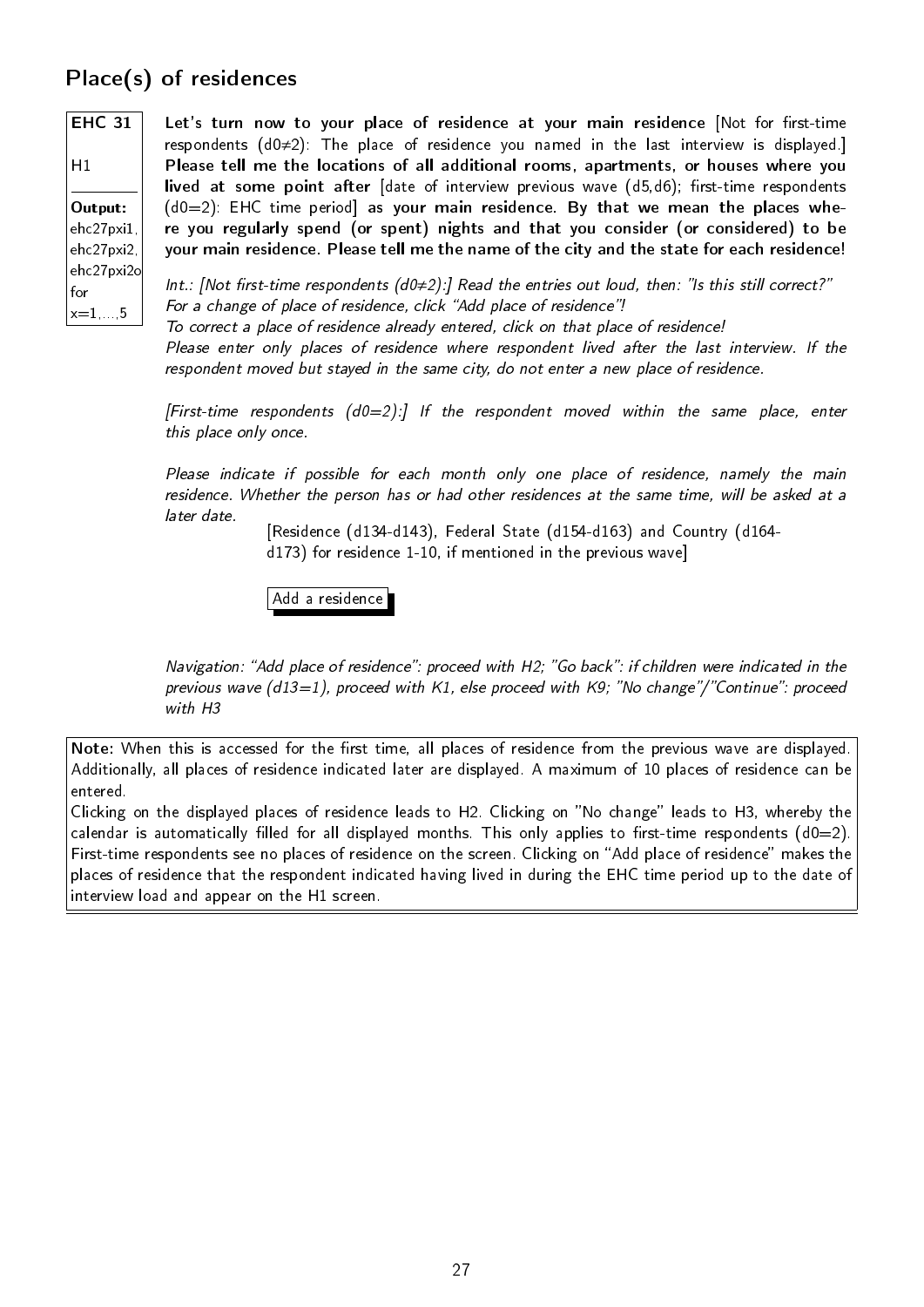#### EHC 32 Please provide the following information for this place of residence.

 $City:$  \_\_\_\_\_\_\_\_\_

 $H<sub>2</sub>$ 

Output: ehc27pxi1, ehc27pxi2, ehc27pxi2o for  $x=1$ , 5

| <b>Federal State:</b>                                      |  |
|------------------------------------------------------------|--|
|                                                            |  |
|                                                            |  |
|                                                            |  |
|                                                            |  |
|                                                            |  |
|                                                            |  |
|                                                            |  |
|                                                            |  |
|                                                            |  |
|                                                            |  |
|                                                            |  |
|                                                            |  |
| Mecklenburg-Vorpommern (Mecklenburg- Western Pomerania)  0 |  |
|                                                            |  |
|                                                            |  |
|                                                            |  |
|                                                            |  |
|                                                            |  |
|                                                            |  |
|                                                            |  |
|                                                            |  |

Navigation: "Save:" entries are saved and proceed with H1; "Cancel": entries are not saved and proceed with H1; "Delete": if place of residence mentioned in previous wave, proceed with Pop-Up 25, else place of residence is deleted and proceed with H1

Respondents who click on a displayed place of residence or "Add place of residence" in H1

Note: If the category "Country (please indicate)" is chosen, a row will be displayed under "No answer" in which the country can be entered.

### INFOBOX

More Pop-Ups for screen H2 are shown below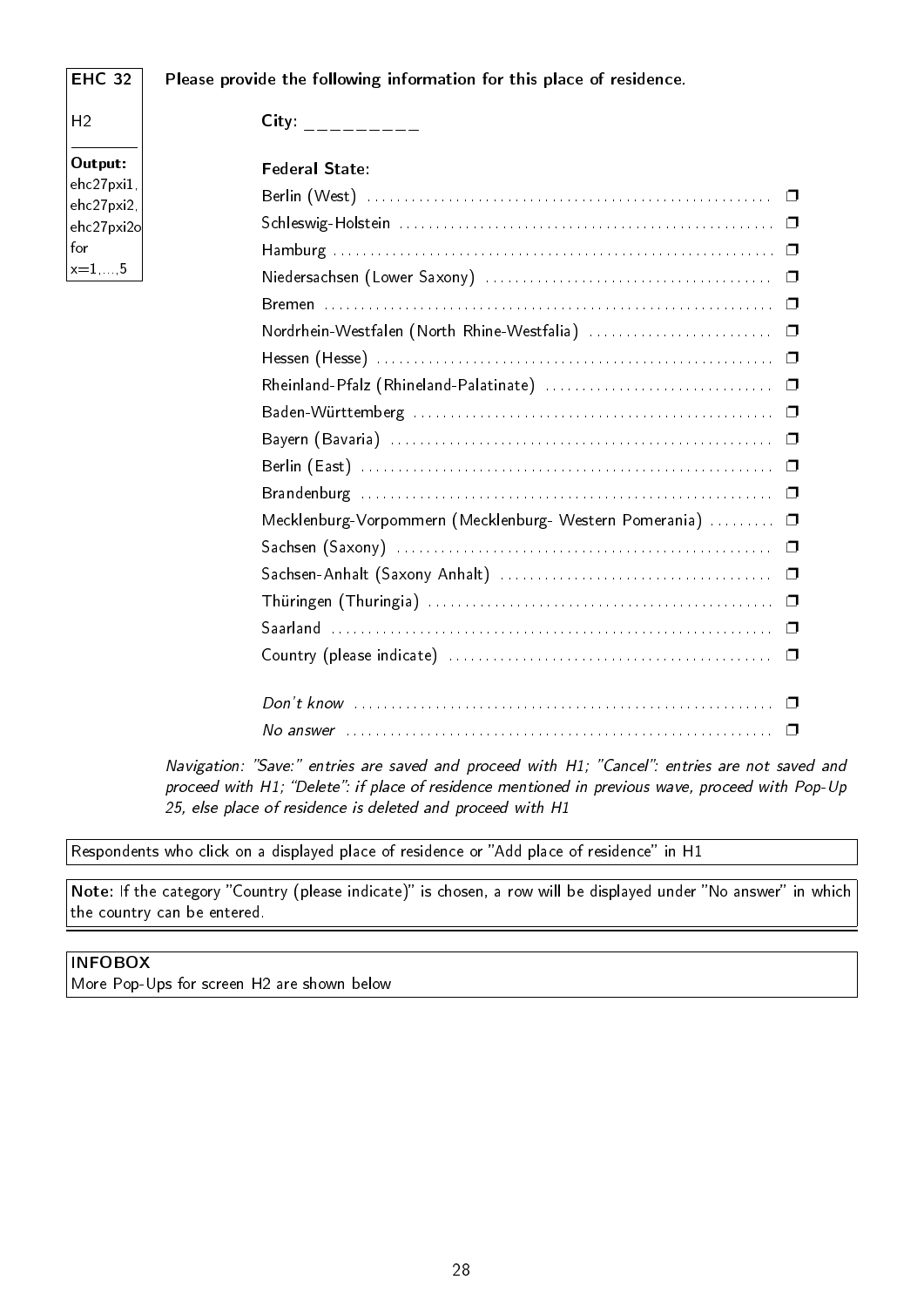| EHC 33 |  |
|--------|--|
| Pop-   |  |

H2

Did you really not reside in[place of residence, previous wave (d134-d143)] at any time since [date of interview previous wave (d5,d6)] ?

Up 25 for Int.: If the place of residence is only typed incorrectly, please correct this.

> No, never lived there . . . . . . . . . . . . . . . . . . . ❐ Yes, did live/have been living there  $\dots$   $\square$

Navigation: "No, never lived there"  $+$  "Continue": continue with H1 and the place of residence is deleted; "Yes, did live /have been living there"  $+$  "Continue": continue with H2

Respondents who want to delete a place of residence from the previous wave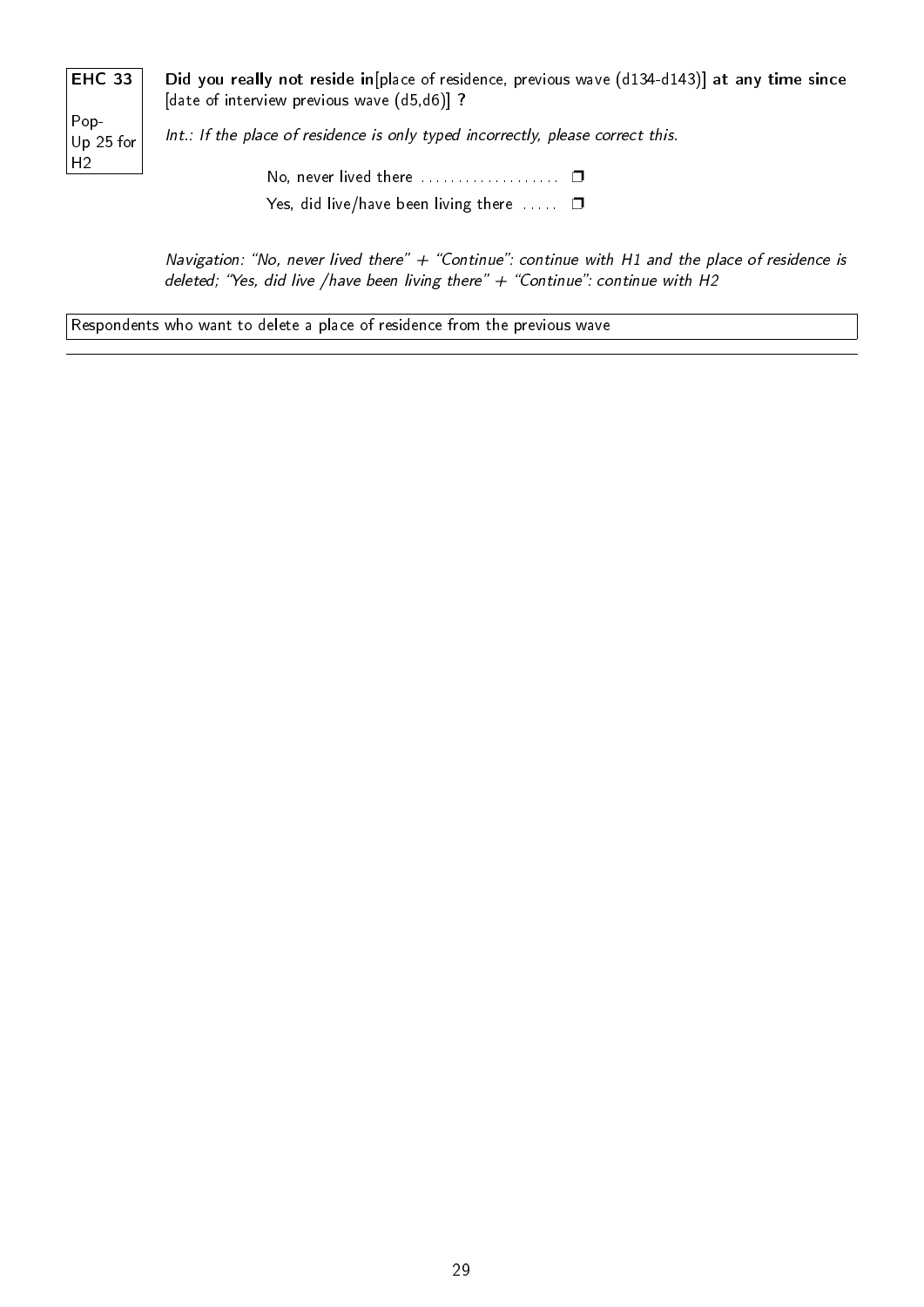EHC 34 You see here [respondents with partner: another] calendar. Please enter for each month the city or town of main residence. If important events occurred in your life since the last interview [first-time respondents  $(d0=2)$ : EHC time period], they are already entered as points of reference. Output: In which month did you live in [sequential list of all places of residence indicated in ehc28pxm1- H1]? ehc28px  $x=1, \ldots, 5$ Figure: Example of a residence calendar in the EHC .<br>Po YFI YF2 YFO3 YF3 YF4 YKIb YKI YKI KKI YKF YKF YKF YKF YKOX YKO3X YKO3X YKO3X YKO3X YKO3X YKO3X YKO3BX YKI2X YWI YWIb YWZ YW3 YW3 YW30\_I YW30\_2 YFH.  $\overline{1}$ Hier sehen Sie wiederum einen Kalender. Bitte geben Sie für jeden Monat den Ort an, an dem Ihr Lebensmittelpunkt lag. Wenn seit dem letzten Interview wichtige Ereignisse in Ihrem<br>Leben passiert sind, dann sind diese zur Or

H3

32,

for

| Eldingen (Niedersachsen)<br>01.2011                        |                                |                             |       |                                 |      |      |     |            |                             | Fertig |
|------------------------------------------------------------|--------------------------------|-----------------------------|-------|---------------------------------|------|------|-----|------------|-----------------------------|--------|
|                                                            | Mannheim (Baden-Württemberg)   |                             |       |                                 |      |      |     |            |                             | Fertig |
|                                                            | Ludwigshafen (Rheinland-Pfalz) |                             |       |                                 |      |      |     |            |                             | Fertig |
| Ereignisse                                                 |                                |                             |       |                                 |      |      |     |            |                             |        |
| Tod Julia<br><b>Jahr 2011</b>                              | Geburt Helena                  |                             |       |                                 |      |      |     |            |                             |        |
| Jan                                                        | Feb                            | <b>Marz</b>                 | April | Mai                             | Juni | Juli | Aug | <b>Sep</b> | Okt                         | Jetzt  |
| In welchen Monaten lebten Sie in Eldingen (Niedersachsen)? |                                |                             |       |                                 |      |      |     |            |                             |        |
| Zurück                                                     |                                | Weiteren Wohnort hinzufügen |       | Partnerschaftskalender anzeigen |      |      |     |            | Angaben vollständig, weiter |        |

Navigation: "Go back": proceed with H1; "Add place of residence": proceed with H2; "Show partnership calendar": entries from P5 are displayed on a new screen; "Data complete, continue": proceed with H4

Note: In the row "Events" important events are shown, i.e. beginnings and endings of all relationships, cohabitations, and marriages. If for any month no place of residence is indicated, a "gap" bar appears. When a "gap" bar appears for the first time, an additional row with "Don't know/No answer" appears at the bottom of the calendar and can be used if needed. The "Data complete, continue" button is activated only if the "finished" box to the right of every line is checked.

Pop-Up 26: Respondents who want to delete a preload: "Do you really want to delete this entry?" (Yes/No)  $\rightarrow$ "Yes": proceed with H3 and entries are deleted; "No": proceed with H3 (No change)

30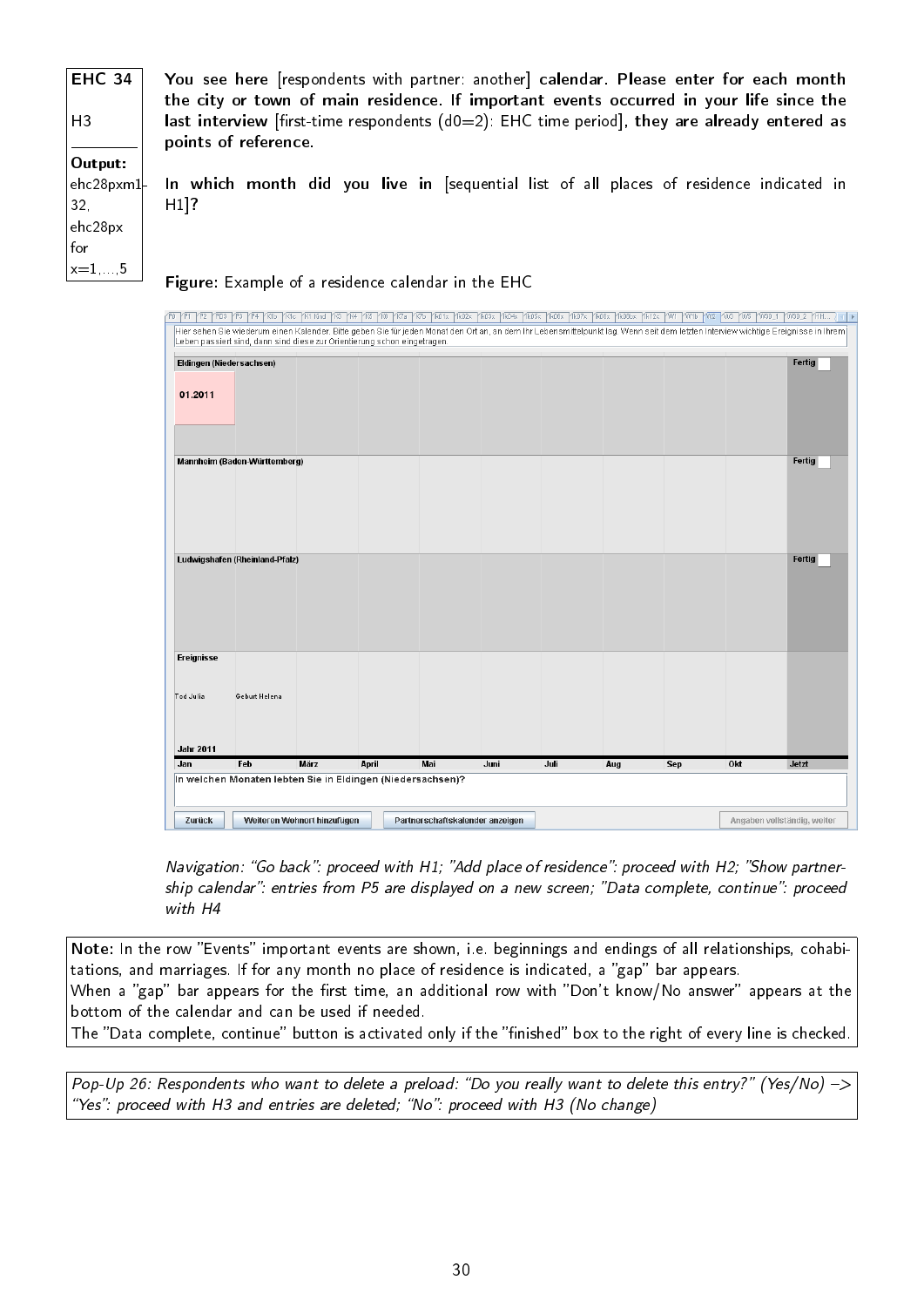Pop-Up 27: Respondents who did not indicate a single month in which they had lived in a given place of residence: "You mentioned that you live or were living in [place (from H1)]. You did not indicate the month(s) you lived there. Was this your main residence at any time after [date of interview previous wave (d5,d6); First-time respondents  $(d0=2)$ : EHC time period] ?" (Yes/No)  $\Rightarrow$  "Yes": proceed with H3; "No": proceed with H3 and the place of residence is deleted

Pop-Up 28: Respondents who for one month did not indicate a place of residence: "Pease correct your entries. Gaps are marked as red bars." (OK)

Pop-Up 29: Respondents who indicated either one place of residence and a "don't know/no anser" or more than one place of residence for at least one month: You indicated more than one place of residence for the month/s of [list of all month names applicable]. Please enter only one place of main residence."  $(OK)$ 

Pop-Up 30: Respondents who "now" live in a place of residence but not in the month of the interview: "You indicated that you now live in [place (from H1)]. But you did not indicate that for this month. Please think again about when you moved to this place of residence and correct your answer."  $(OK)$ 

Pop-Up 31: Respondents who live in a place of residence in the month of the interview but not "now": "You indicated that in the month of [month of interview] you still lived in [place (from H1)]. Is it correct that you moved in that month" (Yes/No)  $\rightarrow$  proceed with H3

| <b>EHC 35</b><br>$\mathsf{H}_4$ | In your place of residence $\lceil$ city and federal state (from H1), do you still live in the same<br>dwelling as on $\lceil$ date of interview previous wave $(d5, d6)$ ; first-time respondents $(d0=2)$ : EHC |
|---------------------------------|-------------------------------------------------------------------------------------------------------------------------------------------------------------------------------------------------------------------|
|                                 | time period]?                                                                                                                                                                                                     |
| Output:<br>ehc29                |                                                                                                                                                                                                                   |
|                                 |                                                                                                                                                                                                                   |
|                                 | Don't know $\ldots$ $\ldots$ $\ldots$ $\ldots$                                                                                                                                                                    |

Navigation: "Go back": proceed with H3; "Continue": proceed with H5

No answer . . . . . . . . . . . . . . . . . . . . . . . . . . . . ❐

Respondents who indicated for one place of residence from the previous wave that they had been continuously living there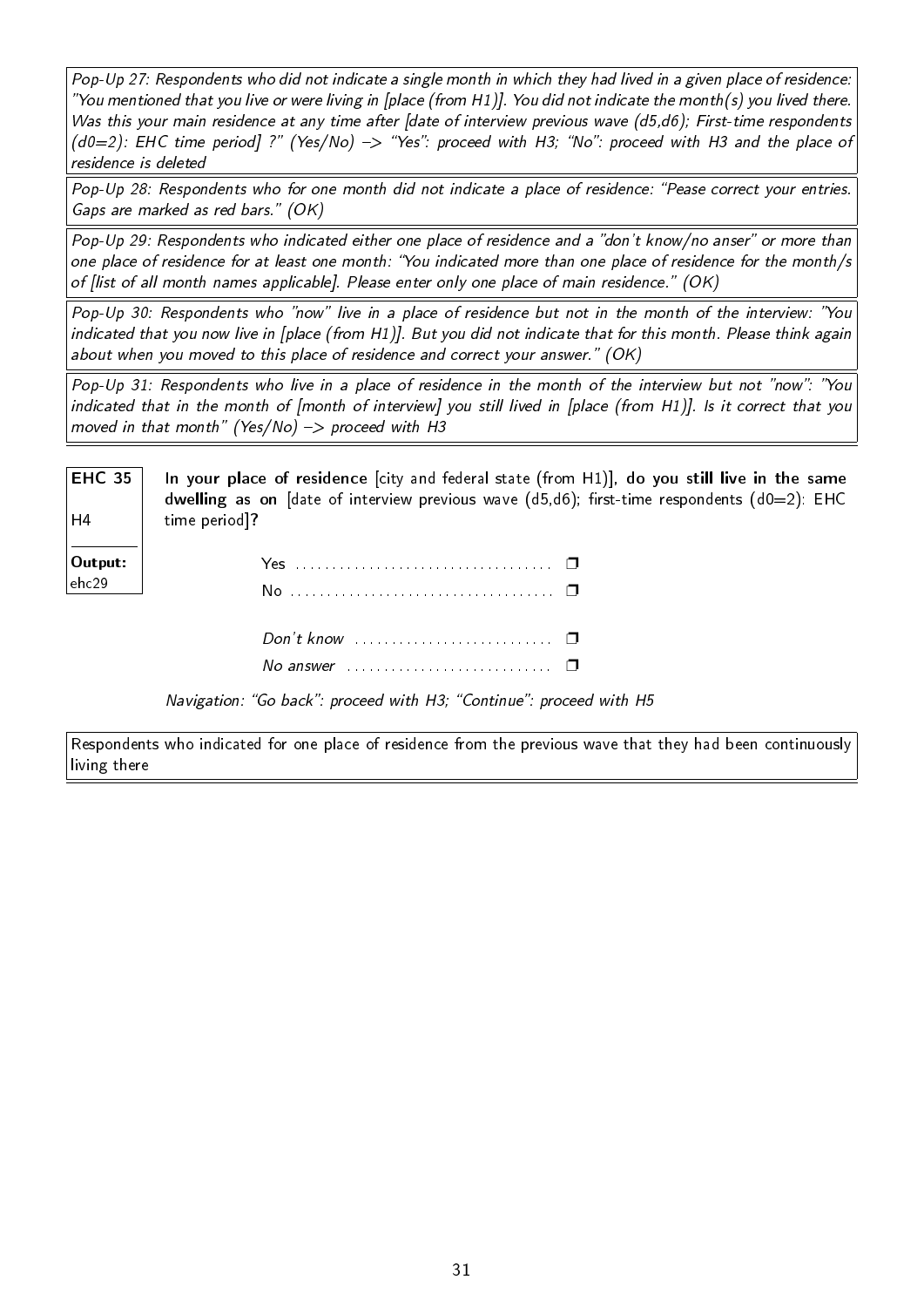## Household grid

| <b>EHC 36</b>  | In which type of household are you living in $[location (from H1)]$ ?                                            |
|----------------|------------------------------------------------------------------------------------------------------------------|
| H <sub>5</sub> | $Int : Show$ list 6!<br>Other type of household is, for example, household of parents-in-law or of grandparents! |
| Output:        |                                                                                                                  |
| ehc21          |                                                                                                                  |
|                |                                                                                                                  |
|                |                                                                                                                  |
|                |                                                                                                                  |
|                |                                                                                                                  |
|                | No answer                                                                                                        |

Navigation: "Go back": proceed with H1; "Continue": proceed with H6

Respondents who have a different place of residence than in the previous wave or moved within the same city or  $\vert$  town, or first-time respondents

| <b>EHC 37</b>   | Do you have a second residence in addition to the residence in [place and federal state<br>(from H1)]? |
|-----------------|--------------------------------------------------------------------------------------------------------|
| $\vert$ H6      |                                                                                                        |
|                 |                                                                                                        |
| $\vert$ Output: |                                                                                                        |
| $ $ ehc30 $ $   |                                                                                                        |
|                 |                                                                                                        |
|                 | No answer $\cdots$ $\Box$                                                                              |
|                 | Navigation: "Go back ": proceed with H1; "Continue": proceed with H7                                   |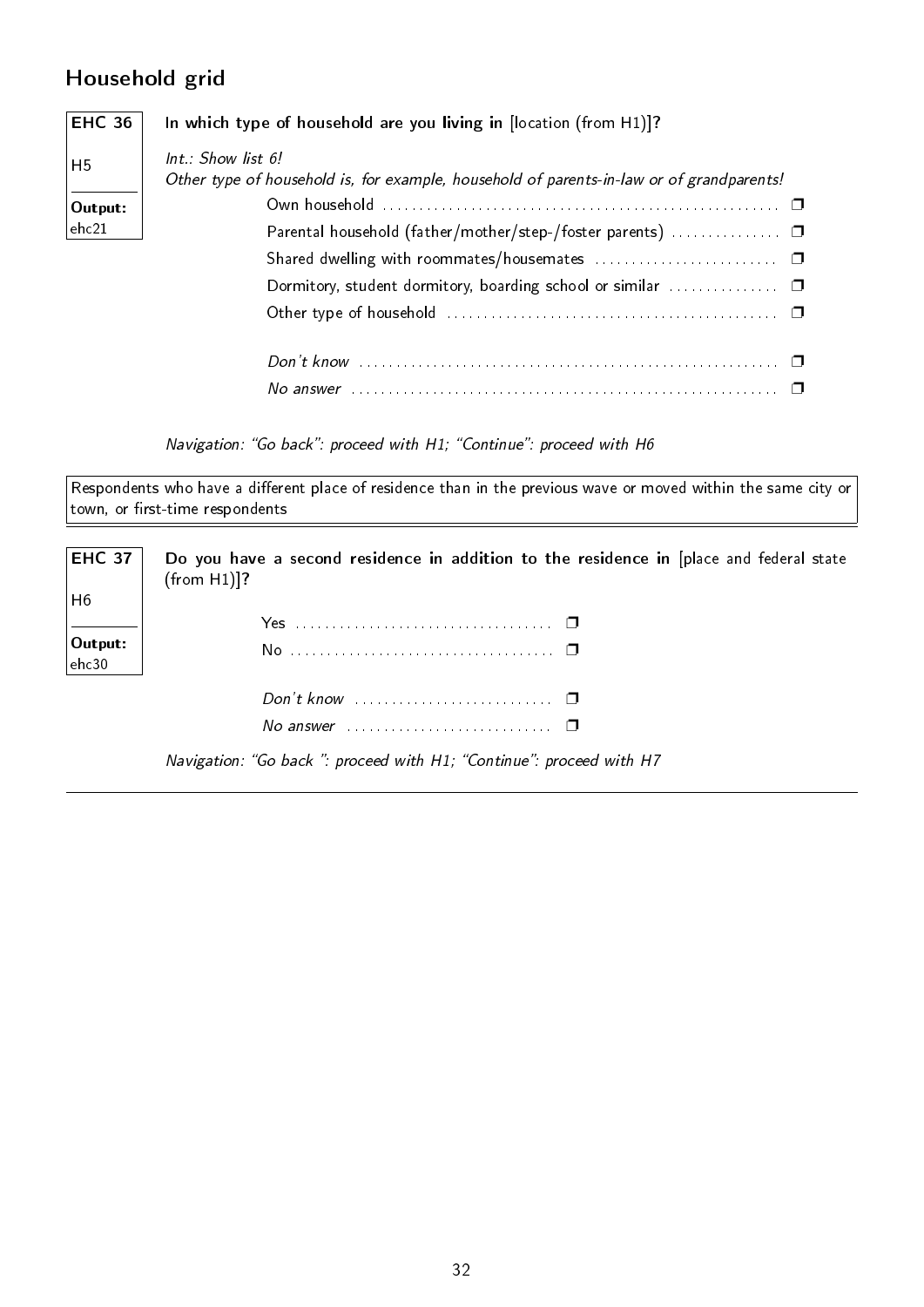EHC 38 H7 Output: ehc22pxn, ehc23px, ehc24pxm, ehc24pxy ehc25px for  $x=1, \ldots, 20,$ ehc26, ehc10kxh1 for  $x=1, . . . 10$ Please tell me if the persons listed here live with you in [place of residence (main residence) (from H1)]. If other persons live with you in [place of residence (main residence)], please name these. [If the list is empty: Do you live in [place of residence (main residence)] together with other persons? If yes, please name these.] Int.: Show list 6a! If "DON'T KNOW/NO ANSWER" for date of birth, please enter "0" for month and year. Name and dates of birth of persons in the list can be changed in the table. Please change information for partner and children in the Partner/Children section. If the respondent HAS MORE THAN ONE PLACE OF RESIDENCE, only those persons living together with the respondent in the household of the main residence should be named  $-$  even if both residences are in the same city or town. Name | Relationship | Month of Birth Year of Birth Yes, lives with me in [place of residence (main residence)] No, does not live together with me (any more) No answer o lo lo Delete

Note: If the respondent indicates in H6 having a second place of residence, the line appears in the table "Lives with me elsewhere.". The "Delete" button on the right of the respective row appears only when a co-resident had been/is entered in the table.

A1

Navigation: "Go back": proceed with  $H6$ ; "Back to residence calender": proceed with  $H1$ ; "Back to partnership calender": proceed with P1; "Back to children module": proceed with K1; "Continue": proceed with

n In In

o lo lo

n In In

o lo lo

Delete

Delete

Delete

Delete

Pop-Up 32: Respondents who haven't entered a place of residence for a cohabiter: "Please enter a place of residence for  $[cohabiter's name (from H7)]$ ."  $(OK)$ 

Pop-Up 33: Respondents who entered a new cohabiter, but did not provide the type of relationship, their date of birth, and their place of residence: "Please enter your relationship to [cohabiter's name (from H7)]. Please enter [cohabiter's name]'s date of birth. Please enter [cohabiter's name]'s place of residence." (OK)

Pop-Up 34: Respondents who entered an invalid month of birth: "Please enter a valid value for month of birth.  $(OK)$ 

Pop-Up 35: Respondents who entered an invalid year of birth (future): "Please enter a valid value for year of birth."  $(OK)$ 

Pop-Up 36: Respondents who entered a new cohabiter and provided no name, no date of birth and no place of residence: "Please enter a name for person number [person's number]. Please enter your relationship to person number [person's number]. Please enter the date of birth of person number [person's number]'s." (OK)

Pop-Up 37: Respondents who want to delete someone from the list: "Are you sure that [name of co-resident (from H7)] is not (now) living with you in [place of residence (main residence)]?" (Yes/No) -> "Yes": continue with H7 and co-residence is deleted; "No": continue with H7 (no change)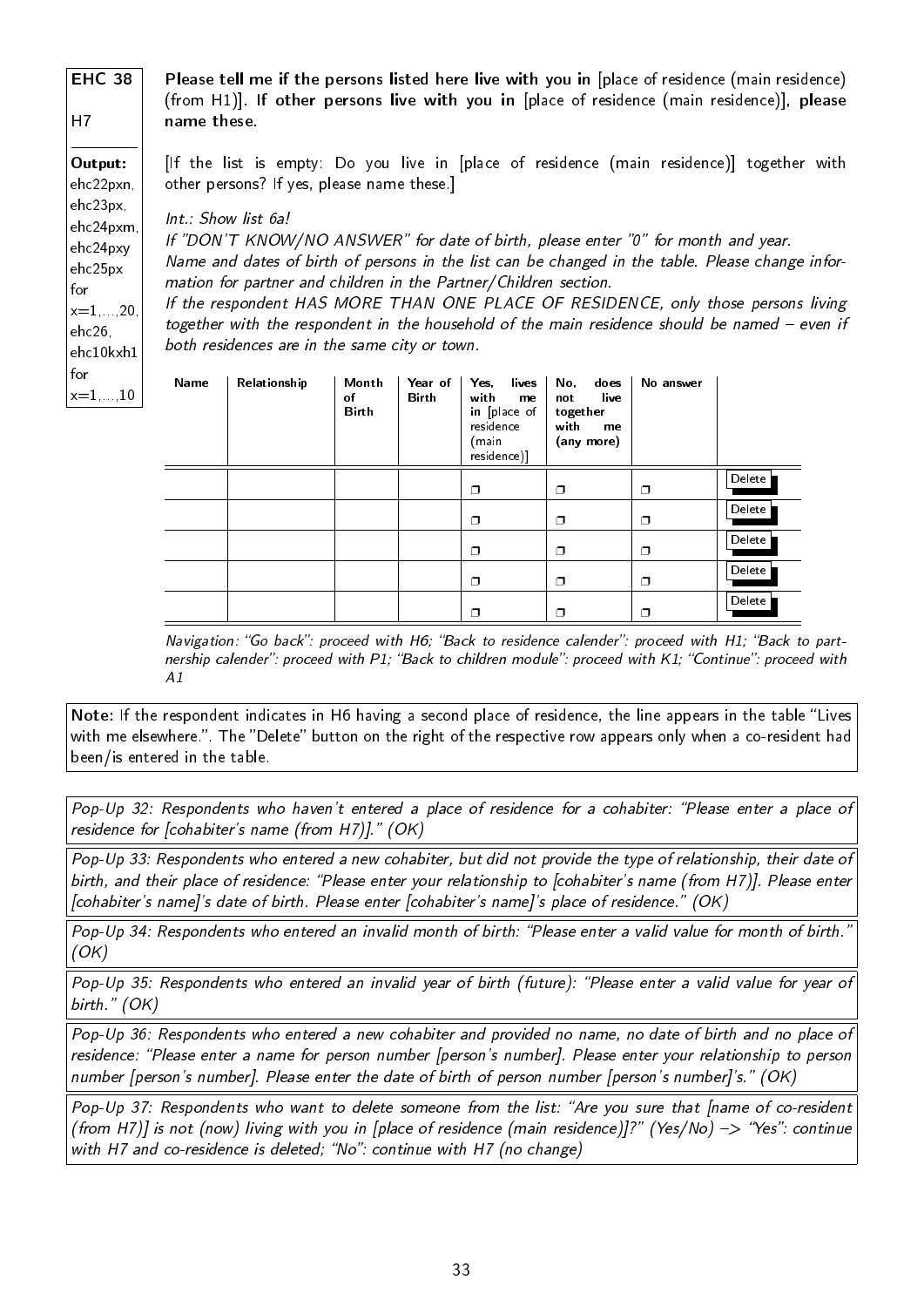Pop-Up 38: Respondents who wish to enter "no answer" for a new co-resident: "This option should not be selected for newborns. You should only indicate persons who live with you at your main residence in [place and federal state (main residence)]. If this is not the case for the newborn, then please erase the entry altogether." (OK)

Pop-Up 39: Respondents who wish to enter for one of their children "No, does not live with me": "The option "No, does not live with me" cannot be selected for your child [name of child  $X$  (from  $K3$ )]. If you do not live with [name of child X], please correct your entry about the child's place of residence in the Children section. If you live together with your child at a different residence than your main residence in [place and federal state (main residence)], please correct your entry regarding your second place of residence." (Return to Children section/Return to Second Residence/OK) -> "Return to Children section": continue with K8; "Return to Second Residence": continue witgh H6; "OK": continue with H7

Pop-Up 40: Respondents who wish to enter for their partner "No, does not live with me": "The option "No, does not live with me" cannot be selected for your partner [name of partner (from P3)]. If you do not live with [name of partner], please correct your entry about the partner's place of residence in the Partner section. If you live together with your partner at a different residence than your main residence in [place and federal state (main residence)], please correct your entry regarding your second place of residence." (Return to Partner section/Return to Second Residence/OK) -> "Return to Partner section": continue with P3; "Return to Second Residence": continue with H6; "OK": continue with H7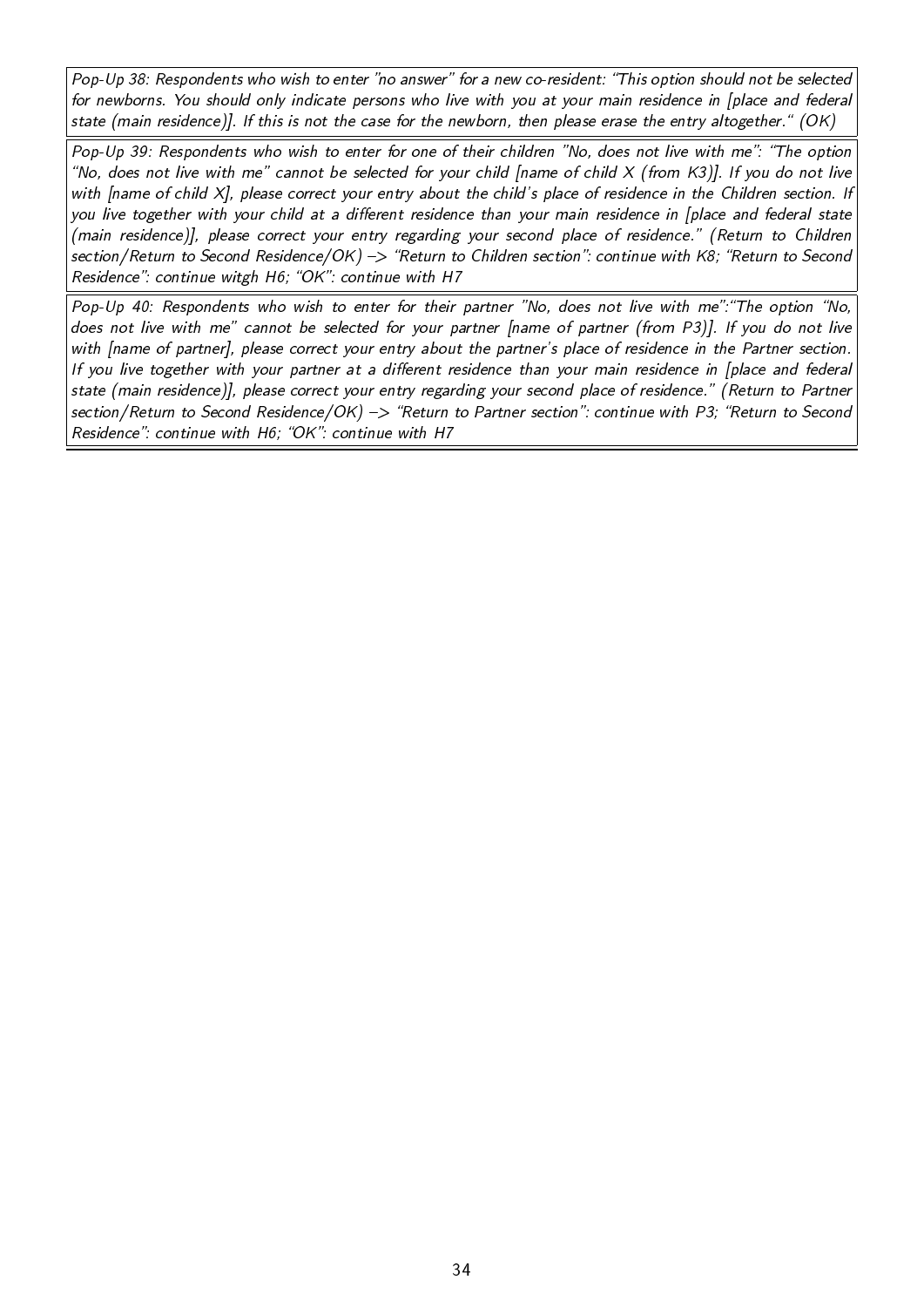## Education and employment I

# EHC 39  $A<sub>1</sub>$

Let's turn now to your occupation. What have you been doing since [date of interview previous wave  $(d5, d6)$ ; first-time respondents  $(d0=2)$ : EHC time period]?

You may indicate multiple employment activities. Please also include employment activities that you undertook for a short time only.

Int.: Show list 7!

#### Education

General secondary school (first education) Evening school, adult education Vocational training Vocational retraining/further education University of cooperative education (also "Berufsakademie") University of applied sciences, college, university (also doctorate) Pre-vocational training Technical/professional school (e.g., certified master craftsman) Other education, namely:  $\frac{1}{2}$ 

#### Employment

Full-time employment Self-employment Part-time employment (also multiple part-time jobs) Internships, traineeship, including unpaid work Marginal part-time employment, mini-job, "Ein-Euro-Job" ("one-euro job" while receiving unemployment benefits) Occasional or irregular employment Other type of employment, namely:  $\frac{1}{2}$ **Other** Parental leave or other leave of absence for childcare Military service, alternative civilian service, voluntary social service year Unemployed, seeking employment Housewife / Househusband

Early retirement, retirement, occupational disability

Other type of unemployment

| Not mentioned $\qquad \qquad \Box$<br>Mentioned $\ldots$ $\ldots$ $\ldots$ $\ldots$ $\ldots$ $\Box$ |  |
|-----------------------------------------------------------------------------------------------------|--|
| Don't know                                                                                          |  |

Navigation: "Go back": proceed with H7; "Continue": proceed with A2

Pop-Up 41: Respondents who in A1 entered "Other type of employment": "Other type of employment, namely:  $\degree$  (OK/Cancel) -> proceed with A1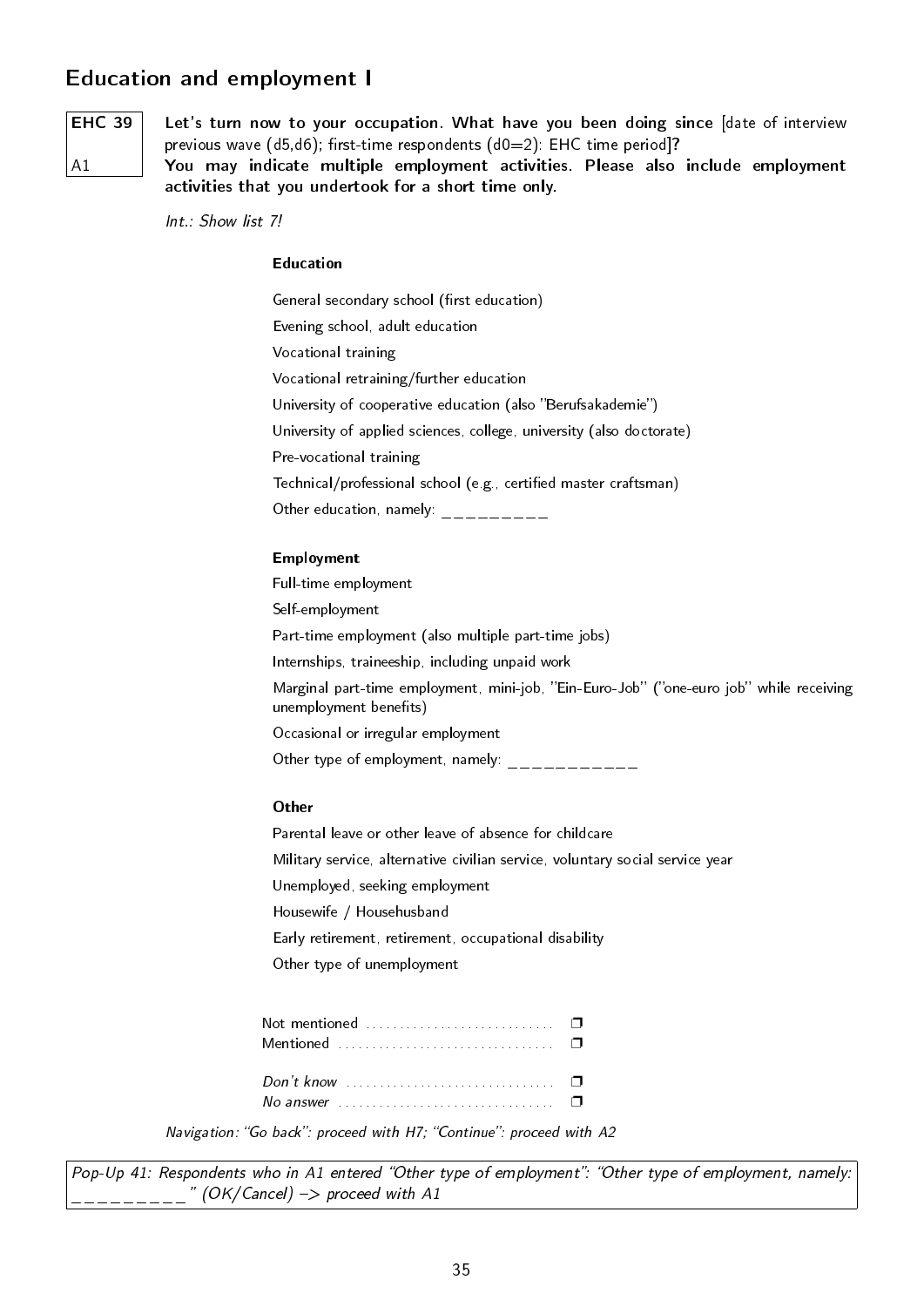Pop-Up 42: Respondents who in A1 entered "Other education": "Other education, namely:  $(OK/Cancel)$  -> proceed with A1

Pop-Up 43: Female respondents who recently had a child: "You did not enter any maternity leave. Would you like to correct this?" (Yes/No)  $\rightarrow$  proceed with A1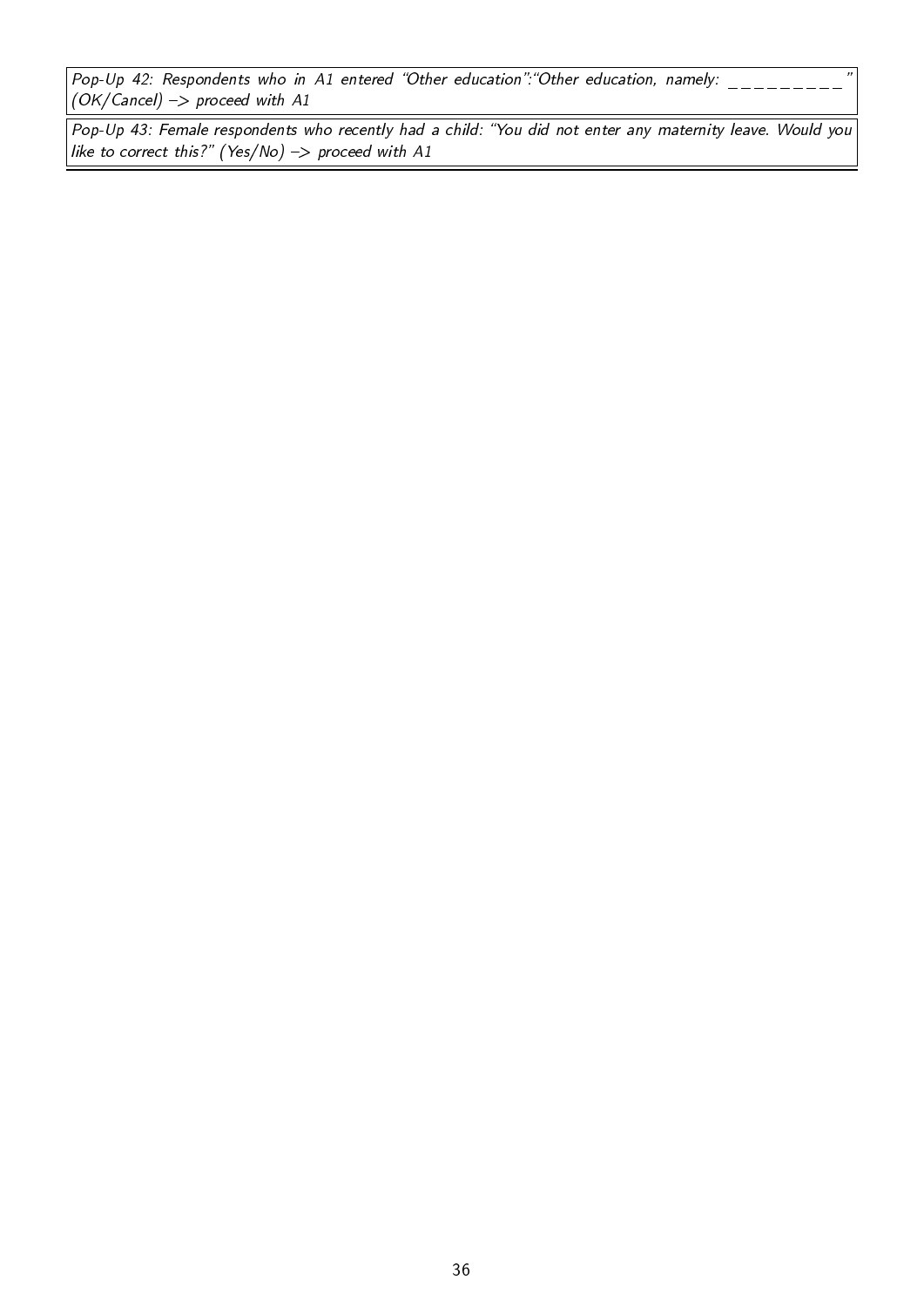EHC 40  $A<sub>2</sub>$ Output: ehc19ixm1- 32, ehc19ix for  $x=1$ .....23 ehc19ixm1-  $32<sub>o</sub>$ ehc19ixo for  $x = 9,16,22$ [First-time respondents  $(d0=2)$ : A calendar was just now generated on the basis of the information you provided. We would like to know when you were involved in each of these activities. In case you recall an activity that is not in the table, please add it.] On the basis of your entries another calendar has been generated. We have transcribed your entries from [date of interview previous wave (d5,d6)]. Your employment activities since the last interview appear in the lines below. If you remember an activity that is not listed in the table, please tell me. We would like to know when you were involved in these employment activities. [All respondents]: Please tell me now in which months you were involved in the following employment activities: [employment activity from A1]. Figure: Example of (education and employment) activity calendar in the EHC



Navigation: "Go back"/"Add another activity": proceed with A1; "Show partnership calendar": display P5; "Show residence calendar": display H3; "Entries complete, continue": [not for first-time respondents d0≠2] if there were no changes in the partnership or with your children, continue with Pop-Up 51 for A4 (note for entry checking); in case of changes in activities and if first-time respondent continue with A3, else continue with A4.

Note: The "Entry complete, continue" button is activated only if the "finished" box to the right of every line is checked. When a "gap" bar appears for the first time, an additional row with "Don't know/Can't remember" appears at the bottom of the calendar and can be used if needed.

Pop-Up 44: Respondents who want to delete a preload: "Do you really want to delete this entry?" (Yes/No)  $\rightarrow$ "Yes": proceed with A2 and preload is deleted: "No": proceed with A2 (no changes)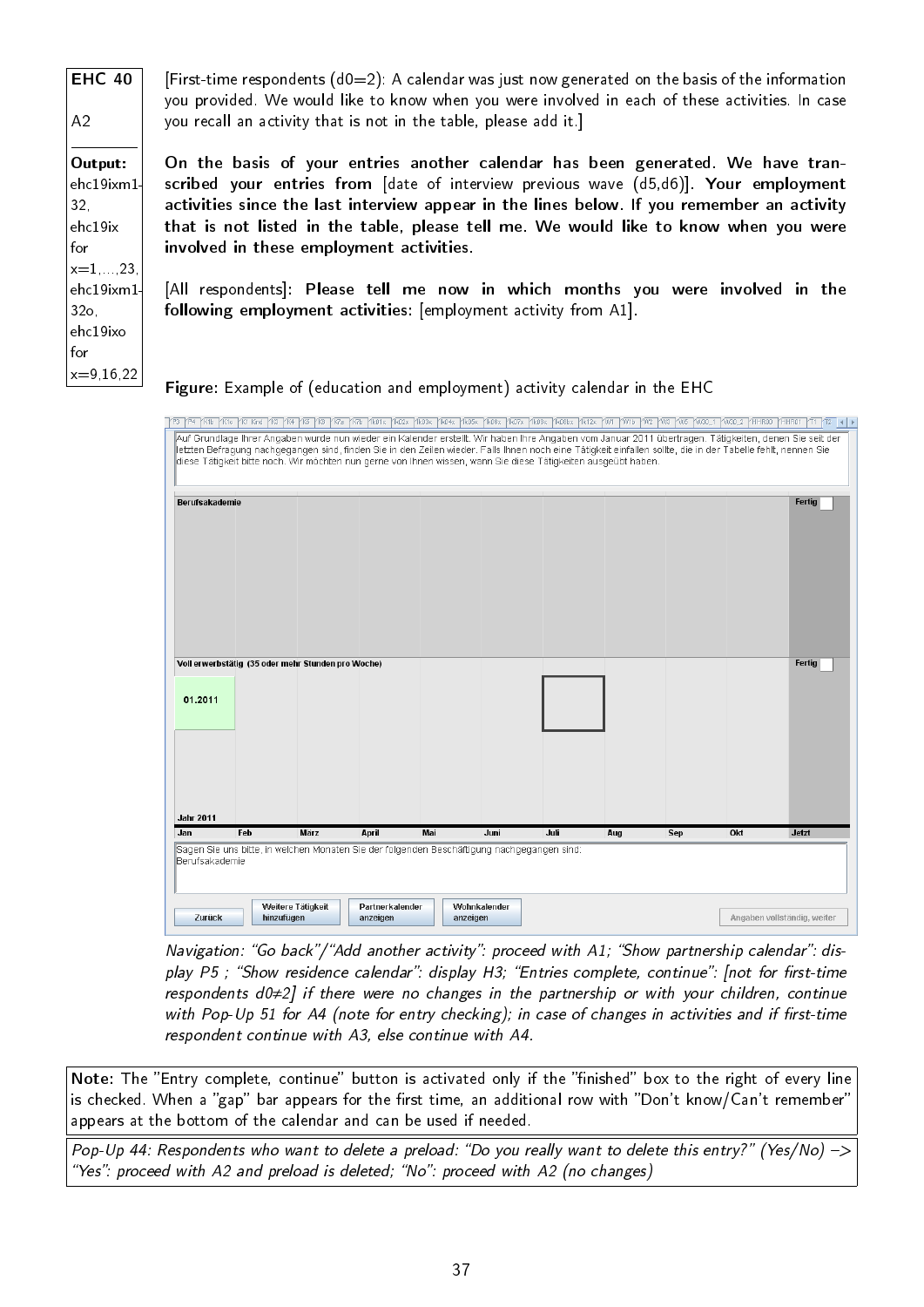Pop-Up 45: Respondents who did not enter any months in which they were undertaking an occupation: You entered that since [date of interview previous wave (d5,d6); first-time respondents (d0=2): EHC time period] you undertook [occupation type (from A1)]. You did not indicate the months in which that was the case. Did you engage in this occupation?" (Yes/No)  $\rightarrow$  "Yes": proceed with A2; "No": proceed with A2 and occupation is deleted

Pop-Up 46: Respondents who did not enter an occupation for a given month: "Please correct your data. Gaps are highlighted as red bars."  $(OK)$ 

Pop-Up 47: Respondents who indicated two activities for the same month (only for certain combinations, cf. check for sdp10): There is an overlap (red bar) in the months [list of month names in which there is an overlap] for [type of activity X (from A1)] and [type of activity Y]. Do you want to correct this entry?" (Yes/No)  $\rightarrow$ proceed with A2

Pop-Up 48: Respondents who indicated an activity and "Don't know/Can't remember": "There is an overlap (red bar) in the months *[list of month names in which there is an overlap] for [type of activity X (from A1)] and* "Don't know/Can't remember." Do you want to correct this entry?" (Yes/No)  $\rightarrow$  proceed with A2

Pop-Up 49: Respondents who were involved in an activity in the month of the interview but not "now": You indicated that you were still involved in [type of activity X (from A1)] in [month of interview]. Is it correct that this activity ended this month?" (Yes/No)  $\Rightarrow$  proceed with A2

Pop-Up 50: Respondents who indicated an activity for "now" but not for the month of the interview: You indicated that you are currently involved in [type of activity  $X$  (from A1)]. But you did not indicate that you are involved in this activity this month. Please think about when you started the activity and correct your answer" (OK)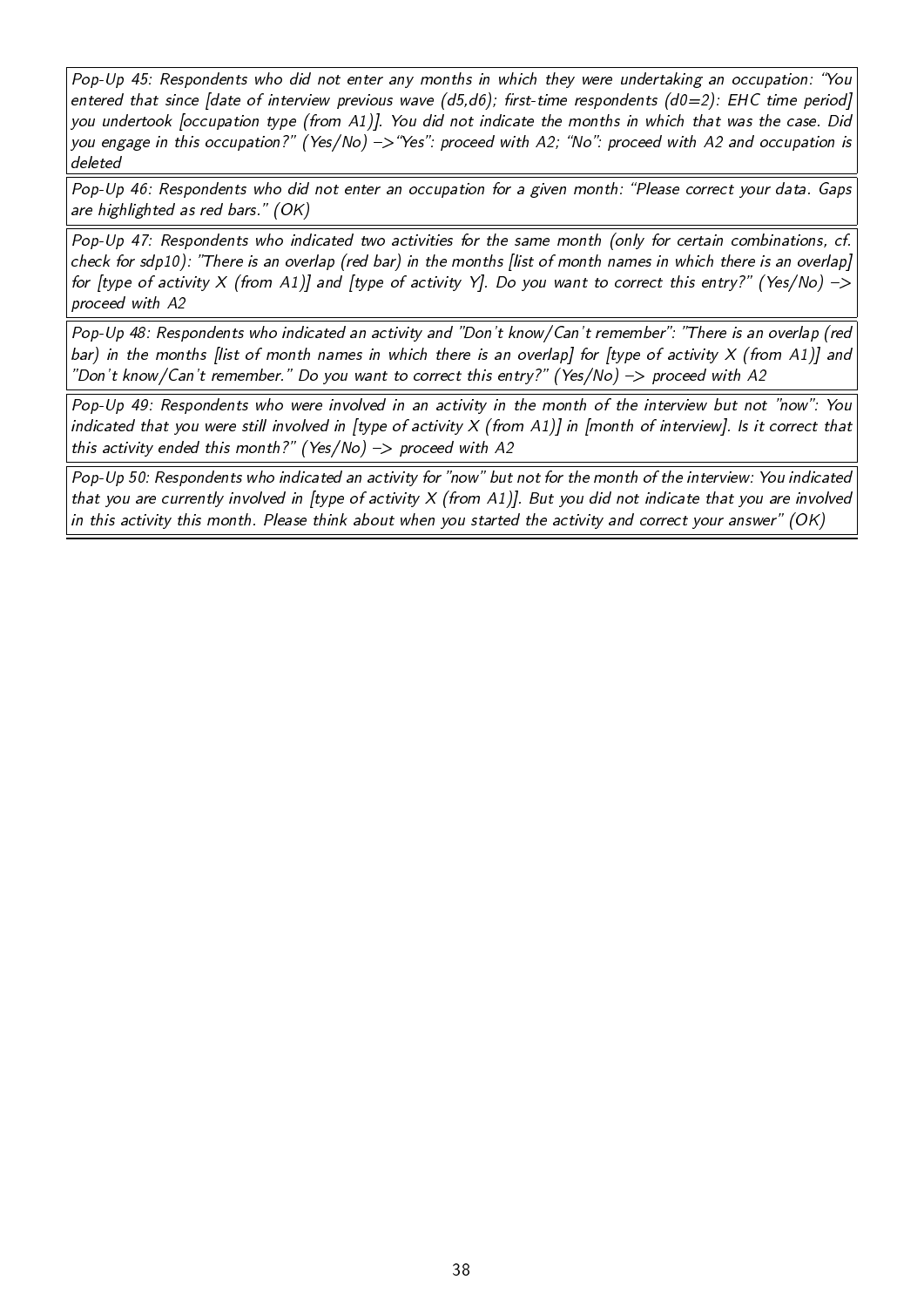| <b>EHC 41</b>                            | Finally, we would like to show you all the information together one more time.<br>Please check one last time whether the entries are correct.                                                                                                                   |
|------------------------------------------|-----------------------------------------------------------------------------------------------------------------------------------------------------------------------------------------------------------------------------------------------------------------|
| A3                                       |                                                                                                                                                                                                                                                                 |
| Output:<br>ehc19ixm1<br>32,              | Figure: Example of overview of education and employment activity calendar in the EHC<br>TK04x TK05x TK06x TK07x TK08x TK08bx TK12x TW1<br>ERW20 ERW30<br>$\sqrt{\text{k03x}}$<br>PW16 PW2 PW34 PW5 PW6 PW30_1<br>$\sqrt{0030}$ 2<br>HHR01<br>12 125 13<br>KT1 I |
| ehc19ix<br>for<br>$x=1, , 23,$           | Zum Schluss möchten wir Ihnen noch einmal alle Informationen zur Beschäftigung zusammen zeigen.<br>Bitte prüfen Sie noch einmal, ob die Angaben so stimmen.                                                                                                     |
| ehc19ixm1<br>32 <sub>o</sub><br>ehc19ixo | Voll erwerbstätig (35 oder mehr Stunden pro Woche)<br>02.2010 - 04.2010                                                                                                                                                                                         |
| for<br>$x=9,16,22$                       | Teilzeitbeschäftigt (auch bei parallelen Teilzeittätigkeiten)<br>05.2010 - 09.2010<br>Anzahl 1 Anzahl 2 Anzahl 1 Anzahl 1<br>Anzahl 1                                                                                                                           |
|                                          | Arbeitslos, arbeitsuchend                                                                                                                                                                                                                                       |
|                                          | 11.2009 - 01.2010<br>10.2010 bis jetzt                                                                                                                                                                                                                          |
|                                          | Vorruheständler, Rentner, Erwerbsunfähig<br>11.2009                                                                                                                                                                                                             |
|                                          | <b>Jahr 2010</b><br><b>Jahr 2009</b><br><b>Marz</b><br>Jetzt<br>Feb<br>Okt<br>Nov<br>Nov<br>Dez<br>Jan<br>April<br>Mai<br>Juni<br>Juli<br>Aug<br>Sep                                                                                                            |
|                                          | Zurück<br>Angaben korrigieren<br>Angaben korrekt, weiter                                                                                                                                                                                                        |

Navigation: "Go back"/"Make corrections": proceed with A1; "Entries are correct, continue": proceed with A4

Note: At this screen another calendar is displayed showing all of the activities indicated by the respondent in A2 in time-span.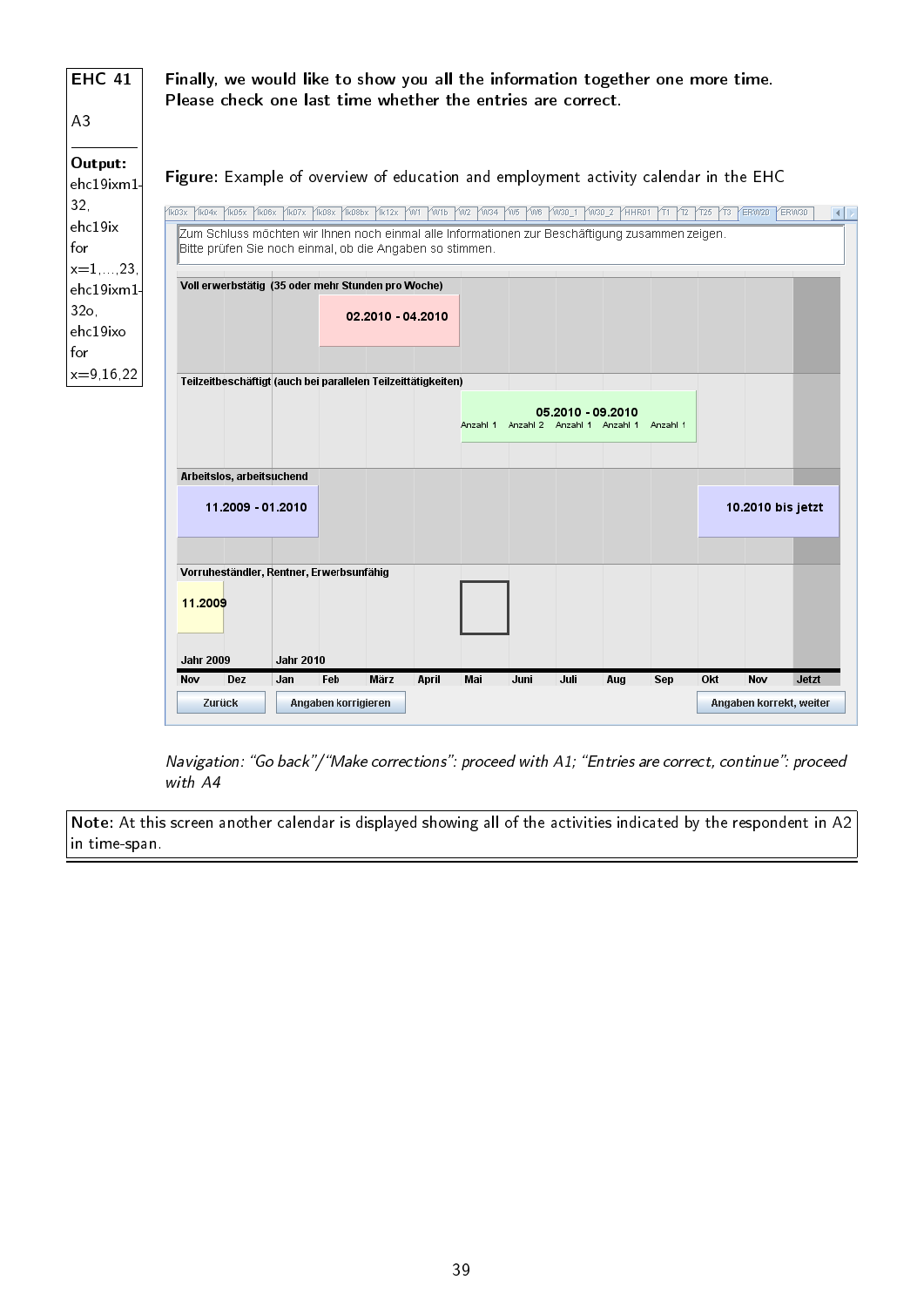EHC 42

A4

Finally, you can see here again all important events or changes which took place in your life in relation to partner, children, residence and activity since the last interview  $[first-time$  respondents  $(d0=2)$ : EHC time period]. Please check one last time whether the entries are correct.

Int.: If you would like to make some changes, please click on the button of the corresponding domain.

For clarity purposes, in the domain "occupation" only the unemployment and full-time employment spells are displayed.

### Figure: Example of Events calendar in the EHC

|                    | cto KKI Kind KK3 KK4 KK5 KK3 KK75 KK01x Kik02x Kik03x Kik04x Kik06x Kik06x Kik07x Kik08bx Kik12x KW1 KW15 KW3 KW5 KW30_1                                                                                                                                          |                     |           |                    |                    |                    |                    | $\frac{1}{10030 - 2}$ |          | HHROD HHROT TT TZ FERW20 ERW30 4   B |       |
|--------------------|-------------------------------------------------------------------------------------------------------------------------------------------------------------------------------------------------------------------------------------------------------------------|---------------------|-----------|--------------------|--------------------|--------------------|--------------------|-----------------------|----------|--------------------------------------|-------|
|                    | Zum Schluss sehen Sie hier noch einmal wichtige Ereignisse bzw. Änderungen in Bezug auf Partner, Kinder, Wohnen und Erwerbsstatus, die seit der letzten Befragung in Ihrem<br>Leben stattgefunden haben. Bitte prüfen Sie noch einmal, ob die Angaben so stimmen. |                     |           |                    |                    |                    |                    |                       |          |                                      |       |
|                    | -> Wenn Sie Änderungen vornehmen wollen, dann klicken Sie bitte auf die Buttons des entsprechenden Bereichs.                                                                                                                                                      |                     |           |                    |                    |                    |                    |                       |          |                                      |       |
|                    | -> Im Bereich Erwerb sind der Übersichtlichkeit halber nur Episoden der Vollzeiterwerbstätigkeit und Arbeitslosigkeit dargestellt.                                                                                                                                |                     |           |                    |                    |                    |                    |                       |          |                                      |       |
| Bereich<br>Partner | Jan 2011                                                                                                                                                                                                                                                          | Feb 2011            | März 2011 | April 2011         | Mai 2011           | Juni 2011          | Juli 2011          | Aug 2011              | Sep 2011 | Okt 2011                             | Jetzt |
|                    |                                                                                                                                                                                                                                                                   |                     |           |                    |                    |                    |                    |                       |          |                                      |       |
|                    |                                                                                                                                                                                                                                                                   |                     |           |                    |                    |                    |                    |                       |          |                                      |       |
| Kinder             | Tod Julia                                                                                                                                                                                                                                                         | Geburt Helena       |           |                    |                    |                    |                    |                       |          |                                      |       |
|                    |                                                                                                                                                                                                                                                                   |                     |           |                    |                    |                    |                    |                       |          |                                      |       |
|                    |                                                                                                                                                                                                                                                                   |                     |           |                    |                    |                    |                    |                       |          |                                      |       |
| Wohnen             |                                                                                                                                                                                                                                                                   |                     |           |                    |                    | Auszug<br>Eldingen | Einzug<br>Mannheim |                       |          |                                      |       |
|                    |                                                                                                                                                                                                                                                                   |                     |           |                    |                    |                    |                    |                       |          |                                      |       |
| Erwerb             |                                                                                                                                                                                                                                                                   |                     |           |                    |                    |                    |                    |                       |          |                                      |       |
|                    |                                                                                                                                                                                                                                                                   |                     |           |                    |                    |                    |                    |                       |          |                                      |       |
|                    |                                                                                                                                                                                                                                                                   |                     |           |                    |                    |                    |                    |                       |          |                                      |       |
|                    |                                                                                                                                                                                                                                                                   |                     |           |                    |                    |                    |                    |                       |          |                                      |       |
| Zurück             |                                                                                                                                                                                                                                                                   | Partner korrigieren |           | Kinder korrigieren | Wohnen korrigieren |                    | Erwerb korrigieren |                       |          | Angaben korrekt, weiter              |       |

Navigation: "Go back": proceed with A1; "Correct partner": proceed with P1; "Correct children": if in the previous wave at least one child was mentioned  $(d13=1)$  proceed with K1, else proceed with K8; "Correct residence": proceed with H1; "Correct activity": proceed with A1; "Entries are correct, continue": first proceed with Pop-Up 52, then end EHC, transfer EHC-Output to CAPI, proceed with question "nachdemEHC"

Pop-Up 51: Respondents who click on an event in a month are shown a pop-up with the description of this event. E.g.: "Feb.2011: Helena's birth".

Pop-Up 52: All respondents, as they click on "Entries are correct, continue": " Please check one last time whether these events really took place as dispayed. Should this not be the case, please go back to the corresponding domain and amend the entries in question. After completing the EHC, entries cannot be amended anymore. (OK) Ilf not first-time respondent and no changes in partnership or children, this Pop-Up appears after A2]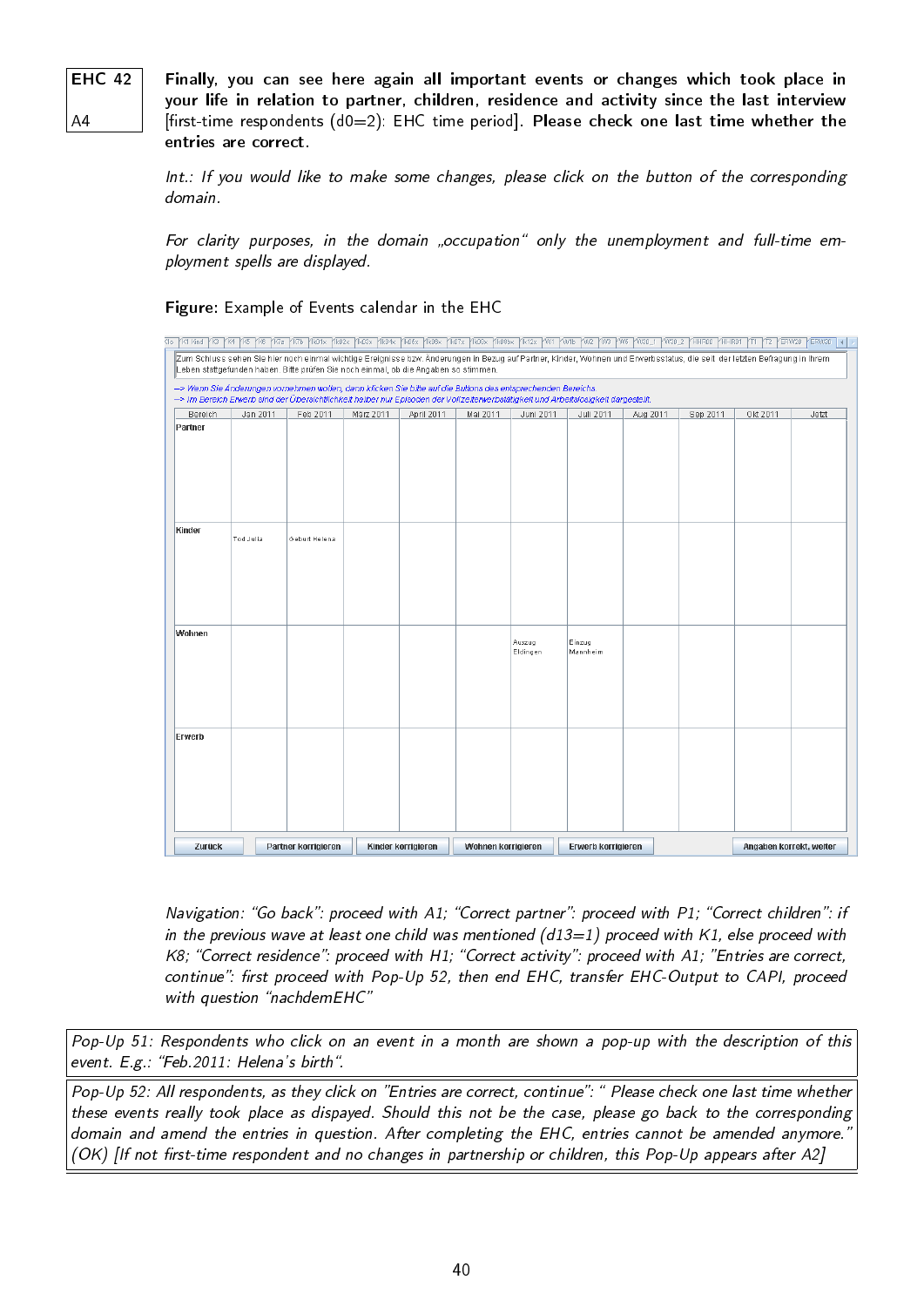#### Text 13 Thank you!

after the  $E$ HC

Int.: From this point onward, please continue conducting the interview without allowing the anchor to see the screen.

| $\vert$ Text 14       | $Int.: -> After "Continue"$ the EHC-data will be transferred to the CAPI. This may take a moment. |
|-----------------------|---------------------------------------------------------------------------------------------------|
| After <br>$\vert$ the | The data from the EHC are now being transferred to the CAPI.                                      |
| EHC2                  |                                                                                                   |

| End<br>' FHt<br>- IV 11<br>۱l۴<br>n. |  |
|--------------------------------------|--|

## EHC-Output Variables

### List of variables created in the EHC.

| ehcid                  | Month (out of a possible 32 months)                         | 1, 32                                                                                                                                                                 |
|------------------------|-------------------------------------------------------------|-----------------------------------------------------------------------------------------------------------------------------------------------------------------------|
|                        | in which the calendar begins for the                        |                                                                                                                                                                       |
|                        | respondent                                                  |                                                                                                                                                                       |
| wavedist               | Time lag to previous wave in months                         | 1, 32                                                                                                                                                                 |
| For partner $x=1,,5$ : |                                                             |                                                                                                                                                                       |
| ehc1pxn                | Name partner 1-5                                            | $1 =$ name mentioned; $-1 = dk$ ; $-2 =$ na                                                                                                                           |
| ehclpxg                | Sex partner 1-5                                             | 1=male; 2=female; $-1=dk$ ; $-2=na$                                                                                                                                   |
| ehc2pxm1-32            | Relationship with<br>partner 1-5 in<br>month 1-32           | 1=yes; $0=no; -1=dk; -2=na$                                                                                                                                           |
| ehc2px                 | Relationship with partner 1-5 now                           | $1 = yes$ ; $0 = no$ ; $-1 = dk$ ; $-2 = na$                                                                                                                          |
| $ehc3pxm1-32$          | Cohabitation with partner 1-5 in<br>month 1-32              | $1 = yes$ ; $0 = no$ ; $-1 = dk$ ; $-2 = na$                                                                                                                          |
| ehc3px                 | Cohabitation with partner 1-5 now                           | 1=yes; $0=no; -1=dk; -2=na$                                                                                                                                           |
| ehc4pxm1-32            | Marriage with partner 1-5 in month 1-                       | 1=yes; $0=no; -1=dk; -2=na$                                                                                                                                           |
|                        | 32                                                          |                                                                                                                                                                       |
| ehc4px                 | Marriage with partner 1-5 now                               | $1 = yes$ ; $0 = no$ ; $-1 = dk$ ; $-2 = na$                                                                                                                          |
| ehc5px                 | Type of marriage with partner 1                             | $1=$ Only a civil ceremony; $2=$ A civil and a religious ce-<br>remony; $3=$ Only a religious ceremony; $-1=$ dk; $-2=$ na                                            |
| ehc6px                 | Partner 1-5 died                                            | 1=yes; $0=no; -1=dk; -2=na$                                                                                                                                           |
| ehc6pxm                | Date of death partner 1-5: month                            | 1, , 12 = January, , December; 21 = Beginning of year/                                                                                                                |
|                        |                                                             | winter; 24=Spring/ Easter; 27=Middle of year/ sum-                                                                                                                    |
|                        |                                                             | mer; $30=$ Fall; $32=$ End of year; $-1=$ dk; $-2=$ na                                                                                                                |
| ehc6pxy                | Date of death partner 1-5: year                             | $-1 = dk$ ; $-2 = na$                                                                                                                                                 |
| ehc20d                 | updated date of birth for partner pre-<br>vious wave: day   | $1 =$ day mentioned; $-1 =$ dk; $-2 =$ na                                                                                                                             |
| ehc20m                 | updated date of birth for partner pre-<br>vious wave: month | 1, , 12= January, , December; 21 Beginning of ye-<br>ar/winter; 24 Spring/Easter; 27 Middle of the ye-<br>$ar/summer$ ; 30 Fall 32 End of the year; $-1=dk$ ; $-2=na$ |
| ehc20y                 | updated date of birth for partner pre-<br>vious wave: year  | $-1 = dk$ ; $-2 = na$                                                                                                                                                 |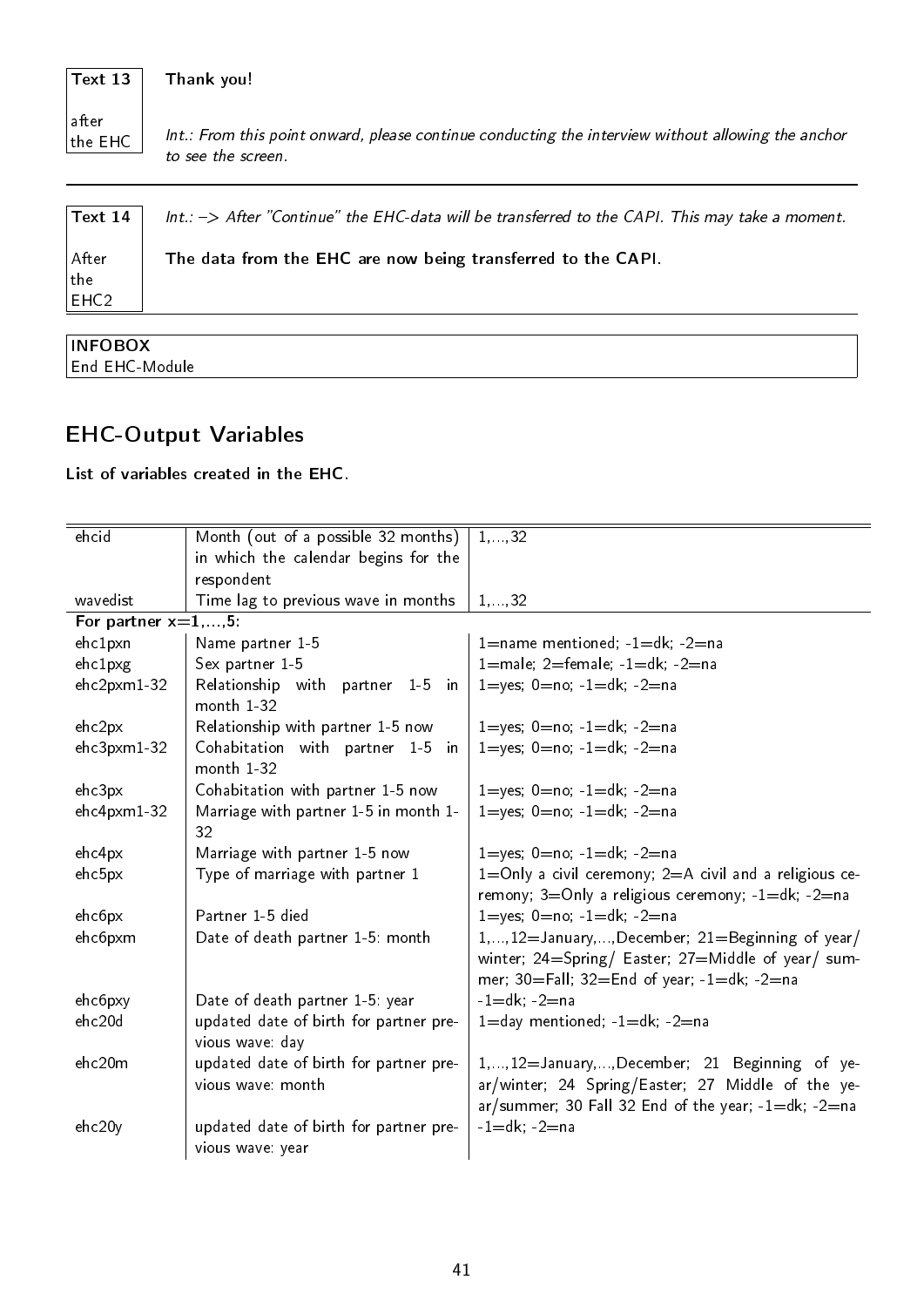| ehc31                          | Reason for deleting partner from pre-<br>vious wave                                   | 1=Relationship never existed; 2=Relationship ended<br>before the previous interview; 3=other, open entry                                                                                                                                                                                                                                                                                                                                                                                                                                                                                                                                                                                                                                                            |
|--------------------------------|---------------------------------------------------------------------------------------|---------------------------------------------------------------------------------------------------------------------------------------------------------------------------------------------------------------------------------------------------------------------------------------------------------------------------------------------------------------------------------------------------------------------------------------------------------------------------------------------------------------------------------------------------------------------------------------------------------------------------------------------------------------------------------------------------------------------------------------------------------------------|
| ehc31o                         | Open question for reason for deleting                                                 | $1 =$ Reason given                                                                                                                                                                                                                                                                                                                                                                                                                                                                                                                                                                                                                                                                                                                                                  |
|                                | partner from previous wave                                                            |                                                                                                                                                                                                                                                                                                                                                                                                                                                                                                                                                                                                                                                                                                                                                                     |
| For child $x=1,,10$ :          |                                                                                       |                                                                                                                                                                                                                                                                                                                                                                                                                                                                                                                                                                                                                                                                                                                                                                     |
| ehc7kxn                        | Name child 1-10                                                                       | 1=name mentioned; -1=dk; -2=na                                                                                                                                                                                                                                                                                                                                                                                                                                                                                                                                                                                                                                                                                                                                      |
| ehc7kxg                        | Sex child 1-10                                                                        | 1=male; 2=female; $-1=dk$ ; $-2=na$                                                                                                                                                                                                                                                                                                                                                                                                                                                                                                                                                                                                                                                                                                                                 |
| ehc8kxd                        | Date of birth child 1-10: day                                                         | $1 =$ day mentioned; $-1 =$ dk; $-2 =$ na                                                                                                                                                                                                                                                                                                                                                                                                                                                                                                                                                                                                                                                                                                                           |
| ehc8kxm                        | Date of birth child 1-10: month                                                       | 1,, 12=January, , December; 21=Beginning of year/<br>winter, 24=Spring/ Easter, 27=Middle of year/ sum-<br>mer; 30=Fall; 32=End of year; -1=dk; -2=na                                                                                                                                                                                                                                                                                                                                                                                                                                                                                                                                                                                                               |
| ehc8kxy                        | Date of birth child 1-10: year                                                        | $-1 = dk$ ; $-2 = na$                                                                                                                                                                                                                                                                                                                                                                                                                                                                                                                                                                                                                                                                                                                                               |
| ehc9kx                         | Status child 1-10                                                                     | $1 = Biological;$<br>2=Adoptive; 3=Stepchild/Partner's<br>child; 4=Foster child; -1=dk; -2=na                                                                                                                                                                                                                                                                                                                                                                                                                                                                                                                                                                                                                                                                       |
| ehc10kx<br>ehc11kx<br>ehc11kxm | Cohabitation child 1-10<br>Child 1-10 dead<br>Date of death after previous wave       | 1=Only with respondent; 2=With respondent but al-<br>so alone/shared dwelling; 3=With respondent but also<br>with other parent, mostly with respondent; 4=With re-<br>spondent but also with other parent and equally with<br>both; 5=With respondent but also with other parent<br>and mostly with other parent; 6=With respondent but<br>also with other relatives; 7=With respondent but al-<br>so in a children's home; 8=With respondent but also<br>with another; $9=Only$ alone/shared dwelling; $10=On-$<br>ly with the other parent; $11=$ Only with other relatives;<br>$12 =$ Only in a children's home; $13 =$ Only other; $-1 =$ dk;<br>$-2$ = na<br>$1 = yes$ ; $0 = no$ ; $-1 = dk$ ; $-2 = na$<br>1,, 12=January, , December; 21=Beginning of year/ |
|                                | child 1-10: month                                                                     | winter; 24=Spring/ Easter; 27=Middle of year/ sum-<br>mer; 30=Fall; 32=End of year; -1=dk; -2=na                                                                                                                                                                                                                                                                                                                                                                                                                                                                                                                                                                                                                                                                    |
| ehc11kxy                       | Date of death after previous wave<br>child 1-10: year                                 | $-1 = dk$ ; $-2 = na$                                                                                                                                                                                                                                                                                                                                                                                                                                                                                                                                                                                                                                                                                                                                               |
| ehc12kx                        | Parent child 1-10 is partner 1, , 5 in                                                | 10=another person or ex-partner from previous wave;                                                                                                                                                                                                                                                                                                                                                                                                                                                                                                                                                                                                                                                                                                                 |
|                                | EHC (sequence number)                                                                 | $-1 = dk$ ; $-2 = na$                                                                                                                                                                                                                                                                                                                                                                                                                                                                                                                                                                                                                                                                                                                                               |
| ehc12kxo                       | Other parents' name for child 1-10                                                    | $1 =$ Name mentioned; $-1 =$ dk; $-2 =$ na                                                                                                                                                                                                                                                                                                                                                                                                                                                                                                                                                                                                                                                                                                                          |
| ehc13kx                        | Other parent relation child 1-10                                                      | $1 = yes$ ; $2 = no$ ; $-1 = dk$ ; $-2 = na$                                                                                                                                                                                                                                                                                                                                                                                                                                                                                                                                                                                                                                                                                                                        |
|                                | For place of residence (main residence) and $x=2,,5$                                  |                                                                                                                                                                                                                                                                                                                                                                                                                                                                                                                                                                                                                                                                                                                                                                     |
|                                | "LM" indicates the main place of residence.                                           |                                                                                                                                                                                                                                                                                                                                                                                                                                                                                                                                                                                                                                                                                                                                                                     |
| ehc27p1i1                      | City place of residence (main resi-<br>dence) in previous wave                        | $1 =$ city mentioned; $-1 = dk$ ; $-2 = na$                                                                                                                                                                                                                                                                                                                                                                                                                                                                                                                                                                                                                                                                                                                         |
| ehc27p1i2                      | Federal state (Bundesland) place of<br>residence (main residence) in previous<br>wave | $-1=dk; -2=na$                                                                                                                                                                                                                                                                                                                                                                                                                                                                                                                                                                                                                                                                                                                                                      |
| ehc27p1i2o                     | Country place of residence (main resi-<br>dence) in previous wave                     | $1 =$ country mentioned; $-1 = dk$ ; $-2 = na$                                                                                                                                                                                                                                                                                                                                                                                                                                                                                                                                                                                                                                                                                                                      |
| $ehc28p1m1-$                   | In months 1-32 lived in dwelling desi-                                                | $1 = yes$ ; $0 = no$ ; $-1 = dk$ ; $-2 = na$                                                                                                                                                                                                                                                                                                                                                                                                                                                                                                                                                                                                                                                                                                                        |
| 32                             | gned as main residence in the previous<br>wave                                        |                                                                                                                                                                                                                                                                                                                                                                                                                                                                                                                                                                                                                                                                                                                                                                     |
| ehc28p1                        | Currently living in dwelling designed as<br>main residence in the previous wave       | $1 = yes$ ; $0 = no$ ; $-1 = dk$ ; $-2 = na$                                                                                                                                                                                                                                                                                                                                                                                                                                                                                                                                                                                                                                                                                                                        |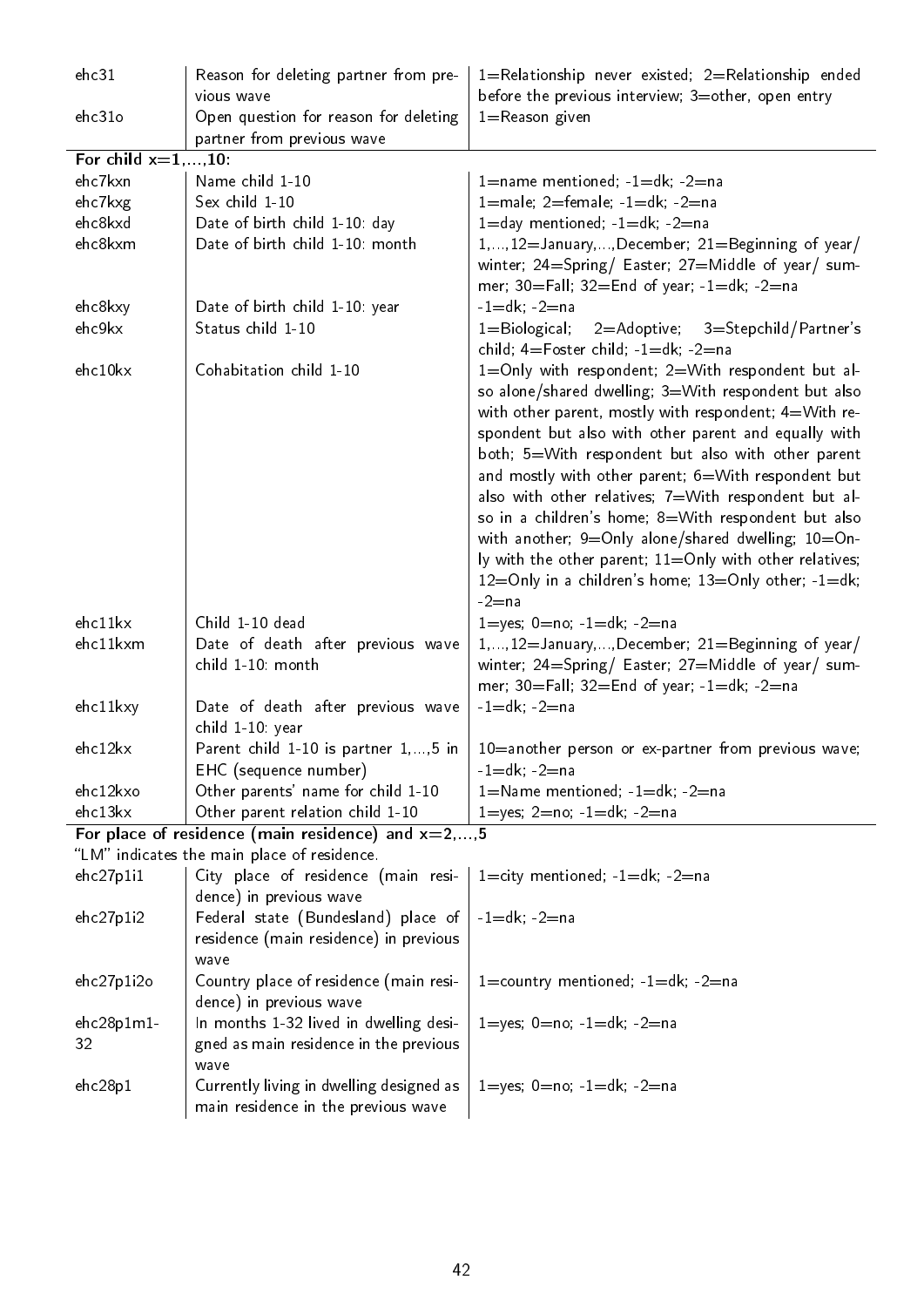| ehc27pxi1                       | City 2nd-5th residence                                                 | 1=city mentioned; $-1=dk$ ; $-2=na$                                                                           |
|---------------------------------|------------------------------------------------------------------------|---------------------------------------------------------------------------------------------------------------|
| ehc27pxi2                       | Federal state (Bundesland) 2nd-5th<br>residence                        | $-1 = dk$ ; $-2 = na$                                                                                         |
| ehc27pxi2o                      | Country 2nd-5th residence                                              | 1=country mentioned; $-1=dk$ ; $-2=na$                                                                        |
| $ehc28pxm1-32$                  | In months 1-32 lived in dwelling in re-<br>sidence 2-5                 | $1 = yes$ ; $0 = no$ ; $-1 = dk$ ; $-2 = na$                                                                  |
| ehc28px                         | Currently living in dwelling in resi-<br>dence 2-5                     | $1 = yes$ ; $0 = no$ ; $-1 = dk$ ; $-2 = na$                                                                  |
| ehc29                           | Moved within city designed as main<br>residence in the previous wave   | $1 = yes$ ; $0 = no$ , $-1 = dk$ ; $-2 = na$                                                                  |
| ehc30                           | Second place of residence is existing                                  | $1 = yes$ ; $0 = no$ ; $-1 = dk$ ; $-2 = na$                                                                  |
| ehc21                           | Type of dwelling (main residence)                                      | 1=Own household; 2=Parental household; 3=Shared                                                               |
|                                 |                                                                        | dwelling with roommates/housemates; 4=Dormitory,                                                              |
|                                 |                                                                        | student dormitory, boarding school or similar; 5=Other                                                        |
|                                 |                                                                        | type of household; $-1=dk$ ; $-2=na$                                                                          |
| $ehc22p1-20n$                   | Name person 1-20 in household                                          | $1 =$ Name mentioned; $-1 =$ dk; $-2 =$ na                                                                    |
| ehc23p1-20                      | Relationship to person 1-20 in house-                                  | 2=biological mother; 3=biological father; 4=adopti-                                                           |
|                                 | hold                                                                   | ve mother; 5=adoptive father; 6=stepmother /father's<br>partner; 7=stepfather /mother's partner; 8=foster mo- |
|                                 |                                                                        | ther; 9=foster father; 12=sister or brother; 13=half sis-                                                     |
|                                 |                                                                        | ter or brother; 14=stepsister or stepbrother; 15=adop-                                                        |
|                                 |                                                                        | tive/foster sister or adoptive/foster brother; 16=grand-                                                      |
|                                 |                                                                        | mother or grandfather; 17=Another relative or so-                                                             |
|                                 |                                                                        | meone similar; 18=mother- or father-in-law (part-                                                             |
|                                 |                                                                        | ner's parents); 19=a friend; 20=room- or housemate;                                                           |
|                                 |                                                                        | $21 =$ other; $-1 = dk$ ; $-2 = na$                                                                           |
| $ehc24p1-20m$                   | Date of birth person 1-20 in house-                                    | $1, \ldots, 12 =$ January, , December; 21=Beginning of year/                                                  |
|                                 | hold: month                                                            | winter, 24=Spring/ Easter, 27=Middle of year/ sum-                                                            |
| ehc24p1-20y                     | Date of birth person 1-20 in house-                                    | mer; 30=Fall; 32=End of year; -1=dk; -2=na<br>$-1 = dk$ ; $-2 = na$                                           |
|                                 | hold: year                                                             |                                                                                                               |
| ehc25p1-20                      | Person 1-20 lives in main residence                                    | $1 = yes$ ; $0 = no$ ; $-2 = na$                                                                              |
| ehc26                           | Current partner lives in main residence                                | $1 =$ in main residence; 2=cohabit somewhere else; -2=na                                                      |
| ehc10k1-10h1                    | Child 1-10 lives in main residence                                     | 1=in main residence; 2=cohabit somewhere else; -2=na                                                          |
| <b>Education and employment</b> |                                                                        |                                                                                                               |
| ehc19i1m1-32                    | General secondary school (first educa-                                 | 1=indicated; 0=not indicated; -1=dk; -2=na                                                                    |
| ehc19i2m1-32                    | tion) in month 1-32<br>Evening school, adult education in              | $1 =$ indicated; $0 =$ not indicated; $-1 =$ dk; $-2 =$ na                                                    |
|                                 | month $1-32$                                                           |                                                                                                               |
| ehc19i3m1-32                    | Vocational<br>training<br>(apprenti-                                   | $1 =$ indicated; $0 =$ not indicated; $-1 =$ dk; $-2 =$ na                                                    |
|                                 | ceship/traineeship<br>(vocational                                      |                                                                                                               |
|                                 | school), technical school or busi-<br>ness school or similar) in month |                                                                                                               |
|                                 | $1 - 32$                                                               |                                                                                                               |
| ehc19i4m1-32                    | Vocational retraining/further educati-                                 | $1 =$ indicated; $0 =$ not indicated; $-1 =$ dk; $-2 =$ na                                                    |
|                                 | on in month 1-32                                                       |                                                                                                               |
| ehc19i5m1-32                    | University of cooperative education                                    | $1 =$ indicated; $0 =$ not indicated; $-1 =$ dk; $-2 =$ na                                                    |
|                                 | (also "Berufsakademie") in month 1-                                    |                                                                                                               |
|                                 | 32                                                                     |                                                                                                               |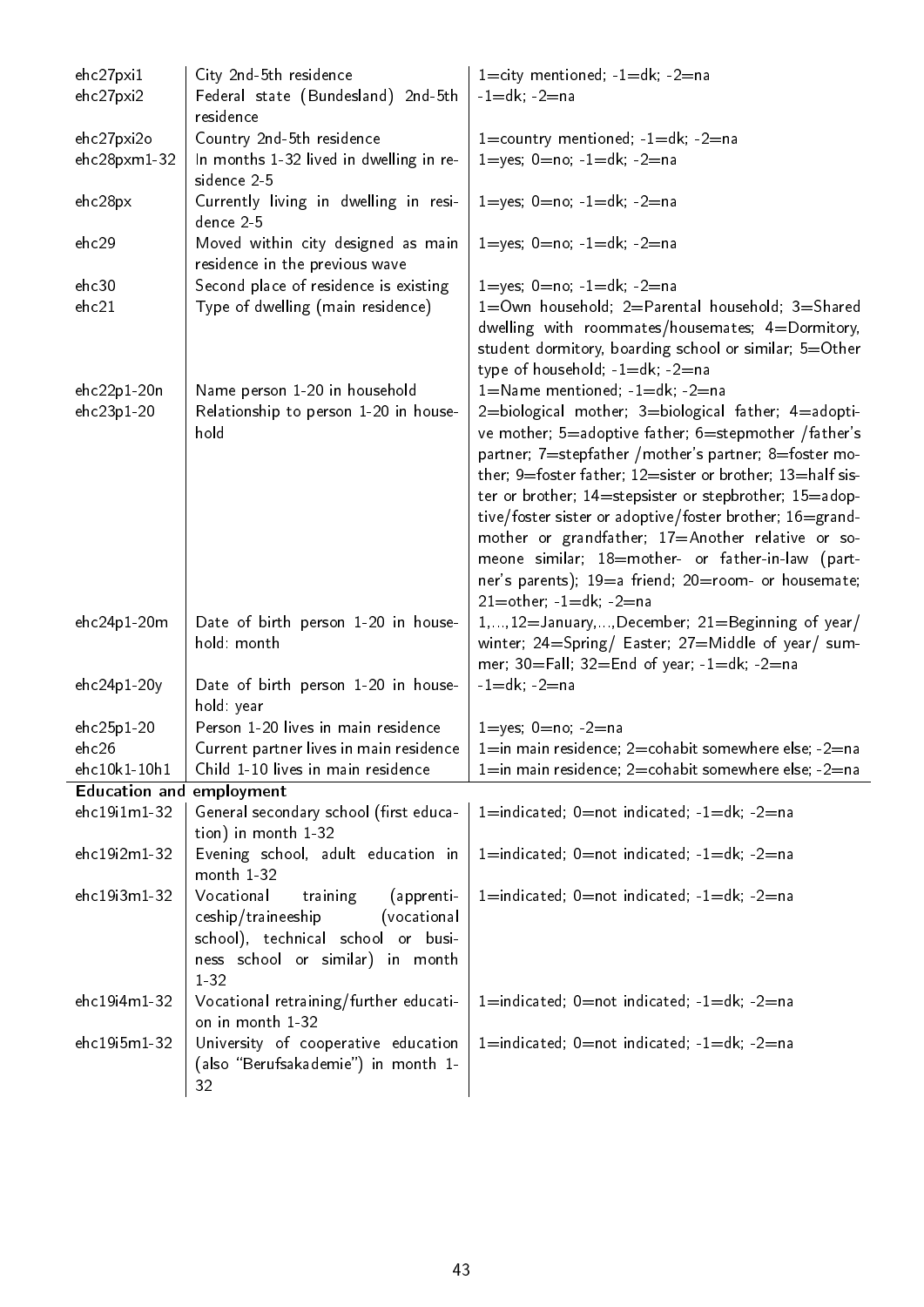| ehc19i6m1-32                                   | University of applied sciences, college,<br>university in month 1-32                                                                                 | $1 =$ indicated; $0 =$ not indicated; $-1 =$ dk; $-2 =$ na                                                               |
|------------------------------------------------|------------------------------------------------------------------------------------------------------------------------------------------------------|--------------------------------------------------------------------------------------------------------------------------|
| ehc19i7m1-32<br>ehc19i8m1-32                   | Pre-vocational training in month 1-32<br>Technical/professional school (e.g.,<br>certified master craftsman) in month<br>1 3 2                       | $1 =$ indicated; $0 =$ not indicated; $-1 =$ dk; $-2 =$ na<br>$1 =$ indicated; $0 =$ not indicated; $-1 =$ dk; $-2 =$ na |
| ehc19i9m1-32<br>ehc19i9m1o-<br>32 <sub>o</sub> | Other education in month 1-32<br>Other education in month 1-32, open<br>entry                                                                        | $1 =$ indicated; $0 =$ not indicated; $-1 =$ dk; $-2 =$ na<br>$1 =$ other indicated; $-1 =$ dk; $-2 =$ na                |
| ehc19i10m1-<br>32                              | Full-time employment in month 1-32                                                                                                                   | $1 =$ indicated; $0 =$ not indicated; $-1 =$ dk; $-2 =$ na                                                               |
| ehc19i11m1-<br>32                              | Self-employed in month 1-32                                                                                                                          | $1 =$ indicated; $0 =$ not indicated; $-1 =$ dk; $-2 =$ na                                                               |
| ehc19i12m1-<br>32                              | Part-time employment (also multiple<br>part-time jobs) in month 1-32                                                                                 | $1 =$ indicated; $0 =$ not indicated; $-1 =$ dk; $-2 =$ na                                                               |
| ehc19i13m1-<br>32                              | Internships, traineeship, voluntary ser-<br>vice in month 1-32                                                                                       | $1 =$ indicated; $0 =$ not indicated; $-1 =$ dk; $-2 =$ na                                                               |
| ehc19i14m1-<br>32                              | Marginal part-time employment, mini-<br>job, "one-euro job" (while receiving<br>unemployment benefits) in month 1-<br>32                             | $1 =$ indicated; $0 =$ not indicated; $-1 =$ dk; $-2 =$ na                                                               |
| ehc19i15m1-<br>32                              | Occasional or irregular employment in<br>month 1-32                                                                                                  | $1 =$ indicated; $0 =$ not indicated; $-1 =$ dk; $-2 =$ na                                                               |
| ehc19i16m1-<br>32                              | Other type of employment in month<br>1 3 2                                                                                                           | $1 =$ indicated; $0 =$ not indicated; $-1 =$ dk; $-2 =$ na                                                               |
| ehc19i16m1o-<br>32 <sub>o</sub>                | Other type of employment in month<br>1-32, open entry                                                                                                | $1 =$ other indicated, $-1 =$ dk, $-2 =$ na                                                                              |
| ehc19i17m1-<br>32                              | Parental leave or other leave of ab-<br>sence for childcare in month 1-32                                                                            | $1 =$ indicated; $0 =$ not indicated; $-1 =$ dk; $-2 =$ na                                                               |
| ehc19i18m1-<br>32                              | Military service, alternative civilian<br>service, voluntary social service year in<br>month 1-32                                                    | $1 =$ indicated; $0 =$ not indicated; $-1 =$ dk; $-2 =$ na                                                               |
| ehc19i19m1-<br>32                              | Unemployed, seeking employment in<br>month 1-32                                                                                                      | $1 =$ indicated; $0 =$ not indicated; $-1 =$ dk; $-2 =$ na                                                               |
| ehc19i20m1-<br>32                              | Housewife/househusband in month 1-<br>32                                                                                                             | $1 =$ indicated; $0 =$ not indicated; $-1 =$ dk; $-2 =$ na                                                               |
| ehc19i21m1-<br>32                              | Early retirement, retirement, occupa-<br>tional disability in month 1-32                                                                             | $1 =$ indicated; $0 =$ not indicated; $-1 =$ dk; $-2 =$ na                                                               |
| ehc19i22m1-<br>32                              | Other type of unemployment in month<br>$1 - 32$                                                                                                      | $1 =$ indicated; $0 =$ not indicated; $-1 =$ dk; $-2 =$ na                                                               |
| ehc19i22m1o-<br>32 <sub>o</sub>                | Other type of unemployment in month<br>1-32, open entry                                                                                              | $1 =$ other indicated; $-1 = dk$ ; $-2 = na$                                                                             |
| ehc19i23m1-<br>32                              | "Don't know" or "No answer" in month<br>1-32                                                                                                         | 1=indicated; 0=not indicated; -1=dk; -2=na                                                                               |
| ehc19i1                                        | General secondary school (first educa-<br>tion) currently                                                                                            | $1 =$ indicated; $0 =$ not indicated; $-1 =$ dk; $-2 =$ na                                                               |
| ehc19i2                                        | adult<br>education<br>Evening<br>school,<br>currently                                                                                                | $1 =$ indicated; $0 =$ not indicated; $-1 =$ dk; $-2 =$ na                                                               |
| ehc19i3                                        | Vocational<br>training<br>(apprenti-<br>ceship/traineeship<br>(vocational<br>school), technical school or busi-<br>ness school or similar) currently | $1 =$ indicated; $0 =$ not indicated; $-1 =$ dk; $-2 =$ na                                                               |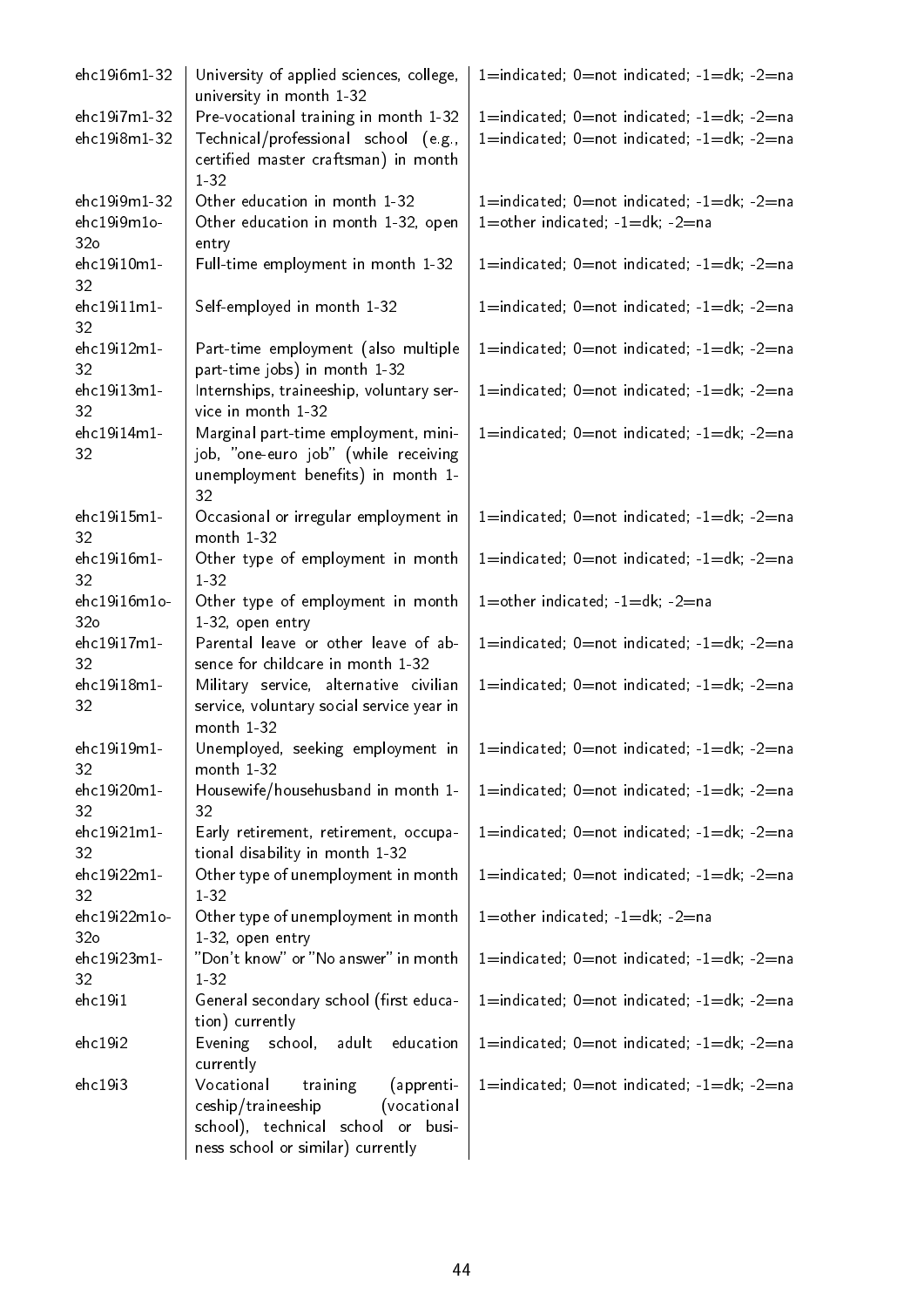| ehc19i4   | Vocational retraining/further educati-<br>on currently                                                            | 1=indicated; 0=not indicated; -1=dk; -2=na                 |
|-----------|-------------------------------------------------------------------------------------------------------------------|------------------------------------------------------------|
| ehc19i5   | University of cooperative education<br>(also "Berufsakademie") currently                                          | $1 =$ indicated; $0 =$ not indicated; $-1 =$ dk; $-2 =$ na |
| ehc19i6   | University of applied sciences, college,<br>university currently                                                  | $1 =$ indicated; $0 =$ not indicated; $-1 =$ dk; $-2 =$ na |
| ehc19i7   | Pre-vocational training currently                                                                                 | 1=indicated; 0=not indicated; -1=dk; -2=na                 |
| ehc19i8   | Technical/professional school (e.g.,<br>certified master craftsman) currently                                     | 1=indicated; 0=not indicated; -1=dk; -2=na                 |
| ehc19i9   | Other education currently                                                                                         | $1 =$ indicated; $0 =$ not indicated; $-1 =$ dk; $-2 =$ na |
| ehc19i9o  | Other education currently, open entry                                                                             | 1=other indicated; -1=dk; -2=na                            |
| ehc19i10  | Full-time employment currently                                                                                    | $1 =$ indicated; $0 =$ not indicated; $-1 =$ dk; $-2 =$ na |
| ehc19i11  | Self-employed currently                                                                                           | $1 =$ indicated; $0 =$ not indicated; $-1 =$ dk; $-2 =$ na |
| ehc19i12  | Part-time employment (also multiple<br>part-time jobs) currently                                                  | $1 =$ indicated; $0 =$ not indicated; $-1 =$ dk; $-2 =$ na |
| ehc19i13  | Internships, traineeship, voluntary ser-<br>vice currently                                                        | $1 =$ indicated; $0 =$ not indicated; $-1 =$ dk; $-2 =$ na |
| ehc19i14  | Marginal part-time employment, mini-<br>job ("one-euro job" while receiving un-<br>employment benefits) currently | $1 =$ indicated; $0 =$ not indicated; $-1 =$ dk; $-2 =$ na |
| ehc19i15  | Occasional or irregular employment<br>currently                                                                   | $1 =$ indicated; $0 =$ not indicated; $-1 =$ dk; $-2 =$ na |
| ehc19i16  | Other type of employment currently                                                                                | $1 =$ indicated; $0 =$ not indicated; $-1 =$ dk; $-2 =$ na |
| ehc19i16o | ther type of employment currently,<br>open entry                                                                  | $1=$ other indicated; $-1=dk$ ; $-2=na$                    |
| ehc19i17  | Parental leave or other leave of ab-<br>sence for childcare currently                                             | $1 =$ indicated; $0 =$ not indicated; $-1 =$ dk; $-2 =$ na |
| ehc19i18  | Military service, alternative civilian<br>service, voluntary social service year<br>currently                     | $1 =$ indicated; $0 =$ not indicated; $-1 =$ dk; $-2 =$ na |
| ehc19i19  | Unemployed,<br>seeking<br>employment<br>currently                                                                 | $1 =$ indicated; $0 =$ not indicated; $-1 =$ dk; $-2 =$ na |
| ehc19i20  | Housewife/househusband currently                                                                                  | $1 =$ indicated; $0 =$ not indicated; $-1 =$ dk; $-2 =$ na |
| ehc19i21  | Early retirement, retirement, occupa-<br>tional disability currently                                              | $1 =$ indicated; $0 =$ not indicated; $-1 =$ dk; $-2 =$ na |
| ehc19i22  | Other type of unemployment currently                                                                              | $1 =$ indicated; $0 =$ not indicated; $-1 =$ dk; $-2 =$ na |
| ehc19i22o | Other type of unemployment current-<br>ly, open entry                                                             | $1=$ other indicated; $-1=dk$ ; $-2=na$                    |
| ehc19i23  | "Don't know" or "No answer" currently                                                                             | $1 =$ indicated; $0 =$ not indicated; $-1 =$ dk; $-2 =$ na |

Auxiliary variables in the areas of residential situation and partnership are listed below, as generated from the EHC-output variables.

 $=$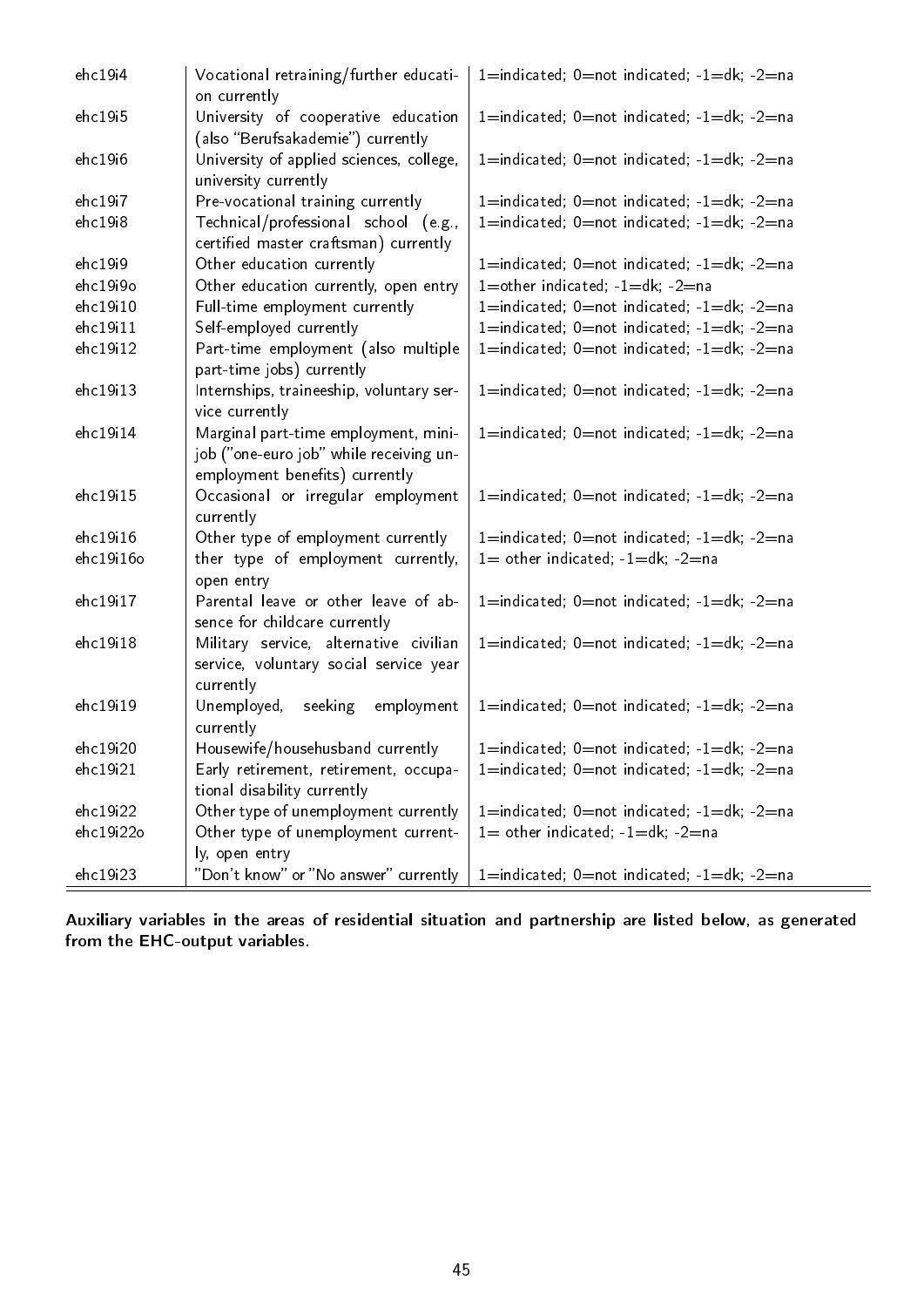|              | <b>Residential situation:</b>            |                                                                                                       |  |  |  |
|--------------|------------------------------------------|-------------------------------------------------------------------------------------------------------|--|--|--|
| hhnr         | number of current places of residence    | 1=no second residence; 2=second residence; -2=dk/na                                                   |  |  |  |
| hh1nr        | running number of current place of re-   | $-2$ =na (if no current place of residence indicated)                                                 |  |  |  |
|              | sidence (main residence) in EHC          |                                                                                                       |  |  |  |
| hh1a         | current place of residence (main resi-   | ehc27pxi1 with $x = hh1nr$ (1=residence mentioned; -                                                  |  |  |  |
|              | dence)                                   | $2=na)$                                                                                               |  |  |  |
| hh11         | current federal state (Bundesland) of    | ehc27pxi2 with $x = h h 1nr$ ; -2=na                                                                  |  |  |  |
|              | residence (main residence)               |                                                                                                       |  |  |  |
| hh1t0        | indicator: dwelling in current (main re- | $=$ 1 if current (main residence) is the first or se-                                                 |  |  |  |
|              | sidence) was recorded in previous wave   | cond mentioned dwelling, respondent has lived the-                                                    |  |  |  |
|              |                                          | re in every month since the last survey and no mo-                                                    |  |  |  |
|              |                                          | ve was undertaken ((hh1nr=1 & (ehc28p1mx=1 for                                                        |  |  |  |
|              |                                          | every $x \le 32$ & ehc28p1=1 & ehc29p1 $\neq$ 1))   (hh1nr=2                                          |  |  |  |
|              |                                          | & (ehc28p2mx=1 for every $x \le 32$ & ehc28p2=1 &                                                     |  |  |  |
|              |                                          | ehc29p2 $\neq$ 1))),                                                                                  |  |  |  |
|              |                                          | $=0$ otherwise                                                                                        |  |  |  |
| Partnership: |                                          |                                                                                                       |  |  |  |
| hp           | respondent has partner                   | $=1$ if (ehc2p1+ehc2p2+ehc2p3+ehc2p4+ehc2p5=1)                                                        |  |  |  |
|              |                                          | (ehc2p1+ehc2p2+ehc2p3+ehc2p4+ehc2p5>1) & in<br>P4 one partner is indicated as "current partner"; $=0$ |  |  |  |
|              |                                          | otherwise                                                                                             |  |  |  |
| hpnr         | running number of current partner in     |                                                                                                       |  |  |  |
|              | <b>EHC</b>                               |                                                                                                       |  |  |  |
| hpn          | name of current partner                  | $=$ ehc1pxn with x $=$ hpnr (1 $=$ name mentioned)                                                    |  |  |  |
| hpg          | sex of current partner                   | $=$ ehc1pxg with x=hpnr (1=male, 2=female, -1=dk, -                                                   |  |  |  |
|              |                                          | $2=na)$                                                                                               |  |  |  |
| hp0          | partner in previous wave according to    | $=1$ if (ehc2pxm(ehcid)=1 for one x=1,,5); =0 other-                                                  |  |  |  |
|              | <b>EHC</b>                               | wise                                                                                                  |  |  |  |
| hpm          | respondent<br>and<br>current<br>partner  | $=1$ if ehc4px=1 for x=hpnr                                                                           |  |  |  |
|              | currently married                        |                                                                                                       |  |  |  |
| hpc          | respondent<br>and<br>partner<br>current  | $=1$ if ehc3px=1 for x=hpnr                                                                           |  |  |  |
|              | currently living together                |                                                                                                       |  |  |  |
| hpsep        | condition for separation module          | $=$ 1 if respondent had a partner in previous wave (accor-                                            |  |  |  |
|              |                                          | ding to the preload and confirmed for the time point of                                               |  |  |  |
|              |                                          | the previous wave in EHC) but no longer has a relation-                                               |  |  |  |
|              |                                          | ship with that partner and the relationship did not end                                               |  |  |  |
|              |                                          | due to death $(d7=1 \& \text{ehc2p1m}(\text{ehcid})=1 \& \text{ehc2p1}=0$                             |  |  |  |
|              |                                          | & ehc6p1 $\neq$ 1)                                                                                    |  |  |  |
|              |                                          | =0 if respondent had a partner in previous wave (ac-                                                  |  |  |  |
|              |                                          | cording to the preload and confirmed for the time point                                               |  |  |  |
|              |                                          | of the previous wave in EHC) and the relationship with                                                |  |  |  |
|              |                                          | that partner continues; or, if there is no longer a relati-                                           |  |  |  |
|              |                                          | onship, if this ended due to death; or if the relationship                                            |  |  |  |
|              |                                          | was not confirmed for the time point of the previous                                                  |  |  |  |
|              |                                          | wave in EHC or according to the preload did not have                                                  |  |  |  |
|              |                                          | a partner in the previous wave (or is unclear) (( $d7=1$ &                                            |  |  |  |
|              |                                          | ehc2p1m(ehcid)=1 & (ehc2p1=1   ehc6p1=1))   $(d7=1)$                                                  |  |  |  |
|              |                                          | & $(ehc2p1m(ehcid)\neq 1))   d7\neq 1)$                                                               |  |  |  |
|              |                                          |                                                                                                       |  |  |  |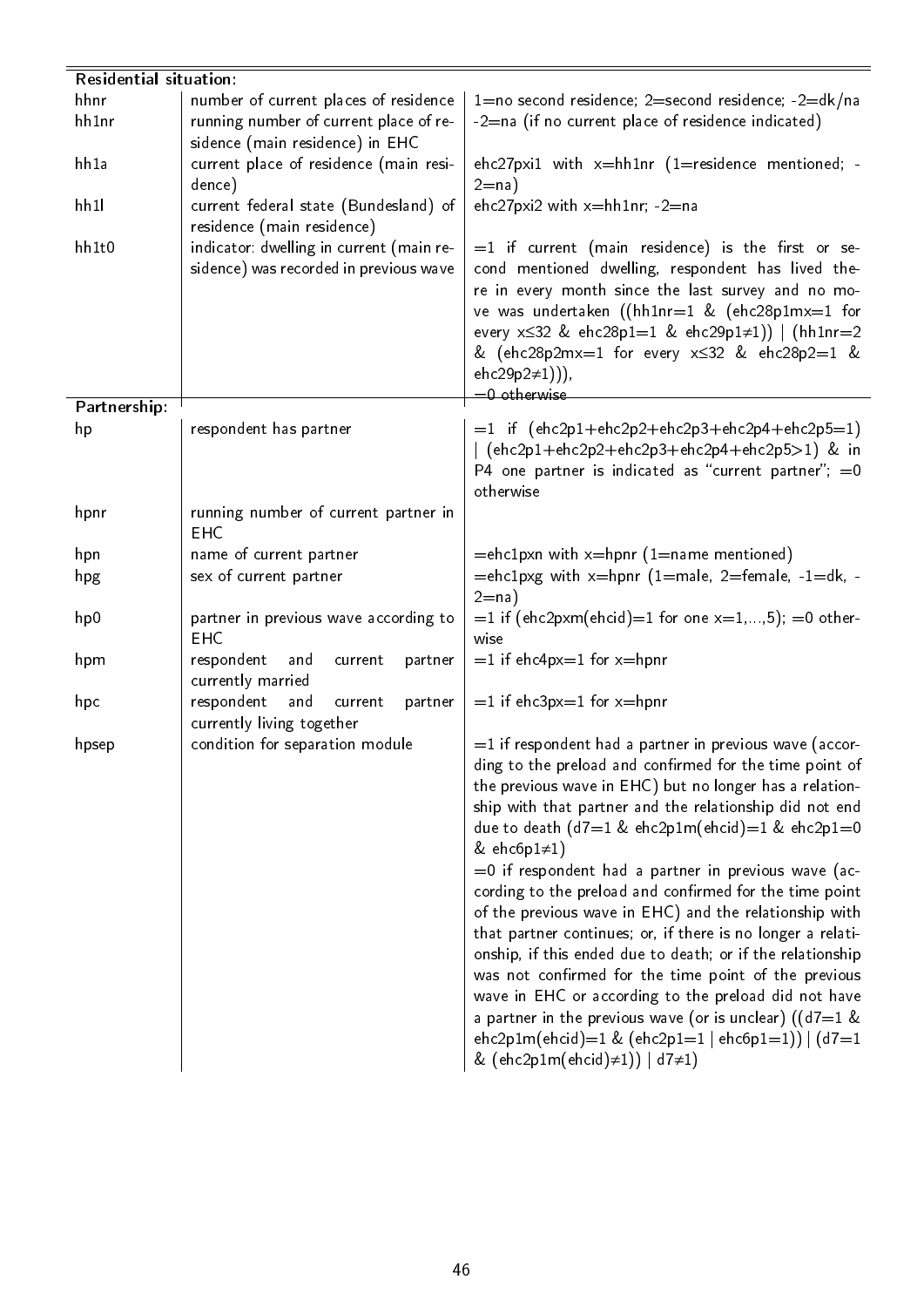| hpmt   | condition for meeting current partner<br>module                                             | $=$ 1 if current partner exists but was single in previous<br>wave, or current partner and partner from previous wa-<br>ve are not identical (hp=1 & $(d7\neq 1 \mid hpsep=1 \mid (d7=1$<br>& ehc2p1m(ehcid) $\neq$ 1) or if preloads from the previous<br>wave were deleted; $=0$ otherwise |
|--------|---------------------------------------------------------------------------------------------|----------------------------------------------------------------------------------------------------------------------------------------------------------------------------------------------------------------------------------------------------------------------------------------------|
| hps1   | condition I for single module                                                               | $=$ 1 if the relationship to a partner was ended due to<br>death more than 6 months ago,<br>$=$ 0 if relationship to a partner was ended due to death<br>in the past 6 months                                                                                                                |
| hps2   | condition II for single module                                                              | $=1$ if anchor had no relationship in the last three<br>months,<br>$=0$ otherwise                                                                                                                                                                                                            |
| hp0nr  | running number of partner from pre-<br>vious wave in EHC                                    |                                                                                                                                                                                                                                                                                              |
| hp0n   | name of partner from previous wave                                                          | $=$ ehc1pxn with $x=$ hp0nr (1 $=$ name mentioned)                                                                                                                                                                                                                                           |
| hp0g   | sex of partner from previous wave                                                           | $=$ ehc1pxg with x=hp0nr (1=male, 2=female, -1=dk, -<br>$2=na)$                                                                                                                                                                                                                              |
| hp0ct0 | cohabitation with partner from pre-<br>vious wave at the time point of the<br>previous wave | $=$ ehc3pxmy with x $=$ hp0nr and y $=$ ehcid (1 $=$ yes; 0 $=$ no)                                                                                                                                                                                                                          |
| hhomo  | Indicator: homosexuality                                                                    | $1 =$ same sex partner (last mentioned partner); $0 =$ no ho-<br>mosexuality                                                                                                                                                                                                                 |

## Routing partnership modules

Whether questions regarding partnership are posed depends on the current status of the respondent. There is a module for singles, one with questions regarding the current partnership, one about meeting a new partner, and one about separation from the ex-partner. The following overview shows which modules are included in each interview.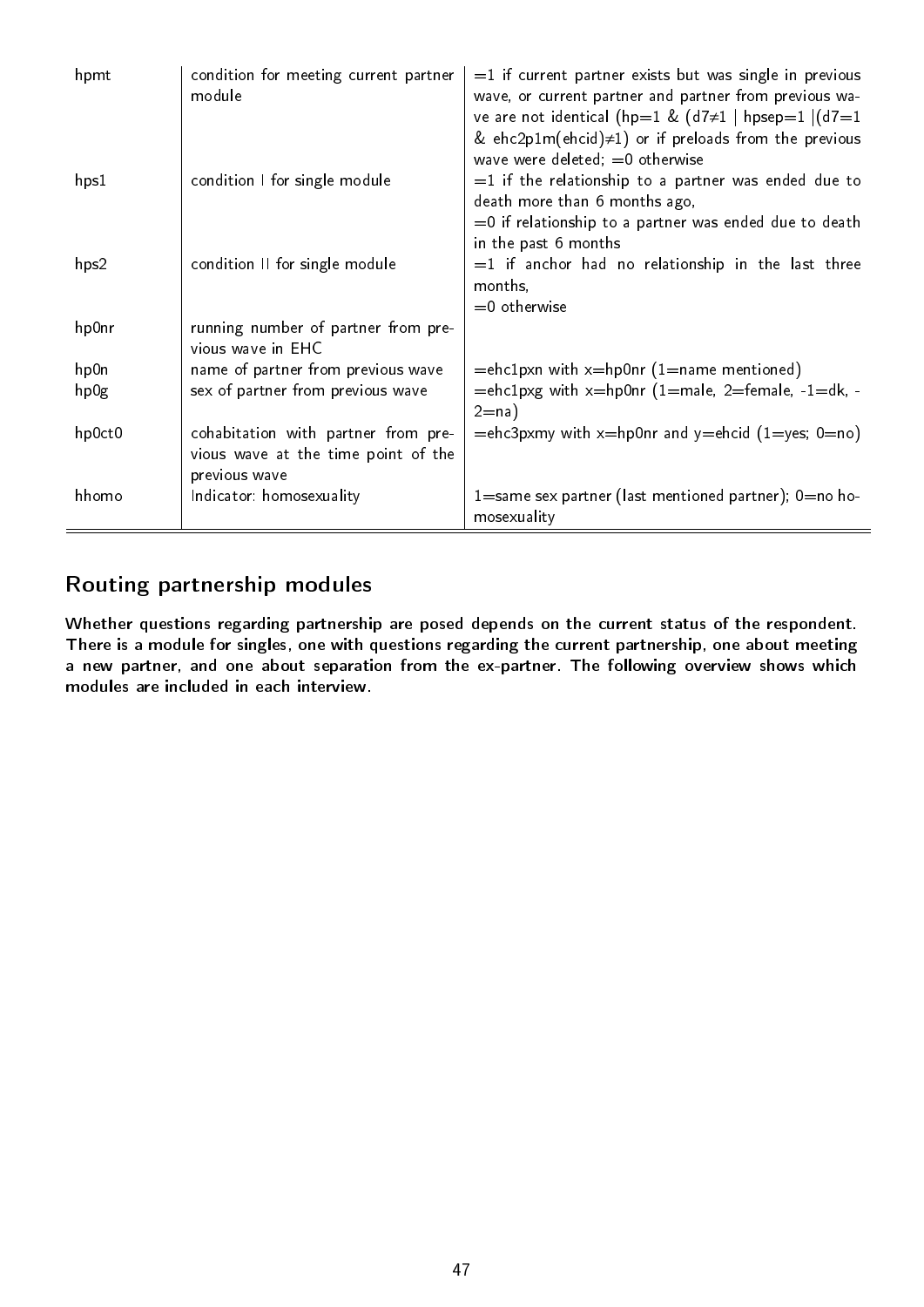| Preload from               | <b>EHC</b> Entry                               | <b>EHC</b> Entry                     |            | Module       |              |              |
|----------------------------|------------------------------------------------|--------------------------------------|------------|--------------|--------------|--------------|
| Previous Wave              | Interview Month                                | Interview Month                      | Separation | Meeting      | Partner-     | Single       |
|                            | of Previous Wave                               |                                      |            | new          | ship         |              |
|                            |                                                |                                      |            | partner      |              |              |
| No partner / No<br>preload | No partner / na                                | Partner x                            |            | $\mathsf{x}$ | $\mathsf{X}$ |              |
| No partner / No<br>preload | No partner / na                                | No partner                           |            |              |              | $\mathsf{X}$ |
| No partner / No<br>preload | Partner x                                      | Partner x                            |            | $\mathsf{X}$ | $\mathsf{X}$ |              |
| No partner / No<br>preload | Partner y                                      | Partner x                            |            | $\mathsf{X}$ | $\mathsf{x}$ |              |
| No partner / No<br>preload | Partner y                                      | No partner                           |            |              |              | $(x)^*$      |
| Partner x                  | Partner x                                      | Partner x                            |            |              | $\mathsf{x}$ |              |
| Partner x                  | No partner $/$ ano-<br>ther partner $(\neq x)$ | Partner x                            |            | $\mathsf{x}$ | $\mathsf{X}$ |              |
| Partner y                  | Partner y                                      | Partner x & Part-<br>ner y not dead  | y          | $\mathsf{X}$ | $\mathsf{x}$ |              |
| Partner y                  | Partner y                                      | Partner x & Part-<br>ner y dead      |            | $\mathsf{x}$ | $\times$     |              |
| Partner y                  | Partner y                                      | No partner & Part-<br>ner y not dead | y          |              |              | $(x)^*$      |
| Partner y                  | Partner y                                      | No partner & Part-<br>ner y dead     |            |              |              | $(x)^*$      |
| Partner y                  | No partner $/$ ano-<br>ther partner $(\neq y)$ | Partner x                            |            | $\mathsf{X}$ | X            |              |
| Partner y                  | No partner / ano-<br>ther partner $(\neq y)$   | No partner                           |            |              |              | $\mathsf{x}$ |

\* For definitions see hps1, hps2

### Notation Key

| <b>Preload from Previous Wave</b>      |                                                                          |
|----------------------------------------|--------------------------------------------------------------------------|
| No partner / No preload                | $d7 \neq 1$   $d8 = -3$                                                  |
| Partner x                              | $d7=1$ & hpnr=hp0nr                                                      |
| Partner y                              | $d7=1$ & hpnr $\neq$ hp0nr                                               |
| <b>EHC Entries</b>                     |                                                                          |
| No partner / No answer                 | $hp0\neq 1$                                                              |
| Partner x                              | ehc2pxmz=1 for $x=$ Partner x, z=month of interview of previous wave     |
| Partner y                              | ehc2pxmz=1 & ehc2pymz=1 for x=Partner x, y=Partner y and                 |
|                                        | z=month of interview of previous wave                                    |
| No partner $/$ another partner than in | ehc2pxmz≠1 for all partners $x=1,,5$ and z=month of interview of         |
| preloads                               | previous wave   ehc2pxmz=1 for an $x=1,,5$ , where $x\neq h$ p0nr   name |
|                                        | of partner from previous wave (d8) was deleted from partner list (P2).   |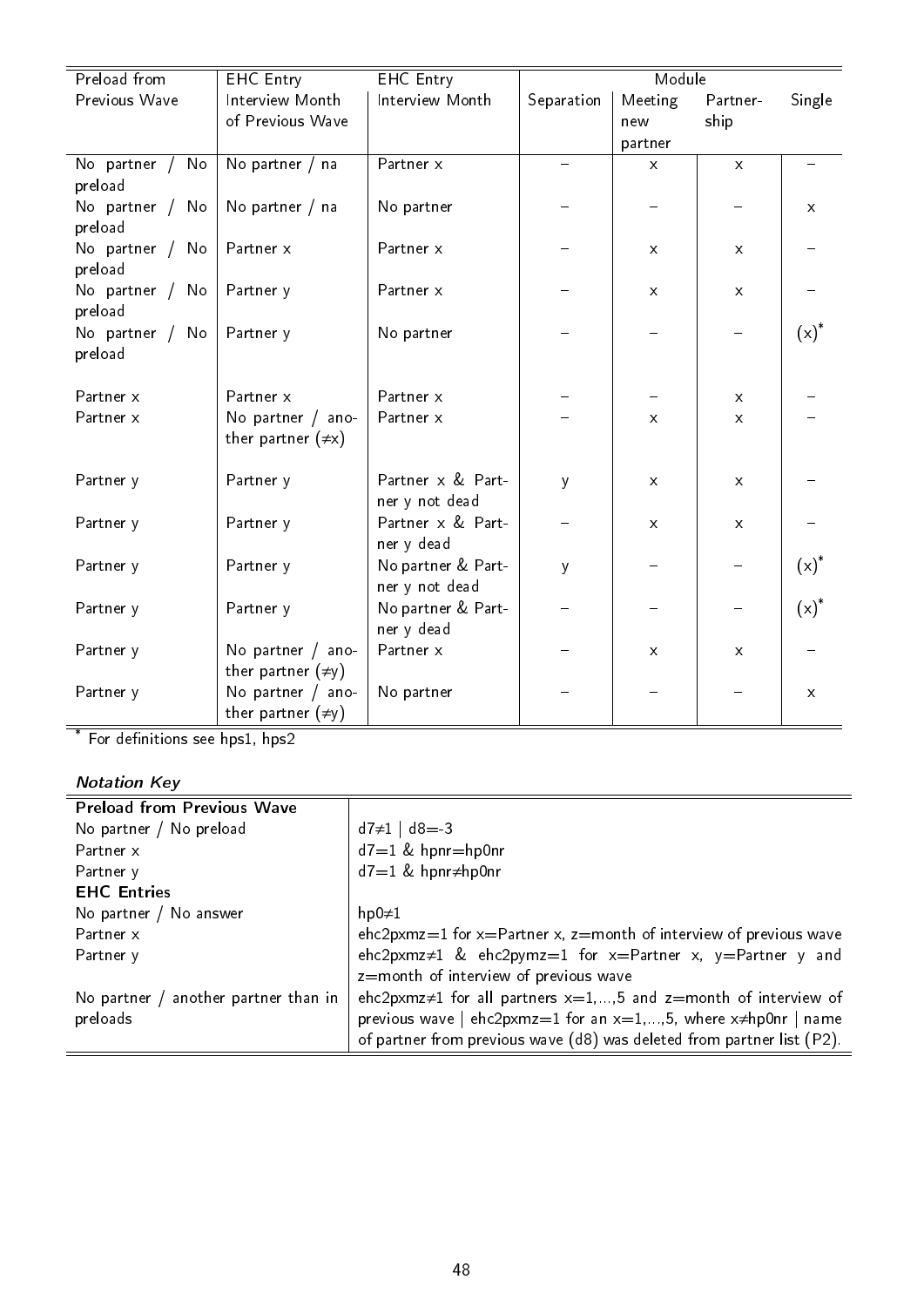## Routing Children Modules

### INFOBOX

If no children were eligible to be a CAPI-child in the previous wave because there were no children between the ages of 8 and 15 in the household but now there is such an eligible child, the youngest of these shall be interviewed as a CAPI-child. If there were children in the previous wave who were eligible for the CAPI survey, the attempt shall be made again to interview them. Additionally, children who are younger than the first (and thus oldest) child previously selected for the CAPI survey and who are now 8 years or older shall be interviewed.

In detail, the selection of the CAPI children is defined as follows:

Child x (with the child number  $x=1,...,10$ ) of the respondent is selected as CAPI child if one of the following conditions is met:

- $\bullet\,$  if in the previous waves no child of the respondent had been selected as CAPI child and
	- $-$  Child x is the youngest child living in the respondent's household who was born 8-15 years before the first year of field work. If this condition applies to more than one child (same year of birth), the child is selected from the group of all eligible children who was first mentioned by the respondent.
- $\bullet\,$  if in the previous waves a child of the respondent had already been selected as a CAPI child and
	- Child x was a CAPI child in the previous wave, currently lives in the respondent's household and was born 8-15 years before the first year of field work, or
	- Child x was not a CAPI child in the previous wave, currently lives in the respondent's household, is younger than the first CAPI child and was born at least 8 years before the first year of field work.

Formal condition:

((d420≠0 & d(421+x)=1 & ehc11kx≠1 & ehc10kx=1,...,8 & 8≤oij-ehc8kxy≤15) | (d420≠0 & d(421+x)≠1 & ehc11kx≠1 & ehc10kx=1,...,8 & (oij-d420)≥oij-ehc8kxy≥8) | (d420=0 & ehc11kx≠1 & ehc10kx=1,...,8 & 8≤oij-ehc8kxy≤15 (the youngest child, if more than one child fullls this criteria (same year of birth), the first mentioned:  $x < y$  for all  $x=1,...,9$  and  $y=2,...,10$ ) for  $x=0,...,9$ ))

If child x (with the child identification number  $x=1,...,10$ ) is selected as CAPI-child, the variable capikidkx is set to 1.

INFOBOX

All children reported in the EHC are assigned a fixed person number:  $c$ idx=id+200+x.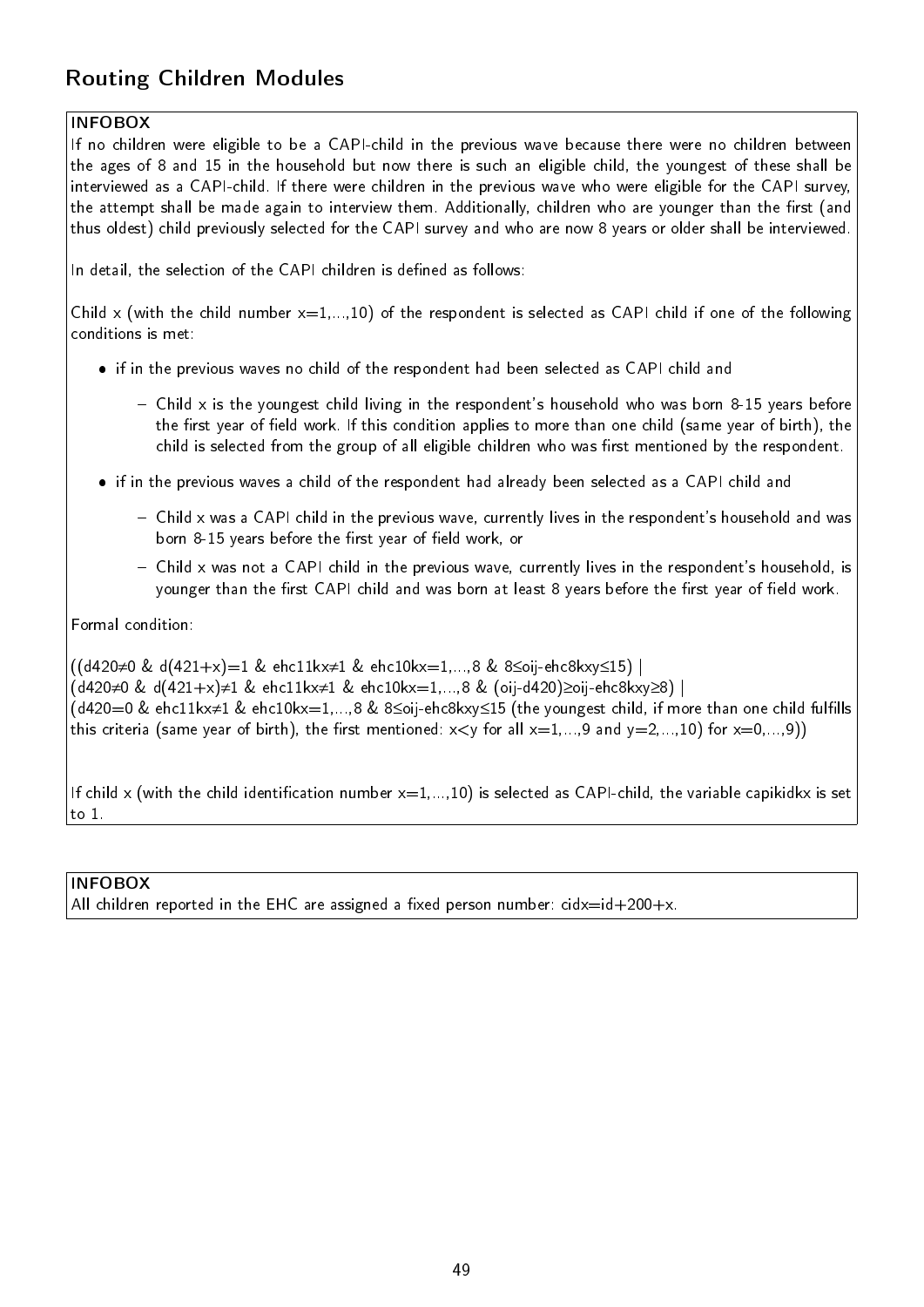## INFOBOX

Definition of auxiliary variables that capture children's age groups:

Many questions within the children module are posed only if children of a particular age group are present. In order to increase the clarity of the filters, auxiliary variables corresponding to these age groups are defined in the following table.

Key:

1. Age groups are not disjointed.

2. Field start year  $=$  Year in which field work of current wave was started. The field phase of this wave extends from the fall/winter of the field start year through the winter/spring of the following field start year.

| <b>Group Label</b> | Formal            | <b>Verbal definition</b>                           | <b>Formal definition</b>         |
|--------------------|-------------------|----------------------------------------------------|----------------------------------|
|                    | notation          |                                                    |                                  |
| Children newly     | $a$ g $1$ k $x=1$ | Child x was born after the previous wave (child    | &<br>$(d(28+x) \neq 1, 2, -1)$   |
| born after the     |                   | who was indicated in the EHC of this wave but      | $ehc7kxg=1,2,-1$<br>&            |
| previous wave      |                   | not in the previous wave, who is still living, and | ehc11kx=0) & $((d0=1 \&$         |
|                    |                   | who was born no more than 1 year before the        | $2011 - ehc8kxy \le 1$   $(d0=0$ |
|                    |                   | field start year (2 years for respondents who      | $& 2011 - \text{ehc8kxy} < = 2)$ |
|                    |                   | skipped a wave))                                   |                                  |
| Infants            | $a$ g $2$ k $x=1$ | Child $x$ was born in the field start year or the  | $ehc11kx=0$<br>$2011 -$<br>x.    |
|                    |                   | year thereafter (and is still living)              | $ehc8kxy=0,-1$                   |
| Toddlers           | $a$ g $3kx=1$     | Child x was born one or two years before the       | $ehc11kx=0$<br>$2011 -$<br>&.    |
|                    |                   | field start year (and is still living)             | $ehc8kxy=1,2$                    |
| Children under     | $a$ g4 $kx=1$     | Child $x$ was born fewer than 16 years before the  | $ehc11kx=0$<br>$&2011-$          |
| 16                 |                   | field start year (and is still living)             | $ehc8$ kxy $<$ 16                |
| Children under     | $a$ g $5kx=1$     | Child $x$ was born fewer than 21 years before the  | $ehc11kx=0$<br>&2011             |
| 21                 |                   | field start year (and is still living)             | ehc8kxy<21                       |
|                    |                   |                                                    |                                  |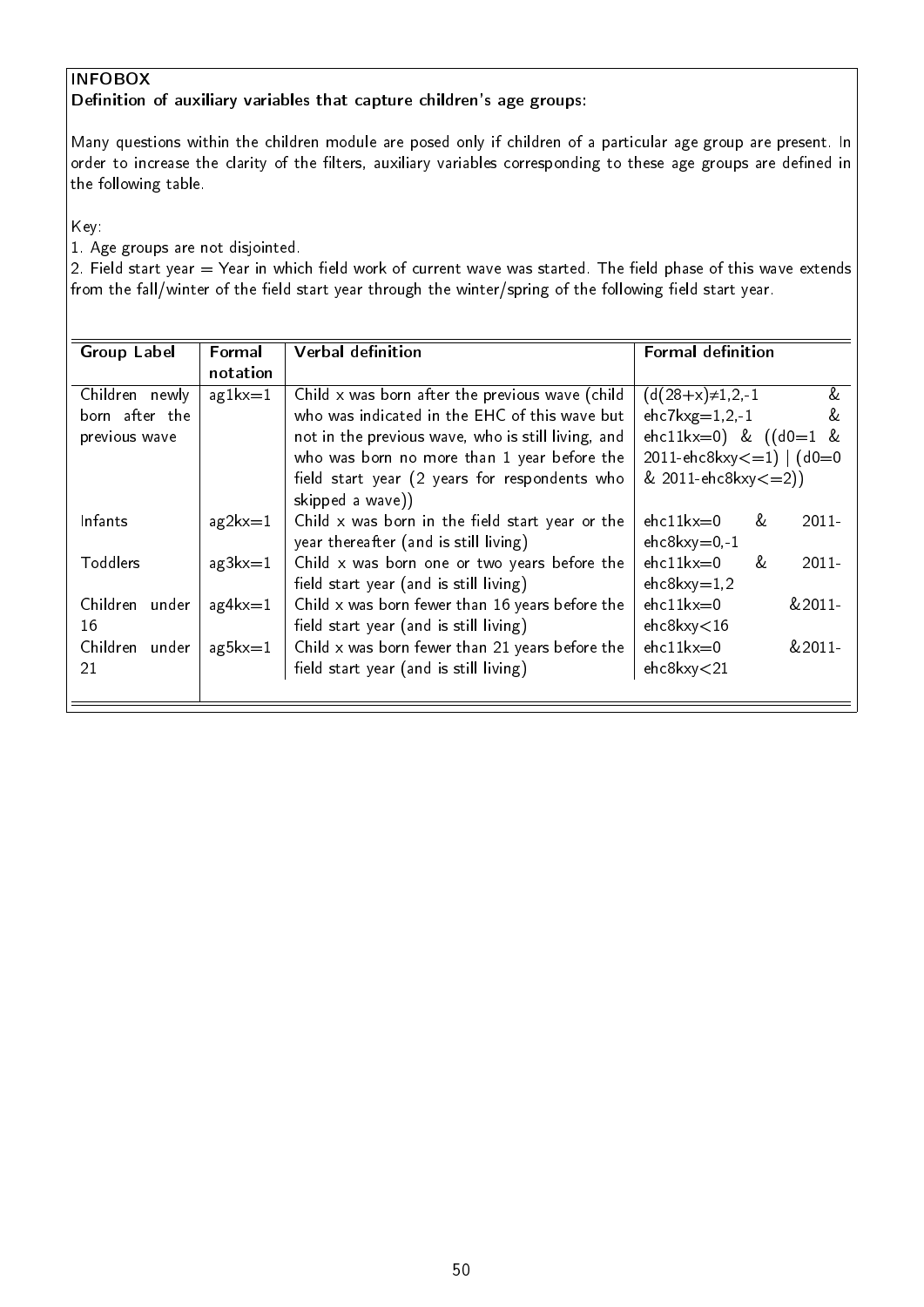# Duration of marriage reported in previous wave, now no partnership with marriage partner

Time marker

| <b>Question</b> | Now I have a question about your marriage, which you had told us about in an earlier |
|-----------------|--------------------------------------------------------------------------------------|
| ∣6⊦             | interview. Are you still married with [Name of marriage partner (d506)]?             |
| Variable        |                                                                                      |
| pa31            |                                                                                      |
|                 | We were never married $\Box$                                                         |
|                 | Don't know $\ldots \ldots \ldots \ldots \ldots \ldots \ldots \quad \Box -1$          |

Respondents who in a previous wave and according to the EHC were married in the month of interview but who did not indicate a relationship to this marriage partner in the month of interview (d505=1,2,3)

No answer . . . . . . . . . . . . . . . . . . . . . . . . . . . . ❐ -2

| Question         | Did the marriage end by divorce or because the partner passed away? |  |  |
|------------------|---------------------------------------------------------------------|--|--|
|                  |                                                                     |  |  |
| Variable<br>pa32 | Because the partner passed away $\square$ 2                         |  |  |
|                  | Don't know $\cdots$ $\cdots$ $\cdots$                               |  |  |
|                  |                                                                     |  |  |

Respondents who in a previous wave and according to the EHC were married in the month of interview but who did not indicate a relationship to this marriage partner in the month of interview and who are no longer married to the relevant partner  $(d505=1,2,3 \& pa31=2)$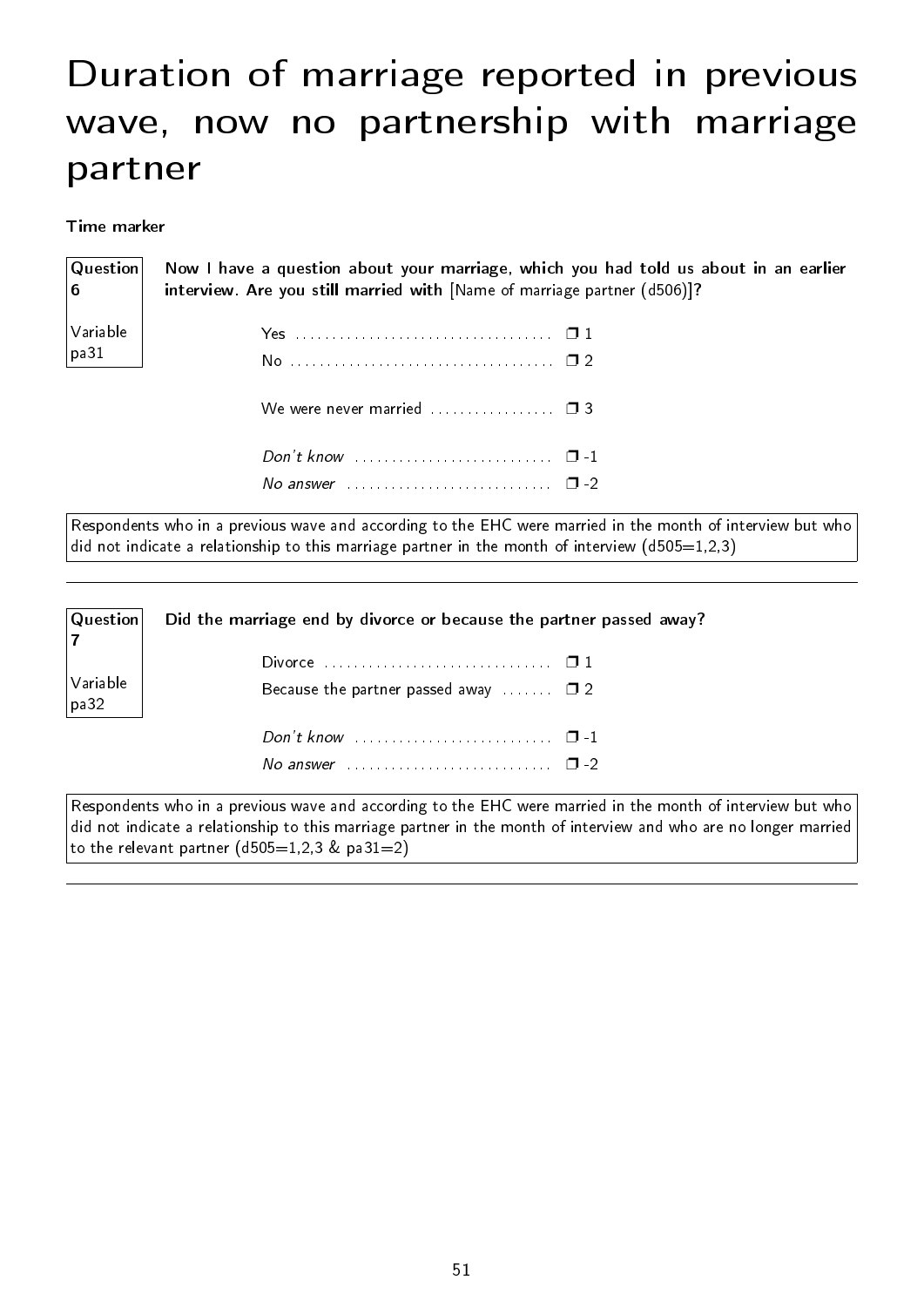| Question<br>8    | When were you divorced? [Respondents whose marriage partner died (pa32=2): When did<br>[Name of marriage partner (d506)] pass away?] Please indicate month and year.                                                       |
|------------------|----------------------------------------------------------------------------------------------------------------------------------------------------------------------------------------------------------------------------|
| Variable<br>pa33 | Int.: If respondent does not indicate month and year: Please try to indicate the date as precisely<br>as possible. If you don't remember exactly, please try to tell me at least the season and year, or<br>only the year. |
|                  | If the respondent can only remember the season, record the following numbers in the field "Month":                                                                                                                         |
|                  | 21 Beginning of year / winter                                                                                                                                                                                              |
|                  | 24 Spring / Easter                                                                                                                                                                                                         |
|                  | 27 Middle of the year / summer                                                                                                                                                                                             |
|                  | 30 Fall                                                                                                                                                                                                                    |

| 32 End of the year |                                                     |     |
|--------------------|-----------------------------------------------------|-----|
| pa33m              | Month:                                              |     |
| pa33y              | Year:                                               |     |
|                    |                                                     |     |
|                    | No answer $\ldots$ , $\ldots$ , $\ldots$ , $\ldots$ | כ ד |

Respondents who in a previous wave and according to the EHC were married in the month of interview but who did not indicate a relationship to this marriage partner in the month of interview and whose marriage ended due to divorce or death of the marriage partner  $(d505=1,2,3 \& p a 32=1,2)$ 

Time marker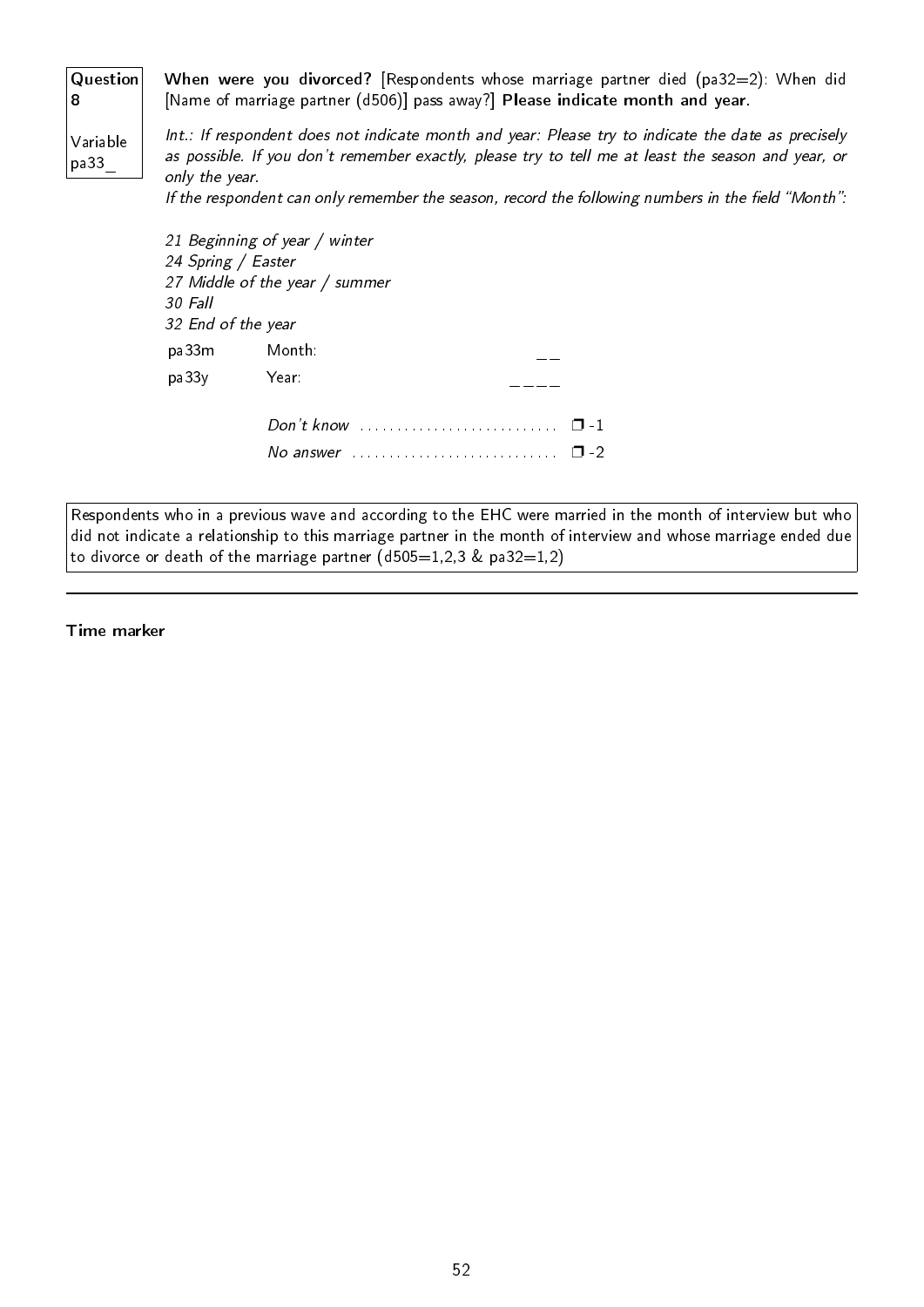# Household and dwelling of main residence

## Frequency of use

Question Now some questions on your living arrangements, the first question is about the dwelling that is your main residence. How often do you stay overnight at your dwelling in [place of main residence (hh1a)]?

Variable hc6h1

9

Int.: Show list 8!

| Several weeks per year  02  |  |
|-----------------------------|--|
| Several times per month  03 |  |
|                             |  |
| 3-5 nights per week  □ 5    |  |
|                             |  |
|                             |  |
|                             |  |
|                             |  |

Respondents with a second residence (hhnr=2)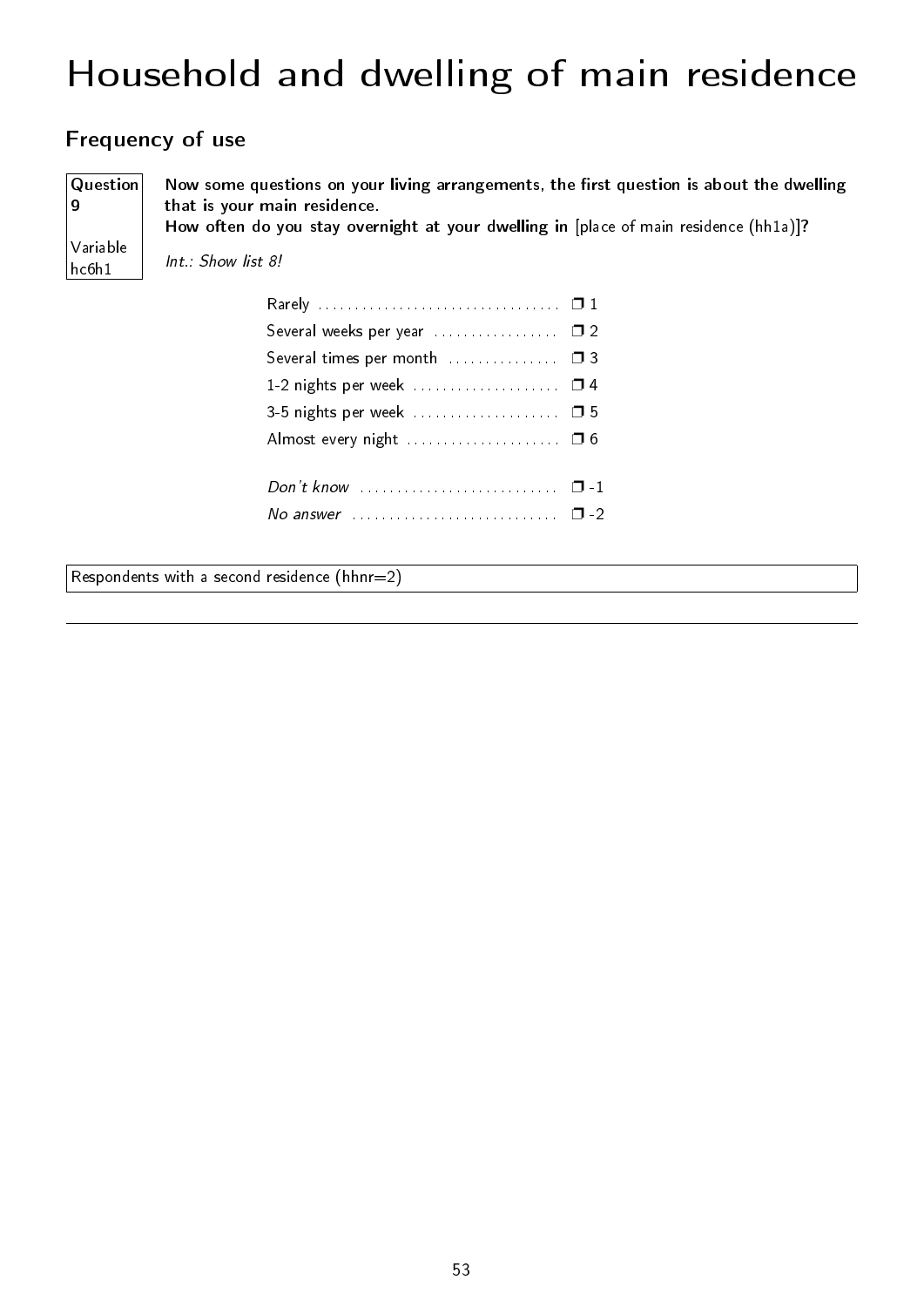## Ownership status of dwelling

**Question** 10 Variable hc5h1 [Respondents without a second residence (hhnr=1)]: Now some questions on your living arrangements. What is the ownership status of this dwelling in [place of main residence (hh1a)]? Int.: Show list 9! Other persons may be, for example, parents-in-law or grandparents. A sublease . . . . . . . . . . . . . . . . . . . . . . . . . . . . . . . . . . . . . . . . . . . . . . . . . . . . . . . . . . ❐ 1 A rented apartment or house . . . . . . . . . . . . . . . . . . . . . . . . . . . . . . . . . . . . . . . . . ❐ 2 An apartment or house that is my own exclusive property  $\ldots$ An apartment or house that is the property of my parents / one of my parents . . . . . . . . . . . . . . . . . . . . . . . . . . . . . . . . . . . . . . . . . . . . . . . . . . . . . . . . . . . . . ❐ 4 An apartment or house that is the property of another person  $\dots \dots \dots \square$  5 [Respondents with partner (ehc2p1=1  $|$  ehc2p2=1)]: An apartment or house that is the property of my partner  $\dots\dots\dots\dots\quad\Box$  6 [Respondents with partner]: An apartment or house that is my and my partner's joint property  $\Box$  .  $\Box$  7 Other . . . . . . . . . . . . . . . . . . . . . . . . . . . . . . . . . . . . . . . . . . . . . . . . . . . . . . . . . . . . . . . ❐ 8 Don't know . . . . . . . . . . . . . . . . . . . . . . . . . . . . . . . . . . . . . . . . . . . . . . . . . . . . . . . . . ❐ -1 No answer . . . . . . . . . . . . . . . . . . . . . . . . . . . . . . . . . . . . . . . . . . . . . . . . . . . . . . . . . . ❐ -2

First-time respondents or respondents who did not provide information on their residence in previous wave and who do not currently live in a dormitory or other type of household ((hh1t0=0 | d0=2) & ehc21=1,2,3)

## Size of house or dwelling

**Question** 11 Variable hc13h1 How much total living space is in your dwelling in [place of main residence (hh1a)]?  $=$   $=$   $=$  sq.m. Don't know . . . . . . . . . . . . . . . . . . . . . . . . . . . ❐ -1 No answer  $\dots \dots \dots \dots \dots \dots \dots \square$  -2

First-time respondents or respondents who did not provide information on their residence in the previous wave, who live in their own household or in a shared dwelling with roommates/housemates and who gave information regarding the ownership status (rent/own) of the residence ((hh1t0=0 | d0=2) & ehc21=1,3 & hc5h1≠8)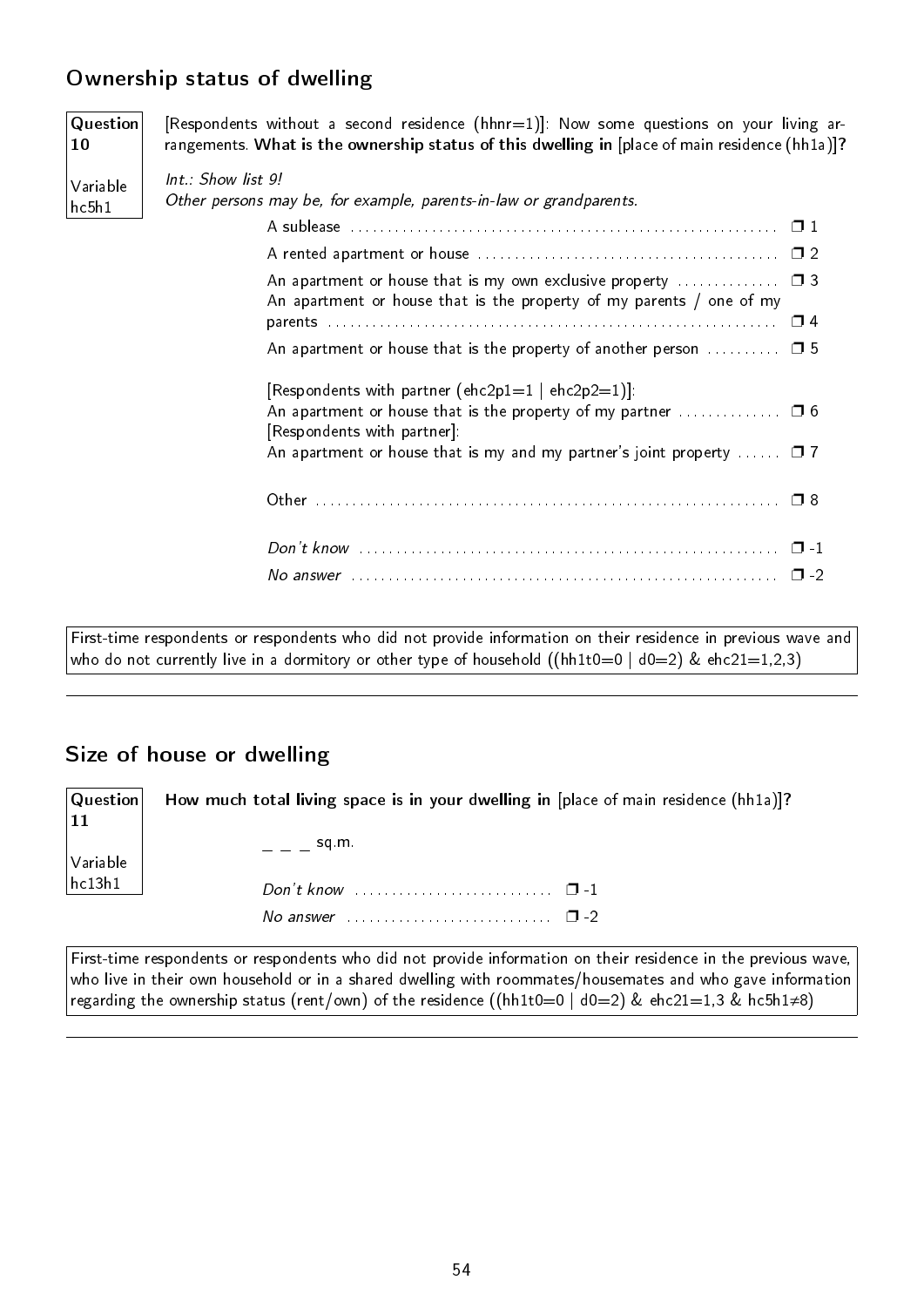| Question | And how many rooms does this dwelling or house in [place of main residence (hh1a)] have |
|----------|-----------------------------------------------------------------------------------------|
| 12       | excluding bathrooms and kitchens?                                                       |
| Variable | Int.: If asked: includes only rooms larger than 6 sq.m.                                 |
| hc14h1   | Rooms                                                                                   |
|          | No answer $\ldots$ , $\ldots$ , $\ldots$ , $\Box$ -2                                    |

First-time respondents or respondents who did not provide information on their residence in the previous wave, who live in their own household or in a shared dwelling with roommates/housemates and who gave information regarding the ownership status (rent/own) of the residence ((hh1t0=0 | d0=2) & ehc21=1,3 & hc5h1≠8)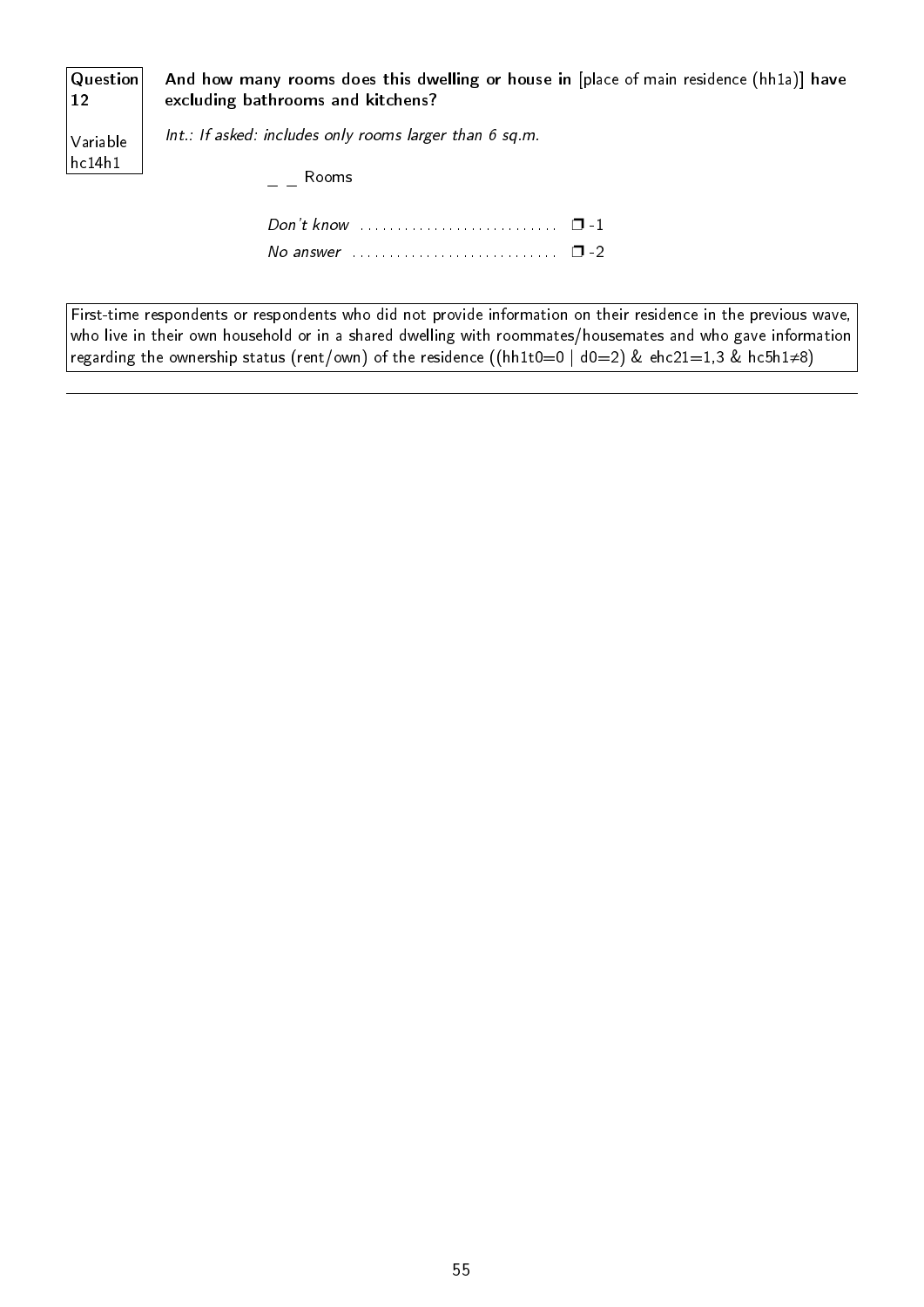# Household and dwelling of second residence

#### Question 13

Variable hc4h2

Now a question about your dwelling that is your second residence. In what kind of household do you live in the dwelling that is your second residence?

#### Int.: Show list 10!

Other type of household is, for example, household of parents-in-law or of grandparents. If the respondent has several residences in addition to the main residence, the residence is meant in which he/she spends the most time.

| Parental household (father/mother/step-/foster parents)  □ 2  |  |
|---------------------------------------------------------------|--|
|                                                               |  |
| Dormitory, student dormitory, boarding school or similar  0 4 |  |
|                                                               |  |
|                                                               |  |
|                                                               |  |
|                                                               |  |

Respondents with a second residence (hhnr=2)

Int.: Show list 11!

#### Question How often do you spend the night at the dwelling that is your second residence?

Variable

hc6h2

14

If the respondent has several residences in addition to the main residence, the residence is meant in which he/she spends the most time.

| Several weeks per year  02           |  |
|--------------------------------------|--|
| Several times per month  03          |  |
|                                      |  |
| 3-5 nights per week  0 5             |  |
|                                      |  |
|                                      |  |
|                                      |  |
| No answer $\cdots$ $\cdots$ $\cdots$ |  |

Respondents with a second residence  $(hhnr=2)$ 

Check: If the respondent indicates spending almost every night both at the main residence and the second residence (hc6h1=6 & hc6h2=6): "You indicated that you spend almost every night both at the main residence and the second residence. Please correct one of your entries."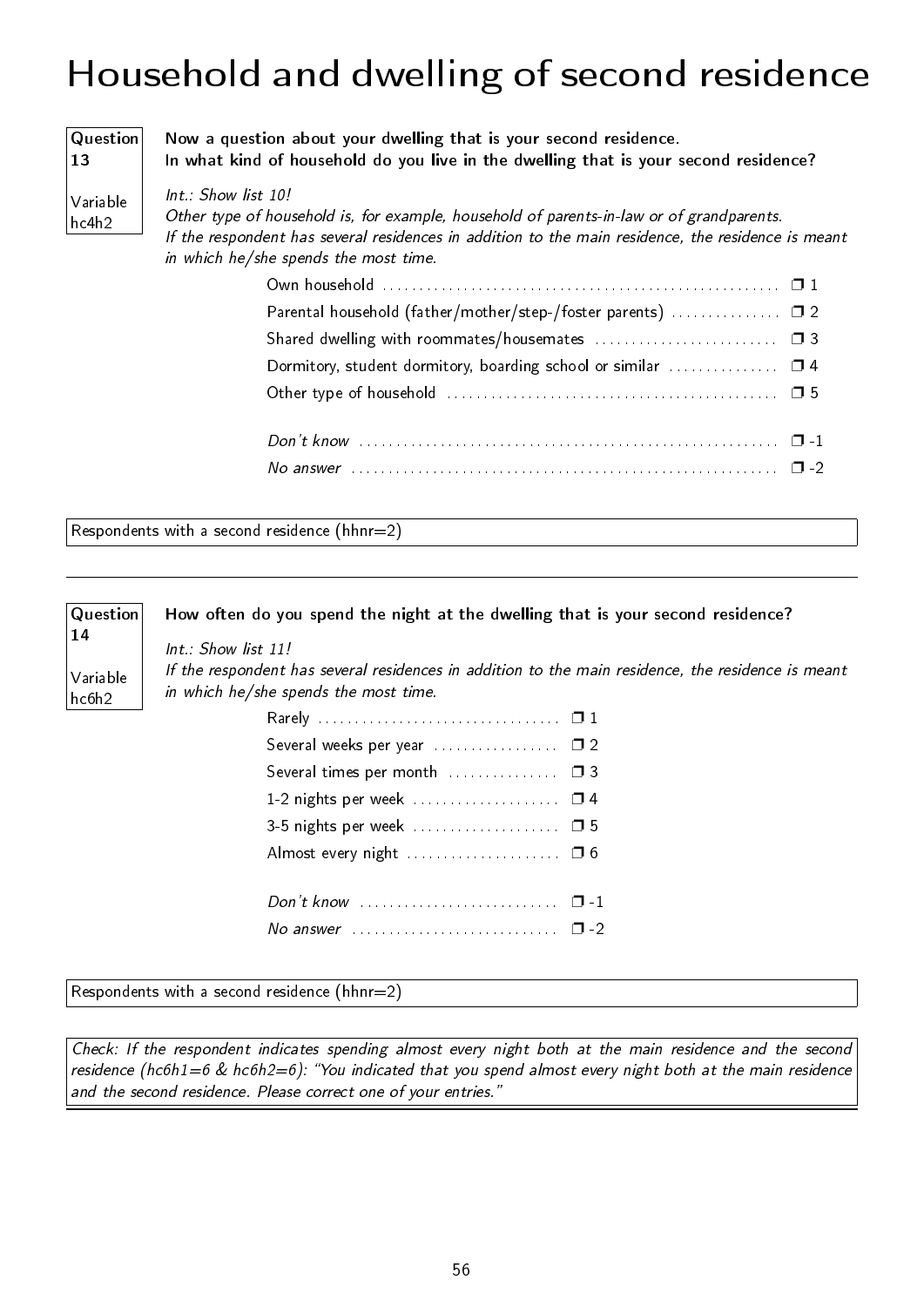Question Were you already living [not first-time respondents (d0≠2): at the time of the last interview] in [interview date of last wave (d5, d6)] in the dwelling in your second place of residence?

Variable hc24h2

15

Int.: If the respondent has several residences in addition to the main residence, the residence is meant in which he/she spends the most time.

| No answer $\cdots$ $\cdots$ |  |
|-----------------------------|--|
|                             |  |

Respondents with a second place of residence (hhnr=2)

| Question                                                                                                                                                                                                                               | What is the ownership status of this dwelling in your second place of residence?                                             |  |  |
|----------------------------------------------------------------------------------------------------------------------------------------------------------------------------------------------------------------------------------------|------------------------------------------------------------------------------------------------------------------------------|--|--|
| 16                                                                                                                                                                                                                                     | $Int.$ : Show list 12!                                                                                                       |  |  |
| Other persons may be, for example, parents-in-law or grandparents.<br>Variable<br>If the respondent has several residences in addition to the main residence, the residence is meant<br>hc5h2<br>in which he/she spends the most time. |                                                                                                                              |  |  |
|                                                                                                                                                                                                                                        |                                                                                                                              |  |  |
|                                                                                                                                                                                                                                        |                                                                                                                              |  |  |
|                                                                                                                                                                                                                                        | An apartment or house that is the property of my parents / one of my                                                         |  |  |
|                                                                                                                                                                                                                                        |                                                                                                                              |  |  |
|                                                                                                                                                                                                                                        | An apartment or house that is the property of another person $\Box$ 5                                                        |  |  |
|                                                                                                                                                                                                                                        | [Respondents with partner (ehc2p1=1   ehc2p2=1)].                                                                            |  |  |
|                                                                                                                                                                                                                                        | An apartment or house that is the property of my partner $\ldots \ldots \ldots \ldots \Box 6$<br>[Respondents with partner]: |  |  |
|                                                                                                                                                                                                                                        | An apartment or house that is my and my partner's joint property $\Box$ 7                                                    |  |  |
|                                                                                                                                                                                                                                        |                                                                                                                              |  |  |
|                                                                                                                                                                                                                                        |                                                                                                                              |  |  |
|                                                                                                                                                                                                                                        | $\Box$                                                                                                                       |  |  |

First-time respondents with a second residence or respondents with a second residence in which they had not lived during the previous interview, which is not a dormitory or Other household (hhnr=2 & (hc24h2≠1 | d0=2) &  $hc4h2=1,2,3)$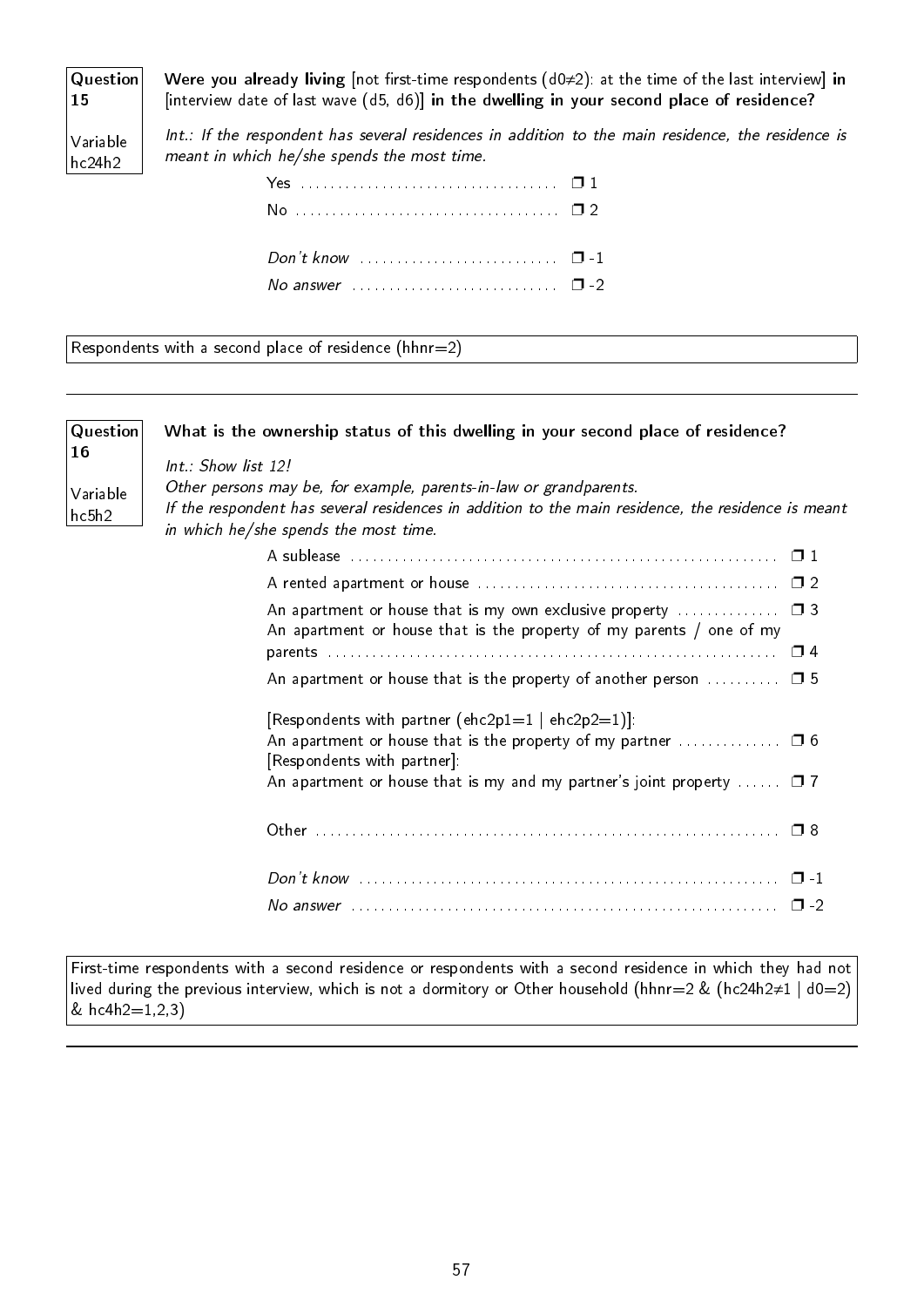Question Do you live in the dwelling in your second place of residence alone or with other persons?

17 Variable hc25h2

Int.: If the respondent has several residences in addition to the main residence, the residence is meant in which he/she spends the most time.

Respondents with a second place of residence (hhnr=2)

Question 18 Variable hc26h2 On average, how long does it take you to get from your dwelling in [place of main residence (hh1a)] to your dwelling in your second place of residence, in hours and minutes? Int.: On a regular day, by the usual means of transportation. If the respondent has several residences in addition to the main residence, the residence is meant in which he/she spends the most time.  $hc26h2h$   $=$   $=$  Hours hc26h2m \_ Minutes Don't know ............................ <del>□</del>-1 No answer . . . . . . . . . . . . . . . . . . . . . . . . . . . . ❐ -2

Respondents with a second place of residence (hhnr=2)

Check: If the distance between the first and second dwellings is 0 hours and 0 minutes (hc26h2h=0  $\&$ hc26h2m=0): "You indicated that it takes you 0 hours and 0 minutes to get from your main place of residence and your second place of residence. Please correct your entry"

Time marker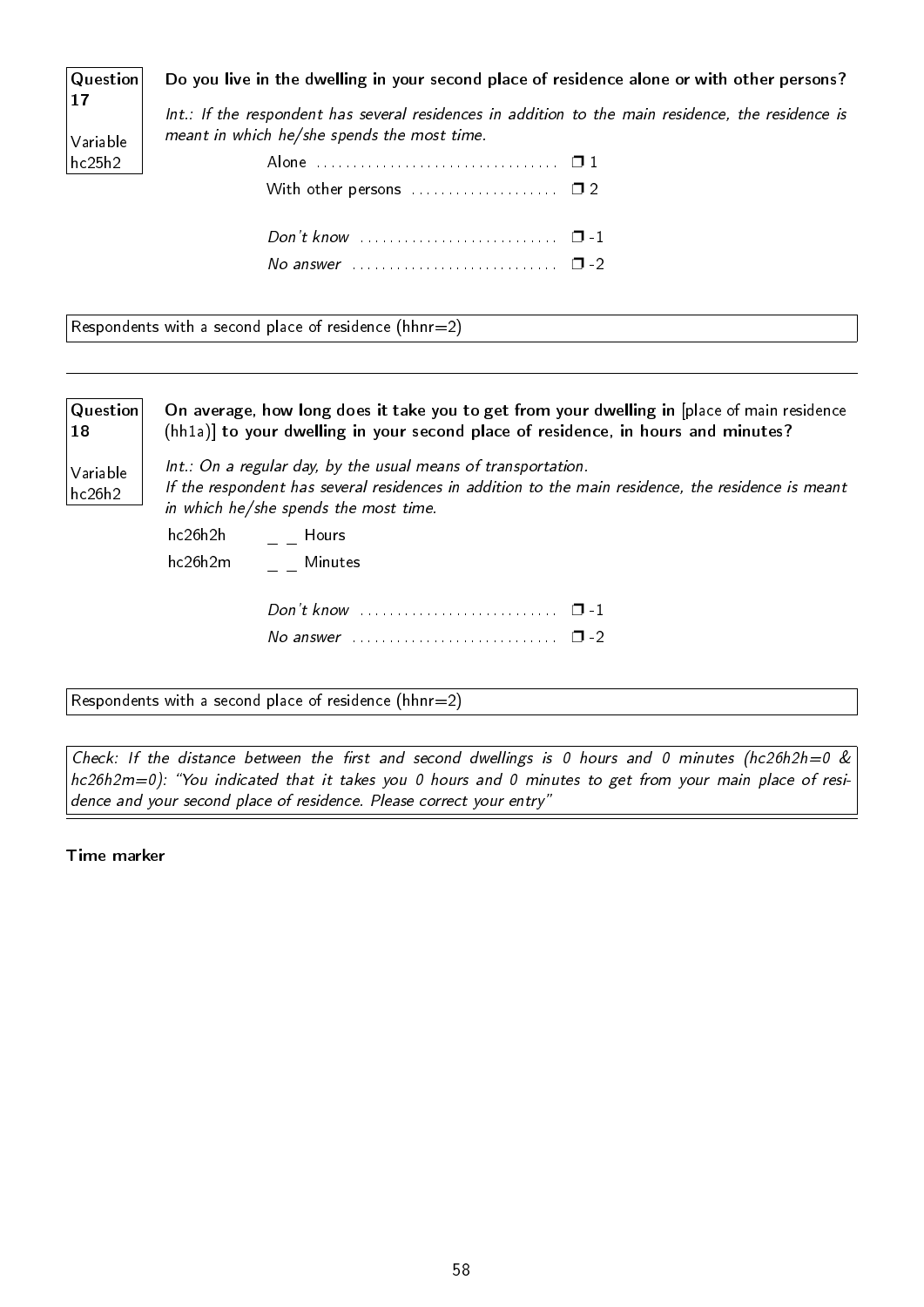# Education and employment II

### Educational attainments

Question 19 Variable sd32\_

Did you complete [first-time respondents (d0=2): already][all other respondents (d0≠2): after the last interview, i.e. after [date of interview, previous wave (d5, d6)],] a school-leaving certificate or some kind of vocational training? If yes, which one?

Int.: Show list 13! Multiple responses allowed!

| sd32i13            | No, neither educational certificate nor vocational qualification.                                 |  |  |  |  |  |  |  |  |  |
|--------------------|---------------------------------------------------------------------------------------------------|--|--|--|--|--|--|--|--|--|
|                    | <b>School education</b>                                                                           |  |  |  |  |  |  |  |  |  |
| sd32i1             | Secondary general school leaving certificate (Hauptschule)                                        |  |  |  |  |  |  |  |  |  |
| sd32i2             | Intermediate school leaving certificate (Realschule, Mittlere Reife)                              |  |  |  |  |  |  |  |  |  |
| sd32i3             | Entrance qualification for universities of applied sciences (also Fachoberschule)                 |  |  |  |  |  |  |  |  |  |
| sd32i4             | General or subject-specific university entrance qualification (Abitur, EOS)                       |  |  |  |  |  |  |  |  |  |
| sd32 <sub>15</sub> | Other school leaving certificate, namely: $\frac{1}{2}$ = $\frac{1}{2}$ = $\frac{1}{2}$ (sd32i50) |  |  |  |  |  |  |  |  |  |
|                    | Vocational Training and University Education                                                      |  |  |  |  |  |  |  |  |  |
| sd32i6             | Apprenticeship                                                                                    |  |  |  |  |  |  |  |  |  |
| sd32i7             | Vocational school (general, trade, health-care related)                                           |  |  |  |  |  |  |  |  |  |
| sd32i8             | Advanced vocational school (e.g., certified master craftsman, certified technican)                |  |  |  |  |  |  |  |  |  |
| sd32i9             | Civil service apprenticeship                                                                      |  |  |  |  |  |  |  |  |  |
| sd32i10            | University of applied sciences (also "Berufsakademie")                                            |  |  |  |  |  |  |  |  |  |
| sd32i11            | University degree                                                                                 |  |  |  |  |  |  |  |  |  |
| sd32i12            | Doctorate                                                                                         |  |  |  |  |  |  |  |  |  |
|                    |                                                                                                   |  |  |  |  |  |  |  |  |  |
|                    |                                                                                                   |  |  |  |  |  |  |  |  |  |
|                    | $\Box$ 1                                                                                          |  |  |  |  |  |  |  |  |  |
|                    | $\Box$ -2<br>No answer $\ldots \ldots \ldots \ldots \ldots \ldots \ldots \ldots$                  |  |  |  |  |  |  |  |  |  |

Respondents who completed at least one education episode or first-time respondents ((At least for one  $y=1,...,9$ and one  $x=1,...,32$  is ehc19iymx=1 & ehc19iym(x+1)=0 or (ehc19i1m32=1 & ehc19i1=0) or (ehc19i2m32=1 & ehc19i2=0) or (ehc19i3m32=1 & ehc19i3=0) or (ehc19i4m32=1 & ehc19i4=0) or (ehc19i5m32=1 & ehc19i5=0) or (ehc19i6m32=1 & ehc19i6=0) or (ehc19i7m32=1 & ehc19i7=0) or (ehc19i8m32=1 & ehc19i8=0) or (ehc19i9m32=1 & ehc19i9=0)) | d0=2)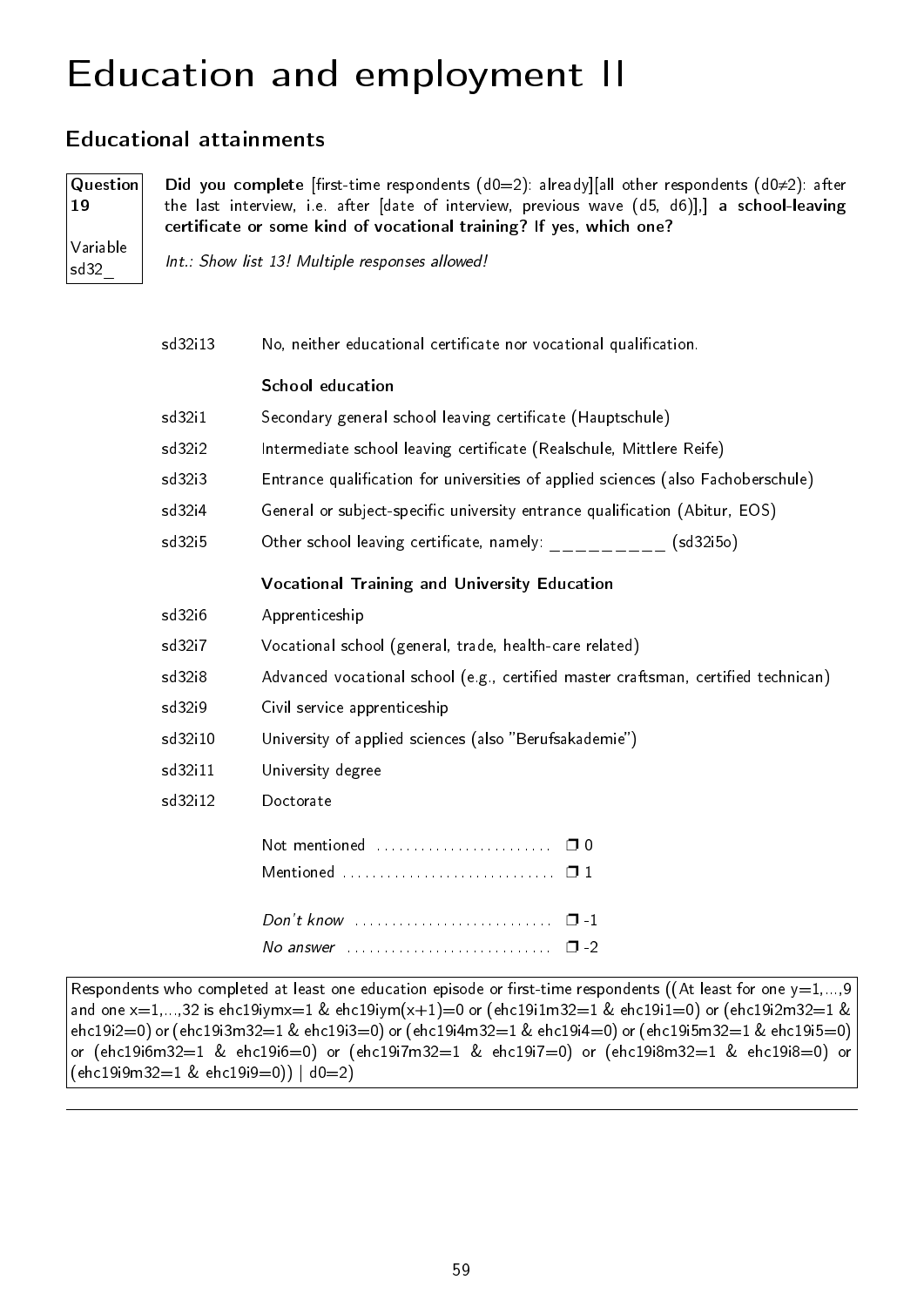### Current school

20

Variable sd33

Question My records show that at the time of the last interview in [month and year of interview of previous wave (d5, d6)] you were attending a [school in previous wave (d281)]. Are you still attending this school?

| This information is incorrect $\Box$ $\Box$ 3 |  |
|-----------------------------------------------|--|
| No answer $\cdots$ $\cdots$ $\cdots$ $\cdots$ |  |

Respondents who mentioned attending a general-education school in the previous wave and in EHC mentioned attending a general-education school both for the time of the previous interview and currently (d281=1,2,3,4,5 & ehc19i1m  $x(x=Interviewdatum$  Vorwelle)=1 & ehc19i1=1)

| <b>Question</b><br>21        | What type of school are you currently attending?<br>$Int.$ : Show list 14! |
|------------------------------|----------------------------------------------------------------------------|
| Variable<br>sd <sub>25</sub> | A medium-level secondary school (Realschule)  □ 2                          |
|                              |                                                                            |
|                              |                                                                            |
|                              | A special-needs school (Sonderschule / Förderschule)  □ 5                  |
|                              |                                                                            |
|                              |                                                                            |
|                              | $\Box$                                                                     |

Respondents who currently attend a general-education school and either mentioned attending a general-education or other school in EHC at the time of the previous wave but did not provide information about the type of school; or mentioned attending a general-education in EHC at the time of the previous wave, gave information about the type of school and currently attend a general-education school but changed school type since the previous wave; or did not mentioned attending a general-education in EHC for the time of the previous wave; or respondents who are currently pupils ((d281=-1,6 & ehc19i1m  $x(x=$ date of interview, previous wave)=1 & ehc19i1=1) | (d281=1,2,3,4,5 & ehc19i1m  $x(x=$ date of interview, previous wave)=1 & ehc19i1=1 & sd33≠1)  $|$  (ehc19i1m  $x(x=$ date of interview, previous wave)≠1 & ehc19i1=1)  $|$  (d0=2 & ehc19i1=1))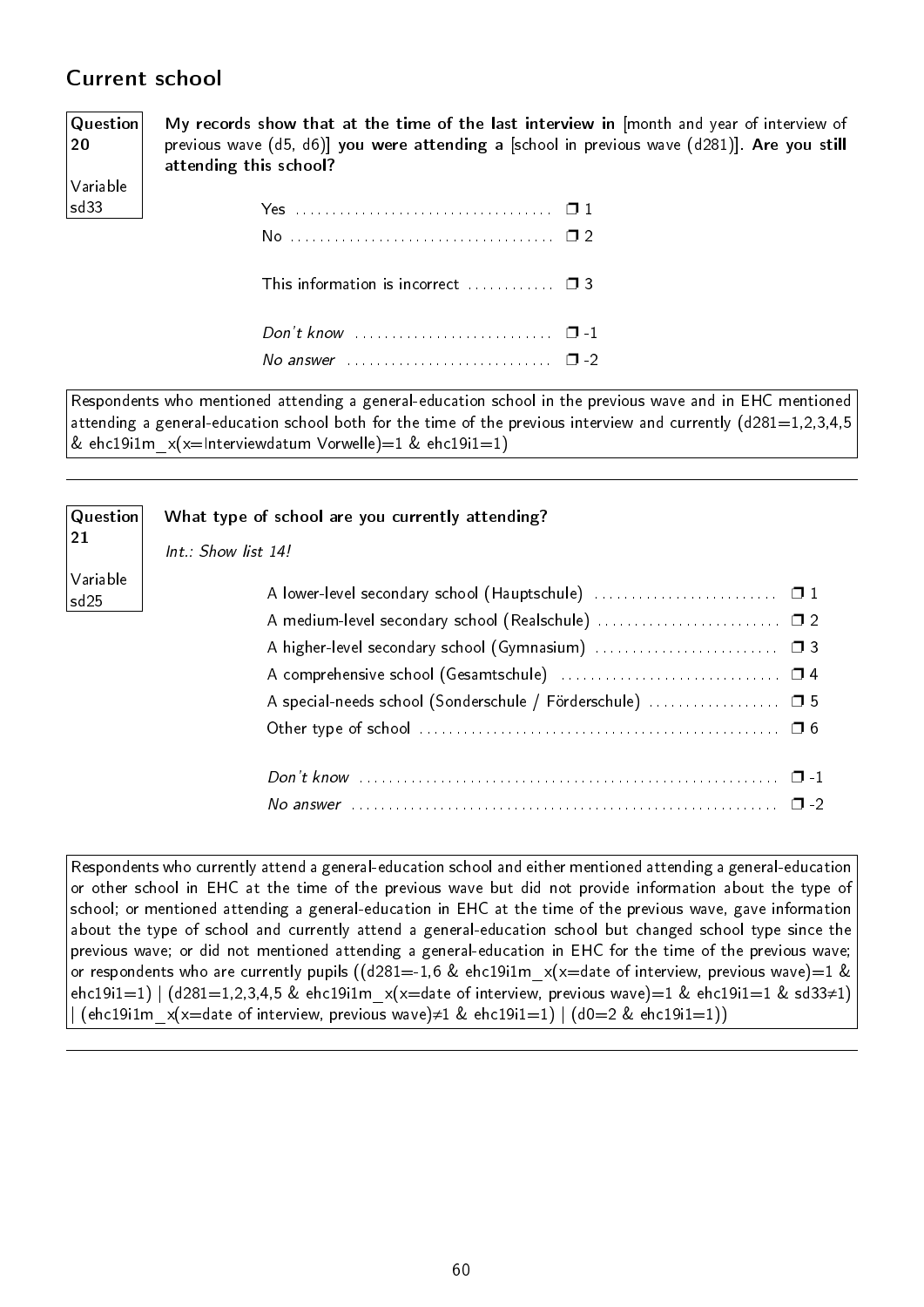| $\vert$ Question $\vert$<br>22                                          | At this school what grade are you in? |  |  |  |  |  |  |  |
|-------------------------------------------------------------------------|---------------------------------------|--|--|--|--|--|--|--|
| Variable                                                                | Grade                                 |  |  |  |  |  |  |  |
| sd <sub>26</sub>                                                        |                                       |  |  |  |  |  |  |  |
|                                                                         | No answer $\cdots$ $\cdots$ $\cdots$  |  |  |  |  |  |  |  |
| Respondents who currently attend a general-education school (ehc19i1=1) |                                       |  |  |  |  |  |  |  |

#### Current employment

23 Variable job22

Question

You indicated that you are currently receiving vocational training. Is this training taking place exclusively at an educational facility or does it also include time working in a company?

> Exclusively at an educational facility  $\Box$   $\Box$  1 It includes time working in a company  $\Box$  2 Don't know . . . . . . . . . . . . . . . . . . . . . . . . . . . ❐ -1 No answer . . . . . . . . . . . . . . . . . . . . . . . . . . . . ❐ -2

Respondents currently receiving vocational training (ehc19i3=1)

#### INFOBOX

In question 24 (sd34i) and question 25 (sd35i) the x refers to the type of employment. This x corresponds to the last digit of the following EHC-variables: ehc19i12, ehc19i13, ehc19i14, ehc19i15, ehc19i16. Accordingly, x has five possible values  $(x=1,...,5)$ , such that

- $1 =$  employed part time
- $2 =$  internship, trainee, etc.
- $3$  = marginal part-time employment, mini-job, one-euro job when receiving unemployment benefits
- $4 =$  occasionally or irregularly employed
- $5 =$  other type of job.

The question 35 (sd34i\_) and 36 (sd35i\_) are asked together for each type of activity indicated by the respondent, starting with the first mentioned activity and then for each additional type of activity mentioned. If a type of activity was not mentioned by the respondent in the EHC, the corresponding variables take on the value of -3 "not applicable".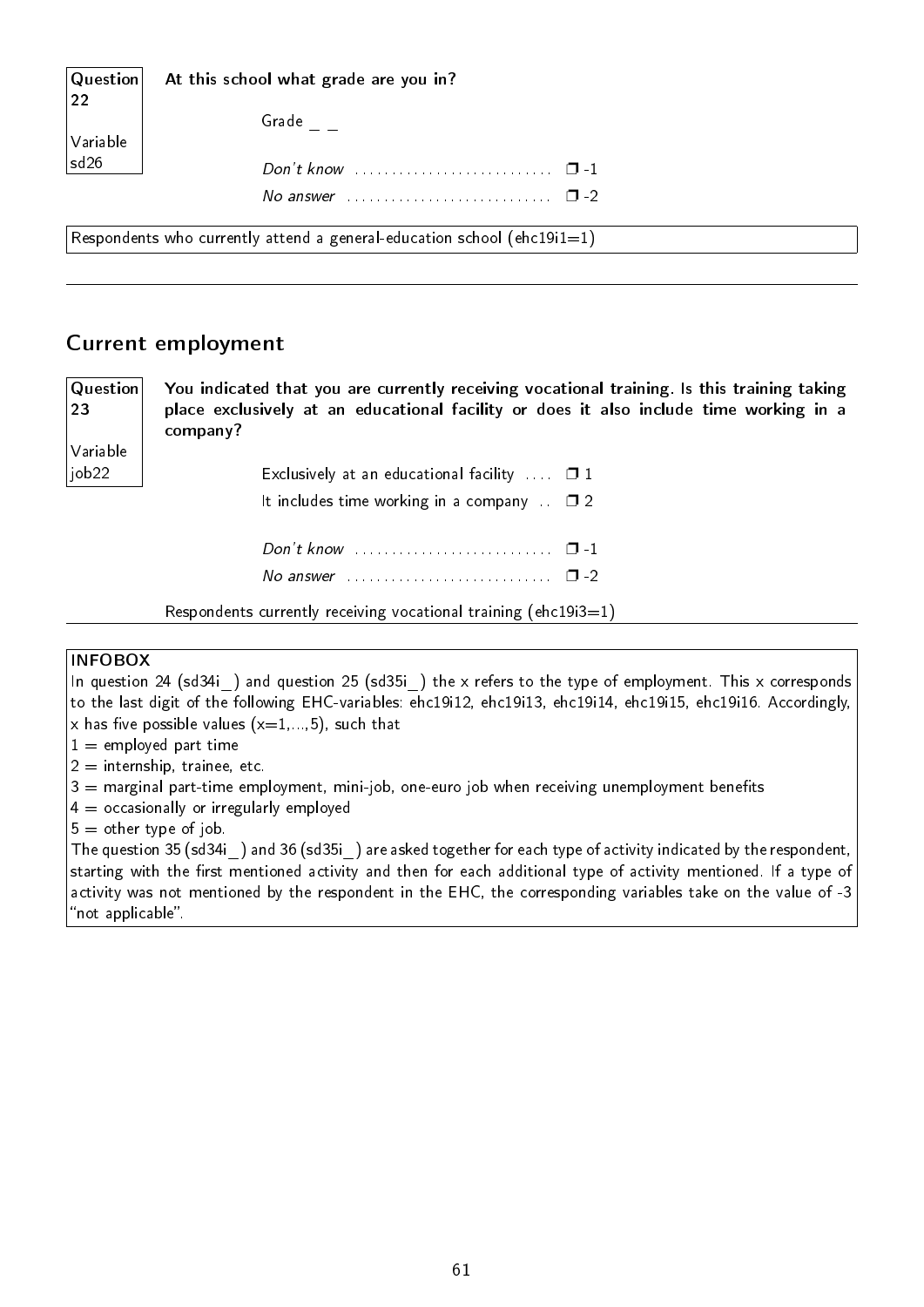| $\vert$ Question $\vert$   | You indicated that you currently                                                              |
|----------------------------|-----------------------------------------------------------------------------------------------|
| $ 24\rangle$               | [Respondents who are employed part time ( $ehc19i12=1$ ]: are employed part time.             |
|                            | [Respondents who are in an internship, working as a trainee, etc. $(ehc19i13=1)$ ]: are in an |
| Variable                   | internship, working as a trainee, etc.                                                        |
| sd34i                      | [Respondents, who are in marginal part-time employment (ehc19i14=1)]: are in marginal         |
|                            | part-time employment or have a mini-job or an "Ein-Euro-Job."                                 |
| für                        | [Respondents, who are occasionally or irregularly employed (ehc19i15=1)]: are occasionally or |
| $\vert x=1,\ldots,5 \vert$ | irregularly employed.                                                                         |
|                            | [Respondents, who have another type of job (ehc19i16=1)]: have another type of job.           |
|                            | Do you have several of these kinds of jobs?                                                   |

Respondents who have a corresponding type of part-time employment (ehc19ix=1 for  $x=12,...,16$ )

| $\mid$ Question $\mid$<br> 25 | How many of these kinds of jobs do you have?                                                                                                                                                   |
|-------------------------------|------------------------------------------------------------------------------------------------------------------------------------------------------------------------------------------------|
| Variable                      | Jobs                                                                                                                                                                                           |
| $ $ sd $35i$                  |                                                                                                                                                                                                |
| für<br>$\vert_{x=1,\ldots,5}$ | No answer $\ldots$ $\ldots$ $\ldots$ $\ldots$ $\ldots$ $\ldots$ $\Box$ -2                                                                                                                      |
|                               |                                                                                                                                                                                                |
|                               | $\mid$ Respondents who have a corresponding type of part-time employment and indicate that they have several of $\mid$<br>  these types of jobs (ehc19ix=1 & sd34iy=1 for x=12,,16 and y=1,,5) |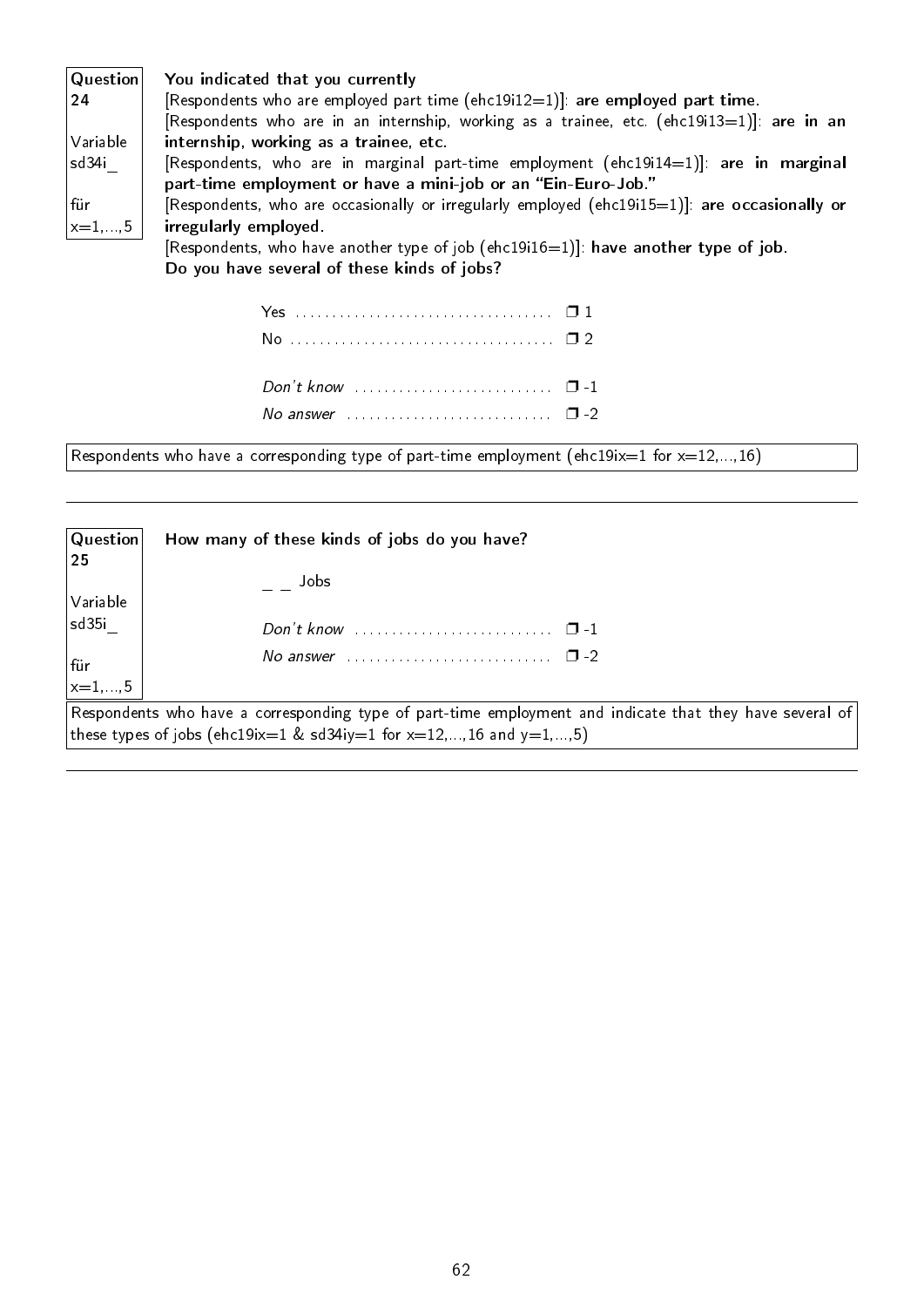### INFOBOX For the routing of the following questions, occupation at the time of the previous interview and current occupation were used as filter variables. In order to make routing instructions easier to read, the auxiliary variables erw0, erw1, and erw2 were generated, defined as follows: 1. Respondent had an occupation at the time of the previous wave:  $e$ rw $0=1$  if ehc19i3mx(x=month of interview previous wave)=1 | ehc19i10mx(x=month of interview previous wave)=1 ehc19i11mx(x=month of interview previous wave)=1 | ehc19i12mx(x=month of interview previous wave)=1 ehc19i13mx(x=month of interview previous wave)=1 | ehc19i14mx(x=month of interview previous wave)=1 | ehc19i15mx(x=month of interview previous wave)=1 | ehc19i16mx(x=month of interview previous wave)=1 else  $env0=0$ 2. Respondent has an occupation at the time of the current wave:  $erw1=1$  if ehc19i10=1 | ehc19i11=1 | ehc19i12=1 | ehc19i13=1 | ehc19i14=1 | ehc19i15=1 | ehc19i16=1 | job22=2 else erw $1=0$ 3. Respondent has several parallel occupations at the time of the current interview:  $e$ rw $2=1$  if  $(ehc19i10+ehc19i11+ehc19i12+ehc19i13+ehc19i14+ehc19i15+ehc19i16+(job22=2)>1)$  | sd34i1=1  $sd34i2=1$  |  $sd34i3=1$  |  $sd34i4=1$  |  $sd34i5=1$ else erw2=0 Attention erw2 is defined differently in the CAPI programming, but the result is identical:  $(ehc19i10+ehc19i11+ehc19i12+ehc19i3+ehc19i14+ehc19i15+ehc19i16)$ or  $(ehc19i10+ehc19i11+ehc19i12+ehc19i13+ehc19i14+ehc19i15+ehc19i16 = 1)$  and  $job22=2$ or  $sd34i1=1|sd34i2=1|sd34i3=1|sd34i4=1|sd34i5=1)$

Question 26 Variable job19 I now have some questions regarding your current employment. My records show that at the time of the last interview in [date of interview previous wave (d5, d6)] you described your occupation as [occupation previous wave (d282)]. Is that still your current occupation? Yes . . . . . . . . . . . . . . . . . . . . . . . . . . . . . . . . . . . ❐ 1 No . . . . . . . . . . . . . . . . . . . . . . . . . . . . . . . . . . . . ❐ 2 This information is incorrect  $\ldots$ . . . . . .  $\Box$  3 Don't know . . . . . . . . . . . . . . . . . . . . . . . . . . . ❐ -1 No answer . . . . . . . . . . . . . . . . . . . . . . . . . . . . ❐ -2

Respondents who are currently employed and accoding to their EHC were employed in the previours wave and who indicated their employment status (erw1=1 & erw0=1 & d282 $\neq$ -1, "")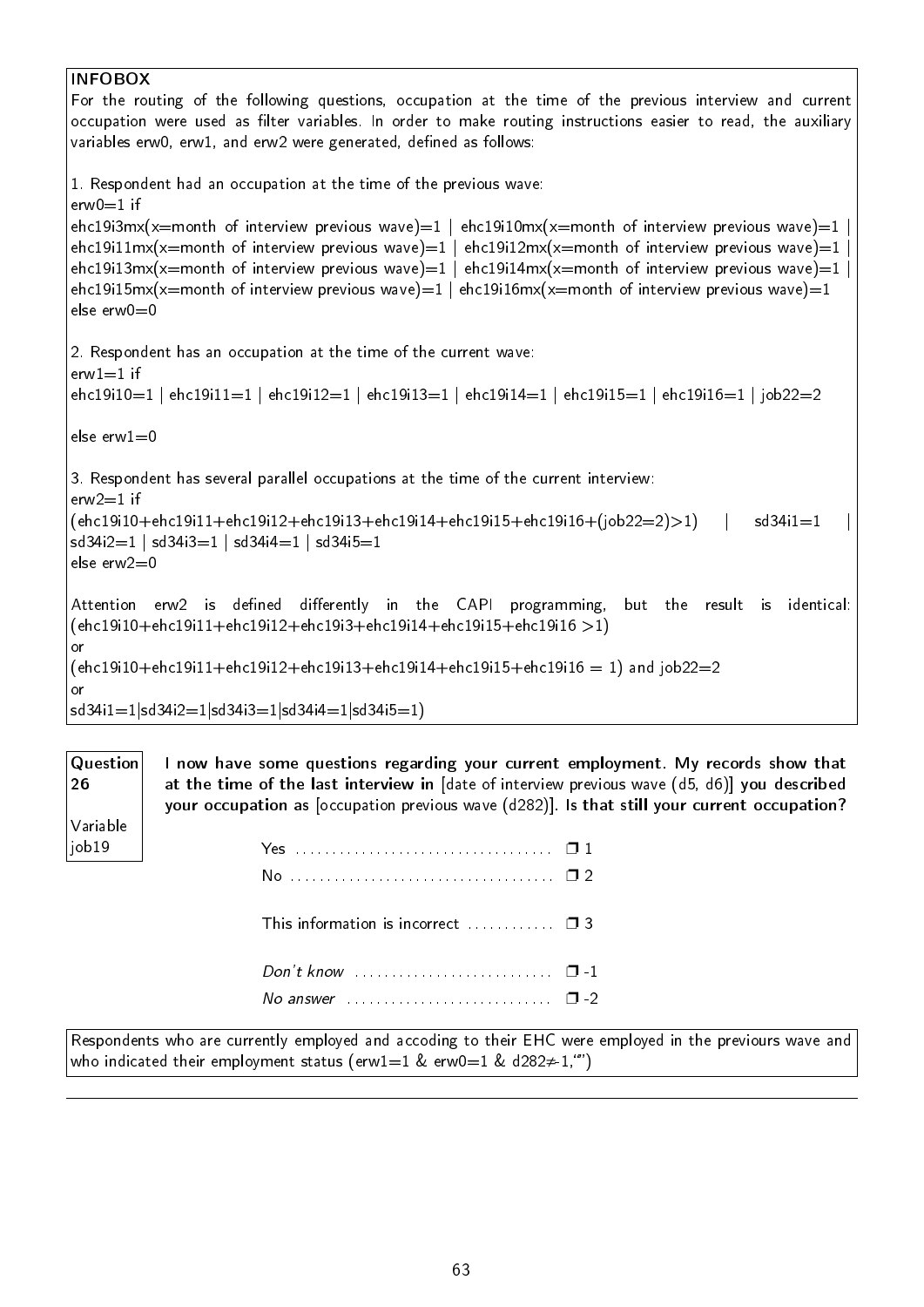| $\mid$ Question $\mid$ | [Respondents who are currently employed and (in the EHC on the date of interview, previous |
|------------------------|--------------------------------------------------------------------------------------------|
| 27                     | wave, neither indicated being employed nor an employment activity in the previous wave.)   |
|                        | $(\text{erw1}=1 \& (\text{erw0}=0   d282=1))]$                                             |
| $\sqrt{}$ Variable     | Now I have some questions regarding your occupation.                                       |
| job20o                 |                                                                                            |
|                        | For the following questions please refer only to your main employment. What is             |

For the following questions please refer only to your main employment. What is your current occupation?

 $Occupation:$  \_\_\_\_\_\_\_\_\_\_\_\_\_

Respondents who are currently employed and either according to their EHC were employed at the time of the previous wave and had indicated their employment status at that time but they indicated a change in employment status; or who are currently employed but according to their EHC were not employed in the previous wave; or who are currently employed but did not indicate their employment situation in the previous wave, or employed first-time respondents (erw1=1 & ((erw0=1 & d282≠-1, "" & job19≠1) | (erw0=0 | d282=-1) | d0=2))

| Question<br>28                |
|-------------------------------|
| Variable<br>job <sub>21</sub> |

| My records show that at the time of the last interview in [date of interview previous wave<br>(d5, d6)] you described your occupational status as [occupation previous wave (d283)]. Is<br>this still your current occupational status? |  |
|-----------------------------------------------------------------------------------------------------------------------------------------------------------------------------------------------------------------------------------------|--|
|                                                                                                                                                                                                                                         |  |
|                                                                                                                                                                                                                                         |  |
| This information is incorrect $\Box$ $\Box$ 3                                                                                                                                                                                           |  |

|  | No answer $\Box$ 2 |  |
|--|--------------------|--|

Respondents who are currently employed and according to their EHC were employed in the previous wave and who indicated their occupational status (erw1=1 & erw0=1 & d283>0,"")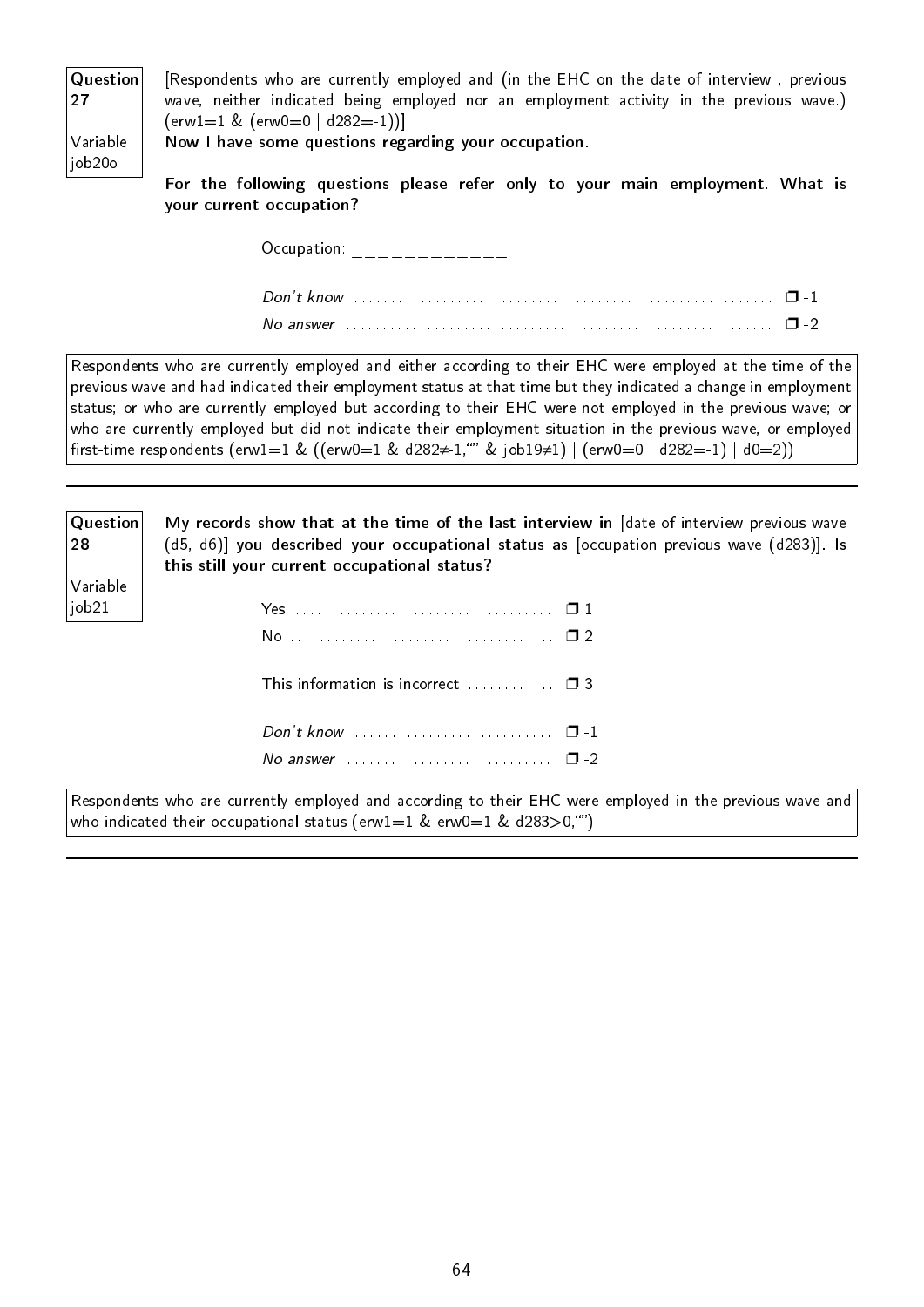#### What is your current occupational status?

Question 29

Int.: Show list 15!

Variable  $|i$ ob2

| Blue-collar workers (also in agriculture)                                                                                                                         |               |
|-------------------------------------------------------------------------------------------------------------------------------------------------------------------|---------------|
|                                                                                                                                                                   | $\square$ 60  |
|                                                                                                                                                                   | $\square$ 61  |
|                                                                                                                                                                   | $\square$ 62  |
|                                                                                                                                                                   | $\Box$ 63     |
|                                                                                                                                                                   | $\square$ 64  |
| Apprentices / Trainees and interns                                                                                                                                |               |
| Apprentices / trainees in trade, commerce, or public administration                                                                                               | $\Box$ 70     |
| Apprentices / trainees in crafts and production                                                                                                                   | $\Box$ 71     |
| Apprentices / trainees in home economics or agriculture                                                                                                           | $\Box$ 72     |
|                                                                                                                                                                   | $\Pi$ 73      |
|                                                                                                                                                                   | $\square$ 74  |
| Civil servants/ public administration (incl. judges & career soldiers)                                                                                            |               |
| Lower level (up to and including Oberamtsmeister)                                                                                                                 | $\Box$ 40     |
| Middle level (from Assistent up to and including Hauptsekretär/Amtsinspektor)                                                                                     | $\Box$ 41     |
| Upper level (from Inspektor up to and including Oberamtmann / Oberamtsrat)                                                                                        | $\Box$ 42     |
|                                                                                                                                                                   | $\Box$ 43     |
| Self-employed (also: unpaid family workers)                                                                                                                       |               |
|                                                                                                                                                                   | $\square$ 10  |
|                                                                                                                                                                   | $\Box$ 11     |
| Self-employed farmers with 10 and more employees                                                                                                                  | $\Box$ 12     |
| Self-employed academic professionals / liberal professions without employees                                                                                      | $\square$ 13  |
| Self-employed academic professionals / liberal professions with 1 - 9 employees<br>Self-employed academic professionals / liberal professions with 10 or more em- | $\Box$ 14     |
|                                                                                                                                                                   | $\Box$ 15     |
|                                                                                                                                                                   | $\square$ 20  |
|                                                                                                                                                                   | $\Box$ 21     |
| Other self-employed with 10 or more employees                                                                                                                     | $\square$ 22  |
|                                                                                                                                                                   | $\square$ 30  |
| White-collar workers                                                                                                                                              |               |
| Industry and works foremen in a salaried position                                                                                                                 | $\Box$ 50     |
| Employees with simple duties (e.g., salesperson, clerk, stenographe)<br>Employees with qualified duties (e.g., executive officer, accountant, technical           | $\square$ 51  |
| draftsman)<br>Employees with highly qualified duties or managerial functions (e.g., scientist,                                                                    | $\square$ 52  |
|                                                                                                                                                                   | $\square$ 53  |
|                                                                                                                                                                   |               |
|                                                                                                                                                                   | $\square$ 54  |
|                                                                                                                                                                   | $\Box$ $\Box$ |
|                                                                                                                                                                   | $\Box$ -2     |
|                                                                                                                                                                   |               |

Respondents who are currently employed and according to their EHC were employed in the previous wave and who indicated their employment status and indicated a change in employment status, or who are currently employed but according to their EHC were not employed in the previous wave, or who are currently employed but did not indicate their employment situation in the previous wave, or employed first-time respondents (erw1=1 &  $((\text{erw0=1 \& d283>–1}, \text{``'} \& \text{job21}\neq 1) | (\text{erw0=0} | d283=–1) | d0=2))$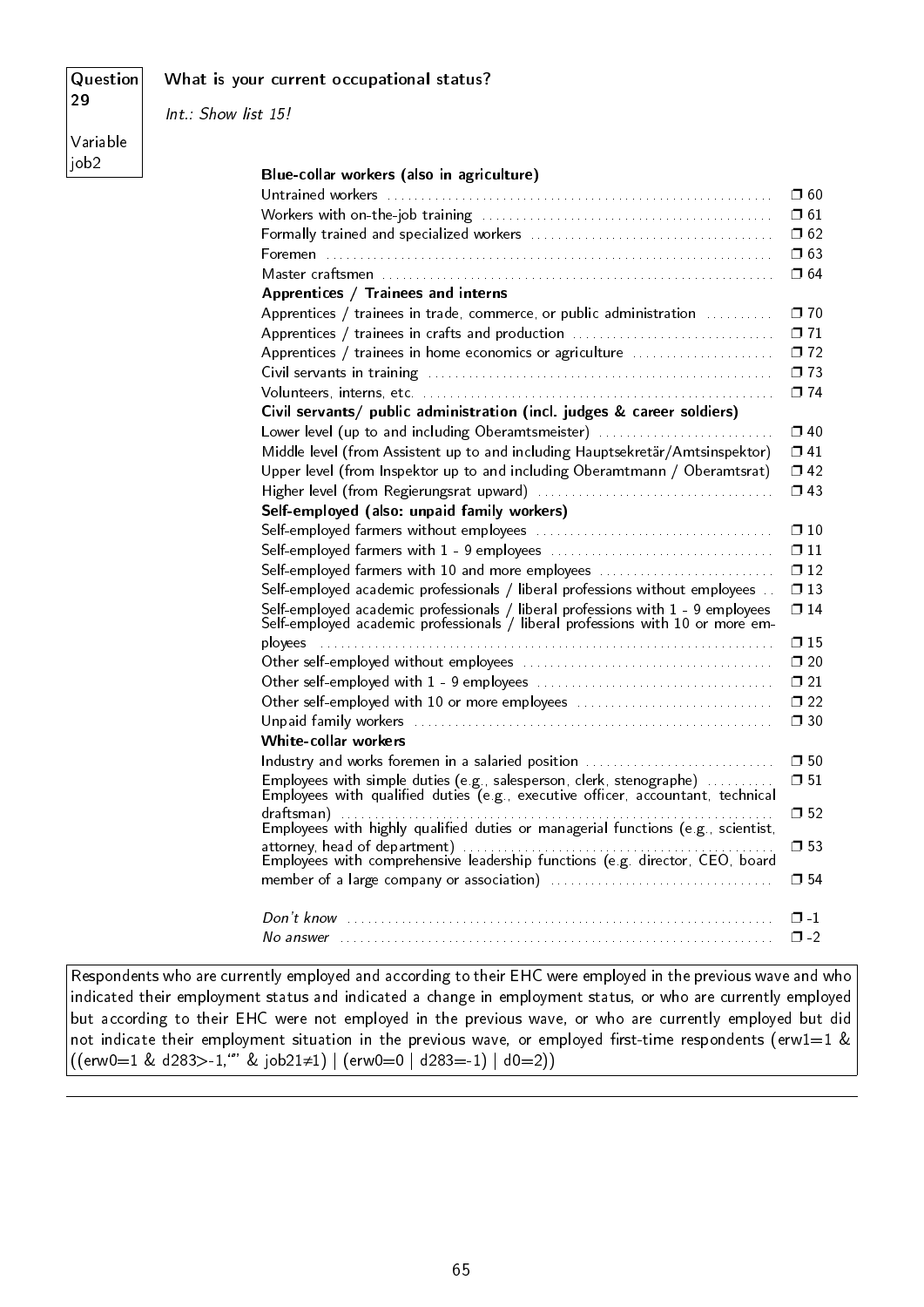| $\begin{vmatrix} \text{Question} \ \text{30} \end{vmatrix}$    | Do you have a temporary employment contract? |  |
|----------------------------------------------------------------|----------------------------------------------|--|
| $\begin{vmatrix} \text{Variable} \\ \text{job3} \end{vmatrix}$ |                                              |  |
|                                                                |                                              |  |

Respondents who are currently employed but not self-employed (erw1=1 & ((job21=1 & (d283>30 | d283=-1))  $(job21\neq1 \& (job2>30 | job2=1,-2))))$ 

No answer . . . . . . . . . . . . . . . . . . . . . . . . . . . . ❐ -2

| 31                                                                          | $ $ Question $ $ is the company you work for part of the public sector? |  |
|-----------------------------------------------------------------------------|-------------------------------------------------------------------------|--|
|                                                                             |                                                                         |  |
| $\left  \begin{array}{c} \text{Variable} \ \text{job4} \end{array} \right $ |                                                                         |  |
|                                                                             |                                                                         |  |
|                                                                             |                                                                         |  |

Respondents who are currently employed but not self-employed or civil servants (erw1=1 & ((job21=1 &  $(d283>43 | d283=1,"') | (job21 \neq 1 \& (job2>43 | job2=1,-2))))$ 

#### **Question** 32 Variable job5\_ Are any of the following persons a/an (co-)owner of the company you are (mainly) employed in? Int.: Read answers out loud! Multiple responses allowed! job5i1 Yourself job5i2 Your spouse / life partner job5i3 Family members of your spouse / life partner job5i4 Members of your own family job5i5 No, none of them

| Mentioned $\ldots$ , $\ldots$ , $\ldots$ , $\Box$ 1  |  |
|------------------------------------------------------|--|
| Don't know $\ldots$ $\ldots$ $\ldots$                |  |
| No answer $\ldots$ , $\ldots$ , $\ldots$ , $\Box$ -2 |  |

Respondents who are currently employed but not civil servants or members of the public administratation (erw1=1 & ((job21=1 & (d283<40 | d283>43) & job4≠1) | (job21≠1 & (job2<40 | job2>43 | job2=-1,-2) & job4≠1)))

Check: If partner or family of partner is indicated and no partner ((job5i2=1 | job5i3=1) & hp≠1): "My records show that you do not have a partner at the present time. Is that entry correct? Please amend where necessary"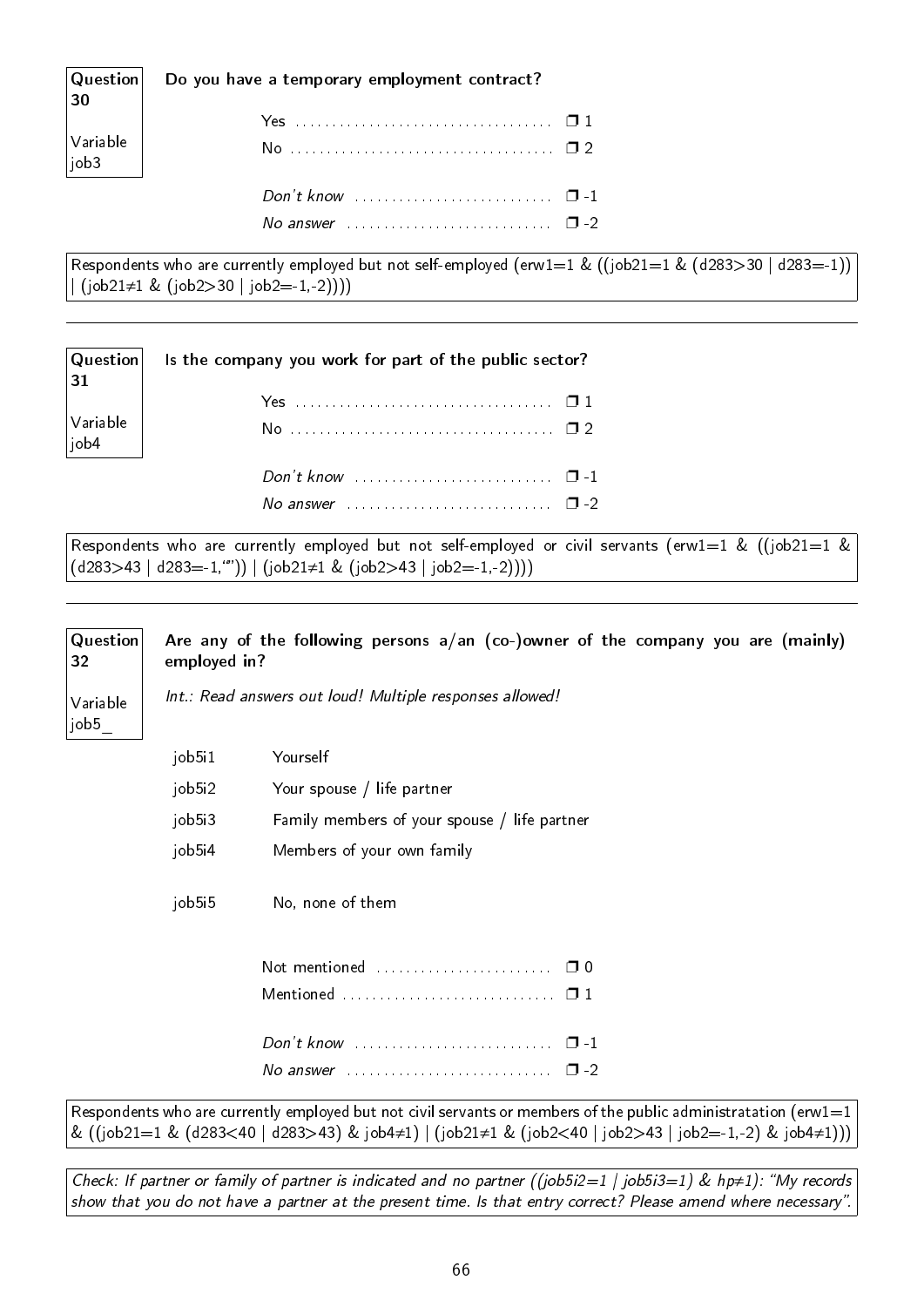| Question<br>33 |        | Are any of the following persons employed in your firm?<br>Int.: Read answers out loud! Multiple responses allowed! |
|----------------|--------|---------------------------------------------------------------------------------------------------------------------|
| Variable       |        |                                                                                                                     |
| job6           | job6i1 | Your spouse / life partner                                                                                          |
|                | job6i2 | Family members of your spouse / life partner                                                                        |
|                | job6i3 | Members of your own family                                                                                          |
|                | job6i4 | No, none of them                                                                                                    |
|                |        | Not mentioned<br>$\Box$ 0                                                                                           |
|                |        |                                                                                                                     |
|                |        | $Don't know \dots \dots \dots \dots \dots \dots \dots \dots \dots$<br>$\Box$ 1                                      |
|                |        | No answer $\ldots \ldots \ldots \ldots \ldots \ldots \ldots$<br>$\Box$ 2                                            |

Respondents who are currently employed and who are (co)owners of the firm in which they mainly work (erw1=1  $&$  job5i1=1)

Check: If partner or family of partners is indicated and no partner ((job6i1=1 | job6i2=1) & hp≠1): "My records show that you do not have a partner at the present time. Is that entry correct? Please amend where necessary.

| Question <br>34            | What are, on average, your real weekly working hours, including overtime?<br>For this calculation, please take into account all of your jobs. |
|----------------------------|-----------------------------------------------------------------------------------------------------------------------------------------------|
| Variable<br>$ _{\rm job7}$ | Hours per week                                                                                                                                |
|                            |                                                                                                                                               |
|                            | Don't know $\dots\dots\dots\dots\dots\dots\dots\dots \quad \Box$ -1                                                                           |
|                            | No answer $\cdots$ $\cdots$ $\cdots$                                                                                                          |
|                            | the contract of the contract of the                                                                                                           |

Respondents who are currently employed (erw1=1)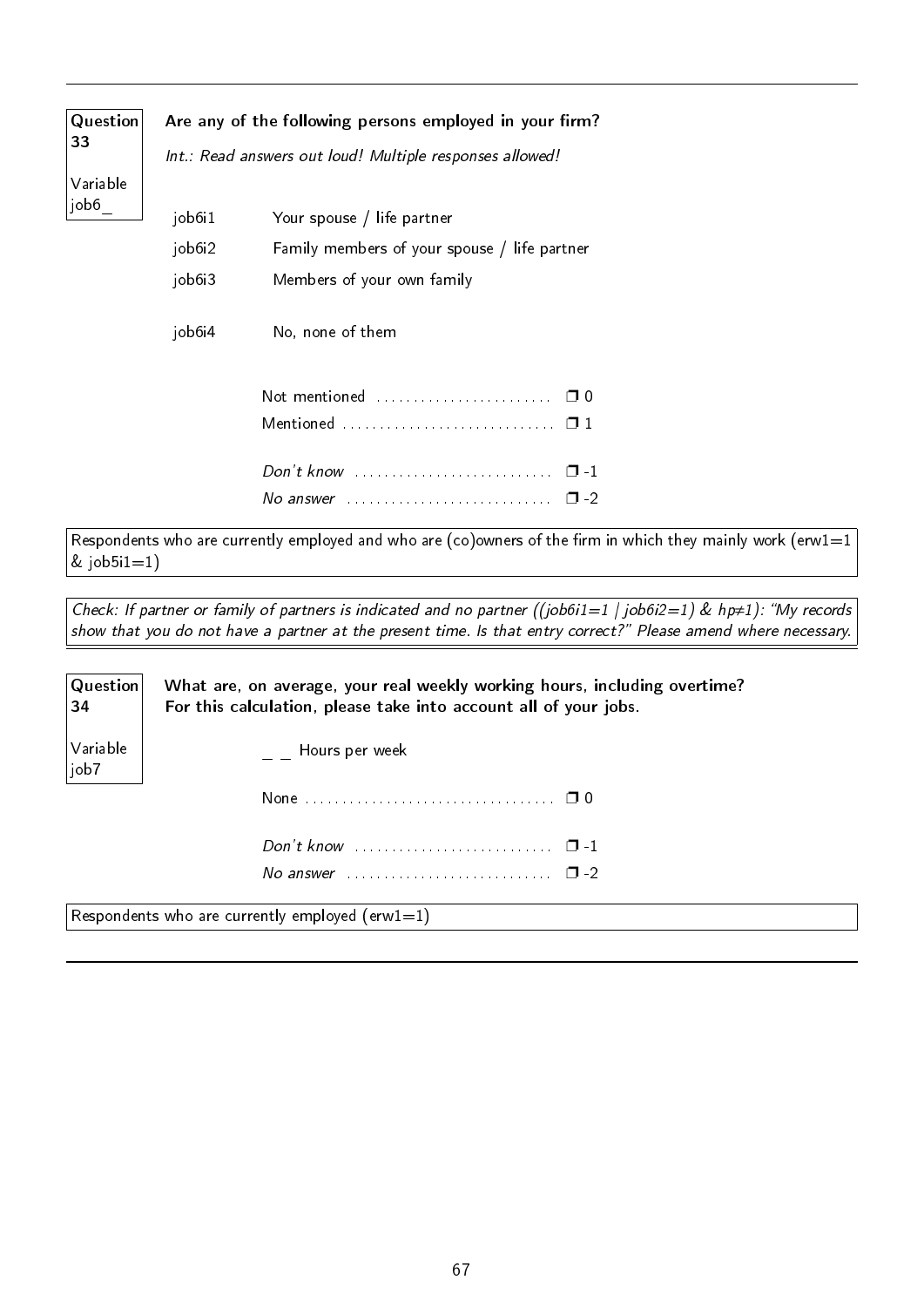| <b>Question</b><br> 35 | These days, there are very different work schedule arrangements. Which of the following<br>possibilities best describes your employment? |  |  |  |
|------------------------|------------------------------------------------------------------------------------------------------------------------------------------|--|--|--|
| Variable<br> job8      | [Respondents with several parallel jobs ( $e\text{rw2=1}$ ]: From here on, please refer to your main<br>employment.                      |  |  |  |
|                        | Int.: Show list 16!                                                                                                                      |  |  |  |

Respondents who are currently employed  $(e\mathsf{rw1}=1)$ 

| $ $ Question $ $<br>36 | Do you frequently work after 7 p.m.?            |
|------------------------|-------------------------------------------------|
|                        |                                                 |
| Variable<br> job9      |                                                 |
|                        |                                                 |
|                        | No answer $\cdots$ $\cdots$                     |
|                        | Respondents who are currently employed (erw1=1) |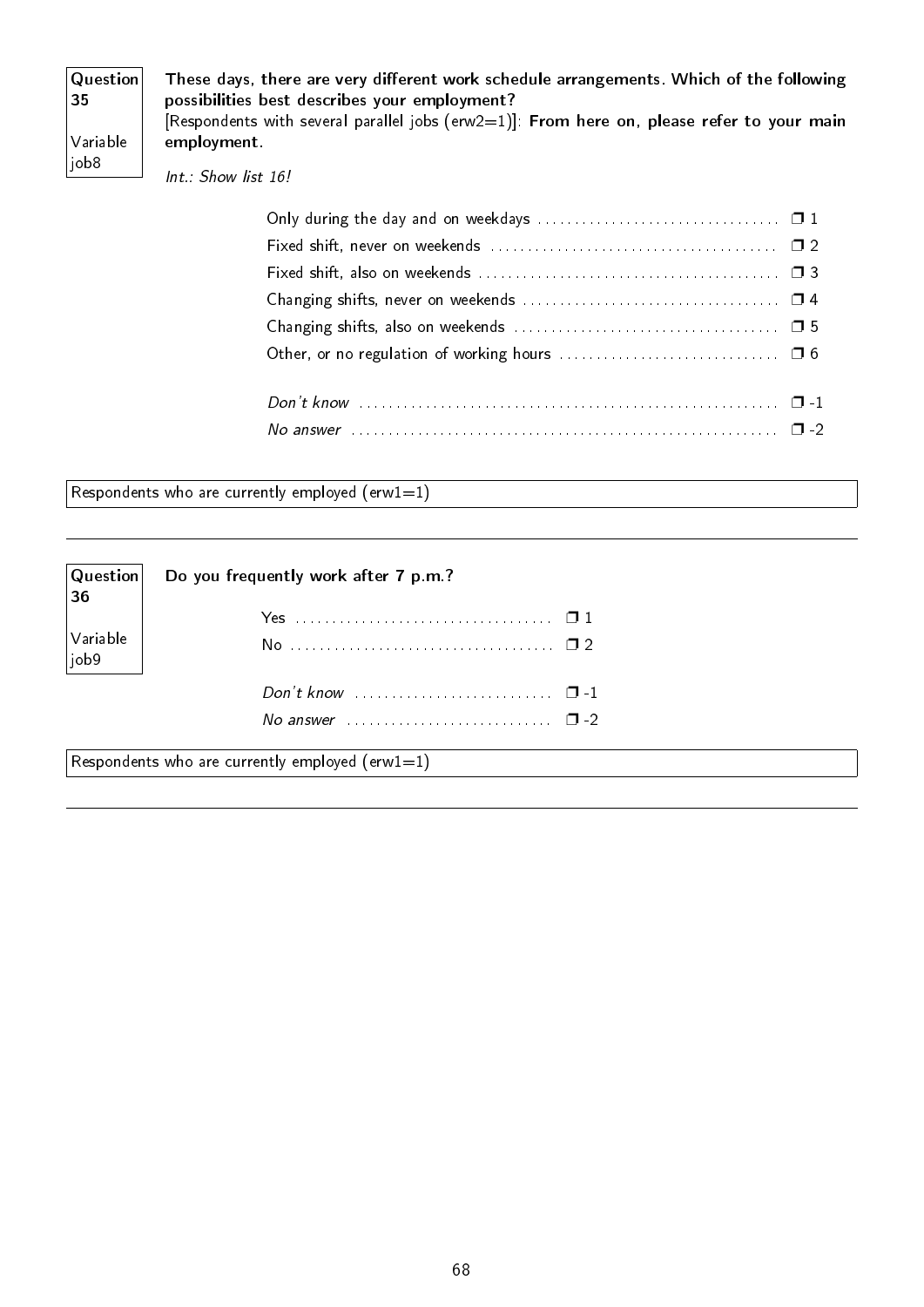| Question <br> 37                       | Some people always work at the same location, others have changing locations of work.<br>And yet others work directly from home. How is this for you, where do you work most<br>of the time? |
|----------------------------------------|----------------------------------------------------------------------------------------------------------------------------------------------------------------------------------------------|
| $\sqrt{}$ Variable<br>$\vert$ job $10$ | Int.: Show list 17!<br>By "changing locations of work" we mean, for instance, truck drivers, travelling salespersons, or<br>people away on a job for installation / repairs.                 |
|                                        | Unchanging work location with the possibility of working from home                                                                                                                           |

| Unchanging work location without possibility of working from home $\ldots$ $\Box$ 3                                            |  |
|--------------------------------------------------------------------------------------------------------------------------------|--|
|                                                                                                                                |  |
|                                                                                                                                |  |
|                                                                                                                                |  |
| No answer $\ldots$ $\ldots$ $\ldots$ $\ldots$ $\ldots$ $\ldots$ $\ldots$ $\ldots$ $\ldots$ $\ldots$ $\ldots$ $\ldots$ $\ldots$ |  |

Respondents who are currently employed  $(erw1=1)$ 

| Question                     | How often do you change your work location?              |  |
|------------------------------|----------------------------------------------------------|--|
| 38                           | $Int : Show$ list 18!                                    |  |
| Variable<br>$\vert$ job $11$ |                                                          |  |
|                              | Once or several times a day $\Box$ $\Box$ $\Box$ 2       |  |
|                              |                                                          |  |
|                              | Monthly or at longer intervals $\ldots \ldots \square$ 4 |  |
|                              |                                                          |  |
|                              | No answer $\cdots$ $\cdots$ $\cdots$                     |  |
|                              |                                                          |  |

Respondents who are currently employed and indicate changing work locations (erw1=1 & job10=4)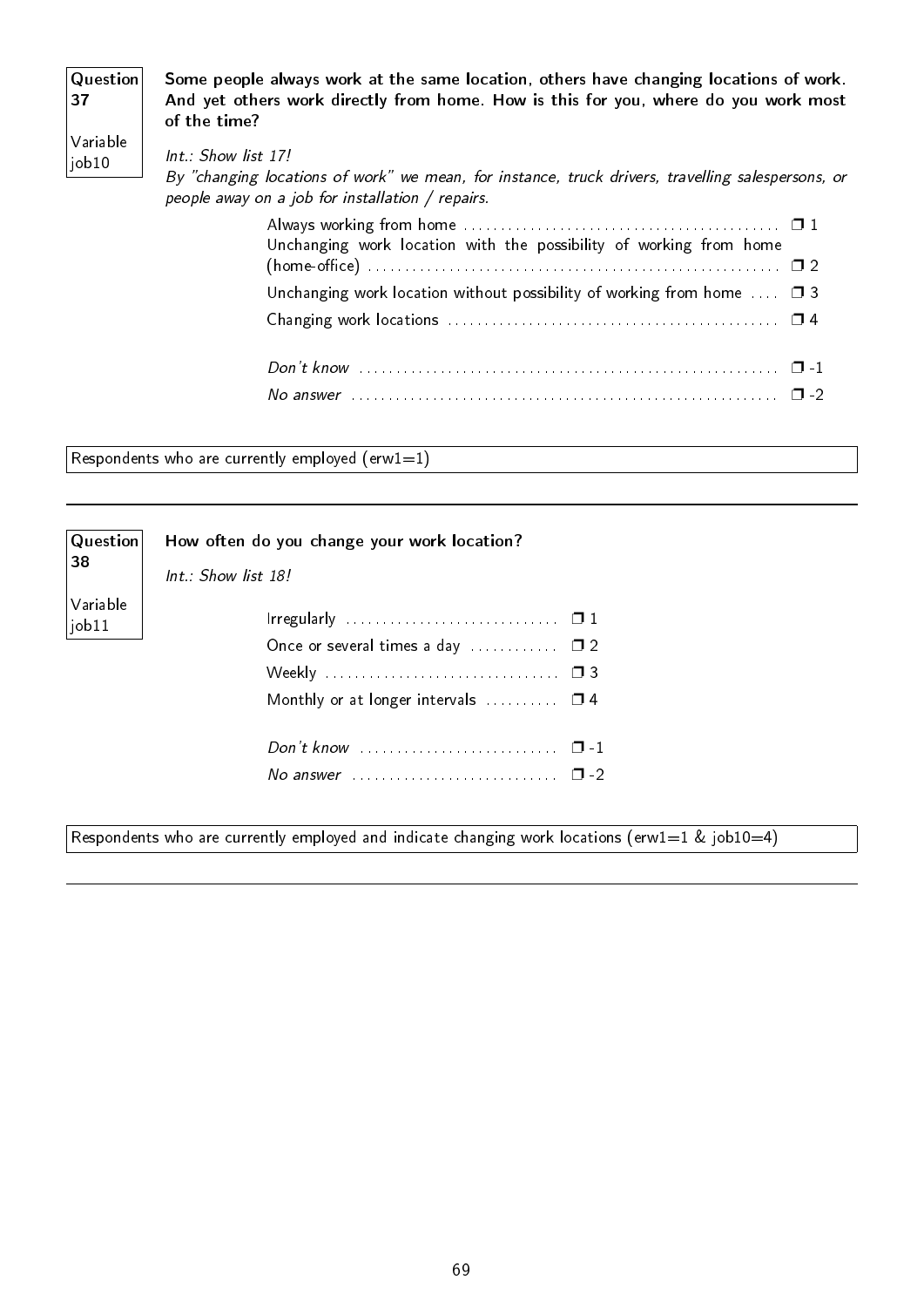| <b>Question</b> |
|-----------------|
| 39              |
|                 |
|                 |

How many nights during the past three months did you not stay at home overnight [if more than one place of residence indicated (hhnr=2): i.e. neither in your dwelling in your main place of residence nor in your second place of residence] for job-related reasons?

Variable  $|$ job $12$ 

Int.: If asked: By that, I mean nights when you stayed over in hotels, guest houses, or company apartments.

 $\overline{\phantom{a}}$  \_ Nights

Respondents who are currently employed and indicate unchanging or changing work locations (erw1=1  $\&$  $job10=2,3,4)$ 

| Question<br>40     |                     | the following statements?                                    |                                  |             |             |             |             | How are the conditions at your current workplace? To what extent do you agree with |  |  |
|--------------------|---------------------|--------------------------------------------------------------|----------------------------------|-------------|-------------|-------------|-------------|------------------------------------------------------------------------------------|--|--|
| Variable<br> job13 | Int.: Show list 19! |                                                              |                                  |             |             |             |             |                                                                                    |  |  |
|                    | job13i1             | I often have to work under extreme time pressure.            |                                  |             |             |             |             |                                                                                    |  |  |
|                    | job13i2             | I often have to deal with too heavy workloads.               |                                  |             |             |             |             |                                                                                    |  |  |
|                    | job13 <sub>13</sub> |                                                              | My work is physically strenuous. |             |             |             |             |                                                                                    |  |  |
|                    | job13 <sub>i4</sub> |                                                              | I am paid well for my work.      |             |             |             |             |                                                                                    |  |  |
|                    | job13i5             | My occupation provides me with interesting tasks.            |                                  |             |             |             |             |                                                                                    |  |  |
|                    | job13i6             | My occupation is accepted and respected.                     |                                  |             |             |             |             |                                                                                    |  |  |
|                    | job13i8             | My colleagues and I do things together after work.           |                                  |             |             |             |             |                                                                                    |  |  |
|                    | job13i9             | We have a good working climate.                              |                                  |             |             |             |             |                                                                                    |  |  |
|                    | Disagree completely |                                                              | 1<br>$\Box$                      | 2<br>$\Box$ | 3<br>$\Box$ | 4<br>$\Box$ | 5<br>$\Box$ | Agree completely                                                                   |  |  |
|                    |                     | Don't know                                                   |                                  |             |             |             | $\Box$ 1    |                                                                                    |  |  |
|                    |                     | No answer $\ldots \ldots \ldots \ldots \ldots \ldots \ldots$ |                                  |             |             |             | $\Box$      |                                                                                    |  |  |
|                    |                     | Respondents who are currently employed (erw1=1)              |                                  |             |             |             |             |                                                                                    |  |  |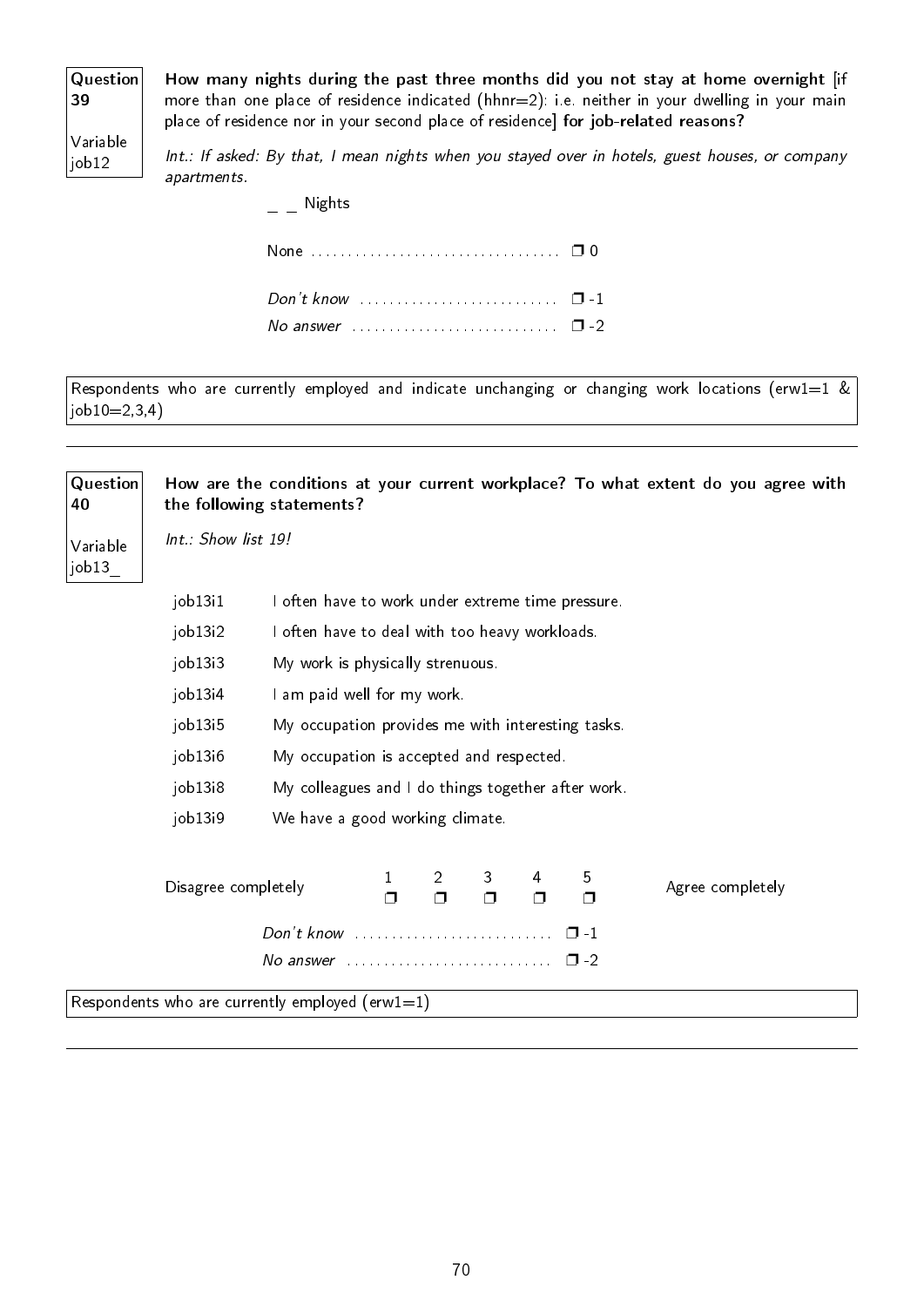| Question<br>41    | [Respondents who are currently not unemployed (ehc19i19 $\neq$ 1)].<br>If you were searching for a job now:                                    |  |                                                                  |  |                |
|-------------------|------------------------------------------------------------------------------------------------------------------------------------------------|--|------------------------------------------------------------------|--|----------------|
| Variable<br>job14 | How easy would [respondents who are currently unemployed (ehc19i19=1): will] it be<br>for you to find a suitable position?                     |  |                                                                  |  |                |
|                   | Int.: Show list 20!                                                                                                                            |  |                                                                  |  |                |
|                   | Very easy                                                                                                                                      |  | $\begin{array}{ccccccccc}\n2 & 3 & 4 & 5 \\ \hline\n\end{array}$ |  | Very difficult |
|                   | Don't know $\ldots \ldots \ldots \ldots \ldots \ldots \ldots \quad \Box$ -1<br>No answer $\ldots$ , $\ldots$ , $\ldots$ , $\ldots$ , $\Box$ -2 |  |                                                                  |  |                |

#### Time marker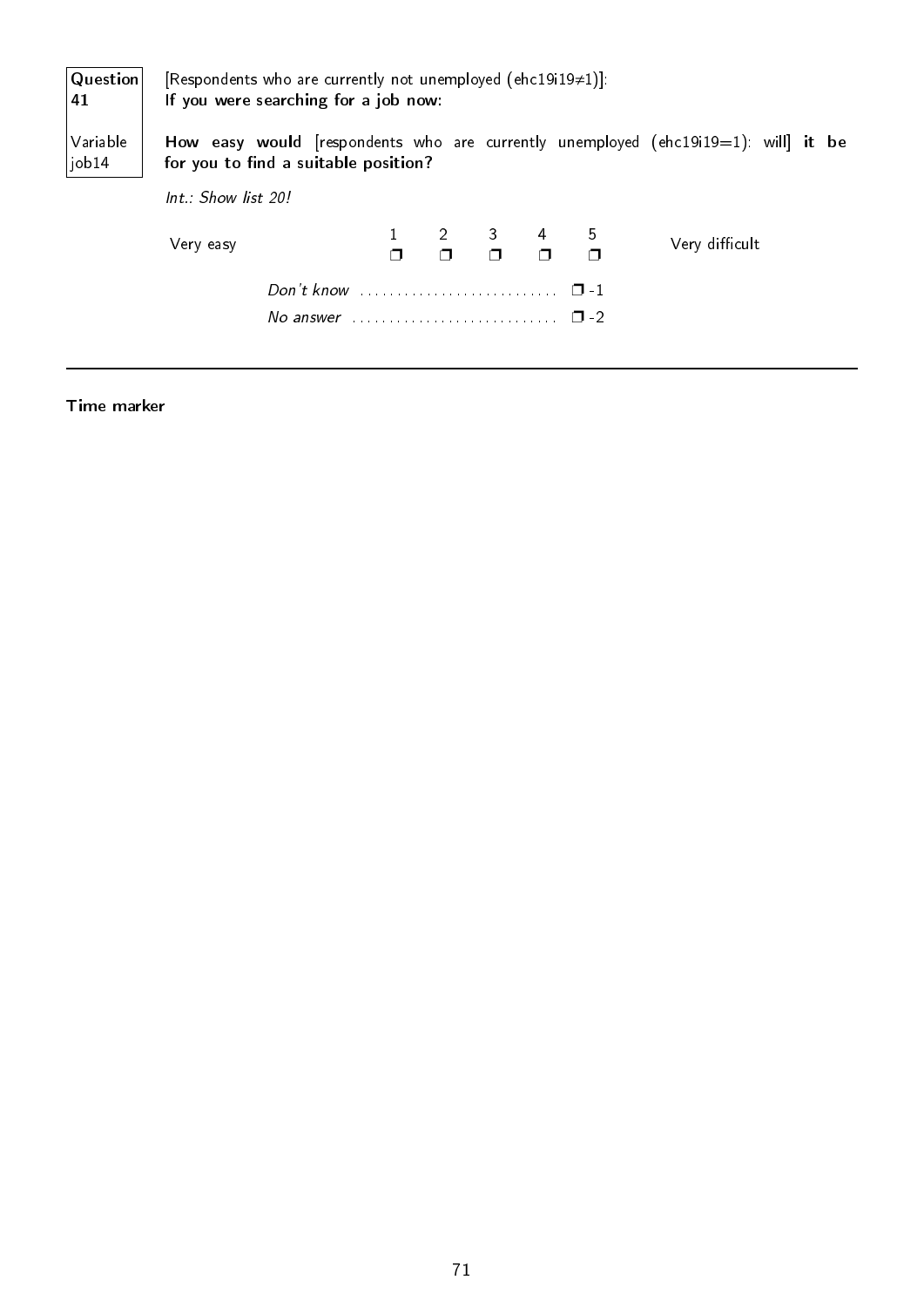# Module for singles

Question 42 Variable sat2

You indicated that you are currently not in a partnership. How satisfied are you with your situation as a single?

Int.: Show list 21!

| Very dissatisfied                                               |  |  |  |  |  |  |
|-----------------------------------------------------------------|--|--|--|--|--|--|
|                                                                 |  |  |  |  |  |  |
| No answer $\cdots$ , $\cdots$ , $\cdots$ , $\cdots$ , $\Box$ -2 |  |  |  |  |  |  |

Respondents with no relationship in the last 3 months and who did not experience a termination of partnership due to death in the previous 6 months (hp=0 & hps1≠0 & hps2=1)

| Question<br>43   | to your situation?  |                                                                         |  |          |   |   | How do you currently feel as a single? To what extent do the following statements apply                       |
|------------------|---------------------|-------------------------------------------------------------------------|--|----------|---|---|---------------------------------------------------------------------------------------------------------------|
| Variable<br>sin3 | Int.: Show list 22! |                                                                         |  |          |   |   |                                                                                                               |
|                  | sin3i1              | be considerate and to adjust to another person.                         |  |          |   |   | Being a single, I find many things easier, because one doesn't constantly need to                             |
|                  | sin3i2              | I would like to have a partner.                                         |  |          |   |   |                                                                                                               |
|                  | Not at all          |                                                                         |  | $\sim$ 3 | 4 | 5 | Absolutely                                                                                                    |
|                  |                     |                                                                         |  |          |   |   |                                                                                                               |
|                  |                     | No answer $\ldots \ldots \ldots \ldots \ldots \ldots \ldots \square$ -2 |  |          |   |   |                                                                                                               |
|                  |                     | due to death in the previous 6 months (hp=0 & hps1 $\neq$ 0 & hps2=1)   |  |          |   |   | Respondents with no relationship in the last 3 months and who did not experience a termination of partnership |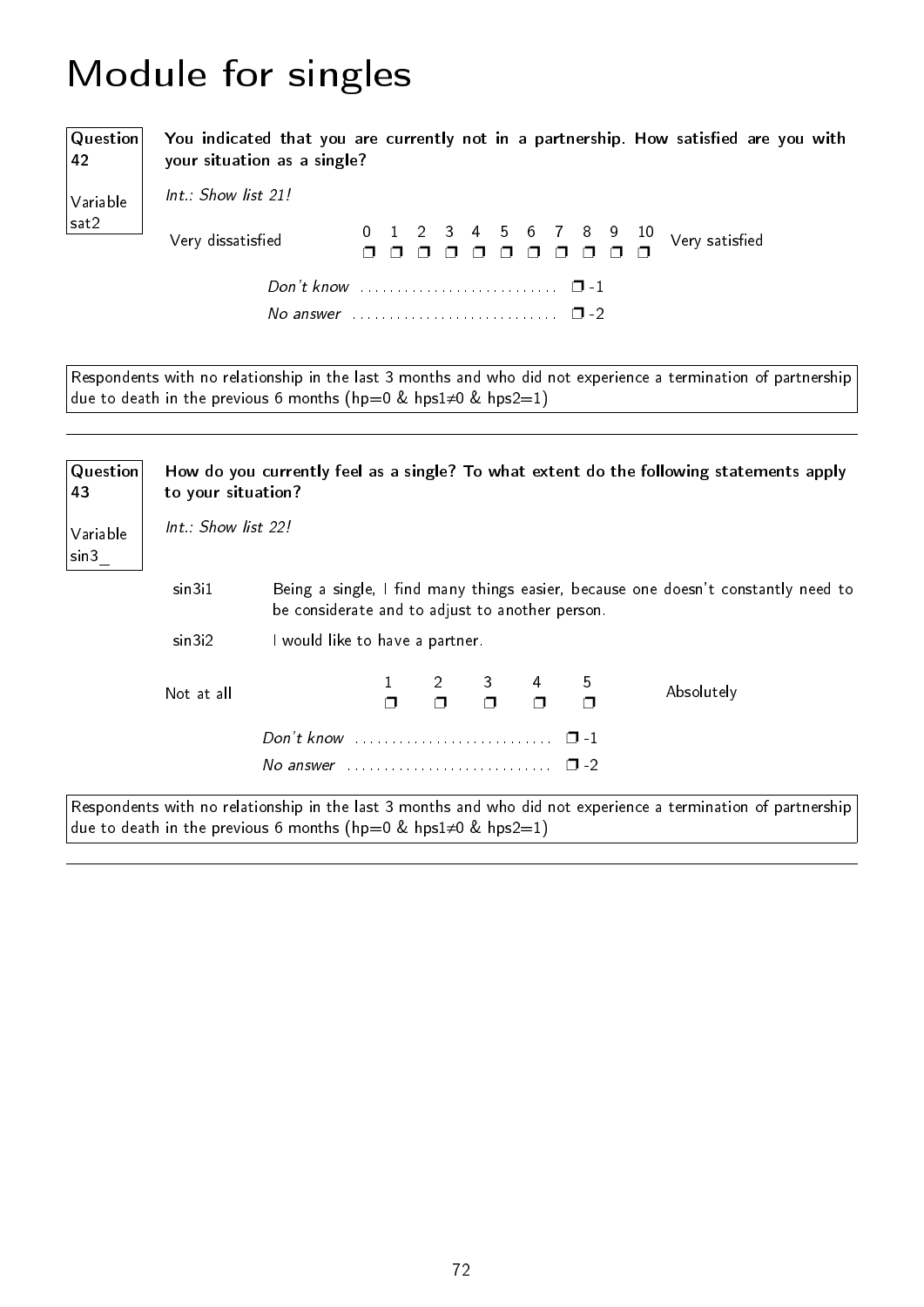| Question<br>44    |                     | following statements apply to your situation?                           |                                                                      |  |              |   |   | Now I will read you a few ways singles can find a partner. To what extent do the            |  |
|-------------------|---------------------|-------------------------------------------------------------------------|----------------------------------------------------------------------|--|--------------|---|---|---------------------------------------------------------------------------------------------|--|
| Variable<br>sin 4 | Int.: Show list 22! |                                                                         |                                                                      |  |              |   |   |                                                                                             |  |
|                   | sin4 <sub>1</sub> 1 | I am open to flirting.                                                  |                                                                      |  |              |   |   |                                                                                             |  |
|                   | sin4i2              |                                                                         | I try to openly approach people and to make many different contacts. |  |              |   |   |                                                                                             |  |
|                   | sin4i4              | networks, chat lounges, or similar).                                    |                                                                      |  |              |   |   | I use the Internet to flirt or in order to find a partner (e.g. online dating sites, social |  |
|                   | Not at all          |                                                                         |                                                                      |  | $2 \qquad 3$ | 4 | 5 | Absolutely                                                                                  |  |
|                   |                     | Don't know $\ldots \ldots \ldots \ldots \ldots \ldots \square -1$       |                                                                      |  |              |   |   |                                                                                             |  |
|                   |                     | No answer $\ldots \ldots \ldots \ldots \ldots \ldots \ldots \square$ -2 |                                                                      |  |              |   |   |                                                                                             |  |

Respondents with no relationship in the last 3 months and who did not experience a termination of partnership due to death in the previous 6 months and would like to have a partner (hp=0 & hps1≠0 & hps2=1 & sin3i2=-1,-2,3,4,5)

| Question<br>45    |                     | what extent do the following statements apply to your situation? |                                                                              |  |  |                                                                               |   | What do you do if there is someone you are interested in as a potential partner? To                                                                   |  |  |  |
|-------------------|---------------------|------------------------------------------------------------------|------------------------------------------------------------------------------|--|--|-------------------------------------------------------------------------------|---|-------------------------------------------------------------------------------------------------------------------------------------------------------|--|--|--|
| Variable<br>sin 5 | Int.: Show list 22! |                                                                  |                                                                              |  |  |                                                                               |   |                                                                                                                                                       |  |  |  |
|                   | sin 5i1             |                                                                  |                                                                              |  |  |                                                                               |   | I try to find out something about his [if hetero-man or homo-woman ((sex=1 &<br>hhomo $\neq$ 1)   (sex=2 & hhomo=1)): her] interests and personality. |  |  |  |
|                   | sin 5i2             |                                                                  | I also try to get to know his [if hetero-man or homo-woman: her] weaknesses. |  |  |                                                                               |   |                                                                                                                                                       |  |  |  |
|                   | sin5i3              | I try to find out if we are mutually compatible.                 |                                                                              |  |  |                                                                               |   |                                                                                                                                                       |  |  |  |
|                   | sin 5i4             | partner.                                                         |                                                                              |  |  |                                                                               |   | I try to find out as much as possible about my expectations in regard to a potential                                                                  |  |  |  |
|                   | Not at all          |                                                                  |                                                                              |  |  | $\begin{array}{ccccccc}\n2 & 3 & 4 \\ \Box & \Box & \Box & \Box\n\end{array}$ | 5 | Absolutely                                                                                                                                            |  |  |  |
|                   |                     |                                                                  |                                                                              |  |  |                                                                               |   |                                                                                                                                                       |  |  |  |
|                   |                     |                                                                  |                                                                              |  |  |                                                                               |   |                                                                                                                                                       |  |  |  |
|                   |                     |                                                                  |                                                                              |  |  |                                                                               |   | Respondents with no relationship in the last 3 months, whose previous partner did not die in the last 6 months                                        |  |  |  |

and would like to have a partner (hp=0 & hps1≠0 & hps2=1 & sin3i2=-1,-2,3,4,5)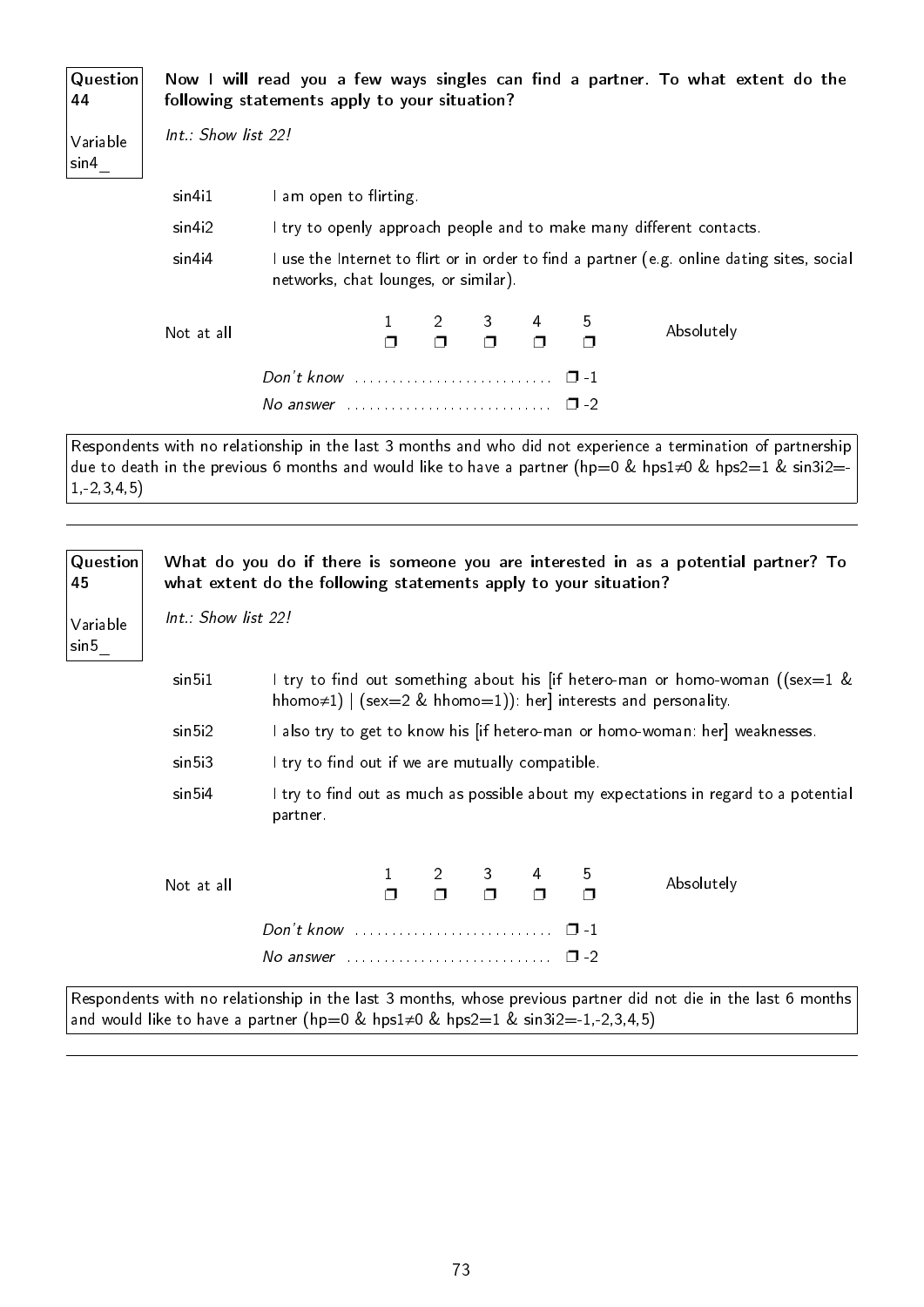| Question<br>46    |                     | statements apply to your situation?                                                   |                                                                                                                                                      |                          |                          |        |             | And now to your chances of meeting a partner. To what extent do the following                                  |  |
|-------------------|---------------------|---------------------------------------------------------------------------------------|------------------------------------------------------------------------------------------------------------------------------------------------------|--------------------------|--------------------------|--------|-------------|----------------------------------------------------------------------------------------------------------------|--|
| Variable<br>sin 6 | Int.: Show list 22! |                                                                                       |                                                                                                                                                      |                          |                          |        |             |                                                                                                                |  |
|                   | sin6i1              | Somebody like me always finds a partner.                                              |                                                                                                                                                      |                          |                          |        |             |                                                                                                                |  |
|                   | sin6i2              |                                                                                       | There are many men [if hetero-man or homo-woman ((sex=1 & hhomo $\neq$ 1)   (sex=2<br>& hhomo=1)): women] who would find me attractive as a partner. |                          |                          |        |             |                                                                                                                |  |
|                   | sin6i3              |                                                                                       | I meet more women than men [if hetero-man or homo-woman: men than women].                                                                            |                          |                          |        |             |                                                                                                                |  |
|                   | sin6i4              |                                                                                       | Other women [male respondent: men] are more attractive than I am.                                                                                    |                          |                          |        |             |                                                                                                                |  |
|                   | sin6i5              | relationship.                                                                         |                                                                                                                                                      |                          |                          |        |             | Most men <i>if</i> hetero-man or homo-woman: women] I know are already in a                                    |  |
|                   | Not at all          |                                                                                       | 1                                                                                                                                                    | $\overline{2}$<br>$\Box$ | 3 <sup>1</sup><br>$\Box$ | 4<br>Π | 5<br>$\Box$ | Absolutely                                                                                                     |  |
|                   |                     | $Don't know \dots \dots \dots \dots \dots \dots \dots \dots \dots \dots$              |                                                                                                                                                      |                          |                          |        | $\Box$ 1    |                                                                                                                |  |
|                   |                     | $\Delta$ No answer $\ldots$ , $\ldots$ , $\ldots$ , $\ldots$                          |                                                                                                                                                      |                          |                          |        | $\Box$ -2   |                                                                                                                |  |
|                   |                     | and would like to have a partner (hp=0 & hps1 $\neq$ 0 & hps2=1 & sin3i2=-1,-2,3,4,5) |                                                                                                                                                      |                          |                          |        |             | Respondents with no relationship in the last 3 months, whose previous partner did not die in the last 6 months |  |

Time marker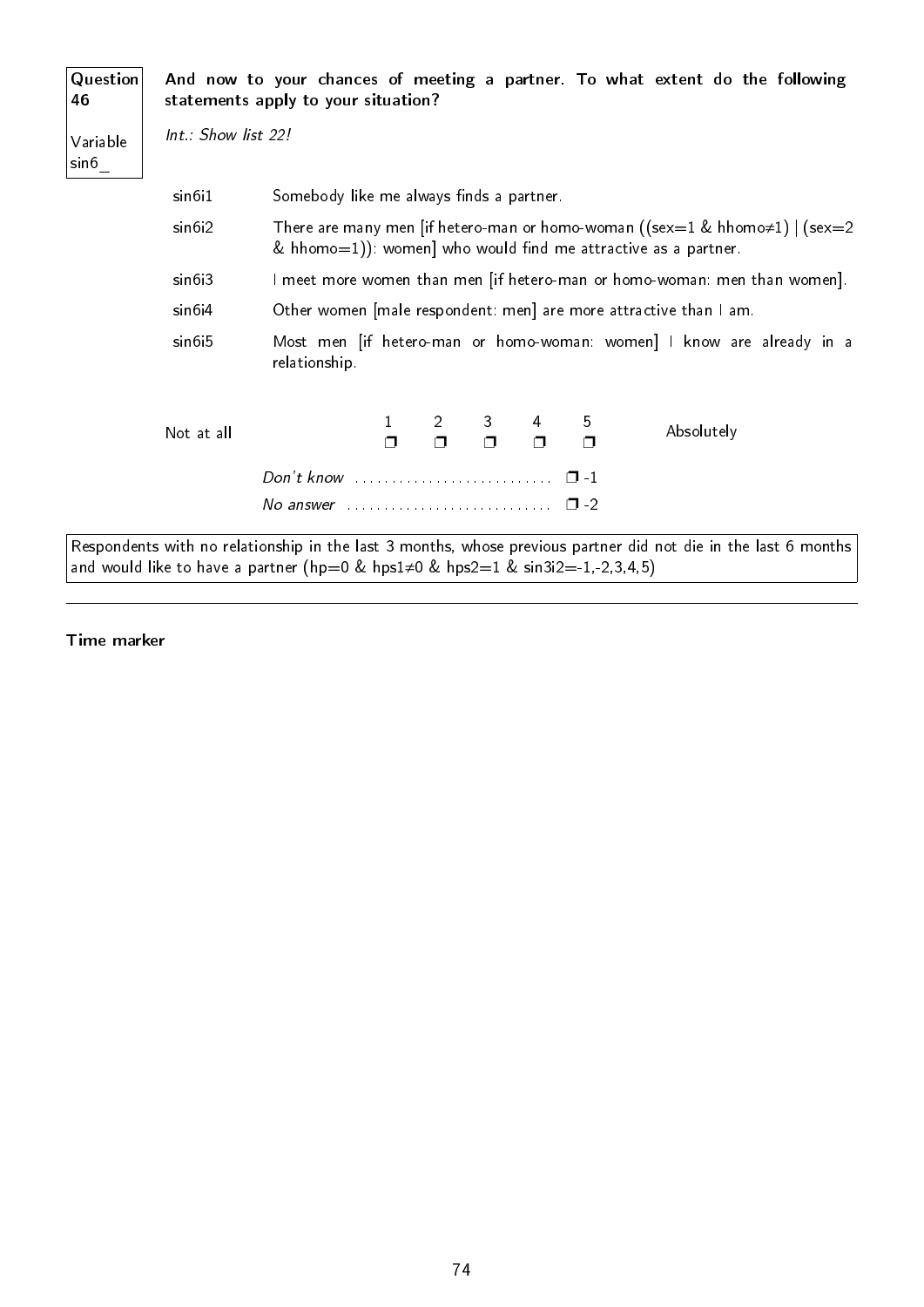# Current partnership

#### Meeting current partner

Question 47 Variable pa2\_

Now I would like to ask you about your current partnership. [Respondents, not first-time respondents, who indicated having been with the current partner in the first month of the EHC  $(d0\neq 2 \& \text{ ehc2pxm(ehcid)}=1 \text{ für } x=\text{hpnr})$  I recorded earlier that you and  $[\text{name partner (hpn)}]$ have been together since [beginning of the relationship (date of Interview W4-x, where x stands for the smallest  $x=1,...,32$  with  $ehc2pymx=1$  &  $ehc2pym(x-i)=0$ , for  $y=hpnr$  & for all  $i=1, \ldots, x-1$ ].

When did you first meet [name partner (hpn)]? Please indicate the month and year.

Int.: If respondent does not indicate month and year: Please try to indicate the date as precisely as possible. If you don't remember exactly, please try to tell me at least the season and year, or only the year.

See Question 20 for season key.

| pa2m | Month:                                                                  |  |
|------|-------------------------------------------------------------------------|--|
| pa2y | Year:                                                                   |  |
|      | Don't know $\cdots$ $\cdots$ $\cdots$                                   |  |
|      | No answer $\ldots \ldots \ldots \ldots \ldots \ldots \ldots \square$ -2 |  |

Respondents with new partner since previous wave (hpmt=1)

Check: If date is after beginning date of relationship: "My records show that you and [name partner (hpn)] were already together by then. Is that entry correct?" If the date is before anchor's date of birth: "I had recorded that you were born in [month of birth, year of birth]. The date entered cannot be before then. Please correct your entry."

| $ $ Question $ $<br>48 | Had you and [name partner (hpn)] been together at any earlier point in time? |
|------------------------|------------------------------------------------------------------------------|
|                        |                                                                              |
| Variable<br> pa30      |                                                                              |
|                        |                                                                              |
|                        | No answer $\ldots$ $\ldots$ $\ldots$ $\ldots$ $\ldots$ $\ldots$ $\Box$ -2    |

Respondents with new partner since previous wave (hpmt=1)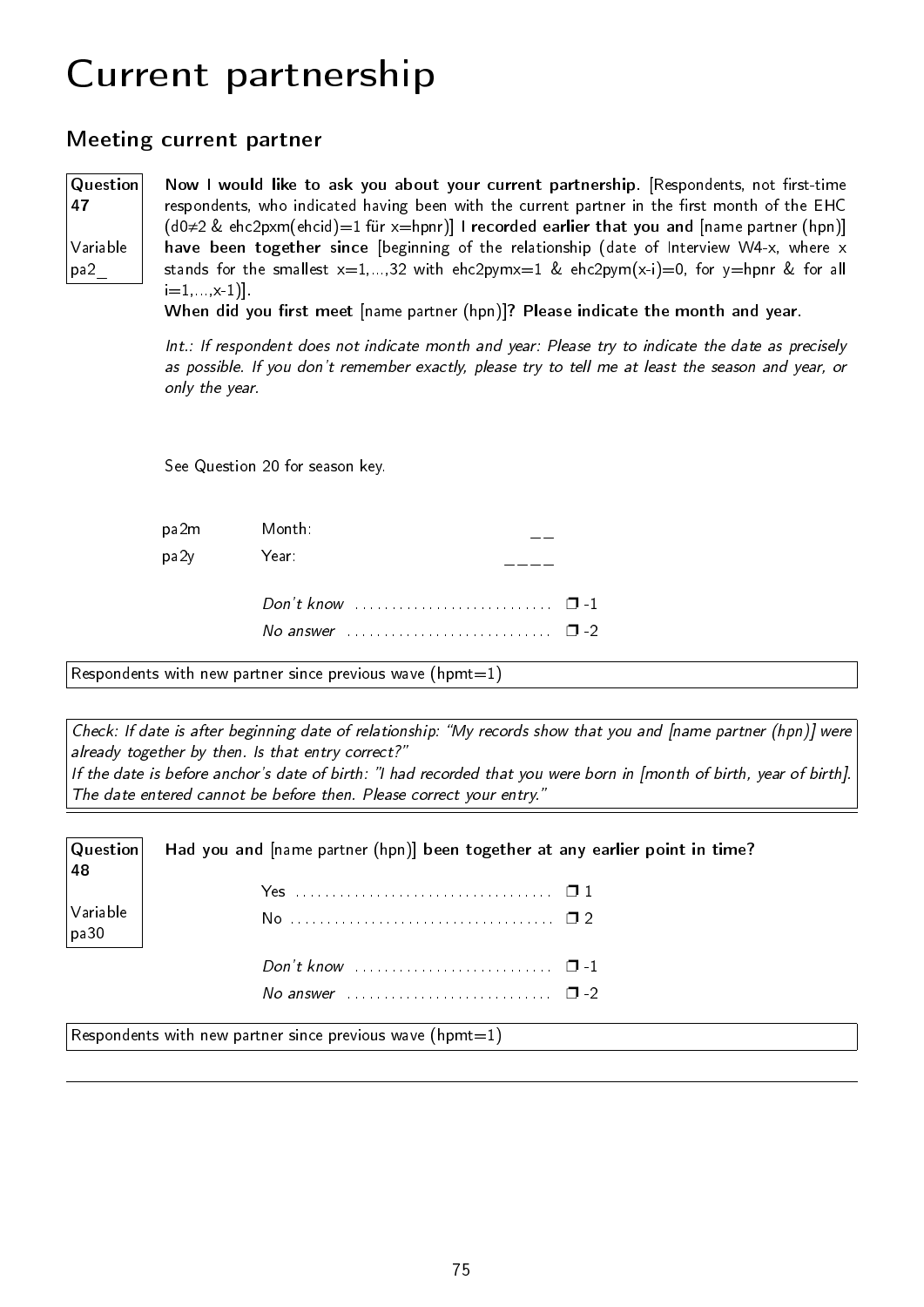| Question        | How did you meet each other?                                                        |
|-----------------|-------------------------------------------------------------------------------------|
| 49              | $Int.:$ Show list 23!                                                               |
| Variable<br>pa3 | Through school, training $\ldots \ldots \ldots \square 10$                          |
|                 |                                                                                     |
|                 | Hobby, club, sports $\ldots \ldots \ldots \ldots \ldots \square 2$                  |
|                 |                                                                                     |
|                 | Through friends or acquaintances $\Box$ $\Box$ 4                                    |
|                 |                                                                                     |
|                 | Through a personal ad $\ldots$ $\Box$ 6<br>Through an internet partner-finding ser- |
|                 | Through social networks, chat rooms, etc.                                           |
|                 |                                                                                     |
|                 |                                                                                     |
|                 |                                                                                     |
|                 |                                                                                     |

No answer . . . . . . . . . . . . . . . . . . . . . . . . . . . . ❐ -2

Respondents with new partner since previous wave  $(hpm=1)$ 

| Question<br>50   | What was it like as you began developing an interest in [name partner (hpn)]?<br>Now I will read some statements to you. To what extent did they apply to your situation? |                                                                           |  |  |                                                                                               |                                                                                   |
|------------------|---------------------------------------------------------------------------------------------------------------------------------------------------------------------------|---------------------------------------------------------------------------|--|--|-----------------------------------------------------------------------------------------------|-----------------------------------------------------------------------------------|
| Variable<br>pa 1 | Int.: Show list 24!                                                                                                                                                       |                                                                           |  |  |                                                                                               |                                                                                   |
|                  | pali1                                                                                                                                                                     | personality.                                                              |  |  |                                                                                               | I tried to find out something about her [partner male (hpg=1): his] interests and |
|                  | pa <sub>1</sub> <sup>2</sup>                                                                                                                                              |                                                                           |  |  |                                                                                               | I tried to get to know her [partner male (hpg=1): his] weaknesses too.            |
|                  | Not at all                                                                                                                                                                |                                                                           |  |  | $\begin{array}{cccccccc}\n1 & 2 & 3 & 4 & 5 \\ \Box & \Box & \Box & \Box & \Box\n\end{array}$ | Absolutely                                                                        |
|                  |                                                                                                                                                                           |                                                                           |  |  |                                                                                               |                                                                                   |
|                  |                                                                                                                                                                           | No answer $\ldots$ $\ldots$ $\ldots$ $\ldots$ $\ldots$ $\ldots$ $\Box$ -2 |  |  |                                                                                               |                                                                                   |
|                  |                                                                                                                                                                           | Respondents with new partner since previous wave (hpmt=1)                 |  |  |                                                                                               |                                                                                   |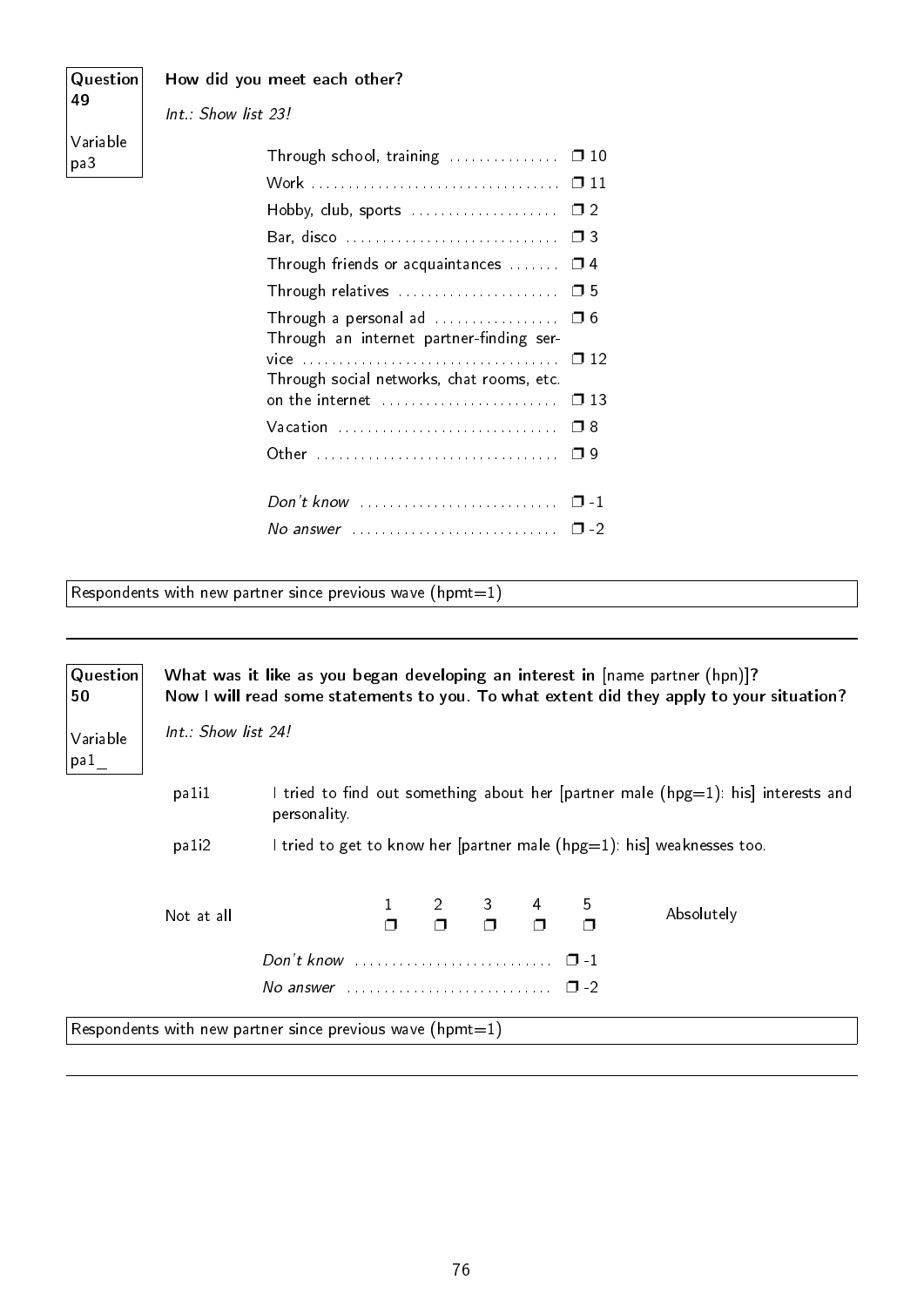### Partner's date of Birth

Question 51 Variable

sdp1\_

When was [name partner (hpn)] born? Please indicate the day, month, and year.

Int.: If respondent does not indicate month and year: Please try to indicate the date as precisely as possible. If you don't remember exactly, please try to tell me at least the season and year, or only the year.

See Question 20 for season key.

| sdp1d | Day:      |          |
|-------|-----------|----------|
| sdp1m | Month:    |          |
| sdp1y | Year:     |          |
|       |           | $\Box$ 1 |
|       | No answer | י −      |

Respondents with a new partner since previous wave  $(hpm=1)$ 

Check: If date is after date of first time meeting: "My records show that you met [name of new partner (hpn)] before that date. Is that entry correct?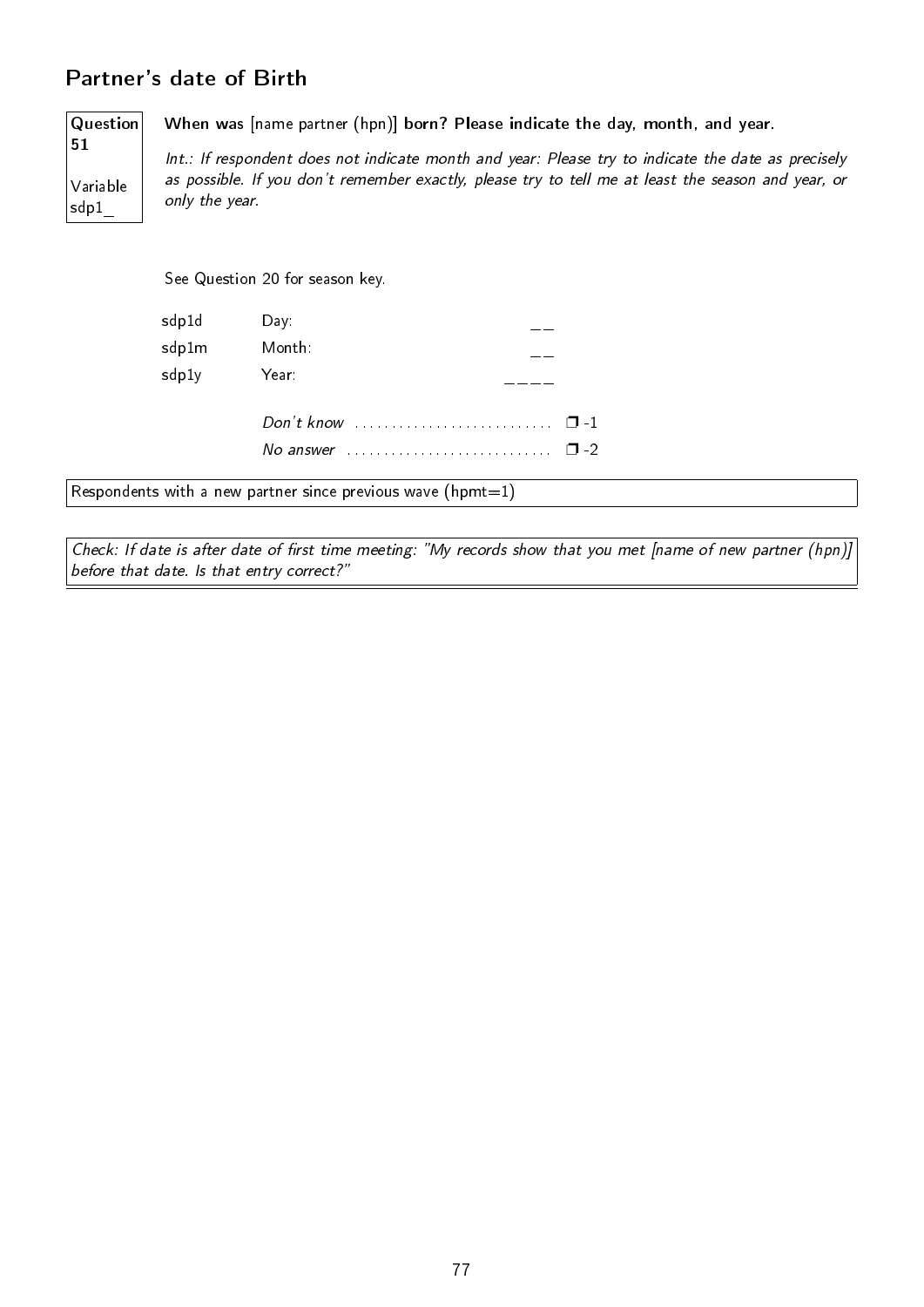# Origin of partner

Question 52 Variable

Of which country or countries is he [partner female (hpg=2): she] a citizen? If he [partner female: she] is citizen of more than one country, please indicate all applicable countries.

Int.: Show list 25! Multiple responses allowed!

sdp2\_

| sdp2i1  | Federal Republic of Germany                                                     |            |
|---------|---------------------------------------------------------------------------------|------------|
| sdp2i2  | Turkey                                                                          |            |
| sdp2i3  | Russian Federation                                                              |            |
| sdp2i4  | Poland                                                                          |            |
| sdp2i5  | Italy                                                                           |            |
| sdp2i6  | Serbia                                                                          |            |
| sdp2i7  | Croatia                                                                         |            |
| sdp2i8  | Greece                                                                          |            |
| sdp2i9  | Romania                                                                         |            |
| sdp2i10 | Kazakhstan                                                                      |            |
| sdp2i11 | Bosnia-Herzegovina                                                              |            |
| sdp2i12 | From another country, namely:                                                   | (sdp2i12o) |
|         |                                                                                 |            |
|         | Not mentioned<br>$\Box$ 0                                                       |            |
|         |                                                                                 |            |
|         | $Don't know \dots \dots \dots \dots \dots \dots \dots \dots \dots$<br>$\Box$ -1 |            |

Respondents with a new partner since previous wave  $(hpm=1)$ 

Question 53 Variable sdp3 Does [name of new partner (hpn)] come from a family of ethnic German immigrants, meaning an ethnic German family from an eastern European country? Yes . . . . . . . . . . . . . . . . . . . . . . . . . . . . . . . . . . . ❐ 1 No . . . . . . . . . . . . . . . . . . . . . . . . . . . . . . . . . . . . ❐ 2 Don't know . . . . . . . . . . . . . . . . . . . . . . . . . . . ❐ -1 No answer  $\dots \dots \dots \dots \dots \dots \dots \square$  -2

No answer  $\dots \dots \dots \dots \dots \dots \dots \square$  -2

Respondents with new partner since previous wave, whose partner has German citizenship (hp=1 & hpmt=1 &  $sdp2i1=1)$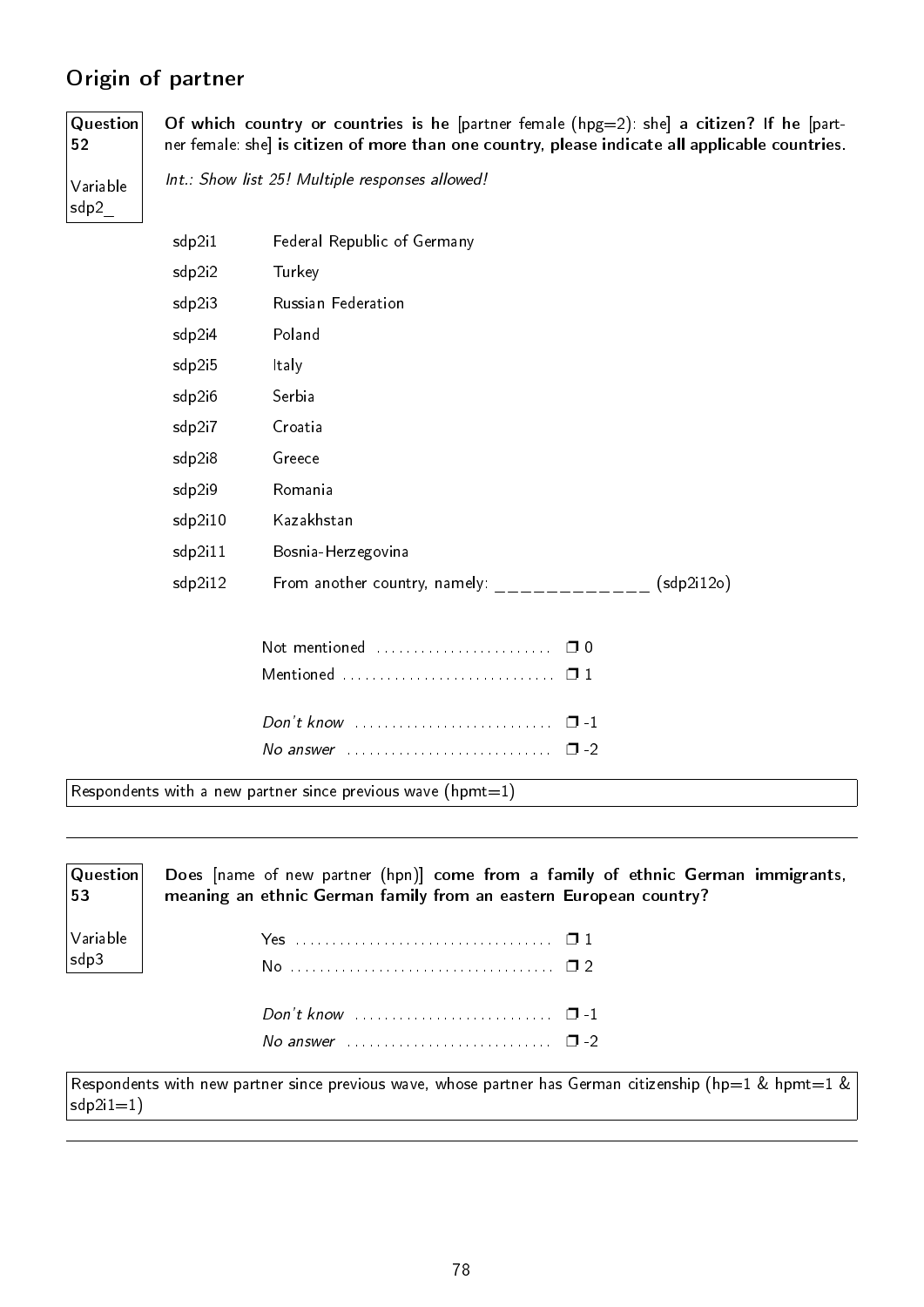| $ \mathsf{Question} $<br>$\vert$ 54                                                                                                                                                                                                                                                                                                                                                                                                                                                                                                                           | Does [name of new partner (hpn)] live in Germany? |  |
|---------------------------------------------------------------------------------------------------------------------------------------------------------------------------------------------------------------------------------------------------------------------------------------------------------------------------------------------------------------------------------------------------------------------------------------------------------------------------------------------------------------------------------------------------------------|---------------------------------------------------|--|
|                                                                                                                                                                                                                                                                                                                                                                                                                                                                                                                                                               |                                                   |  |
| $\begin{array}{ l } \hline \text{Variable} \\ \text{sdp4} \end{array} \Bigg  % \begin{array}{ l } \hline \text{Single} & \text{Multi} \\ \hline \text{Subject} & \text{Multi} \\ \hline \end{array} % \begin{array}{ l } \hline \text{Single} & \text{Multi} \\ \hline \text{Subject} & \text{Multi} \\ \hline \end{array} % \begin{array}{ l } \hline \text{Single} & \text{Multi} \\ \hline \text{Subject} & \text{Multi} \\ \hline \end{array} % \begin{array}{ l } \hline \text{Single} & \text{Multi} \\ \hline \text{Subject} & \text{Multi} \\ \hline$ |                                                   |  |
|                                                                                                                                                                                                                                                                                                                                                                                                                                                                                                                                                               | Don't know $\cdots$ $\cdots$ $\cdots$ $\cdots$    |  |
|                                                                                                                                                                                                                                                                                                                                                                                                                                                                                                                                                               | No answer $\cdots$ $\cdots$ $\cdots$              |  |

Respondents with new partner since previous wave who do not live together with that partner (hp=1 & hpc≠1  $&$  hpmt=1)

| Question <br>55                                                 | In what country does he [partner female ( $hpg=2$ ): she] live?            |
|-----------------------------------------------------------------|----------------------------------------------------------------------------|
|                                                                 | Country: $\qquad \qquad \_ \_ \_ \_ \_ \_ \_ \_ \_ \_ \_ \_ \_ \_ \_$      |
| $\begin{array}{ l } \text{Variable} \\ \text{sdp5} \end{array}$ |                                                                            |
|                                                                 | Don't know $\ldots$ $\ldots$ $\ldots$ $\ldots$ $\ldots$ $\ldots$ $\Box$ -1 |
|                                                                 | No answer $\cdots$ $\cdots$ $\cdots$                                       |
|                                                                 |                                                                            |

Respondents with new partner since previous wave who do not live together with that partner and whose partner does not live in Germany (hp=1 & hpc≠1 & sdp4=2 & hpmt=1)

**Question** 56 In what country was he [partner female ( $hpg=2$ ): she] born? Please use the name by which the country is known today.

Int.: Show list 26!

Variable sdp6

|                                                          | $\Box$ 7  |
|----------------------------------------------------------|-----------|
|                                                          | $\Box$ 8  |
|                                                          |           |
|                                                          | $\Box$ 10 |
|                                                          | $\Box$ 11 |
|                                                          | $\Box$ 12 |
| In another country, namely: __________ (sdp60) $\Box$ 13 |           |
|                                                          |           |
|                                                          |           |
|                                                          |           |

Respondents with a new partner since previous wave ( $hp=1$  & hpmt=1)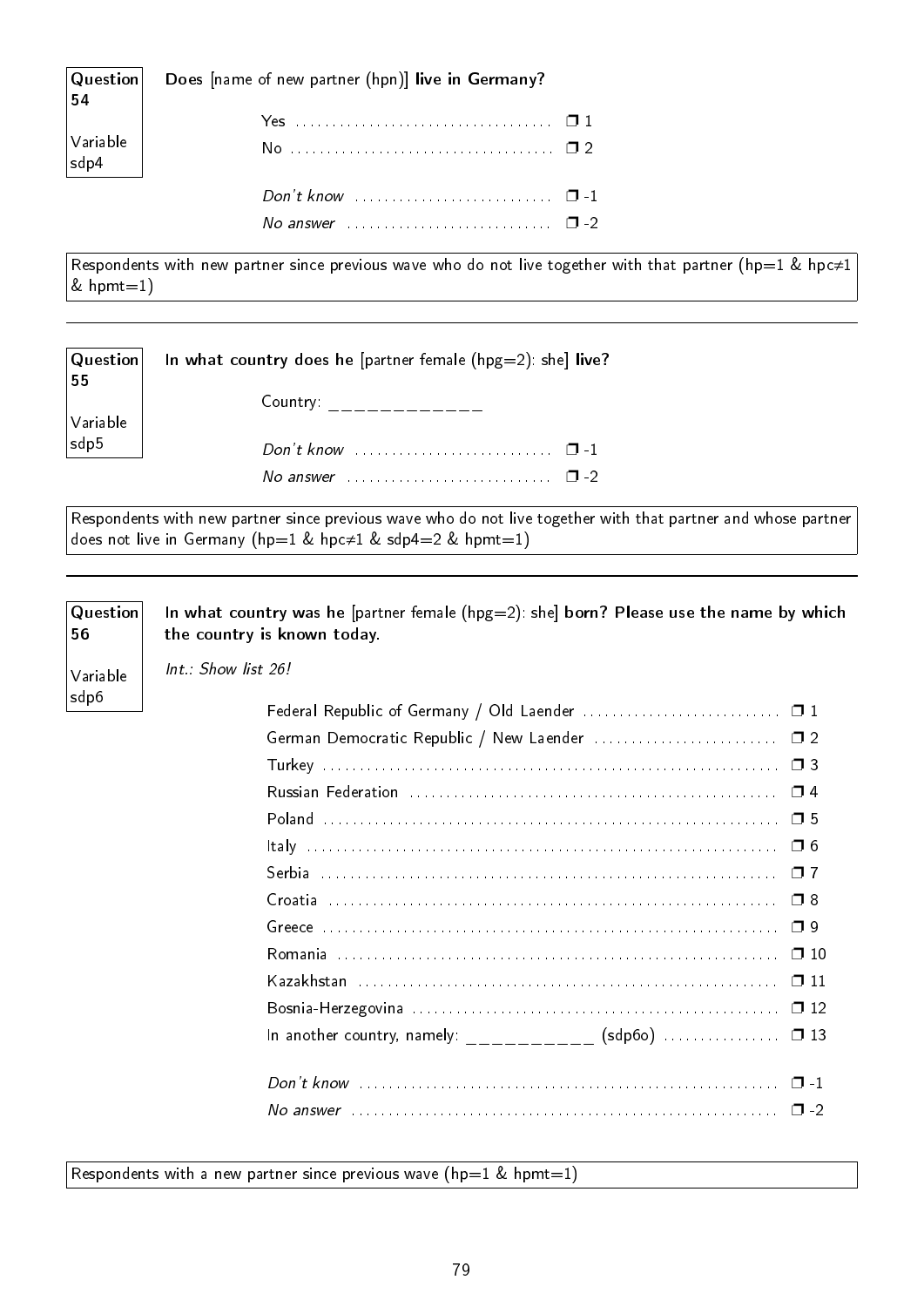| Question<br>57    | In what state was [name of new partner (hpn)] born?<br>If [name of new partner (hpn)] was born in the GDR, refer to the name of the federal state<br>currently used. |
|-------------------|----------------------------------------------------------------------------------------------------------------------------------------------------------------------|
| Variable<br>sdp22 |                                                                                                                                                                      |
|                   |                                                                                                                                                                      |
|                   |                                                                                                                                                                      |
|                   |                                                                                                                                                                      |
|                   |                                                                                                                                                                      |
|                   | Nordrhein-Westfalen (North Rhine-Westfalia)<br>□ 5                                                                                                                   |
|                   |                                                                                                                                                                      |
|                   | $\Box$ 7                                                                                                                                                             |
|                   |                                                                                                                                                                      |
|                   |                                                                                                                                                                      |
|                   |                                                                                                                                                                      |
|                   | $\Box$ 11                                                                                                                                                            |
|                   | Mecklenburg-Vorpommern (Mecklenburg-Western Pomerania)<br>$\square$ 12                                                                                               |
|                   |                                                                                                                                                                      |
|                   | $\Box$ 14                                                                                                                                                            |
|                   |                                                                                                                                                                      |
|                   |                                                                                                                                                                      |
|                   |                                                                                                                                                                      |
|                   |                                                                                                                                                                      |

Respondents with new partner since previous wave and whose partner was born in FRG/GDR (hp=1 & hpmt=1  $\&$  sdp $6{=}1,2)$ 

| $ $ Question $ $<br>58 | How many children does [name of new partner (hpn)] have from earlier relationships?                         |
|------------------------|-------------------------------------------------------------------------------------------------------------|
|                        | Child(ren)                                                                                                  |
| Variable<br>sdp21      | No children $\ldots \ldots \ldots \ldots \ldots \ldots \ldots \quad \Box$ 0                                 |
|                        |                                                                                                             |
|                        | No answer $\cdots$ $\cdots$                                                                                 |
|                        | Respondents with new partner since previous wave, who is older than 16 years (hp=1 & hpmt=1 & oij-sdp1y>16) |

Time marker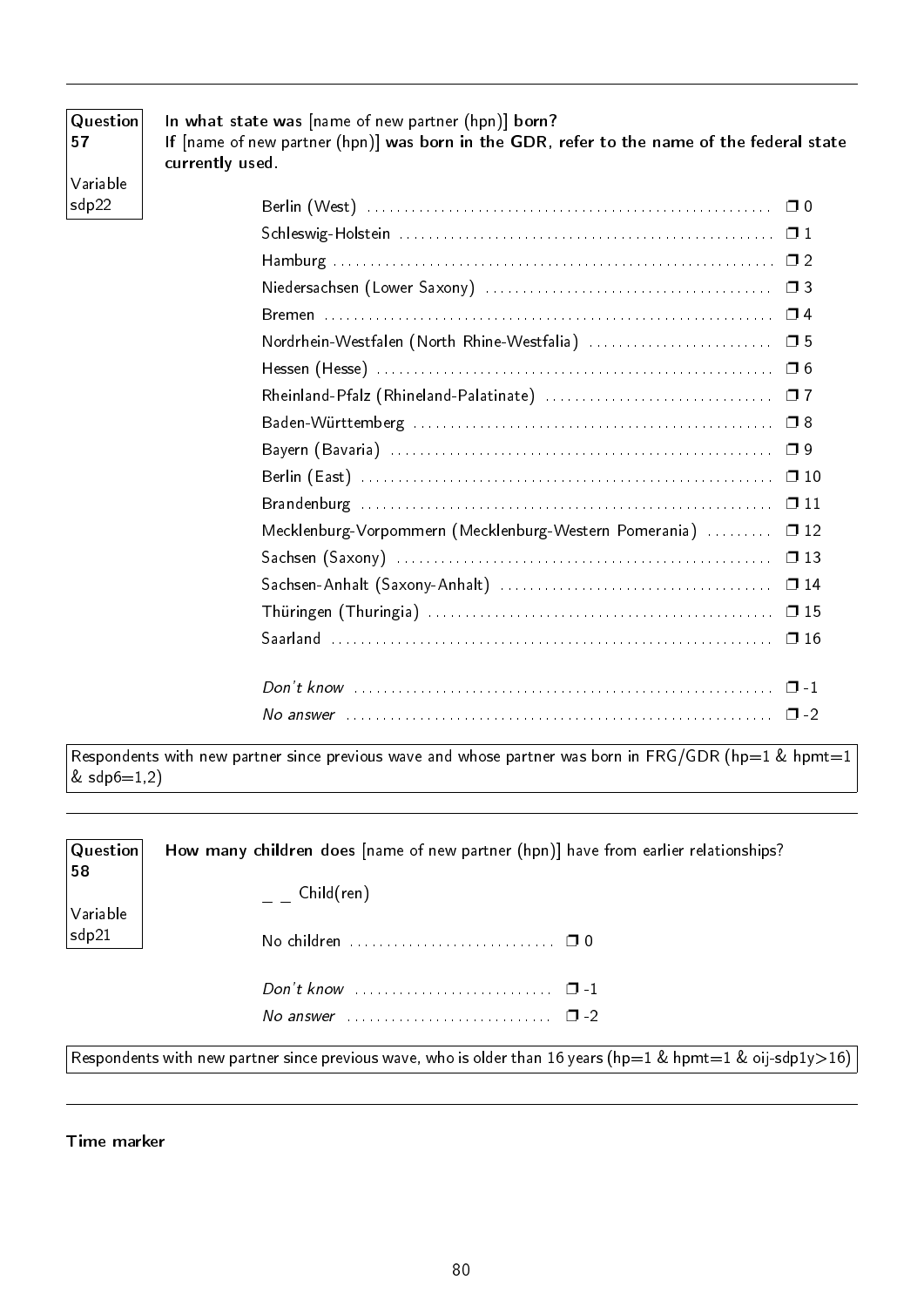# Partner's education and occupation

| <b>Question</b><br>59 |                                                                             | [Respondents with a partner from previous wave ( $hp=1$ & hpmt $\neq$ 1)].<br>Now I would like to ask you about your current partnership. |  |  |  |
|-----------------------|-----------------------------------------------------------------------------|-------------------------------------------------------------------------------------------------------------------------------------------|--|--|--|
| Variable              | Which descriptions fit [name of current partner (hpn)]'s current situation? |                                                                                                                                           |  |  |  |
| $\mathsf{sdp10}_{-}$  |                                                                             | Int.: Show list 27! Multiple responses allowed!                                                                                           |  |  |  |
|                       | sdp10i16                                                                    | General secondary school (first education)                                                                                                |  |  |  |
|                       | sdp10i17                                                                    | Evening school, adult education                                                                                                           |  |  |  |
|                       | sdp10i7                                                                     | Vocational training                                                                                                                       |  |  |  |
|                       | sdp10i18                                                                    | Vocational retraining/further education                                                                                                   |  |  |  |
|                       | sdp10i19                                                                    | University of cooperative education (also "Berufsakademie")                                                                               |  |  |  |
|                       | sdp10i9                                                                     | University of applied sciences, college, university (also doctorate)                                                                      |  |  |  |
|                       | sdp10i20                                                                    | Pre-vocational training                                                                                                                   |  |  |  |
|                       | sdp10i21                                                                    | Technical/professional school (e.g., certified master craftsman)                                                                          |  |  |  |
|                       | sdp10i22                                                                    | Other education, namely: $\frac{1}{2}$ = $\frac{1}{2}$ = $\frac{1}{2}$ = $\frac{1}{2}$ (sdp10i22o)                                        |  |  |  |
|                       | sdp10i1                                                                     | Full-time employment                                                                                                                      |  |  |  |
|                       | sdp10i2                                                                     | Self-employment                                                                                                                           |  |  |  |
|                       | sdp10i3                                                                     | Part-time employment (also multiple part-time jobs)                                                                                       |  |  |  |
|                       | sdp10i4                                                                     | Internships, traineeship, including unpaid work                                                                                           |  |  |  |
|                       | sdp10i5                                                                     | Marginal part-time employment, mini-job, "Ein-Euro-Job" ("one-euro job" while<br>receiving unemployment benefits)                         |  |  |  |
|                       | sdp10i6                                                                     | Occasional or irregular employment                                                                                                        |  |  |  |
|                       | sdp10i13                                                                    | Other type of employment, namely: $\frac{1}{2}$ ________(sdp10i13o)                                                                       |  |  |  |
|                       | sdp10i8                                                                     | Parental leave or other leave of absence for childcare                                                                                    |  |  |  |
|                       | sdp10i10                                                                    | Military service, alternative civilian service, Bundesfreiwilligendienst, voluntary<br>social service year                                |  |  |  |
|                       | sdp10i11                                                                    | Unemployed, seeking employment                                                                                                            |  |  |  |
|                       | sdp10i12                                                                    | Housewife / Househusband                                                                                                                  |  |  |  |
|                       | sdp10i15                                                                    | Early retirement, retirement, occupational disability                                                                                     |  |  |  |
|                       | sdp10i14                                                                    | Other type of non-employment                                                                                                              |  |  |  |
|                       |                                                                             | $\Box$ 1<br>$\Box$ -2                                                                                                                     |  |  |  |
|                       | Respondents with partner ( $hp=1$ )                                         |                                                                                                                                           |  |  |  |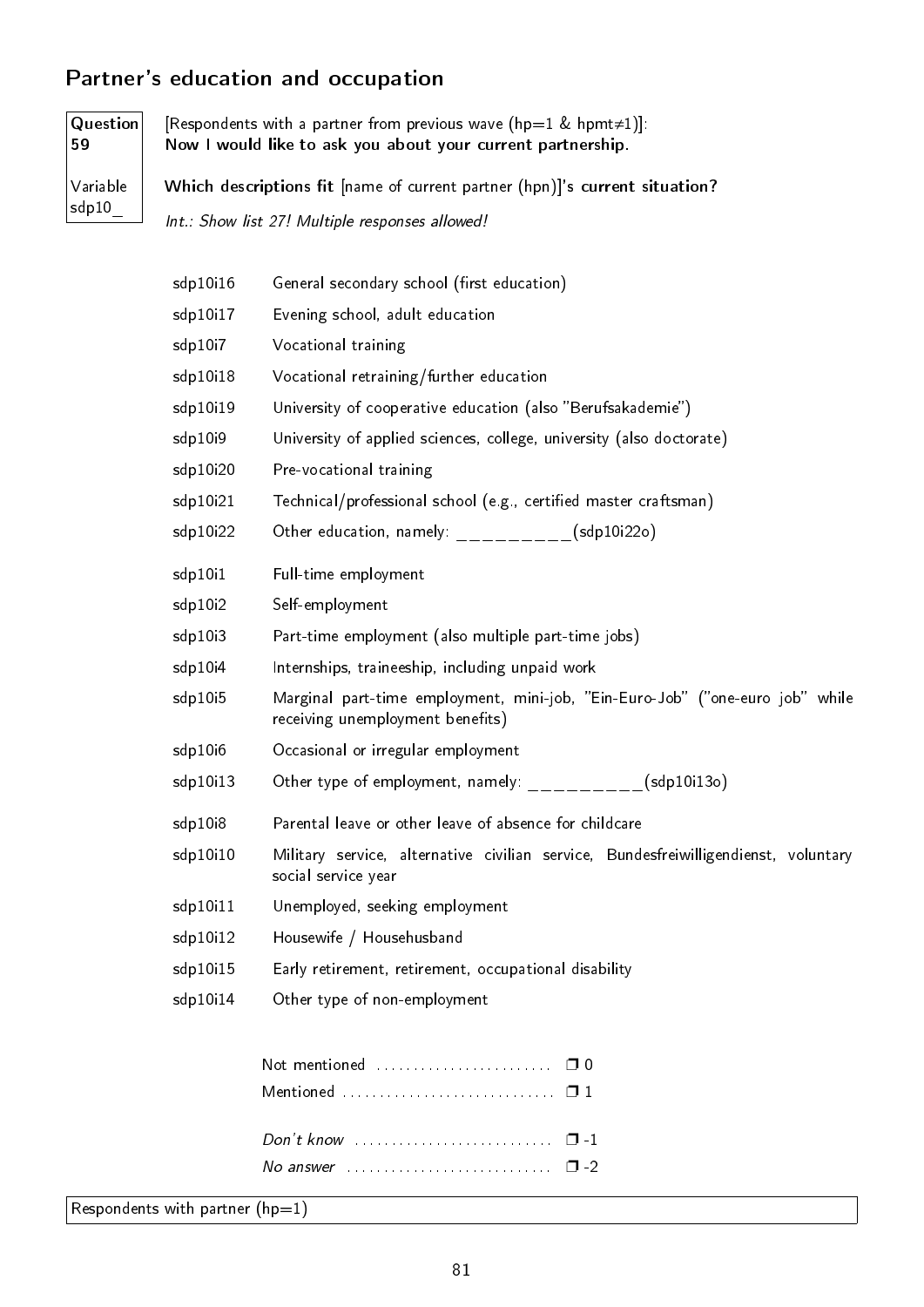Check: "You entered for your partner..." if sdp10i16=1 & sdp10i17=1: "... first and second education ..." if  $(sdp10i16=1 / sdp10i17=1)$  &  $sdp10i7=1$ : "... pupil and trainee ..." if (sdp10i16=1 | sdp10i17=1) & sdp10i18=1: "... pupil and vocational retraining/further education ..." if (sdp10i16=1 | sdp10i17=1) & sdp10i19=1: "... pupil and University of cooperative education ..." if  $(sdp10i16=1$  |  $sdp10i17=1$  &  $sdp10i9=1$ : "... pupil and student ..." if (sdp10i16=1 | sdp10i17=1) & sdp10i20=1: "... pupil and pre-vocational training ..." if  $(sdp10i16=1$   $|$  sdp10i17=1) & sdp10i21=1: "... pupil and technical/professional school ..." if sdp10i16=1 & sdp10i3=1: "... pupil and part-time employment ..." if  $sdp10i16=1$  &  $sdp10i4=1$ : "... pupil and internship etc. ..." if  $(sdp10i16=1$  | sdp10i17=1) & sdp10i8=1: "... pupil and parental leave ..." if (sdp10i16=1 | sdp10i17=1) & sdp10i10=1: "... pupil and military service ..." if  $(sdp10i16=1$   $|$   $sdp10i17=1$ ) &  $sdp10i11=1$ : "... pupil and unemployed ..." if  $(sdp10i16=1$  | sdp10i17=1) & sdp10i12=1: "... pupil and housewife ..." if  $(sdp10i16=1$  |  $sdp10i17=1$ ) &  $sdp10i15=1$ : "... pupil and early retirement ..." if (sdp10i16=1 | sdp10i17=1) & sdp10i14=1: "... pupil and other type of employment ..." if sdp10i7=1 & sdp10i18=1: "... Trainee and vocational retraining/further education ..." if sdp10i7=1 & sdp10i19=1: "... Trainee and University of cooperative education ..." if sdp10i7=1 & sdp10i9=1: "... Trainee and student ..." if sdp10i7 $=$ 1 & sdp10i20 $=$ 1: "... Trainee and pre-vocational training ...' if sdp10i7=1 & sdp10i21=1: "... Trainee and technical/professional school ...' if sdp10i7=1 & sdp10i8=1: "... Trainee and parental leave ..." if sdp10i7=1  $\&$  sdp10i10=1: "... Trainee and military service ...' if sdp10i7=1  $\&$  sdp10i11=1: "... Trainee and unemployed ...' if sdp10i7=1 & sdp10i12=1: "... Trainee and housewife ...' if sdp10i7=1  $&$  sdp10i15=1: "... Trainee and early retirement ..." if sdp10i7=1  $\&$  sdp10i14=1: "... Trainee and other type of employment ...' if sdp10i18=1 & sdp10i19=1: "... Vocational retraining/further educ. and University of cooperative educ. ...' if sdp10i18=1 & sdp10i9=1: "... Vocational retraining/further education and student ..." if sdp10i18=1 & sdp10i20=1: "... Vocational retraining/further education and pre-vocational training ..." if sdp10i18=1 & sdp10i21=1: "... Vocational retraining/further education and technical/professional school ...' if sdp10i18=1 & sdp10i4=1: "... Vocational retraining/further education and internship etc. ...' if sdp10i18=1 & sdp10i8=1: "... Vocational retraining/further education and parental leave ...' if sdp10i18=1 & sdp10i10=1: "... Vocational retraining/further education and military service ..." if sdp10i18=1 & sdp10i15=1: "... Vocational retraining/further education and early retirement ..." if sdp10i19=1 & sdp10i9=1: "... University of cooperative education and student ..." if sdp10i19=1 & sdp10i20=1: "... University of cooperative education and pre-vocational training ...' if sdp10i19=1 & sdp10i21=1: "... University of cooperative education and technical/professional school ..." if sdp10i19=1 & sdp10i3=1: "... University of cooperative education and part-time employment ..." if sdp10i19=1 & sdp10i8=1: "... University of cooperative education and parental leave ..." if sdp10i19=1 & sdp10i10=1: "... University of cooperative education and military service ..." if sdp10i19=1 & sdp10i11=1: "... University of cooperative education and unemployed ...' if sdp10i19=1 & sdp10i12=1: "... University of cooperative education and housewife ..." if sdp10i19=1 & sdp10i15=1: "... University of cooperative education and early retirement ...' if sdp10i9=1 & sdp10i20=1: "... Student and pre-vocational training ...' if sdp10i9=1 & sdp10i21=1: "... Student and technical/professional school ..." if sdp10i9=1 & sdp10i11=1: "... Student and unemployed ...' if sdp10i9=1 & sdp10i12=1: "... Student and housewife ...' if  $sdp10i9=1$  &  $sdp10i15=1$ : "... Student and early retirement ..." if sdp10i20=1 & sdp10i21=1: "... Pre-vocational training and technical/professional school ..." if sdp10i20=1 & sdp10i2=1: "... Pre-vocational training and self-employment ..." if sdp10i20=1 & sdp10i3=1: "... Pre-vocational training and part-time employment ..." if  $sdp10i20=1$  &  $sdp10i4=1$ : "... Pre-vocational training and internship etc. ..." if  $sdp10i20=1$  &  $sdp10i8=1$ : "... Pre-vocational training and parental leave ..." if  $sdp10i20=1$  &  $sdp10i10=1$ : "... Pre-vocational training and military service ..."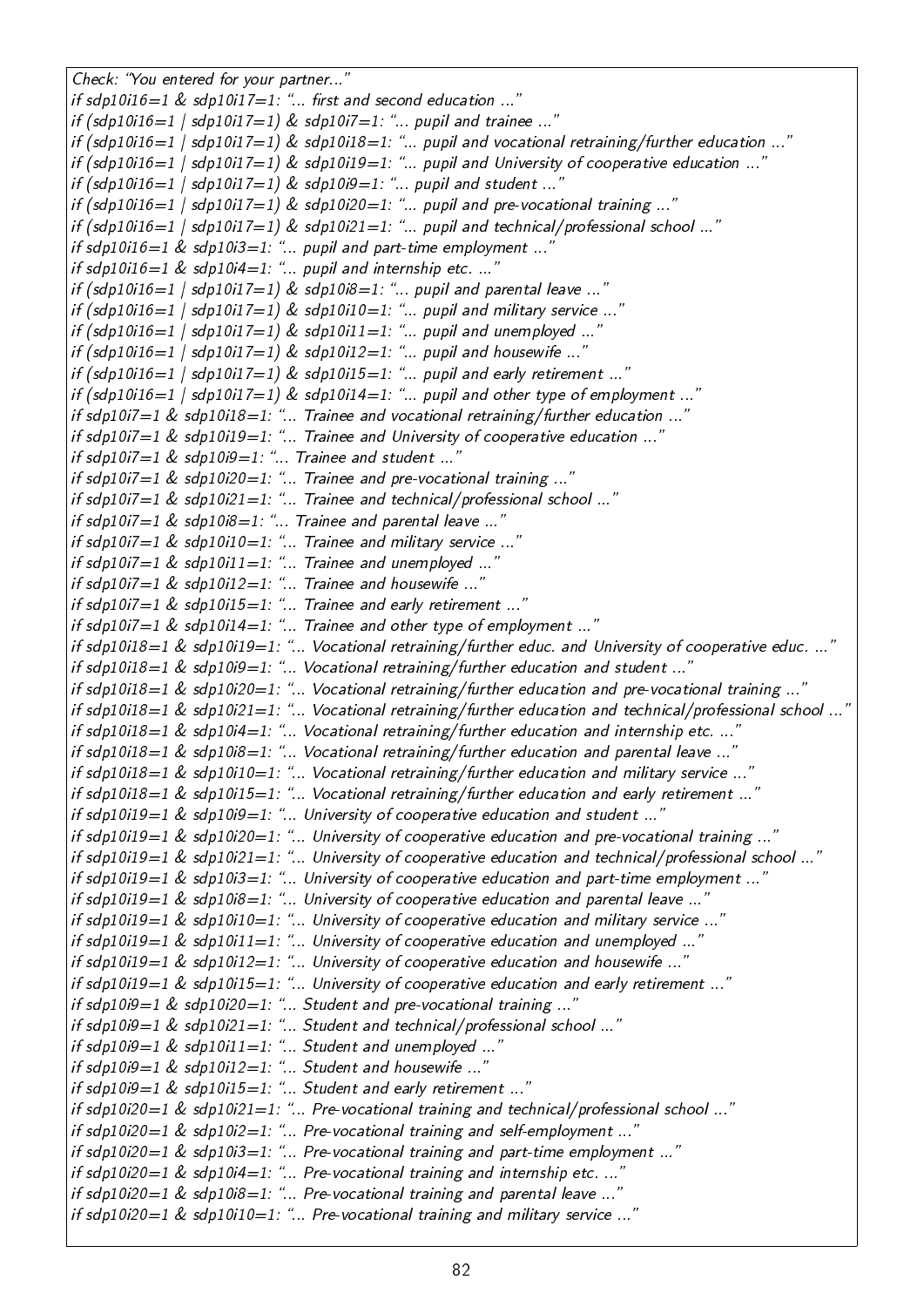Check: if sdp10i20=1 & sdp10i11=1: "... Pre-vocational training and unemployed ..." if sdp10i20=1 & sdp10i12=1: "... Pre-vocational training and housewife ..." if sdp10i20=1 & sdp10i15=1: "... Pre-vocational training and early retirement ...' if sdp10i21=1 & sdp10i10=1: "... Technical/professional school and military service ...' if sdp10i21=1 & sdp10i11=1: "... Technical/professional school and unemployed ..." if  $sdp10i21=1$  &  $sdp10i12=1$ : "... Technical/professional school and housewife ..." if sdp10i21=1 & sdp10i15=1: "... Technical/professional school and early retirement ..." if sdp10i1=1 & sdp10i16=1: "... Full-time employment and pupil ...' if sdp10i1=1 & sdp10i18=1: "... Full-time employment and vocational retraining/further education ...' if sdp10i1=1 & sdp10i19=1: "... Full-time employment and University of cooperative education ... if sdp10i1=1 & sdp10i20=1: ... Full-time employment and pre-vocational training ... if  $sdp10i1=1$  &  $sdp10i2=1$ : "... Full-time employment and self-employment ..." if sdp10i1=1 & sdp10i3=1: "... Full-time employment and part-time employment ..." if  $sdp10i1=1$  &  $sdp10i4=1$ : "... Full-time employment and internship etc. ..." if  $sdp10i1=1$  &  $sdp10i5=1$ : "... Full-time employment and marginal ..." if sdp10i1=1  $&$  sdp10i7=1: "... Full-time employment and trainee ..." if sdp10i1=1 & sdp10i8=1: "... Full-time employment and parental leave ..." if sdp10i1=1 & sdp10i9=1: "... Full-time employment and student ..." if  $sdp10i1=1$  &  $sdp10i10=1$ : "... Full-time employment and military service ..." if  $sdp10i1=1$  &  $sdp10i11=1$ : "... Full-time employment and unemployed ... if sdp10i1=1 & sdp10i12=1: "... Full-time employment and housewife ..." if sdp10i1=1 & sdp10i14=1: "... Full-time employment and other type of non-employment ..." if sdp10i1=1  $\&$  sdp10i15=1: "... Full-time employment and early retirement ...' if sdp10i2=1  $\&$  sdp10i3=1: "... Self-employment and part-time employment ...' if  $sdp10i2=1$  &  $sdp10i4=1$ : "... Self-employment and internship etc. ...' if sdp10i2=1 & sdp10i5=1: "... Self-employment and marginal ..." if sdp10i2=1  $\&$  sdp10i7=1: "... Self-employment and trainee ...' if sdp10i2=1 & sdp10i8=1: "... Self-employment and parental leave ...' if sdp10i2=1 & sdp10i9=1: "... Self-employment and student ..." if sdp10i2=1 & sdp10i10=1: "... Self-employment and military service ..." if  $sdp10i2=1$  &  $sdp10i11=1$ : "... Self-employment and unemployed ..." if sdp10i2=1 & sdp10i12=1: "... Self-employment and housewife ...' if sdp10i2=1 & sdp10i14=1: "... Self-employment and other type of non-employment ...' if sdp10i2=1  $\&$  sdp10i15=1: "... Self-employment and early retirement ...' if sdp10i3=1 & sdp10i4=1: "... Part-time employment and internship etc. ...' if sdp10i3=1  $\&$  sdp10i7=1: "... Part-time employment and trainee ..." if  $sdp10i3=1$  &  $sdp10i10=1$ : "... Part-time employment and military service ..." if sdp10i3=1 & sdp10i11=1: "... Part-time employment and unemployed ..." if sdp10i4=1 & sdp10i5=1: "... Internship etc. and marginal ... if  $sdp10i4=1$  &  $sdp10i7=1$ : "... Internship etc. and trainee ..." if sdp10i4=1  $&$  sdp10i8=1: "... Internship etc. and parental leave ..." if sdp10i4=1 & sdp10i10=1: "... Internship etc. and military service ..." if sdp10i4=1 & sdp10i11=1: "... Internship etc. and unemployed ..." if sdp10i4=1 & sdp10i12=1: "... Internship etc. and housewife ..." if sdp10i4=1 & sdp10i14=1: "... Internship etc. and other type of non-employment ..." if sdp10i4=1  $\&$  sdp10i15=1: "... Internship etc. and early retirement ...' if sdp10i5 $=$ 1 & sdp10i7 $=$ 1: "... marginal and trainee ...' if  $sdp10i5=1$  &  $sdp10i10=1$ : "... marginal and military service ..." if sdp10i5=1 & sdp10i11=1: "... marginal and unemployed ..." if sdp10i8=1 & sdp10i10=1: "... Parental leave and military service ..." if sdp10i8=1 & sdp10i11=1: "... Parental leave and unemployed ..." if sdp10i8=1 & sdp10i12=1: ... Parental leave and housewife ... if sdp10i8=1 & sdp10i14=1: "... Parental leave and other type of non-employment ..." if sdp10i8=1 & sdp10i15=1: "... Parental leave and early retirement ..."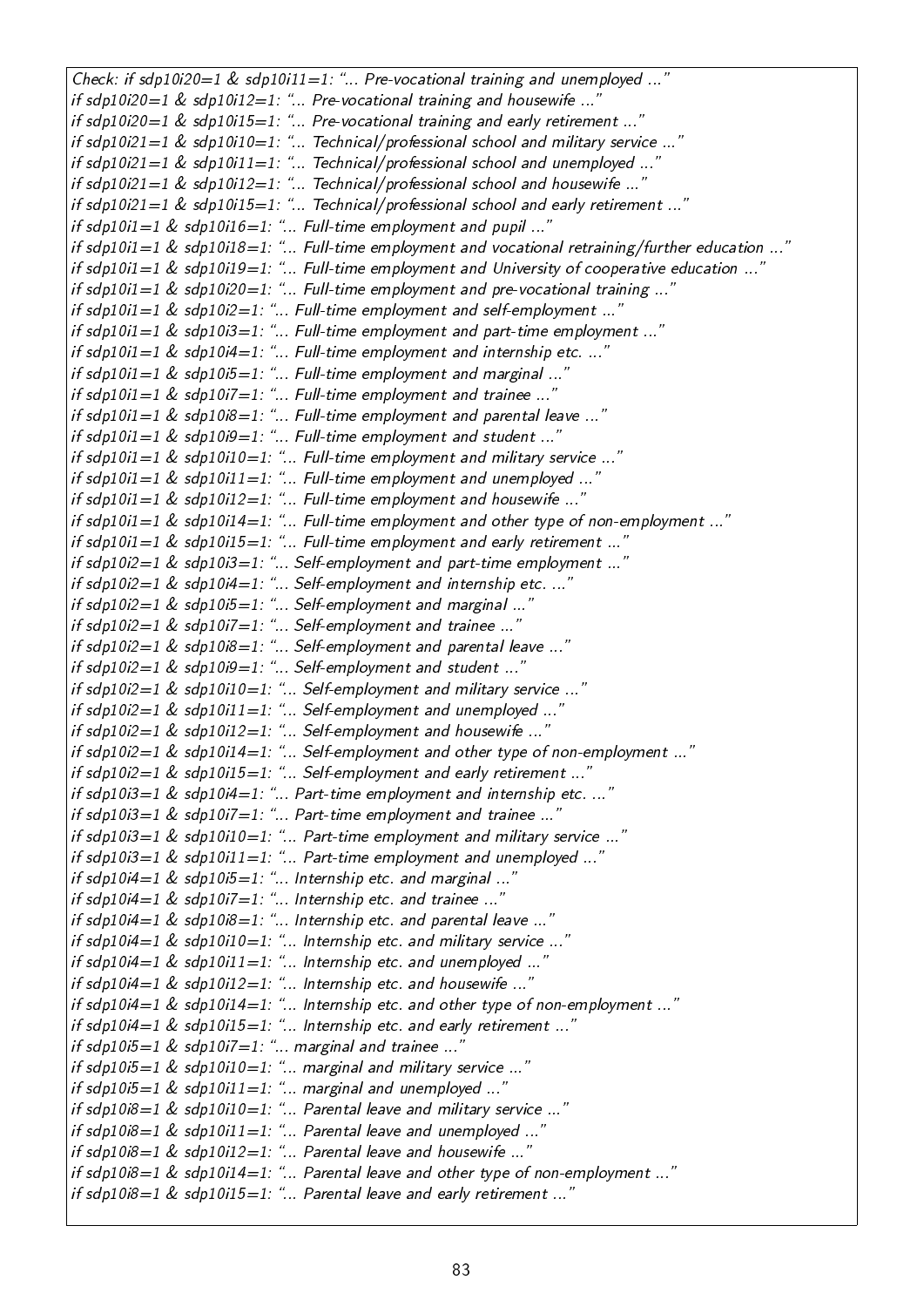| Check: if sdp10i9=1 & sdp10i10=1: " student and military service "                                          |
|-------------------------------------------------------------------------------------------------------------|
| $\mid$ if sdp10i10=1 & sdp10i11=1: " Military service and unemployed "                                      |
| if sdp10i10=1 & sdp10i12=1: " Military service and housewife "                                              |
| if sdp10i10=1 & sdp10i14=1: " Military service and other type of non-employment "                           |
| if sdp10i10=1 & sdp10i15=1: " Military service and early retirement "                                       |
| $ $ if sdp10i11=1 & sdp10i12=1: " Unemployed and housewife "                                                |
| if sdp10i11=1 & sdp10i14=1: " Unemployed and other type of non-employment "                                 |
| if sdp10i11=1 & sdp10i15=1: " Unemployed and early retirement "                                             |
| $\vert$ " Are these entries correct? If not, please correct your entries." Loop back over all combinations. |

| Question          | What type of school is [name of current partner (hpn)] currently attending?               |
|-------------------|-------------------------------------------------------------------------------------------|
| 60                | Int.: Show list 28!                                                                       |
| Variable<br>sdp14 | A low-level secondary school (Hauptschule) or similar school type $\dots \dots \square 1$ |
|                   | A medium-level secondary school (Realschule) or similar school type $\ldots$ $\Box$ 2     |
|                   | A higher-level secondary school (Gymnasium) or similar school type $\ldots$ $\Box$ 3      |
|                   |                                                                                           |
|                   | A special-needs school (Sonderschule / Förderschule)  0 5                                 |
|                   |                                                                                           |
|                   |                                                                                           |
|                   |                                                                                           |

Respondents with partner who currently attends school  $(hp=1 \& sdp10i16=1)$ 

| Question<br>61 | And what grade is [name of current partner (hpn)] in now?                    |
|----------------|------------------------------------------------------------------------------|
| Variable       | Grade                                                                        |
| sdp15          |                                                                              |
|                | No answer $\ldots$ $\ldots$ $\ldots$ $\ldots$ $\ldots$ $\ldots$ $\Box$ -2    |
|                | Respondents with partner who currently attends school ( $hp=1$ & sdp10i16=1) |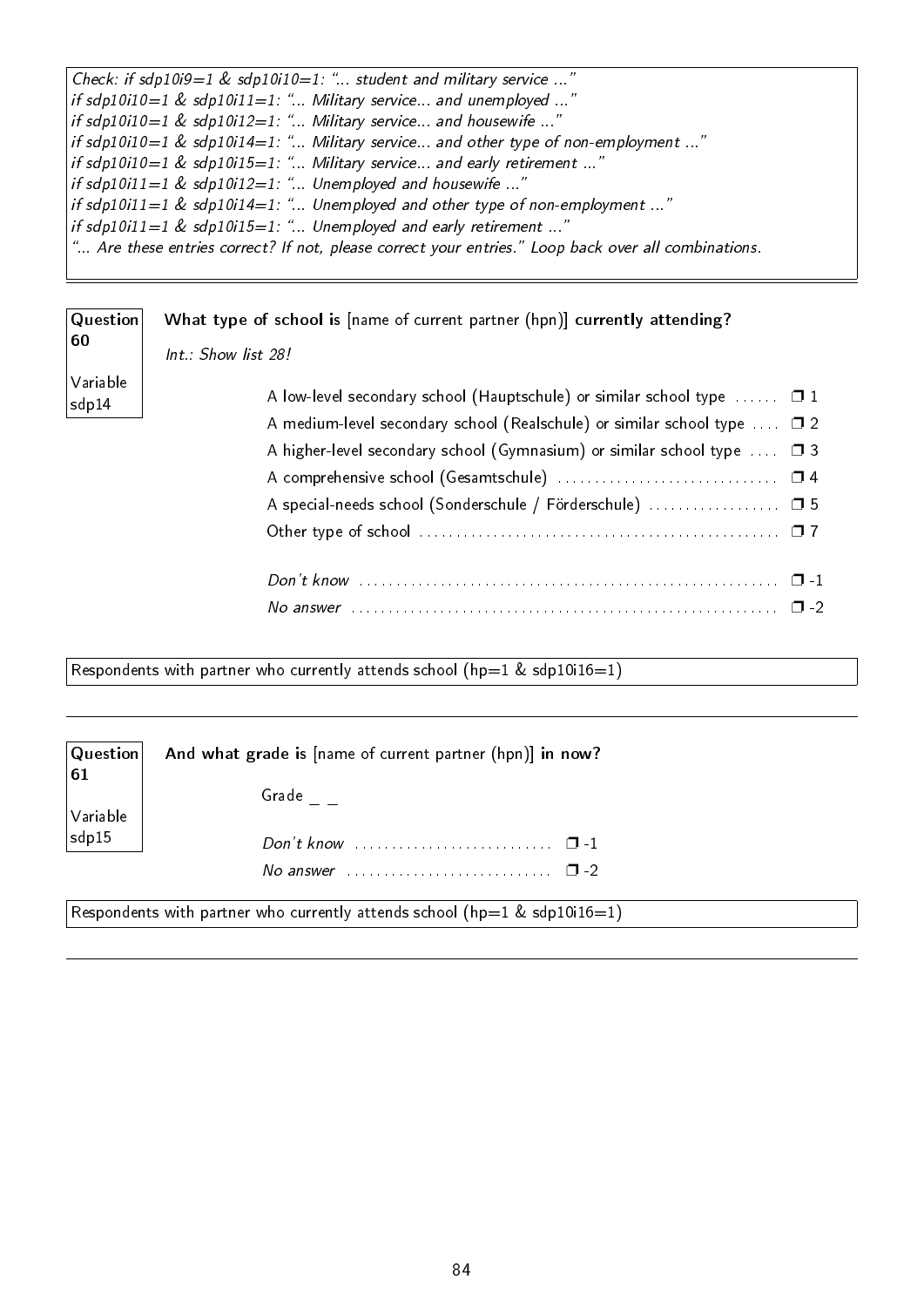| Question | [Re                                  |
|----------|--------------------------------------|
| 62       | Ha:                                  |
|          | sino                                 |
| Variable |                                      |
| sdp16    | $\mathsf{I} \mathsf{I} \mathsf{f}$ r |

spondents with a partner from previous wave (hp=1 & hpmt=0)]: s [name of partner from previous wave (hpn)] received a(nother) school leaving certificate  $ce$  [date of interview previous wave (d5, d6)]?

ew partner since previous wave (hp=1 & hpmt=1)]: Has [name of partner (hpn)] received a school leaving certificate?

| Don't know $\ldots \ldots \ldots \ldots \ldots \ldots \ldots \quad \Box -1$ |  |
|-----------------------------------------------------------------------------|--|
| No answer $\cdots$ $\cdots$ $\cdots$                                        |  |
|                                                                             |  |

Respondents with a partner from previous wave who is younger than 30, or with a new partner since previous wave who is not attending university or vocational training ((hp=1 & hpmt=0 & oij-ehc20y<30) | (hp=1 & hpmt=1 & sdp10i9≠1 & sdp10i7≠1))

| [Respondents with partner from previous wave ( $hp=1$ & hpmt=0)]:                            |
|----------------------------------------------------------------------------------------------|
| Which school leaving certificate did [name of partner from previous wave (hpn)] attain since |
| [date of interview previous wave (d5, d6)]?                                                  |
|                                                                                              |
| [Respondents with a new partner since previous wave ( $hp=1$ & $hpm=1$ )]:                   |
| What is the highest level of school education [name of new partner (hpn)] attained?          |
|                                                                                              |

Int.: Show list 29!

| Secondary general school leaving certificate (Hauptschulabschluss) $\dots$ $\Box$ 4                                            |  |
|--------------------------------------------------------------------------------------------------------------------------------|--|
| Intermediate school leaving certificate (Realschule, Mittlere Reife)  □ 5                                                      |  |
| Certificate from lower secondary school (Polytechnische Oberschule                                                             |  |
|                                                                                                                                |  |
| Certificate from medium-level secondary school (Polytechnische Oberschu-                                                       |  |
|                                                                                                                                |  |
| Entrance qualification for universities of applied sciences (also Fachober-                                                    |  |
|                                                                                                                                |  |
| General or subject-specific university entrance qualification (Abitur, Gym-                                                    |  |
|                                                                                                                                |  |
| Other school leaving certificate, namely: $\frac{1}{2}$ $\frac{1}{2}$ $\frac{1}{2}$ $\frac{1}{2}$ (sdp170) $\cdots$ $\Box$ 10  |  |
|                                                                                                                                |  |
|                                                                                                                                |  |
| No answer $\ldots$ $\ldots$ $\ldots$ $\ldots$ $\ldots$ $\ldots$ $\ldots$ $\ldots$ $\ldots$ $\ldots$ $\ldots$ $\ldots$ $\ldots$ |  |

Respondents with partner from previous wave who received a school leaving certificate since the previous wave, or with new partner who received a school leaving certificate or currently attends university or vocational training  $(sdp16=1 | (hp=1 \& hpm1=1 \& (sdp10i9=1 | sdp10i7=1)))$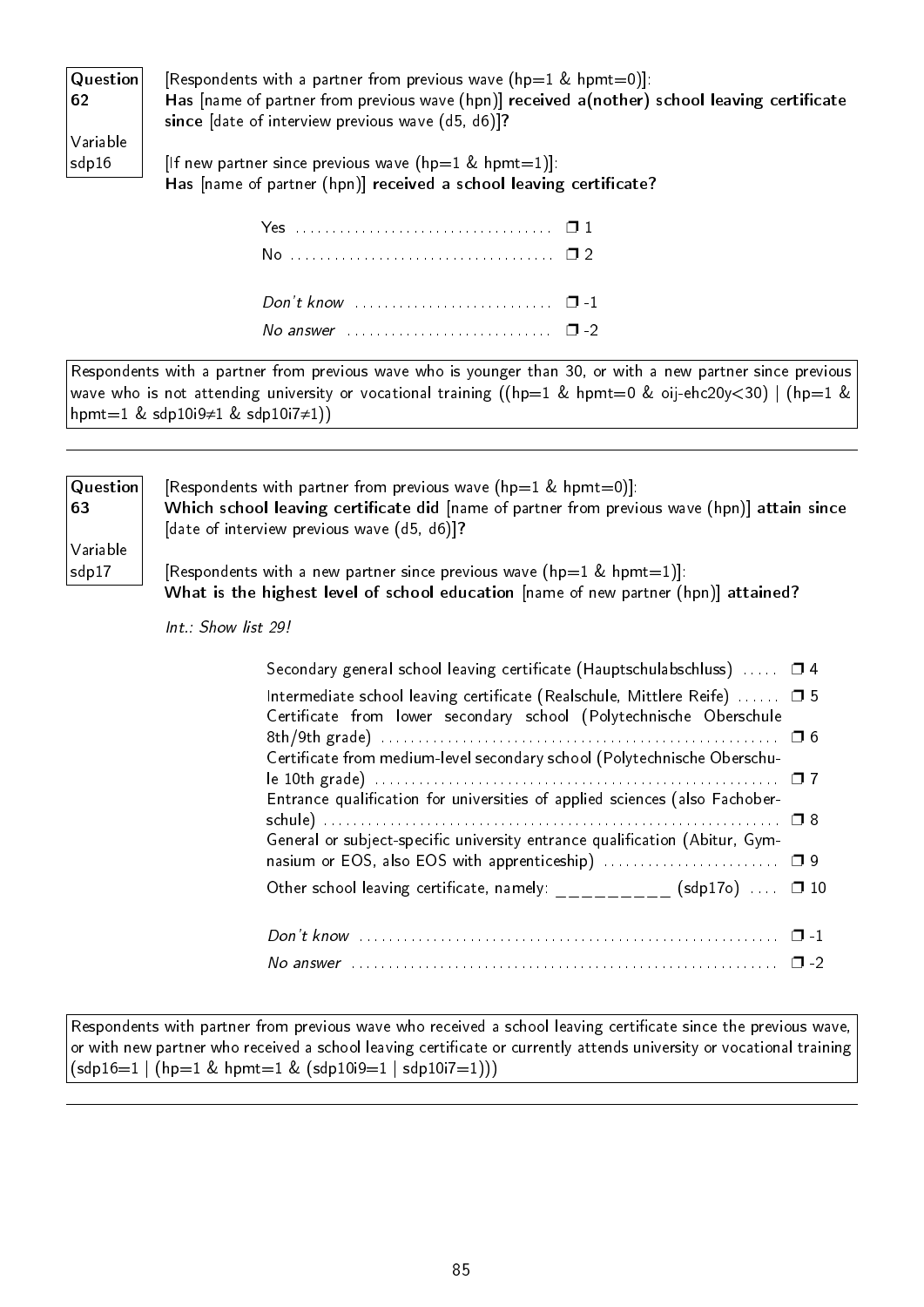| $ $ Question $ $ | [Respondents with partner from previous wave ( $hp=1$ & $hpm=0$ )]:                      |
|------------------|------------------------------------------------------------------------------------------|
| 64               | Did [name of partner from previous wave (hpn)] complete some kind of vocational training |
|                  | since [date of interview previous wave (d5, d6)]                                         |
| Variable         |                                                                                          |
| $ $ sdp $18$     | [Respondents with new partner (hpmt=1)]:                                                 |
|                  | Did [name of new partner (hpn)] complete some kind of vocational training?               |

| No answer $\cdots$ $\cdots$ $\cdots$ |  |
|--------------------------------------|--|

Respondents with partner from previous wave or with new partner who received a school leaving certificate or currently attends university or vocational training ((hp=1 & hpmt=0) | (hpmt=1 & (sdp16=1 | sdp10i9=1 |  $sdp10i7=1))$ 

| Question <br>65  | [Respondents with partner from previous wave ( $hp=1$ & $hpm=0$ )]:<br>What certificate(s) or degree(s) has [name of partner from previous wave (hpn)] attained<br>since [date of interview previous wave (d5, d6)] |
|------------------|---------------------------------------------------------------------------------------------------------------------------------------------------------------------------------------------------------------------|
| Variable<br>sdp9 | [Respondents with new partner (hpmt=1)]:<br>What certificate(s) or degree(s) has [name of new partner (hpn)] attained?                                                                                              |
|                  | Int.: Show list 30! Multiple responses allowed!                                                                                                                                                                     |

| sdp9i1 | Apprenticeship (GDR: certified skilled worker) |  |  |
|--------|------------------------------------------------|--|--|
|        |                                                |  |  |

- sdp9i2 Vocational school (general, trade, health-care related)
- sdp9i3 Advanced vocational school (e.g., certified master craftsman, certified technican)
- sdp9i4 Civil service apprenticeship
- sdp9i5 University of applied sciences / vocational school leading to entry qualification for university of applied sciences (previously: engineering school, teacher training; GDR: engineering and higher vocational school certificate)
- sdp9i6 University degree
- sdp9i7 Doctorate

| No answer $\ldots$ $\ldots$ $\ldots$ $\ldots$ $\ldots$ $\ldots$ $\Box$ -2 |  |
|---------------------------------------------------------------------------|--|

Respondents with partner who completed some kind of vocational training (sdp18=1)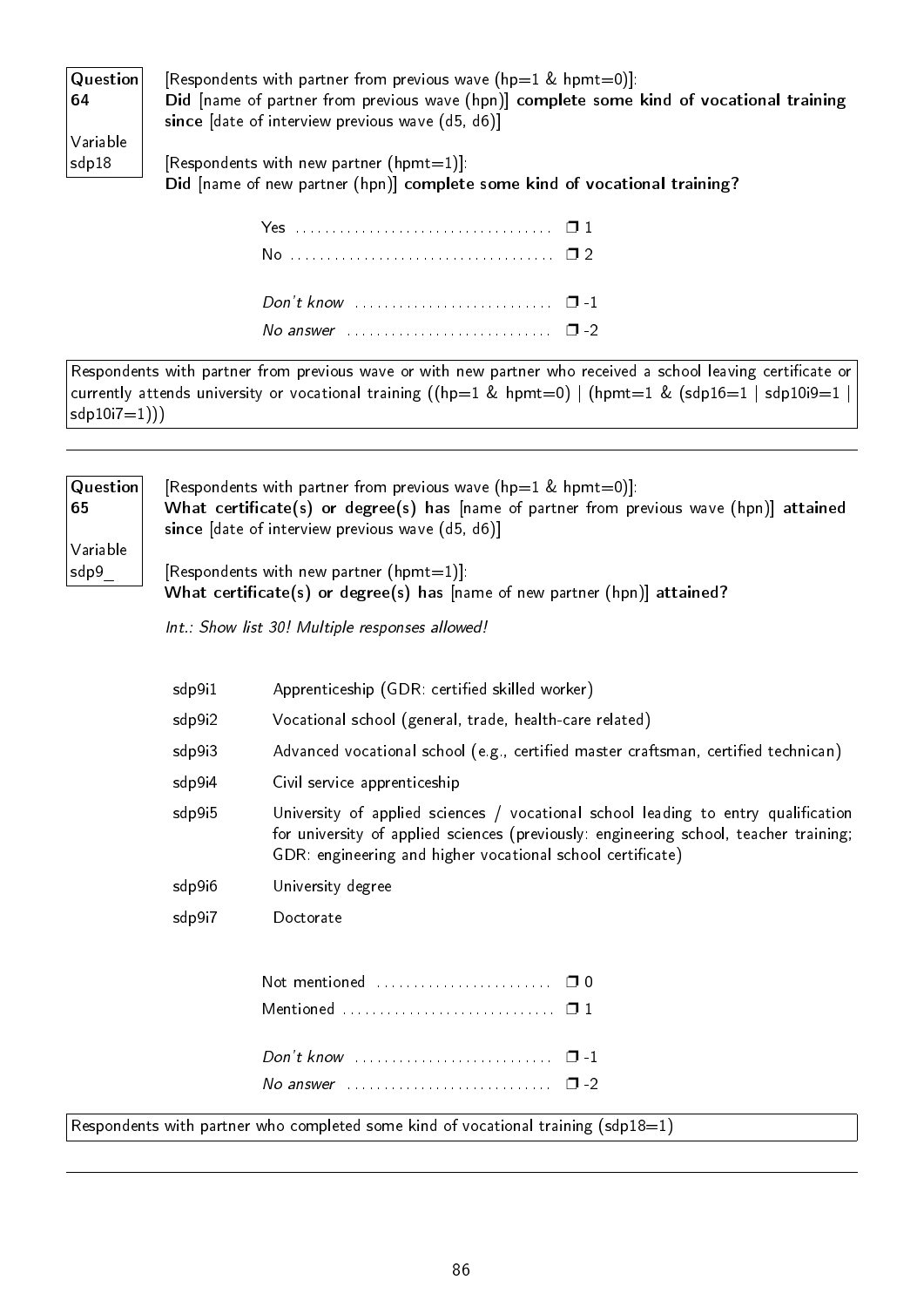| Question<br>$\begin{vmatrix} 66 \end{vmatrix}$ | Has [name of partner from previous wave (hpn)]'s occupational status changed since [date of<br>interview previous wave (d5, d6)]? |
|------------------------------------------------|-----------------------------------------------------------------------------------------------------------------------------------|
| Variable<br>sdp19                              |                                                                                                                                   |
|                                                | No answer $\cdots$ $\cdots$ $\cdots$                                                                                              |

Respondents with partner from previous wave who is currently employed and who is not a pupil (hpmt=0 &  $\mathsf{sdp}$ 10i16≠1  $\&$   $\mathsf{sdp}$ 10ix $=$ 1, for at least one x $=$ 1,2,3,4,5,6,7,13)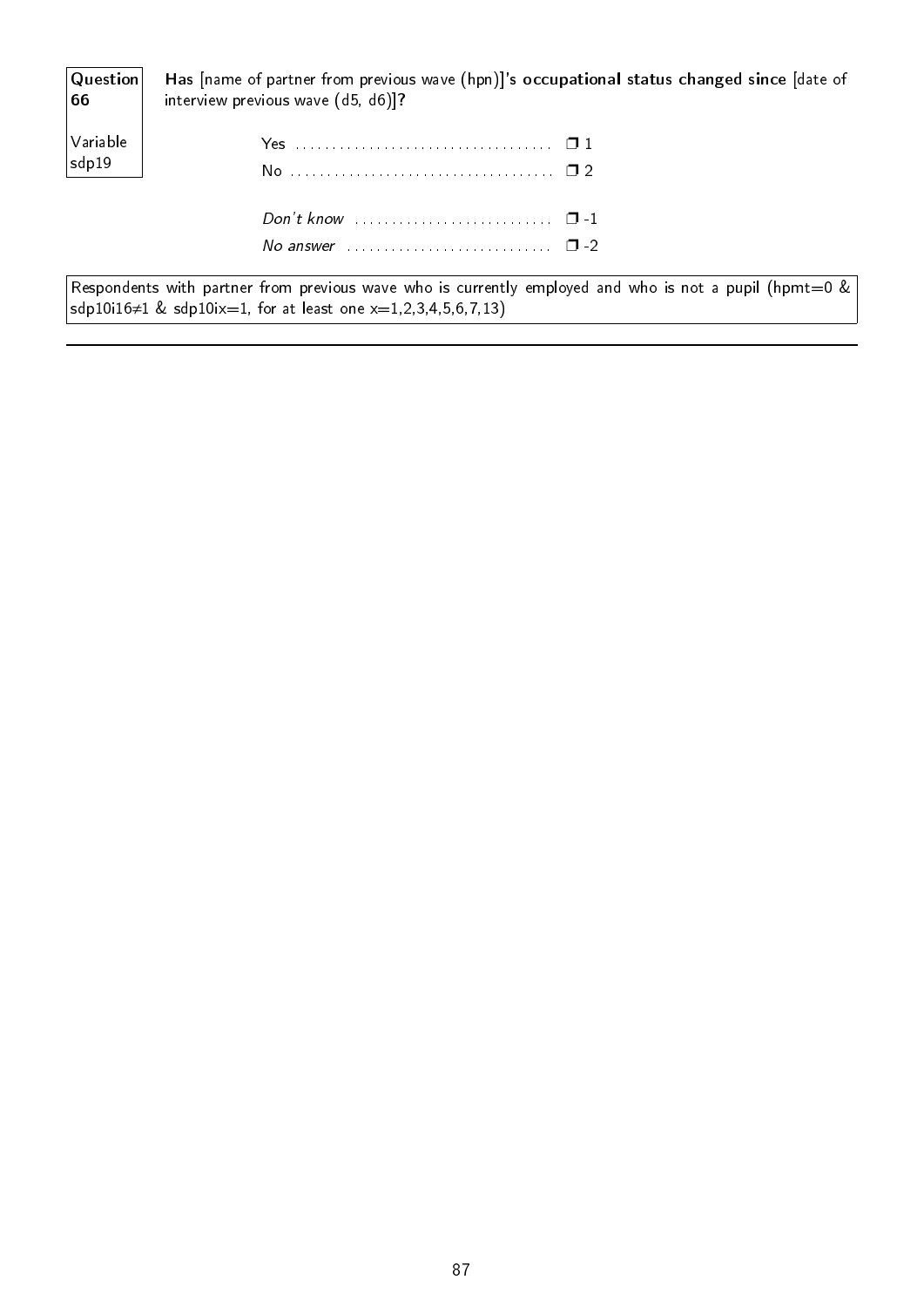#### Question 67

 $sdp11$ 

#### What is [name of current partner (hpn)]'s current occupational status?

Variable Int.: Show list 31!

| Blue-collar workers (also in agriculture)                                                                                                                                      |                           |
|--------------------------------------------------------------------------------------------------------------------------------------------------------------------------------|---------------------------|
|                                                                                                                                                                                | $\square$ 60              |
|                                                                                                                                                                                | $\Box$ 61                 |
|                                                                                                                                                                                | $\square$ 62              |
|                                                                                                                                                                                | □ 63                      |
|                                                                                                                                                                                | $\Box$ 64                 |
| Apprentices / Trainees and interns                                                                                                                                             |                           |
| Apprentices / trainees in trade, commerce, or public administration                                                                                                            | $\Box$ 70                 |
| Apprentices / trainees in crafts and production                                                                                                                                | $\Box$ 71                 |
| Apprentices / trainees in home economics or agriculture                                                                                                                        | $\square$ 72              |
|                                                                                                                                                                                | $\square$ 73              |
|                                                                                                                                                                                | $\Box$ 74                 |
| Civil servants/ public administration (incl. judges & career soldiers)                                                                                                         |                           |
| Lower level (up to and including Oberamtsmeister)                                                                                                                              | $\Box$ 40                 |
| Middle level (from Assistent up to and including Hauptsekretär/Amtsinspektor)                                                                                                  | $\Box$ 41                 |
| Upper level (from Inspektor up to and including Oberamtmann / Oberamtsrat)                                                                                                     | $\Box$ 42                 |
|                                                                                                                                                                                | $\Box$ 43                 |
| Self-employed (also: unpaid family workers)                                                                                                                                    |                           |
|                                                                                                                                                                                | $\Box$ 10                 |
|                                                                                                                                                                                | $\Box$ 11                 |
| Self-employed farmers with 10 and more employees                                                                                                                               | $\square$ 12              |
| Self-employed academic professionals / liberal professions without employees                                                                                                   | $\square$ 13              |
| Self-employed academic professionals / liberal professions with 1 - 9 employees<br>Self-employed academic professionals / liberal professions with 10 or more em-              | $\Box$ 14                 |
| ployees                                                                                                                                                                        | $\square$ 15              |
|                                                                                                                                                                                | $\square$ 20              |
|                                                                                                                                                                                | $\square$ 21              |
| Other self-employed with 10 or more employees                                                                                                                                  | $\Box$ 22                 |
|                                                                                                                                                                                | $\square$ 30              |
| White-collar workers                                                                                                                                                           |                           |
| Industry and works foremen in a salaried position                                                                                                                              | $\square$ 50<br>$\Box$ 51 |
| Employees with simple duties (e.g., salesperson, clerk, stenographe) $\ldots \ldots \ldots$<br>Employees with qualified duties (e.g., executive officer, accountant, technical |                           |
| draftsman)                                                                                                                                                                     | $\square$ 52              |
|                                                                                                                                                                                | $\square$ 53              |
|                                                                                                                                                                                | □ 54                      |
|                                                                                                                                                                                |                           |
|                                                                                                                                                                                | $\Box -1$                 |
|                                                                                                                                                                                | $\Box$ -2                 |
|                                                                                                                                                                                |                           |

Respondents with a new partner who is currently employed and who is not a pupil, or with a partner from previous wave whose occupational status has changed since the previous wave (hpmt=1 & sdp10i16≠1 & sdp10ix=1, for  $a \times = 1, 2, 3, 4, 5, 6, 7, 13$  | (hpmt=0 & sdp19=1))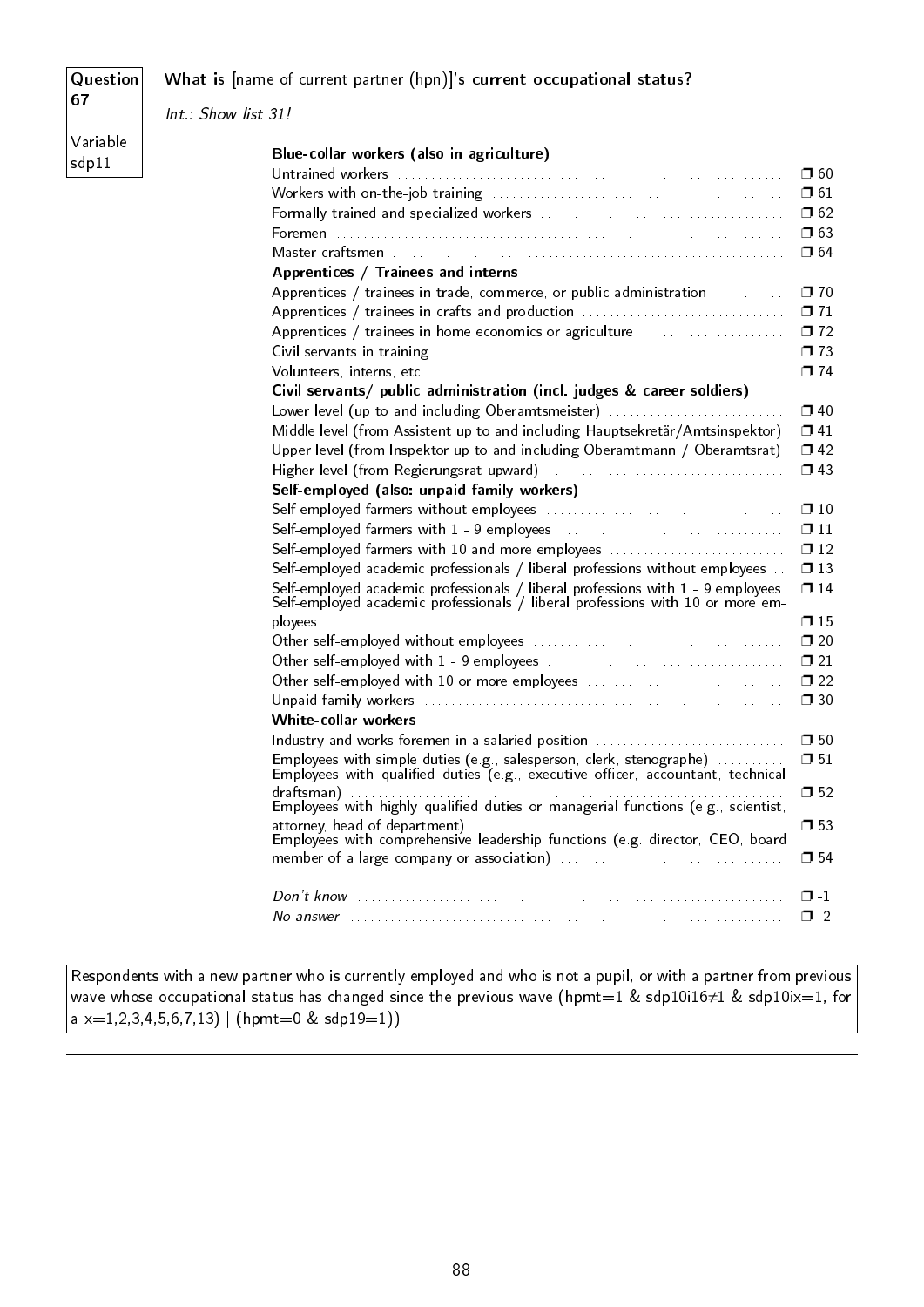| $ $ Question $ $<br>68                                                         | How many hours per week does your partner work on average, including overtime? |
|--------------------------------------------------------------------------------|--------------------------------------------------------------------------------|
|                                                                                | Hours per week                                                                 |
| $\begin{array}{ l } \hline \text{Variable} \\ \text{sdp12} \hline \end{array}$ |                                                                                |
|                                                                                |                                                                                |
|                                                                                | No answer $\ldots \ldots \ldots \ldots \ldots \ldots \ldots \quad \Box$ -2     |

Respondents with a partner who is currently employed and who is not a pupil (hp=1 &sdp10i16≠1 & sdp10ix=1, for a  $x=1,2,3,4,5,6,7,13$ 

| Question<br>69    | How many nights during the past three months did $[name of pattern]$ (hpn) not stay at<br>home overnight for job-related reasons? |
|-------------------|-----------------------------------------------------------------------------------------------------------------------------------|
| Variable<br>sdp20 | Int.: If asked: By that, I mean nights when you stayed over in hotels, guest houses, or company<br>apartments.<br>Nights          |
|                   |                                                                                                                                   |
|                   | No answer $\ldots \ldots \ldots \ldots \ldots \ldots \ldots \square$ -2                                                           |

Respondents with a partner who is currently employed and who is not a pupil and lives together with respondent  $(hp=1 \&$  sdp10i16≠1 & sdp10ix=1, for a x=1,2,3,4,5,6,7,13 & hpc=1)

Time marker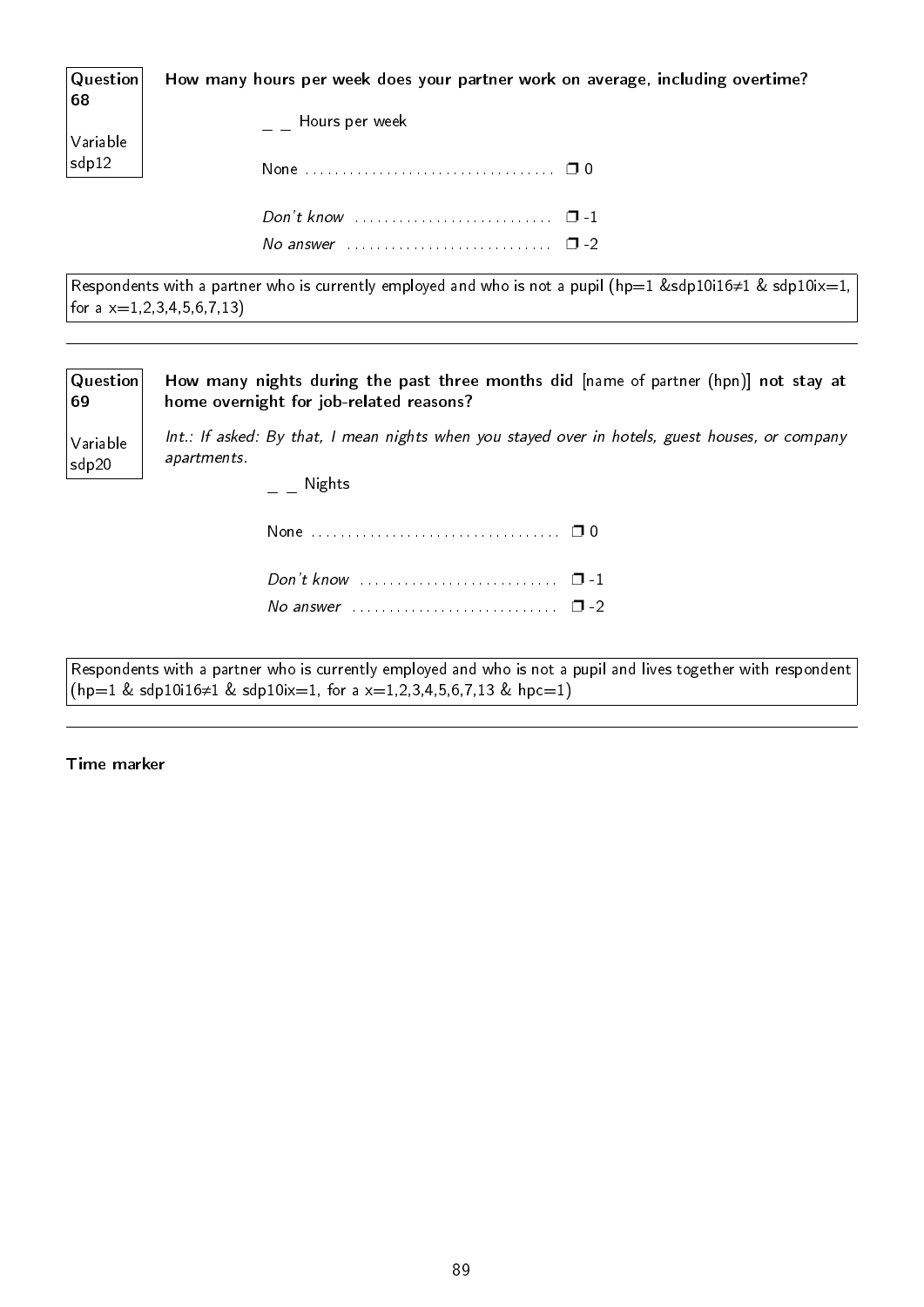# Residence of partner and timely distance to respondent

| Question              | Where does your partner live? Please tell me the city and the federal state.                                            |                                                                                                                   |  |  |  |  |  |  |  |  |  |  |  |
|-----------------------|-------------------------------------------------------------------------------------------------------------------------|-------------------------------------------------------------------------------------------------------------------|--|--|--|--|--|--|--|--|--|--|--|
| 70                    | Int.: If the partner lives in the same place of residence as the anchor, DO NOT make an entry for<br>the federal state! |                                                                                                                   |  |  |  |  |  |  |  |  |  |  |  |
| Variable<br>$^{hcp1}$ | hcp1i1                                                                                                                  | Place of residence: $\frac{1}{2}$ = $\frac{1}{2}$ = $\frac{1}{2}$ = $\frac{1}{2}$ = $\frac{1}{2}$ = $\frac{1}{2}$ |  |  |  |  |  |  |  |  |  |  |  |
|                       |                                                                                                                         |                                                                                                                   |  |  |  |  |  |  |  |  |  |  |  |
|                       |                                                                                                                         |                                                                                                                   |  |  |  |  |  |  |  |  |  |  |  |
|                       |                                                                                                                         |                                                                                                                   |  |  |  |  |  |  |  |  |  |  |  |
|                       |                                                                                                                         |                                                                                                                   |  |  |  |  |  |  |  |  |  |  |  |
|                       | hcp1i2                                                                                                                  | $\Box$ 0                                                                                                          |  |  |  |  |  |  |  |  |  |  |  |
|                       |                                                                                                                         |                                                                                                                   |  |  |  |  |  |  |  |  |  |  |  |
|                       |                                                                                                                         |                                                                                                                   |  |  |  |  |  |  |  |  |  |  |  |
|                       |                                                                                                                         |                                                                                                                   |  |  |  |  |  |  |  |  |  |  |  |
|                       |                                                                                                                         |                                                                                                                   |  |  |  |  |  |  |  |  |  |  |  |
|                       |                                                                                                                         |                                                                                                                   |  |  |  |  |  |  |  |  |  |  |  |
|                       |                                                                                                                         |                                                                                                                   |  |  |  |  |  |  |  |  |  |  |  |
|                       |                                                                                                                         |                                                                                                                   |  |  |  |  |  |  |  |  |  |  |  |
|                       |                                                                                                                         |                                                                                                                   |  |  |  |  |  |  |  |  |  |  |  |
|                       |                                                                                                                         |                                                                                                                   |  |  |  |  |  |  |  |  |  |  |  |
|                       |                                                                                                                         |                                                                                                                   |  |  |  |  |  |  |  |  |  |  |  |
|                       |                                                                                                                         | $\Box$ 11                                                                                                         |  |  |  |  |  |  |  |  |  |  |  |
|                       |                                                                                                                         | Mecklenburg-Vorpommern (Mecklenburg-Western Pomerania)<br>$\Box$ 12                                               |  |  |  |  |  |  |  |  |  |  |  |
|                       |                                                                                                                         | $\Box$ 13                                                                                                         |  |  |  |  |  |  |  |  |  |  |  |
|                       |                                                                                                                         |                                                                                                                   |  |  |  |  |  |  |  |  |  |  |  |
|                       |                                                                                                                         |                                                                                                                   |  |  |  |  |  |  |  |  |  |  |  |
|                       |                                                                                                                         |                                                                                                                   |  |  |  |  |  |  |  |  |  |  |  |
|                       |                                                                                                                         | Country (please indicate): __________________(hcp1i2o)  0 17                                                      |  |  |  |  |  |  |  |  |  |  |  |
|                       |                                                                                                                         |                                                                                                                   |  |  |  |  |  |  |  |  |  |  |  |
|                       |                                                                                                                         |                                                                                                                   |  |  |  |  |  |  |  |  |  |  |  |

Respondents with partner who do not live together (hp=1 & hpc≠1) <code>hcp1</code>i<code>2</code> only when "In the same city or town as I do" is not indicated for <code>hcp1i1</code> (<code>hcp1i1≠7</code> )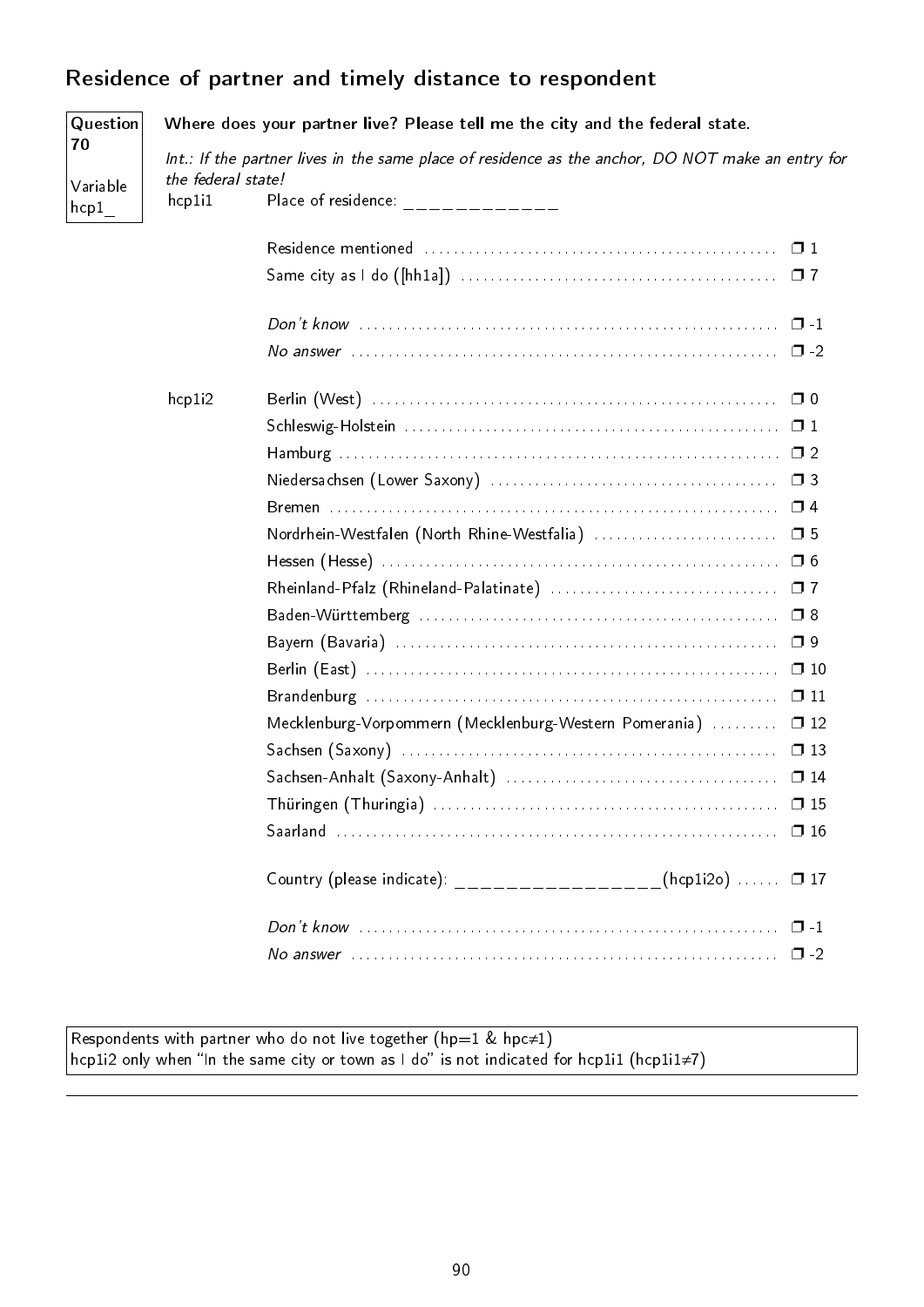| $\vert$ Question $\vert$<br> 71 | How often does your partner stay overnight at this dwelling?<br>Int.: Show list 32! |  |
|---------------------------------|-------------------------------------------------------------------------------------|--|
| Variable<br>hcp2                |                                                                                     |  |
|                                 | Several times per month  03<br>1-2 nights per week  0 4                             |  |
|                                 | 3-5 nights per week  0 5                                                            |  |
|                                 | No answer $\ldots \ldots \ldots \ldots \ldots \ldots \ldots \quad \Box$ -2          |  |

Respondents with partner who do not live together (hp=1 & hpc $\neq$ 1)

**Question** 72 Variable hcp3 On average, how long does it take you to get from [main residence (hh1a)] to your partner in hours and minutes? Int.: On a normal day, means of transportation usually used.

 $hcp3h$  \_  $L$  Hours hcp3m Minutes

| No answer $\ldots$ $\ldots$ $\ldots$ $\ldots$ $\ldots$ $\ldots$ $\Box$ -2 |  |  |  |  |  |  |  |  |  |  |  |  |  |  |  |  |  |
|---------------------------------------------------------------------------|--|--|--|--|--|--|--|--|--|--|--|--|--|--|--|--|--|

Respondents with partner who do not live together (hp=1 & hpc≠1)

#### Time marker

#### Institutionalization of partnership

| 73                                                                    | $ {\bf Question} $ Has [name partner (hpn)] already introduced you to his [partner female (hpg=2): her] and /<br>or have you already introduced [name partner] to your parents? |
|-----------------------------------------------------------------------|---------------------------------------------------------------------------------------------------------------------------------------------------------------------------------|
| $\bigg \begin{array}{c} \textsf{Variable} \ \textsf{pa4} \end{array}$ |                                                                                                                                                                                 |
|                                                                       | Don't know $\ldots \ldots \ldots \ldots \ldots \ldots \ldots \square -1$<br>No answer $\ldots$ $\ldots$ $\ldots$ $\ldots$ $\ldots$ $\ldots$ $\Box$ -2                           |

Respondents who are not married and do not live together with their partner (hp=1 & hpm≠1 & hpc≠1)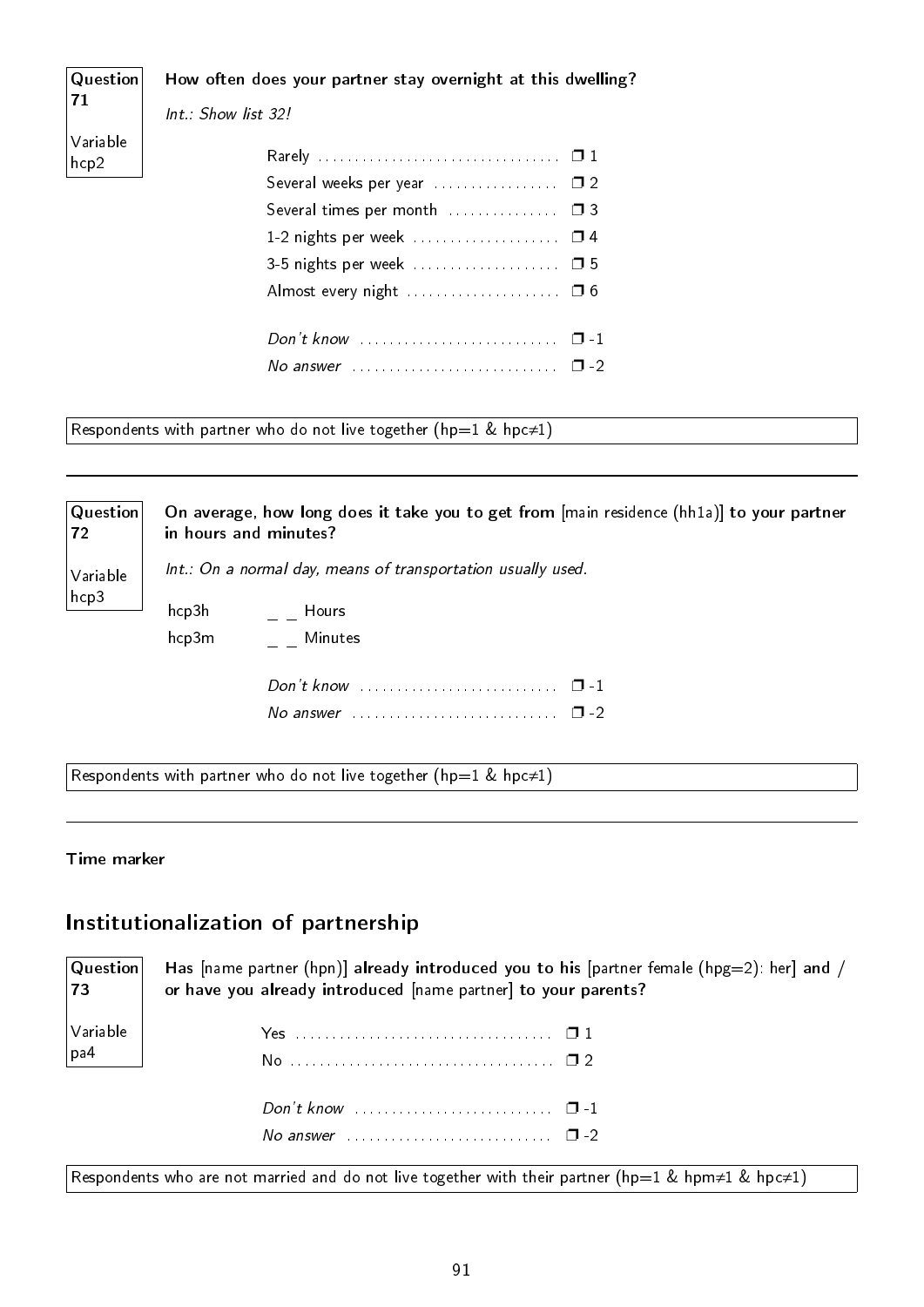| $\mid$ Question $\mid$<br>74           | Have you and [name partner (hpn)] already told each other that you love one another? |
|----------------------------------------|--------------------------------------------------------------------------------------|
|                                        |                                                                                      |
| $\sqrt{}$ Variable<br>$ _{\text{pa5}}$ |                                                                                      |
|                                        |                                                                                      |
|                                        | No answer $\ldots \ldots \ldots \ldots \ldots \ldots \ldots \square$ -2              |

Respondents who are not married and do not live together with their partner (hp=1 & hpm≠1 & hpc≠1)

| Question <br> 75                                                   | Do you keep things in [name partner (hpn)]'s dwelling and / or does [name partner (hpn)]<br>keep things in your dwelling (e.g., cosmetics, clothes)? |
|--------------------------------------------------------------------|------------------------------------------------------------------------------------------------------------------------------------------------------|
| $\begin{array}{c} \big  \text{Variable} \\ \text{pa6} \end{array}$ |                                                                                                                                                      |
|                                                                    |                                                                                                                                                      |

Respondents who are not married and do not live together with their partner (hp=1 & hpm≠1 & hpc≠1)

No answer  $\dots \dots \dots \dots \dots \dots \square$  -2

| $ $ Question $ $<br>76 | Since the start of your relationship with [name partner (hpn)] have you ever stayed<br>overnight together at your or at his [partner female (hpg=2): her] dwelling? |
|------------------------|---------------------------------------------------------------------------------------------------------------------------------------------------------------------|
| Variable<br>  pa7      |                                                                                                                                                                     |
|                        |                                                                                                                                                                     |
|                        | No answer $\cdots$ $\cdots$ $\cdots$                                                                                                                                |
|                        | Respondents who are not married and do not live together with their partner (hp=1 & hpm≠1 & hpc≠1)                                                                  |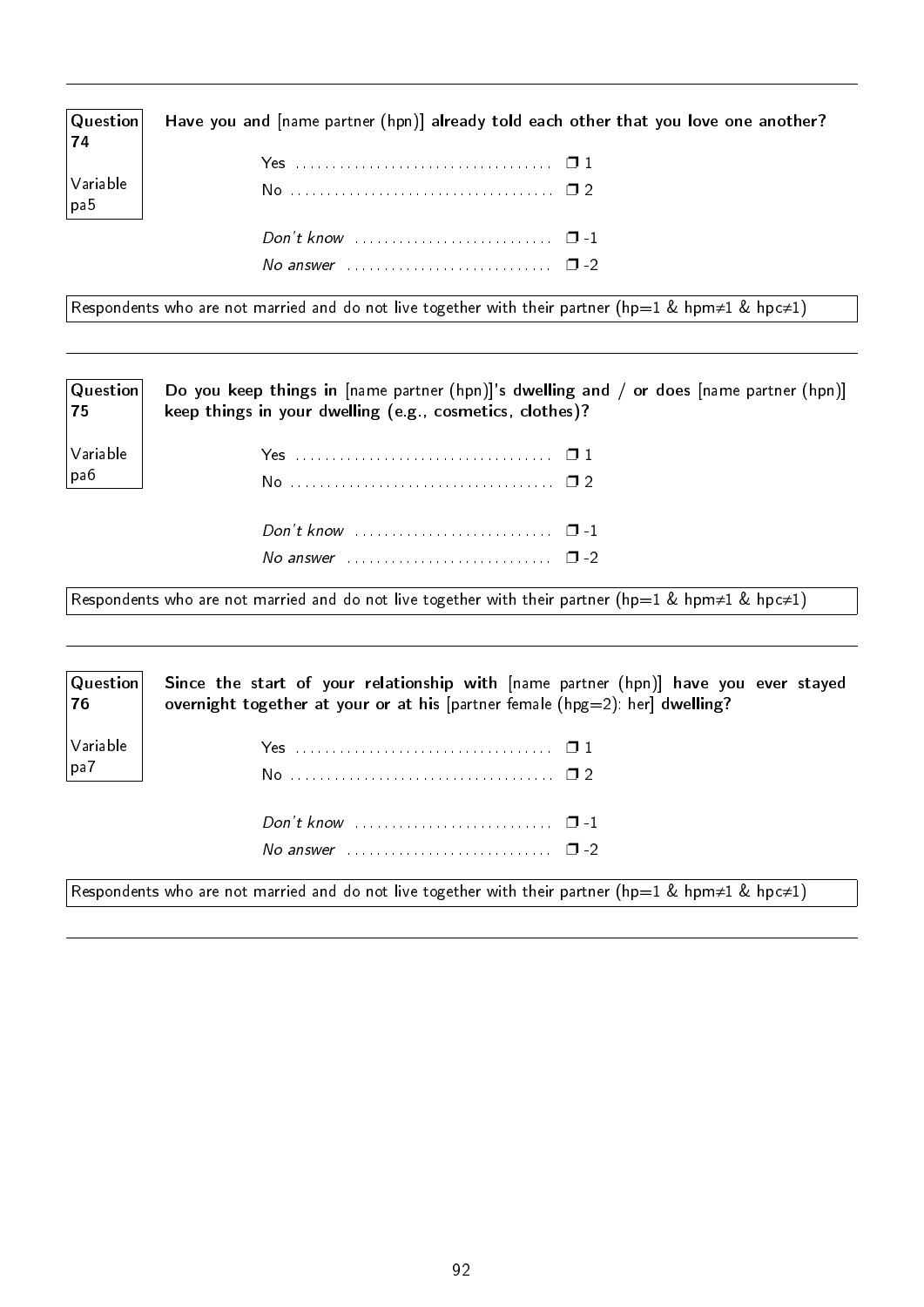| $\vert$ Question $\vert$ | How often did this occur last month?                                       |
|--------------------------|----------------------------------------------------------------------------|
| 77                       | Int.: Show list 33!                                                        |
| Variable                 | This is about the total number of nights that both spent together.         |
| pa8                      |                                                                            |
|                          | Rarely or irregularly (not every week) $\Box$ 2                            |
|                          | About 1 night per week  03                                                 |
|                          |                                                                            |
|                          |                                                                            |
|                          |                                                                            |
|                          |                                                                            |
|                          | No answer $\ldots \ldots \ldots \ldots \ldots \ldots \ldots \quad \Box$ -2 |

Respondents who are not married and do not live together with their partner but have already spent the night together at their places (hp=1 & hpm≠1 & hpc≠1 & pa7=1)

Question 78 Variable pa9 Do you intend to move in with [name partner (hpn)] or to establish a common household within the next 12 months? Int.: Show list 34! Yes, definitely  $\dots\dots\dots\dots\dots\dots\dots\quad\Box$  1 Yes, perhaps . . . . . . . . . . . . . . . . . . . . . . . . . . . ❐ 2 No, probably not  $\dots\dots\dots\dots\dots\dots \Box$  3 No, definitely not  $\dots\dots\dots\dots\dots\dots\quad\Box$  4 We haven't discussed that yet. . . . . . . . .  $\Box$  5 Don't know . . . . . . . . . . . . . . . . . . . . . . . . . . . ❐ -1 No answer  $\dots\dots\dots\dots\dots\dots\dots\dots$   $\Box$  -2

Adult respondents with a partner with whom they do not live together (hp=1 & hpc≠1 & oij-doby≥18)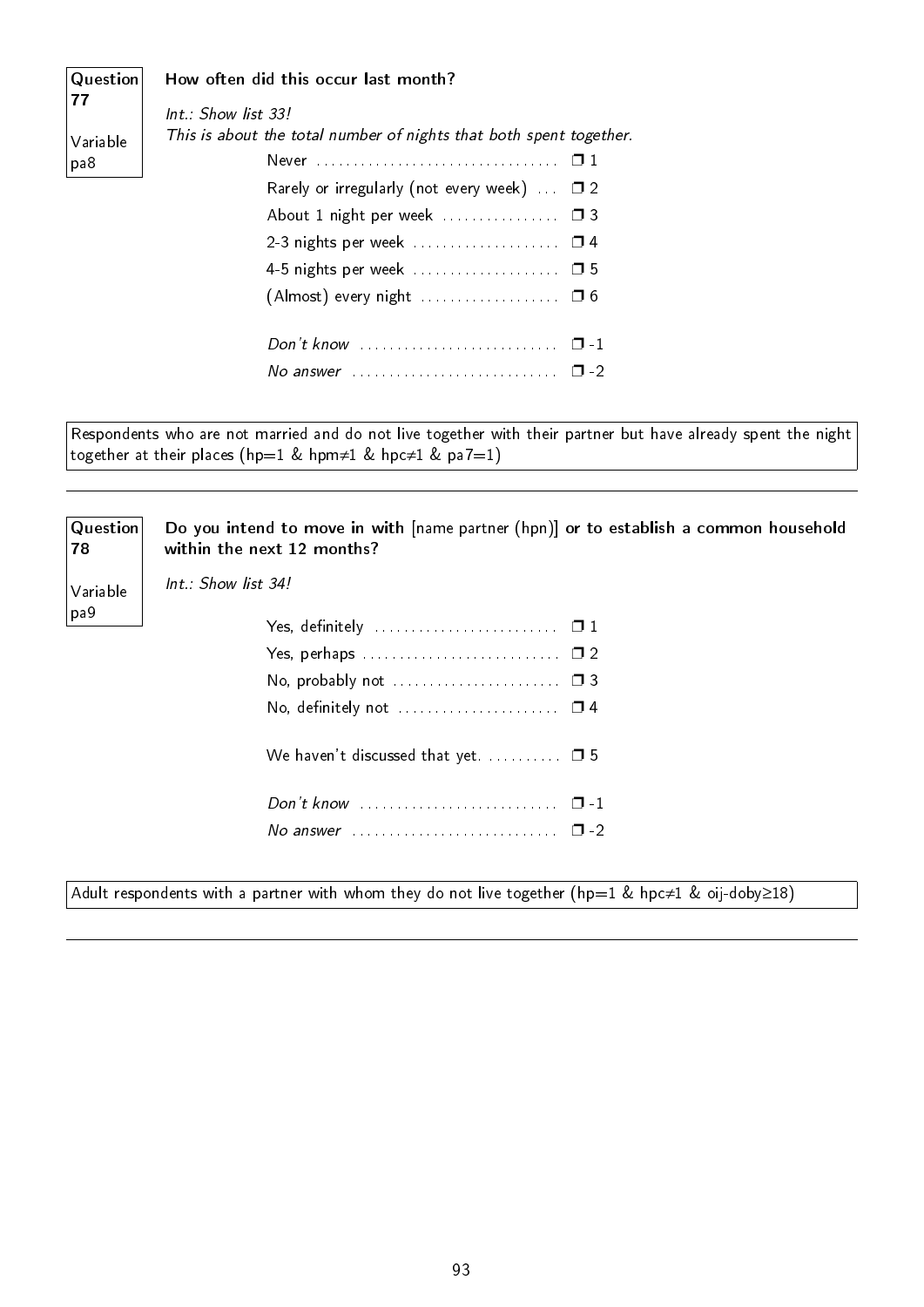#### Question Are you and [name partner (hpn)] planning to marry within the next 12 months?

79 Variable pa11

Int.: Show list 35!

| No, probably not $\ldots \ldots \ldots \ldots \ldots \ldots \square$ 3 |  |
|------------------------------------------------------------------------|--|
|                                                                        |  |
|                                                                        |  |
|                                                                        |  |
|                                                                        |  |
|                                                                        |  |

Adult respondents with a partner with whom they are not married (hp=1 & hpm≠1 & oij-doby≥18)

**Question** 80 Variable pa13 Have you and [name partner (hpn)] seriously considered having children together? Yes . . . . . . . . . . . . . . . . . . . . . . . . . . . . . . . . . . . ❐ 1 No . . . . . . . . . . . . . . . . . . . . . . . . . . . . . . . . . . . . ❐ 2 Don't know . . . . . . . . . . . . . . . . . . . . . . . . . . . ❐ -1 No answer . . . . . . . . . . . . . . . . . . . . . . . . . . . . ❐ -2 Adult respondents with a partner with whom they are not married and have no children together (oij-doby≥18 & hp=1 & hpm≠1 & ehc12kx≠hpnr for all  $x=1,...,10$ )

Time marker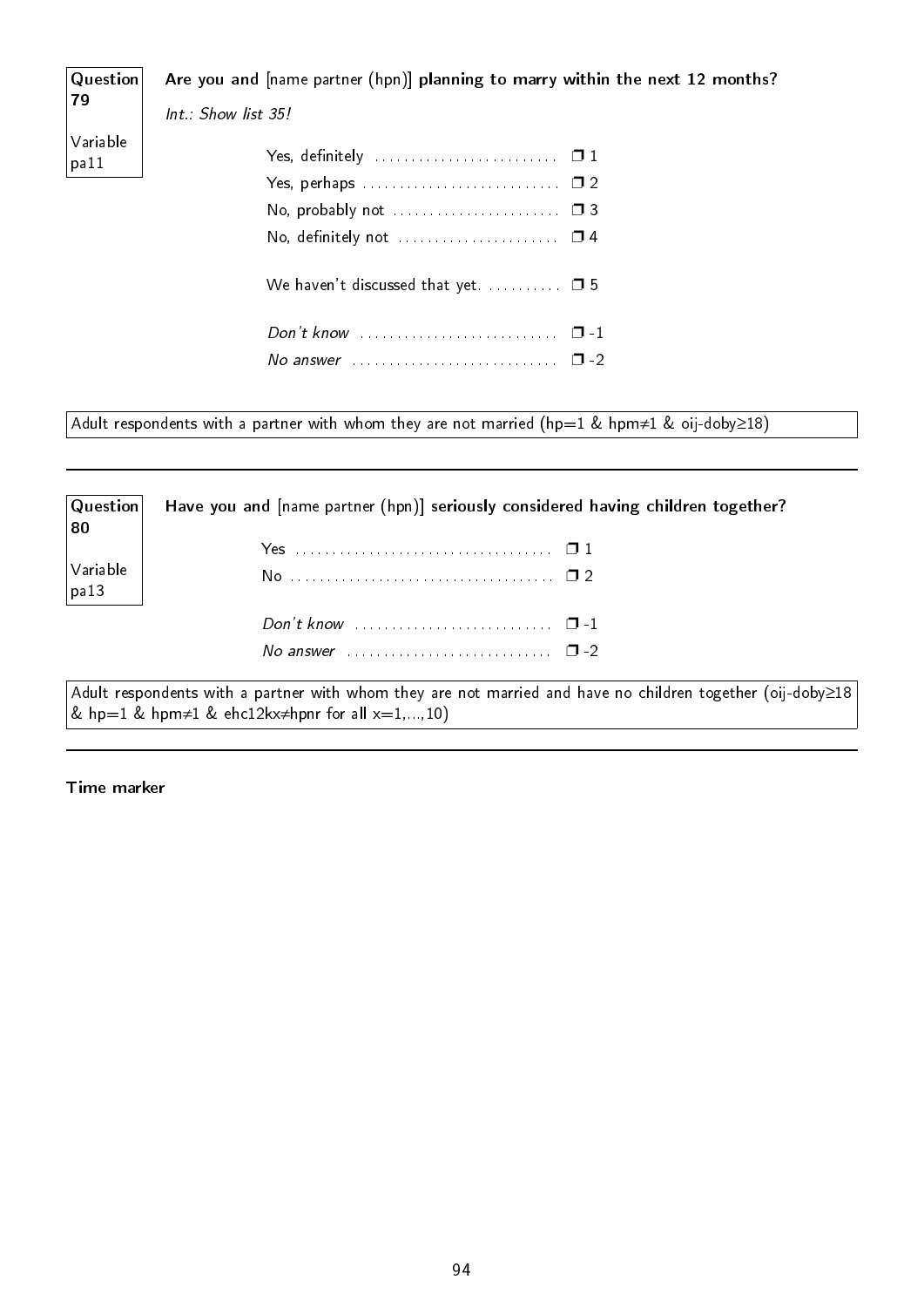### Division of labor

Question 81 Variable pa14\_ I would now like to ask you about how you and your partner organize your daily lives. To what extent do you and [name of current partner (hpn)] share duties in the following domains? If you have a housemaid, nanny, or similar household help, then refer in your answers only to the portion of the work done by you and/or your partner.

Int.: Show list 36!

| pa 14 i 1 | Housework (washing, cooking, cleaning)                                                                                                                       |
|-----------|--------------------------------------------------------------------------------------------------------------------------------------------------------------|
| pa 14i2   | Shopping                                                                                                                                                     |
| pa 14i3   | Working on house, in appartement, on car                                                                                                                     |
| pa 14i4   | Financial and administrative matters                                                                                                                         |
| pa 14i5   | [Respondents with children in household who are not deceased (ehc10kx=1,,8)<br>and ehc11 $kx=0$ , for at least one $x=1,,10$ ): Taking care of the children] |

#### Who takes care of that?

| For the most part my partner $\ldots \ldots \ldots \ldots \ldots \ldots \ldots \ldots \ldots \ldots \square 2$ |  |
|----------------------------------------------------------------------------------------------------------------|--|
|                                                                                                                |  |
| For the most part me $\dots\dots\dots\dots\dots\dots\dots\dots\dots\dots\dots\dots\dots\Box 4$                 |  |
|                                                                                                                |  |
|                                                                                                                |  |
|                                                                                                                |  |
|                                                                                                                |  |
|                                                                                                                |  |
|                                                                                                                |  |
|                                                                                                                |  |
| No answer $\ldots$ $\ldots$ $\ldots$ $\ldots$ $\ldots$ $\ldots$ $\ldots$ $\ldots$ $\ldots$ $\ldots$            |  |

Respondents with partner with whom they live together (hp=1 & hpc=1)

Time marker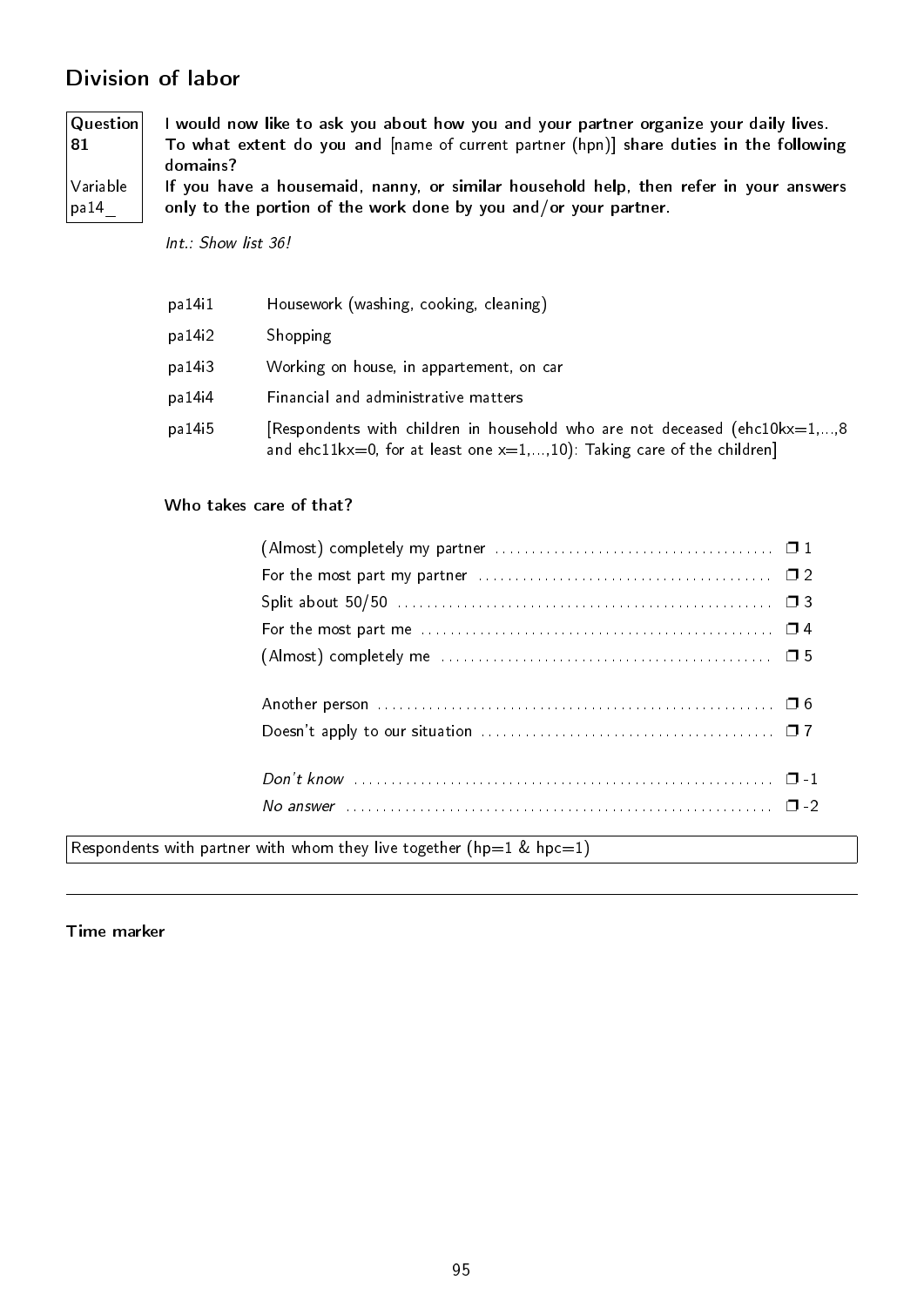#### Consent to partner survey

#### INFOBOX

Before the respondent is asked to consent to the partner survey, the partner is given a personal identification number (pid).

If partner exists and is the partner from previous wave (hpmt=0), the partner identification number from the previous wave is taken, i.e. pid=dpid.

If the respondent has a new partner and a partner number was already given to the previous partner (hpmt=1) & dpid $\neq$ ), the personal identification number for the new partner is pid=dpid+1.

If the respondent has a new partner and a partner number was not given to the previous partner (hpmt=1  $\&$  $dpid=$ .), the personal identification number for the new partner is  $pid=id+101$ .

| Question           | We would also like to include your partner in our survey and ask him [partner female              |
|--------------------|---------------------------------------------------------------------------------------------------|
| ∣82                | $(hpg=2)$ : her] to fill out a questionnaire as well. The questions will be similar to those in   |
|                    | this interview. For his [partner female: her] participation he [partner female: she] will receive |
| $\sqrt{}$ Variable | a ticket for the ARD TV lottery.                                                                  |
| $\sqrt{2}$ cps $1$ | Do you consent to [name of current partner (hpn)]'s participation in our survey?                  |

Int.: In case of refusal:

The participation of your partner is very important in order to obtain reliable and meaningful results. Certainly, all regulations regarding data privacy also apply for the survey of your partner, and we guarantee our strict compliance with these regulations.

 $Respondents$  with partner (hp=1)

83

Variable cps4

Question If [name of current partner (hpn)] happens to be here, I could give the questionnaire to your partner right now. Else I can leave it here or send it to your partner by mail. What do you prefer?

| Leave behind $\ldots \ldots \ldots \ldots \ldots \ldots \ldots \square 2$ |  |
|---------------------------------------------------------------------------|--|
|                                                                           |  |

Respondents with partner, who consented to the partner interview (hp=1 & cps1=1)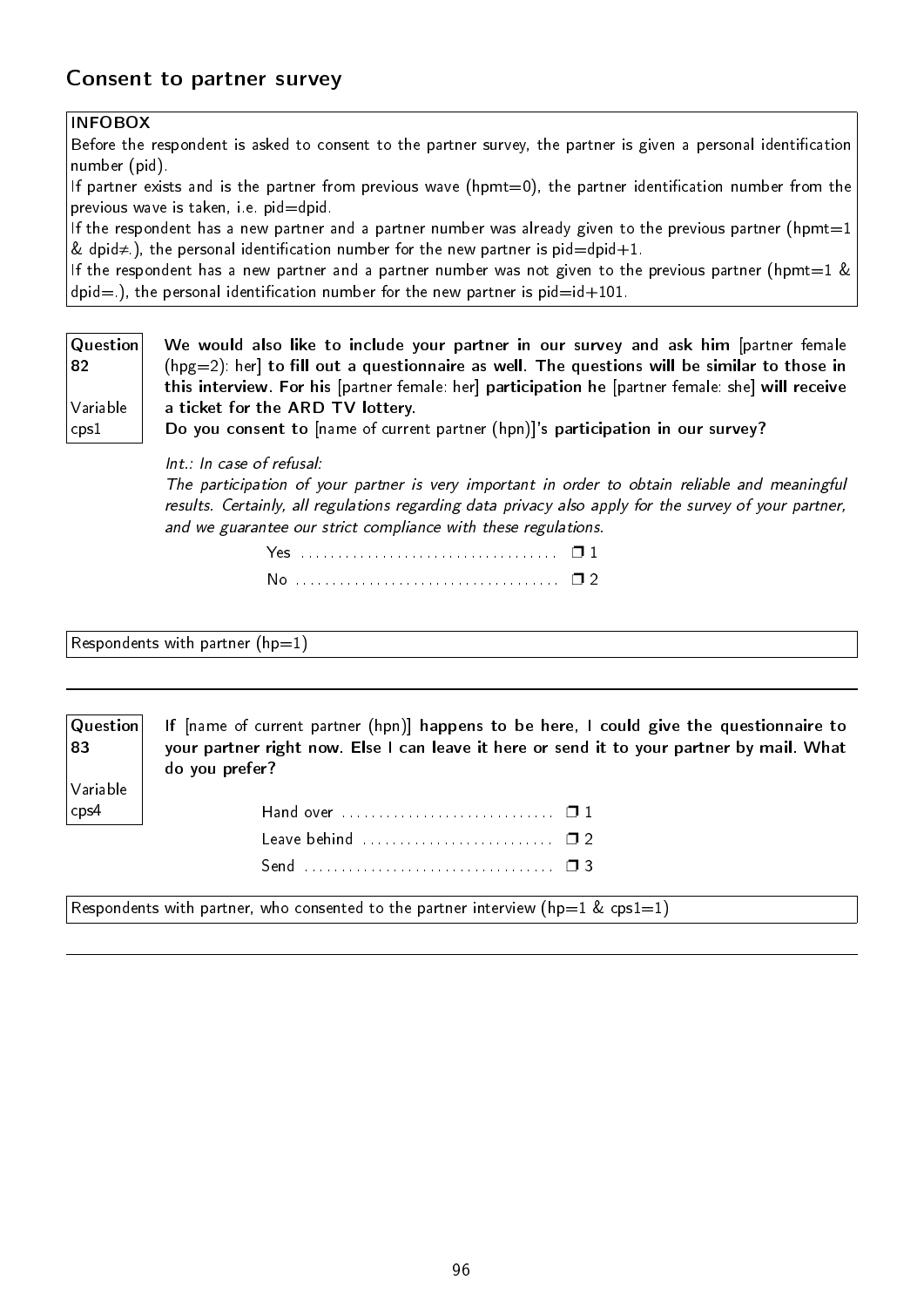| $\mid$ Question $\mid$<br> 84 |                 |             | For us to be able to send the lottery ticket we need your partner's full name [respondents<br>who do not cohabit with the partner ( $hpc\neq1$ ): and the full address]. |
|-------------------------------|-----------------|-------------|--------------------------------------------------------------------------------------------------------------------------------------------------------------------------|
| Variable                      | $\text{cps8i1}$ | First name: |                                                                                                                                                                          |
| $ $ cps8 $ $                  | $\text{cps8i2}$ | Last name:  |                                                                                                                                                                          |

Name not given . . . . . . . . . . . . . . . . . . . . . . . . . . . . . . . . . . . . . . . . . . . . . . . . . . . . . ❐ 7

Respondents with partner, who consented to the partner interview (hp=1 & cps1=1)

| Question<br>85                                                   | Where does he [partner female $(hpg=2)$ : she] live?                                                              |
|------------------------------------------------------------------|-------------------------------------------------------------------------------------------------------------------|
| $\begin{vmatrix} \text{Variable} \\ \text{cps8i3} \end{vmatrix}$ |                                                                                                                   |
|                                                                  | Address not given $\ldots \ldots \ldots \ldots \ldots \ldots \ldots \ldots \ldots \ldots \ldots \ldots \square$ 7 |

Respondents with partner, who consented to the partner interview (hp=1 & cps1=1)

Check: If respondent refuses any information and the questionnaire is to be sent by mail (cps4=3 & cps8 =7  $\&$  cps8i3=7): "In order to send the questionnaire to your partner, we need a name and an address. Please add this to your entry." (Return to cps8.)

| Text 15 | Reco |
|---------|------|
|         |      |

| Text 15 $\parallel$ | Record the full address: |  |
|---------------------|--------------------------|--|
|                     | Street:                  |  |
|                     | House number:            |  |
|                     | Postal code:             |  |
|                     | Residence:               |  |

Respondents with partner, who consented to the partner interview and whose address is to be recorded (hp=1  $& \text{cps1} = 1 & \text{cps8i3} = 1)$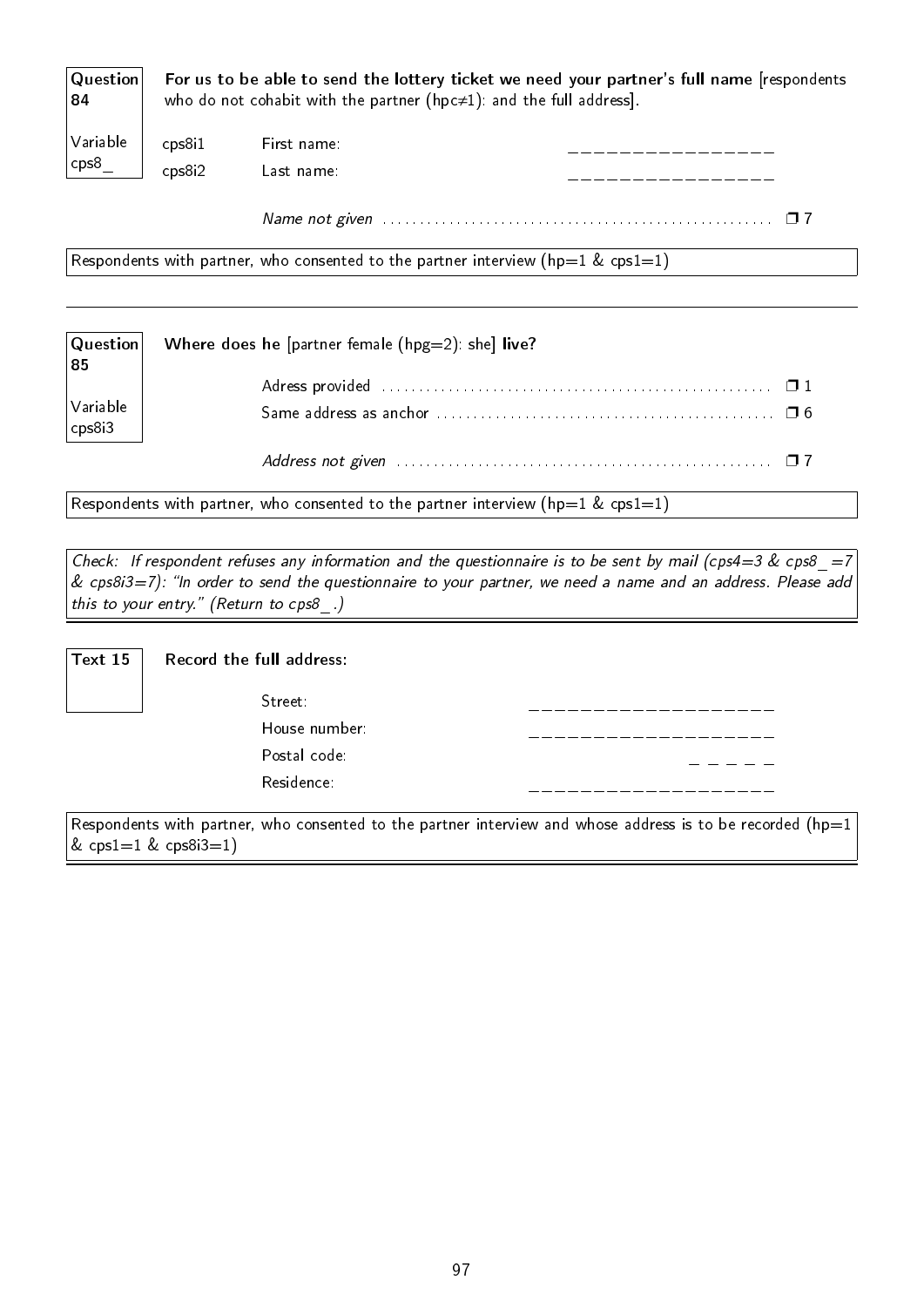Text 16  $\parallel$   $\,$  You haven't told me your partner's full address yet. The ticket that your partner will receive upon returning the completed questionnaire needs to be issued in his [female partner ( $hpg=2$ ): her] name. Thus, without the address we would unfortunately not be able to provide the ticket. In order for your partner to receive the ticket, he can enter his address [partner female: she can enter her address] on a separate partner address sheet and send it back to us together with the completed questionnaire.

> Int.: Hand out partner address sheet with list number: listnum, serial number: lfdnum and household number: HHID!

Respondents with partner, who consented to the partner interview but who did not indicate the partner's address and who chose "give" or "leave" the questionnaire (hp=1 & cps1=1 & (cps8=7 | cps8i3=7) & cps4=1,2)

Question 86 Variable cps13 The completed questionnaire can be sent back to us (we pay for postage) or I could come back and pick it up. What would you prefer? Int.: Mark partner questionnaire with relevant information: Partner identification number: [pid] Identification number anchor  $(=\text{Household number})=\text{HH}-\text{ID}$ List number: [rllistno] Serial number: [rllfdnuo] Billing number: Wave: [Adresstranche] Pick up . . . . . . . . . . . . . . . . . . . . . . . . . . . . . . . ❐ 1 Send . . . . . . . . . . . . . . . . . . . . . . . . . . . . . . . . . . ❐ 2

Respondents with partner, who consented to the partner interview and who chose "give" or "leave" the questionnaire (hp=1 & cps1=1 & cps4=1,2)

Time marker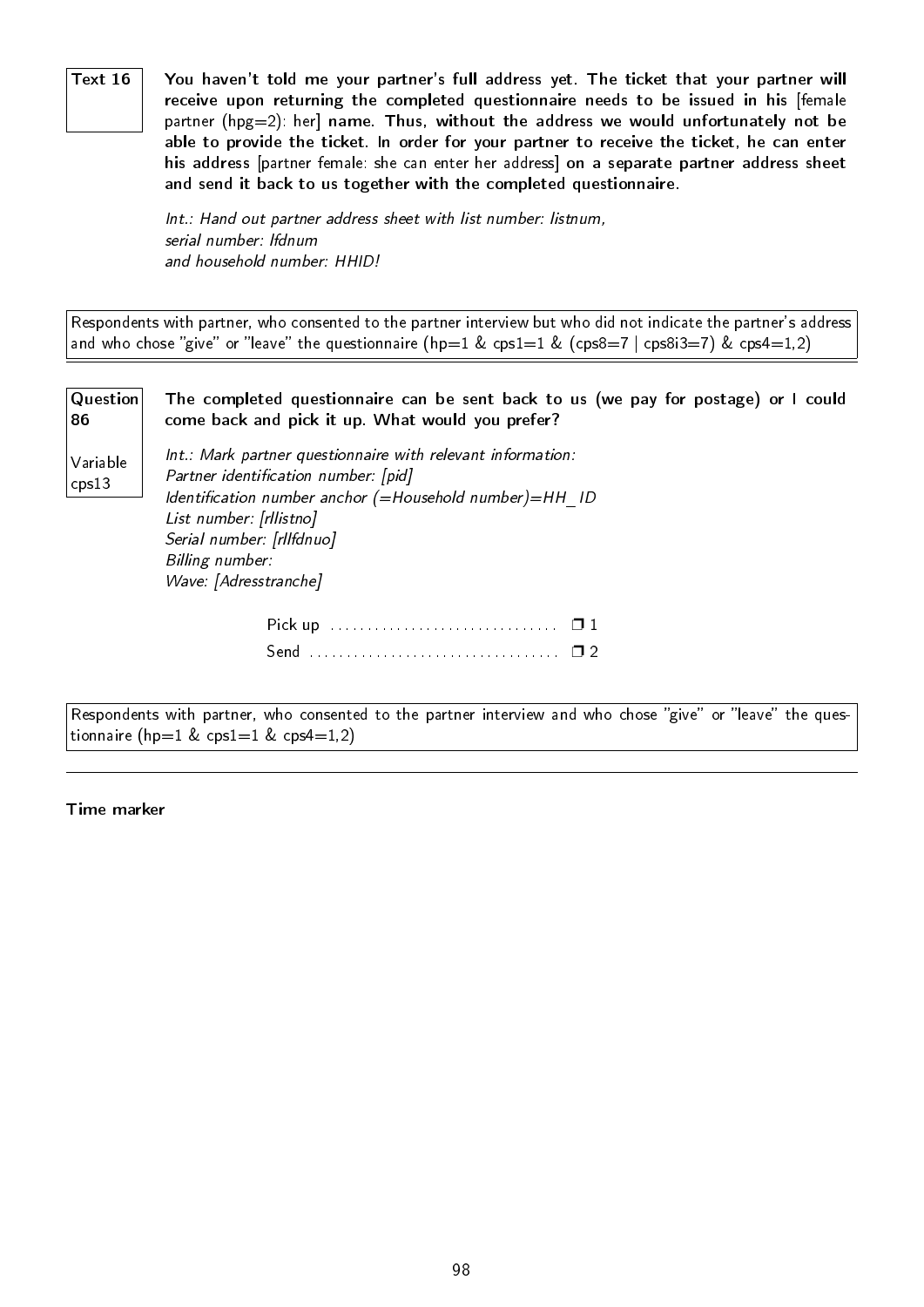### Partnership situation (CASI)

Text  $17$  For the following topics we would like you to answer the questions by yourself. I will now hand the computer to you so you can answer the next questions. I will show you how to enter your answers and am available if you have any questions. Here you see a sample question. If you are ready to begin with this part, please click "Yes". If you have questions, please feel free to ask. Are you ready? To continue with the next question click on the arrow button on the upper left-hand corner of the screen.

Int.: You are welcome to ask the anchor to leave the room, if he/she does not want to be disturbed.

Respondents with partner  $(hp=1)$ 

| Question<br>87 |                                     | How often do the following things happen in your partnership?                                                    |
|----------------|-------------------------------------|------------------------------------------------------------------------------------------------------------------|
| Variable       | pa17i1                              | How often do you tell [name of current partner (hpn)], what you're thinking?                                     |
| pa17           | pa 17 <sub>12</sub>                 | How often does [name of current partner] express recognition for what you've done?                               |
|                | pa 17 <sub>13</sub>                 | How often does [name of current partner] make you do things his [partner female<br>$(hpg=2)$ : her] way?         |
|                | pa 17 <sub>14</sub>                 | How often are you and [name of current partner] annoyed or angry with each other?                                |
|                | pa 17 <sub>15</sub>                 | How often does [name of current partner] show that he [partner female: she]<br>appreciates you?                  |
|                | pa 17i6                             | How often do you and [name of current partner] disagree and quarrel?                                             |
|                | pa 17 <sub>1</sub> 7                | How often does [name of current partner] get his [female partner: her] way when<br>you can't agree on something? |
|                | pa 17 <sub>18</sub>                 | How often do you share your secrets and private feelings with [name of current<br>partner <sup>1?</sup>          |
|                |                                     |                                                                                                                  |
|                |                                     |                                                                                                                  |
|                |                                     |                                                                                                                  |
|                |                                     |                                                                                                                  |
|                |                                     |                                                                                                                  |
|                |                                     |                                                                                                                  |
|                |                                     | I don't want to answer that $\Box$ $\Box$ -2                                                                     |
|                | Respondents with partner ( $hp=1$ ) |                                                                                                                  |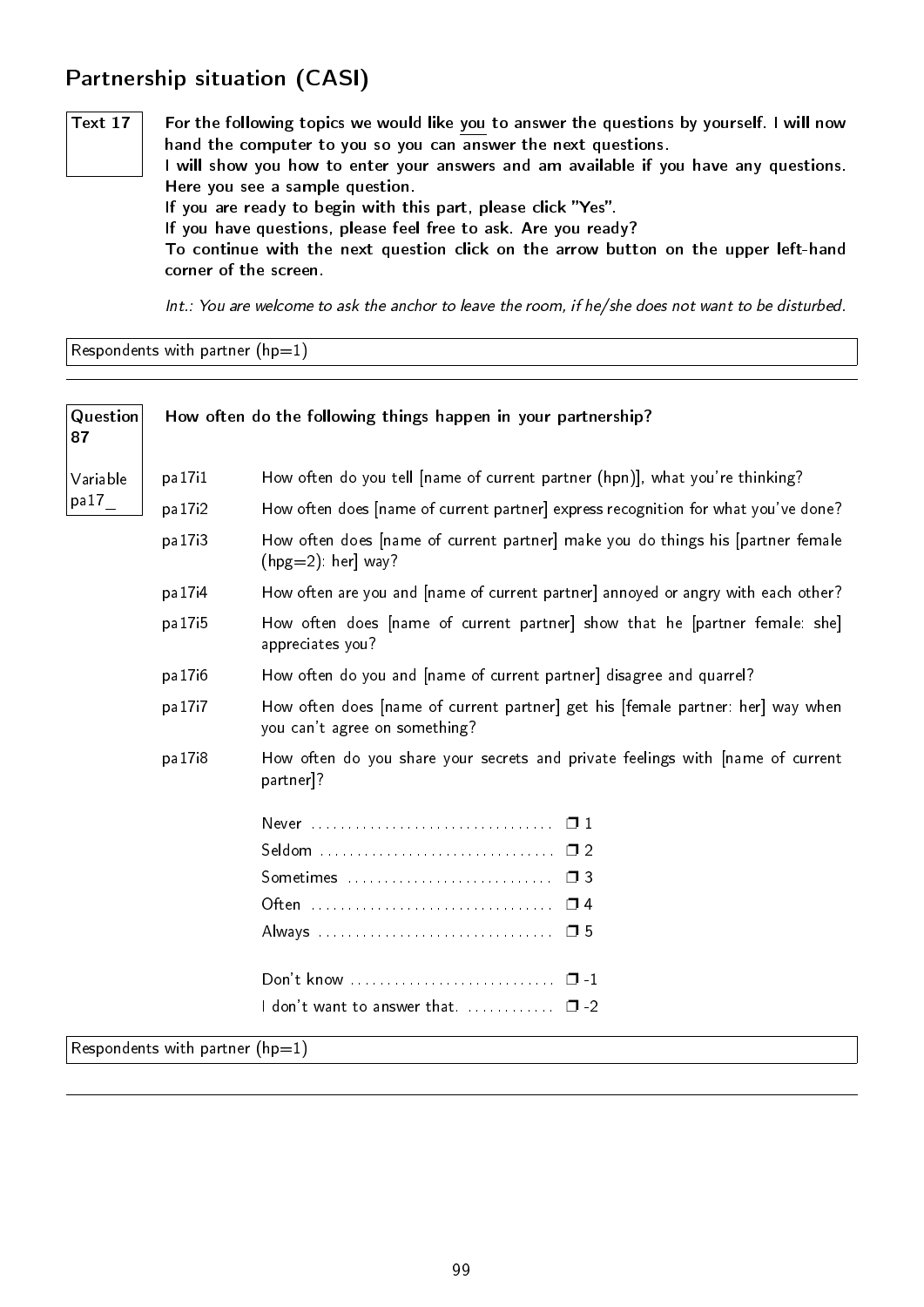| Question       | All in all, how satisfied are you with your relationship?                                   |
|----------------|---------------------------------------------------------------------------------------------|
| 88<br>Variable | $3 \quad 4$<br>6 7 8 9<br>5<br>10<br>1 2<br>Very dissatisfied<br>Very satisfied             |
| sat3           |                                                                                             |
|                | I don't want to answer that $\Box$ $\Box$ -2                                                |
|                | Respondents with partner ( $hp=1$ )                                                         |
|                |                                                                                             |
| Question<br>89 | What do you think: how satisfied is [name of current partner (hpn)] with your relationship? |
| Variable       | 1 2 3 4 5 6 7 8 9<br>$10\,$<br>Very satisfied<br>Very dissatisfied                          |
| sat4           |                                                                                             |
|                | <code>ldon't</code> want to answer that $\qquad \qquad \Box$ -2 $\qquad$                    |
|                | Respondents with partner ( $hp=1$ )                                                         |

Time marker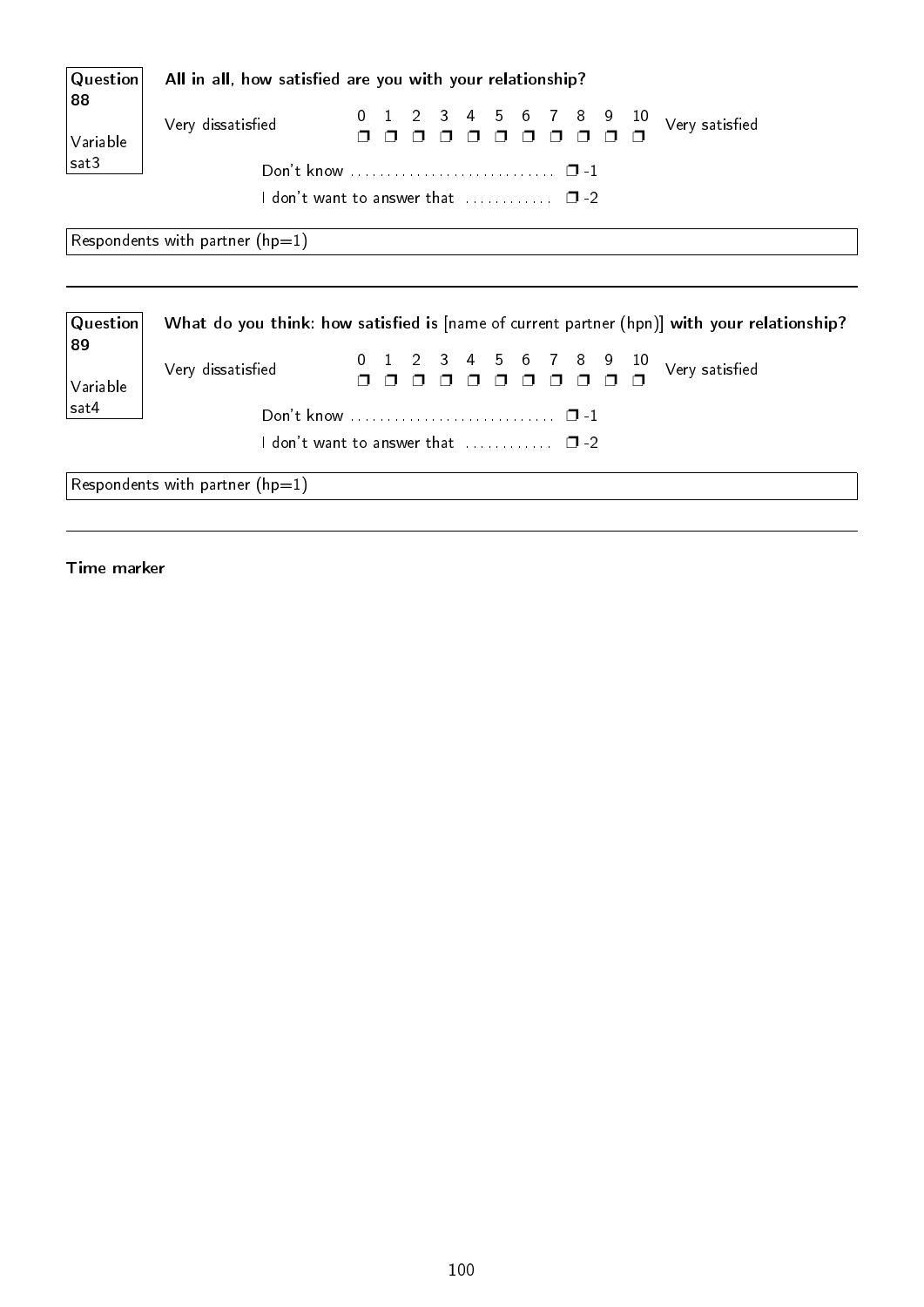Question 90 Variable pa22\_

What happens when you have a disagreement with [name of current partner (hpn)]? Please indicate how often each of you engaged in the following behaviors. When answering, please refer to the past six months.

How often did your partner engage in any of these behaviors?

| pa22pi1 | Insult or verbally abuse you                                     |
|---------|------------------------------------------------------------------|
| pa22pi2 | Remain silent                                                    |
| pa22pi3 | Yell at you                                                      |
| pa22pi4 | Listen to and ask questions of you in order to understand better |
| pa22pi5 | Refuse to talk about the subject                                 |
| pa22pi8 | Endeavor to clarify his or her own position to you               |
|         |                                                                  |

#### And how often did you engage in any of these behaviors?

| pa22ri1                             | Insult or verbally abuse your partner                                                                         |                                                                           |  |  |  |        |  |  |  |  |  |  |
|-------------------------------------|---------------------------------------------------------------------------------------------------------------|---------------------------------------------------------------------------|--|--|--|--------|--|--|--|--|--|--|
| pa22ri2                             | Remain silent                                                                                                 |                                                                           |  |  |  |        |  |  |  |  |  |  |
| pa22ri3                             |                                                                                                               | Yell at your partner                                                      |  |  |  |        |  |  |  |  |  |  |
| pa22ri4                             |                                                                                                               | Listen to and ask questions of your partner in order to understand better |  |  |  |        |  |  |  |  |  |  |
| pa22ri5                             | Refuse to talk about the subject                                                                              |                                                                           |  |  |  |        |  |  |  |  |  |  |
| pa22ri8                             | Endeavor to clarify your own position to your partner                                                         |                                                                           |  |  |  |        |  |  |  |  |  |  |
|                                     | $2 \quad 3$<br>$5\overline{)}$<br>4<br>Very often<br>Almost never or never<br>$\Box$<br>$\Box$<br>$\Box$<br>⊓ |                                                                           |  |  |  |        |  |  |  |  |  |  |
| Don't know<br>$\Box$ 1              |                                                                                                               |                                                                           |  |  |  |        |  |  |  |  |  |  |
|                                     | $\sf I$ don't want to answer that. $\ldots \ldots \ldots \ldots$                                              |                                                                           |  |  |  | $\Box$ |  |  |  |  |  |  |
| Respondents with partner ( $hp=1$ ) |                                                                                                               |                                                                           |  |  |  |        |  |  |  |  |  |  |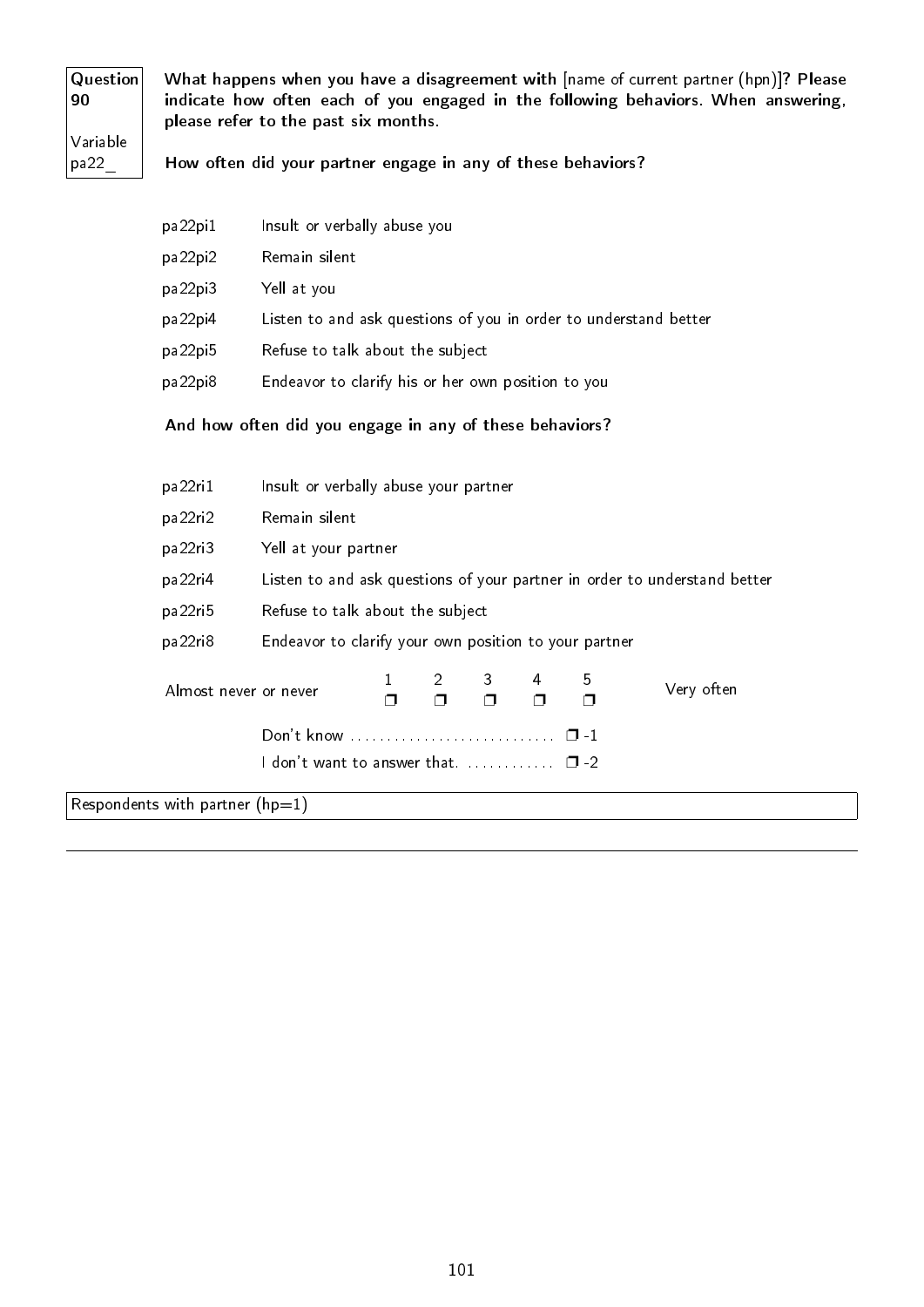### Question 91 Variable pa29

How often was your child [respondents with several children ((ehc9kx=1,2,3,4 & ehc11kx≠1)≥2 for  $x=1,...,15$ ): were your children] after [interview month and year of previous wave (d5, d6); if new partner since previous wave (hpmt=1): the start of your relationship] witness to arguments between you and [name of current partner (hpn)]?

| I don't want to answer that  □ -2 |  |
|-----------------------------------|--|
|                                   |  |

Respondents with partner and child(ren) (hp=1 & (ehc9kx=1,2,3,4 & ehc11kx≠1)≥1 für x=1,...,10)

| Question<br>$\sqrt{92}$ | <b>Since</b> [date of interview previous wave $(d5, d6)$ ; if new partner since previous wave $(hpm=1)$ :<br>Since the start of your relationship] have you ever thought that your relationship or marriage<br>was in trouble? |
|-------------------------|--------------------------------------------------------------------------------------------------------------------------------------------------------------------------------------------------------------------------------|
| $ $ Variable<br> pa26   |                                                                                                                                                                                                                                |
|                         |                                                                                                                                                                                                                                |
|                         |                                                                                                                                                                                                                                |

I don't want to answer that  $\dots\dots\dots \square$ -2

Adult respondents with partner (hp=1 & (oij-doby)≥18)

| $\vert$ Question $\vert$<br> 93       | Since [date of interview previous wave $(d5, d6)$ ; if new partner since previous wave $(hpm=1)$ :<br>Since the start of your relationship] have you seriously considered a separation or a divorce? |
|---------------------------------------|------------------------------------------------------------------------------------------------------------------------------------------------------------------------------------------------------|
| $\mathsf{Variable}$<br>$ pa27\rangle$ |                                                                                                                                                                                                      |
|                                       |                                                                                                                                                                                                      |
|                                       | I don't want to answer that $\ldots \ldots \ldots \quad \Box$ -2                                                                                                                                     |
|                                       | $ $ Adult respondents with partner (hp=1 & (oij-doby) $\geq$ 18)                                                                                                                                     |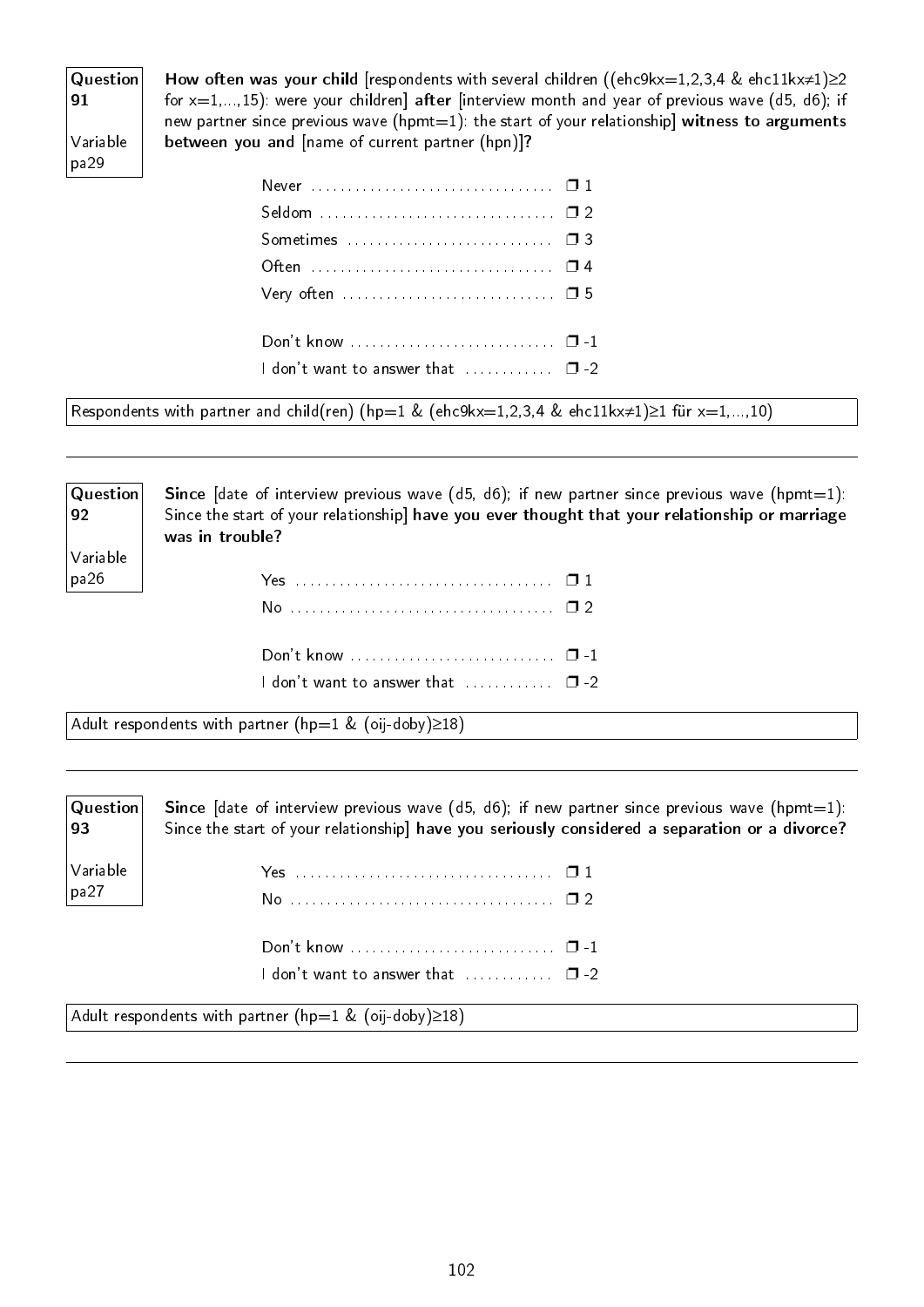| Question <br>$\begin{vmatrix} 94 \end{vmatrix}$ | <b>Since</b> [date of interview previous wave (d5, d6); if new partner since previous wave (hpmt=1):<br>Since the start of your relationship] have you seriously suggested [name of curent partner<br>(hpn)] a separation or divorce or has [name of curent partner] suggested it to you? |
|-------------------------------------------------|-------------------------------------------------------------------------------------------------------------------------------------------------------------------------------------------------------------------------------------------------------------------------------------------|
| Variable                                        |                                                                                                                                                                                                                                                                                           |
| pa28                                            |                                                                                                                                                                                                                                                                                           |
|                                                 |                                                                                                                                                                                                                                                                                           |
|                                                 |                                                                                                                                                                                                                                                                                           |
|                                                 | I don't want to answer that $\qquad \qquad \Box$ -2 $\qquad$                                                                                                                                                                                                                              |

Adult respondents with partner (hp=1 & (oij-doby)≥18)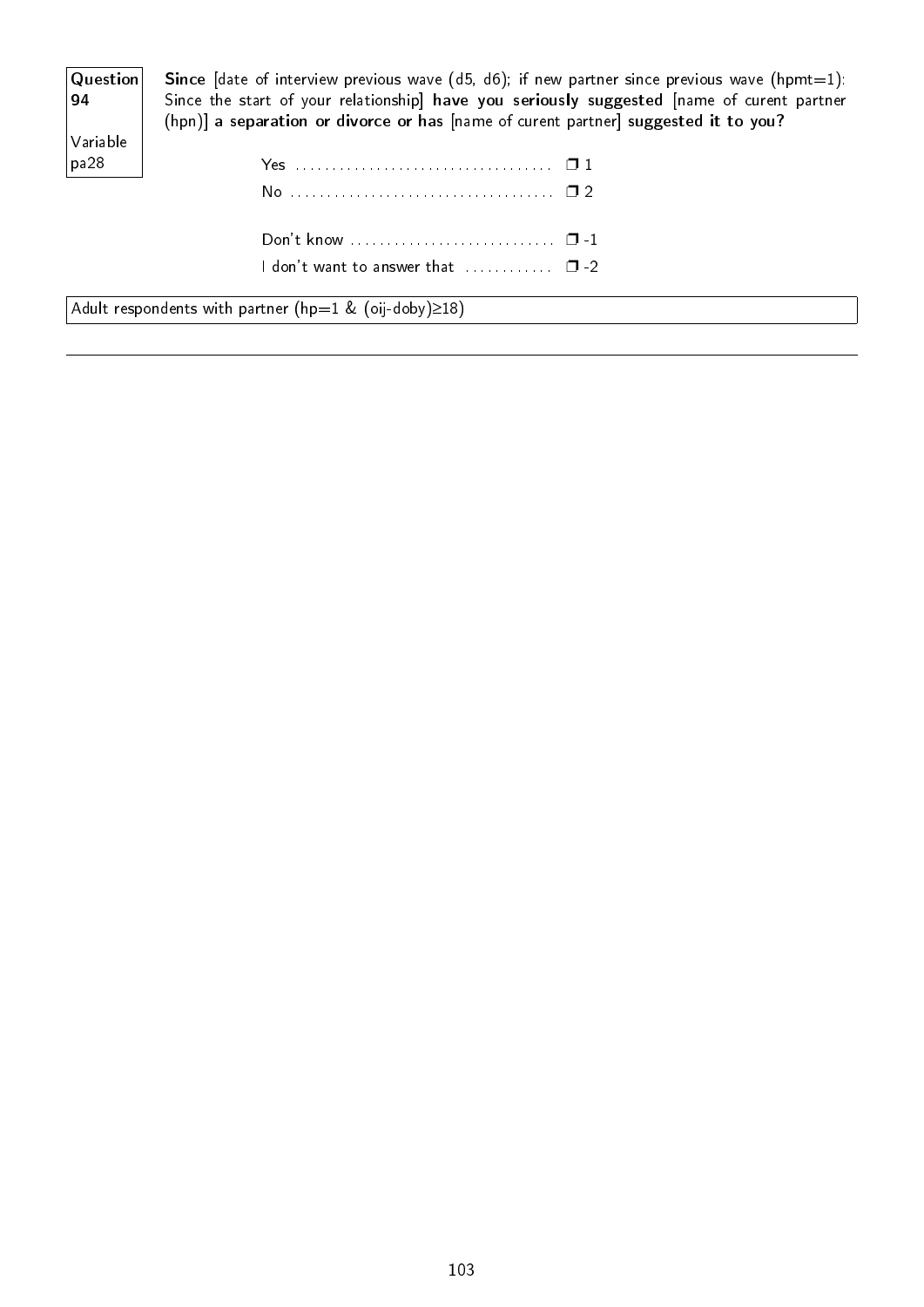# Personality (CASI)

Text  $18$  For the following topics we would like you to answer the questions by yourself. I will now hand the computer to you so you can answer the next questions. I will show you how to enter your answers and am available if you have any questions. Here you see a sample question. If you are ready to begin with this part, please click "Yes". If you have questions, please feel free to ask. Are you ready? To continue with the next question click on the arrow button on the upper left-hand corner of the screen.

Int.: You are welcome to ask the anchor to leave the room, if he/she does not want to be disturbed.

Respondents without partner  $(hp=0)$ 

#### Time marker

#### Self-worth

| Question<br>95 |                                                                |                                         | How do you see yourself? To what extent do these characteristics apply to you? |  |               |   |             |            |  |  |  |
|----------------|----------------------------------------------------------------|-----------------------------------------|--------------------------------------------------------------------------------|--|---------------|---|-------------|------------|--|--|--|
| Variable       | per1 <sub>i2</sub>                                             | Sometimes I believe that I'm worthless. |                                                                                |  |               |   |             |            |  |  |  |
| per1           | per1i7                                                         | I like myself just the way I am.        |                                                                                |  |               |   |             |            |  |  |  |
|                | per1i13                                                        |                                         | All in all, I am pleased with myself.                                          |  |               |   |             |            |  |  |  |
|                | per1i6                                                         | I feel lonely.                          |                                                                                |  |               |   |             |            |  |  |  |
|                | Not at all                                                     |                                         | $\Box$                                                                         |  | $\frac{3}{5}$ | 4 | 5<br>$\Box$ | Absolutely |  |  |  |
|                | Don't know<br>$\Box$<br>don't want to answer that<br>$\Box$ -2 |                                         |                                                                                |  |               |   |             |            |  |  |  |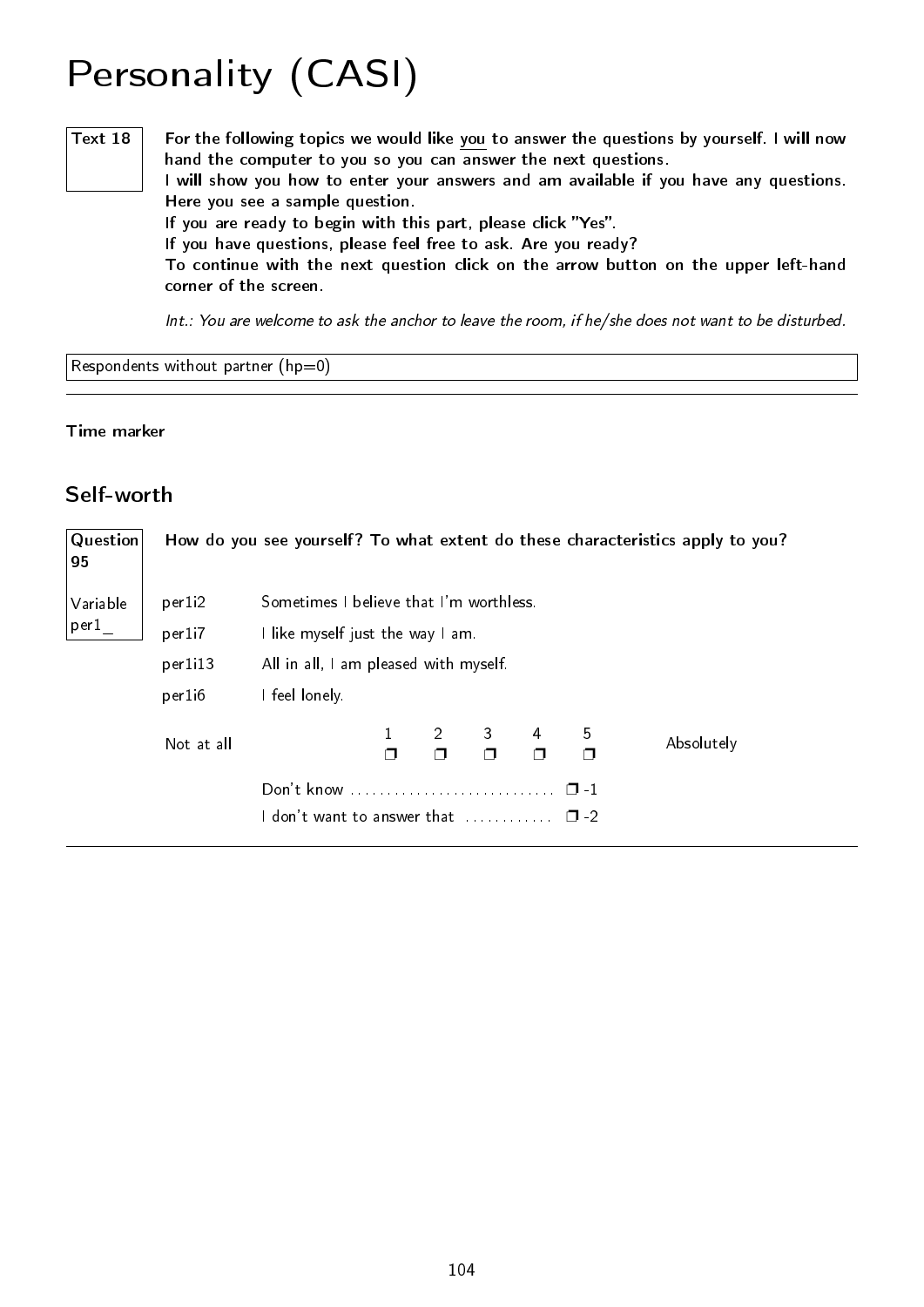## Anger/activity/anxiety/stress

| Question<br>96 |            |                                           |                        |                          |                        |             |                        | How have you been feeling, for the most part, during the past four weeks? |
|----------------|------------|-------------------------------------------|------------------------|--------------------------|------------------------|-------------|------------------------|---------------------------------------------------------------------------|
| Variable       | per4i5     | stressed                                  |                        |                          |                        |             |                        |                                                                           |
| per4           | per4i10    | active                                    |                        |                          |                        |             |                        |                                                                           |
|                | per4i2     | angry                                     |                        |                          |                        |             |                        |                                                                           |
|                | per4i1     | active and enterprising                   |                        |                          |                        |             |                        |                                                                           |
|                | per4i6     | overburdened                              |                        |                          |                        |             |                        |                                                                           |
|                | per4i9     | nervous                                   |                        |                          |                        |             |                        |                                                                           |
|                | per4i3     | peeved                                    |                        |                          |                        |             |                        |                                                                           |
|                | per4i4     | full of energy                            |                        |                          |                        |             |                        |                                                                           |
|                | per4i8     | anxiously                                 |                        |                          |                        |             |                        |                                                                           |
|                | per4i7     | under pressure                            |                        |                          |                        |             |                        |                                                                           |
|                | Not at all |                                           | $\mathbf{1}$<br>$\Box$ | $\overline{2}$<br>$\Box$ | $\mathbf{3}$<br>$\Box$ | 4<br>$\Box$ | 5<br>$\Box$            | Absolutely                                                                |
|                |            | Don't know<br>I don't want to answer that |                        |                          |                        |             | $\Box$ -1<br>$\Box$ -2 |                                                                           |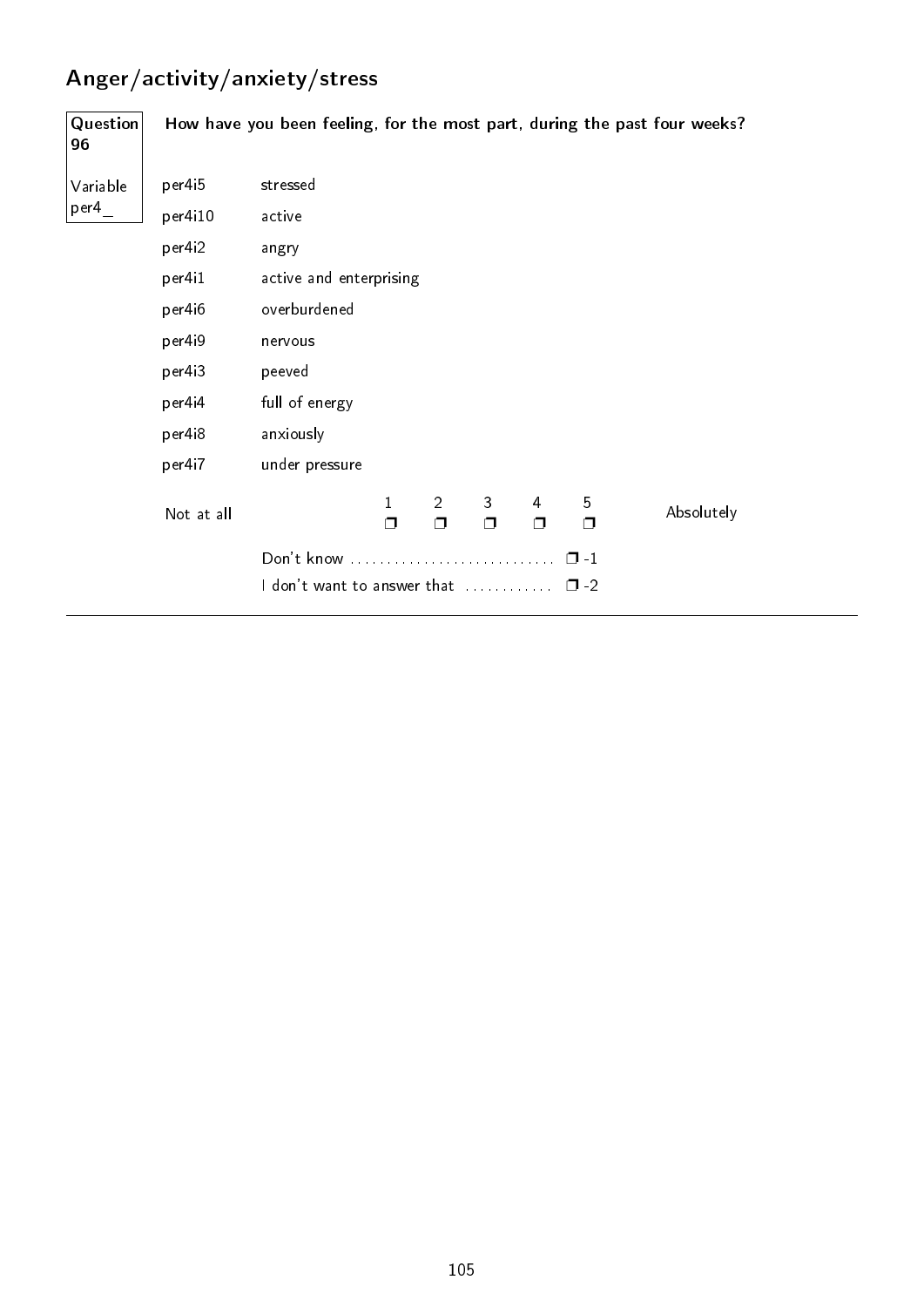### **Depressiveness**

Question 97

Variable per2\_

In the following list you see a number of statements that people can use to describe themselves. Please read each statement and indicate from among the four answers the one that corresponds to the way you feel in general.

| per2i1  | My mood is melancholy.                                                                                              |          |
|---------|---------------------------------------------------------------------------------------------------------------------|----------|
| per2i2  | I am happy                                                                                                          |          |
| per2i3  | I am depressed.                                                                                                     |          |
| per2i4  | Lam sad.                                                                                                            |          |
| per2i5  | I am in desperation.                                                                                                |          |
| per2i6  | My mood is gloomy.                                                                                                  |          |
| per2i7  | I feel good.                                                                                                        |          |
| per2i8  | I feel secure.                                                                                                      |          |
| per2i9  | I am calm and composed.                                                                                             |          |
| per2i10 | I enjoy life.                                                                                                       |          |
|         | Almost never                                                                                                        | $\Box$ 1 |
|         | Sometimes                                                                                                           | $\Box$   |
|         | Often<br>. The contract is a contract of the contract of the contract of the contract of $\mathcal{L}(\mathcal{L})$ | $\Box$ 3 |
|         |                                                                                                                     |          |
|         |                                                                                                                     |          |
|         | <code>ldon't</code> want to answer that $\,\ldots\ldots\ldots\,\,\,\Box$ -2                                         |          |
|         |                                                                                                                     |          |

#### Time marker

#### Self-Regulation

| Question<br>98 |            |                                                                            | To what extent do the following statements apply to you? |  |  |  |  |  |          |                                                                    |  |
|----------------|------------|----------------------------------------------------------------------------|----------------------------------------------------------|--|--|--|--|--|----------|--------------------------------------------------------------------|--|
| Variable       | per5i1     |                                                                            |                                                          |  |  |  |  |  |          | am often afraid that I cannot live up to demands and expectations. |  |
| per5           | per5i2     | I have misgivings and fears about my future.                               |                                                          |  |  |  |  |  |          |                                                                    |  |
|                | per5i3     | I think a lot about the realization of my ideals and dreams in the future. |                                                          |  |  |  |  |  |          |                                                                    |  |
|                | per5i4     | I work mostly toward realizing my hopes and wishes.                        |                                                          |  |  |  |  |  |          |                                                                    |  |
|                | Not at all | $1 \t2 \t3 \t4 \t5 \t6 \t7$<br>Absolutely                                  |                                                          |  |  |  |  |  |          |                                                                    |  |
|                |            | Don't know<br>$\Box$ -1                                                    |                                                          |  |  |  |  |  |          |                                                                    |  |
|                |            | don't want to answer that                                                  |                                                          |  |  |  |  |  | $\Box$ 2 |                                                                    |  |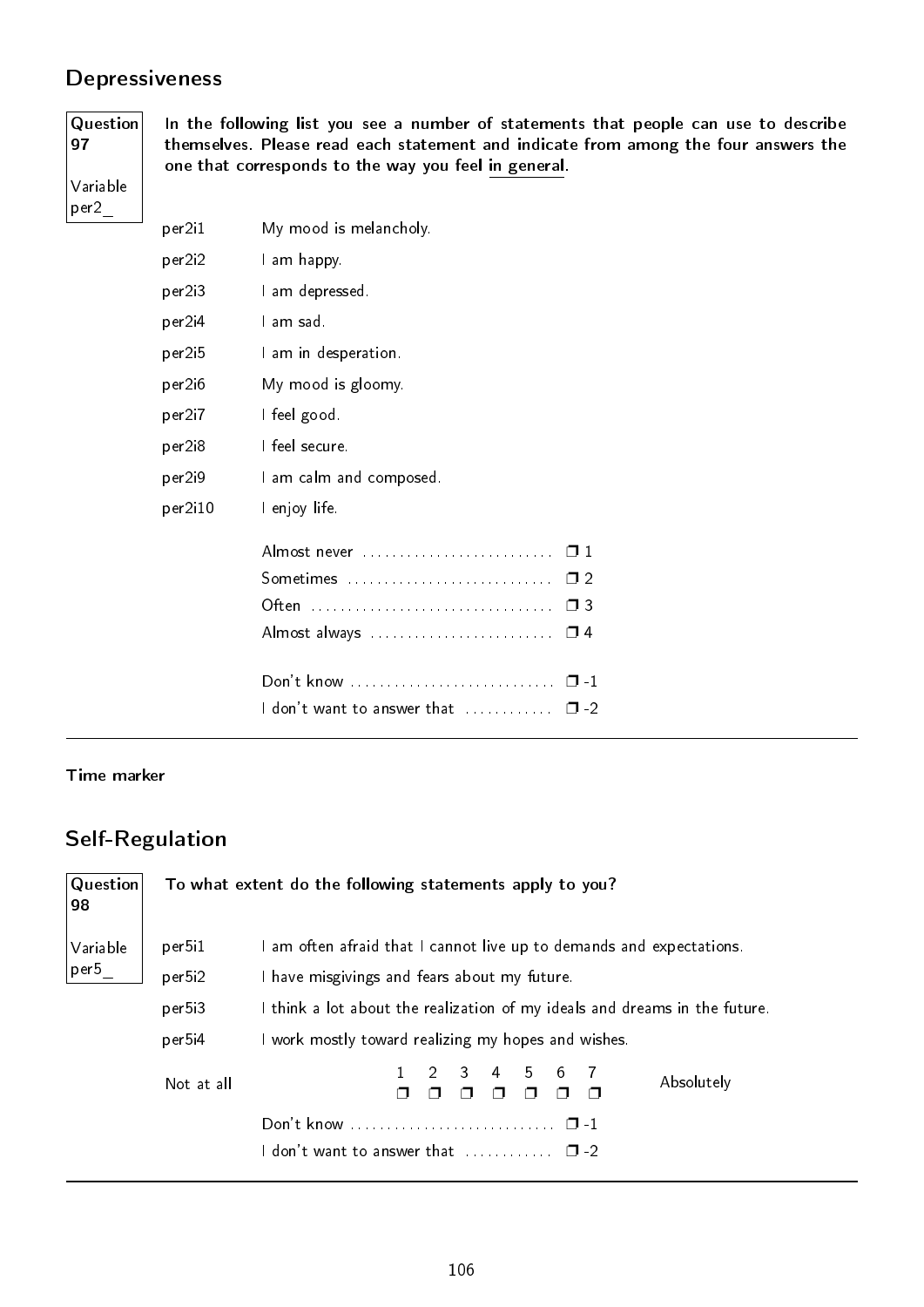# Separation from ex-partner (CASI)

### Sequence of separation

[name of ex-parnter (hp0n)]?

| Question<br>99<br>Variable<br>sep1 | $death (hpsep=1)$                                                                                                        |                                                                  |  |  |  |  |  | [Respondents who, accroding to the EHC, were together with the partner in the previous wave,<br>who are not together with that partner anymore and whose relationship did not end because of<br>You indicated earlier that your partnership with $[name of ex-partner (hp0n)]$ has ended. |  |
|------------------------------------|--------------------------------------------------------------------------------------------------------------------------|------------------------------------------------------------------|--|--|--|--|--|-------------------------------------------------------------------------------------------------------------------------------------------------------------------------------------------------------------------------------------------------------------------------------------------|--|
|                                    | sep1i1                                                                                                                   | How strongly did you take the initiative to end the partnership? |  |  |  |  |  |                                                                                                                                                                                                                                                                                           |  |
|                                    | How strongly did your partner take the initiative to end the partnership?<br>sep1i2                                      |                                                                  |  |  |  |  |  |                                                                                                                                                                                                                                                                                           |  |
|                                    | $\begin{array}{cccc} 2 & 3 & 4 \\ \Box & \Box & \Box \end{array}$<br>5<br>Not strongly at all<br>Very strongly<br>$\Box$ |                                                                  |  |  |  |  |  |                                                                                                                                                                                                                                                                                           |  |
|                                    |                                                                                                                          |                                                                  |  |  |  |  |  |                                                                                                                                                                                                                                                                                           |  |
|                                    |                                                                                                                          | I don't want to answer that $\ldots \ldots \ldots \square$ -2    |  |  |  |  |  |                                                                                                                                                                                                                                                                                           |  |
|                                    |                                                                                                                          |                                                                  |  |  |  |  |  | Respondents who, accroding to the EHC, were together with the partner in the previous wave, who are not<br>together with that partner anymore and whose relationship did not end because of death (hpsep=1)                                                                               |  |
|                                    |                                                                                                                          |                                                                  |  |  |  |  |  |                                                                                                                                                                                                                                                                                           |  |
| Question<br>100                    |                                                                                                                          |                                                                  |  |  |  |  |  | Sometimes you anticipate a separation long before it happens, sometimes it comes<br>unexpectedly and suddenly. To what extent had you anticipated your separation from                                                                                                                    |  |

| Variable<br>sep2 | I did not anticipate it at all $\begin{array}{ccc} 1 & 2 & 3 & 4 & 5 \\ \Box & \Box & \Box & \Box \end{array}$ |  |  | I very strongly anticipated |
|------------------|----------------------------------------------------------------------------------------------------------------|--|--|-----------------------------|
|                  |                                                                                                                |  |  |                             |
|                  | <code>l</code> don't want to answer that $\qquad \qquad \Box$ -2 $\qquad$                                      |  |  |                             |

Respondents who, accroding to the EHC, were together with the partner in the previous wave, who are not together with that partner anymore and whose relationship did not end because of death (hpsep=1)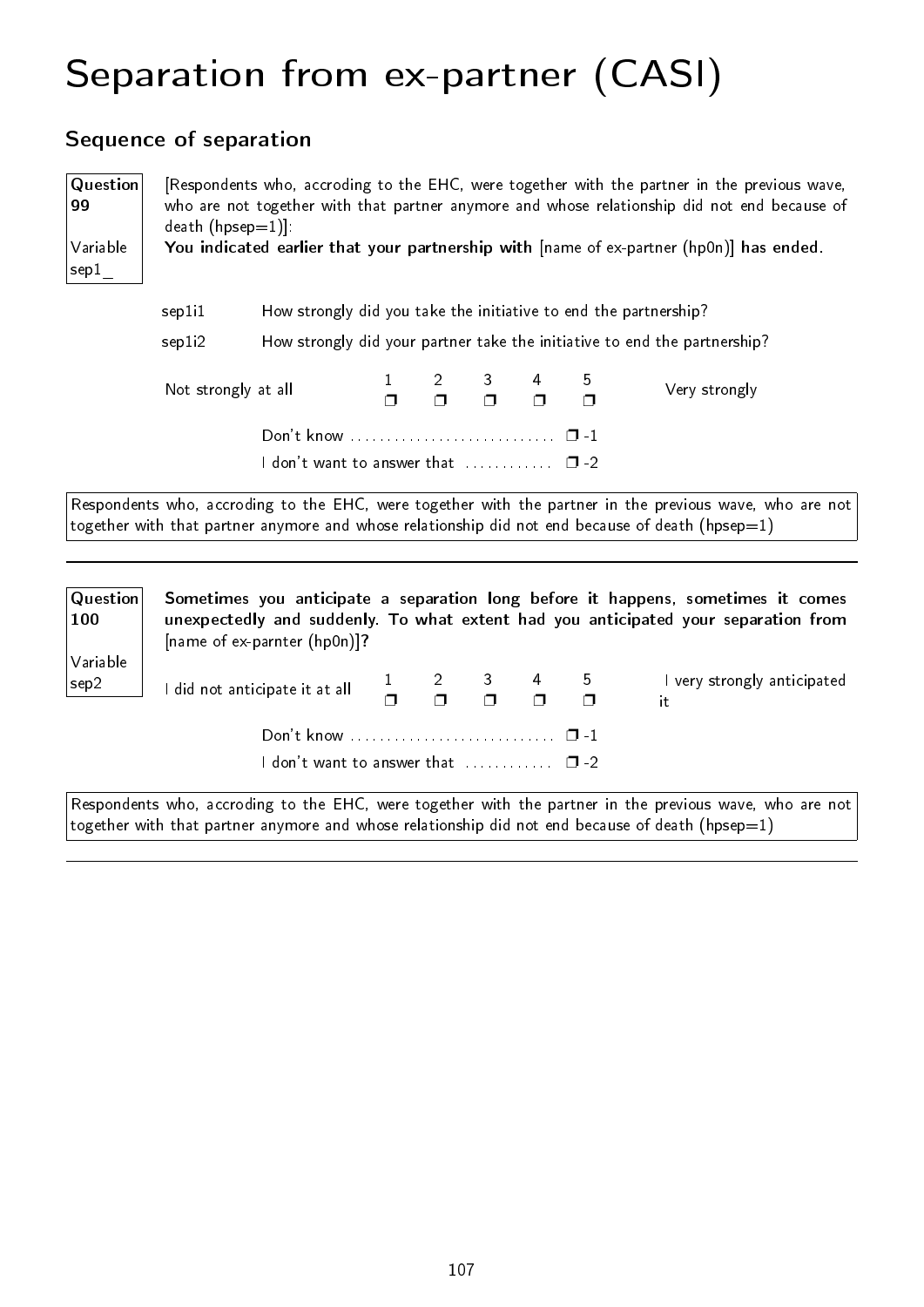### Effect on children

#### **Question** 101 Variable sep3 When was your child [respondents who lived together with at least 2 children who are still living  $(d(x+103)=1$  & ehc11kx≠1 & oij-ehc8kxy≥1 for at least two x=1,...,10): were your children] informed of the separation? At some time before  $1 / mg$  ex-partner moved out  $\ldots$ . . . . . . . . . . . . .  $\Box$  1 Not until  $1 / mx$  ex-partner moved out  $\ldots \ldots \ldots \ldots \ldots \ldots \ldots \square 2$ Has not been informed yet . . . . . . . . . . . . . . . . . . . . . . . . . . . . . . . . . . . . . . . . . . . ❐ 3 Don't know . . . . . . . . . . . . . . . . . . . . . . . . . . . . . . . . . . . . . . . . . . . . . . . . . . . . . . . . . ❐ -1 I don't want to answer that . . . . . . . . . . . . . . . . . . . . . . . . . . . . . . . . . . . . . . . . . . ❐ -2

Respondents who, according to the EHC, had a partner in the previous wave and who are not together with that partner anymore, and whose relationship did not end because of death, and who lived together with that partner in the previous wave but do not live together anymore, and who lived with at least one child x in the previous wave that is still alive and at least one year old (hpsep=1 & hp0ct0=1 & (for at least one  $x=1,...,10$ :  $(d(x+103)=1 \& \text{ehc11kx≠1} \& \text{oij-ehc8kxy≥1)))$ 

| $ $ Question $ $          |                                          |                                                                                 |  | To what extent is [name child X (ehc7kxn, $x=1,,15$ )] affected by the separation today? |
|---------------------------|------------------------------------------|---------------------------------------------------------------------------------|--|------------------------------------------------------------------------------------------|
| $ 102\rangle$<br>Variable | Not at all affected                      | $\begin{array}{ccccccccc}\n1 & 2 & 3 & 4 & 5 \\ 7 & 7 & 7 & 7 & 7\n\end{array}$ |  | Very affected                                                                            |
| $ $ sep4 $kx$             |                                          |                                                                                 |  |                                                                                          |
| ∣für                      | I don't want to answer that $\square$ -2 |                                                                                 |  |                                                                                          |
| $\vert_{x=1,,10}\vert$    |                                          |                                                                                 |  |                                                                                          |

Respondents who, according to EHC, had a partner in the previous wave and who are not together with that partner anymore, and whose relationship did not end because of death, and who lived together with a child x in the previous wave, Reiterate for all (living) cohabiting children (hpsep=1 &  $(d(x+103))=1$  & ehc11kx $\neq 1$  &  $ehc10kx=1,...8$  for  $x=1,...,10)$ 

### Quality of partnership before separation

Question 103 Did you or your ex-partner have an extra-marital affair during the past year up to the point of your separation?

| Variable |
|----------|
| sep12    |

| I don't want to answer that $\ldots \ldots \ldots \ldots \ldots \ldots \ldots \ldots \ldots \ldots \ldots \square$ -2 |  |
|-----------------------------------------------------------------------------------------------------------------------|--|
|                                                                                                                       |  |

Respondents who, according to EHC, had a partner in the previous wave and who are not together with that partner anymore, and whose relationship did not end because of death (hpsep=1)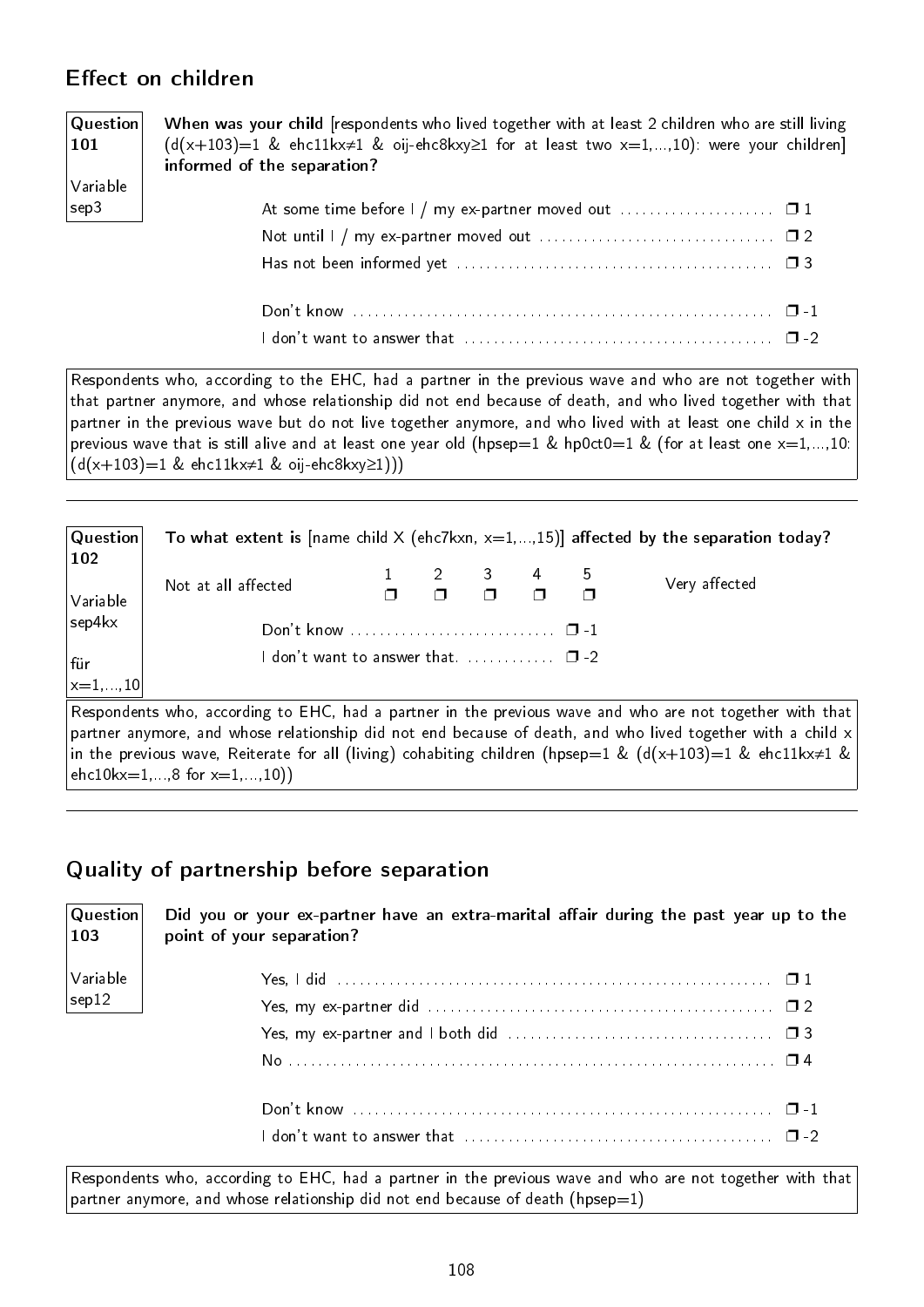| $ $ Question $ $<br>$\vert$ 104 $\vert$ | In the past year up to the point of your separation, were there any arguments between<br>you and your ex-partner during which either of you used physical force? |  |
|-----------------------------------------|------------------------------------------------------------------------------------------------------------------------------------------------------------------|--|
| Variable                                |                                                                                                                                                                  |  |
| $\vert$ sep13                           |                                                                                                                                                                  |  |
|                                         |                                                                                                                                                                  |  |
|                                         |                                                                                                                                                                  |  |
|                                         |                                                                                                                                                                  |  |
|                                         |                                                                                                                                                                  |  |

Respondents who, according to EHC, had a partner in the previous wave and who are not together with that partner anymore, and whose relationship did not end because of death (hpsep=1)

| Question<br>105 | In the past year up to the point of your separation, were there any other serious<br>arguments or conflicts between you and your ex-partner? |
|-----------------|----------------------------------------------------------------------------------------------------------------------------------------------|
| Variable        |                                                                                                                                              |
| $ $ sep14       |                                                                                                                                              |
|                 |                                                                                                                                              |
|                 |                                                                                                                                              |
|                 |                                                                                                                                              |
|                 |                                                                                                                                              |

Respondents who, according to EHC, had a partner in the previous wave and who are not together with that partner anymore, and whose relationship did not end because of death (hpsep=1)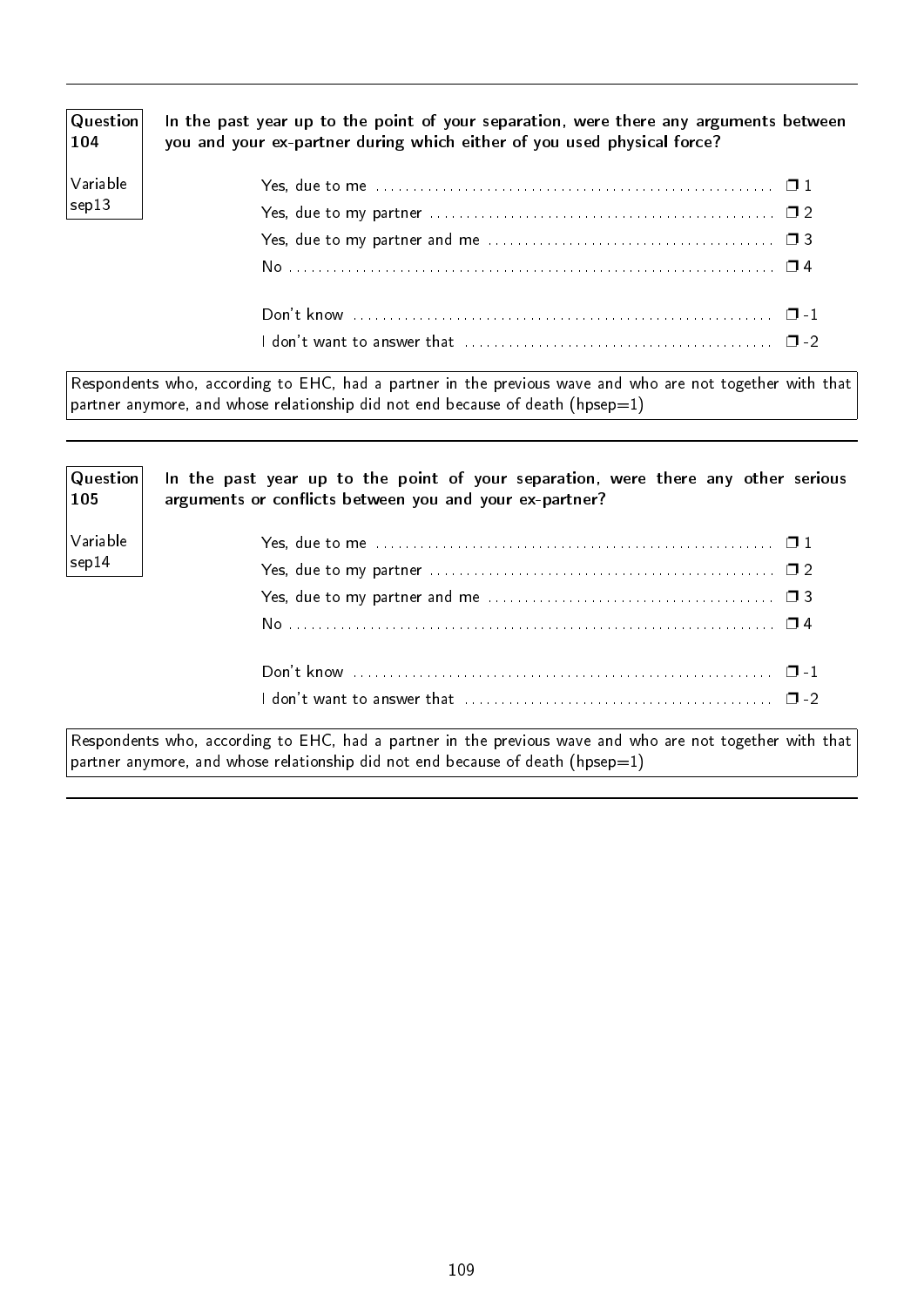### Children as witnesses of arguments

Question 106 Variable sep15

How often did your child [respondents with more than one child  $(d301=2 | d285=2)$ : did your children] in the past year up to the point of your separation witness altercations and fights between you and your ex-partner?

| 1 don't want to answer that  0 -2 |  |
|-----------------------------------|--|

Respondents who, according to EHC, had a partner in the previous wave and who are not together with that partner anymore, whose relationship did not end because of death, and who had at least one biological child together with their ex-partner or a child living toghether with them and their ex-partner in the previous wave  $(hpsep=1 \& (d301=1,2 | d285=1,2))$ 

#### Coping with the separation

| Question<br>107   |                |                                                |  |           |                |   |             |                |  |  |
|-------------------|----------------|------------------------------------------------|--|-----------|----------------|---|-------------|----------------|--|--|
|                   | sep17i1        | Are you sad because of your separation?        |  |           |                |   |             |                |  |  |
| Variable<br>sep17 | sep17i2        | Are you relieved because of your separation?   |  |           |                |   |             |                |  |  |
|                   | sep17i3        | Are you mad because of your separation?        |  |           |                |   |             |                |  |  |
|                   | sep17i4        | Do you feel guilty because of your separation? |  |           |                |   |             |                |  |  |
|                   | No, not at all |                                                |  | $2 \quad$ | 3 <sup>7</sup> | 4 | 5<br>$\Box$ | Yes, very much |  |  |
|                   |                |                                                |  |           |                |   |             |                |  |  |
|                   |                | don't want to answer that<br>$\Box$            |  |           |                |   |             |                |  |  |

Respondents who, according to EHC, had a partner in the previous wave and who are not together with that partner anymore, and whose relationship did not end because of death (hpsep=1)

| Question                          | How do you feel now about your separation?                                                                                                                     |  |  |                                                                                                  |  |  |          |  |  |  |
|-----------------------------------|----------------------------------------------------------------------------------------------------------------------------------------------------------------|--|--|--------------------------------------------------------------------------------------------------|--|--|----------|--|--|--|
| $\vert$ 108<br>$\sqrt{}$ Variable | Very good                                                                                                                                                      |  |  | $\begin{array}{ccccccccccc}\n1 & 2 & 3 & 4 & 5 \\ \Box & \Box & \Box & \Box & \Box\n\end{array}$ |  |  | Very bad |  |  |  |
| sep16                             | Don't know $\ldots \ldots \ldots \ldots \ldots \ldots \ldots \ldots \quad \Box -1$<br><code>ldon't</code> want to answer that $\qquad \qquad \Box$ -2 $\qquad$ |  |  |                                                                                                  |  |  |          |  |  |  |

Respondents who, according to EHC, had a partner in the previous wave and who are not together with that partner anymore, and whose relationship did not end because of death (hpsep=1)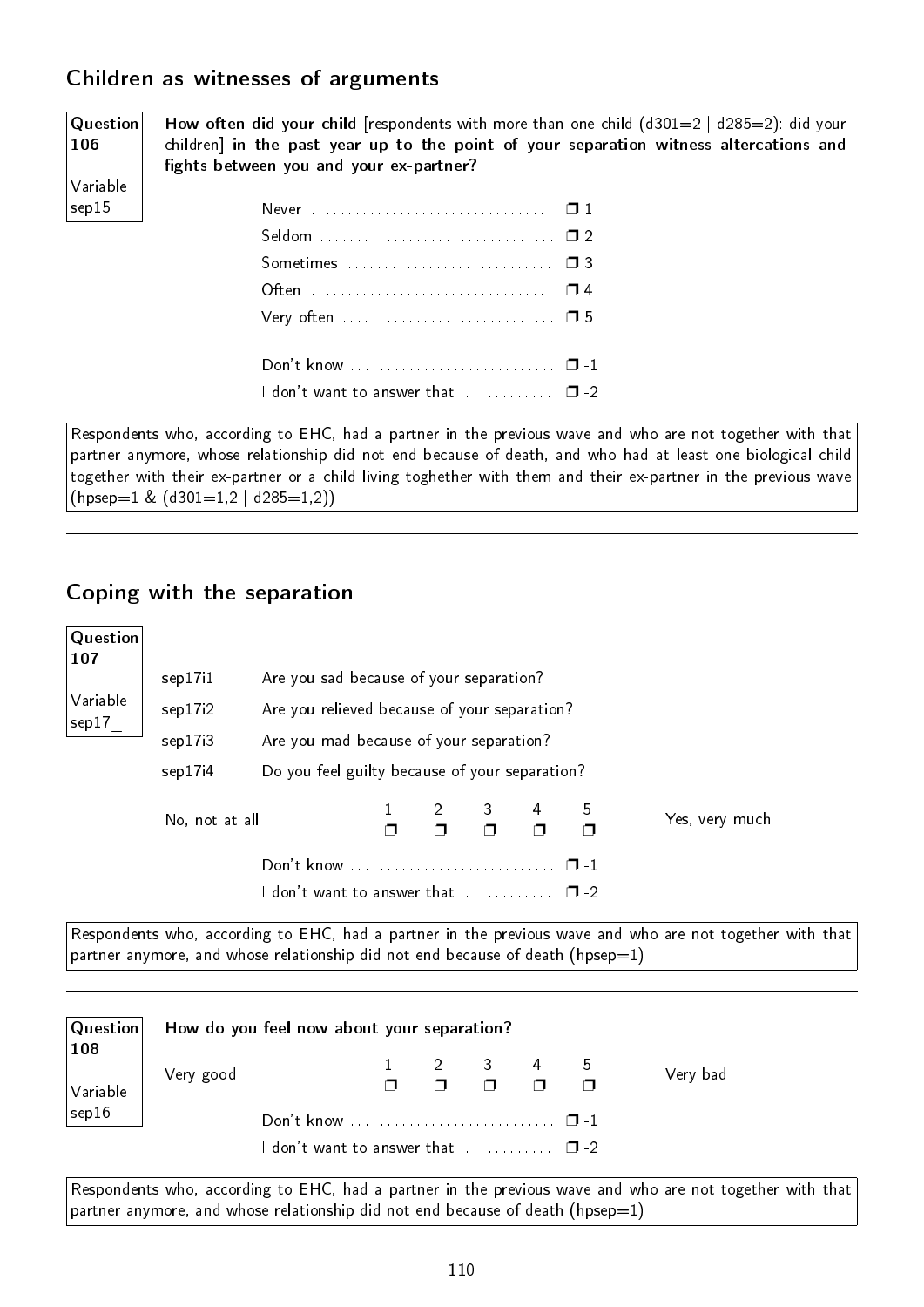Time marker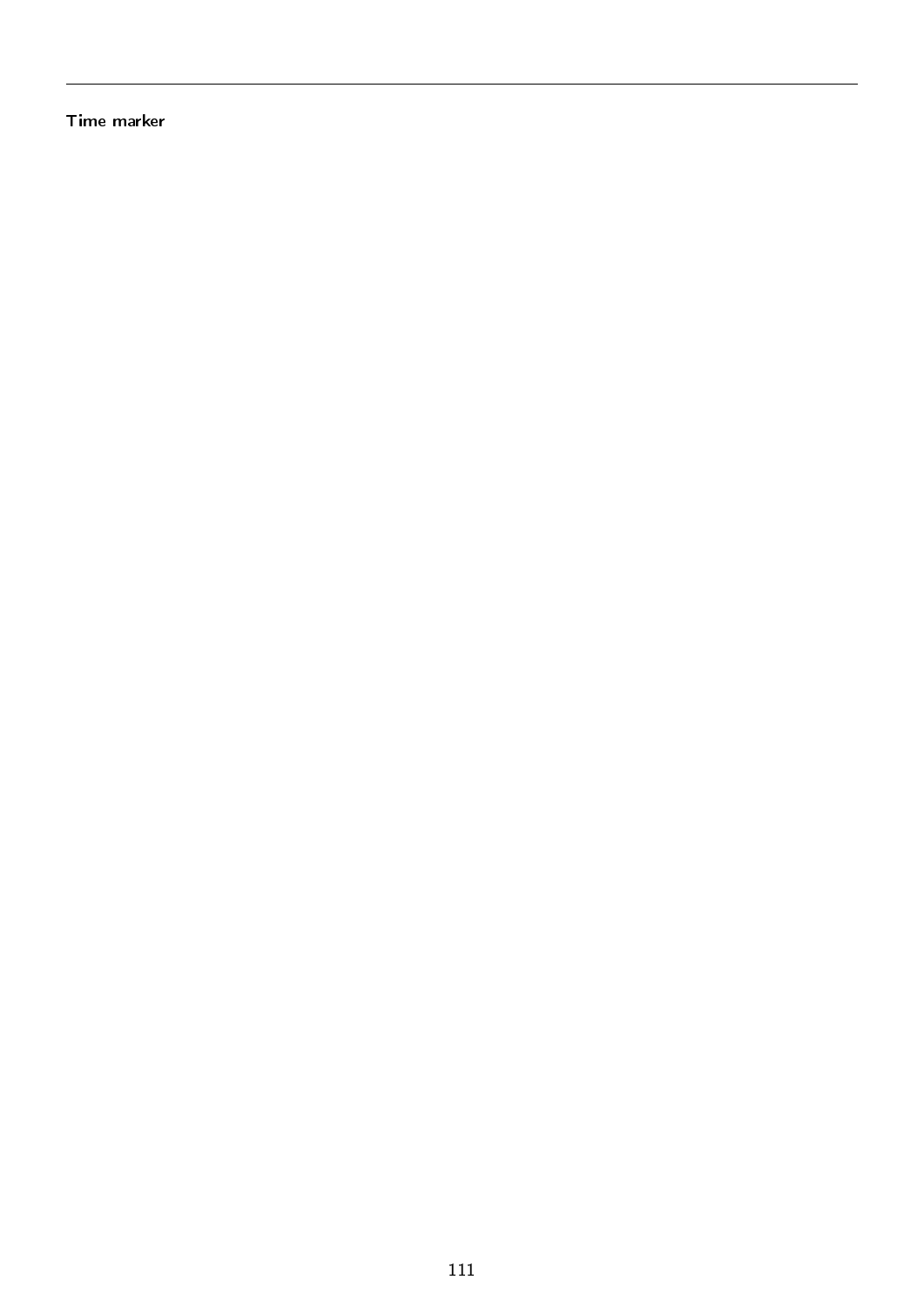# Sexuality and contraception (CASI)

## **Sexuality**

| Question | The following questions are about intimacy and sexuality.                                                |
|----------|----------------------------------------------------------------------------------------------------------|
| 109      | [Respondents without partner $(hp\neq 1)$ ]:                                                             |
|          | How often have you had sexual intercourse on average during the past three months?                       |
| Variable |                                                                                                          |
| sex8     | [Respondents with partner $(hp=1)$ ]:                                                                    |
|          | How often have you had sexual intercourse on average during the past three months<br>with your partner?? |
|          |                                                                                                          |

| Question                                         | How satisfied are you with your sex life? |  |  |  |  |  |  |  |  |  |  |  |  |
|--------------------------------------------------|-------------------------------------------|--|--|--|--|--|--|--|--|--|--|--|--|
| 110<br>$\vert_{\mathsf{Variable}}$               | Very dissatisfied                         |  |  |  |  |  |  |  |  |  |  |  |  |
| sat5                                             |                                           |  |  |  |  |  |  |  |  |  |  |  |  |
| I don't want to answer that $\ldots$ , $\Box$ -2 |                                           |  |  |  |  |  |  |  |  |  |  |  |  |

Time marker

### Existence of a pregnancy

| $\vert$ 111                                                                 | Question  Are you expecting a child?                              |  |
|-----------------------------------------------------------------------------|-------------------------------------------------------------------|--|
|                                                                             |                                                                   |  |
| $\begin{array}{ c c }\n\hline\n\text{Variable} \\ \text{sex3}\n\end{array}$ |                                                                   |  |
|                                                                             | Don't know $\dots \dots \dots \dots \dots \dots \dots \square -1$ |  |
|                                                                             | I don't want to answer that $\ldots \ldots \ldots \square$ -2     |  |

Female respondents who have had sexual intercourse or replied dk/na to that question (sex=2 & sex8≠0)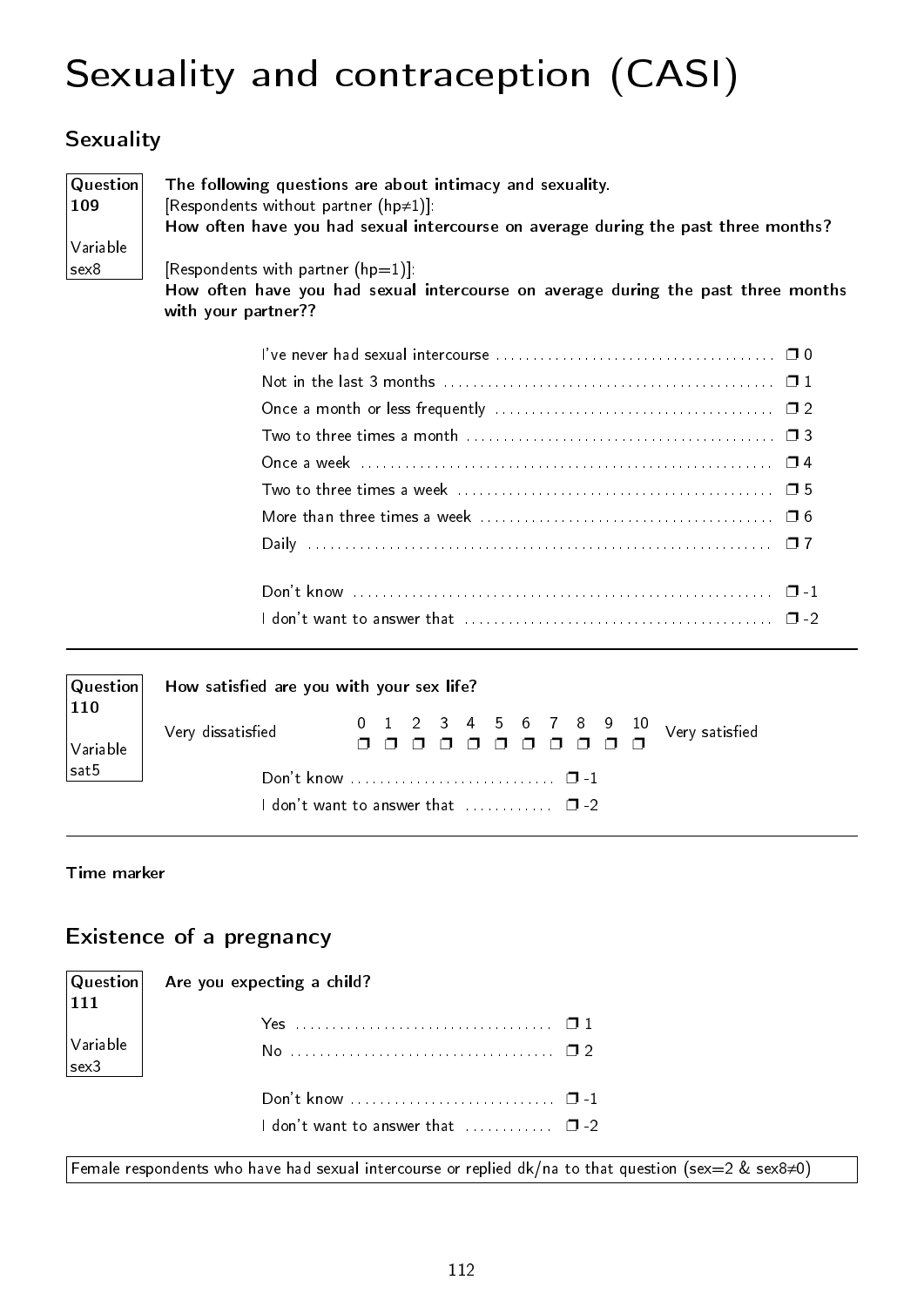| $\vert$ Question $\vert$<br>112 | Is your partner expecting a child?                                   |  |
|---------------------------------|----------------------------------------------------------------------|--|
| Variable<br>sex4                |                                                                      |  |
|                                 | I don't want to answer that $\ldots \ldots \ldots$ $\blacksquare$ -2 |  |

Respondents with female partner who have had sexual intercourse or replied dk/na to that question (sex8≠0 &  $(hpg=2)$ 

#### INFOBOX

The existence of a pregnancy for the respondent or the respondent's partner is a filtering condition for some of the following questions. To improve legibility, the auxiliary variable f1 "expecting child" is used, with the articulations  $1=$ "respondent or respondent's partner is pregnant" and  $0=$ "respondent or respondent's partner is not pregnant." The variable is defined as follows: f1=1 if  $(sex3=1 | sex4=1)$ f1=0 otherwise

| 113                                                 | $ $ Question $ $ is the pregnancy unexpected? |  |
|-----------------------------------------------------|-----------------------------------------------|--|
|                                                     |                                               |  |
| $\left \frac{\text{Variable}}{\text{sex}11}\right $ |                                               |  |
|                                                     |                                               |  |
|                                                     | I don't want to answer that  □ -2             |  |

Respondents who are expecting a child  $(f1=1)$ 

| Question<br>$ 114\rangle$ | How long did it take until you $[male$ respondents $(sex=1)$ : your partner got pregnant? By<br>this we mean the time after you stopped using contracep-tives or conciously began<br>trying to have a child. |                                                                              |  |
|---------------------------|--------------------------------------------------------------------------------------------------------------------------------------------------------------------------------------------------------------|------------------------------------------------------------------------------|--|
| Variable                  |                                                                                                                                                                                                              |                                                                              |  |
| sex12                     | sex12y                                                                                                                                                                                                       | Year(s)                                                                      |  |
|                           | sex12m                                                                                                                                                                                                       | and Months                                                                   |  |
|                           |                                                                                                                                                                                                              |                                                                              |  |
|                           |                                                                                                                                                                                                              | $\blacksquare$ don't want to answer that $\ldots\ldots\ldots\blacksquare$ -2 |  |

Respondents who are expecting a child and for whom the pregnancy was not unexpected (f1=1 & sex11=2)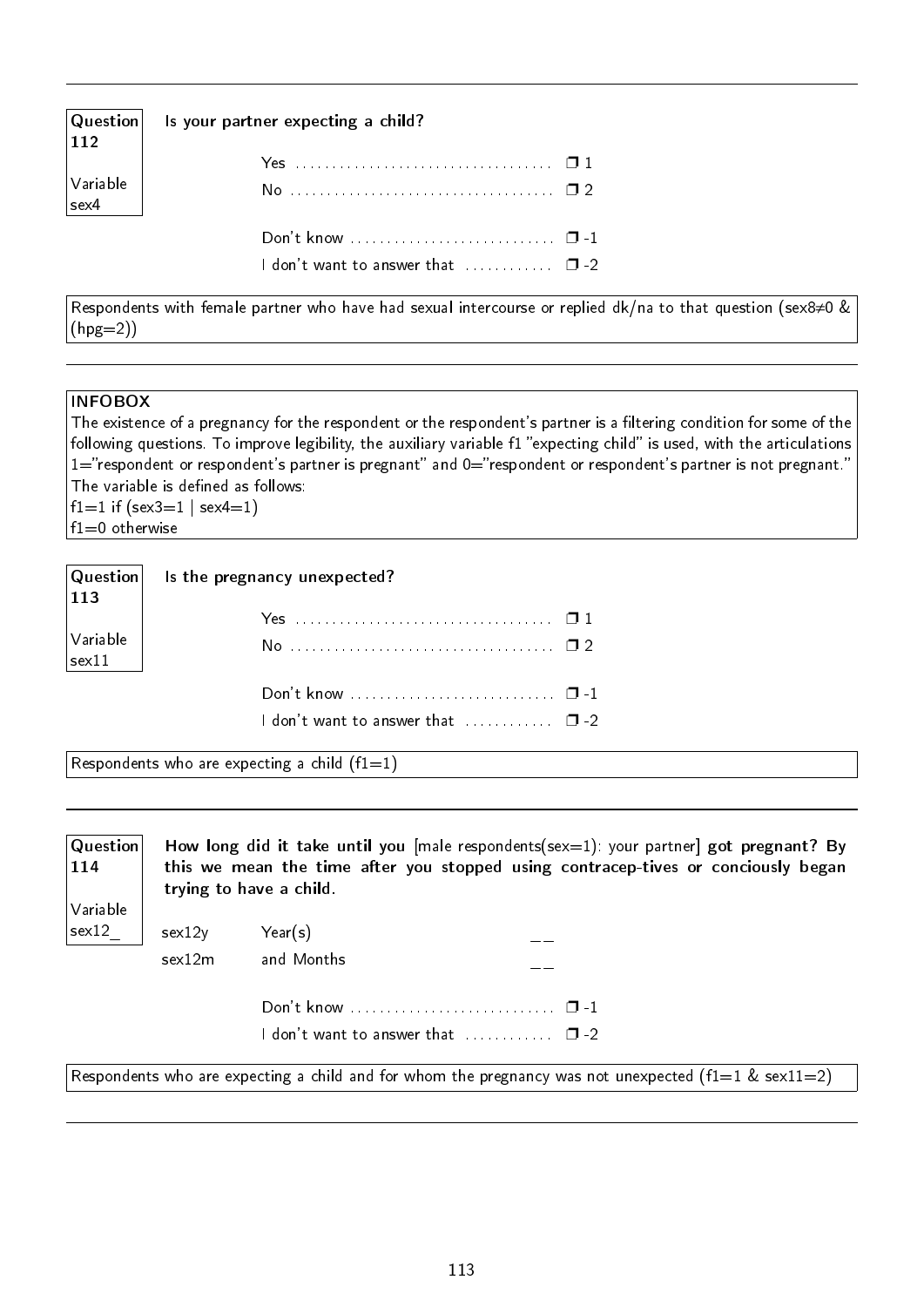### Contraception

Question 115 Variable sex5 Did you [respondents with partner  $(hp=1)$ : or [name of partner  $(hpn)$ ]] use contraceptives during the past three months? Yes . . . . . . . . . . . . . . . . . . . . . . . . . . . . . . . . . . . ❐ 1

| I don't want to answer that $\Box$ $\Box$ -2 |  |
|----------------------------------------------|--|

Respondents who had sexual intercourse or dk/na, and who did not expecting a child (sex8≠0 & f1=0)

| <b>Question</b><br>116 |                    | What method(s) did you [respondents with partner ( $hp=1$ ): or [name of partner ( $hpn$ )]] use<br>primarily? Multiple answers are possible. |
|------------------------|--------------------|-----------------------------------------------------------------------------------------------------------------------------------------------|
| Variable               |                    |                                                                                                                                               |
| sex6                   | sex6i1             | Birth controll pill, mini-pill                                                                                                                |
|                        | sex6i2             | Condom                                                                                                                                        |
|                        | sex6i3             | Hormone preparations                                                                                                                          |
|                        | sex6i4             | Intrauterine device (IUD)                                                                                                                     |
|                        | sex6i5             | Diaphragm, foam, suppository, gel                                                                                                             |
|                        | sex6i6             | Natural birth control (standard days method, rhythm method)                                                                                   |
|                        | sex6i7             | Female sterilization                                                                                                                          |
|                        | sex <sub>6i8</sub> | Male sterilization                                                                                                                            |
|                        | sex6i9             | Withdrawal method, coitus interruptus                                                                                                         |
|                        | sex6i10            | "The morning after pill"                                                                                                                      |
|                        | sex6i11            | Something else                                                                                                                                |
|                        |                    |                                                                                                                                               |
|                        |                    |                                                                                                                                               |
|                        |                    |                                                                                                                                               |
|                        |                    | I don't want to answer that $\ldots \ldots \ldots \square$ -2                                                                                 |
|                        |                    | Heterosexual respondents who used contraceptives during the past three months (((hhomo $\neq$ 1 & hp $\neq$ 1)   (hp=1                        |

& hpg $\neq$ sex)) & sex $5=1$ )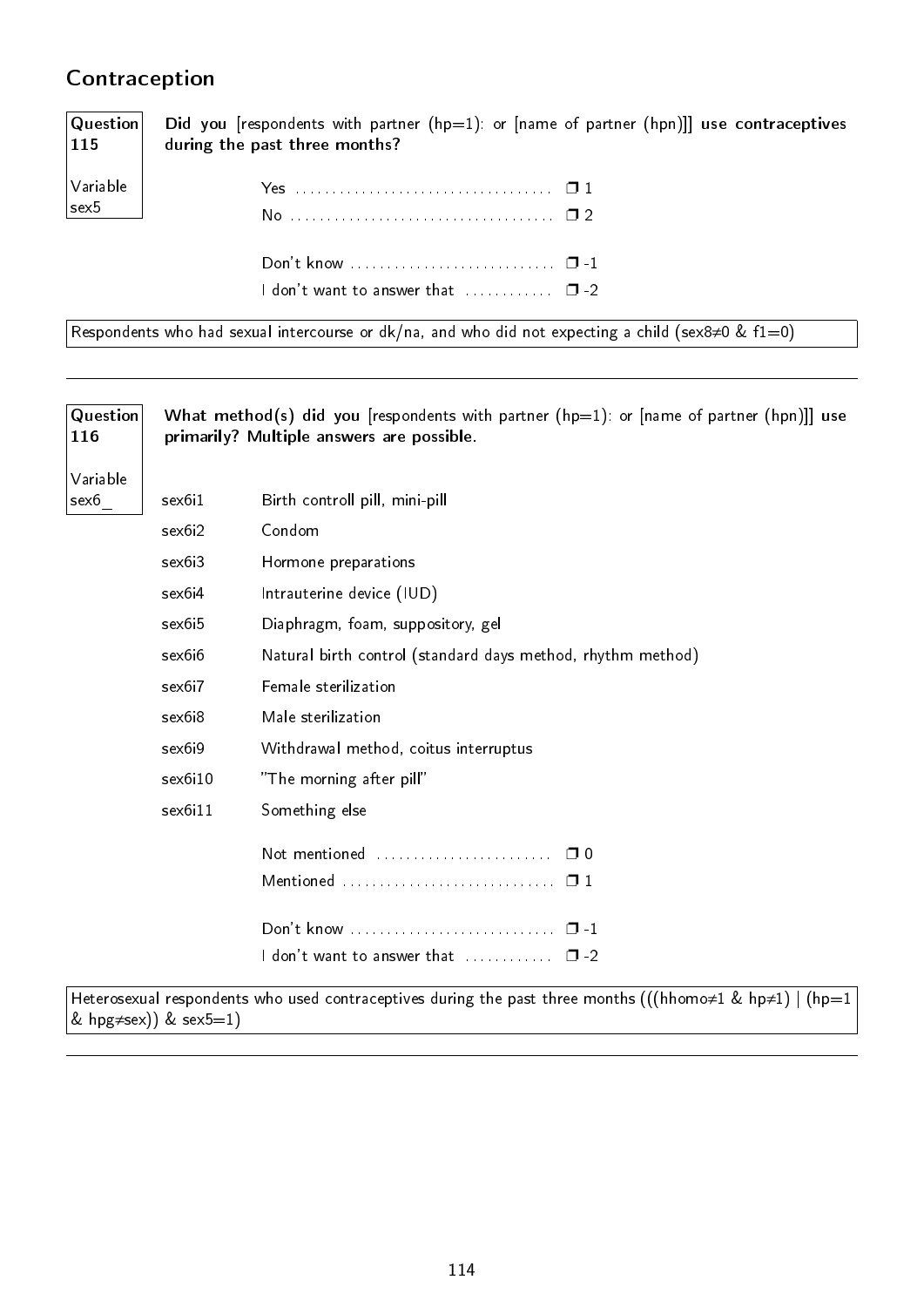| $ $ Question $ $<br> 117 | $(hp=1)$ : and [name of partner (hpn)]] use contraception?                |  |                                                |  | Please think about the last 3 months: How consistently did you [respondents with partner                            |
|--------------------------|---------------------------------------------------------------------------|--|------------------------------------------------|--|---------------------------------------------------------------------------------------------------------------------|
| Variable<br>sex7         | Very inconsistently                                                       |  | $1 \t2 \t3 \t4 \t5$<br>$1 \t1 \t1 \t1 \t1 \t1$ |  | Very consistently                                                                                                   |
|                          |                                                                           |  |                                                |  |                                                                                                                     |
|                          | <code>l</code> don't want to answer that $\qquad \qquad \Box$ -2 $\qquad$ |  |                                                |  |                                                                                                                     |
|                          |                                                                           |  |                                                |  | $\mid$ Heterosexual respondents who used contraceptives during the past three months and who are not sterilized and |

whose partner is not sterilized (((hhomo≠1 & hp≠1) | (hp=1 & hpg≠sex)) & sex5=1 & sex6i7≠1 & sex6i8≠1)

### Infertility

119

Variable frt2

| Question<br>118 | Some people are not able to procreate naturally. As far as you know, is it physically<br>possible for you to conceive naturally?                                              |
|-----------------|-------------------------------------------------------------------------------------------------------------------------------------------------------------------------------|
| Variable        | Definitely yes $\ldots$ $\ldots$ $\ldots$ $\ldots$ $\ldots$ $\ldots$ $\Box$ 1                                                                                                 |
| frt1            |                                                                                                                                                                               |
|                 |                                                                                                                                                                               |
|                 | Definitely not $\dots\dots\dots\dots\dots\dots\dots\dots\quad \Box$ 4                                                                                                         |
|                 |                                                                                                                                                                               |
|                 | <code>ldon't</code> want to answer that $\qquad \qquad \Box$ -2 $\qquad$                                                                                                      |
|                 | Respondents who are older than 21, who are not expectant, and who are not sterilized ((oij-doby) $\geq$ 21 & f1=0<br>& $((sex=1 & sex6.8 \neq 1)   (sex=2 & sex6.7 \neq 1)))$ |

**Question** As far as you know, would your partner be able to procreate by natural means?

| Definitely yes $\ldots$ $\ldots$ $\ldots$ $\ldots$ $\ldots$ $\Box$ 1      |  |
|---------------------------------------------------------------------------|--|
| Probably yes $\ldots \ldots \ldots \ldots \ldots \ldots \ldots \square 2$ |  |
| Probably not $\ldots \ldots \ldots \ldots \ldots \ldots \square$ 3        |  |
|                                                                           |  |
|                                                                           |  |
|                                                                           |  |
| I don't want to answer that $\ldots$ $\Box$ -2                            |  |
|                                                                           |  |

Respondents who are older than 20, and who are not expectant, whose partner is not sterilised ((oij-doby)≥21 & hp=1 & f1=0 & ((hpg=1 & sex6i8≠1) | (hpg=2 & sex6i7≠1)))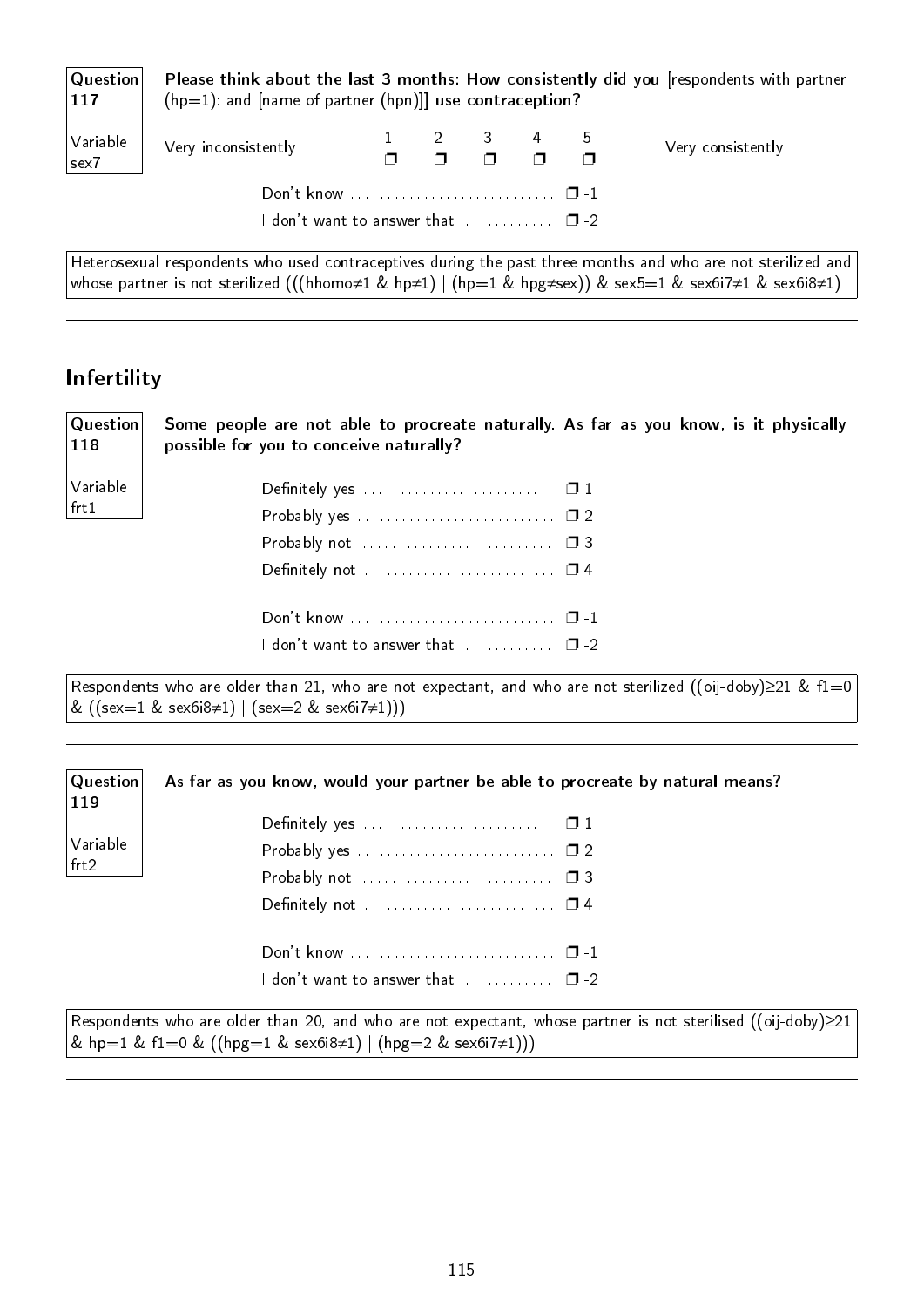#### INFOBOX

Anchor's and partner's being fertile is a filtering condition for some of the following questions. To improve legibility, the auxiliary variable f2 "Indicator fertile couple" is used with value  $1=$ "(probably) fertile" and  $0=$ "probably infertile". The variable is defined as follows:  $f2=0$  if respondent infertile (frt1=3,4,-2)

f2=0 if partner infertile (frt2=3,4,-2 & hp=1)

f2=0 if as contraceptive method "female sterilisation" or "male sterilisation" was mantioned (sex6i7=1 | sex6i8=1)  $f2=1$  else

#### Conception of a child / Inducing a pregnancy

| Question<br>120  | [Male respondents with male partner (sex=1 & hpg=1)]:<br>Have you or your partner tried to sire a child since the last interview in [interview month<br>and year of previous wave (d5, d6)]?             |  |  |  |  |
|------------------|----------------------------------------------------------------------------------------------------------------------------------------------------------------------------------------------------------|--|--|--|--|
| Variable<br>frt3 | [Male respondents with female partner or without partner (sex=1 & hpg $\neq$ 1)]:<br>Have you tried to sire a child since the last interview in [interview month and year of<br>previous wave (d5, d6)]? |  |  |  |  |
|                  | [Female respondents with female partner (sex=2 & hpg=2)]:<br>Have you or your partner tried to get pregnant since the last interview in [interview month<br>and year of previous wave (d5, d6)]?         |  |  |  |  |
|                  | [Female respondents with male partner or without partner (sex=2 & hpg $\neq$ 2)]:<br>Have you tried to get pregnant since the last interview in [interview month and year of<br>previous wave (d5, d6)]? |  |  |  |  |
|                  |                                                                                                                                                                                                          |  |  |  |  |
|                  |                                                                                                                                                                                                          |  |  |  |  |
|                  |                                                                                                                                                                                                          |  |  |  |  |
|                  | I don't want to answer that  0 -2                                                                                                                                                                        |  |  |  |  |
|                  | Respondents who have had sexual intercourse or dk/na, who are not expectant, and who are not first-time<br>respondents (sex8 $\neq$ 0 & f1=0 & d0 $\neq$ 2)                                              |  |  |  |  |
| Question         | How long have you/or your partner already tried to conceive? By this we mean the time                                                                                                                    |  |  |  |  |

| -------- |                                                                                |
|----------|--------------------------------------------------------------------------------|
|          | after you stopped using contraceptives or conciously began trying to conceive? |
|          |                                                                                |

Variable frt29\_ frt29y Year(s) \_\_ frt29m and Months \_\_

121

I don't want to answer that  $\dots\dots\dots \quad \Box$  -2

Respondents who have been trying to become pregnant or sire a child recently (frt $3=1$ )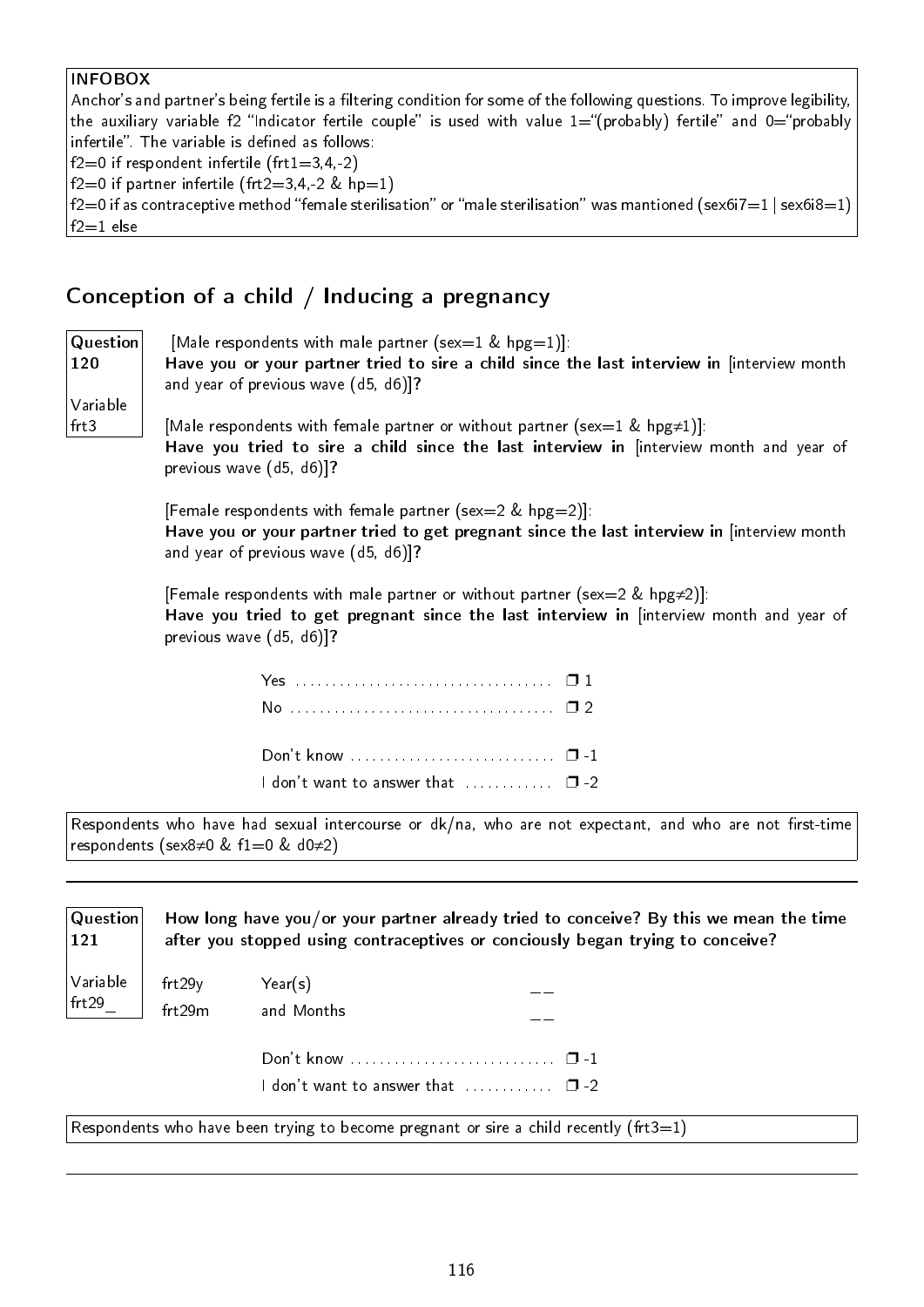| Question<br>122    |
|--------------------|
| Variable<br>$fr-4$ |

Have you or your partner used any of the following methods to induce a [respondents expecting a child (f1=1): this] pregnancy since the last interview in [date of interview previous wave (d5, d6)]? Please indicate all methods used.

| frt411                | Medication                                                       |
|-----------------------|------------------------------------------------------------------|
| frt4i2                | Methods to determine the ovulation date                          |
| frt4i3                | In-Vitro-Fertilization (IVF) or Micro-Fertilization (ICSI)       |
| $frt4$ <sub>i</sub> 4 | Surgery                                                          |
| frt4i5                | Intrauterine Insemination                                        |
| frt4i6                | Other treatment                                                  |
| frt4i7                | None of these                                                    |
|                       | Not mentioned<br>⊓ 0                                             |
|                       | Mentioned  0 1                                                   |
|                       |                                                                  |
|                       | I don't want to answer that $\ldots \ldots \ldots \quad \Box$ -2 |

Respondents (not first-time respondents) who do not expect a child but tried to conceive and are infertile or their partner are infertile or respondents expecting a child ((f1=1 | (f1=0 & f2=0 & frt3=1)) & d0≠2)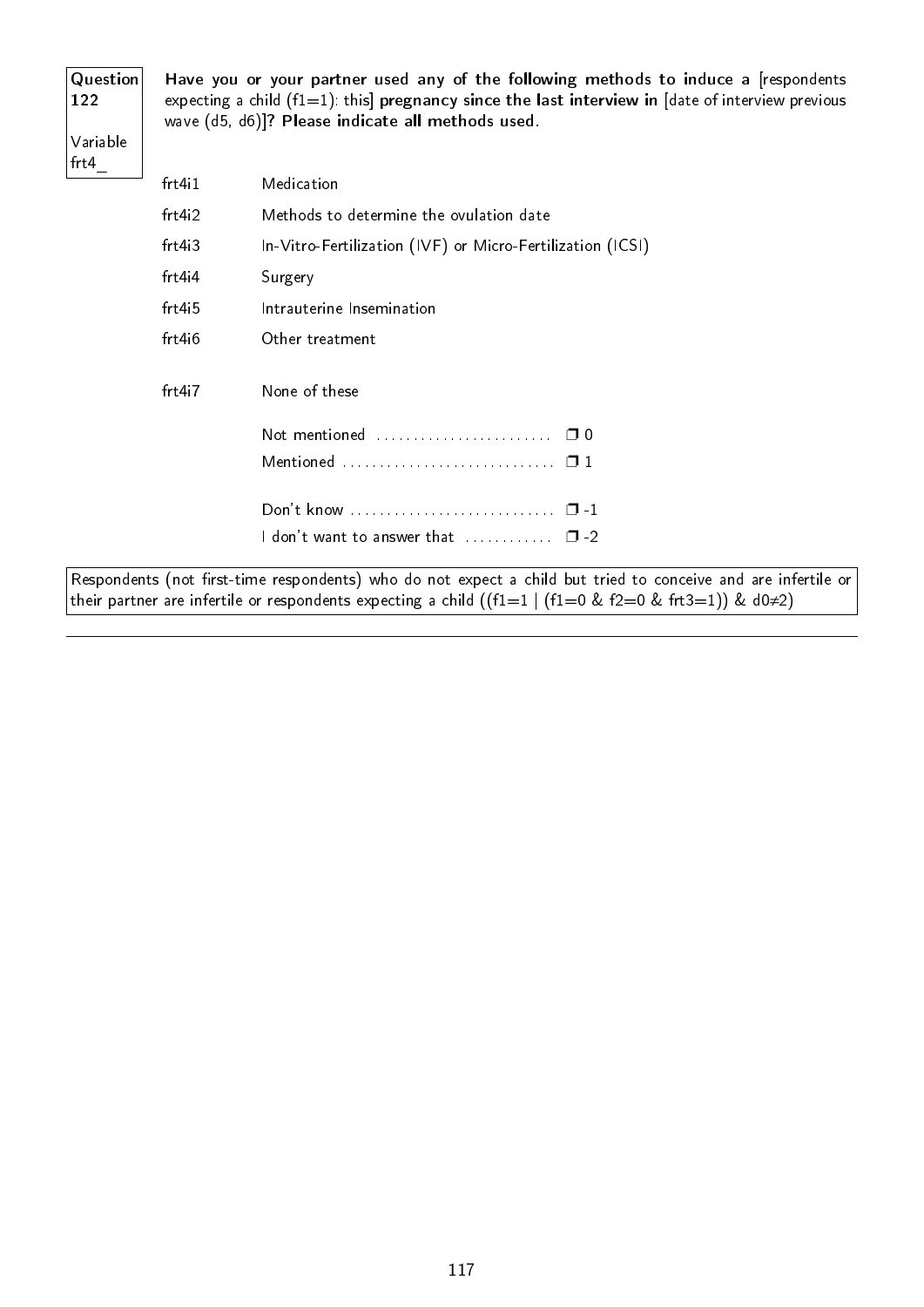### Abortion/Miscarriage

| <b>Question</b><br>123<br>Variable<br>frt14 | [Male respondents with a new partner since previous wave or male first-time respondents with<br>partner (sex=1 & (hpmt=1 $ $ (d0=2 & hp=1))].<br>Did your partner [name of current partner (hpn)] have an abortion since the start of your<br>relationship? |
|---------------------------------------------|-------------------------------------------------------------------------------------------------------------------------------------------------------------------------------------------------------------------------------------------------------------|
|                                             | [Male respondents with partner from previous wave (sex=1 & hpmt $\neq$ 1 & d0 $\neq$ 2)]:<br>Did your partner [name of current partner (hpn)] have an abortion after the last interview<br>in [month and year of interview of previous wave (d5, d6)]?      |
|                                             | [Female respondents (sex $\neq$ 1 & d0 $\neq$ 2)]:<br>Did you have an abortion after the last interview in [month and year of interview of previous<br>wave (d5, d6)]?                                                                                      |
|                                             | [Female first-time respondents (sex $\neq$ 1 & d0=2)].<br>Have you ever had a pregnancy terminated?                                                                                                                                                         |
|                                             |                                                                                                                                                                                                                                                             |
|                                             |                                                                                                                                                                                                                                                             |
|                                             |                                                                                                                                                                                                                                                             |

I don't want to answer that  $\ldots$ ........  $\Box$  -2

Female respondents who have had sexual intercourse or replied dk/na, or male respondents with female partner who have had sexual intercourse or replied dk/na ((sex=2 & sex8≠0) | ((sex=1 & hpg=2) & sex8≠0))

| Question<br>124   | [Male respondents with a new partner since previous wave or male first-time respondents with<br>partner (sex=1 & (hpmt=1   $(d0=2 \& hp=1))$ ).<br>Did your partner have a miscarriage since the start of your relationship?                       |  |  |  |  |
|-------------------|----------------------------------------------------------------------------------------------------------------------------------------------------------------------------------------------------------------------------------------------------|--|--|--|--|
| Variable<br>frt15 | [Male respondents with partner from previous wave (sex=1 & hpmt $\neq$ 1) & d0 $\neq$ 2]:<br>Did your partner [name of current partner (hpn)] have a miscarriage after the last interview<br>in $[month \tand year \tof previous wave (d5, d6)]$ ? |  |  |  |  |
|                   | [Female respondents (sex $\neq$ 1 & d0 $\neq$ 2)]:<br>Did you have a miscarriage after the last interview in [month and year of interview of<br>previous wave (d5, d6)]?                                                                           |  |  |  |  |
|                   | [Female first-time respondents (sex $\neq$ 1 & d0=2)].<br>Have you ever had a miscarriage?                                                                                                                                                         |  |  |  |  |
|                   |                                                                                                                                                                                                                                                    |  |  |  |  |
|                   |                                                                                                                                                                                                                                                    |  |  |  |  |
|                   |                                                                                                                                                                                                                                                    |  |  |  |  |
|                   | I don't want to answer that $\ldots \ldots \ldots \square$ -2                                                                                                                                                                                      |  |  |  |  |
|                   | Female respondents who have had sexual intercourse or replied dk/na, or male respondents with female partner<br>who have had sexual intercourse or replied dk/na ((sex=2 & sex8≠0)   (sex=1 & hpg=2 & sex8≠0))                                     |  |  |  |  |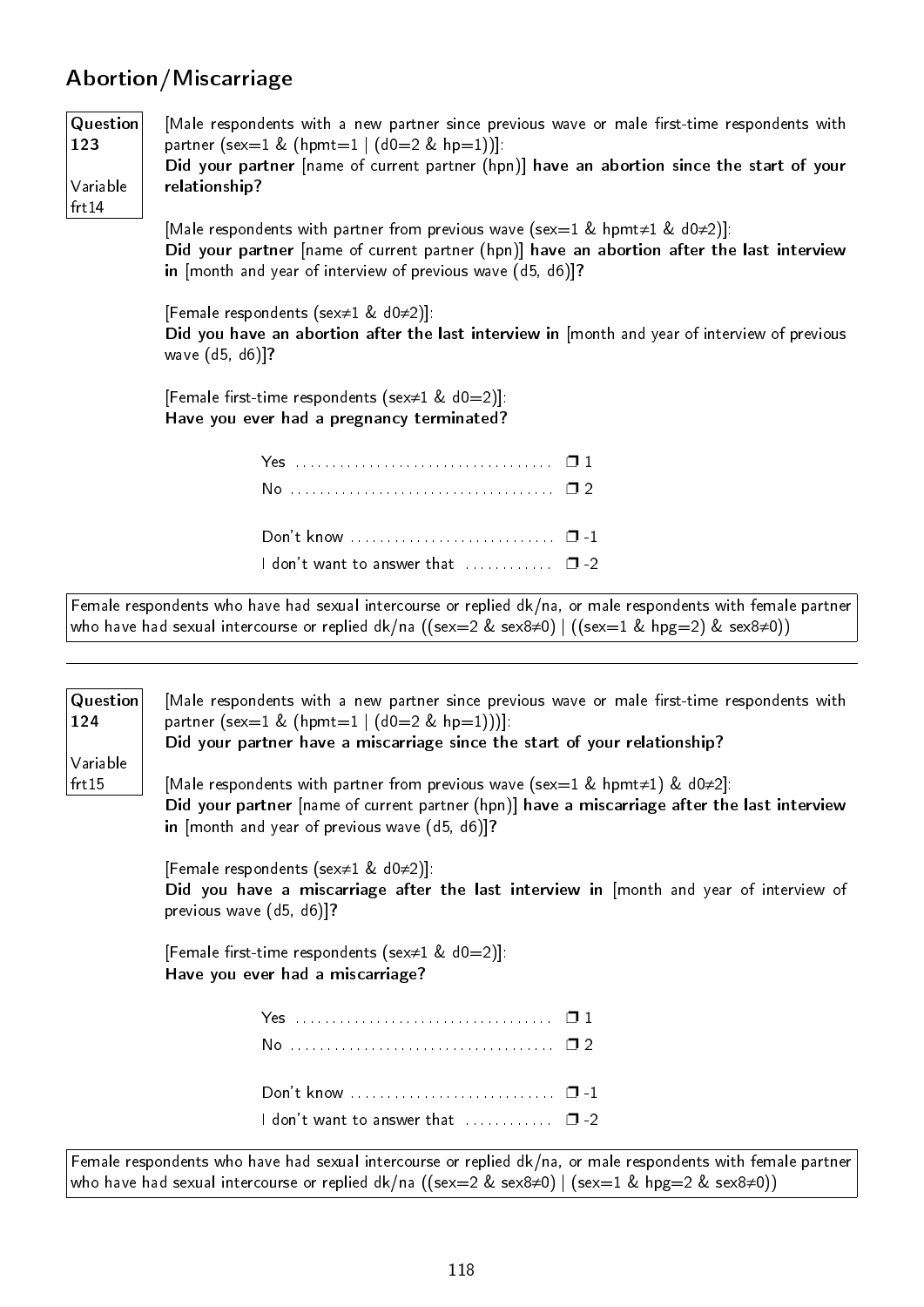| Question<br><b>125</b> | To conclude this part of the interview a completely different question: How many friends<br>do you have? We mean persons with whom you regularly do things with, meet privately,<br>or exchange personal thoughts and feelings. |  |  |  |
|------------------------|---------------------------------------------------------------------------------------------------------------------------------------------------------------------------------------------------------------------------------|--|--|--|
| Variable               |                                                                                                                                                                                                                                 |  |  |  |
| net 18                 |                                                                                                                                                                                                                                 |  |  |  |
|                        |                                                                                                                                                                                                                                 |  |  |  |
|                        | 3 to 5 ………………………………… □ 3                                                                                                                                                                                                        |  |  |  |
|                        |                                                                                                                                                                                                                                 |  |  |  |
|                        |                                                                                                                                                                                                                                 |  |  |  |
|                        |                                                                                                                                                                                                                                 |  |  |  |
|                        | I don't want to answer that $\ldots$ $\Box$ -2                                                                                                                                                                                  |  |  |  |
|                        |                                                                                                                                                                                                                                 |  |  |  |

| $^{\circ}$ Text 19 | Now the oral interview can start again. Please give the computer back to the interviewer. |
|--------------------|-------------------------------------------------------------------------------------------|
|                    | Thank you very much!                                                                      |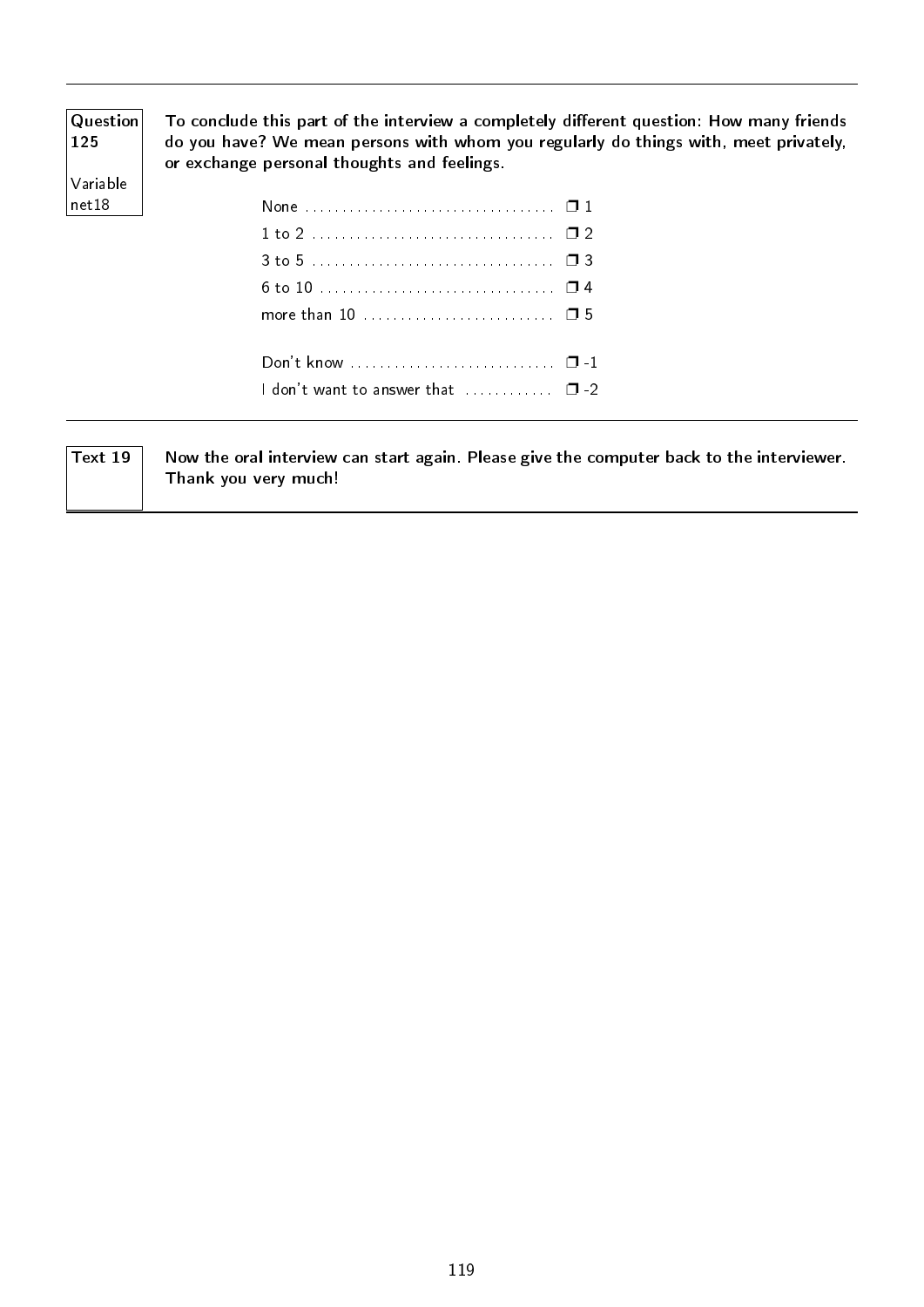## Fertility

### Value of children

### Question 126 Variable

bce2\_

The following questions are about your attitudes and plans regarding children.

Living with children can have both pleasant and unpleasant aspects. I will now show you a list with some expectations that you may or may not associate with children. Please indicate how strongly you expect or worry the following things will occur as a result of having children.

How strongly do you expect...

Int.: Show list 37!

| bce2i1 | that with children you will stay young longer?                               |
|--------|------------------------------------------------------------------------------|
| bce2i2 | to have an especially close emotional relationship with your children?       |
| bce2i3 | that your standing in your social network will increase because of children? |
| bce2i4 | that adult children will be there for you when you are in need?              |
| bce2i5 | that you will get new ideas from adult children?                             |

Let's now talk about the unpleasant aspects. How strongly do you worry...

Int.: Show list 37!

| bce2i6  | that you will be able to afford less with children?                 |
|---------|---------------------------------------------------------------------|
| bce2i7  | that children will put you under nervous strain?                    |
| bce2i8  | that with children you will not accomplish your professional goals? |
| bce2i9  | that with children you will stand out in a negative way in public?  |
| bce2i10 | that children will limit your personal freedom?                     |

| Not at all |                                                                     | $1 \quad 2 \quad 3 \quad 4$<br>$\Box$ |  | 5 | Very strongly |
|------------|---------------------------------------------------------------------|---------------------------------------|--|---|---------------|
|            | No clear idea $\ldots \ldots \ldots \ldots \ldots \ldots \square 7$ |                                       |  |   |               |
|            |                                                                     |                                       |  |   |               |

#### Time marker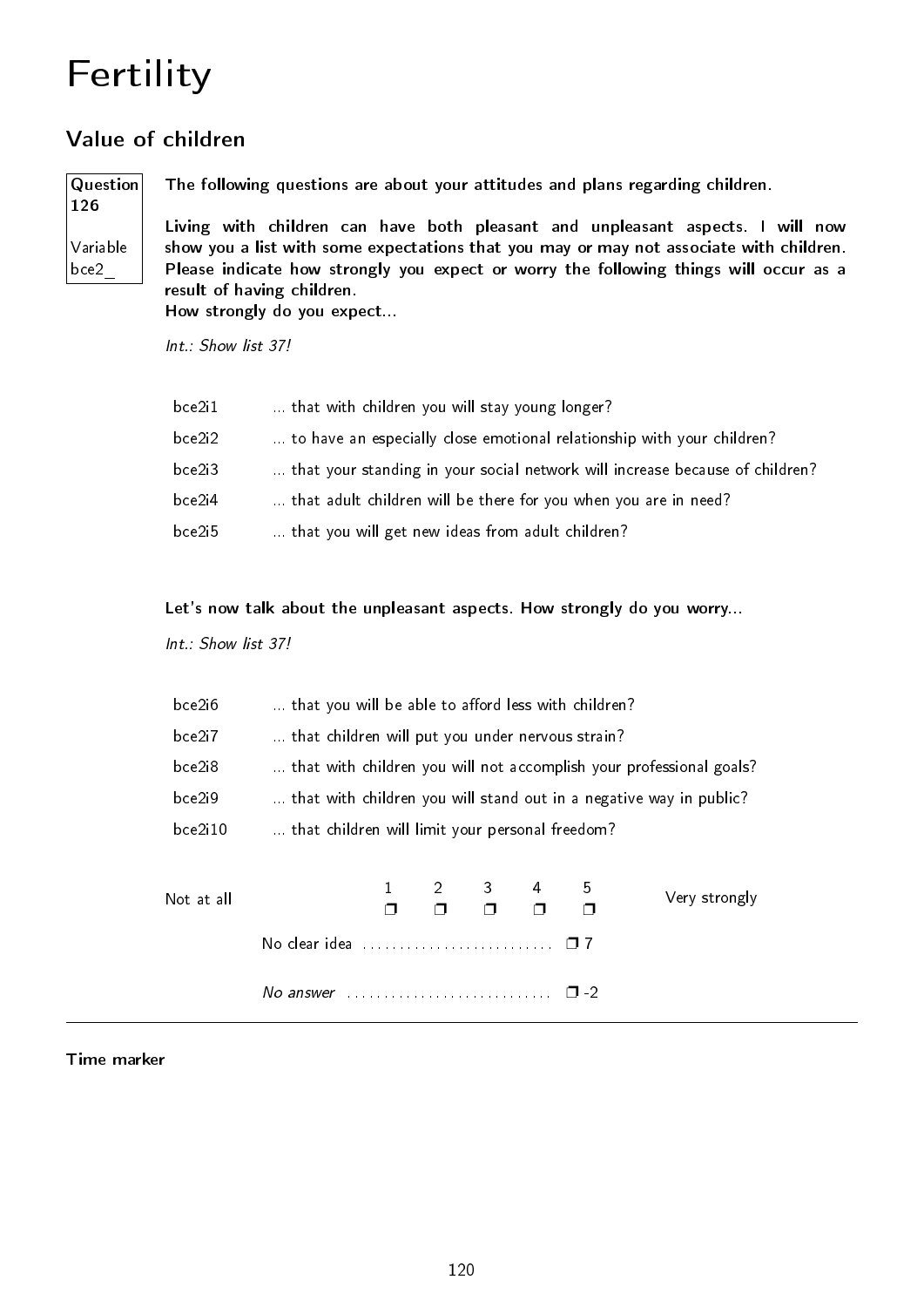### Fertility plans

| ı cıcılıcı pialis |                                                                                                                             |  |  |  |
|-------------------|-----------------------------------------------------------------------------------------------------------------------------|--|--|--|
| Question<br>127   | Assuming ideal circumstances: How many children would you like to have altogether?                                          |  |  |  |
| Variable          | Int.: This question is about the total number of children, including those children the respondent<br>already has!          |  |  |  |
| frt5              | Child(ren)                                                                                                                  |  |  |  |
|                   |                                                                                                                             |  |  |  |
|                   |                                                                                                                             |  |  |  |
|                   | No answer $\ldots$ , $\ldots$ , $\ldots$ , $\Box$ -2                                                                        |  |  |  |
|                   |                                                                                                                             |  |  |  |
| Question<br>128   | When you think realistically about having children: how many biological or adoptive<br>children do you think you will have? |  |  |  |
| Variable<br>frt26 | Int.: Show list 38!                                                                                                         |  |  |  |
|                   |                                                                                                                             |  |  |  |
|                   |                                                                                                                             |  |  |  |
|                   | Two children $\dots\dots\dots\dots\dots\dots\dots\dots\dots\dots\dots\dots\dots\dots\dots\dots\Box$ 2                       |  |  |  |
|                   |                                                                                                                             |  |  |  |
|                   |                                                                                                                             |  |  |  |
|                   |                                                                                                                             |  |  |  |
|                   |                                                                                                                             |  |  |  |
|                   |                                                                                                                             |  |  |  |

Respondents who have neither biological, nor adoptive children, nor stepchildren and do not expect a child (for  $|$ all x=1,...,10: (ehc9kx≠1,2,3) & f1≠1)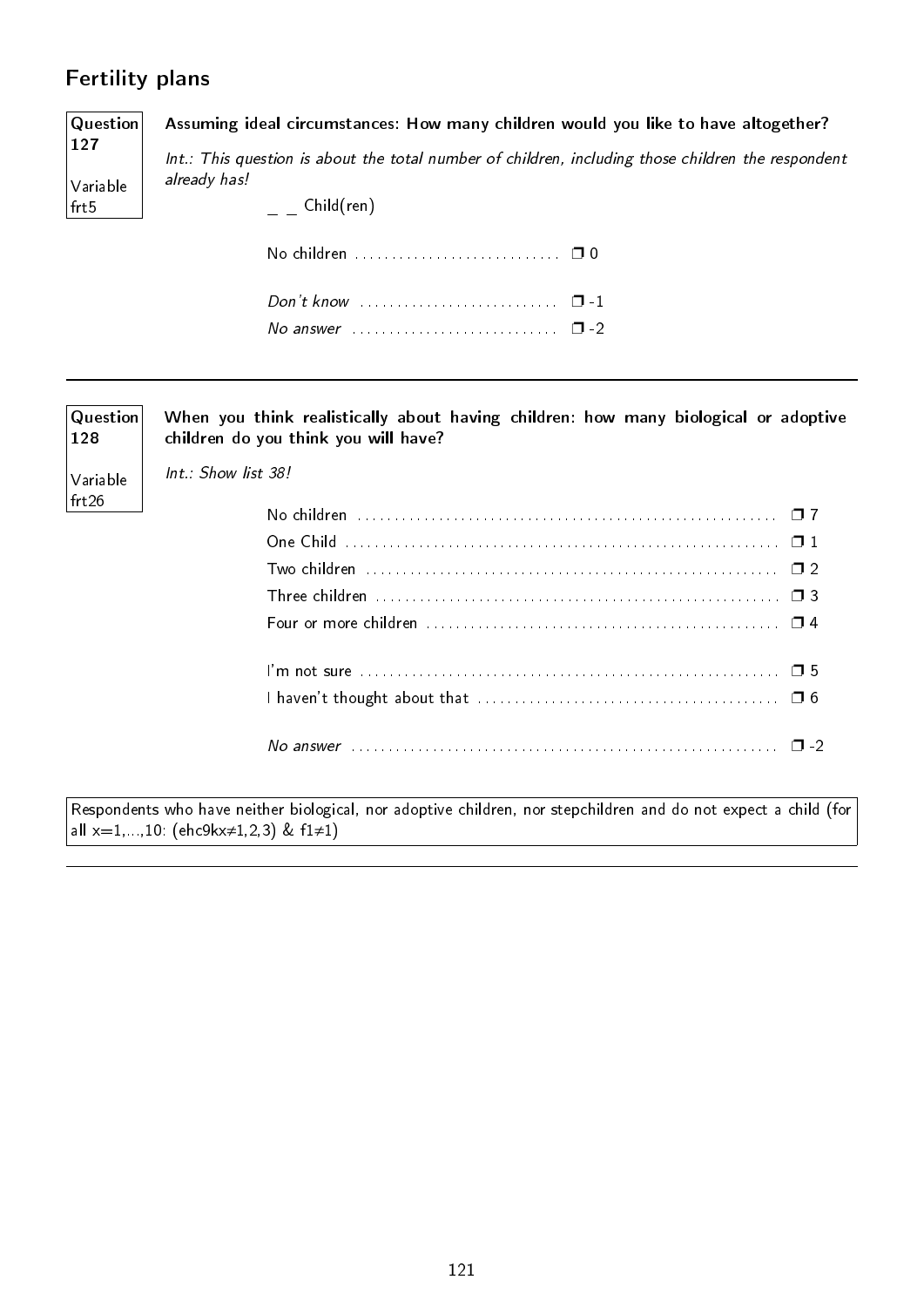| Question<br>129 | When you think realistically about having additional children: do you think that you will<br>have more biological or adoptive children in addition to                                                          |  |  |  |
|-----------------|----------------------------------------------------------------------------------------------------------------------------------------------------------------------------------------------------------------|--|--|--|
| Variable        | [respondents with (biological, adoptive, step-) children and who are not expecting a child (for at<br>least one $x=1,,10$ : (ehc9kx=1,2,3) & f1 $\neq$ 1): your current children or stepchildren]              |  |  |  |
| frt27           | [respondents with (biological, adoptive, step-) children and who are currently expecting a child<br>(for at least one $x=1,,10$ : (ehc9k $x=1,2,3$ ) & f1=1): your current children or stepchildren and        |  |  |  |
|                 | the child you are currently expecting]<br>[respondents without children and who are currently expecting a child (for all $x=1,,10$ :<br>(ehc9kx $\neq$ 1,2,3) & f1=1): the child you are currently expecting]? |  |  |  |
|                 |                                                                                                                                                                                                                |  |  |  |
|                 |                                                                                                                                                                                                                |  |  |  |
|                 |                                                                                                                                                                                                                |  |  |  |
|                 |                                                                                                                                                                                                                |  |  |  |
|                 |                                                                                                                                                                                                                |  |  |  |

Respondents who have biological children, adoptive children, or stepchildren or who are expecting a child (for at least one  $x=1,...,10$ : (ehc9kx=1,2,3) | f1=1)

| $\mid$ Question $\mid$ | How many more biological or adoptive children do you think you will have in addition to                      |
|------------------------|--------------------------------------------------------------------------------------------------------------|
| 130                    | [respondents with (biological, adoptive, step-) children and who are not expecting a child (for at           |
|                        | least one $x=1,,10$ : (ehc9kx=1,2,3) & f1≠1): your current children or stepchildren]                         |
| Variable               | [respondents with (biological, adoptive, step-) children and who are currently expecting a child             |
| frt28                  | (for at least one $x=1,,10$ : (ehc9kx=1,2,3) & f1=1): your current children or stepchildren and              |
|                        | the child you are currently expecting]                                                                       |
|                        | [respondents without children who are currently expecting a child (for all $x=1,,10$ : (ehc9kx $\neq$ 1,2,3) |
|                        | & $f1=1$ ): the child you are currently expecting?                                                           |
|                        |                                                                                                              |
|                        |                                                                                                              |

| Two additional children $\ldots, \ldots, \ldots, \ldots, \ldots, \ldots, \ldots, \ldots, \square$ 2           |  |
|---------------------------------------------------------------------------------------------------------------|--|
| Three additional children $\ldots, \ldots, \ldots, \ldots, \ldots, \ldots, \ldots, \ldots, \ldots, \square$ 3 |  |
|                                                                                                               |  |
|                                                                                                               |  |
|                                                                                                               |  |
| I haven't thought about that $\ldots, \ldots, \ldots, \ldots, \ldots, \ldots, \ldots, \ldots, \Box$ 6         |  |
|                                                                                                               |  |
| No answer $\ldots$ $\ldots$ $\ldots$ $\ldots$ $\ldots$ $\ldots$ $\ldots$ $\ldots$ $\ldots$ $\ldots$           |  |

Respondents who have biological children, adoptive children, or stepchildren or who are expecting a child and indicated that they are going to have more children ((for at least one  $x=1,...,10$ : (ehc9kx=1,2,3) | f1=1) &  $frt27=1)$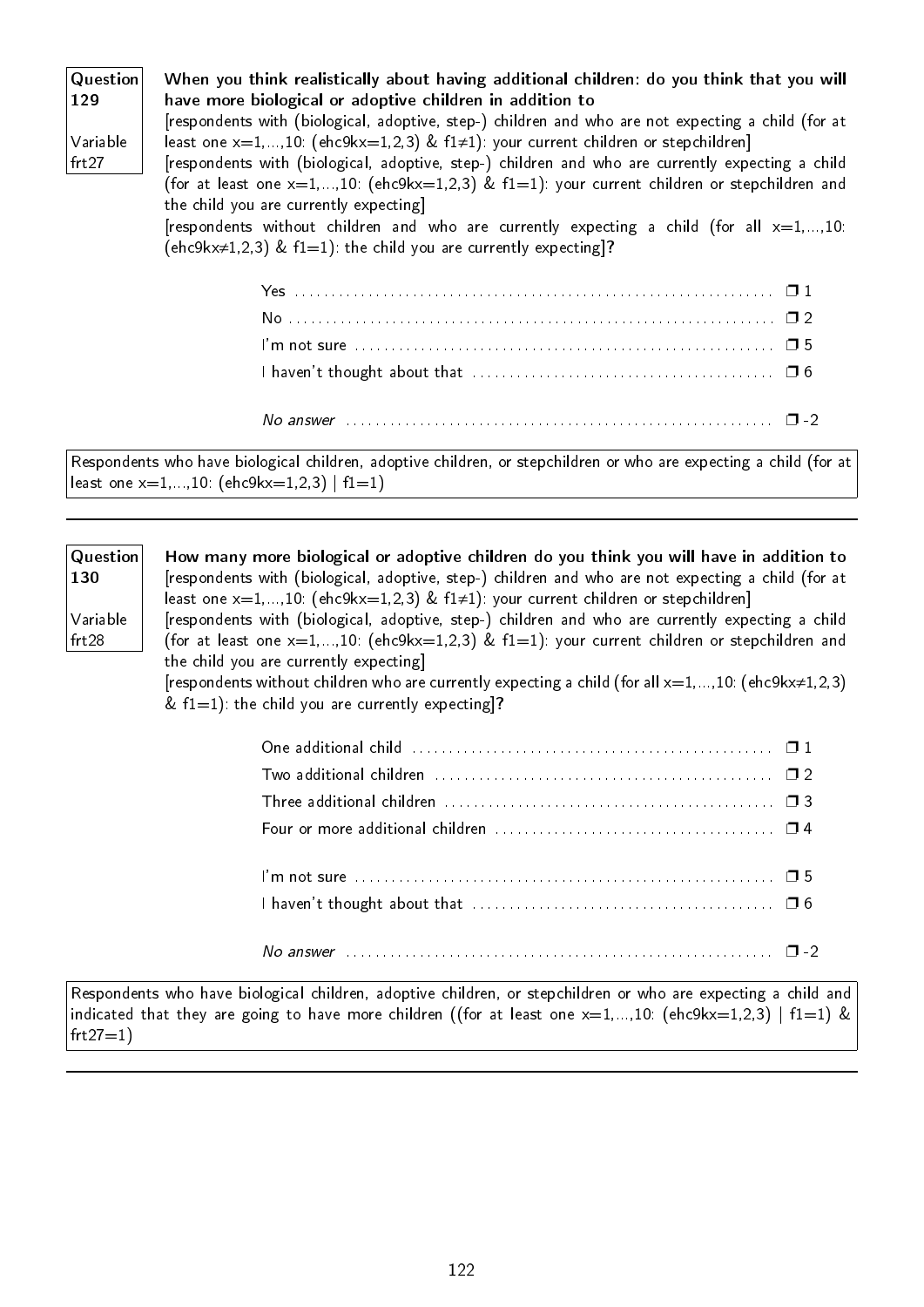| Question           | Would you prefer to have a son or a daughter first [respondents who are expecting a child             |
|--------------------|-------------------------------------------------------------------------------------------------------|
| $ 131\rangle$      | or respondents with (biological children, adoptive children, or stepchildren) ( $f1=1$   for at least |
|                    | one $x=1,,10$ : (ehc9kx=1,2,3)): next ?                                                               |
| $\sqrt{}$ Variable | [Respondents who are expecting a child $(f1=1)$ ]:                                                    |
| $ $ frt $30$       | Here we mean children in addition to the one you are expecting.                                       |
|                    |                                                                                                       |

| No answer $\ldots$ , $\ldots$ , $\ldots$ , $\Box$ -2 |  |
|------------------------------------------------------|--|

Respondents who have a realistic desire to have a child(((for all  $x=1,...,10$ : (ehc9kx≠1,2,3) & f1≠1) & frt26=1,2,3,4) | ((for at least one  $x=1,...,10$ : (ehc9kx=1,2,3) | f1=1) & frt28=1,2,3,4))

| $\mid$ Question $\mid$<br>$ 132\rangle$ | Do you intend to have a [respondents with child(ren) or who are pregnant or whose partner is<br>pregnant ((ehc9kx=1,2 for at least one x=1,,10)   $f1=1$ ): another child within the next two<br>years? |
|-----------------------------------------|---------------------------------------------------------------------------------------------------------------------------------------------------------------------------------------------------------|
| Variable                                | [Respondents who are currently expecting a child $(f1=1)$ ]: Meaning another child after the                                                                                                            |
| $ $ frt $7$                             | one you are currently expecting                                                                                                                                                                         |

Int.: Show list 39!

| I haven't thought about that $\ldots$ , $\ldots$ , $\ldots$ , $\ldots$ , $\ldots$ , $\ldots$ , $\ldots$ |  |
|---------------------------------------------------------------------------------------------------------|--|
|                                                                                                         |  |

Respondents who are considering having (more) children or who are unsure, and who are not infertile and whose partner is not infertile (frt26≠6,7,-2 & frt27≠6,2,-2 & frt28≠6,-2 & f2=1)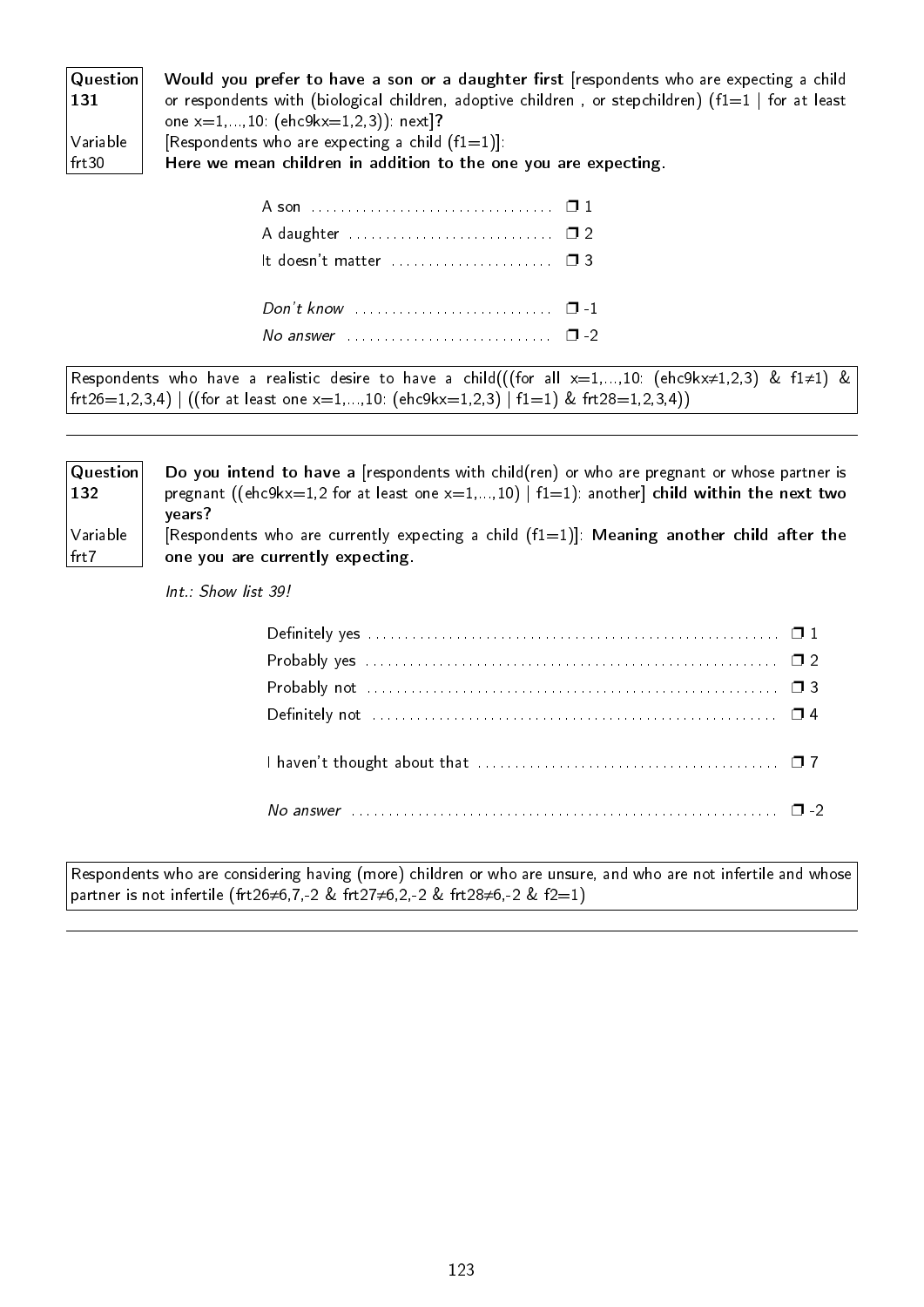| $ $ Question                                                        | Do you intend to try to adopt a child or take in a foster child within the next two years? |
|---------------------------------------------------------------------|--------------------------------------------------------------------------------------------|
| $\begin{array}{ c } \hline 133 \\ \hline \end{array}$               | Int.: Show list 39!                                                                        |
| $\begin{array}{c} \big  \text{Variable} \\ \text{frt8} \end{array}$ |                                                                                            |
|                                                                     |                                                                                            |
|                                                                     |                                                                                            |
|                                                                     |                                                                                            |
|                                                                     |                                                                                            |

| ,,,, |  |
|------|--|
|      |  |

I haven't thought about that  $\dots\dots\dots\dots\dots\dots\dots\dots\dots\dots\dots\dots\quad \Box$  7

Adult respondents who are considering having (more) children or who are unsure, and who are not pregnant and who do not expect a child (((oij-doby)≥18) & frt26≠6,7,-2 & frt27≠6,2,-2 & frt28≠6,-2 & f1=0)

| Question<br>134  | When you think realistically about having children [respondents with child(ren) or who<br>are pregnant or whose partner is pregnant ((ehc9kx=1,2 for at least one $x=1,,10$ )   f1=1):<br>additional children]:                                                                                                                                        |
|------------------|--------------------------------------------------------------------------------------------------------------------------------------------------------------------------------------------------------------------------------------------------------------------------------------------------------------------------------------------------------|
| Variable<br>frt9 | How old do you think you will be when you have your first child? [Respondents with<br>child(ren) or who are pregnant or whose partner is pregnant ((ehc9kx=1,2 for at least one<br>$x=1,,10$   f1=1): next child]?<br>[Respondents who are currently expecting a child $(f1=1)$ ]: Meaning another child after the<br>one you are currently expecting. |
|                  | $\overline{\phantom{a}}$ (Age in years)                                                                                                                                                                                                                                                                                                                |
|                  |                                                                                                                                                                                                                                                                                                                                                        |
|                  | $\Box$                                                                                                                                                                                                                                                                                                                                                 |

Respondents who are considering having (more) children or who are unsure, and who are not infertile and whose partner is not infertile (frt26≠6,7,-2 & frt27≠6,2,-2 & frt28≠6,-2 & f2=1)

Check: If age is lower than age of anchor (frt9<date of current wave-birth date of anchor): "The age you entered is lower than your current age. Please correct your entry.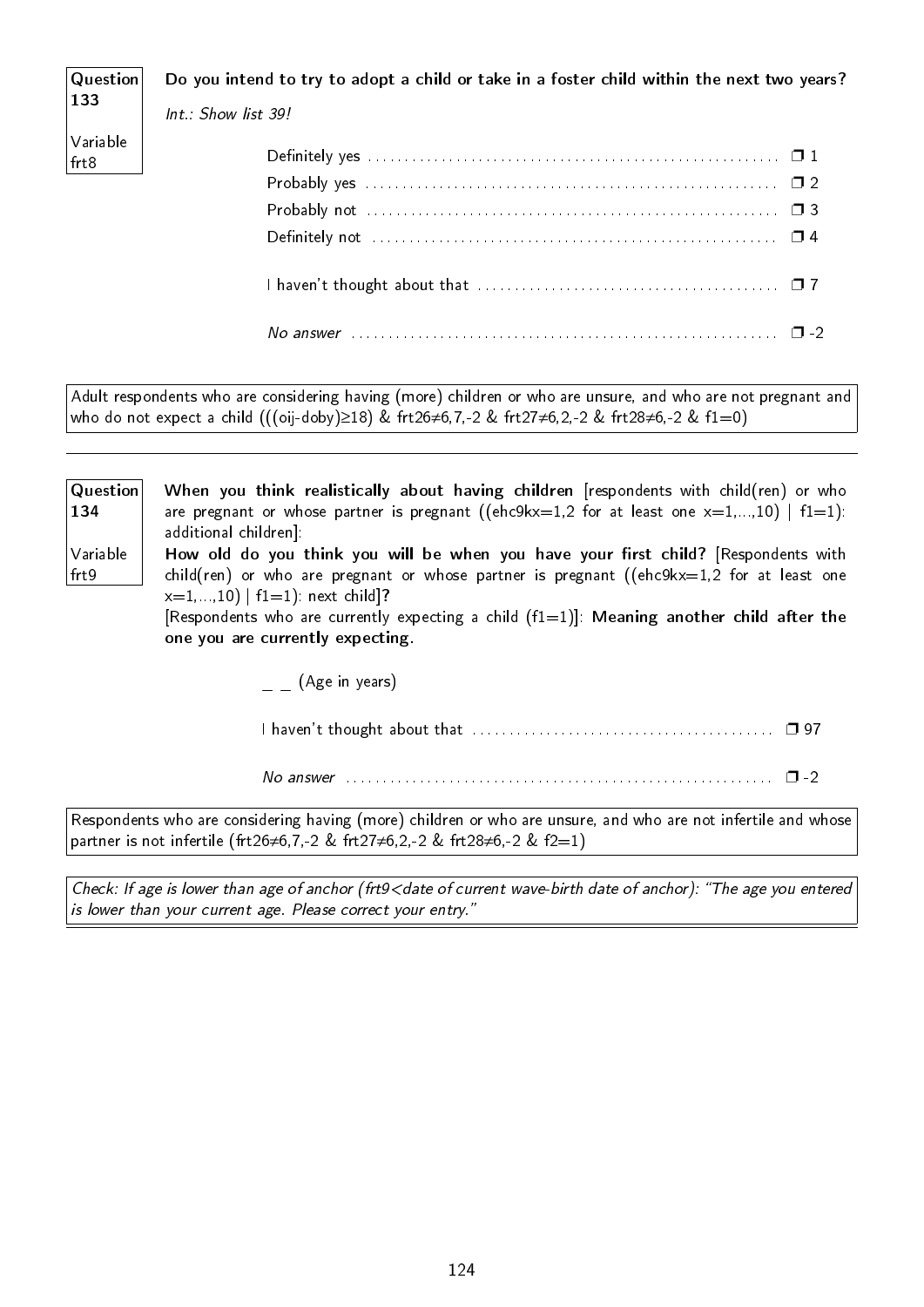| $\vert$ Question $\vert$ | What is the maximum age at which you want to have your first child [respondents                   |
|--------------------------|---------------------------------------------------------------------------------------------------|
| $\vert$ 135              | with child(ren) or who are pregnant or whose partner is pregnant (( $ehc9kx=1,2$ for at least one |
|                          | $x=1,,10$   f1=1): your next child]?                                                              |
| Variable                 | [Respondents who are pregnant or whose partner is pregnant $(f1=1)$ ]: Meaning another child      |
| $ $ frt 16               | after the one you are currently expecting.                                                        |

(Age in years)

I haven't thought about that . . . . . . . . . . . . . . . . . . . . . . . . . . . . . . . . . . . . . . . . . ❐ 97

No answer  $\dots\dots\dots\dots\dots\dots\dots\dots\dots\dots\dots\dots\dots\dots\dots\Box$ -2

Respondents who are considering having (more) children or who are unsure, and who are not infertile and whose partner is not infertile (frt26≠6,7,-2 & frt27≠6,2,-2 & frt28≠6,-2 & f2=1)

Check: If age is lower than age of Anchor (frt16<date of current wave-birth date of Anchor): "The age you entered is lower than your current age. Please correct your entry."

#### Conflicts with partner

Question 136 Variable frt17 Are you and your partner in agreement about how many common children you would like to have together? Int.: Show list 40! Not at all in agreement  $\frac{1}{4}$  $\Box$  $\mathfrak{D}$  $\Box$ 3  $\Box$ 4  $\Box$ 5  $\Box$ Very strongly in agreement We haven't discussed that yet  $\dots\dots\dots \Box$  6 No answer . . . . . . . . . . . . . . . . . . . . . . . . . . . . ❐ -2

Respondents, with a partner, who did not indicate that they have not yet thought about children (or no answer), and who are not infertile and whose partner is not infertile (hp=1 & f2=1 & frt26≠6,-2 & frt27≠6,-2 & frt28≠6,-2)

**Question** 137 Variable frt18 Are you and your partner in agreement about what time you would like to have your first or next child together?  $Int \cdot$  Show list 40! Not at all in agreement  $\Box$ 2  $\Box$ 3  $\Box$ 4  $\Box$ 5  $\Box$ Very strongly in agreement We don't want any (more) children  $\dots$   $\Box$  7 We haven't discussed that yet  $\dots \dots \square$  6 No answer . . . . . . . . . . . . . . . . . . . . . . . . . . . . ❐ -2

Respondents, with a partner, who did not indicate that they have not yet thought about children (or no answer), and who are not infertile and whose partner is not infertile (hp=1 & f2=1 & frt26≠6,-2 & frt27≠6,-2 & frt28≠6,-2)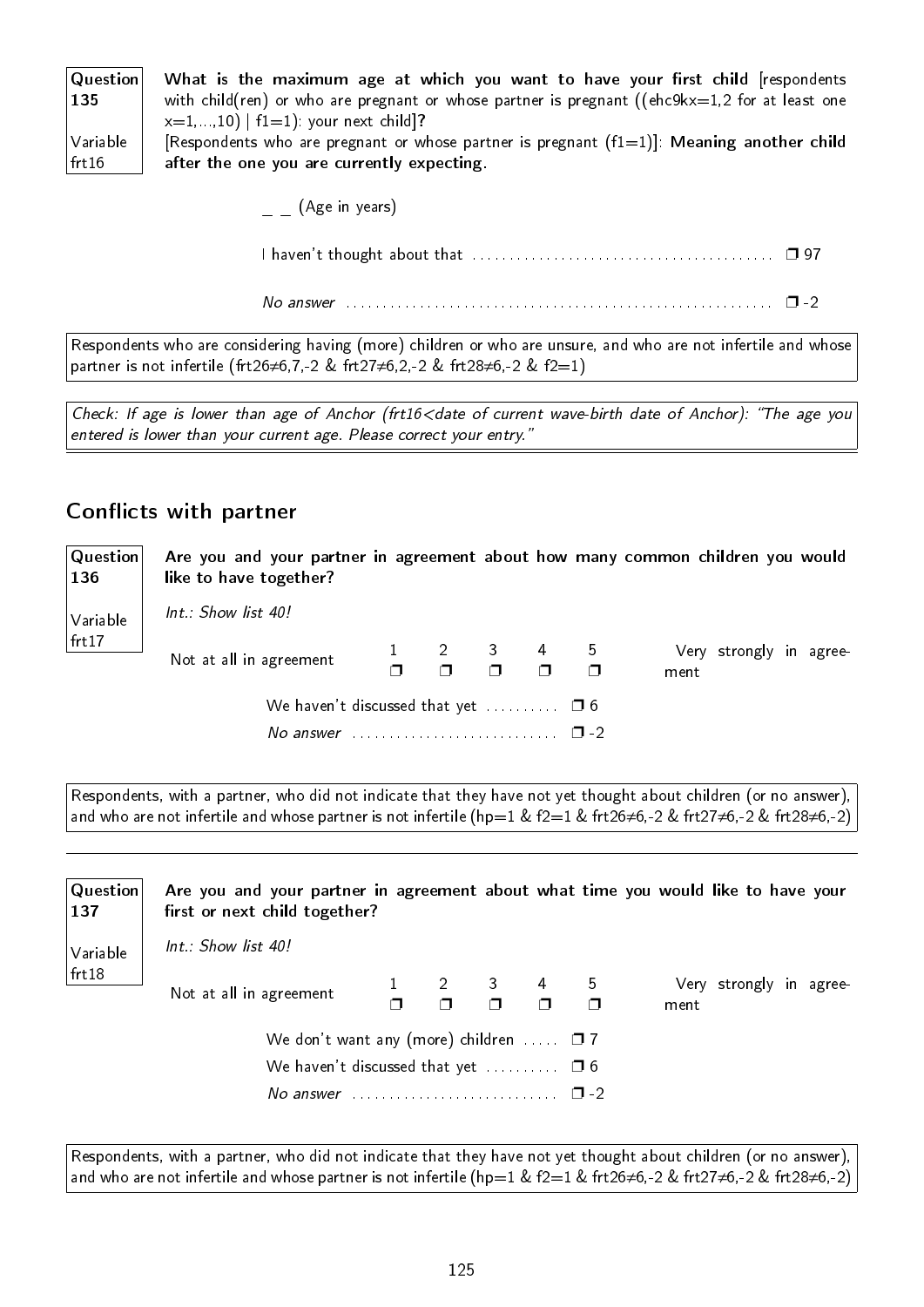### Influence of social environment

| Question<br>138<br>Variable<br>frt20 | child?                | To what extent would [respondents who are pregnant or whose partner is pregnant $(f1=1)$ :<br>will] your social environment support you in terms of finances, chores and babysitting,<br>and emotional needs if/when you have a<br>[respondents with child(ren) ((ehc9kx=1,2 for at least one $x=1,,10$ )): another]<br>[respondents who are pregnant or whose partner is pregnant: the child you are currently expecting] |  |  |  |  |  |
|--------------------------------------|-----------------------|----------------------------------------------------------------------------------------------------------------------------------------------------------------------------------------------------------------------------------------------------------------------------------------------------------------------------------------------------------------------------------------------------------------------------|--|--|--|--|--|
|                                      | $Int.:$ Show list 41! |                                                                                                                                                                                                                                                                                                                                                                                                                            |  |  |  |  |  |
|                                      | frt20i1<br>frt20i2    | finances<br>chores and babysitting                                                                                                                                                                                                                                                                                                                                                                                         |  |  |  |  |  |
|                                      | frt20i3               | emotional needs                                                                                                                                                                                                                                                                                                                                                                                                            |  |  |  |  |  |
|                                      | Not at all            | 3<br>$\overline{2}$<br>$\mathbf{1}$<br>5<br>4<br>Very strongly<br>$\Box$<br>$\Box$<br>$\Box$<br>$\Box$                                                                                                                                                                                                                                                                                                                     |  |  |  |  |  |
|                                      |                       | $\Box$ 1<br>No answer $\cdots$ $\cdots$ $\cdots$                                                                                                                                                                                                                                                                                                                                                                           |  |  |  |  |  |
|                                      |                       | Adult respondents who either expecting a child or who did not expecting a child and who are not infertile and<br>whose partner is not infertile $((f1=1)   (f1=0 \& f2=1 \& oij-doby\geq 18))$                                                                                                                                                                                                                             |  |  |  |  |  |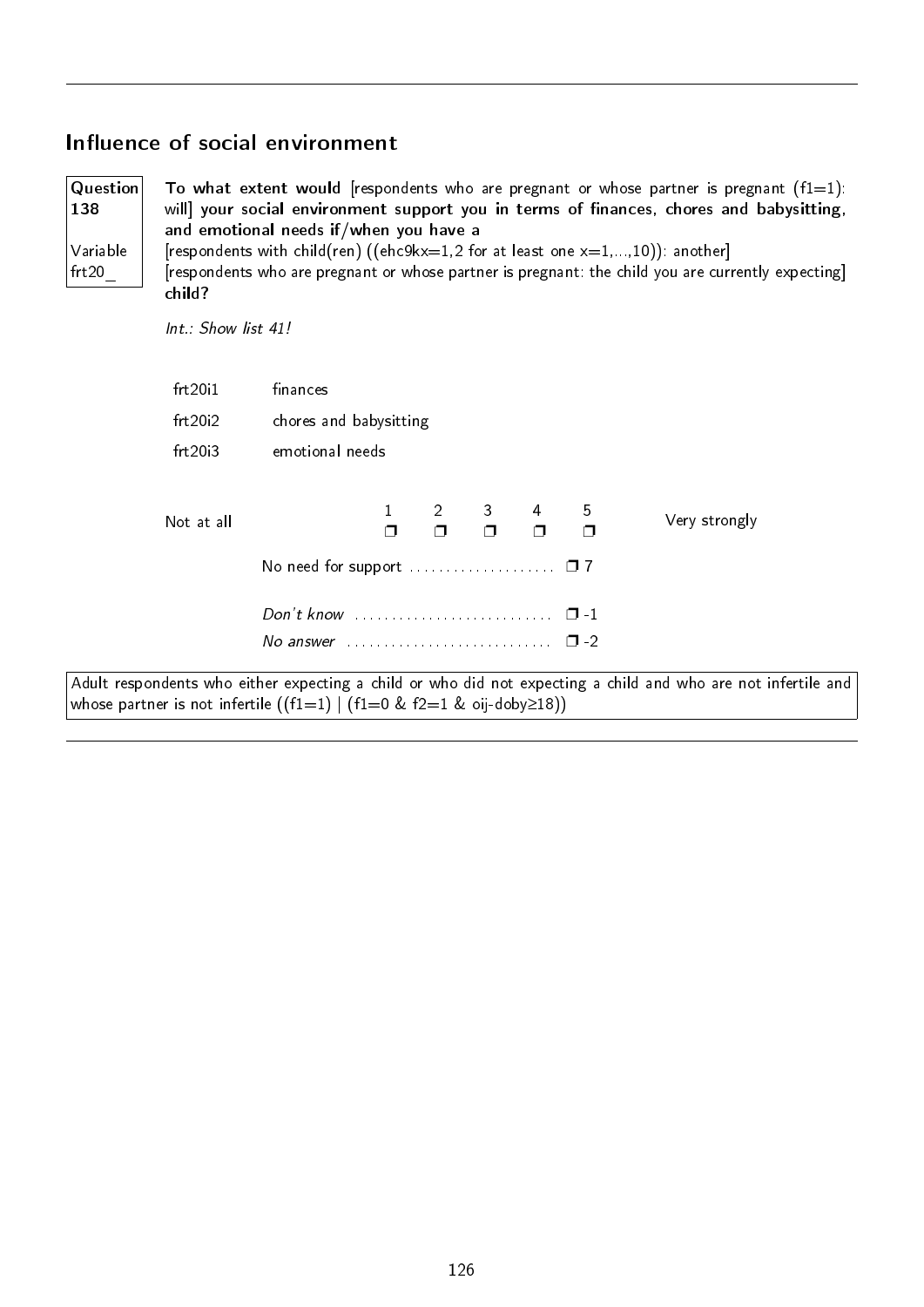| Question<br>139<br>Variable<br>frt10 | [Respondents with partner $(hp=1)$ ]:<br>Besides your partner and yourself, others may have an opinion about whether or not you<br>should have a child [respondents with child(ren) (ehc9kx=1,2 for at least $x=1,,10$ ): another<br>child].<br>Please indicate to what extent the following statements apply to your situation. |                                                                                                                                                                              |  |  |  |  |  |  |
|--------------------------------------|----------------------------------------------------------------------------------------------------------------------------------------------------------------------------------------------------------------------------------------------------------------------------------------------------------------------------------|------------------------------------------------------------------------------------------------------------------------------------------------------------------------------|--|--|--|--|--|--|
|                                      | [Respondents without partner $(hp=0)$ ]:<br>Besides you, others may have an opinion about whether or not you should have a child<br>[respondents with child(ren) (ehc9kx=1,2 for at least one $x=1,,10$ ): another child]<br>Please indicate to what extent the following statements apply to your situation.                    |                                                                                                                                                                              |  |  |  |  |  |  |
|                                      | $Int : Show$ list 42!                                                                                                                                                                                                                                                                                                            |                                                                                                                                                                              |  |  |  |  |  |  |
|                                      | frt10i1<br>Most of my friends think that I should have a [Respondents with child(ren):<br>another] child.                                                                                                                                                                                                                        |                                                                                                                                                                              |  |  |  |  |  |  |
|                                      | frt10i2                                                                                                                                                                                                                                                                                                                          | [If at least one parent alive or first-time respondents $(d325=1   d326=1)   d0=2$ ]:<br>My parents think that I should have a [respondents with child(ren): another] child. |  |  |  |  |  |  |
|                                      | frt10i3<br>Most of my friends think that I should pursue my career goals.                                                                                                                                                                                                                                                        |                                                                                                                                                                              |  |  |  |  |  |  |
|                                      | frt10i4                                                                                                                                                                                                                                                                                                                          | [If at least one parent alive or first-time respondents $(d325=1   d326=1   d0=2)$ ]:<br>My parents think that I should pursue my career goals.                              |  |  |  |  |  |  |

| Not at all |                                                |  | $1 \quad 2 \quad 3 \quad 4 \quad 5$<br>$\Box$ $\Box$ $\Box$ $\Box$ $\Box$ |  | Absolutely |
|------------|------------------------------------------------|--|---------------------------------------------------------------------------|--|------------|
|            | Don't know $\cdots$ $\cdots$ $\cdots$ $\cdots$ |  |                                                                           |  |            |
|            |                                                |  |                                                                           |  |            |

Respondents who are older than 20, who are not pregnant and whose partner is not pregnant and who are not infertile and whose partner is not infertile (oij-doby≥20 & f1=0 & f2=1)

### Preconditions for a(nother) child

#### INFOBOX

For respondents who are asked both frt11v1 and frt11v2 (frt11v2 is relevant only for adult respondents): all items for frt11v1 are not posed at once and then all items for frt11v2 at once. Rather, respondents are asked for each item separately to what degree the preconditions must be filled and then whether it is fulfilled.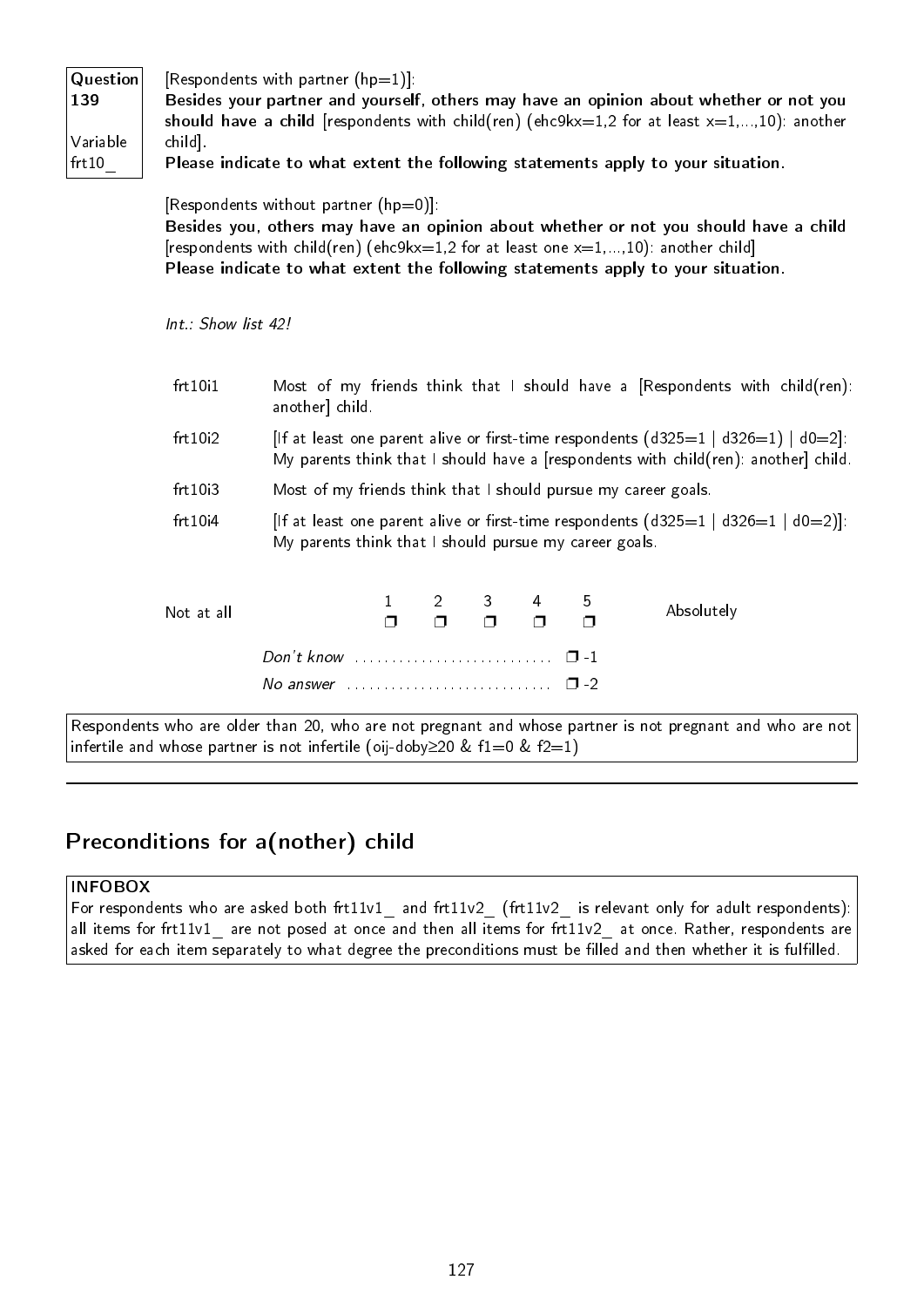Question 140 Variable

#### The decision for parenthood is often tied to certain preconditions.

Please indicate how completely the following conditions would need to be met in order for you to have a [respondents with child(ren) or who are pregnant or whose partner is pregnant (ehc9kx=1,2 for at least one  $x=1,...,10$  | f1=1): another child.

frt11v1\_ [Respondents who are pregnant or whose partner is pregnant  $(f1=1)$ ]: Meaning another child after the one you are expecting.

[Adult respondents (oij-doby≥18)]: Afterwards, please tell me whether the prerequisite is fulfilled at this time in your opinion.

#### To what extent does the prerequisite have to be fulfilled?

Int.: Show list 43!

- frt11v1i1 I have to be able to afford to be a parent [respondents with child(ren) or who are pregnant or whose partner is pregnant: of another child].
- frt11v1i2 A [respondents with child(ren) or who are pregnant or whose partner is pregnant: an additional] child has to be compatible with my long-term life plans.
- frt11v1i3 I need access to flexible child care options for the [respondents with child(ren) or who are pregnant or whose partner is pregnant: additional] child.
- frt11v1i4 Having a [respondents with child(ren) or who are pregnant or whose partner is pregnant: an additional] child has to be compatible with my current employment situation.
- frt11v1i5 Having a [respondents with child(ren) or who are pregnant or whose partner is pregnant: additional] child has to be compatible with my current leisure-time interests.
- frt11v1i6 [Respondents with partner additional  $(hp=1)$ ]: My partner has to be able to combine having a [respondents with child(ren) or who are pregnant or whose partner is pregnant: an additional] child with his [partner female: her] employment situation.
- frt11v1i7 [Respondents with partner additional]: My partner and I have to be in agreement regarding the division of household labor and child care.
- frt11v1i8 [Respondents with partner additional]: My partner and I both have to feel ready to have a [respondents with child(ren) or who are pregnant or whose partner is pregnant: an additional] child.

| Not at all |           |  | $1 \quad 2 \quad 3 \quad 4 \quad 5$<br>$\begin{array}{ccccccccccccccccc} \cap & \cap & \cap & \cap & \cap & \cap \end{array}$ |  | Very strongly |
|------------|-----------|--|-------------------------------------------------------------------------------------------------------------------------------|--|---------------|
|            |           |  |                                                                                                                               |  |               |
|            | No answer |  |                                                                                                                               |  | $\Box$        |

Heterosexual respondents who are not infertile, whose ideal number of children is above their actual number of children (including the child in case of pregnancy of the respondent or the partner), or do not rule out having more children (((hhomo≠1 & hp≠1) | (hhomo≠1 & hpmt=0) | (hpmt=1 & hpg≠sex)) & f2=1 & ((frt5 > Sum(ehc9kx=1,2 & ehc11kx=0 for x=1,...,10) + f1 & frt5<97) | (frt26≠7 & frt27≠2)))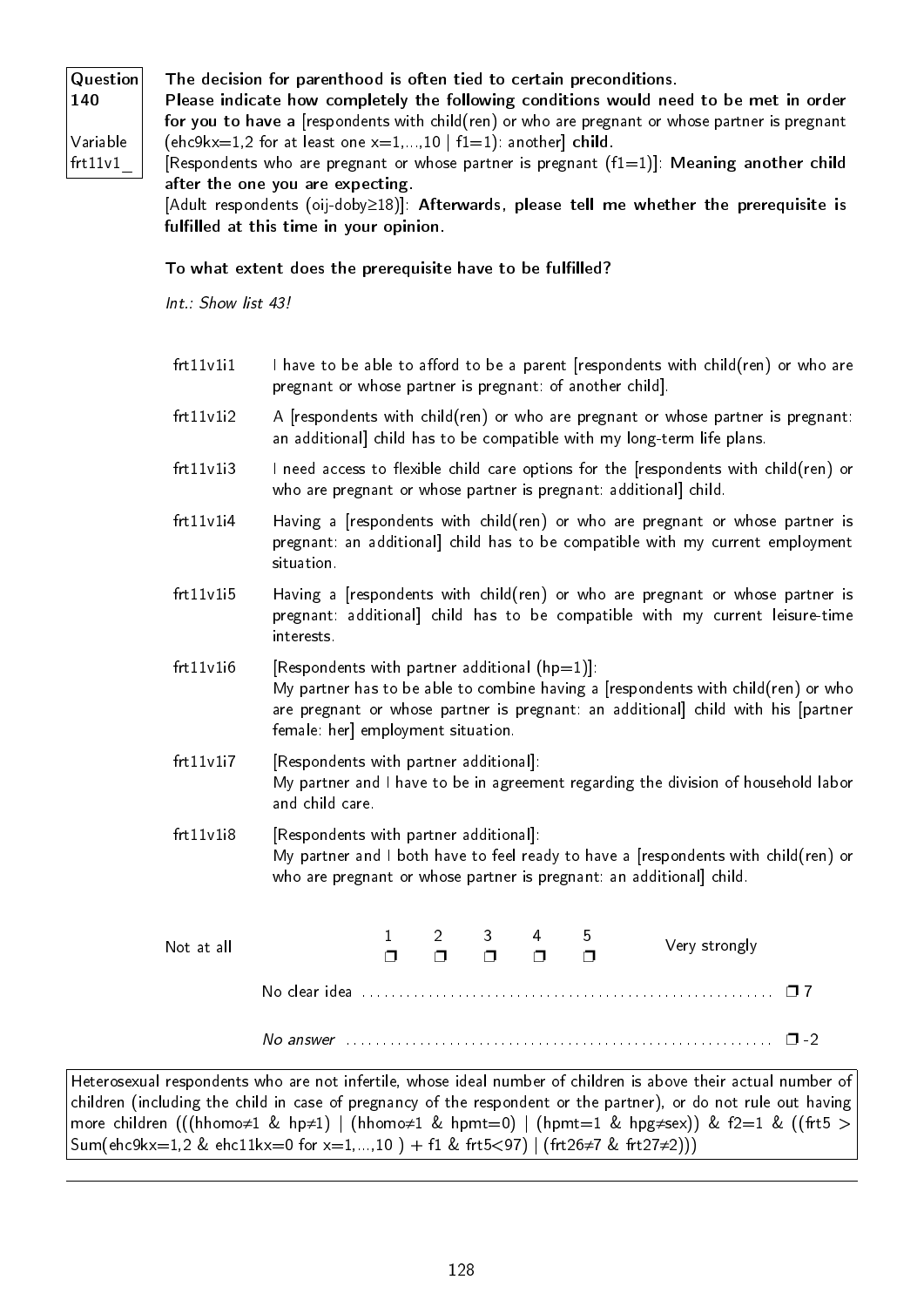#### Remainder of the same question - continued from above! Is the prerequisite fulfilled?

141

**Question** 

- Variable frt11v2\_
- $frt11v2i1$  I have to be able to afford to be a parent [respondents with child(ren) or who are pregnant or whose partner is pregnant: of another child].
	- frt11v2i2 A [respondents with child(ren) or who are pregnant or whose partner is pregnant: an additional] child has to be compatible with my long-term life plans.
	- $f$ rt11v2i3 I need access to flexible child care options for the [respondents with child(ren) or who are pregnant or whose partner is pregnant: additional] child.
	- frt11v2i4 Having a [respondents with child(ren) or who are pregnant or whose partner is pregnant: an additional] child has to be compatible with my current employment situation.
	- frt11v2i5 Having a [respondents with child(ren) or who are pregnant or whose partner is pregnant: of another] child has to be compatible with my current leisure-time interests.
	- frt11v2i6 [Respondents with partner additional]: My partner has to be able to combine having a [respondents with child(ren) or who are pregnant or whose partner is pregnant: an additional] child with his [female partner: her] employment situation.
	- frt11v2i7 [Respondents with partner additional]: My partner and I have to be in agreement regarding the division of household labor and child care.
	- frt11v2i8 [Respondents with partner additional]: My partner and I both have to feel ready to have a [respondents with child(ren) or who are pregnant or whose partner is pregnant: an additional] child.

Adult, heterosexual respondents who are not infertile, whose ideal number of children is above their actual number of children (including the child in case of pregnancy of the respondent or the partner), or do not rule out having more children ((oij-doby)≥18 & ((hhomo≠1 & hp≠1) | (hhomo≠1 & hpmt=0) | (hpmt=1 & hpg≠sex)) & f2=1 & ((frt5 > Sum(ehc9k<=1,2 & ehc11kx=0 for x=1,...,10) + f1 & frt5<97) | (frt26≠7 & frt27≠2)))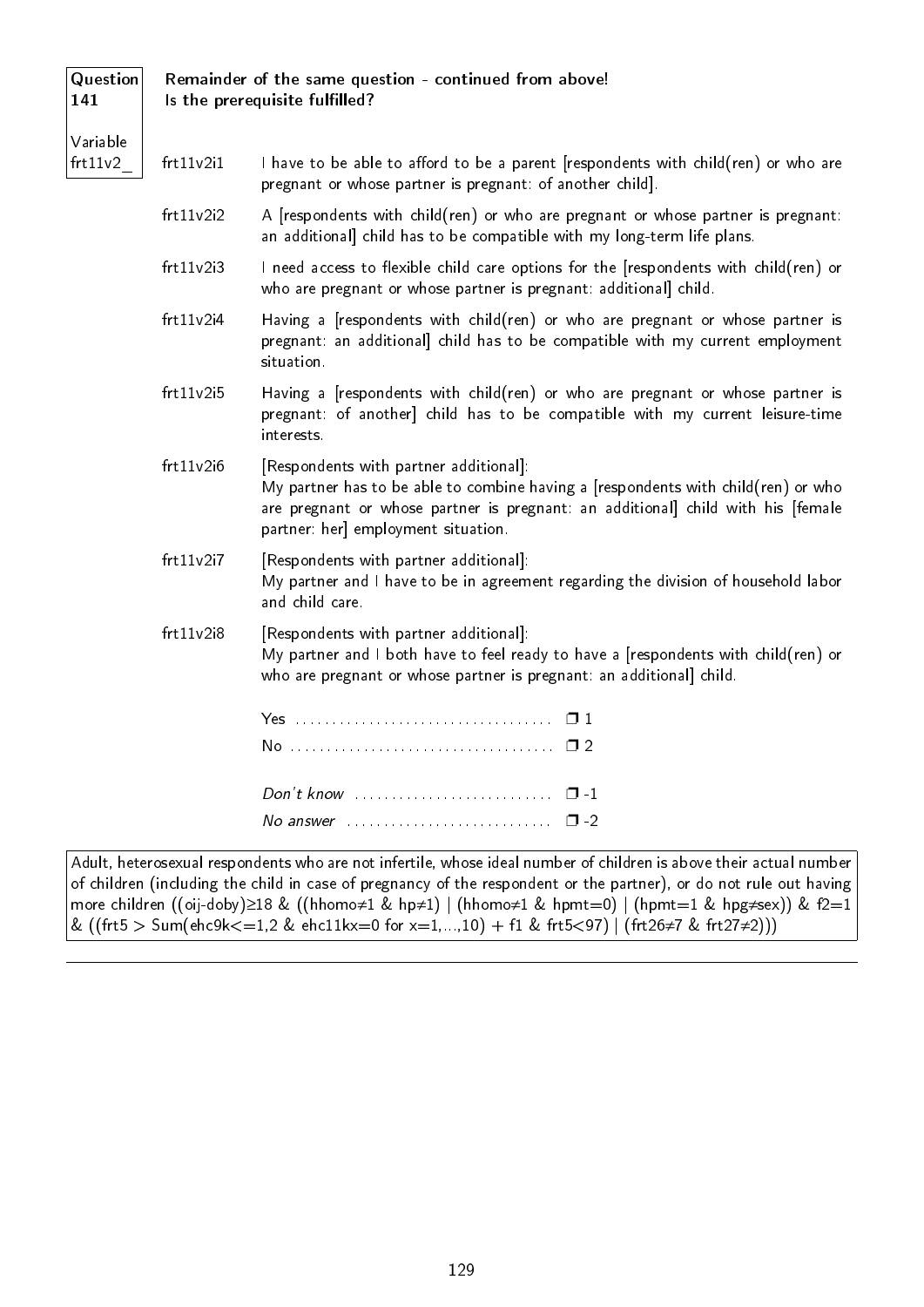### Limitations in other life domains due to children

Question 142 Variable frt12\_

In order to have a [respondents with child(ren) who are still alive (ehc9kx=1,2 and ehc11kx≠1 for at least one  $x=1,...,10$ ): another] child, it might be necessary to abstain from certain things. How strongly would you be willing to cut back on or abstain from the following things AT THE MOMENT?

Int.: Show list 44!

| frt12 <sub>i</sub> 1 | School, education, career                                     |  |  |                     |  |                         |               |
|----------------------|---------------------------------------------------------------|--|--|---------------------|--|-------------------------|---------------|
| frt12i2              | Leisure time activities, hobbies, personal interests          |  |  |                     |  |                         |               |
| frt12i3              | Friends, acquintances, social contacts                        |  |  |                     |  |                         |               |
| frt12i4              | Partnership                                                   |  |  |                     |  |                         |               |
| Not at all           | No clear idea                                                 |  |  | $1 \t2 \t3 \t4 \t5$ |  | $\Box$<br>$\Box$ $\Box$ | Very strongly |
|                      | No answer $\ldots$ , $\ldots$ , $\ldots$ , $\ldots$<br>$\Box$ |  |  |                     |  |                         |               |

Respondents who are not infertile, who are not expectant, whose ideal number of children is above their actual number of children or who do not rule out having more children (f2=1 & f1=0 & ((frt5 > Sum(ehc9kx=1,2 & ehc11kx=0 for at least one  $x=1,...,10$ ) & frt5 $\neq$ 1,-2) | (frt26 $\neq$ 7 & frt27 $\neq$ 2)))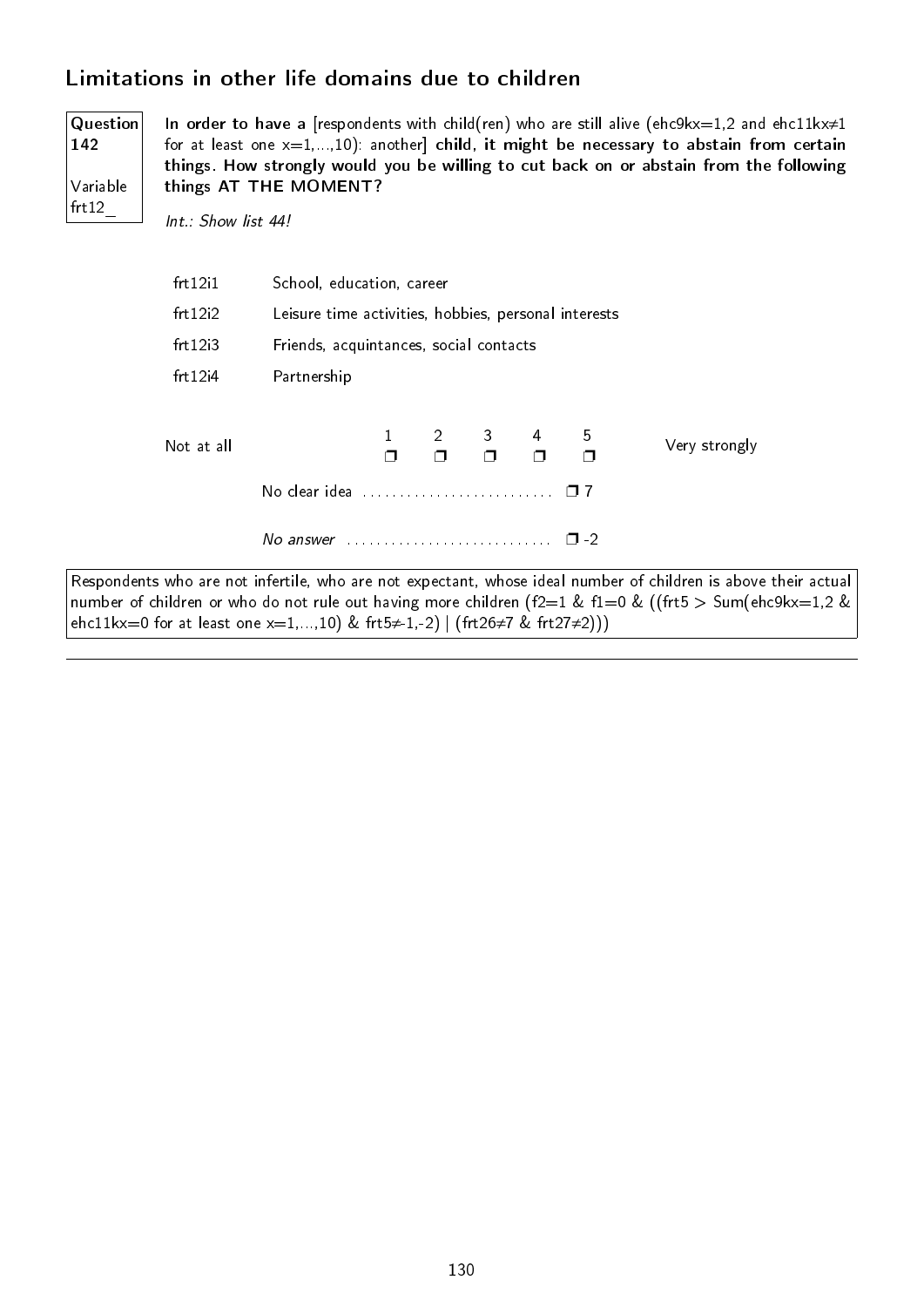| Question<br>143<br>Variable<br>frt25 | & $f1≠1$ ].                                | at least one $x=1,,10) > 0$ & $f1\neq 1$ ]:<br>How does being a parent effect other areas of your life at the moment?<br>[Respondents who are expectant $(f1=1)$ ].<br>How do you think being a parent will affect other areas of your life? |                        |                             |             |             |             | [Respondents with living child(ren), who are not expectant (Sum(ehc9kx=1,2 & ehc11kx=0 for<br>[Respondents without children who are not expectant (Sum(ehc9kx=1,2 & ehc11kx=0)=0<br>If you were to become a parent today, how would that effect other areas of your life? |
|--------------------------------------|--------------------------------------------|----------------------------------------------------------------------------------------------------------------------------------------------------------------------------------------------------------------------------------------------|------------------------|-----------------------------|-------------|-------------|-------------|---------------------------------------------------------------------------------------------------------------------------------------------------------------------------------------------------------------------------------------------------------------------------|
|                                      | Int.: Show list 45!                        |                                                                                                                                                                                                                                              |                        |                             |             |             |             |                                                                                                                                                                                                                                                                           |
|                                      | frt25i1<br>frt25i2<br>frt25i3<br>frt25i4   | School, education, career<br>Leisure time activities, hobbies, personal interests<br>Friends, acquintances, social contacts<br>Partnership                                                                                                   |                        |                             |             |             |             |                                                                                                                                                                                                                                                                           |
|                                      | Very negativly                             |                                                                                                                                                                                                                                              | $\mathbf{1}$<br>$\Box$ | $2 \qquad \qquad$<br>$\Box$ | 3<br>$\Box$ | 4<br>$\Box$ | 5<br>$\Box$ | Very positivly                                                                                                                                                                                                                                                            |
|                                      |                                            | No answer $\ldots$ $\ldots$ $\ldots$ $\ldots$ $\ldots$ $\ldots$ $\Box$ -2                                                                                                                                                                    |                        |                             |             |             |             |                                                                                                                                                                                                                                                                           |
|                                      | Respondents who are not infertile $(f2=1)$ |                                                                                                                                                                                                                                              |                        |                             |             |             |             |                                                                                                                                                                                                                                                                           |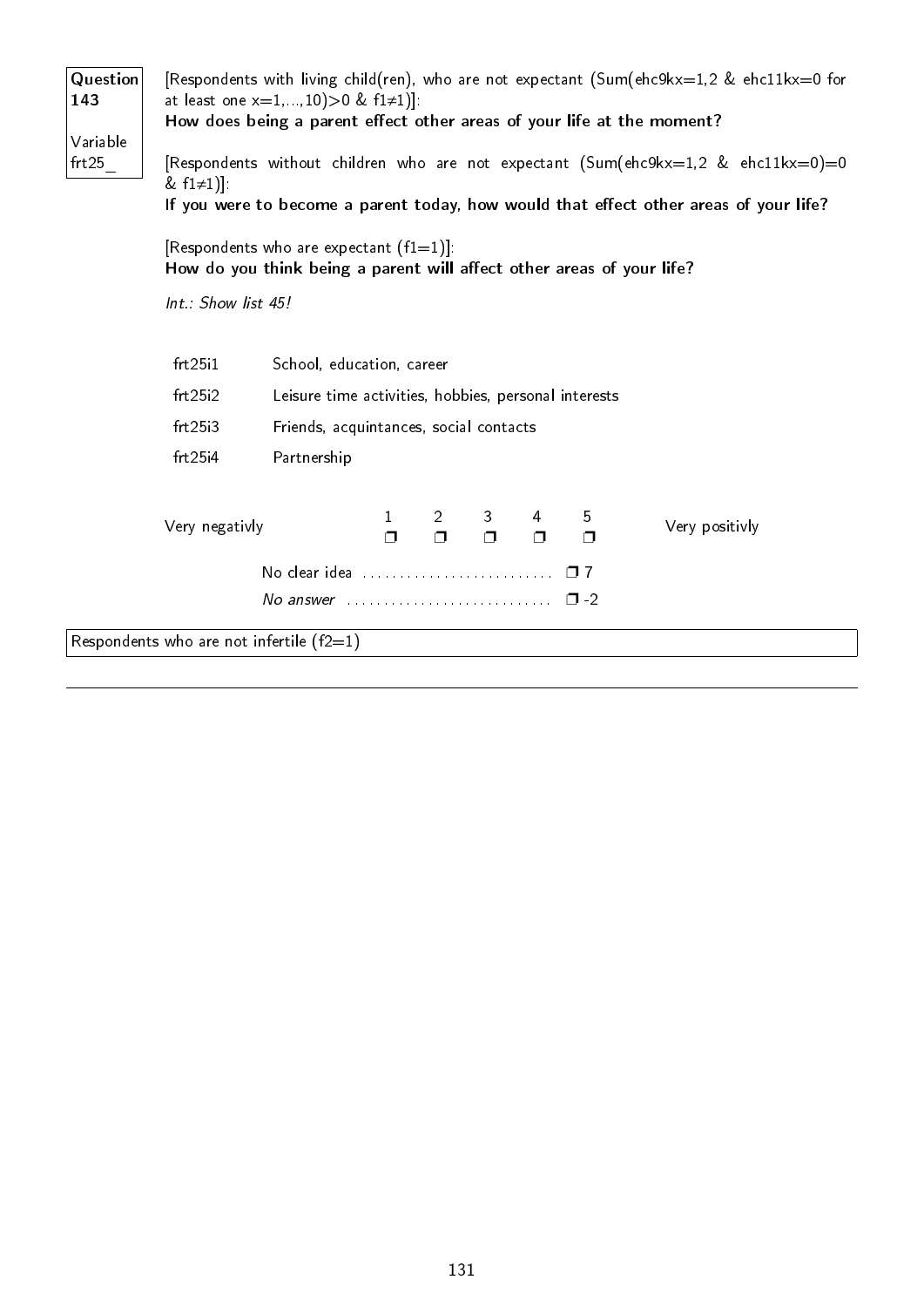# Reasons against having children

| <b>Question</b><br>144<br>Variable<br>frt13 | You stated that you don't want to have [respondents with child(ren) (Sum(ehc19kx=1,2 for<br>$x=1,,10>0)$ additional children.<br>To finish this section, please tell me what is the most important reason (or reasons) for<br>this decision?<br>You may indicate a maximum of three reasons.<br>If an important reason is missing on this list you can add it. |                                                                                            |  |  |  |  |  |
|---------------------------------------------|----------------------------------------------------------------------------------------------------------------------------------------------------------------------------------------------------------------------------------------------------------------------------------------------------------------------------------------------------------------|--------------------------------------------------------------------------------------------|--|--|--|--|--|
|                                             | Int.: Show list 46!                                                                                                                                                                                                                                                                                                                                            |                                                                                            |  |  |  |  |  |
|                                             | frt1311                                                                                                                                                                                                                                                                                                                                                        | My state of health does not permit it./My partner's state of health does not permit<br>it. |  |  |  |  |  |
|                                             | frt13i2                                                                                                                                                                                                                                                                                                                                                        | I already have the number of children I would like to have.                                |  |  |  |  |  |
|                                             | frt13i3                                                                                                                                                                                                                                                                                                                                                        | I'm single and live alone.                                                                 |  |  |  |  |  |
|                                             | frt13i4                                                                                                                                                                                                                                                                                                                                                        | It would conflict with my job goals.                                                       |  |  |  |  |  |
|                                             | frt13i5                                                                                                                                                                                                                                                                                                                                                        | I would have to give up too many leisure interests.                                        |  |  |  |  |  |
|                                             | frt13i6                                                                                                                                                                                                                                                                                                                                                        | It would reduce my personal freedom too much.                                              |  |  |  |  |  |
|                                             | frt1317                                                                                                                                                                                                                                                                                                                                                        | I wouldn't be able to afford as much as I do now.                                          |  |  |  |  |  |
|                                             | frt13i8                                                                                                                                                                                                                                                                                                                                                        | I worry about what kind of future my children would have.                                  |  |  |  |  |  |
|                                             | frt13i9                                                                                                                                                                                                                                                                                                                                                        | I wouldn't be able to enjoy my life as much as before.                                     |  |  |  |  |  |
|                                             | frt13i10                                                                                                                                                                                                                                                                                                                                                       | I'm too old / my partner is too old.                                                       |  |  |  |  |  |
|                                             | frt13i11                                                                                                                                                                                                                                                                                                                                                       | My partner doesn't want (more) children.                                                   |  |  |  |  |  |
|                                             | frt13i12                                                                                                                                                                                                                                                                                                                                                       | My relationship isn't working as well as I wish.                                           |  |  |  |  |  |
|                                             | frt13i13                                                                                                                                                                                                                                                                                                                                                       | An (additional) child would overburden me.                                                 |  |  |  |  |  |
|                                             | frt13i14                                                                                                                                                                                                                                                                                                                                                       |                                                                                            |  |  |  |  |  |
|                                             |                                                                                                                                                                                                                                                                                                                                                                | Not mentioned $\ldots, \ldots, \ldots, \ldots, \ldots$<br>$\Box$ 0                         |  |  |  |  |  |
|                                             |                                                                                                                                                                                                                                                                                                                                                                | Mentioned  □ 1                                                                             |  |  |  |  |  |
|                                             |                                                                                                                                                                                                                                                                                                                                                                | $Don't know \dots \dots \dots \dots \dots \dots \dots \dots \dots$<br>$\Box$ -1            |  |  |  |  |  |
|                                             |                                                                                                                                                                                                                                                                                                                                                                | No answer $\cdots$ $\cdots$                                                                |  |  |  |  |  |

Respondents who are not infertile and whose partner is not infertile, and who rule out a(nother) child, and who  $\vert$  did not answer this question in a previous wave (f2=1 & (frt26=7 | frt27=2) & (d504=0 | d0=2))

Time marker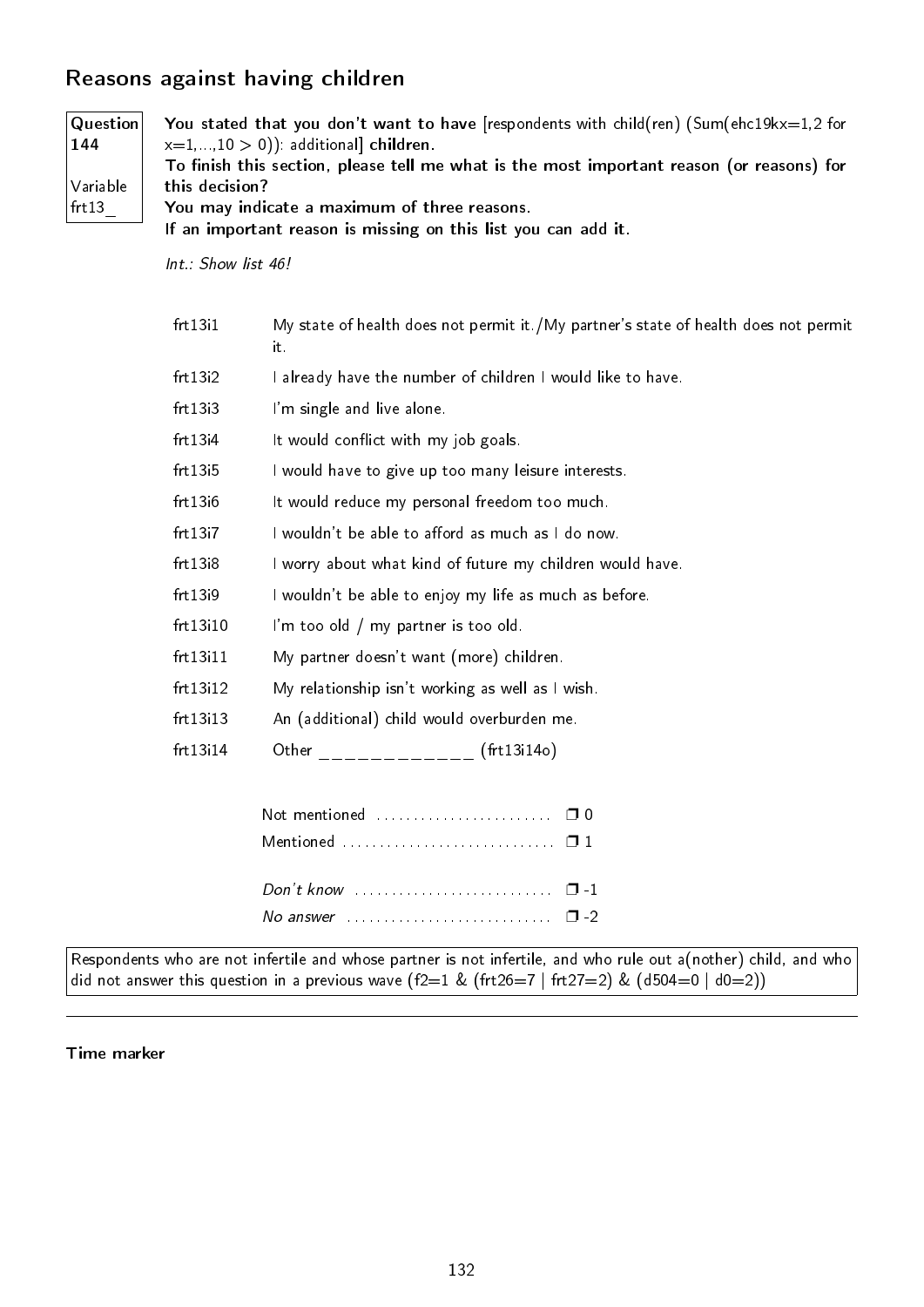# Children

# Contact of biological children to respondent, to ex-partner, and to partner outside of household

#### INFOBOX

Question 145 (crn16kx) and question 146 (crn17kx) are asked together initially for the first relevant child and then for each additional relevant child.

The x in these variables refers to the child number. An example for illustration: The respondent has two children, of whom the child with the child number 1 does not fulfill the filtering conditions, but the second child does. The two questions are not posed in this case to the child with the child number  $1 (x=1)$  such that the variables take on the value -3 "Does not apply". The questions are posed only to the child with the child number 2 ( $x=2$ ) and the variables have valid values.

#### INFOBOX

Program direction: The next two questions will be asked for each relevant child  $x=1,...,10$ , whereby both questions are posed one after the other for each child.

| Question            | How often do you see $[name child x (ehc7kxn)]$ ?                                 |  |
|---------------------|-----------------------------------------------------------------------------------|--|
| 145                 | $Int.$ : Show list 47!                                                            |  |
| Variable<br>crn16kx |                                                                                   |  |
|                     |                                                                                   |  |
| for                 |                                                                                   |  |
| $ x=1,,10 $         |                                                                                   |  |
|                     |                                                                                   |  |
|                     |                                                                                   |  |
|                     |                                                                                   |  |
|                     | Contact never established  09                                                     |  |
|                     |                                                                                   |  |
|                     |                                                                                   |  |
|                     | No answer $\ldots \ldots \ldots \ldots \ldots \ldots \ldots \ldots \quad \Box -2$ |  |
|                     |                                                                                   |  |

Respondents with one biological child x, who is still living and who is also the biological child of one of the partners with whom the respondent was with after the previous wave, and who - if the respondent lives with this partner - lives neither with the respondent nor with the other parent, or who - if the respondent does not live with this partner - does not live exclusively with the respondent, or who is the child of a partner from a previous wave and does not live exclusively with the respondent. (ehc11kx=0 & ehc9kx=1 & ((ehc12kx=1,...,5 & ((ehc3p(value of ehc12kx)=1 [anchor and other parent cohabit] & ehc10kx≠1,3,4,5,10) | (ehc3p(value of ehc12kx)≠1 [anchor and other parent do not cohabit] & ehc10kx≠1))) | (ehc12kx≠1,...,5 & ehc10kx≠1)) for  $x=1,...,10$ )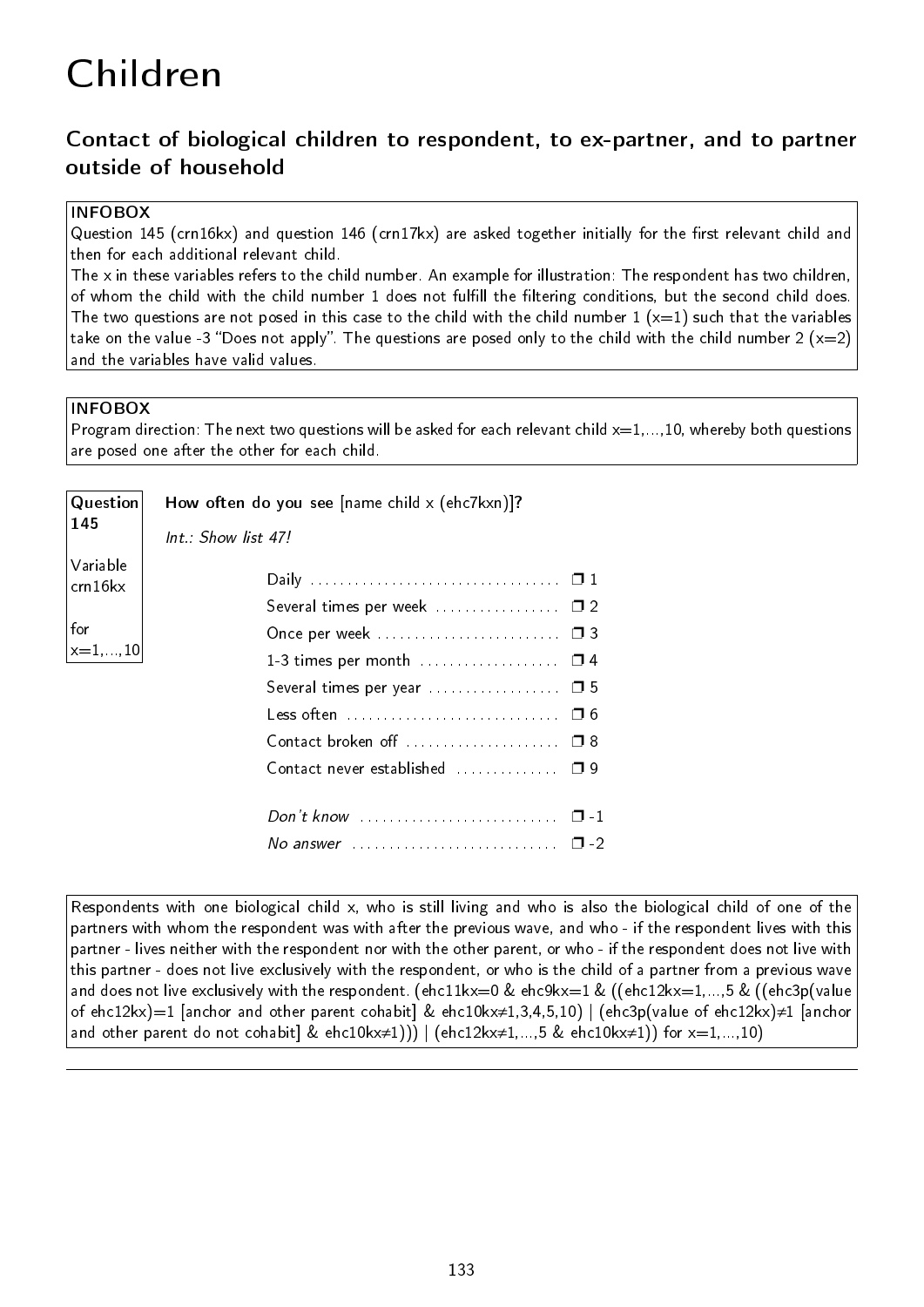| <b>Question</b>     | How often does the other parent see $[name child x (ehc7kxn)]$ ? |
|---------------------|------------------------------------------------------------------|
| 146                 | $Int.$ : Show list 48!                                           |
| Variable<br>crn17kx |                                                                  |
| for<br>$x=1, 10$    | Once per week  0 3                                               |
|                     | Several times per year $\ldots \ldots \ldots \ldots \square$ 5   |
|                     | Less often<br>$\Box$ 6                                           |
|                     | Contact broken off  08                                           |
|                     | Contact never established  09                                    |
|                     | Other parent is deceased $\Box$ $\Box$ 7                         |
|                     | $\Box$<br>No answer                                              |
|                     |                                                                  |

Respondents with one biological child x, who is still living and who is also the biological child of one of the partners with whom the respondent was with after the previous wave, and who - if the respondent lives with this partner - lives neither with the respondent nor with the other parent, or who - if the respondent does not live with this partner - does not live exclusively with the respondent, or who is the child of a partner from a previous wave and does not live exclusively with the respondent. (ehc11kx=0 & ehc9kx=1 & ((ehc12kx=1,...,5 & ((ehc3p(value of ehc12kx)=1 [anchor and other parent cohabit] & ehc10kx≠1,3,4,5,10) | (ehc3p(value of ehc12kx)≠1 [anchor and other parent do not cohabit] & ehc10kx≠10))) | (ehc12kx≠1,...,5 & ehc10kx≠10)) for x=1,...,10)

Time marker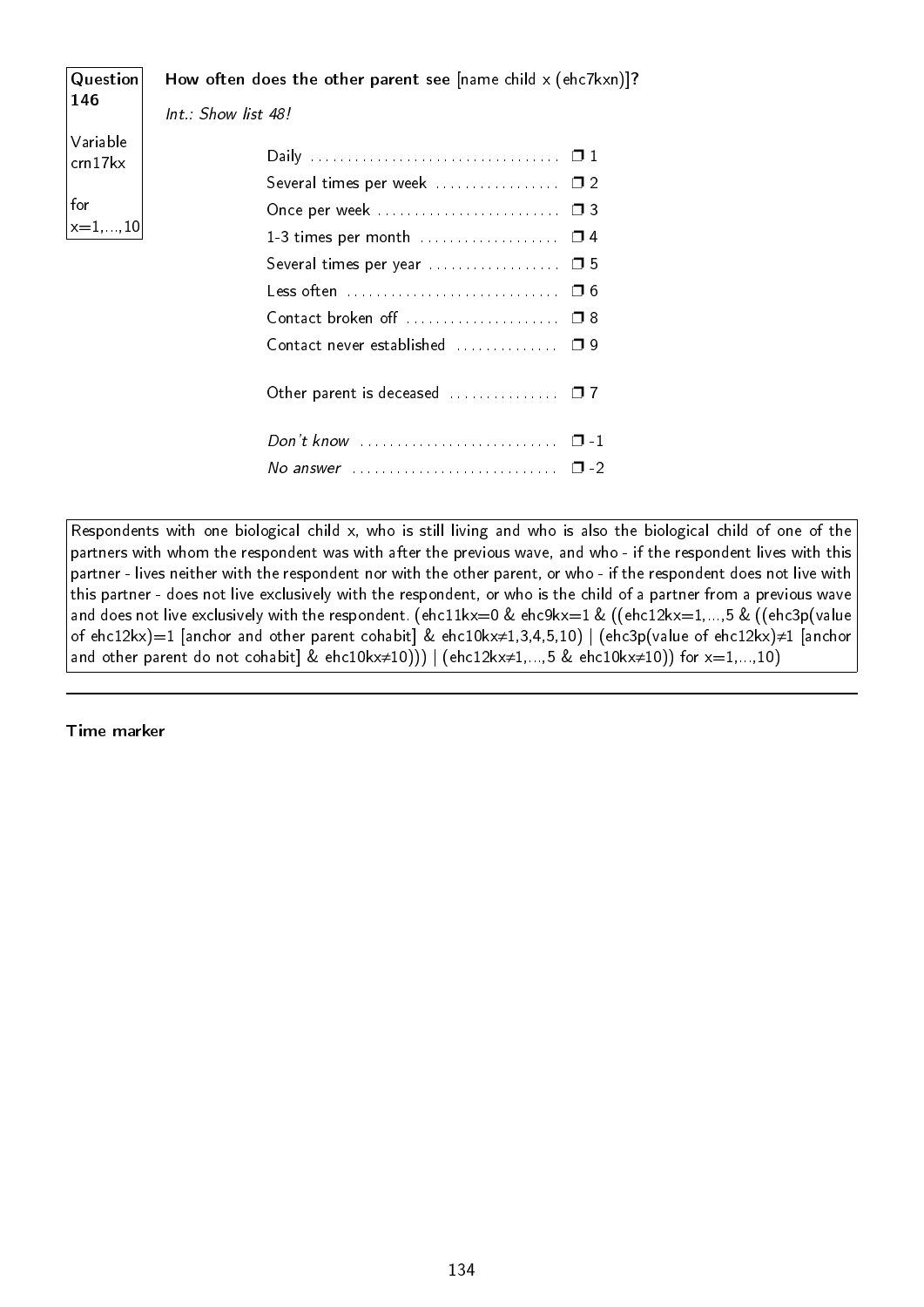# Parenting of own children

Question 147 Variable crn19\_

Let's turn now to your parenting goals. What do you definitely want to teach your child [if more than one biological/adoptive/step child living in respondent's household (more than one  $x=1,...,10$  for (ehc11kx=0 & ehc9kx=1,2,3 & ehc10kx=1,...,8)): your children] and what is less important to you?

How important is it to you that your child learns [if more than one child: your children learn] ...

Int.: Show list 49!

| cm19 <sub>i</sub> 1  | to eat healthy foods and get exercise?                                                                                                                                        |
|----------------------|-------------------------------------------------------------------------------------------------------------------------------------------------------------------------------|
| cm19i2               | to be likeable and liked by others?                                                                                                                                           |
| crn19i3              | to integrate into groups?                                                                                                                                                     |
| cm19i4               | to be respected by others, have a good standing?                                                                                                                              |
| crn 19 <sub>15</sub> | to be able to get one's way, to have a strong will?                                                                                                                           |
| crn 19 <sub>16</sub> | to accept rules and to be able to obey?                                                                                                                                       |
| cm19i7               | to be independent and to do things autonomously?                                                                                                                              |
| crn19i8              | to be able to form one's own opinion?                                                                                                                                         |
| crn19i9              | to achieve higher education (higher-level secondary school ("Abitur") and higher)?                                                                                            |
| crn 19i10            | to be industrious?                                                                                                                                                            |
| cm19i11              | to be responsible?                                                                                                                                                            |
| cm19i12              | how to conduct him/herself?                                                                                                                                                   |
| Not important at all | 3<br>8<br>9<br>$\mathcal{P}$<br>$\overline{5}$<br>6<br>$\mathbf{7}$<br>10<br>4<br>0<br>Absolutely important<br>⊓                                                              |
|                      | $Don't know \dots \dots \dots \dots \dots \dots \dots \dots \dots$<br>$\Box$ 1<br>$\mathsf{\Pi}$ 2<br>$\Delta$ No answer $\ldots$ , $\ldots$ , $\ldots$ , $\ldots$ , $\ldots$ |

Respondents who so far had no children in their household but have in the current wave biological/adoptive/step childen in theit household, or first-time respondents with biological/adoptive/step children in their household  $((d503=1 | d0=2) \& (for one x=1,...,10 with (ehc11kx=0 \& ehc9kx=1,2,3 \& ehc10kx=1,...,8)))$ 

#### Time marker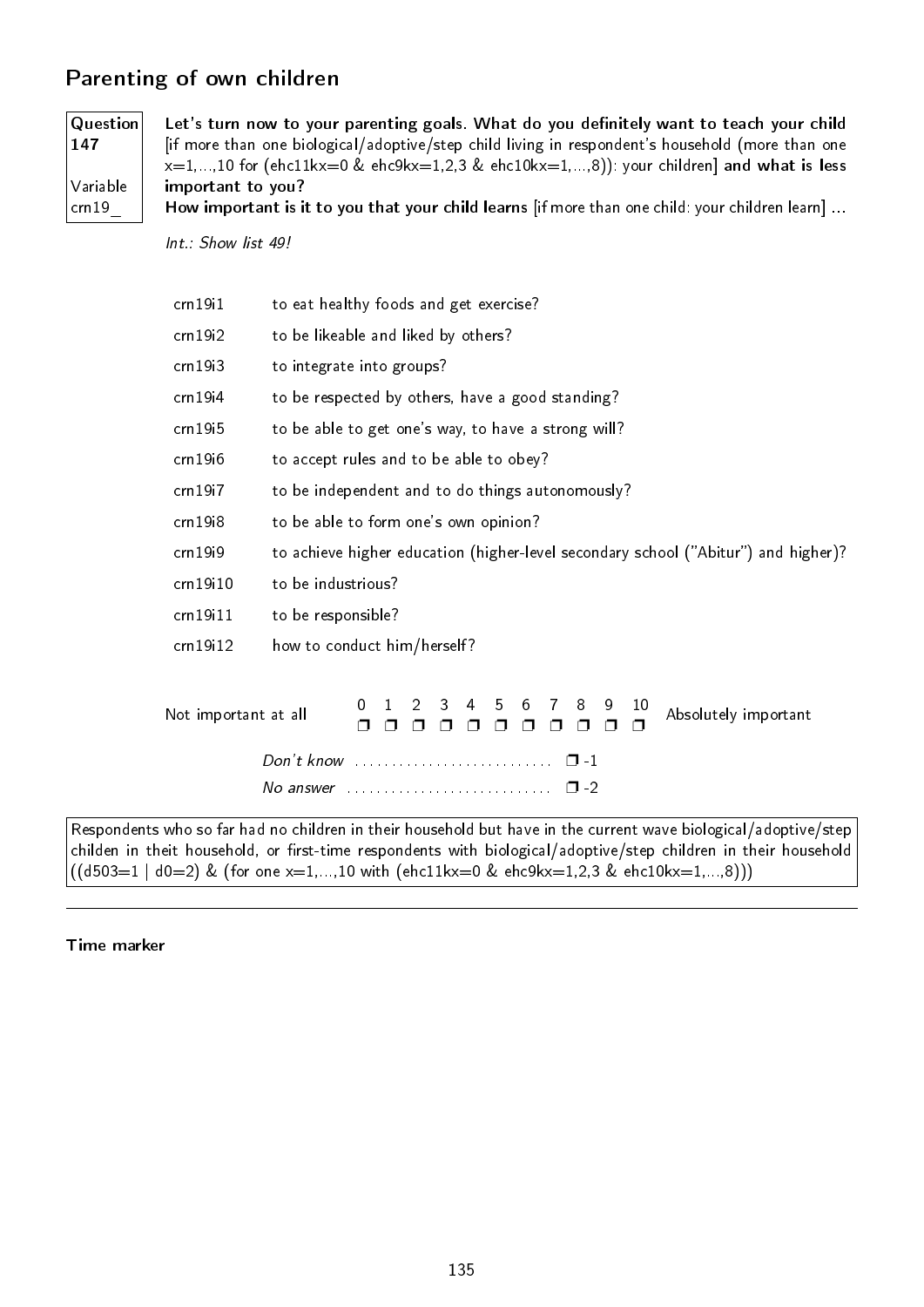# Newborn module

### INFOBOX

The questions 148 (crn1kx) to 153 (crn6kx) are posed in their entirety first for the first newborn and then for each additional newborn.

The x in these variables corresponds to the child identification number. If the respondent, for example, already had two older children, and a new child has arrived since the previous wave, the questions are not posed for the first two children with the child identification number one  $(x=1)$  and two  $(x=2)$ ; these variables are articulated as -3 "does not apply". The questions are posed only for the newborn  $(x=3)$  and the variables have valid values only for this case.

#### INFOBOX

|  |  |  | Program direction: The questions crn1kx - crn6kx respectivly for each $x=1,,10$ one after the other |  |  |
|--|--|--|-----------------------------------------------------------------------------------------------------|--|--|
|  |  |  |                                                                                                     |  |  |

| Question<br>148<br>Variable | [At the first iteration: Now consider the child who was born after the previous interview [if more]<br>than one child born after last wave $(x=1,,10$ with ag1kx=1): the children [names (ehc7kxn)] of<br>all children, to whom this condition applies], who were born after the previous interview.]<br>Where was $[name child \times (ehc7kxn)]$ birthed? |
|-----------------------------|-------------------------------------------------------------------------------------------------------------------------------------------------------------------------------------------------------------------------------------------------------------------------------------------------------------------------------------------------------------|
| crn1kx                      | $Int : Show$ list $50!$                                                                                                                                                                                                                                                                                                                                     |
| for<br>$ x=1,,10 $          |                                                                                                                                                                                                                                                                                                                                                             |
|                             |                                                                                                                                                                                                                                                                                                                                                             |
|                             |                                                                                                                                                                                                                                                                                                                                                             |
|                             |                                                                                                                                                                                                                                                                                                                                                             |
|                             |                                                                                                                                                                                                                                                                                                                                                             |
|                             |                                                                                                                                                                                                                                                                                                                                                             |

Respondents who had a new child x since the previous wave, or first-time respondents with child x (ag1kx=1 | (d0=2 & (ehc7kxg=1,2,-1 & ehc11kx=0)))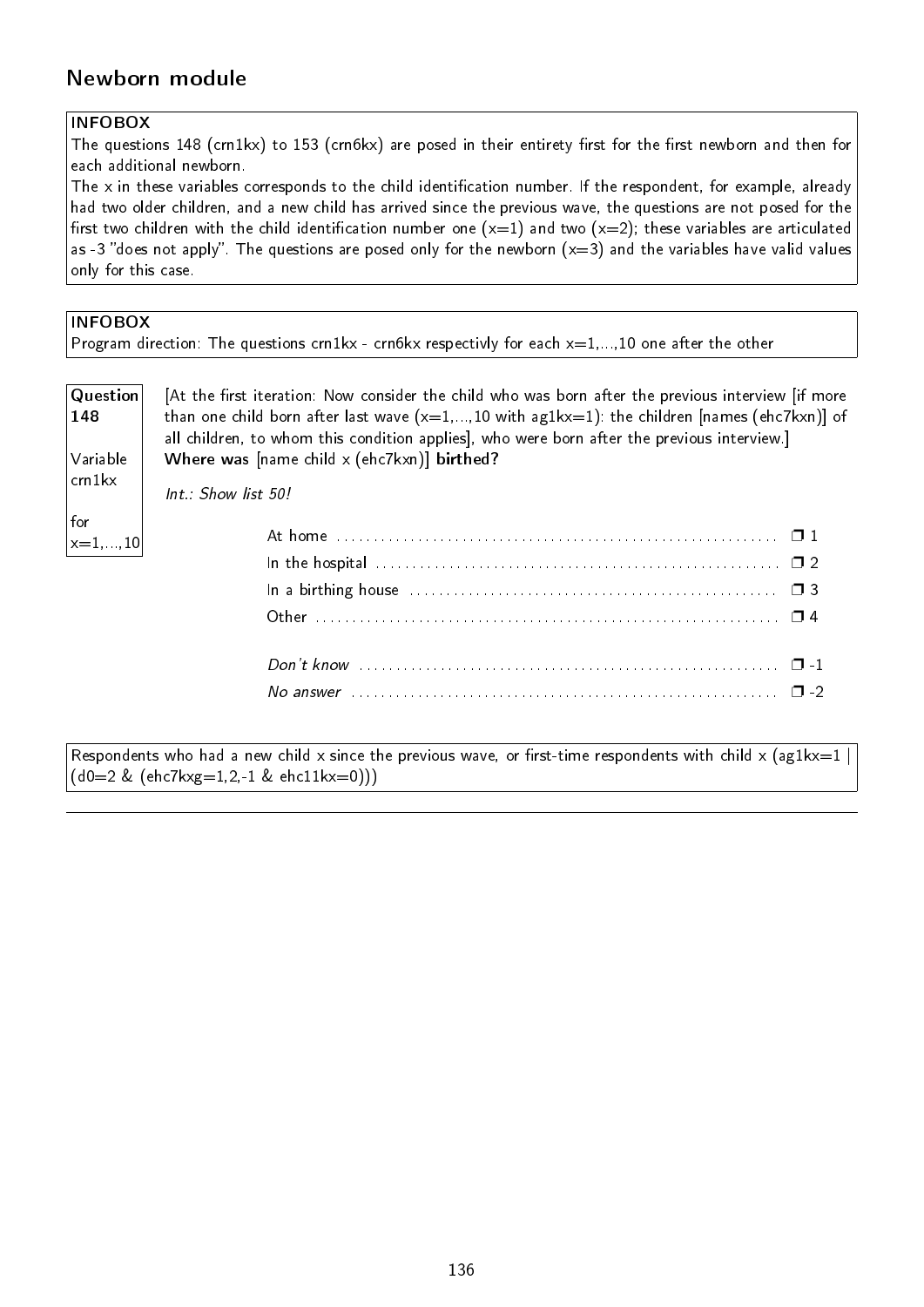|          | Were there complications during the pregnancy with $[name child \times (ehc7kxn)]$ or birth that<br>put the health or life of the mother or the child at risk? |
|----------|----------------------------------------------------------------------------------------------------------------------------------------------------------------|
|          | Int.: Read answers out loud! Multiple answers allowed!                                                                                                         |
| cm2kxi1  | The health or life of the child was at risk                                                                                                                    |
| crn2kxi2 | The health or life of the mother was at risk                                                                                                                   |
| cm2kxi3  | No, no complications                                                                                                                                           |
|          |                                                                                                                                                                |
|          | Mentioned $\ldots \ldots \ldots \ldots \ldots \ldots \ldots \square 1$                                                                                         |
|          | $\Box$ $\Box$                                                                                                                                                  |
|          | No answer $\qquad \qquad \Box$                                                                                                                                 |
|          |                                                                                                                                                                |

Respondents who had a new child x since the previous wave, or first-time respondents with child x (ag1kx=1 |  $(d0=2 \& (ehc7kxg=1,2,-1 \& ehc11kx=0)))$ 

| Question<br>$\vert$ 150                               | Was it a birth by C-section?                                                                                                    |  |
|-------------------------------------------------------|---------------------------------------------------------------------------------------------------------------------------------|--|
|                                                       |                                                                                                                                 |  |
| $\vert$ Variable<br>$\vert$ crn3kx $\vert$            |                                                                                                                                 |  |
|                                                       |                                                                                                                                 |  |
| $\begin{vmatrix} \text{for} \\ x=1,,10 \end{vmatrix}$ |                                                                                                                                 |  |
|                                                       |                                                                                                                                 |  |
|                                                       | No answer $\ldots$ $\ldots$ $\ldots$ $\ldots$ $\ldots$ $\ldots$ $\ldots$ $\ldots$ $\ldots$ $\ldots$ $\ldots$ $\ldots$ $\Box$ -2 |  |

Respondents who had a new child x since the previous wave, or first-time respondents with child x  $(ag1kx=1 |$ (d0=2 & (ehc7kxg=1,2,-1 & ehc11kx=0)))

| $\mid$ Question $\mid$<br>151 | In what week of the pregnancy was $[name child \times (ehc7kxn)]$ born?                            |
|-------------------------------|----------------------------------------------------------------------------------------------------|
|                               | Week                                                                                               |
| Variable                      |                                                                                                    |
| $ $ crn4 $kx$                 |                                                                                                    |
| for<br>$\vert x=1,,10 \vert$  | $\Box$                                                                                             |
|                               |                                                                                                    |
|                               | $\Box$ Respondents who had a new child x since the previous wave or first-time respondents with ch |

who had a new child x since the previous wave, or first-time respondents with child x (ag1kx=1  $\overline{\phantom{a}}$ (d0=2 & (ehc7kxg=1,2,-1 & ehc11kx=0)))

Check: If pregnancy week >44: You indicated that the birth took place in week []. of the pregnancy. The average birth takes place in the 40th week. Is your answer correct?"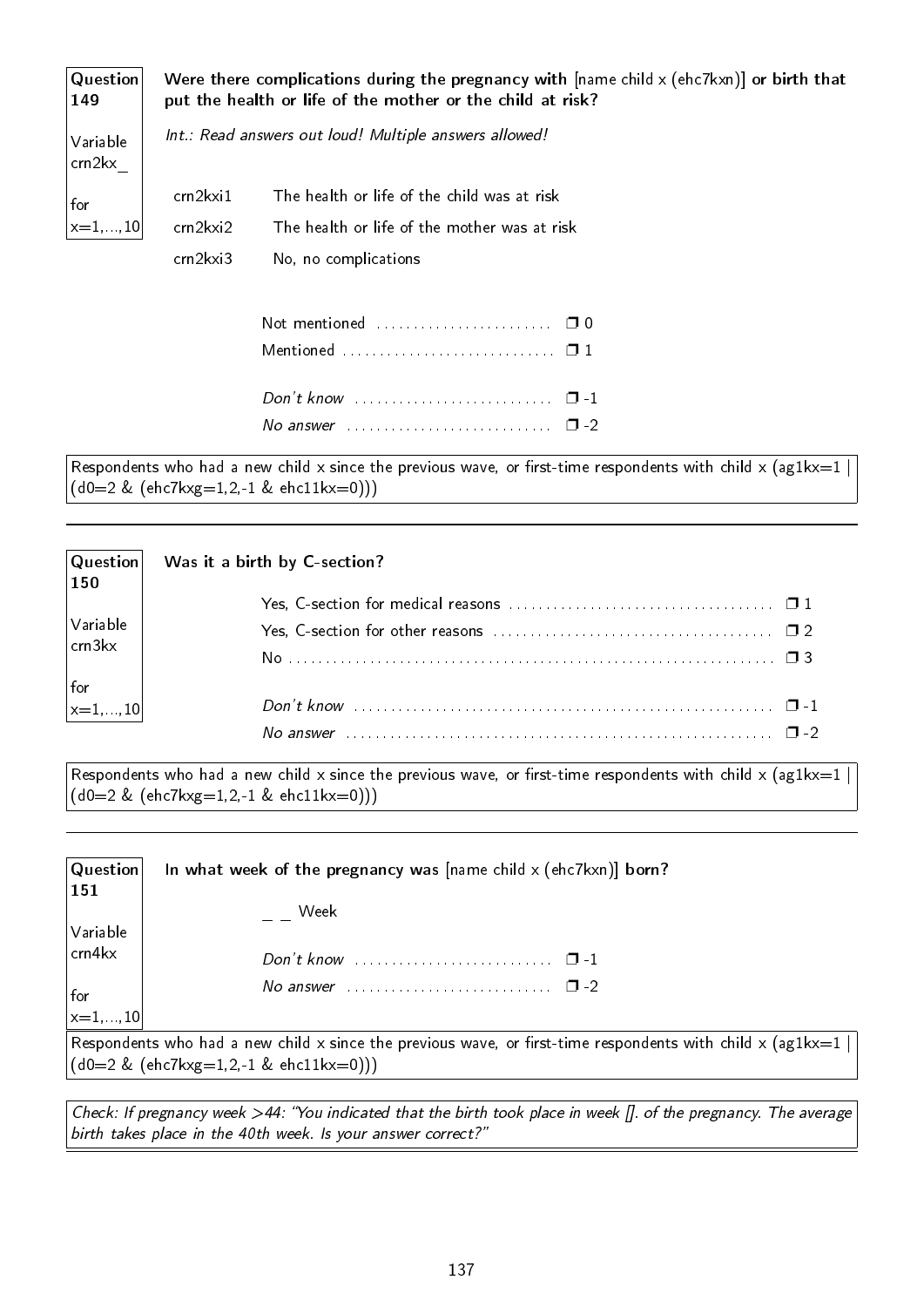| Question<br>$ 152\rangle$           | What was $[name child \times (ehc7kxn)]$ 's length at the time of birth?                                                 |
|-------------------------------------|--------------------------------------------------------------------------------------------------------------------------|
| Variable                            | Length (in cm)                                                                                                           |
| $ $ crn5 $kx$                       |                                                                                                                          |
| for<br>$\vert_{x=1,\ldots,10}\vert$ | No answer $\ldots \ldots \ldots \ldots \ldots \ldots \ldots \quad \Box -2$                                               |
|                                     |                                                                                                                          |
|                                     | $\mid$ Respondents who had a new child x since the previous wave, or first-time respondents with child x (ag1kx=1 $\mid$ |
|                                     | $( d0=2 \& (ehc7kxg=1,2,-1 \& ehc11kx=0)))$                                                                              |

| $ $ Question $ $<br>$\vert$ 153                                                    | And how much did [name child x (ehc7kxn)] weigh at the time of birth?                                                                                      |
|------------------------------------------------------------------------------------|------------------------------------------------------------------------------------------------------------------------------------------------------------|
| Variable                                                                           | Weight (in grams)                                                                                                                                          |
| $ $ crn $6kx$                                                                      |                                                                                                                                                            |
| $\left  \begin{smallmatrix} \text{for} \ \text{x}=1,,10 \end{smallmatrix} \right $ | No answer $\ldots \ldots \ldots \ldots \ldots \ldots \ldots \square$ -2                                                                                    |
|                                                                                    |                                                                                                                                                            |
|                                                                                    | Respondents who had a new child x since the previous wave, or first-time respondents with child x (ag1kx=1  <br>$(d0=2 \& (ehc7kxg=1,2,-1 \& ehc11kx=0)))$ |

# Module for infants and toddlers

#### INFOBOX

The questions 154 (crn7kx) to 162 (crn10kxi) are posed for each (relevant) child in blocks, i.e. all questions are posed first for the first child and then, in subsequent iterations, for each additional child.

The "x" in the variables refers to the child identification number. If the respondent has, for example, an older child and a child born in 2010, the questions are not posed for the older child with the child identication number of 1 ( $x=1$ ) and each of the variables are coded with the value of -3 "does not apply". The questions are posed for the younger child and the variables are coded with valid values.

Question 176 (crn11) is posed at the end and is posed only this one time.

#### INFOBOX

Program direction: The questions crn7k - crn10k respectivly for each  $x=1,...,10$  one after the other

Text 20  $\parallel$  Before the first iteration: Let's turn now to the child [if more than one baby or small child  $(x=1,...,10$  with  $(ag2kx=1 | ag3kx=1)$ : the children [children's names (ehc7kxn) for whom the conditions apply]].

Respondents with at least one infant or toddler who is not new since the previous wave (for at least one  $x=1,...,10$ with  $(ag2kx=1 | ag3kx=1)$  & ag1kx $\neq$ 1)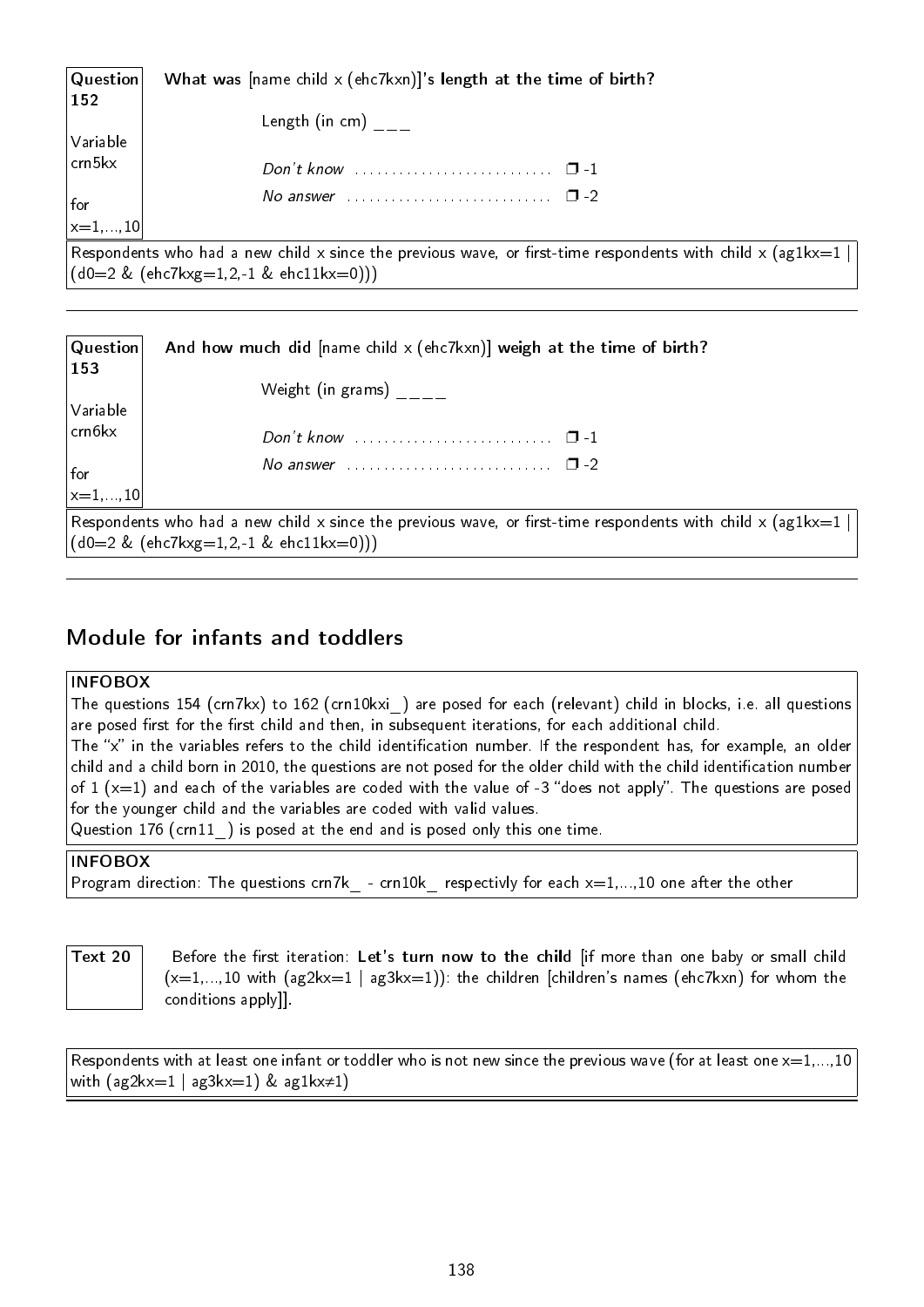| Question<br>154     |                      | [Upon the first iteration: After the birth of a child the parents receive a childrens physical<br>examination booklet (U2, U3, etc.)]<br>What was the last checkup you had for [name child $x$ (ehc7kxn)]? |  |  |  |  |  |  |
|---------------------|----------------------|------------------------------------------------------------------------------------------------------------------------------------------------------------------------------------------------------------|--|--|--|--|--|--|
| Variable<br>crn7kx  |                      | Int.: Show list 51! Multiple answers allowed!                                                                                                                                                              |  |  |  |  |  |  |
| for<br>$x=1, 10$    | crn7kxi1<br>crn7kxi2 | Checkup 1 (directly after birth of child)<br>Checkup 2 (3-10 days old)                                                                                                                                     |  |  |  |  |  |  |
|                     | crn7kxi3             | Checkup 3 (4-5 weeks old)                                                                                                                                                                                  |  |  |  |  |  |  |
|                     | cm7kxi4              | Checkup 4 (3-4 months old)                                                                                                                                                                                 |  |  |  |  |  |  |
|                     | crn7kxi5             | Checkup 5 (6-7 months old)                                                                                                                                                                                 |  |  |  |  |  |  |
|                     | crn7kxi6             | Checkup 6 (10-12 months old, around first birthday)                                                                                                                                                        |  |  |  |  |  |  |
|                     | crn7kxi7             | Checkup 7 (21-24 months old, around second birthday)                                                                                                                                                       |  |  |  |  |  |  |
|                     | crn7kxi8             | Checkup 7a (34-36 months old, around third birthday)                                                                                                                                                       |  |  |  |  |  |  |
|                     |                      |                                                                                                                                                                                                            |  |  |  |  |  |  |
|                     |                      |                                                                                                                                                                                                            |  |  |  |  |  |  |
|                     |                      |                                                                                                                                                                                                            |  |  |  |  |  |  |
|                     |                      |                                                                                                                                                                                                            |  |  |  |  |  |  |
|                     |                      | Respondents with child x, who is an infant or toddler ( $ag2kx=1$   $ag3kx=1$ )                                                                                                                            |  |  |  |  |  |  |
|                     |                      |                                                                                                                                                                                                            |  |  |  |  |  |  |
| Question<br>155     |                      | Was [name child x (ehc7kxn)] breast-fed and -if yes- how long?                                                                                                                                             |  |  |  |  |  |  |
|                     |                      | Was breast-fed for $month(s)$                                                                                                                                                                              |  |  |  |  |  |  |
| Variable<br>crn37kx |                      |                                                                                                                                                                                                            |  |  |  |  |  |  |
|                     |                      |                                                                                                                                                                                                            |  |  |  |  |  |  |
| for                 |                      | Was not breast-fed  0 97                                                                                                                                                                                   |  |  |  |  |  |  |

Don't know  $\dots\dots\dots\dots\dots\dots\dots\dots\dots$ No answer  $\dots \dots \dots \dots \dots \dots \dots \dots \dots \dots \dots \dots \dots \dots$ 

Respondents with child x, who is an infant or toddler (ag2kx=1 | ag3kx=1)

 $x=1, . . ., 10$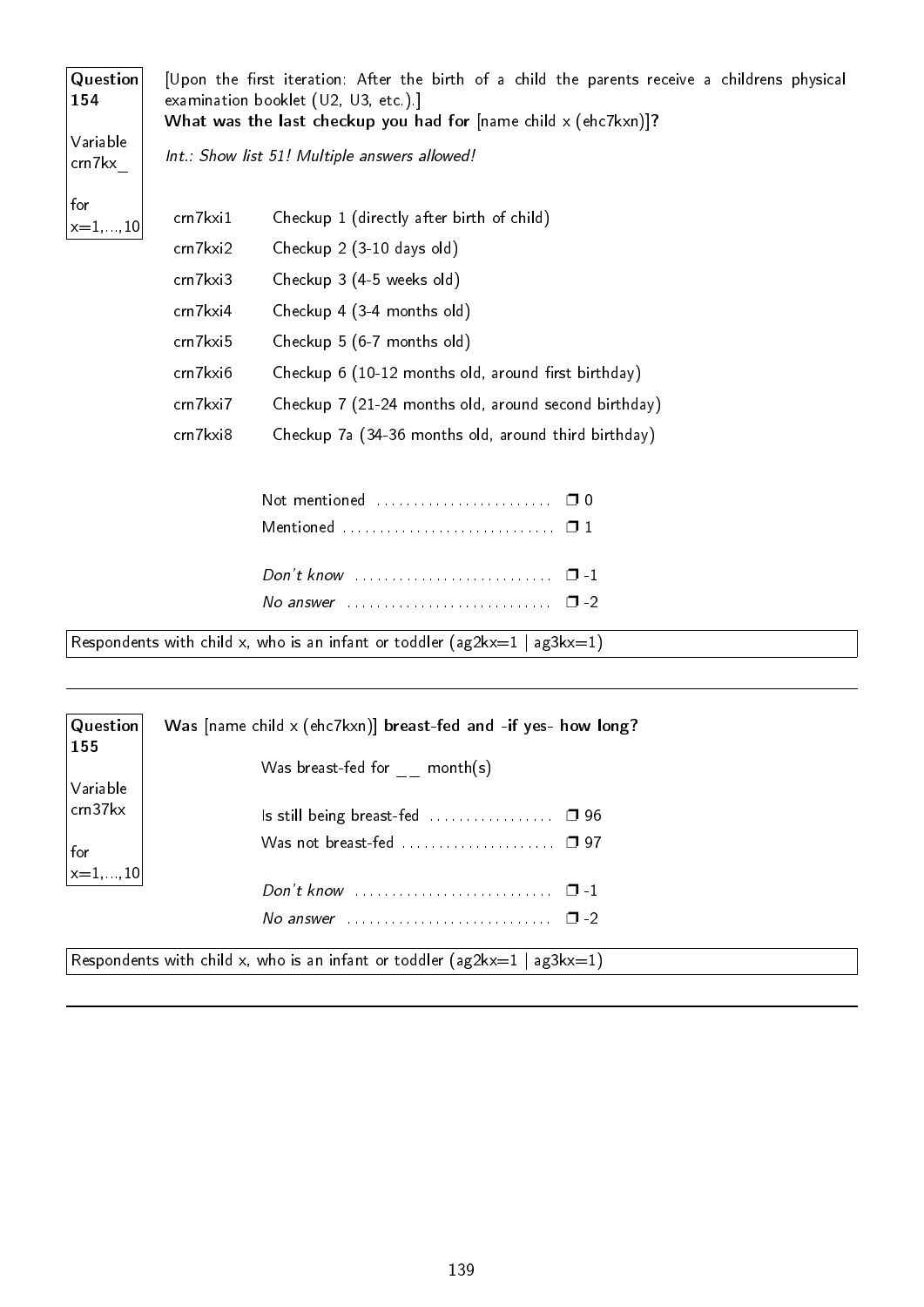| Question <br>156                                                                | Please think back on how your child has been sleeping at night during the past two<br>weeks.<br>How much time did your child need to fall asleep? |
|---------------------------------------------------------------------------------|---------------------------------------------------------------------------------------------------------------------------------------------------|
| $\begin{array}{c} \big  \text{Variable} \\ \text{cm} 24 \text{kx} \end{array}$  | minutes                                                                                                                                           |
| $\left  \begin{matrix} \text{for} \\ \text{x}=1,\ldots,10 \end{matrix} \right $ | Don't know<br>$\Box$ -1                                                                                                                           |
|                                                                                 | No answer                                                                                                                                         |

Respondents with child x, who is an infant or toddler  $(ag2kx=1 | ag3kx=1)$ 

| Question<br>157                                         | How many times per night did your child wake up? |  |
|---------------------------------------------------------|--------------------------------------------------|--|
| $\sqrt{}$ Variable                                      | times                                            |  |
| $\vert$ crn25kx                                         |                                                  |  |
| $\begin{vmatrix} \text{for} \\ x=1, , 10 \end{vmatrix}$ |                                                  |  |

Respondents with child x, who is an infant or toddler  $(ag2kx=1 | ag3kx=1)$ 

| <b>Question</b>                | How strongly do you feel burdened by your child's sleeping behavior at night? |  |                              |  |           |
|--------------------------------|-------------------------------------------------------------------------------|--|------------------------------|--|-----------|
| $\vert$ 158                    | Int.: Show list 52!                                                           |  |                              |  |           |
| Variable<br>$ $ crn26 $kx$     | Not at all                                                                    |  | $1 2 3 4 5$<br>$1 1 2 3 4 5$ |  | very much |
| for<br>$\vert_{x=1,\ldots,10}$ |                                                                               |  |                              |  | $\Box$    |
|                                | No answer                                                                     |  |                              |  |           |

Respondents with child x, who is an infant or toddler  $(ag2kx=1 | ag3kx=1)$ 

| $\mid$ Question $\mid$                                                            | Does your child always set its own bedtime or do you as parents set the bedtime? |  |  |  |                                                                       |  |                                 |
|-----------------------------------------------------------------------------------|----------------------------------------------------------------------------------|--|--|--|-----------------------------------------------------------------------|--|---------------------------------|
| $\vert$ 159                                                                       | $Int.$ : Show list 53!                                                           |  |  |  |                                                                       |  |                                 |
| Variable<br>$\vert$ crn38 $kx$                                                    | Child always sets bedtime                                                        |  |  |  | $\frac{1}{2}$ $\frac{2}{2}$ $\frac{3}{2}$ $\frac{4}{2}$ $\frac{5}{2}$ |  | Parents always set bedti-<br>me |
| $\left  \begin{matrix} \text{for} \\ \mathsf{x}=1,\ldots,10 \end{matrix} \right $ | Don't know<br>No answer                                                          |  |  |  |                                                                       |  | $\Box$ -1<br>$\Box$             |

Respondents with child x, who is a toddler  $(ag3kx=1)$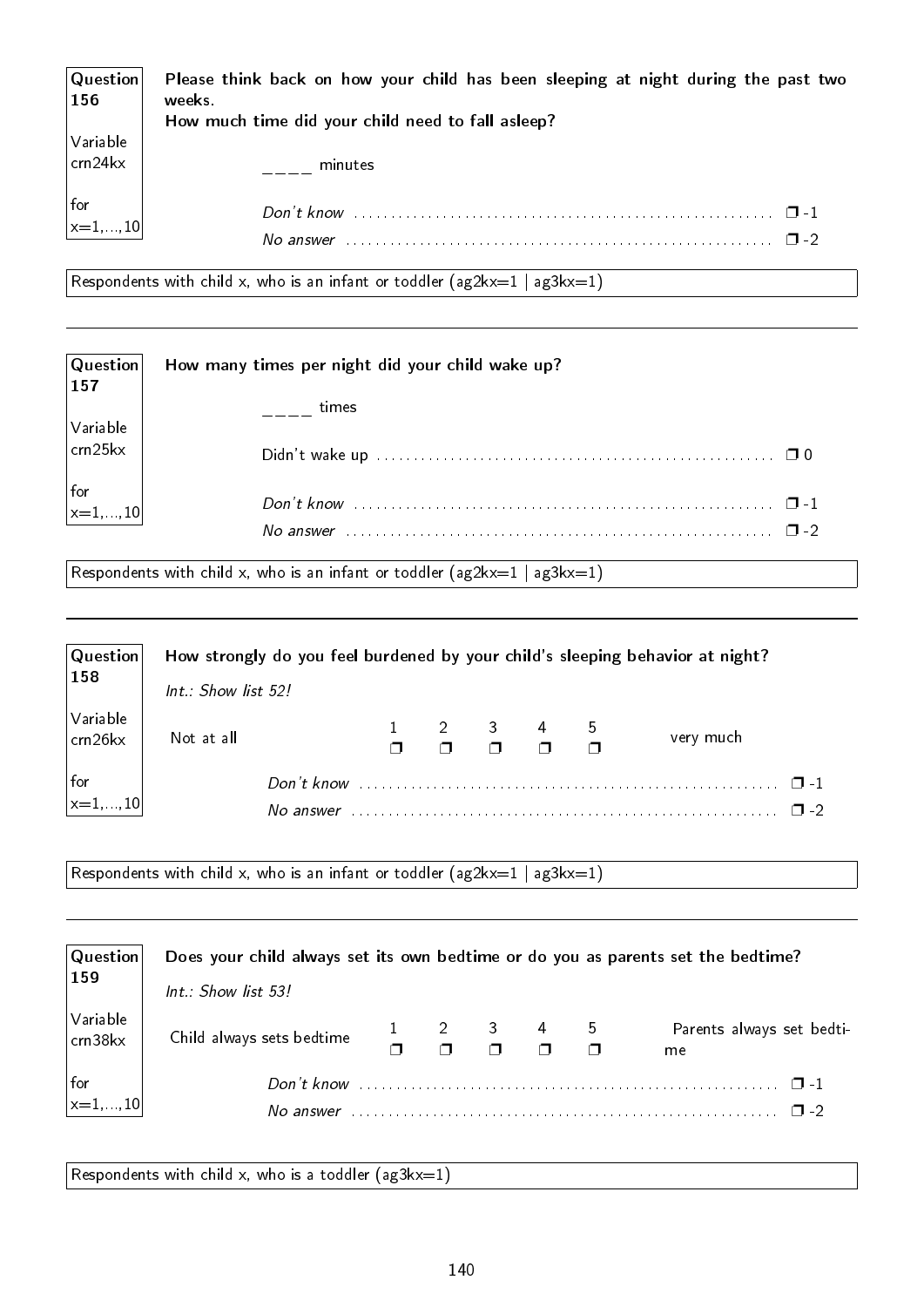| $\mid$ Question $\mid$<br>160 | During the last two weeks, when your child was fussy or crying, how often were you able<br>to calm your child down? |
|-------------------------------|---------------------------------------------------------------------------------------------------------------------|
| Variable<br>$ $ crn27 $kx$    | $Int : Show$ list $54!$                                                                                             |
|                               |                                                                                                                     |
| $ $ for                       |                                                                                                                     |
| $\vert_{x=1,\ldots,10}\vert$  |                                                                                                                     |
|                               |                                                                                                                     |
|                               |                                                                                                                     |
|                               | Don't know $\dots\dots\dots\dots\dots\dots\dots\dots \quad \Box$ -1                                                 |
|                               | No answer $\ldots$ $\ldots$ $\ldots$ $\ldots$ $\ldots$ $\ldots$ $\Box$ -2                                           |

Respondents with child x, who is an infant or toddler  $(ag2kx=1 | ag3kx=1)$ 

| Question            | How often do you feel burdened by your child's crying or fussiness?     |  |  |  |  |  |  |
|---------------------|-------------------------------------------------------------------------|--|--|--|--|--|--|
| 161                 | Int.: Show list 54!                                                     |  |  |  |  |  |  |
| Variable<br>crn28kx |                                                                         |  |  |  |  |  |  |
|                     |                                                                         |  |  |  |  |  |  |
| for<br>$ x=1,,10 $  |                                                                         |  |  |  |  |  |  |
|                     |                                                                         |  |  |  |  |  |  |
|                     |                                                                         |  |  |  |  |  |  |
|                     |                                                                         |  |  |  |  |  |  |
|                     | No answer $\ldots \ldots \ldots \ldots \ldots \ldots \ldots \square$ -2 |  |  |  |  |  |  |
|                     |                                                                         |  |  |  |  |  |  |

Respondents with child x, who is an infant or toddler  $(ag2kx=1 | ag3kx=1)$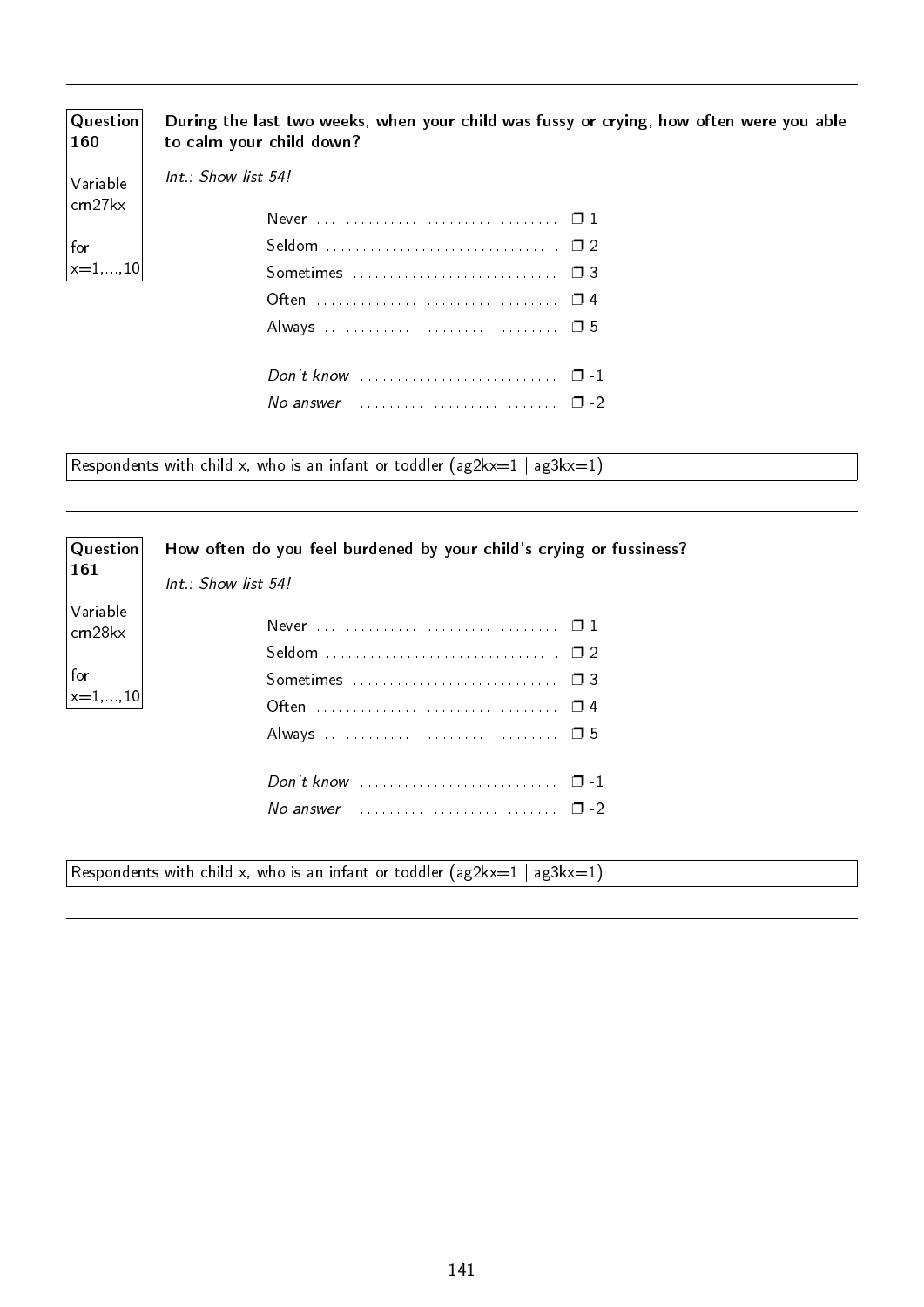| Question  | How would you describe $[name\ child \times (ehc7kxn)]$ today? |                                                                               |        |                          |   |   |               |            |
|-----------|----------------------------------------------------------------|-------------------------------------------------------------------------------|--------|--------------------------|---|---|---------------|------------|
| 162       | $Int.:$ Show list 55!                                          |                                                                               |        |                          |   |   |               |            |
| Variable  |                                                                |                                                                               |        |                          |   |   |               |            |
| crn 10 kx | crn10kxi1                                                      | My child is mostly happy and content.                                         |        |                          |   |   |               |            |
| for       | cm10kxi2                                                       | My child is easily irritable and cries often.                                 |        |                          |   |   |               |            |
| $x=1, 10$ | crn10kxi3                                                      | My child is diffcult to comfort and console.                                  |        |                          |   |   |               |            |
|           | crn10kxi4                                                      | My child is curious and active.                                               |        |                          |   |   |               |            |
|           | Not at all                                                     |                                                                               | $\Box$ | $\overline{2}$<br>$\Box$ | 3 | 4 | 5<br>$\Box$   | Absolutely |
|           |                                                                | Don't know                                                                    |        |                          |   |   | $\Box$ 1      |            |
|           |                                                                | No answer $\ldots \ldots \ldots \ldots \ldots \ldots \ldots$                  |        |                          |   |   | $\square$ - 2 |            |
|           |                                                                | Respondents with child x, who is an infant or toddler ( $ag2kx=1   ag3kx=1$ ) |        |                          |   |   |               |            |

#### Time marker

## Health

#### INFOBOX

The questions 163 (crn31kx) to 166 (crn15kx\_) are posed for each (relevant) child in blocks, i.e. all questions are posed first for the first child and then, in subsequent iterations, for each additional child. The x in these variables refers to the child number. An example for illustration: The respondent has for example no contact to the child with the child number 1 and all filter conditions apply to the second child, the questions are not posed for child number 1  $(x=1)$  such that the variables take on the value -3 "Does not apply". The questions are posed to the child with the child number 2 (x=2) and the variables have valid values.

#### INFOBOX

Program direction: The questions crn31kx, crn13kx-crn15kx respectivly for each  $x=1,...,10$  one after the other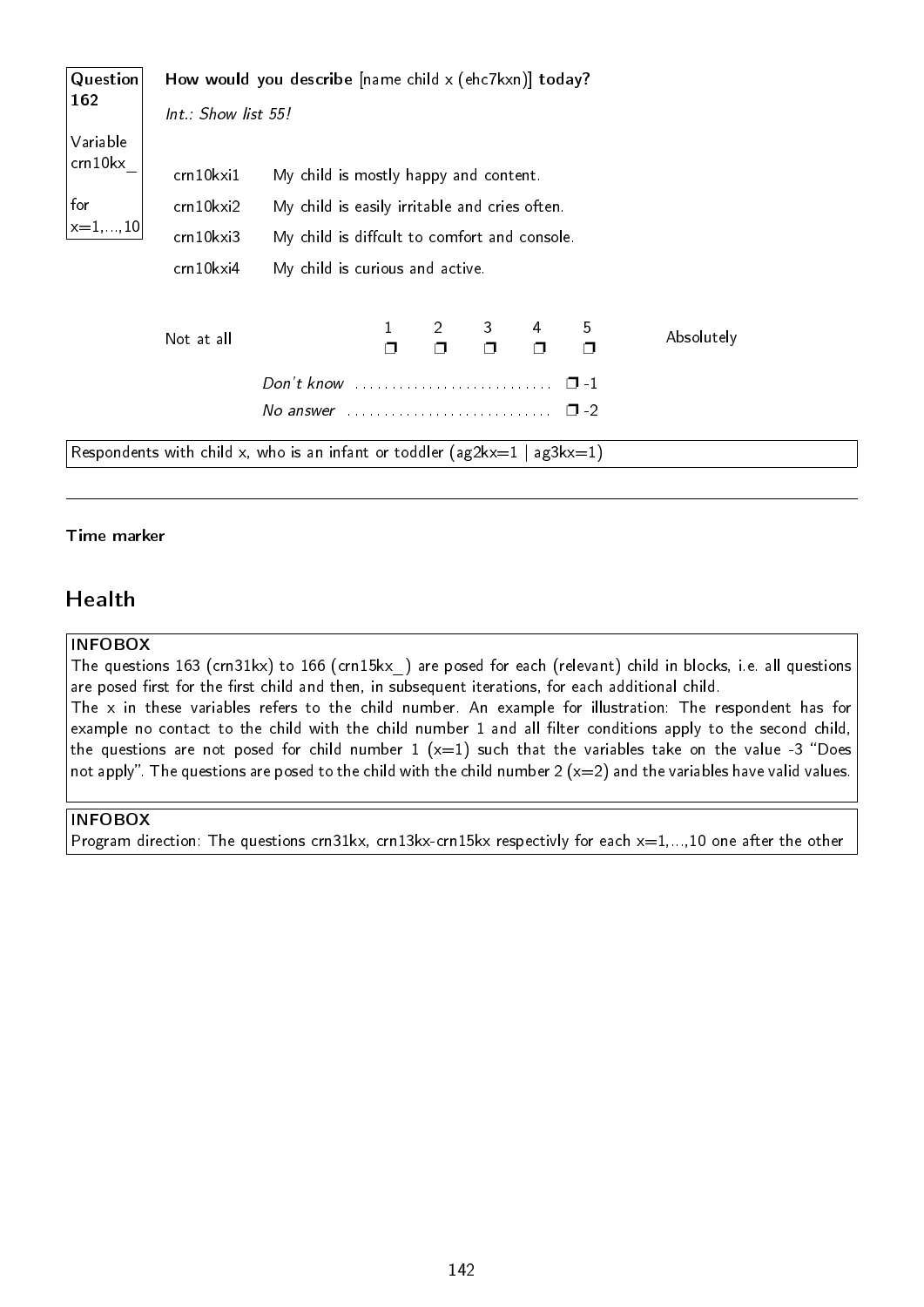| Question<br>163<br>Variable | [Upon the first iteration]: Let's turn now to the health of your child if more than one<br>$x=1,,10$ with (ehc11kx=0 & (ehc10kx=1,,8   ehc9kx=1)): your children].<br>How would you describe $[name\ child \times (ehc7kxn)]$ 's health, generally speaking?<br>Int.: Show list 56! |
|-----------------------------|-------------------------------------------------------------------------------------------------------------------------------------------------------------------------------------------------------------------------------------------------------------------------------------|
| cn31kx                      |                                                                                                                                                                                                                                                                                     |
| for                         |                                                                                                                                                                                                                                                                                     |
| $ x=1,,10 $                 | Not so good $\ldots \ldots \ldots \ldots \ldots \ldots \ldots \square 2$                                                                                                                                                                                                            |
|                             |                                                                                                                                                                                                                                                                                     |
|                             |                                                                                                                                                                                                                                                                                     |
|                             |                                                                                                                                                                                                                                                                                     |
|                             | Don't know $\ldots \ldots \ldots \ldots \ldots \ldots \ldots \quad \Box -1$                                                                                                                                                                                                         |
|                             | No answer $\ldots$ $\ldots$ $\ldots$ $\ldots$ $\ldots$ $\ldots$ $\Box$ -2                                                                                                                                                                                                           |
|                             |                                                                                                                                                                                                                                                                                     |
|                             | Respondents with a biological child or a non-deceased child x living in the household to whom the respondent                                                                                                                                                                        |
|                             | has contact (ehc11kx=0 & (ehc10kx=1,,8   ehc9kx=1) & (crn16kx $\neq 8,9,-1,-2$ ))                                                                                                                                                                                                   |

143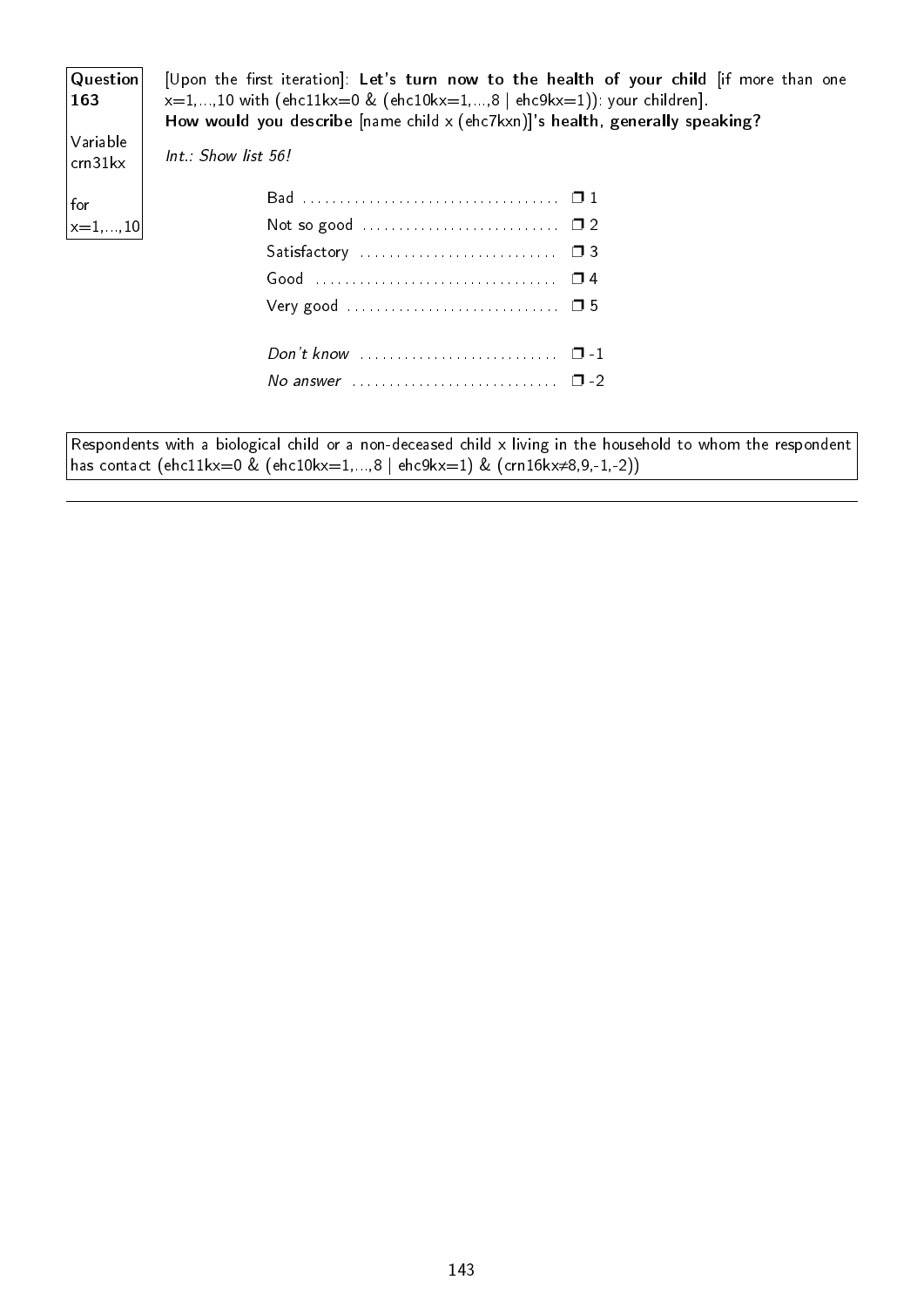# Child care

| Question<br>164       | [Upon the first iteration]: Let's turn now to who takes care of your child [if more than one<br>$x=1,,10$ with ag4 $kx=1$ : your children] mornings and afternoons. |                                                                                                                   |  |  |  |  |  |  |
|-----------------------|---------------------------------------------------------------------------------------------------------------------------------------------------------------------|-------------------------------------------------------------------------------------------------------------------|--|--|--|--|--|--|
| Variable              | Which persons or facilities take care of $[name child \times (ehc7kxn)]$ in the morning during a<br>normal week (no vacation or holidays)?                          |                                                                                                                   |  |  |  |  |  |  |
| cn13kx<br>for         |                                                                                                                                                                     | Int.: Show list 57! Multiple answers allowed!<br>By facilities we mean for example kindergartens or creches.      |  |  |  |  |  |  |
| $x\!=\!1,\ldots\!,10$ | crn13kxi1                                                                                                                                                           | I do                                                                                                              |  |  |  |  |  |  |
|                       | crn13kxi2                                                                                                                                                           | My partner                                                                                                        |  |  |  |  |  |  |
|                       | crn13kxi3                                                                                                                                                           | The child's father/mother (if not partner)                                                                        |  |  |  |  |  |  |
|                       | crn13kxi4                                                                                                                                                           | The child's grandparents                                                                                          |  |  |  |  |  |  |
|                       | crn13kxi5                                                                                                                                                           | The child's siblings                                                                                              |  |  |  |  |  |  |
|                       | crn13kxi6                                                                                                                                                           | Other relatives                                                                                                   |  |  |  |  |  |  |
|                       | crn13kxi7<br>Friends, acquaintances, neighbors                                                                                                                      |                                                                                                                   |  |  |  |  |  |  |
|                       | crn13kxi8                                                                                                                                                           | A nanny (not at my house)                                                                                         |  |  |  |  |  |  |
|                       | crn13kxi9                                                                                                                                                           | A nanny (or au-pair) in my house                                                                                  |  |  |  |  |  |  |
|                       | crn13kxi10                                                                                                                                                          | Other non-relative (babysitter)                                                                                   |  |  |  |  |  |  |
|                       | crn13kxi11                                                                                                                                                          | Creche, kindergarten, day-care center                                                                             |  |  |  |  |  |  |
|                       | crn13kxi12                                                                                                                                                          | School, after-school daycare facility ("Hort")                                                                    |  |  |  |  |  |  |
|                       | crn13kxi14                                                                                                                                                          | Child is (sometimes) alone                                                                                        |  |  |  |  |  |  |
|                       | crn13kxi13                                                                                                                                                          | Other, namely: _ (crn13kxi13o)                                                                                    |  |  |  |  |  |  |
|                       |                                                                                                                                                                     |                                                                                                                   |  |  |  |  |  |  |
|                       |                                                                                                                                                                     | $Don't know       $<br>$\Box$ -1<br>No answer $\ldots \ldots \ldots \ldots \ldots \ldots \ldots$<br>$\square$ - 2 |  |  |  |  |  |  |

Respondents with a living child x below 16, who lives in the household of the respondent's, or is his/her biological child and is still in touch with the respondent (ag4kx=1 & (ehc10kx=1,...,8 | ehc9kx=1) & (crn16kx≠8,9,-1,-2))

Check: If no partner mentioned earlier and entered "My partner" here (hp≠1 & crn13kxi2=1): "My records show that you currently do not have a partner. Is your answer correct?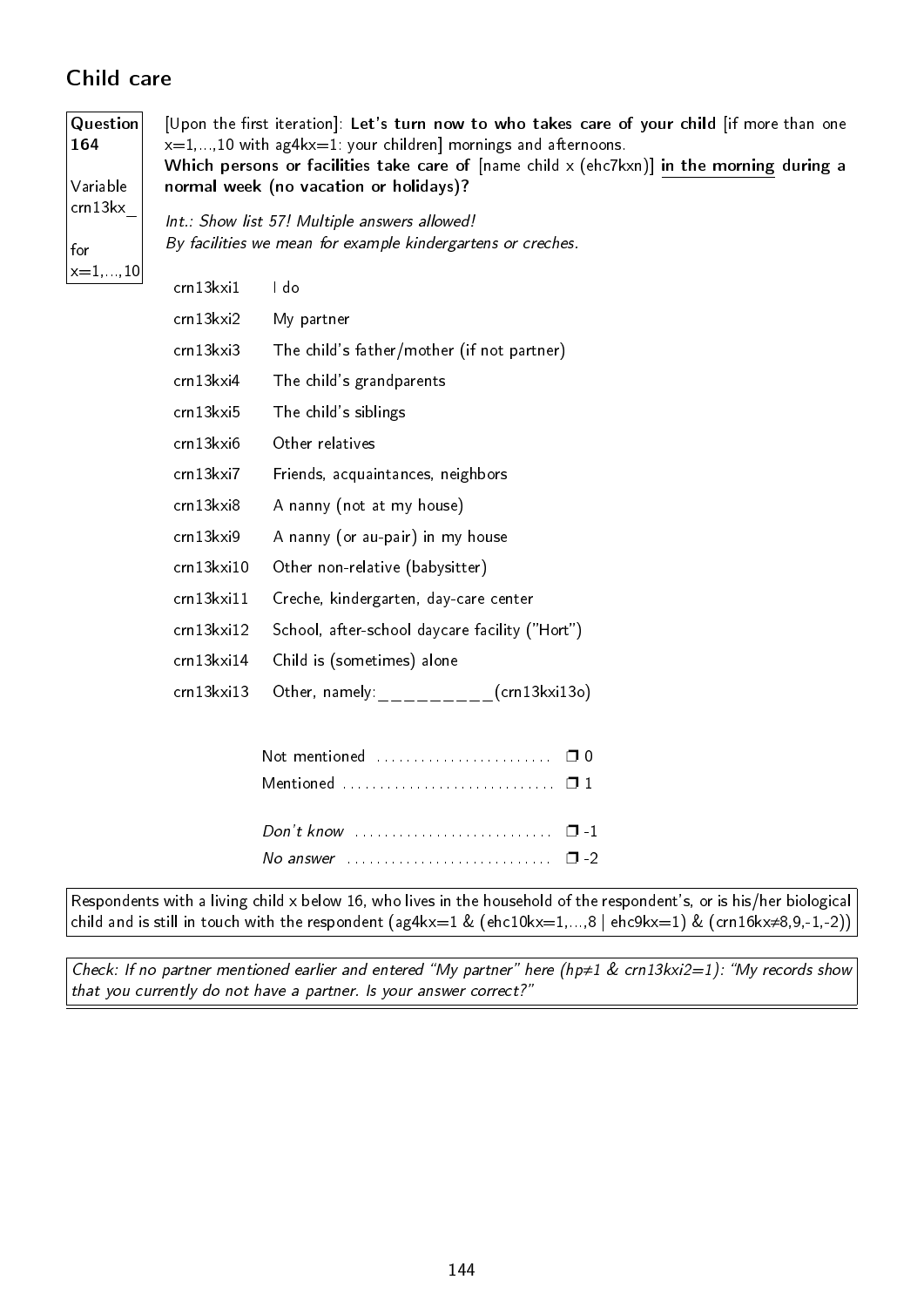| <b>Question</b><br>165 | Which persons or facilities take care of $[name child \times (ehc7kxn)]$ in the afternoon during a<br>normal week (no vacation or holidays)? |                                                                                                                              |  |  |  |  |
|------------------------|----------------------------------------------------------------------------------------------------------------------------------------------|------------------------------------------------------------------------------------------------------------------------------|--|--|--|--|
| Variable<br>crn 14 kx  |                                                                                                                                              | Int.: List 57 is already displayed! Multiple answers allowed!<br>By facilities we mean for example kindergartens or creches. |  |  |  |  |
| for                    | crn14kxi1                                                                                                                                    | I do                                                                                                                         |  |  |  |  |
| $x\!=\!1,\ldots\!,10$  | cm14kxi2                                                                                                                                     | My partner                                                                                                                   |  |  |  |  |
|                        | crn14kxi3                                                                                                                                    | The child's father/mother (if not partner)                                                                                   |  |  |  |  |
|                        | crn14kxi4                                                                                                                                    | The child's grandparents                                                                                                     |  |  |  |  |
|                        | crn14kxi5                                                                                                                                    | The child's siblings                                                                                                         |  |  |  |  |
|                        | crn14kxi6<br>Other relatives                                                                                                                 |                                                                                                                              |  |  |  |  |
|                        | cm14kxi7                                                                                                                                     | Friends, acquaintances, neighbors                                                                                            |  |  |  |  |
|                        | crn14kxi8                                                                                                                                    | A nanny (not at my house)                                                                                                    |  |  |  |  |
|                        | crn14kxi9                                                                                                                                    | A nanny (or au-pair) in my house                                                                                             |  |  |  |  |
|                        | crn14kxi10                                                                                                                                   | Other non-relative (babysitter)                                                                                              |  |  |  |  |
|                        | $cm14$ kxi $11$                                                                                                                              | Creche, kindergarten, day-care center                                                                                        |  |  |  |  |
|                        | cm14kxi12                                                                                                                                    | School, after-school daycare facility ("Hort")                                                                               |  |  |  |  |
|                        | crn14kxi14                                                                                                                                   | Child is (sometimes) alone                                                                                                   |  |  |  |  |
|                        | $cm14k$ xi $13$                                                                                                                              | Other, namely: $\rule{1em}{0.15mm}$ (crn14kxi13o)                                                                            |  |  |  |  |
|                        |                                                                                                                                              |                                                                                                                              |  |  |  |  |
|                        |                                                                                                                                              | Not mentioned<br>$\Box$ 0                                                                                                    |  |  |  |  |
|                        |                                                                                                                                              | Mentioned  01                                                                                                                |  |  |  |  |
|                        |                                                                                                                                              |                                                                                                                              |  |  |  |  |

Respondents with a living child x below 16, who lives in the household of the respondent's, or is his/her biological child and is still in touch with the respondent (ag4kx=1 & (ehc10kx=1,...,8 | ehc9kx=1) & (crn16kx≠8,9,-1,-2))

No answer  $\dots \dots \dots \dots \dots \dots \dots \square$  -2

Check: If no partner mentioned earlier and entered "My partner" here (hp≠1 & crn14kxi2=1): "My records show that you currently do not have a partner. Is your answer correct?

| $ $ Question $ $                                        | How satisfied are you generally with the childcare situation for $[name child \times (ehc7kxn)]$ ? |
|---------------------------------------------------------|----------------------------------------------------------------------------------------------------|
| $\vert$ 166                                             | Int.: Show list 58!                                                                                |
| Variable<br>$ $ crn 15 kx                               | Very dissatisfied                                                                                  |
| $\begin{vmatrix} \text{for} \\ x=1, , 10 \end{vmatrix}$ |                                                                                                    |
|                                                         |                                                                                                    |

Respondents with a living child x below 16, who lives in the household of the respondent's, or is his/her biological child and is still in touch with the respondent (ag4kx=1 & (ehc10kx=1,...,8 | ehc9kx=1) & (crn16kx≠8,9,-1,-2)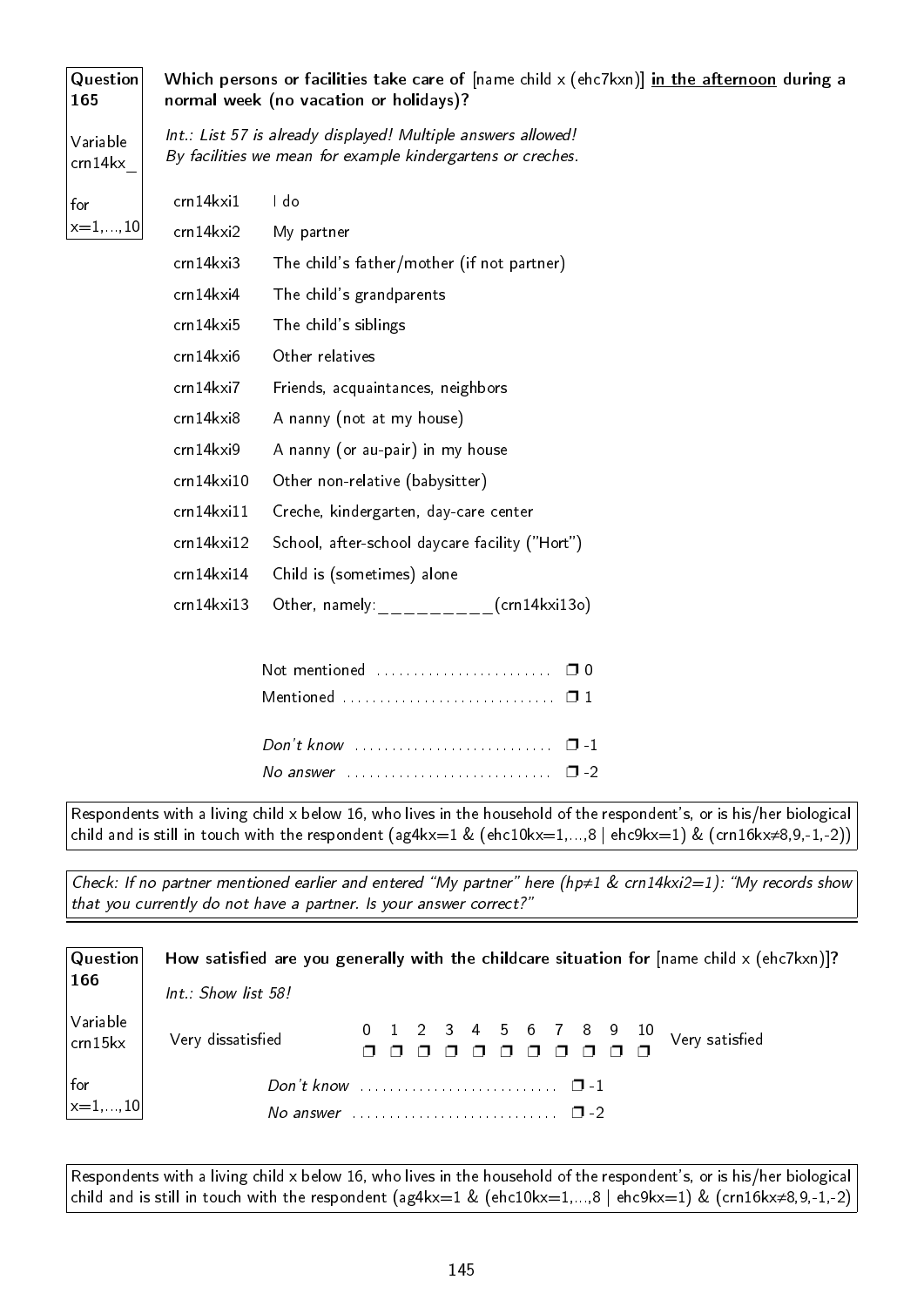#### Time marker

# Parenting of own children

| Question<br>167  |            | To what extent do the following statements apply to you and [names of all children under<br>16 (ehc7kxn for all $x=1,,10$ with (ag4kx=1))]?                                                         |  |  |  |  |  |  |  |  |  |
|------------------|------------|-----------------------------------------------------------------------------------------------------------------------------------------------------------------------------------------------------|--|--|--|--|--|--|--|--|--|
| Variable<br>cn11 | cm11i7     | I have the feeling that taking care of my child [(if more than one child under 16<br>$(x=1,,10$ with ag4kx=1)): my children] takes up all my strength and that my<br>whole life revolves around it. |  |  |  |  |  |  |  |  |  |
|                  | cm11i8     | When I am with my child [if more than one child under 16: my children] there is<br>nothing else l'd rather be doing.                                                                                |  |  |  |  |  |  |  |  |  |
|                  | cm11i9     | I look forward to being with my child [if more than one child under 16: my children].                                                                                                               |  |  |  |  |  |  |  |  |  |
|                  | cm11i10    | I feel trapped by my parental duties.                                                                                                                                                               |  |  |  |  |  |  |  |  |  |
|                  | Not at all | $\begin{array}{ccc} 2 & 3 & 4 \\ \Box & \Box & \Box \end{array}$<br>$\frac{5}{\Box}$<br>Absolutely                                                                                                  |  |  |  |  |  |  |  |  |  |
|                  |            |                                                                                                                                                                                                     |  |  |  |  |  |  |  |  |  |
|                  |            | No answer $\ldots \ldots \ldots \ldots \ldots \ldots \ldots \quad \Box$ -2                                                                                                                          |  |  |  |  |  |  |  |  |  |

Respondents with at least a child under 16 (there is at least one  $x=1,...,10$  with ag4kx=1)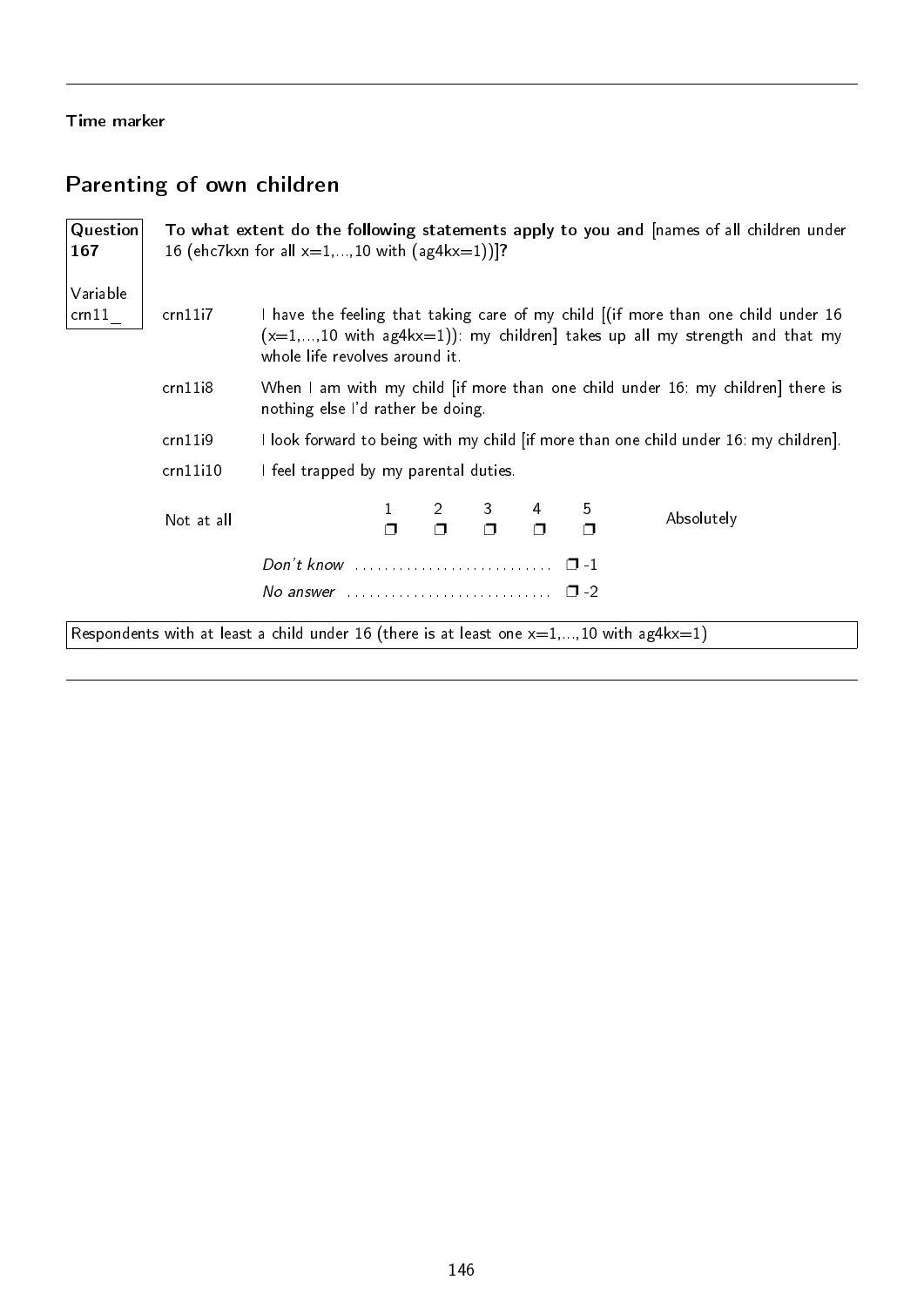| Question         |                     |                                                                                                                                                                                                               |        |                                          |   |             |   | How do you feel as a parent? To what extent do the following statements apply to you?                                                                                   |  |  |  |  |
|------------------|---------------------|---------------------------------------------------------------------------------------------------------------------------------------------------------------------------------------------------------------|--------|------------------------------------------|---|-------------|---|-------------------------------------------------------------------------------------------------------------------------------------------------------------------------|--|--|--|--|
| 168              | Int.: Show list 59! |                                                                                                                                                                                                               |        |                                          |   |             |   |                                                                                                                                                                         |  |  |  |  |
| Variable<br>cn20 | cm20i1              | I can meet the needs of my child [if more than one $x=1,,10$ with (ehc11kx=0 &<br>$ehc10kx=1,,8)$ : my children] very well.                                                                                   |        |                                          |   |             |   |                                                                                                                                                                         |  |  |  |  |
|                  | cm20i2              | & $a$ g3kx=1)): child care and parenting.                                                                                                                                                                     |        |                                          |   |             |   | I can put into practice what I want to pursue in [if at least one child below 2 years<br>lives in the household (there is one $x=1,,10$ with (ehc11kx=0 & ehc10kx=1,,8) |  |  |  |  |
|                  | cm20i3              | It's in my own hand how I get along in [if at least one child below 2 years lives<br>in the household (there is one $x=1,,10$ with (ehc11kx=0 & ehc10kx=1,,8 &<br>$a$ g $3kx=1$ )) child care and] parenting. |        |                                          |   |             |   |                                                                                                                                                                         |  |  |  |  |
|                  | cm20i4              | I feel helpless in parenting and caring for my child/children.                                                                                                                                                |        |                                          |   |             |   |                                                                                                                                                                         |  |  |  |  |
|                  | Not at all          |                                                                                                                                                                                                               | $\Box$ | $2 \left( \frac{1}{2} \right)$<br>$\Box$ | 3 | 4<br>$\Box$ | 5 | Absolutely                                                                                                                                                              |  |  |  |  |
|                  |                     | No answer $\cdots$ $\cdots$ $\cdots$                                                                                                                                                                          |        |                                          |   |             |   |                                                                                                                                                                         |  |  |  |  |

Respondents with at least one child that is not deceased and that lives in the respondent's household (there is one  $x=1,...,10$  with (ehc11kx=0 & ehc10kx=1,...,8))

# Coparenting with partner

Question 169 Variable crn21\_ How often did the following parenting problems occur between you and [name of partner (hpn)] recently? Int.: Show list 60! crn21i1 Differences of opinion regarding caring and parenting issues. crn21i2 Discussions regarding caring and parenting issues end in fights. crn21i3 One parent disregards rules set by the other parent. Never . . . . . . . . . . . . . . . . . . . . . . . . . . . . . . . . . ❐ 1 Seldom . . . . . . . . . . . . . . . . . . . . . . . . . . . . . . . . ❐ 2 Sometimes . . . . . . . . . . . . . . . . . . . . . . . . . . . . ❐ 3 Often . . . . . . . . . . . . . . . . . . . . . . . . . . . . . . . . . ❐ 4 Very often ................................. □ 5

Respondents with partner and at least one child under 21 (hp=1 & ag5kx=1)

Don't know  $\ldots$  . . . . . . . . . . . . . . . . . .  $\Box$  -1 No answer  $\dots \dots \dots \dots \dots \dots \dots \square$  -2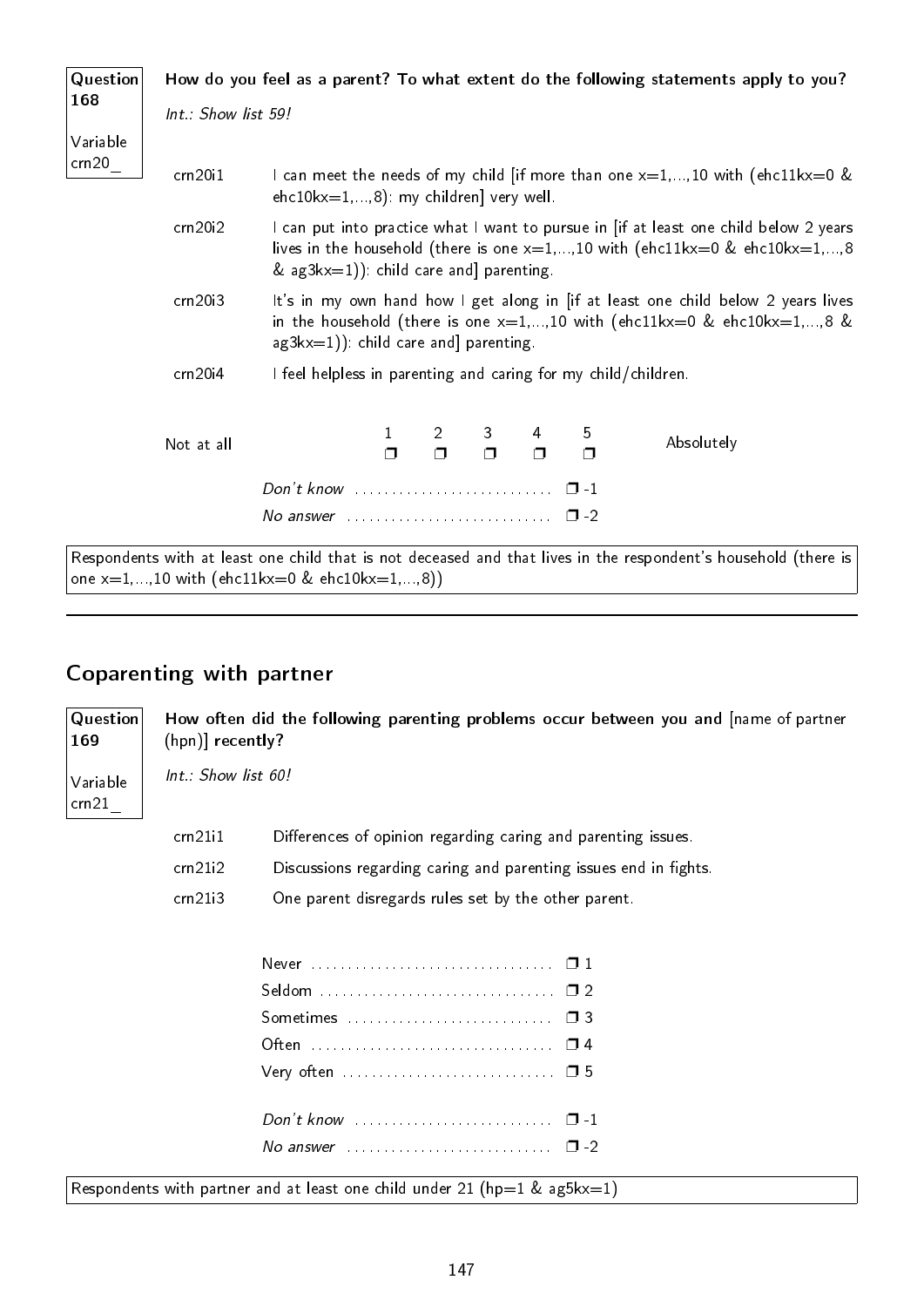| Question<br>170  | When there is a problem with your child or children: How often do you and [name of<br>partner (hpn)] try to solve the problem together? |
|------------------|-----------------------------------------------------------------------------------------------------------------------------------------|
| Variable         | Int.: List 60 is already displayed!                                                                                                     |
| $\lfloor$ crn 40 |                                                                                                                                         |
|                  |                                                                                                                                         |
|                  |                                                                                                                                         |
|                  |                                                                                                                                         |
|                  |                                                                                                                                         |
|                  |                                                                                                                                         |
|                  | No answer $\ldots \ldots \ldots \ldots \ldots \ldots \ldots \quad \Box$ -2                                                              |

Respondents with partner and at least one child under 21 (hp=1 & ag5kx=1)

Time marker

# Consent to children's survey

Text 21  $\parallel$  In addition to the information we collected from you we are very interested in asking some questions of your child [name CAPI-child (ehc7kxn with capikidkx=1)] [if more than one CAPI-child designated (sum(capikidkx) $>1$  for  $x=1,...,10$ ): your children [name all CAPI-children (ehc7kxn) with capikidkx=1]]. For this purpose we have developed a 15-minute oral survey that is specially suited to children.

Respondents with at least one child defined as CAPI-child (there is one  $x=1,...,10$  with capikidkx=1)

#### INFOBOX

Reiteration for all children for the questions ccs1kx

| Question<br> 171                                                                   | Would it be possible for us to interview $[name CAPI-child (ehc7kxn with capikidkx=1)]$ ? |
|------------------------------------------------------------------------------------|-------------------------------------------------------------------------------------------|
|                                                                                    |                                                                                           |
| $\bigg \text{Variable}\atop \text{ccslkx*}$                                        |                                                                                           |
|                                                                                    |                                                                                           |
| for<br>$\left  \begin{matrix} \text{for} \\ \text{x=1}, , 10 \end{matrix} \right $ |                                                                                           |
|                                                                                    |                                                                                           |
|                                                                                    | Respondents who have a child x defined as CAPI-child (capikidkx=1)                        |

<sup>\*</sup>Question not included in DemoDiff.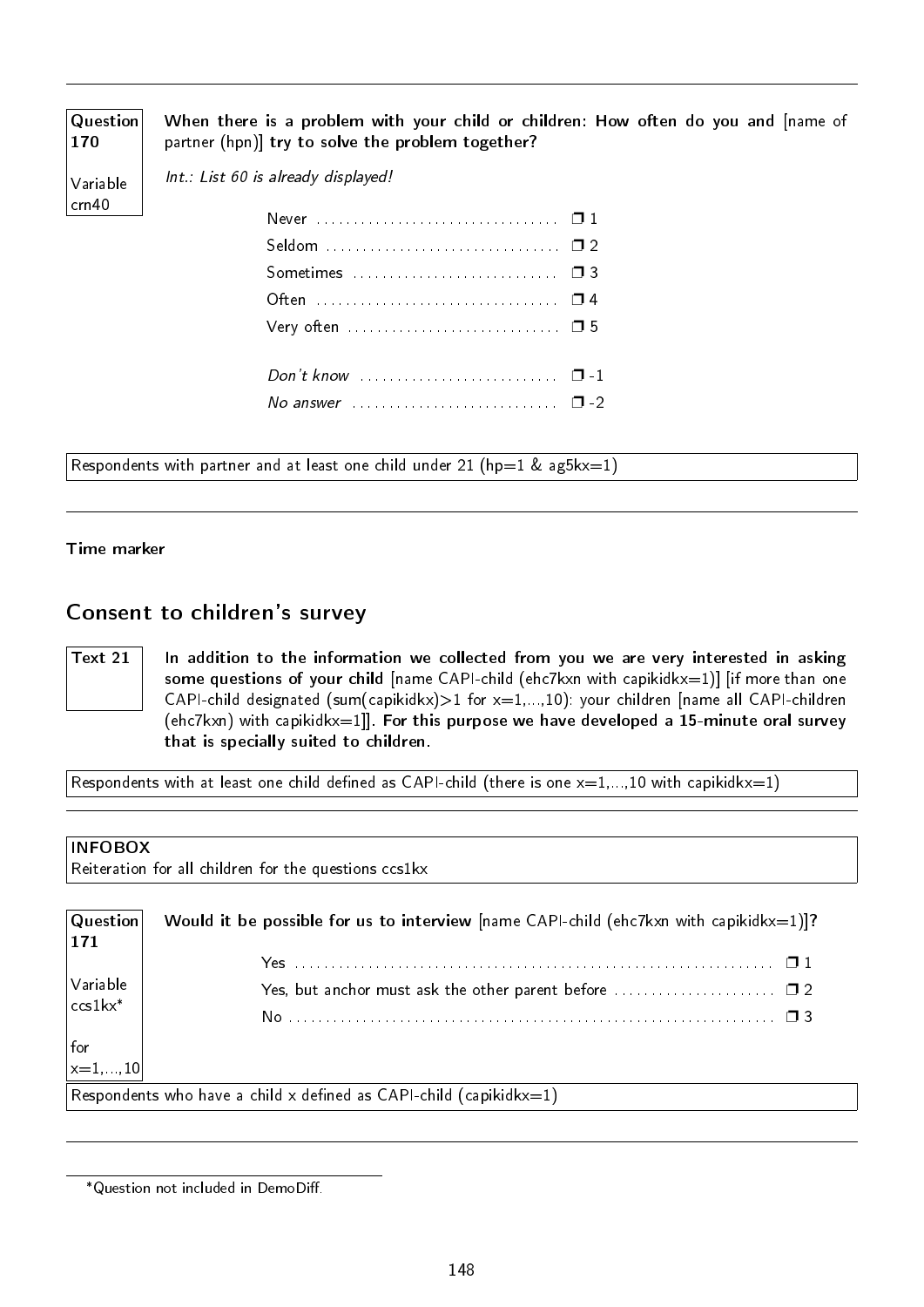**Question** 172 Variable ccs2kx\* The interview with your child can be conducted directly after this interview, or we can make an appointment for later. What do you prefer?  $Int.:$  Record the following information in the address protocol under "child": First name of CAPI-child: [name]

ID of child (personal number CAPI-child): [cid] Birth date of CAPI-child: [DD].[MM].[YYYY] Agreed upon appointment for interview Conduct child interview directly afterwards ................................... 0 1 Appointment for child-CAPI arranged . . . . . . . . . . . . . . . . . . . . . . . . . . . . . . . . . ❐ 2

Respondents who have a child x defined as CAPI-child and who consented to the childrens' survey (capikidkx=1  $& \text{ccslk}x=1)$ 

Text 22  $\parallel$  When may I call you so that you can tell me if I can conduct the survey with [name CAPI-child (ehc7kxn with capikidx=1)]?

> $Int.:$  Record the following information in the address protocol under "child": Agreed upon appointment for call-back First name of CAPI-child: [name] ID of child (personal number CAPI-child): [cid] Birth date of CAPI-child: [DD].[MM].[YYYY]

Respondents who have a child  $x$  defined as CAPI-child and who consented to the childrens' survey only conditionally (capikidkx=1  $& \text{ccs1kx=2)}$ 

### Consent to parenting survey

Question 173 Variable cpas1\*

We would like to ask you some additional questions about important aspects of the relationship between mother  $[male$  respondent  $(sex=1)$ : father and child. We want to reflect on your relationship to  $[name\ CAPI-child\ (ehc7kxn\ with\ ccs1kx=1,2)]$   $[in\ case\ of$ consent for more than one child-interview (ccs1kx=1,2 for more than one  $x=1,...,10$ ): your children [names all CAPI-children]] in this survey. For this purpose, we have developed a questionnaire that we would like for you to fill out. I'll leave the questionnaire [in case of consent for more than one child-interview (ccs1kx=1,2 for more than one  $x=1,...,10$ ): the questionnaires] here and you can fill it out after our interview. Is this ok?

Respondents who consented to the children's survey for at least one child (ccs1kx=1,2 for at least one  $x=1,...,10$ )

\*Question not included in DemoDiff.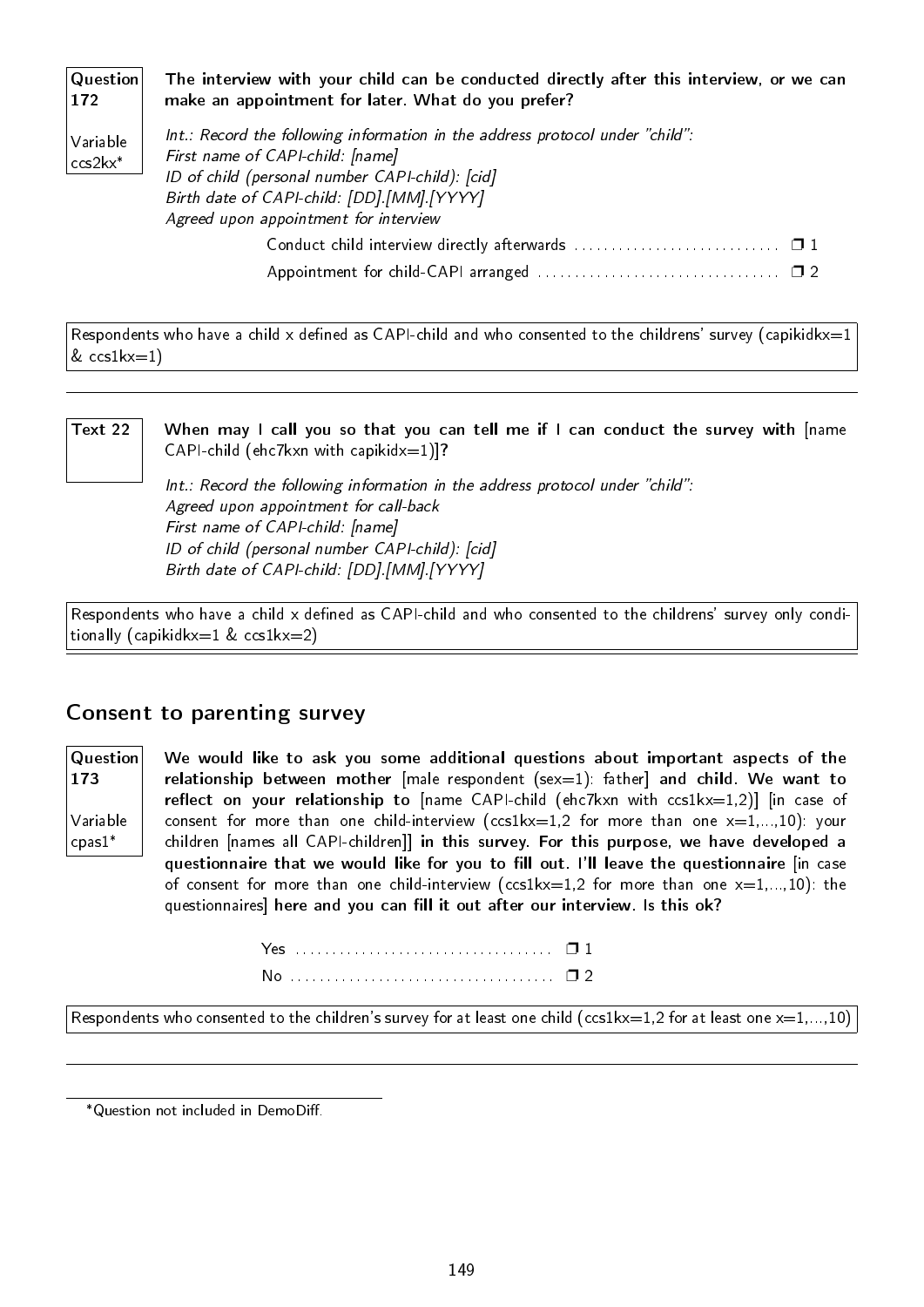| Question | The completed questionnaire [in case of consent for more than one child-interview (ccs1kx=1,2) |
|----------|------------------------------------------------------------------------------------------------|
| 174      | for more than one $x=1,,10$ ): The completed questionnaires] can be sent back to us (we pay    |
|          | for postage) or I can pick it up here. What do you prefer?                                     |
| Variable |                                                                                                |

Respondents who consented to the children's and parenting survey for at least one child (ccs1kx=1,2 for at least one  $x=1,...,10$  & cpas1=1)

#### Text 23  $\parallel$  If a return of the completed questionnaire is desired (cpas=2): Please return the completed questionnaire to us at no charge.

Int.: Mark parenting questionnaire with the following information and hand to respondent: Billing number: Wave: [Adresstranche] List number: [rllistno] Serial number: [rllfdnuo] To be filled out by the surveyed person, check the box Identification number anchor  $(=\text{Household number})$ : [id] ID of child [cidx] First name of CAPI-child: [ehc7kxn with capikidkx=1]

Respondents who consented to the children's and parenting survey for at least one child (ccs1 $kx=1,2$  for at least one  $x=1,...,10$  & cpas1=1): Display of this text for each child x for whom consent was given for the children's survey (ccs1kx=1,2)

Question 175 Variable cpas3 We would also like to ask your partner about his [female partner (hpg=2): her] relationship to [name CAPI-child (ehc7kxn with ccs1kx=1,2)] [in case of consent to more than one children's survey (ccs1kx=1,2 for more than one  $x=1,...,10$ ): your children [names all CAPI-children]]. We have prepared a questionnaire [in case of consent to more than one children's survey: some questionnaires] that we would like for him [female partner: her] to fill out.

> [If partner survey may be given to partner  $(cps4=1)$ ]: I can give your partner the questionnaire now. [If partner survey should be left behind (cps4≠2)]: I will leave the questionnaire for your partner here. He/she can fill it out after our interview. Is this ok?

Respondents who consented to the children's and parenting survey for at least one child, and live together with their current partner (ccs1kx=1,2 for at least one  $x=1,...,10$  & hpc=1)

cpas2\*

<sup>\*</sup>Question not included in DemoDiff.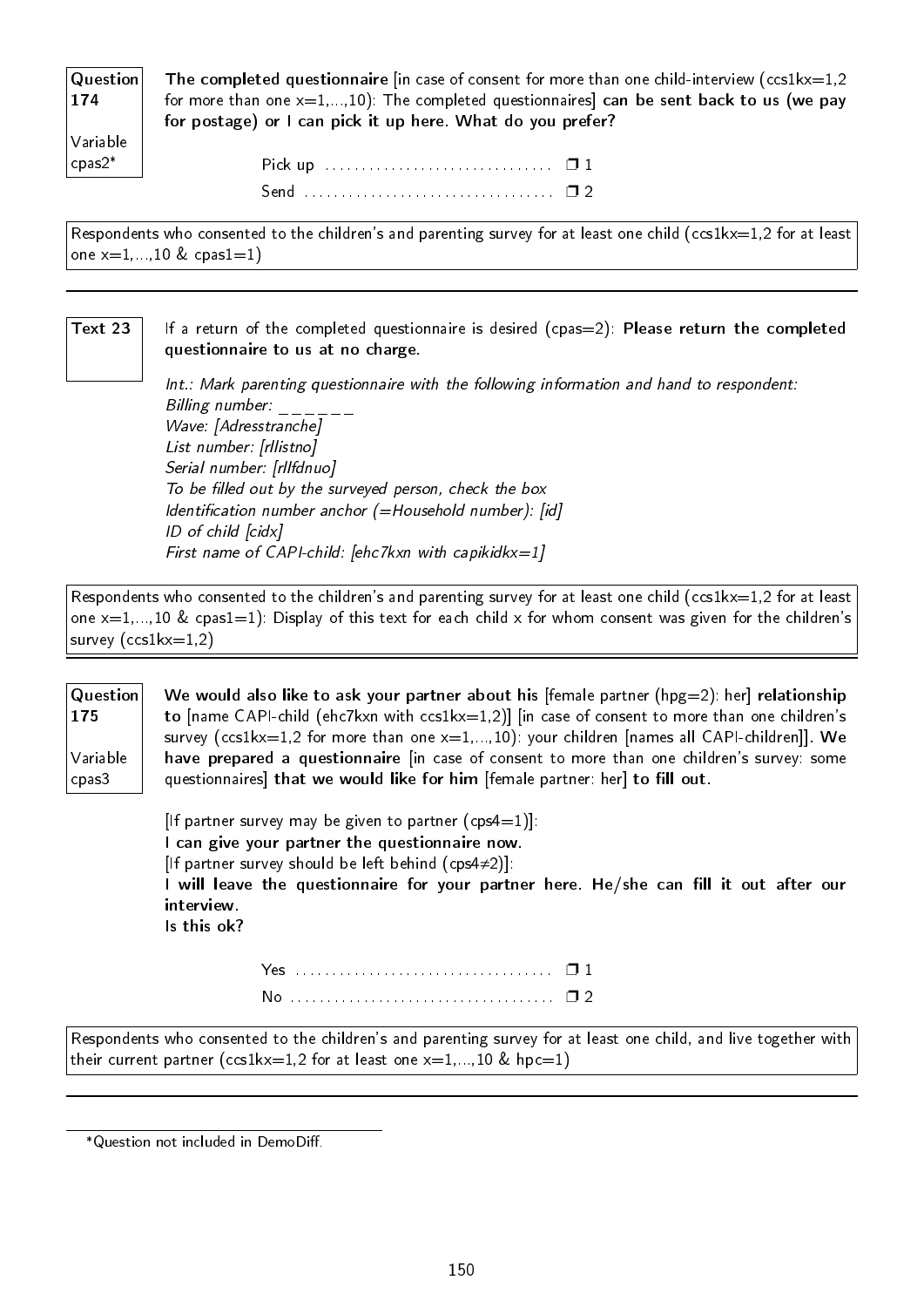| The completed questionnaire $\left  \right $ in case of consent to more than one children's survey (ccs1kx=1,2<br>for more than one $x=1,,10$ ). The completed questionnaires can be sent back to us (we pay |
|--------------------------------------------------------------------------------------------------------------------------------------------------------------------------------------------------------------|
| for postage) or I can pick it up here. What do you prefer?                                                                                                                                                   |
|                                                                                                                                                                                                              |
|                                                                                                                                                                                                              |
|                                                                                                                                                                                                              |
|                                                                                                                                                                                                              |

Respondents who consented to the children's and parenting survey for at least one child, and live together with their current partner, and from whom the partner questionnaire is to be picked up (ccs1kx=1,2 for at least one  $x=1,...,10$  & hpc=1 & cpas3=1)

Text 24  $\parallel$  If the partner questionnaire is not to be picked up or return consignement is requested (cpas4≠1): Please return the completed questionnaire to us at no charge.

> Int.: Mark parenting questionnaire with the following information and hand to respondent: Billing number:  $\frac{1}{1-\frac{1}{1-\frac{1}{1-\frac{1}{1-\frac{1}{1-\frac{1}{1-\frac{1}{1-\frac{1}{1-\frac{1}{1-\frac{1}{1-\frac{1}{1-\frac{1}{1-\frac{1}{1-\frac{1}{1-\frac{1}{1-\frac{1}{1-\frac{1}{1-\frac{1}{1-\frac{1}{1-\frac{1}{1-\frac{1}{1-\frac{1}{1-\frac{1}{1-\frac{1}{1-\frac{1}{1-\frac{1}{1-\frac{1}{1-\frac{1}{1-\frac{1}{1-\frac{1}{1-\frac{1}{1-\frac{1}{1-\frac{1}{1-\frac{1}{1$ Wave: [Adresstranche] List number: [rllistno] Serial number: [rllfdnuo] To be filled out by partner of respondent, check the box Partner idenfication number: [pid] ID of child: [cid] First name of CAPI-child: [ehc7kxn with capikidkx=1]

Respondents who consented to the children's and parenting survey for at least one child, and live together with their current partner (cpas3=1 & capikidkx=1,2 for at least one  $x=1,...,10$  & hp=1): Display of this text for each child x for whom consent was given for the children's survey (capikidkx=1,2)

Time marker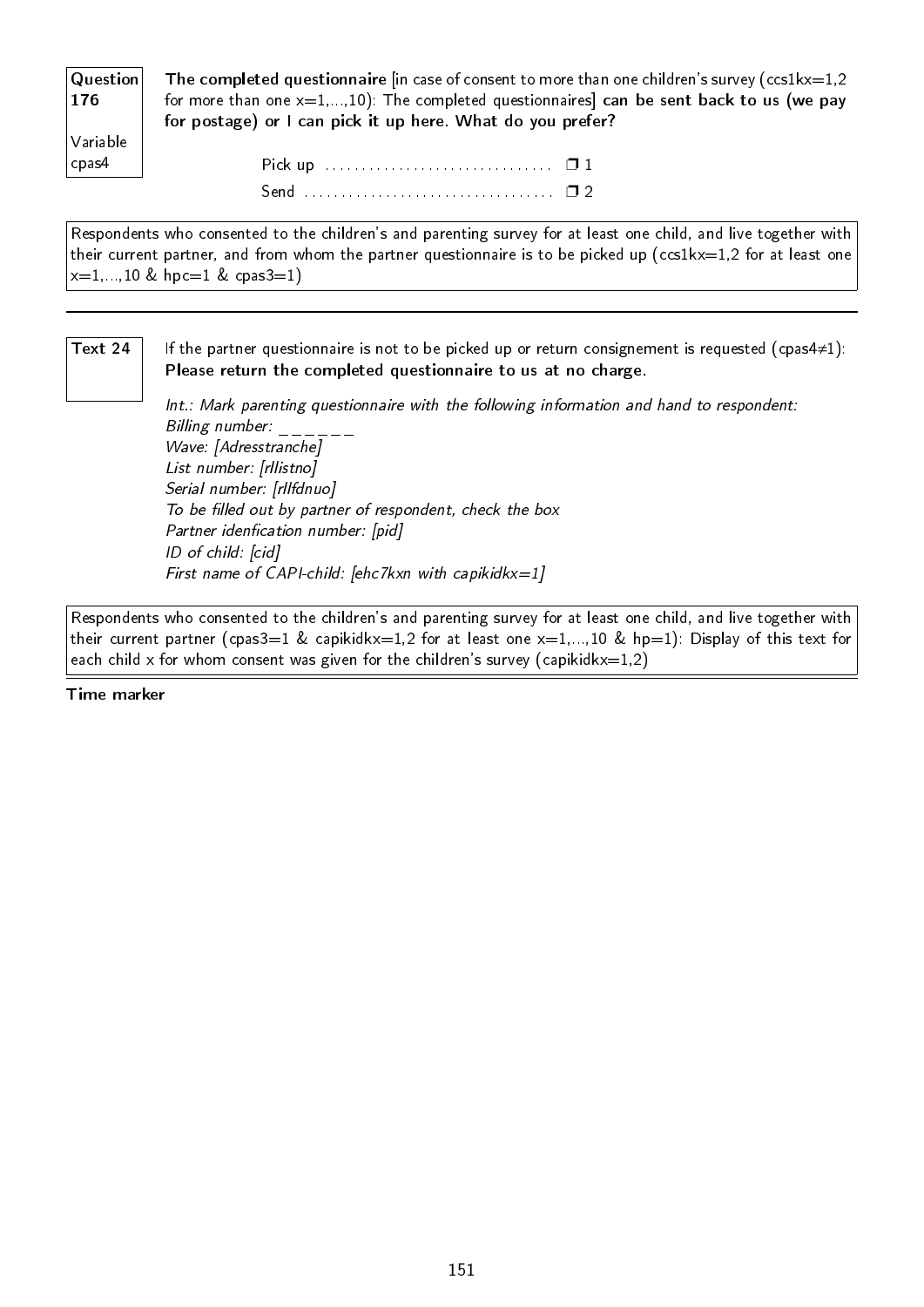# Intergenerational relationships

### INFOBOX

In order to improve the legibility of the filters and question texts, the following auxiliary variables were defined:

| d406             | adoptive parents relevant                  | directly from the preloads                            |
|------------------|--------------------------------------------|-------------------------------------------------------|
| lmhh1            | biol. mother in household at main resi-    | There is one $x=1,,20$ with $ehc23px=2$ &             |
|                  | dence $(HH1)$ $(1=$ yes, $0=$ no)          | $ehc25px=1$                                           |
| $\mathsf{lvhh1}$ | biol. father in HH1 $(1 = yes, 0 = no)$    | there is one $x=1,,20$ with ehc23px=3 & ehc25px=1     |
| ambh1            | adoptive mother in HH1 $(1 = yes, 0 = no)$ | there is one $x=1,,20$ with ehc23px=4 & ehc25px=1     |
| avhh1            | adoptive father in HH1 $(1 = yes, 0 = no)$ | there is one $x=1,,20$ with ehc23px=5 & ehc25px=1     |
| smhh1            | stepmother in HH1 $(1=yes, 0=no)$          | there is one $x=1,,20$ with ehc23px=6 & ehc25px=1     |
| svhh1            | stepfather in HH1 $(1 = yes, 0 = no)$      | there is one $x=1,,20$ with $ehc23px=7$ & $ehc25px=1$ |

The following variables are subject to the conditions noted in column 4. In addition to the categories indicated, there is a "missing" category. Cases that cannot be assigned to any other category using the (previously) defined conditions are placed in the "missing" category. If new information useful for categorization arises out of the answers to the following questions, the auxiliary variables will be re-coded in each case. An overview of how the variables are set upon the end of the survey is included at the end of the module.

| $hm1=1$   | mother living     | biol. mother relevant, in previous wave                          | d325 $\neq$ 0 & ((d406=0 & lmhh1=1)                   |
|-----------|-------------------|------------------------------------------------------------------|-------------------------------------------------------|
|           |                   | living and in household grid indicated,                          | $(d406=1 \& \text{amhh1}=1))$                         |
|           |                   | or adoptive mother relevant, in previous                         |                                                       |
|           |                   | wave living and in household grid indi-                          |                                                       |
|           |                   | cated                                                            |                                                       |
| $hm1=2$   | mother deceased   | relevant mother in previous wave decea-<br>sed                   | $d325=0$                                              |
| $hv1=1$   | father living     | biol father relevant, in previous wave                           | d326 $\neq$ 0 & ((d406=0 & lvhh1=1)                   |
|           |                   | living and in household grid indicated,                          | $(d406=1 \& \text{avhh1}=1))$                         |
|           |                   | or adoptive father relevant and in hou-<br>sehold grid indicated |                                                       |
| $hv1=2$   | father deceased   | relevant father in previous wave decea-<br>sed                   | $d326 = 0$                                            |
| $he1 = 1$ | parents are cou-  | relevant mother and relevant father li-                          | $hm1=1$ & $hv1=1$ & $((d406=0$ &                      |
|           | ple               | ving and relevant parents live together                          | $(lmhh1=1 \& bmh1=1)$ $(ld406=1)$                     |
|           |                   | in same household with respondent                                | & $(amhh1=1 & avhh1=1))$                              |
| $he2=1$   | parents cohab     | relevant mother and relevant father li-                          | $hm1=1$ & $hv1=1$ & $((d406=0$ &                      |
|           |                   | ving and relevant parents live together                          | $(lmhh1=1 \& bmh1=1)$ $(ld406=1)$                     |
|           |                   | in same household with respondent                                | & $(amhh1=1 & avhh1=1))$                              |
| $he2=2$   | parents<br>nonco- | relevant mother and relevant father li-                          | $hm1=1$ & $hv1=1$ & $((d406=0$                        |
|           | hab               | ving and relevant parents do not live to-                        | & $((\text{lmhh1=0 \& \text{lvhh1=1})   (\text{lm-})$ |
|           |                   | gether in same household with respon-                            | hh1=1 & $\text{lbh1}=0$ ) )   $\text{d406}=1$         |
|           |                   | dent                                                             | & $((amhh1=0 \&avhh1=1)   (am-1))$                    |
|           |                   |                                                                  | hh1=1 & avhh1=0))))                                   |
| $hsv1=1$  | stepfather exists | relevant mother living and relevant mo-                          | $hm1=1$ & ((d406=0 & (lmhh1=1)                        |
|           |                   | ther and stepfather live together in sa-                         | & svhh1=1) )   $(d406=1 \& (am-$                      |
|           |                   | me household with respondent                                     | $hh1=1$ & svh $h1=1$ )))                              |
| $hsm1=1$  | stepmother        | relevant father living and relevant fa-                          | $hv1=1$ & ((d406=0 & (lvhh1=1 &                       |
|           | exists            | ther and stepmother live together in sa-                         | smhh1=1)) $ $ (d406=1 & (avhh1=1                      |
|           |                   | me household with respondent                                     | & $smhh1=1$ )))                                       |

Time marker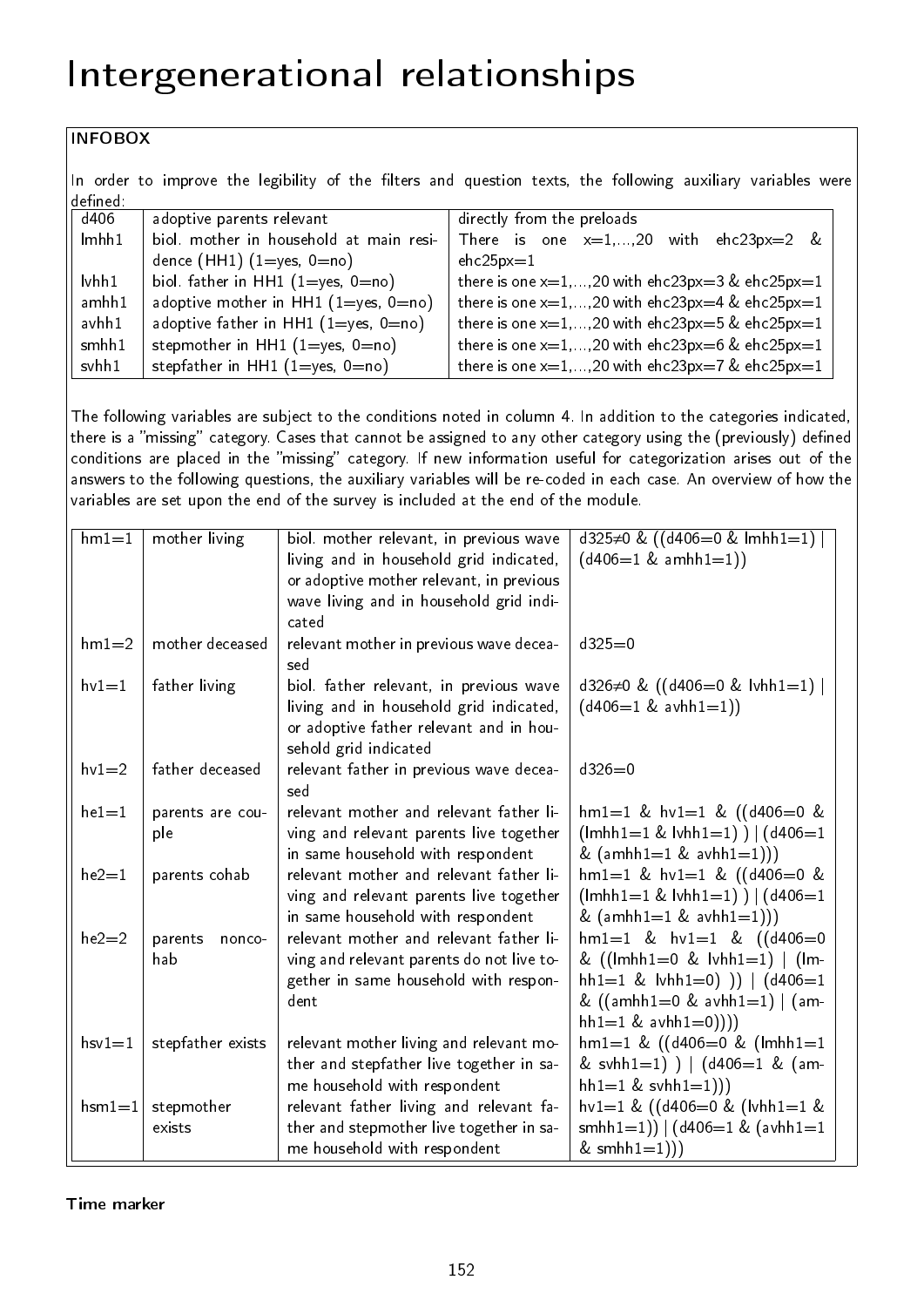# Death / Origin / Education of parents

**Question** 177 Variable igr22 Is your mother [respondents with adoptive parents  $(d406=1)$ : adoptive mother] still living? Yes . . . . . . . . . . . . . . . . . . . . . . . . . . . . . . . . . . . ❐ 1 No . . . . . . . . . . . . . . . . . . . . . . . . . . . . . . . . . . . . ❐ 2 Don't know . . . . . . . . . . . . . . . . . . . . . . . . . . . ❐ -1 No answer  $\dots \dots \dots \dots \dots \dots \dots \square$  -2

Respondents for whom it is not sure whether the (relevant) mother is alive or dead (hm1≠1,2)

#### INFOBOX

If the (adoptive) mother is alive (igr22=1), the variable hm1 is set to 1 (mother alive). If the (adoptive) mother does not live anymore (igr22=2), hm1 is set to 2 (mother deceased).

| Question          | When did your mother [respondents with adoptive parents $(d406=1)$ : adoptive mother] pass                                                                                                                                 |
|-------------------|----------------------------------------------------------------------------------------------------------------------------------------------------------------------------------------------------------------------------|
| 178               | away?                                                                                                                                                                                                                      |
| Variable<br>igr23 | Int.: If respondent does not indicate month and year:<br>Please try to indicate the date as precisely as possible. If you don't remember exactly, please try<br>to tell me at least the season and year, or only the year. |

See Question 20 for season key.

| igr23m | Month:                                                                  |  |
|--------|-------------------------------------------------------------------------|--|
| igr23y | Year:                                                                   |  |
|        | Don't know $\cdots$ $\cdots$ $\cdots$                                   |  |
|        | No answer $\ldots \ldots \ldots \ldots \ldots \ldots \ldots \square$ -2 |  |

Respondents who indicated in the previous question that their mother is deceased (igr22=2)

Check: If date of death is before anchor's date of birth: That date is prior to your date of birth. Please correct your entry. If date of death is after date of interview of current wave: "That date is in the future. Please correct your entry.'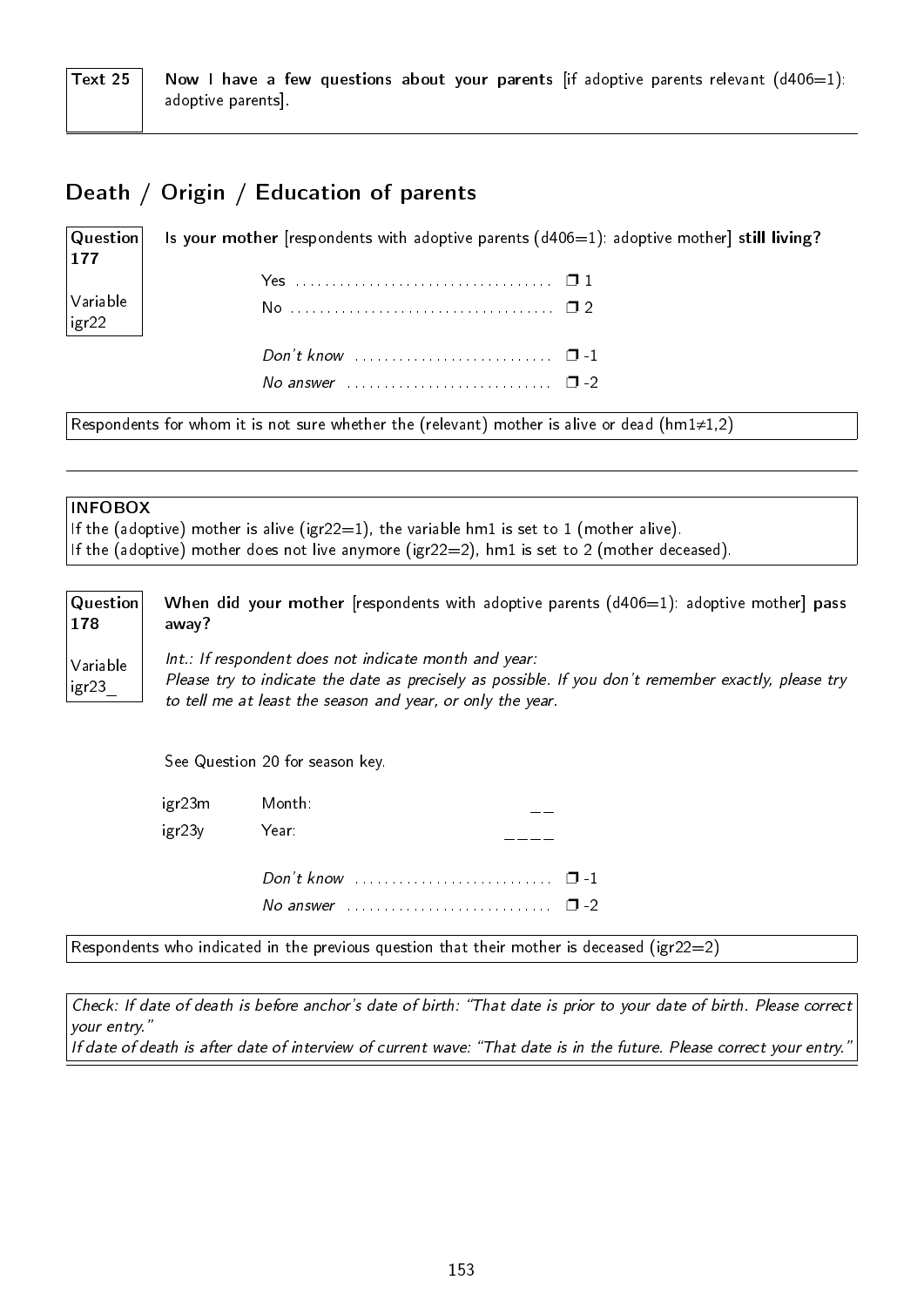Question 179 Is your father [respondents with adoptive parents  $(d406=1)$ : adoptive father] still living?

| Don't know $\ldots \ldots \ldots \ldots \ldots \ldots \ldots \quad \Box -1$ |  |
|-----------------------------------------------------------------------------|--|
|                                                                             |  |

Respondents for whom it is not sure whether the (relevant) father is alive or dead (hv1≠1,2)

#### **INFOBOX**

Variable igr25

If the (adoptive) father is alive (igr25=1), the variable hv1 is set to 1 (father alive). If the (adoptive) father does not live anymore (igr25=2), hv1 is set to 2 (father deceased).

| Question          | When did your father [respondents with adoptive parents $(d406=1)$ : adoptive father] pass away?                                                                  |
|-------------------|-------------------------------------------------------------------------------------------------------------------------------------------------------------------|
| 180               | Int.: If respondent does not indicate month and year:                                                                                                             |
| Variable<br>igr26 | Please try to indicate the date as precisely as possible. If you don't remember exactly, please try<br>to tell me at least the season and year, or only the year. |
|                   | See Question 20 for season key.                                                                                                                                   |

| igr26m | Month:                                                                  |  |
|--------|-------------------------------------------------------------------------|--|
| igr26y | Year:                                                                   |  |
|        | Don't know $\cdots$ $\cdots$ $\cdots$                                   |  |
|        | No answer $\ldots \ldots \ldots \ldots \ldots \ldots \ldots \square$ -2 |  |
|        |                                                                         |  |

Respondents who indicated in the previous question that their father is deceased (igr25=2)

Check: If date of death is before anchor's date of birth (minus 9 months): That date is prior to your date of birth. Please correct your entry."

If date of death is after date of interview of current wave: "That date is in the future. Please correct your entry."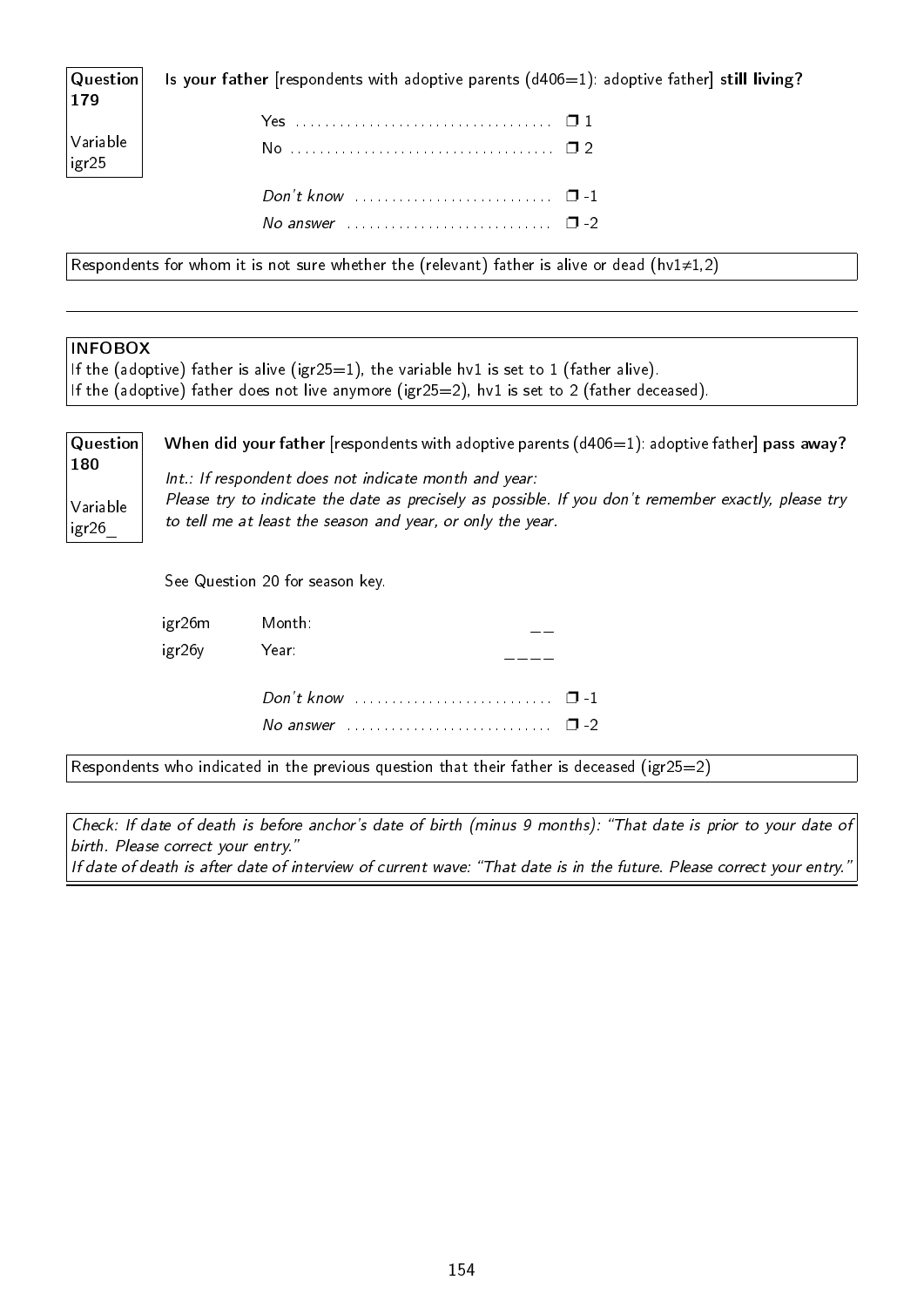# Partnership, cohabitation, family status of parents

Question 181 Variable igr87

Did your parents ever separate before your father [respondents whose mother is dead and whose father is alive (hm1=2 & hv1=1): your mother; if both parents are dead (hm1=2 &  $hv1=2$ ): they] **passed away?** 

| No answer $\ldots$ $\ldots$ $\ldots$ $\ldots$ $\ldots$ $\ldots$ $\Box$ -2 |  |
|---------------------------------------------------------------------------|--|
|                                                                           |  |

Respondents with at least one deceased parent  $(hm1=2 | hv1=2)$ 

#### Time marker

| $\vert$ 182                                                    | $ {\sf Question} $ Do your parents live in a shared household? |  |
|----------------------------------------------------------------|----------------------------------------------------------------|--|
|                                                                |                                                                |  |
| $\vert$ Variable $\vert$<br>$\left  \frac{1}{1} \right $ igr27 |                                                                |  |
|                                                                | Don't know $\cdots$ $\cdots$ $\cdots$                          |  |
|                                                                | No answer $\cdots$ , $\cdots$ , $\cdots$ , $\Box$ -2           |  |

Respondents whose mother and father are living and for whom it is not clear whether their parents live together (hm1=1 & hv1=1 & he2≠1,2)

#### INFOBOX

If the parents live in a shared household (igr27=1), the auxiliary variables will be set he2=1 (parents cohabitate) and he1=1 (Parents are a couple).

| $\overline{\phantom{a}}$ 183     | $ $ Question $ $ Are your parents married?                                                    |  |
|----------------------------------|-----------------------------------------------------------------------------------------------|--|
| $\vert$ Variable<br>$ $ igr $28$ |                                                                                               |  |
|                                  | Don't know $\ldots$ , $\ldots$ , $\ldots$ , $\Box$ -1<br>No answer $\cdots$ $\cdots$ $\cdots$ |  |

Respondents whose mother and father are living ( $hml=1$  &  $hvl=1$ )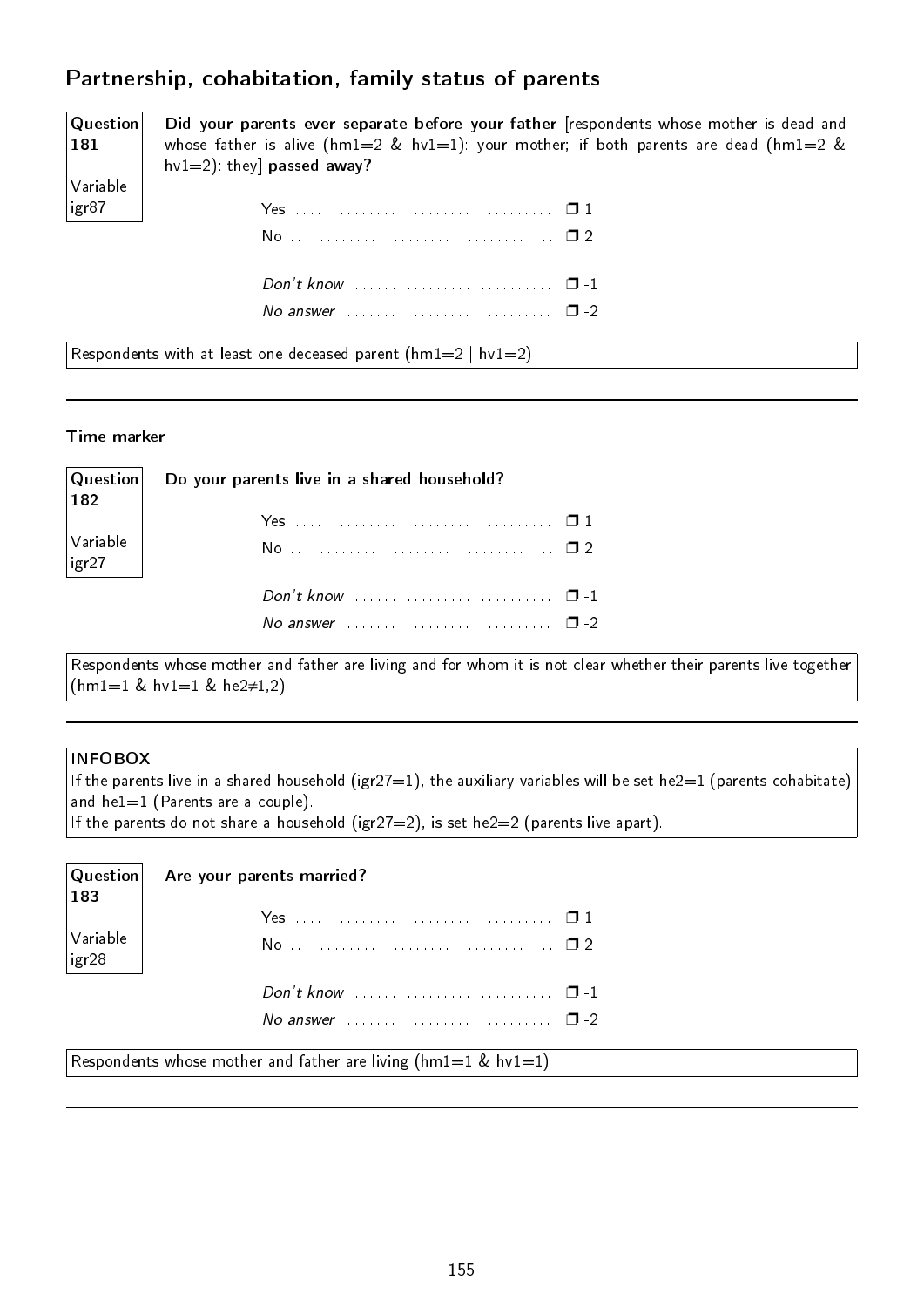| <b>INFOBOX</b>                    |                    |                                           |                               |
|-----------------------------------|--------------------|-------------------------------------------|-------------------------------|
| Definition of auxiliary variable: |                    |                                           |                               |
| he3                               | married<br>parents |                                           |                               |
|                                   | couple?            |                                           |                               |
| $he3=1$                           | Parents married    | mother and father are living and married  | $(hm1=1 \& hvl=1 \& igr28=1)$ |
| $he3=2$                           | Parents not mar-   | mother and father are living and not mar- | $(hm1=1 \& hvl=1 \& igr28=2)$ |
|                                   | ried               | ried                                      |                               |

Question 184 Variable igr29 What is your mother's [respondents with adoptive parents  $(d406=1)$ : adoptive mother's] marital status? Int.: Show list 61!

| Married  02                                                                                       |  |
|---------------------------------------------------------------------------------------------------|--|
|                                                                                                   |  |
| Divorced or dissolved civil union $\Box$ $\Box$ 4<br>Widowed or surviving partner in a civil uni- |  |
|                                                                                                   |  |
| Don't know $\cdots$ $\cdots$ $\cdots$                                                             |  |
| No answer $\ldots \ldots \ldots \ldots \ldots \ldots \ldots \square -2$                           |  |

Respondents whose mother is living and whose parents are not married (hm1=1 & he3≠1)

| $\vert$ Question $\vert$<br>$\vert$ 185 | Does your mother have a partner now?<br>Int.: Read answer alternatives out loud!     |
|-----------------------------------------|--------------------------------------------------------------------------------------|
| Variable<br>$\vdash$ igr30              | [If father living (hv1=1)]: Yes, with my father [if d406=1: adoptive fater] $\Box$ 1 |
|                                         | No answer                                                                            |

Respondents without stepfather in their household, whose mother is alive and whose parents aren't a couple (hm1=1 & hsv1≠1 & he1≠1)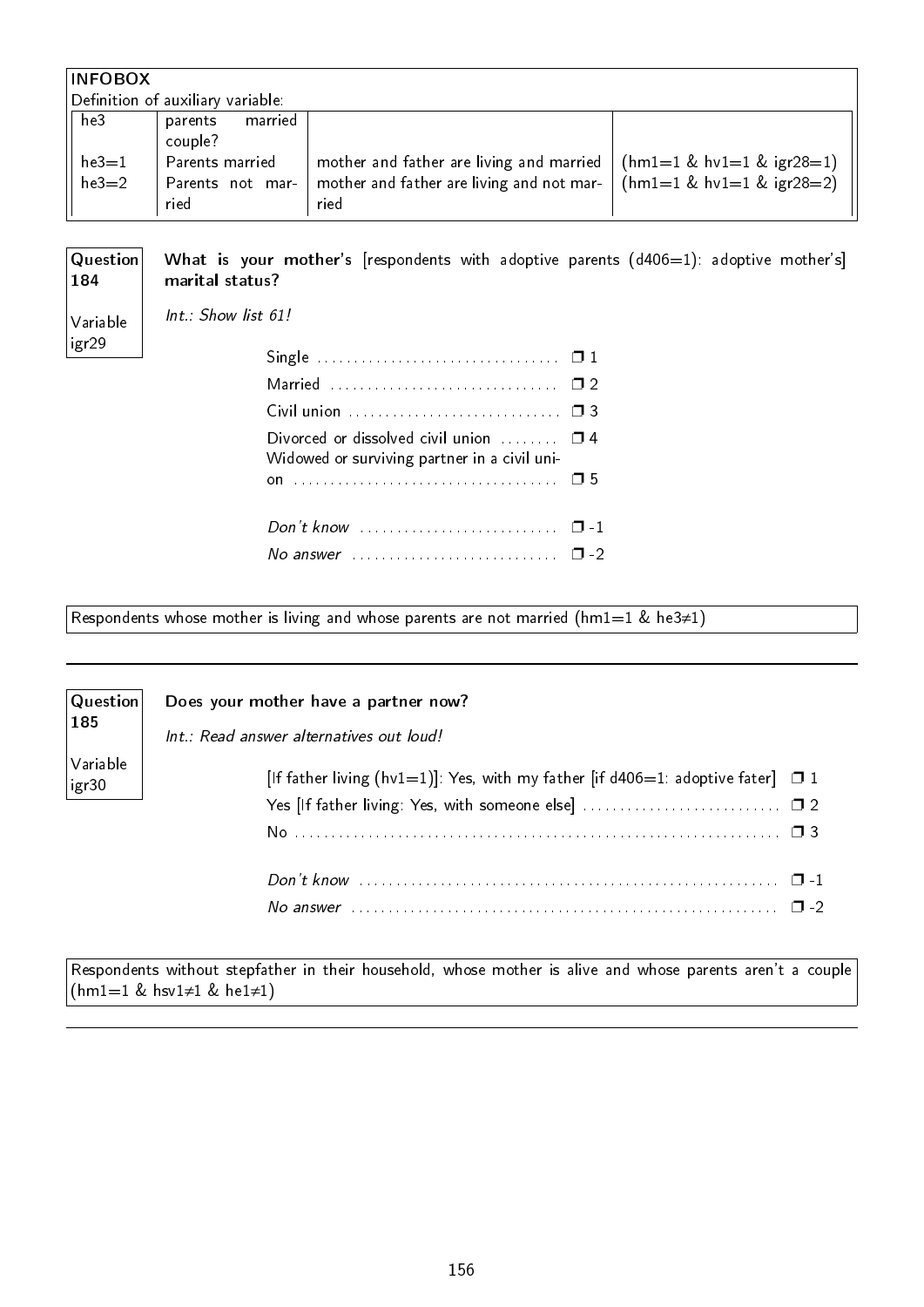#### INFOBOX

If mother and father are a couple (igr30=1), the auxiliary variables will be set he1=1 (parents are a couple) and hsv1=2 (stepfather does not exist).

If the mother has a relationship with s.o. else (igr30=2), the auxiliary variables will be set he1=2 (parents not a couple) and  $hsv1=1$  (stepfather exists).

If the mother does not have a partner (igr30=3), the auxiliary variables will be set he1=2 (parents not a couple) and hsv1=2 (stepfather does not exist).

| $ $ Question $ $<br>  186 | During the last interview [date of interview, previous wave (d5, d6)] your mother lived in a<br>partnership: How did this relationship end? |
|---------------------------|---------------------------------------------------------------------------------------------------------------------------------------------|
| Variable<br>igr88         | Through separation $\ldots \ldots \ldots \ldots \ldots \ldots \ldots \ldots \ldots \ldots \ldots \ldots \square 1$                          |
|                           | No answer $\cdots$ $\cdots$ $\cdots$ $\cdots$ $\cdots$ $\cdots$ $\cdots$ $\cdots$ $\cdots$ $\cdots$ $\cdots$ $\cdots$ $\Box$ -2             |

Respondents whose mother is not in a partnership currently but who had a partner in the previous wave (igr30=3 & d402=1)

| $\begin{vmatrix} \text{Question} \ 187 \end{vmatrix}$ | Does your mother live with this partner in the same household? |  |  |  |  |  |  |  |  |  |  |  |  |  |
|-------------------------------------------------------|----------------------------------------------------------------|--|--|--|--|--|--|--|--|--|--|--|--|--|
|                                                       |                                                                |  |  |  |  |  |  |  |  |  |  |  |  |  |
| Variable<br>  igr31                                   |                                                                |  |  |  |  |  |  |  |  |  |  |  |  |  |
|                                                       |                                                                |  |  |  |  |  |  |  |  |  |  |  |  |  |
|                                                       |                                                                |  |  |  |  |  |  |  |  |  |  |  |  |  |

Respondents whose mother has a partner (igr30=2)

| Text 26 | From the information you gave us I assume that your mother is living with a partner.                                                                                                                              |
|---------|-------------------------------------------------------------------------------------------------------------------------------------------------------------------------------------------------------------------|
|         | $\mid$ Respondents whose (relevant) mother and stepfather are indicated as living in the same household and stepfather<br> exists (hsv1=1 & ((d406=0 & ((lmhh1=1 & svhh1=1) ))   (d406=1 & (amhh1=1 & svhh1=1)))) |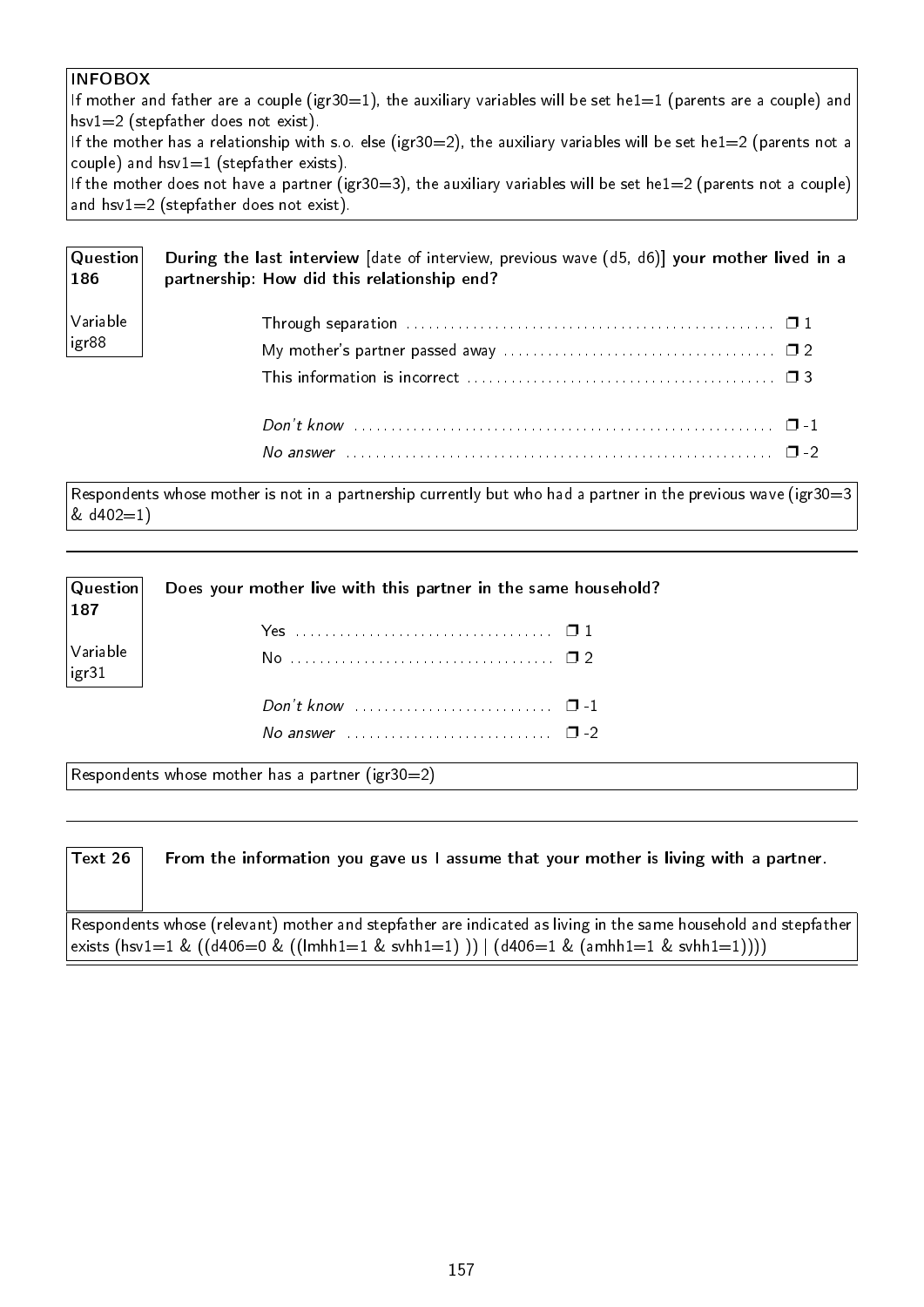| $\mid$ Question $\mid$<br>188 | When did your mother's partnership start?                               |  |
|-------------------------------|-------------------------------------------------------------------------|--|
|                               | Less than five years ago $\ldots \ldots \ldots \ldots \square 1$        |  |
| Variable                      |                                                                         |  |
| $ $ igr $32 $                 |                                                                         |  |
|                               | More than 15 years ago $\ldots \ldots \ldots \ldots \square$ 4          |  |
|                               |                                                                         |  |
|                               |                                                                         |  |
|                               | No answer $\ldots \ldots \ldots \ldots \ldots \ldots \ldots \square$ -2 |  |

Respondents whose mother has a partner (igr30=2)

Question 189

Variable igr81

Is that the same partner your mother was with at the time of the last interview in [date of interview previous wave (d5,d6)]? [If the partner's year of birth was recorded (d405>0)]: I mean the partner who was born in [year of birth (d405)].

Respondents with a stepfather now and in the previous wave and who are not first-time respondents (hsv1=1  $\&$ d412=1 & d0≠2) Attention: programming was (hsv1=1 &  $d412=1$  &  $d0=1$ )

| $\boxed{190}$           | $ \mathsf{Question} $ How did this relationship end?                                                               |  |
|-------------------------|--------------------------------------------------------------------------------------------------------------------|--|
|                         | Through separation $\ldots \ldots \ldots \ldots \ldots \ldots \ldots \ldots \ldots \ldots \ldots \ldots \square 1$ |  |
| Variable<br> <br> igr89 |                                                                                                                    |  |
|                         | This information is incorrect $\ldots$ , $\ldots$ , $\ldots$ , $\ldots$ , $\ldots$ , $\ldots$ , $\Box$ 3           |  |
|                         | Don't know                                                                                                         |  |

| No answer |  |  |  |
|-----------|--|--|--|

Respondents with a stepfather whose mother had a partner also in the previous wave but not the same one as in the current wave (hsv1=1 &  $d412=1$  & igr81=2)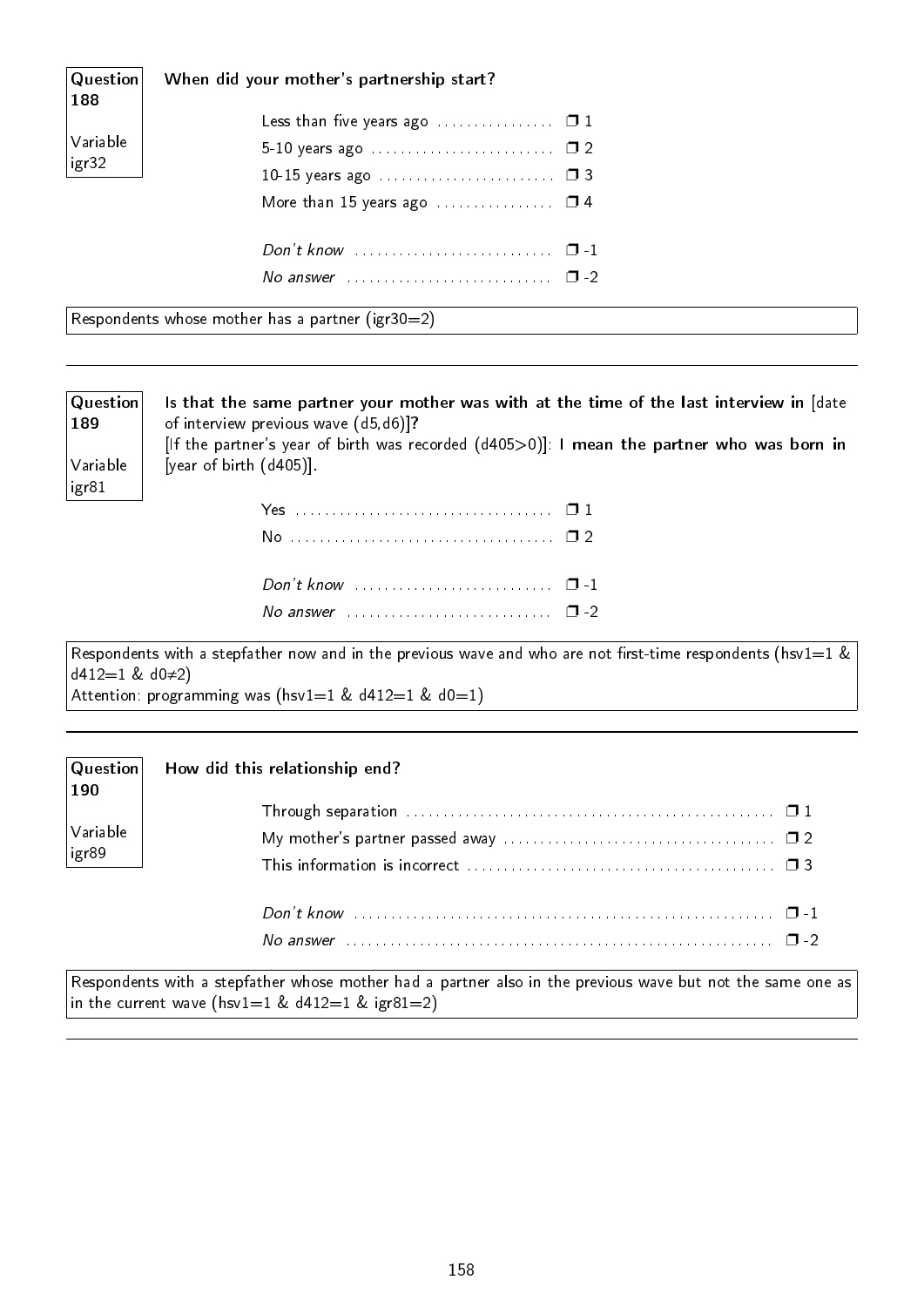| Question                 |                                                                                                                                                                                                                            | When was your mother's partner born? Please tell me month and year. |  |  |  |  |  |  |  |  |  |
|--------------------------|----------------------------------------------------------------------------------------------------------------------------------------------------------------------------------------------------------------------------|---------------------------------------------------------------------|--|--|--|--|--|--|--|--|--|
| 191<br>Variable<br>igr33 | Int.: If respondent does not indicate month and year: Please try to indicate the date as precisely<br>as possible. If you don't remember exactly, please try to tell me at least the season and year, or<br>only the year. |                                                                     |  |  |  |  |  |  |  |  |  |
|                          |                                                                                                                                                                                                                            | See Question 20 for season key.                                     |  |  |  |  |  |  |  |  |  |
|                          | igr33m                                                                                                                                                                                                                     | Month:                                                              |  |  |  |  |  |  |  |  |  |

| Year:                                                           |  |
|-----------------------------------------------------------------|--|
| Don't know $\cdots$ $\cdots$ $\cdots$                           |  |
| No answer $\cdots$ , $\cdots$ , $\cdots$ , $\cdots$ , $\Box$ -2 |  |

igr33y

Respondents with a new stepfather, i.e. whose stepfather is not that of the previous wave, or who did not mention a stepfather in the previous wave (igr81=2,-1,-2 | (hsv1=1 & d412≠1)) Attention: programming was identical to igr82i\_ (igr81=2,-1,-2 | (hsv1=1 & (d412≠1 | d0≠1))

Check: If the year of interview (igr33y < 15): "You indicated [igr33y] as the year of birth of your mother's partner. Is your mother's partner really 14 years old or younger?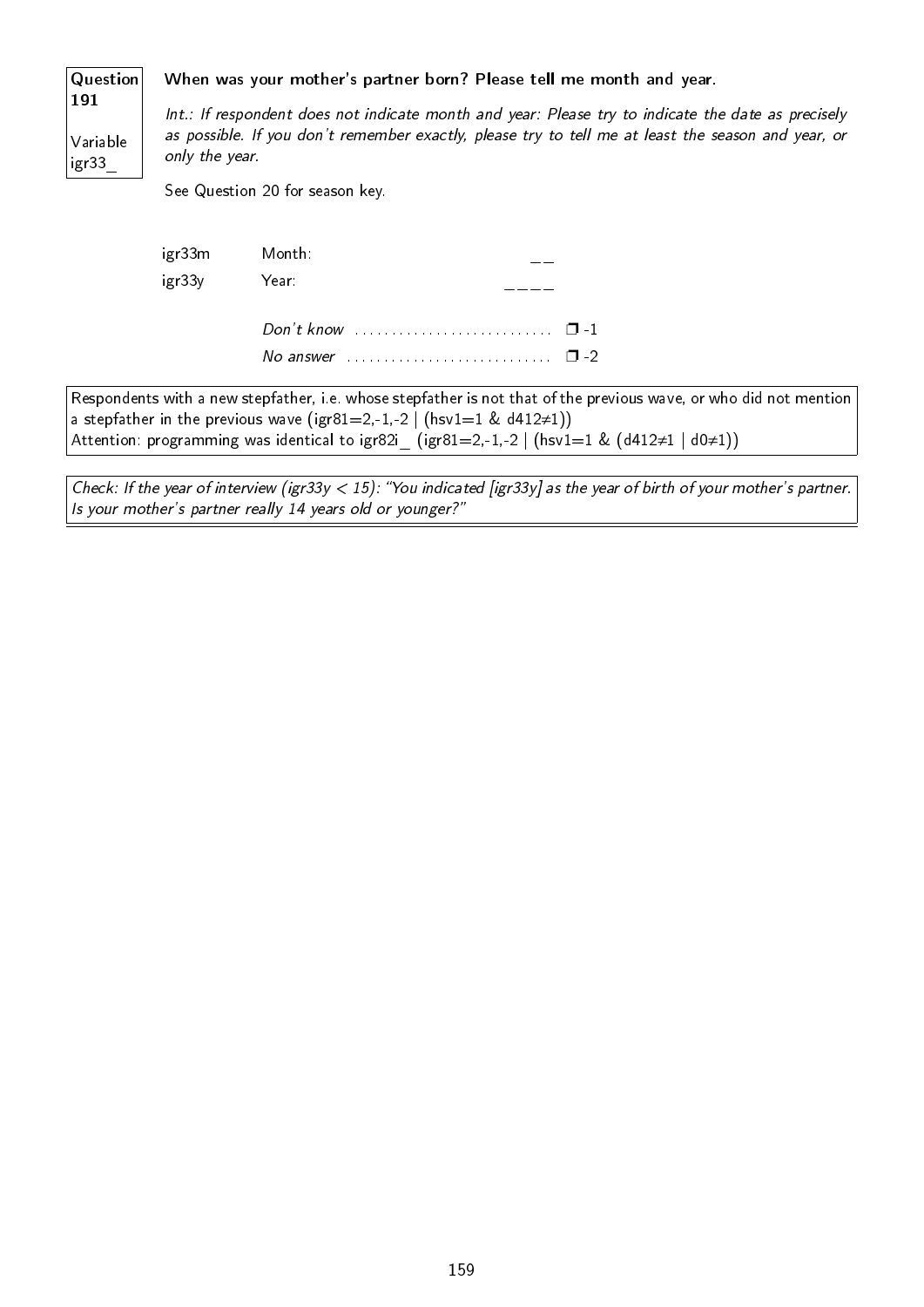#### Question 192

Of which country or countries is your mother's partner a citizen? If he is citizen of more than one country, please indicate all applicable countries.

Variable igr82\_

Int.: Show list 62! Multiple responses allowed!

| igr82i1  | Federal Republic of Germany                  |  |
|----------|----------------------------------------------|--|
| igr82i2  | Turkey                                       |  |
| igr82i3  | Russian Federation                           |  |
| igr82i4  | Poland                                       |  |
| igr82i5  | Italy                                        |  |
| igr82i6  | Serbia                                       |  |
| igr82i7  | Croatia                                      |  |
| igr82i8  | Greece                                       |  |
| igr82i9  | Romania                                      |  |
| igr82i10 | Kazakhstan                                   |  |
| igr82i11 | Bosnia-Herzegovina                           |  |
| igr82i12 | From another country, namely:<br>(igr82i12o) |  |
|          | Not mentioned<br>∩ ∩                         |  |
|          | Mentioned<br>$\Box$ 1                        |  |

| No answer $\ldots$ , $\ldots$ , $\ldots$ , $\Box$ -2 |  |
|------------------------------------------------------|--|

Respondents with a new stepfather, i.e. whose stepfather is not that of the previous wave, or who did not mention a stepfather in the previous wave, or who did not participate in the last wave (igr81=2,-1,-2 | (hsv1=1 & (d412≠1  $| d0\neq 1))$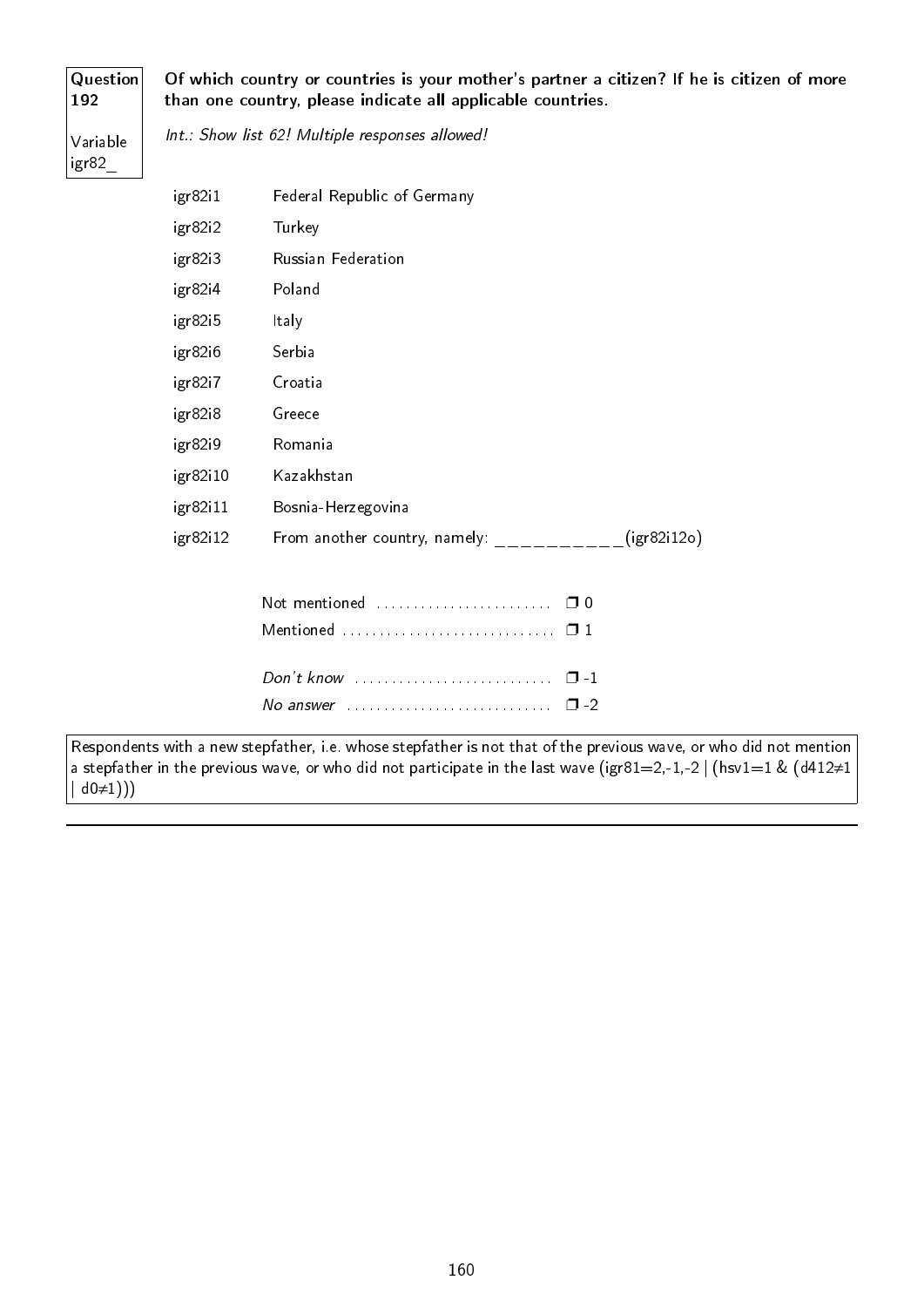### **Question** 193 Variable igr83 In which country was your mother's partner born? Please report the country as it is known today. Int.: Show list 63! Federal Republic of Germany / Old Laender .................................. 01 German Democratic Republic / New Laender . . . . . . . . . . . . . . . . . . . . . . . . . ❐ 2 Turkey . . . . . . . . . . . . . . . . . . . . . . . . . . . . . . . . . . . . . . . . . . . . . . . . . . . . . . . . . . . . . . ❐ 3 Russian Federation . . . . . . . . . . . . . . . . . . . . . . . . . . . . . . . . . . . . . . . . . . . . . . . . . . ❐ 4 Poland . . . . . . . . . . . . . . . . . . . . . . . . . . . . . . . . . . . . . . . . . . . . . . . . . . . . . . . . . . . . . . ❐ 5 Italy . . . . . . . . . . . . . . . . . . . . . . . . . . . . . . . . . . . . . . . . . . . . . . . . . . . . . . . . . . . . . . . . ❐ 6 Serbia . . . . . . . . . . . . . . . . . . . . . . . . . . . . . . . . . . . . . . . . . . . . . . . . . . . . . . . . . . . . . . ❐ 7 Croatia . . . . . . . . . . . . . . . . . . . . . . . . . . . . . . . . . . . . . . . . . . . . . . . . . . . . . . . . . . . . . ❐ 8 Greece . . . . . . . . . . . . . . . . . . . . . . . . . . . . . . . . . . . . . . . . . . . . . . . . . . . . . . . . . . . . . . ❐ 9 Romania . . . . . . . . . . . . . . . . . . . . . . . . . . . . . . . . . . . . . . . . . . . . . . . . . . . . . . . . . . . . ❐ 10 Kazakhstan . . . . . . . . . . . . . . . . . . . . . . . . . . . . . . . . . . . . . . . . . . . . . . . . . . . . . . . . . ❐ 11 Bosnia-Herzegovina . . . . . . . . . . . . . . . . . . . . . . . . . . . . . . . . . . . . . . . . . . . . . . . . . . ❐ 12

In another country, namely:  $(igr83o)$  . . . . . . . . . . . .  $\Box$  13

Respondents with a new stepfather, i.e. whose stepfather is not that of the previous wave, or who did not mention a stepfather in the previous wave, or who did not participate in the last wave (igr81=2,-1,-2 | (hsv1=1 & (d412≠1  $|$  d0 $\neq$ 1))

**Question** What is your father's [respondents with adoptive parents  $(d406=1)$ : adoptive father's] marital status?

Variable igr34

194

Int.: Liste 64 vorlegen!

| Divorced or dissolved civil union $\Box$ $\Box$ 4<br>Widowed or surviving partner in a civil uni- |  |
|---------------------------------------------------------------------------------------------------|--|
|                                                                                                   |  |
|                                                                                                   |  |
|                                                                                                   |  |

Respondents whose father is living and whose parents are not married (hv1=1 & he3≠1)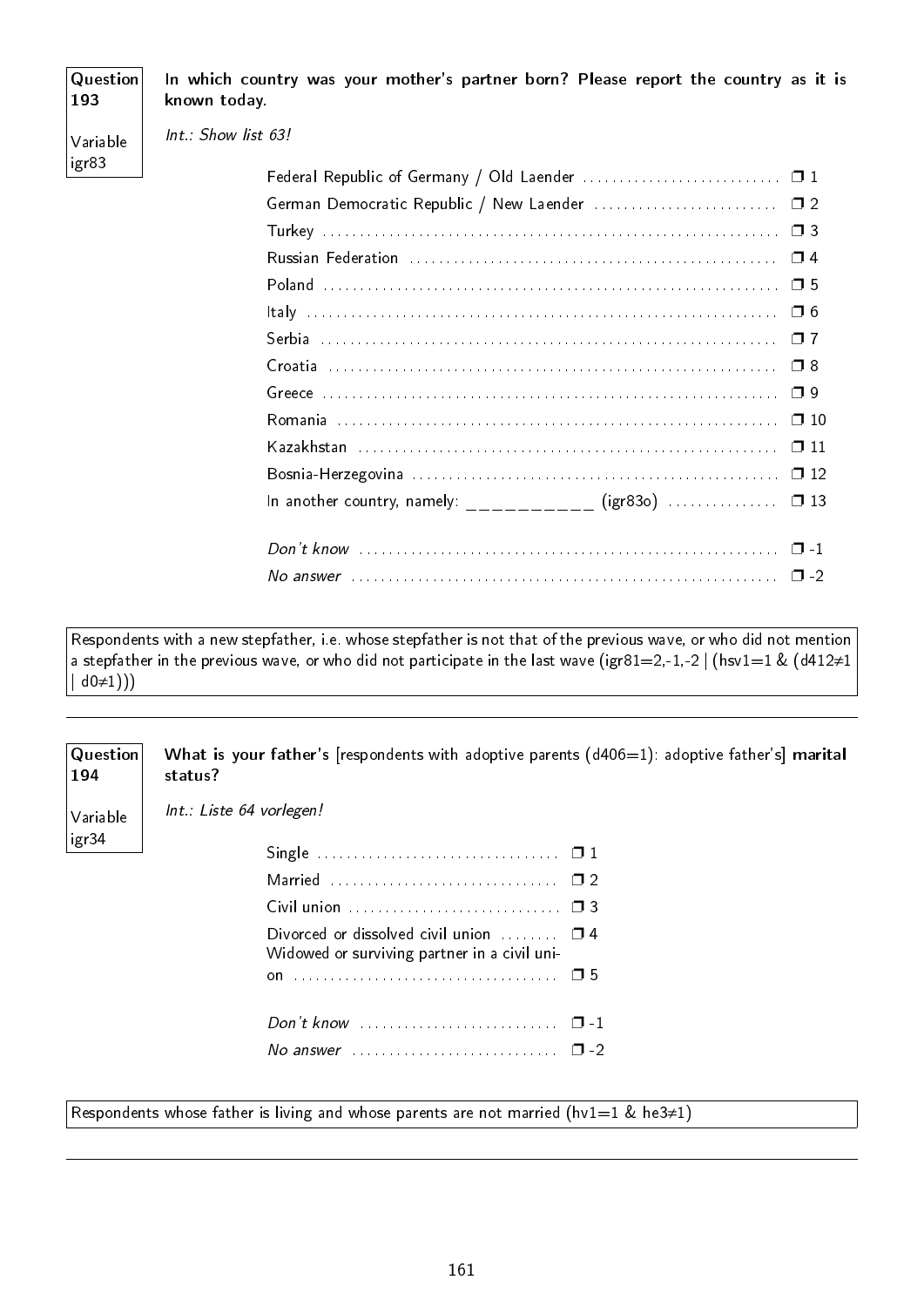| Question <br>195                                                               | Does your father have a partner now?  |  |
|--------------------------------------------------------------------------------|---------------------------------------|--|
|                                                                                |                                       |  |
| $\begin{array}{ l } \hline \text{Variable} \\ \text{igr35} \hline \end{array}$ |                                       |  |
|                                                                                | Don't know $\cdots$ $\cdots$ $\cdots$ |  |
|                                                                                | No answer $\cdots$ $\cdots$           |  |

Respondents without stepmother in their household, whose father is alive and whose parents aren't a couple (hv1=1 & hsm1≠1 & he1≠1)

#### INFOBOX

It the father has a relationship with s.o. else (igr35=2), the auxiliary variables will be set he1=2 (parents not a couple) and hsm1=1 (stepmother exists).

If the father in does not have a partner (igr35=3), the auxiliary variables will be set he1=2 (parents not a couple) and hsm1=2 (stepmother does not exist).

| <b>Question</b><br> 196 | During the last interview [date of interview, previous wave (d5, d6)] your father lived in a<br>partnership: How did this relationship end? |
|-------------------------|---------------------------------------------------------------------------------------------------------------------------------------------|
| Variable                |                                                                                                                                             |
| igr90                   | My father's partner passed away $\square$ 2                                                                                                 |
|                         | This information is incorrect $\Box$ $\Box$ 3                                                                                               |
|                         |                                                                                                                                             |
|                         |                                                                                                                                             |

Respondents whose father is not in a partnership currently but who had a partner in the previous wave (igr35=3 & d403=1)

| $ $ Question $ $<br> 197 | Does your father live with this partner in the same household? |
|--------------------------|----------------------------------------------------------------|
|                          |                                                                |
| Variable<br> igr36       |                                                                |
|                          |                                                                |
|                          | No answer $\cdots$ $\cdots$ $\cdots$                           |

Respondents whose father has a partner (igr35=2)

| Text 27 | From the information you gave us I assume that your father is living with a partner.                                                                                                                         |
|---------|--------------------------------------------------------------------------------------------------------------------------------------------------------------------------------------------------------------|
|         | $ $ Respondents whose (relevant) father and stepmother are indicated as living in the same household and stepmother<br> exists (hsm1=1 & ((d406=0 & (lvhh1=1 & smhh1=1) )   (d406=1 & (avhh1=1 & smhh1=1)))) |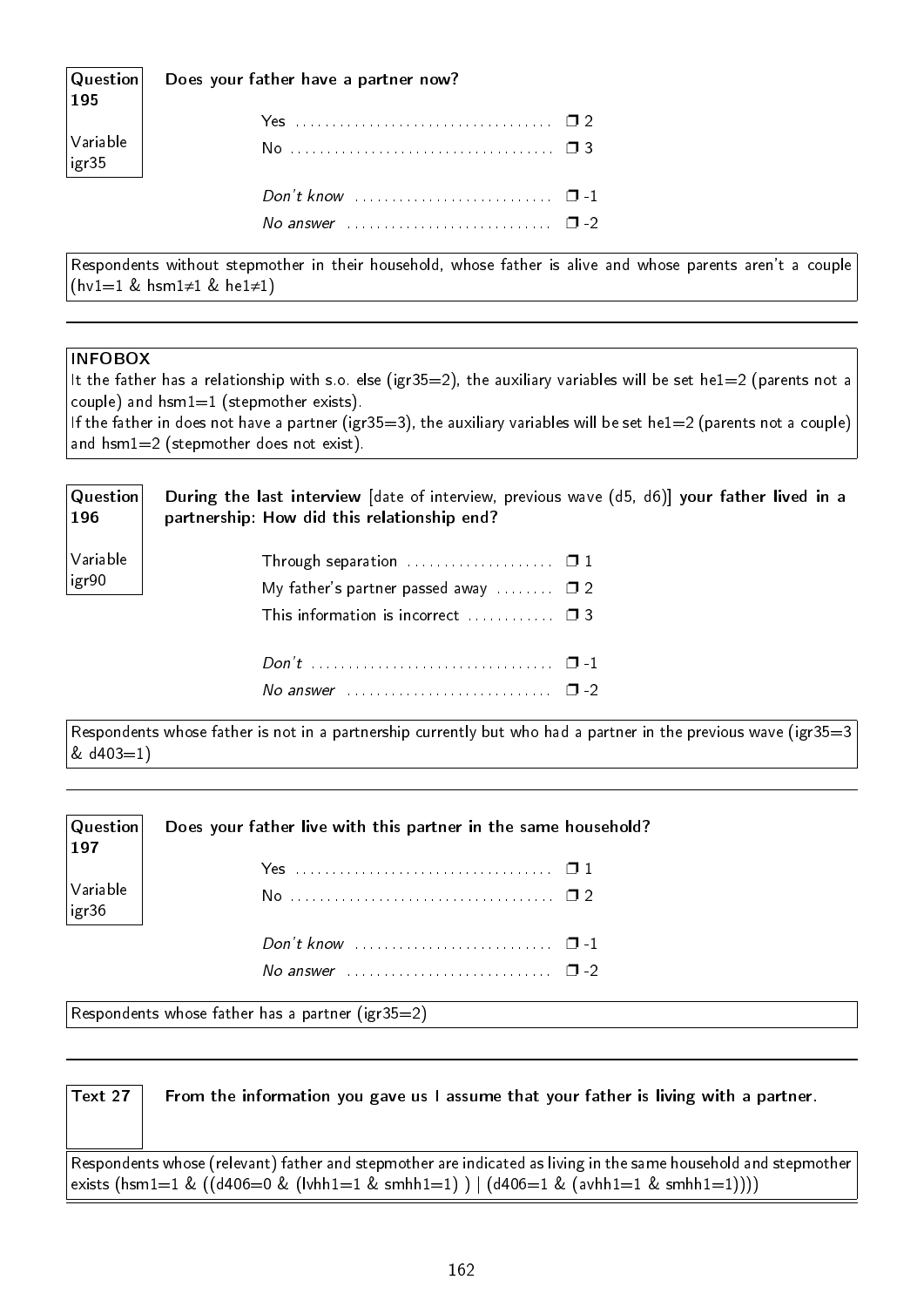| $\mid$ Question $\mid$<br>198 | When did your father's partnership start?                                |  |
|-------------------------------|--------------------------------------------------------------------------|--|
|                               | Less than five years ago $\ldots \ldots \ldots \ldots \square 1$         |  |
| Variable                      |                                                                          |  |
| $ $ igr $37$                  | 10-15 years ago $\ldots \ldots \ldots \ldots \ldots \ldots \quad \Box$ 3 |  |
|                               | More than 15 years ago $\ldots \ldots \ldots \ldots \square$ 4           |  |
|                               |                                                                          |  |
|                               |                                                                          |  |

Respondents whose father has a partner (igr35=2)

199

igr84

Question Variable Is that the same partner your father was with at the time of the last interview in [date of interview previous wave(d5,d6)]? [If the partner's year of birth was recorded (d404>0)]: I mean the partner who was born in [year of birth (d404)].

Respondents with a stepmother now and in the previous wave, and who are not first-time respondents (hsm1=1 & d411=1 & d0≠2)

| $\mid$ Question $\mid$<br> 200 | How did this relationship end?                               |        |
|--------------------------------|--------------------------------------------------------------|--------|
|                                |                                                              |        |
| Variable<br>$\vert$ igr $91$   | My father's partner passed away $\square$ 2                  |        |
|                                | This information is incorrect $\Box$                         |        |
|                                |                                                              |        |
|                                | No answer $\ldots \ldots \ldots \ldots \ldots \ldots \ldots$ | $\Box$ |

Respondents with a stepmother whose father had a partner also in the previous wave but not the same one as in the current wave (hsm1=1 &  $d411=1$  & igr84=2)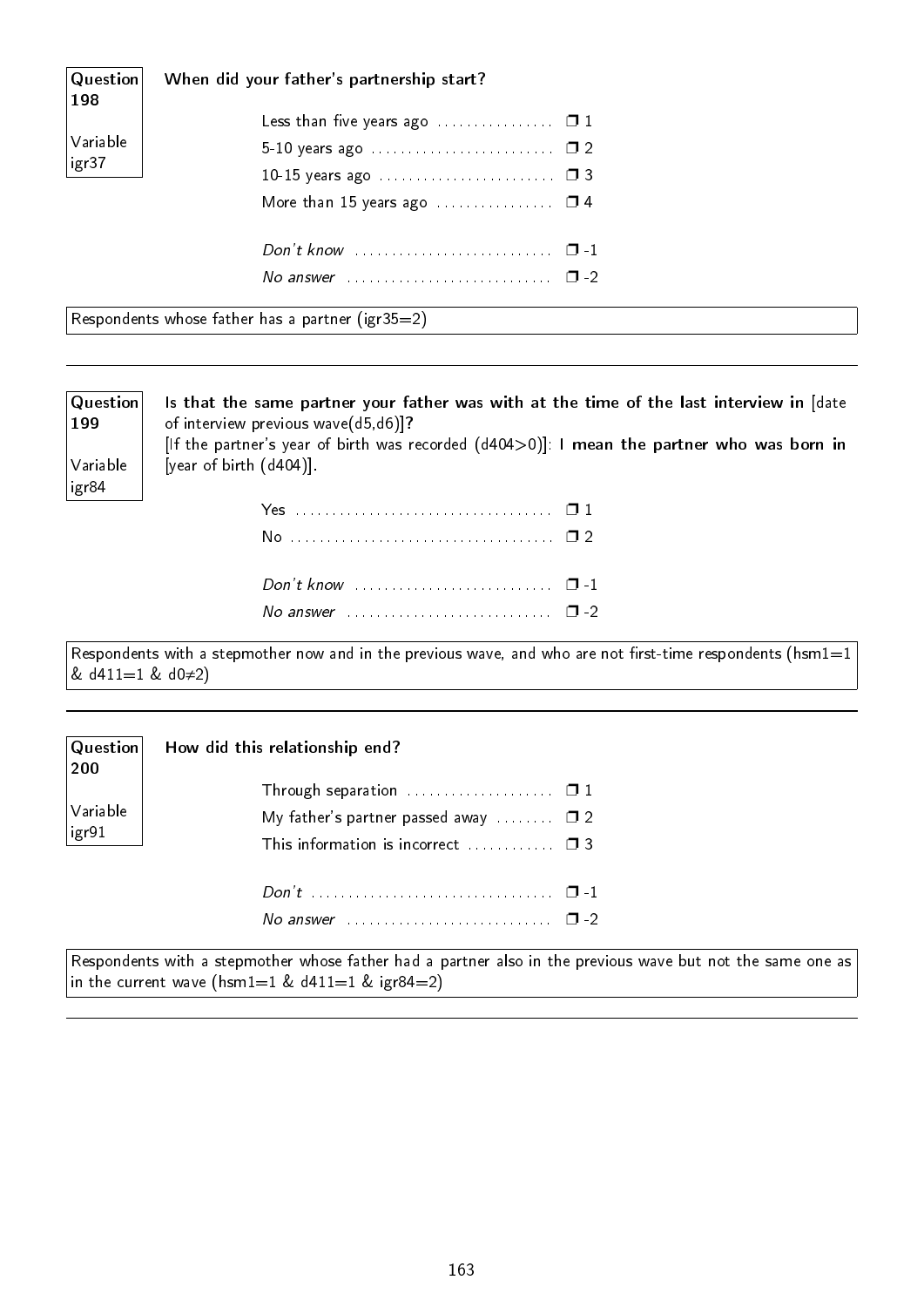#### Question When was your father's partner born? Please tell me month and year.

201 Variable igr38\_

Int.: If respondent does not indicate month and year: Please try to indicate the date as precisely as possible. If you don't remember exactly, please try to tell me at least the season and year, or only the year.

See Question 20 for season key.

|             | igr38m Month:                         |  |
|-------------|---------------------------------------|--|
| igr38y Year |                                       |  |
|             | Don't know $\cdots$ $\cdots$ $\cdots$ |  |
|             | No answer $\cdots$ $\cdots$ $\cdots$  |  |

Respondents with a new stepmother, i.e. whose stepmother is not that of the previous wave, or who did not mention a stepmother in the previous wave, or who did not participate in the last wave (igr84=2,-1,-2 | (hsm1=1 & (d411≠1 | d0≠1)))

Check: If the year of interview (igr38y < 15:) "You indicated [igr38y] as the year of birth of your father's partner. Is your father's partner really 14 years old or younger?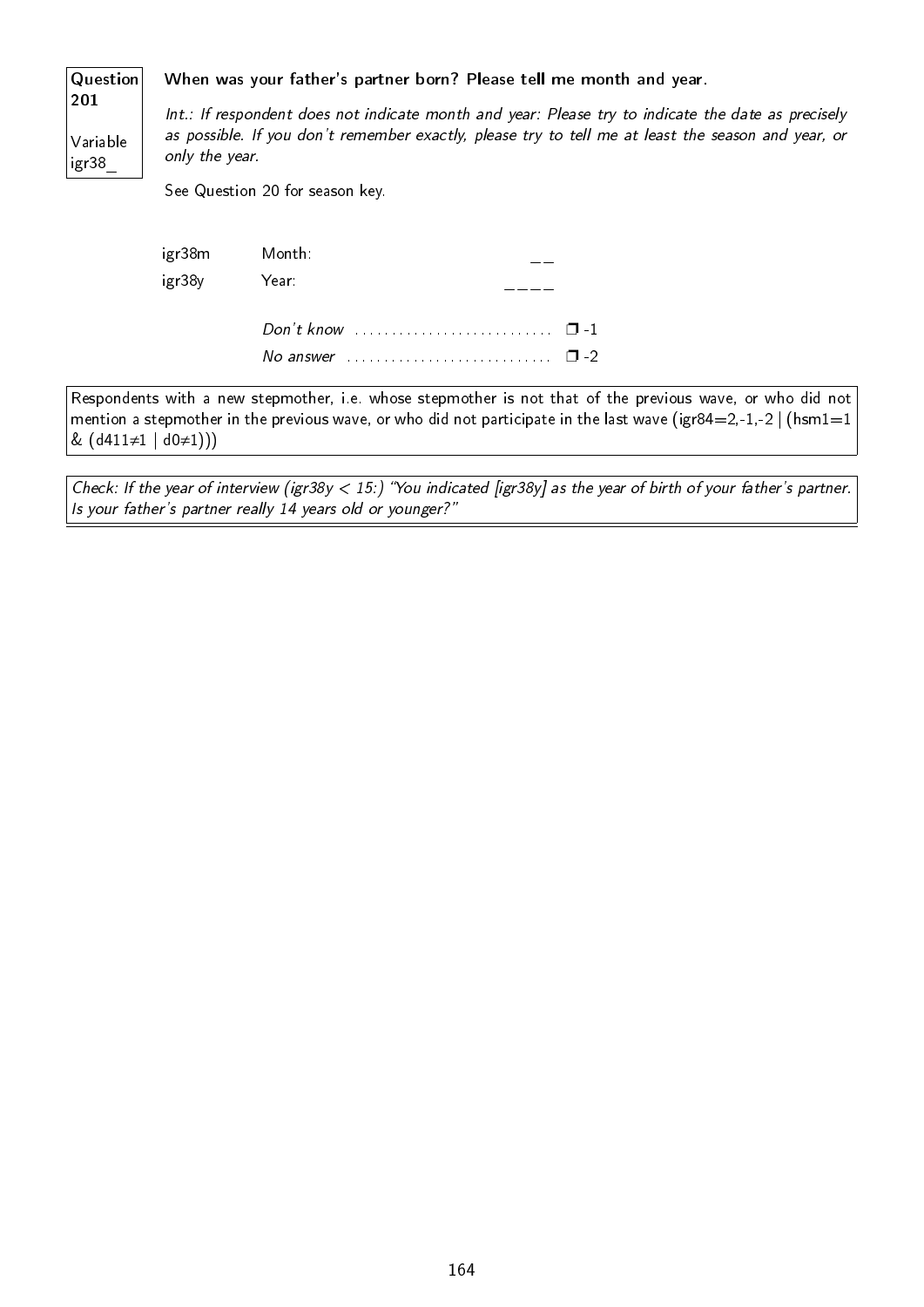#### Question 202

Of which country or countries is your father's partner a citizen? If she is citizen of more than one country, please indicate all applicable countries.

Variable igr85\_

Int.: Show list 65! Multiple responses allowed!

| igr85i1  | Federal Republic of Germany                        |
|----------|----------------------------------------------------|
| igr85i2  | Turkey                                             |
| igr85i3  | Russian Federation                                 |
| igr85i4  | Poland                                             |
| igr85i5  | Italy                                              |
| igr85i6  | Serbia                                             |
| igr85i7  | Croatia                                            |
| igr85i8  | Greece                                             |
| igr85i9  | Romania                                            |
| igr85i10 | Kazakhstan                                         |
| igr85i11 | Bosnia-Herzegovina                                 |
| igr85i12 | From another country, namely: The same (igr85i12o) |
|          | Not mentioned<br>$\Box$ 0                          |

| Don't know |  |
|------------|--|
|            |  |

Respondents with a new stepmother, i.e. whose stepmother is not that of the previous wave, or who did not mention a stepmother in the previous wave, or who did not participate in the last wave (igr84=2,-1,-2 | (hsm1=1 &  $(d411≠1 | d0≠1)))$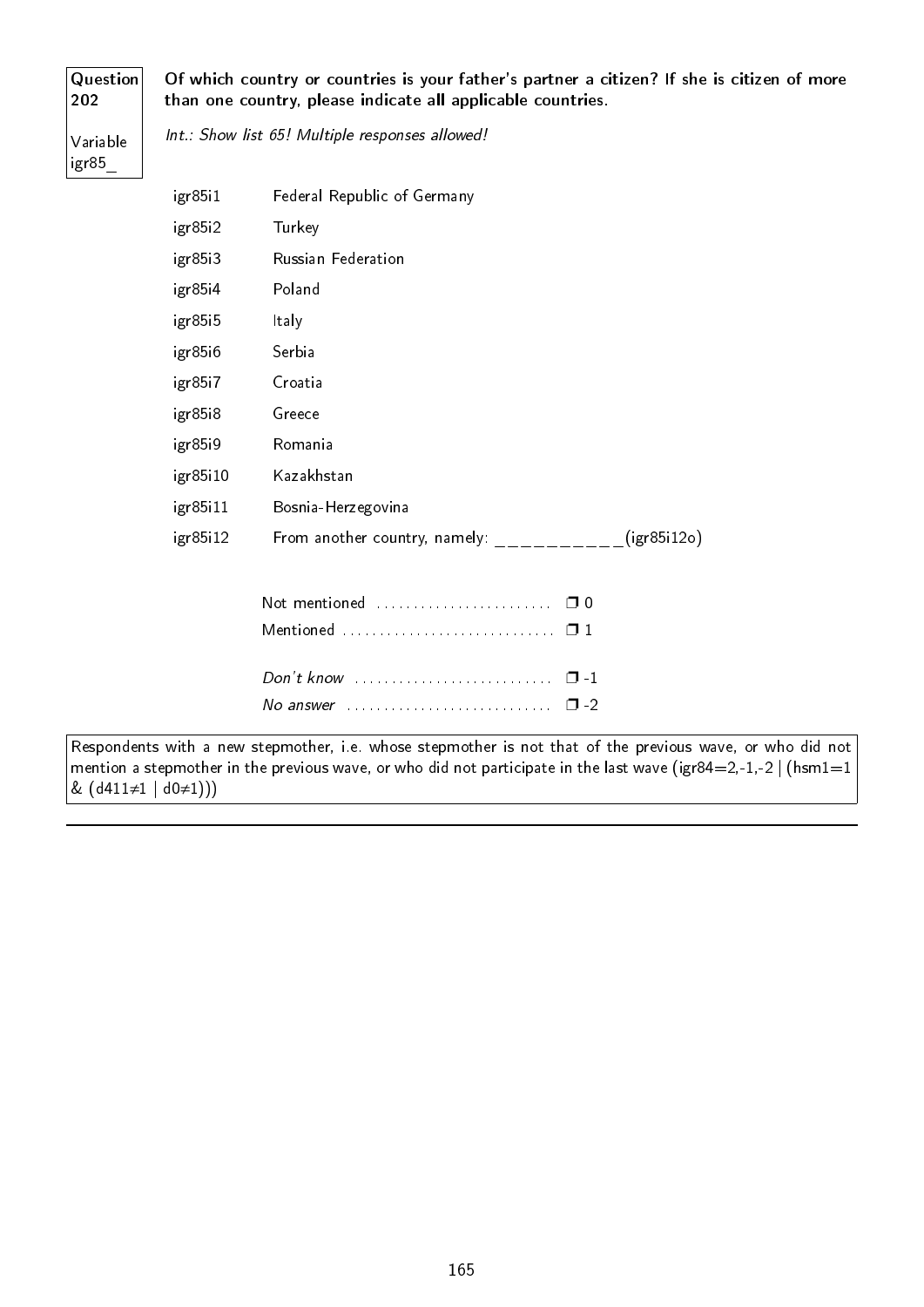## **Question** 203 Variable igr86 In which country was your father's partner born? Please report the country as it is known today. Int.: Show list 66! Federal Republic of Germany / Old Laender .................................. 01 German Democratic Republic / New Laender ............................... 02 Turkey . . . . . . . . . . . . . . . . . . . . . . . . . . . . . . . . . . . . . . . . . . . . . . . . . . . . . . . . . . . . . . ❐ 3 Russian Federation . . . . . . . . . . . . . . . . . . . . . . . . . . . . . . . . . . . . . . . . . . . . . . . . . . ❐ 4 Poland . . . . . . . . . . . . . . . . . . . . . . . . . . . . . . . . . . . . . . . . . . . . . . . . . . . . . . . . . . . . . . ❐ 5 Italy . . . . . . . . . . . . . . . . . . . . . . . . . . . . . . . . . . . . . . . . . . . . . . . . . . . . . . . . . . . . . . . . ❐ 6 Serbia . . . . . . . . . . . . . . . . . . . . . . . . . . . . . . . . . . . . . . . . . . . . . . . . . . . . . . . . . . . . . . ❐ 7 Croatia . . . . . . . . . . . . . . . . . . . . . . . . . . . . . . . . . . . . . . . . . . . . . . . . . . . . . . . . . . . . . ❐ 8 Greece . . . . . . . . . . . . . . . . . . . . . . . . . . . . . . . . . . . . . . . . . . . . . . . . . . . . . . . . . . . . . . ❐ 9 Romania . . . . . . . . . . . . . . . . . . . . . . . . . . . . . . . . . . . . . . . . . . . . . . . . . . . . . . . . . . . . ❐ 10 Kazakhstan . . . . . . . . . . . . . . . . . . . . . . . . . . . . . . . . . . . . . . . . . . . . . . . . . . . . . . . . . ❐ 11 Bosnia-Herzegovina . . . . . . . . . . . . . . . . . . . . . . . . . . . . . . . . . . . . . . . . . . . . . . . . . . ❐ 12 In another country, namely:  $(igr860)$  . . . . . . . . . . . .  $\Box$  13 Don't know . . . . . . . . . . . . . . . . . . . . . . . . . . . . . . . . . . . . . . . . . . . . . . . . . . . . . . . . . ❐ -1 No answer . . . . . . . . . . . . . . . . . . . . . . . . . . . . . . . . . . . . . . . . . . . . . . . . . . . . . . . . . . ❐ -2

Respondents with a new stepmother, i.e. whose stepmother is not that of the previous wave, or who did not mention a stepmother in the previous wave, or who did not participate in the last wave (igr84=2,-1,-2 | (hsm1=1  $& (d411\neq1 | d0\neq1))$ 

Time marker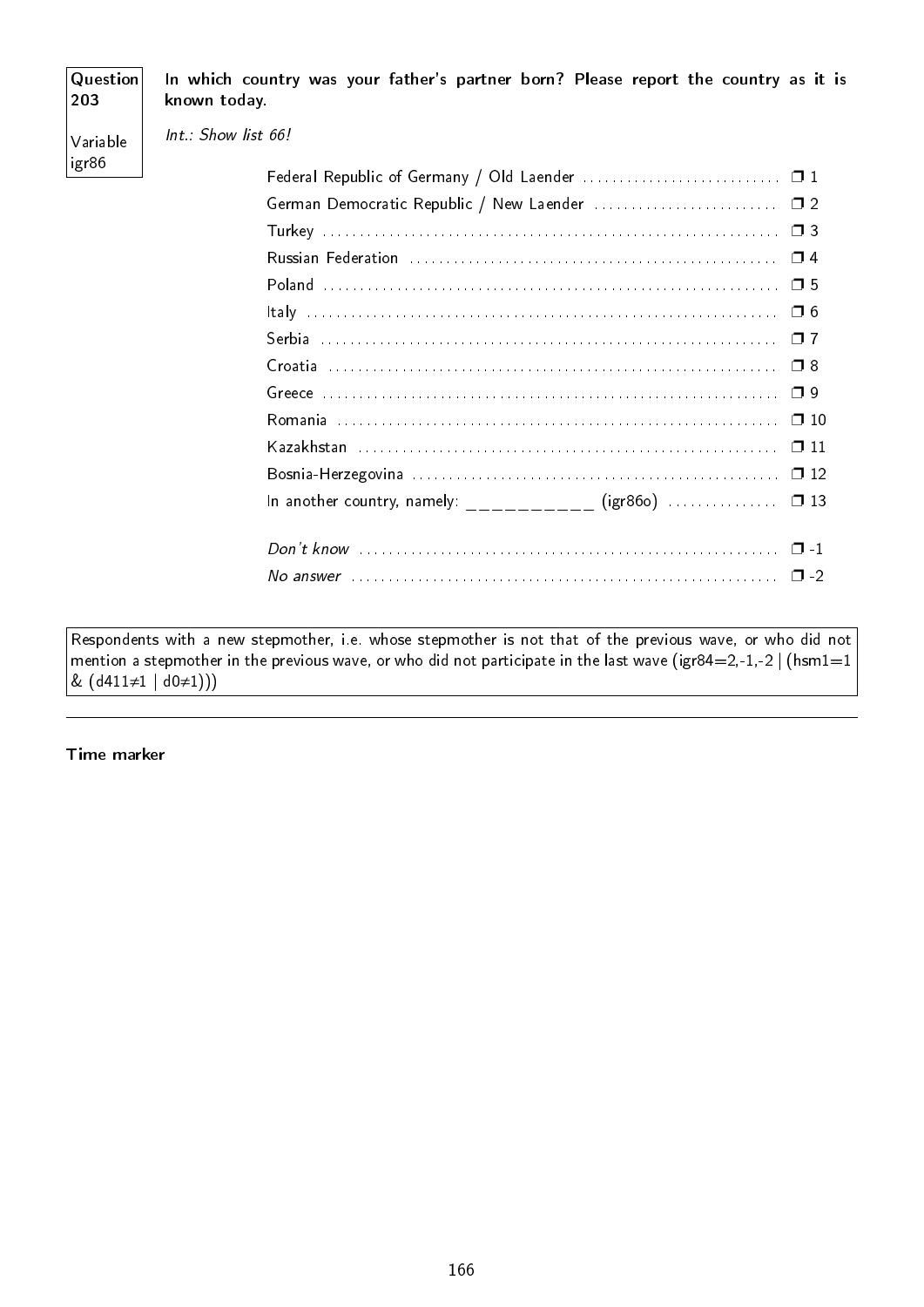# Frequency of contact

Question 204 Variable igr39p1 How often are you in contact with your mother, adding up all visits, letters, phone calls, etc.? Int.: Show list 67! Daily . . . . . . . . . . . . . . . . . . . . . . . . . . . . . . . . . . ❐ 1 Several times per week . . . . . . . . . . . . . . . . 0 2 Once per week . . . . . . . . . . . . . . . . . . . . . . . . . ❐ 3 1-3 times per month . . . . . . . . . . . . . . . . . 0 4 Several times per year . . . . . . . . . . . . . . . . . . ❐ 5 Less often . . . . . . . . . . . . . . . . . . . . . . . . . . . . . ❐ 6 Never . . . . . . . . . . . . . . . . . . . . . . . . . . . . . . . . . ❐ 7 Never had contact . . . . . . . . . . . . . . . . . . □ 10 Don't know . . . . . . . . . . . . . . . . . . . . . . . . . . . ❐ -1 No answer . . . . . . . . . . . . . . . . . . . . . . . . . . . . ❐ -2

Respondents whose mother is living  $(hm1=1)$ 

| Question | And how often do you have contact with your mother's partner?                                      |
|----------|----------------------------------------------------------------------------------------------------|
| 205      | $Int.:$ Show list 67!                                                                              |
| Variable | If asked: How often are you in contact with him, adding up all visits, letters, phone calls, etc.? |
| igr39p2  |                                                                                                    |
|          | Several times per week  02                                                                         |
|          |                                                                                                    |
|          |                                                                                                    |
|          |                                                                                                    |
|          |                                                                                                    |
|          |                                                                                                    |
|          |                                                                                                    |
|          | Don't know $\ldots \ldots \ldots \ldots \ldots \ldots \ldots \square -1$                           |
|          | No answer $\ldots \ldots \ldots \ldots \ldots \ldots \ldots \quad \Box$ -2                         |
|          |                                                                                                    |

Respondents whose mother is living and has a new partner ( $hml=1$  &  $hsv1=1$ )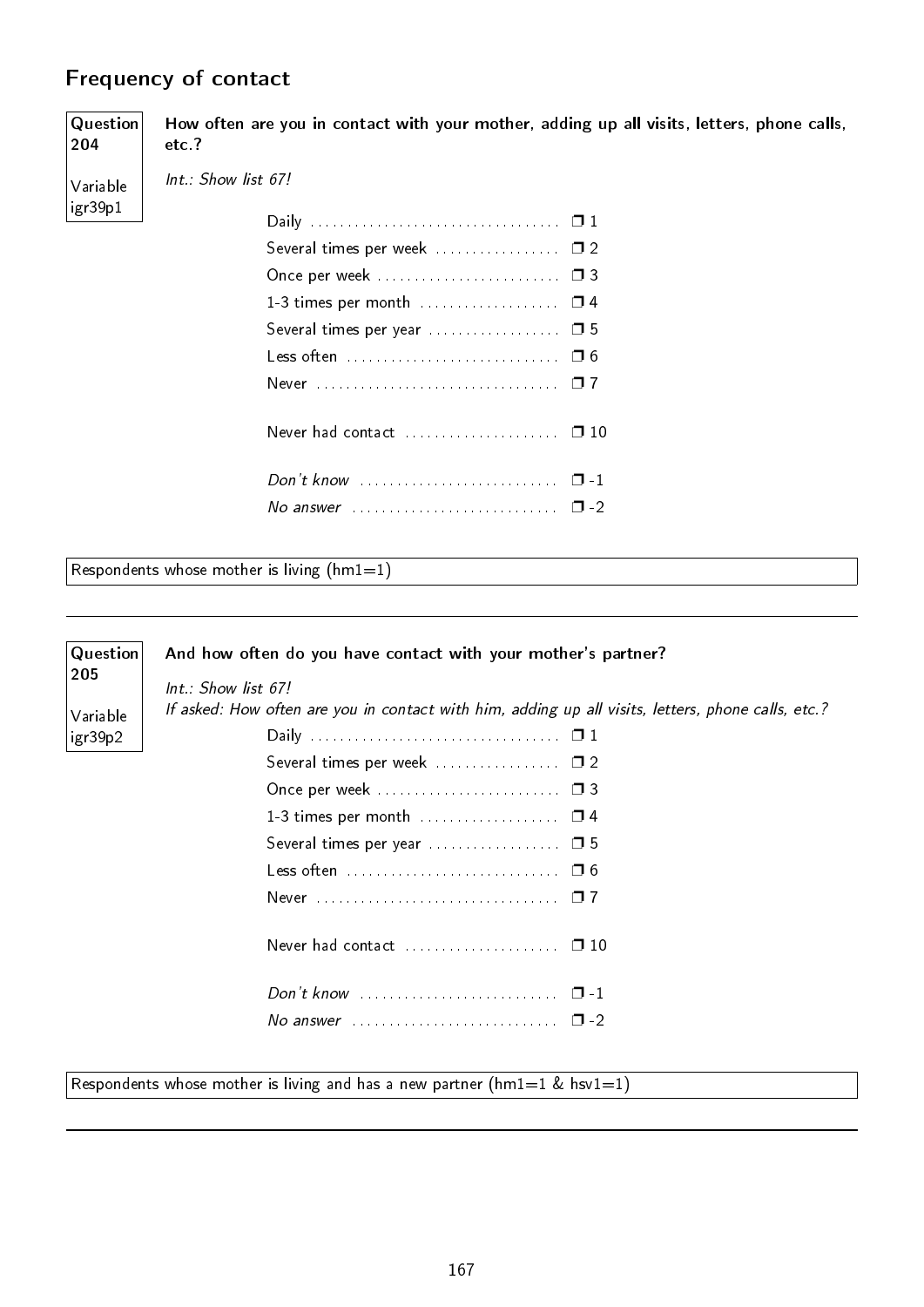Question 206 Variable igr39p3 And how often are you in contact with your father? [If igr39p1 not asked (hm1≠1): How often are you in contact with your father, adding up all visits, letters, phone calls, etc.?] Int.: Show list 67! If asked: How often are you in contact with him, adding up all visits, letters, phone calls, etc.? Daily . . . . . . . . . . . . . . . . . . . . . . . . . . . . . . . . . . ❐ 1 Several times per week . . . . . . . . . . . . . . . . 0 2 Once per week . . . . . . . . . . . . . . . . . . . . . . . . . ❐ 3 1-3 times per month . . . . . . . . . . . . . . . . □ 4 Several times per year . . . . . . . . . . . . . . . . . . ❐ 5 Less often . . . . . . . . . . . . . . . . . . . . . . . . . . . . . ❐ 6 Never . . . . . . . . . . . . . . . . . . . . . . . . . . . . . . . . . ❐ 7 Never had contact . . . . . . . . . . . . . . . . . . □ 10

Respondents whose father is living  $(hv1=1)$ 

| Question | And how often are you in contact with your father's partner?                                       |
|----------|----------------------------------------------------------------------------------------------------|
| 207      | $Int.:$ Show list 67!                                                                              |
| Variable | If asked: How often are you in contact with her, adding up all visits, letters, phone calls, etc.? |
| igr39p4  |                                                                                                    |
|          |                                                                                                    |
|          |                                                                                                    |
|          | 1-3 times per month  0 4                                                                           |
|          |                                                                                                    |
|          |                                                                                                    |
|          |                                                                                                    |
|          | Never had contact  □ 10                                                                            |
|          | Don't know $\ldots \ldots \ldots \ldots \ldots \ldots \ldots \square -1$                           |
|          | No answer $\ldots \ldots \ldots \ldots \ldots \ldots \ldots \square$ -2                            |
|          |                                                                                                    |

Respondents whose father is living and has a new partner (hv1=1 & hsm1=1)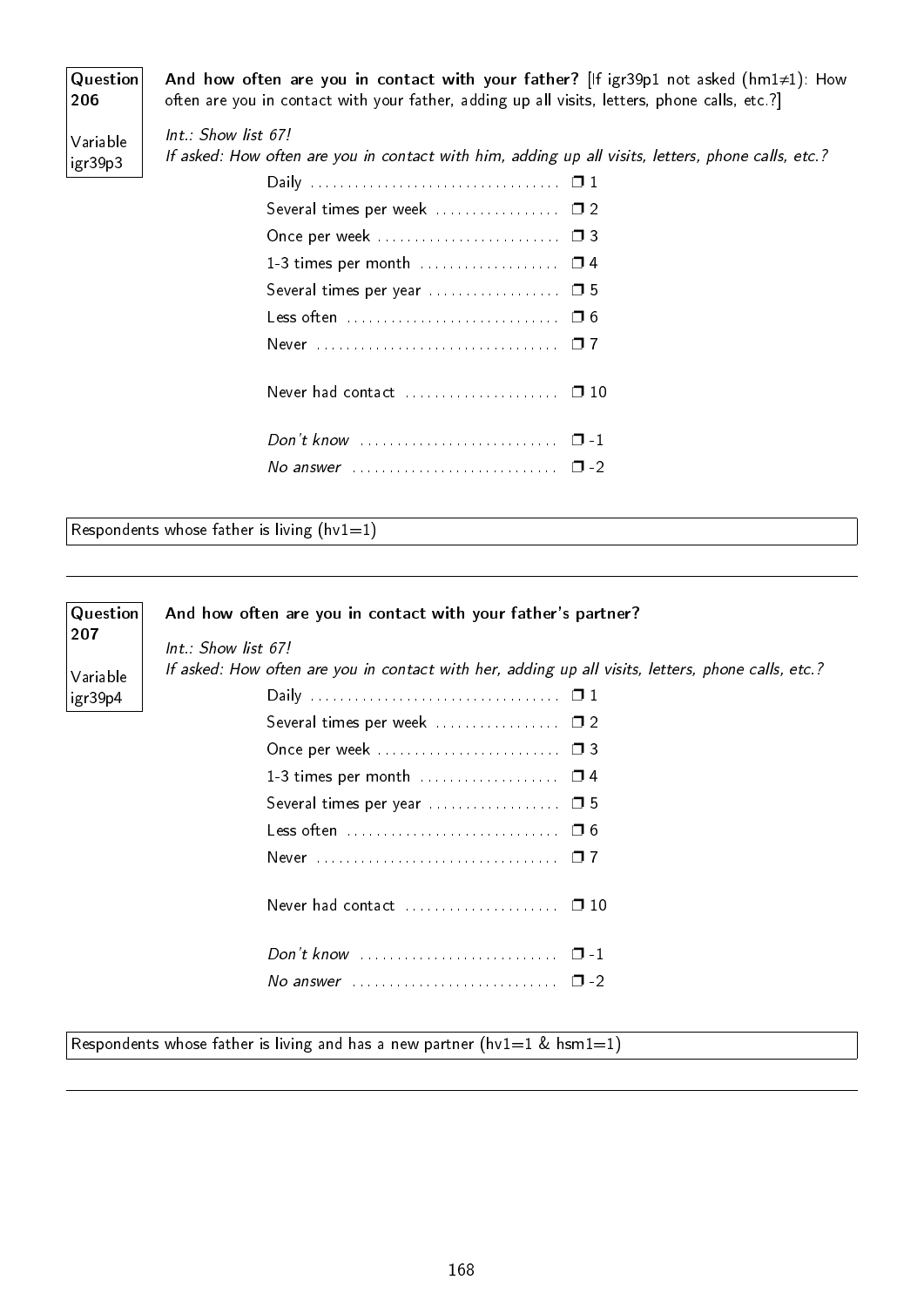| <b>INFOBOX</b> |                                                                                                               |                                                                                                                  |
|----------------|---------------------------------------------------------------------------------------------------------------|------------------------------------------------------------------------------------------------------------------|
|                |                                                                                                               | Some of the following questions will be asked only for those parents to whom respondents are still in touch, but |
|                | for only up to 3 parents per respondent. For filtering purposes following auxiliary variable will be defined: |                                                                                                                  |
|                | Auxiliary variables: contact with parents                                                                     |                                                                                                                  |
| $hm2=1$        | contact with mother                                                                                           | $igr39p1=1,, 6$                                                                                                  |
| $hsv2=1$       | contact with stepfather                                                                                       | $igr39p2=1,, 6$                                                                                                  |
| $hv2=1$        | contact with father                                                                                           | $igr39p3=1,, 6$                                                                                                  |
| $hsm2=1$       | contact with stepmother                                                                                       | $igr39p4=1,, 6$                                                                                                  |
| hnk            | Number of parents with contact                                                                                | $hm2+hsv2+hv2+hsm2$                                                                                              |
|                | Auxiliary variable: Stepfather excluded                                                                       |                                                                                                                  |
| $h$ sm $x = 1$ | Contact with 4 parents and contact with step-                                                                 | hnk=4 & d403=1 & hsm2=1 & igr84=1 &                                                                              |
|                | mother from previous wave in previous wave                                                                    | $(d402\neq1 \mid hsv2\neq1 \mid igr81\neq1)$                                                                     |
|                | and contact with stepmother from previous                                                                     |                                                                                                                  |
|                | wave in current wave and (no contact with                                                                     |                                                                                                                  |
|                | stepfather from previous wave in previous wa-                                                                 |                                                                                                                  |
|                | ve and no contact with stepfather from pre-                                                                   |                                                                                                                  |
|                | vious wave in current wave)                                                                                   |                                                                                                                  |
| $h$ sm $x=0$   | Contact with less than 4 parents or no con-                                                                   | hnk<4   d403 $\neq$ 1   hsm2 $\neq$ 1   igr84 $\neq$ 1   (d402=1                                                 |
|                | tact with stepmother from previous wave in                                                                    | & hsv2=1 & igr81=1)                                                                                              |
|                | previous wave or no contact with stepmo-                                                                      |                                                                                                                  |
|                | ther from previous wave in current wave or                                                                    |                                                                                                                  |
|                | (contact with stepfather from previous wave                                                                   |                                                                                                                  |
|                | in previous wave and contact with stepfather                                                                  |                                                                                                                  |
|                | from previous wave in current wave)                                                                           |                                                                                                                  |
|                | Auxiliary variables: Parents' survey                                                                          |                                                                                                                  |
| $hm3=1$        | if contact with mother                                                                                        | $hm2=1$                                                                                                          |
| $hm3=0$        | else                                                                                                          | $hm2\neq 1$                                                                                                      |
| $hsv3=1$       | if contact with stepfather and stepfather not                                                                 | hsv $2=1$ & hsmx=0                                                                                               |
|                | excluded                                                                                                      |                                                                                                                  |
| $hsv3=0$       | else                                                                                                          | hsv $2\neq 1$   hsmx $\neq 0$                                                                                    |
| $hv3=1$        | if contact with father                                                                                        | $hv2=1$                                                                                                          |
| $hv3=0$        | else                                                                                                          | $hv2\neq 1$                                                                                                      |
| $hsm3=1$       | if contact with stepmother and stepfather ex-<br>cluded                                                       | $hsm2=1$ & ( $hnk<4$   $hsmx=1$ )                                                                                |
| $h$ sm $3=0$   | else                                                                                                          | hsm2 $\neq$ 1   (hnk=4 & hsmx $\neq$ 1)                                                                          |

# Emotional closeness

| Question                    | How close do you feel to your mother today emotionally?                 |  |                                                                  |        |            |
|-----------------------------|-------------------------------------------------------------------------|--|------------------------------------------------------------------|--------|------------|
| 208                         | $Int.:$ Show list 68!                                                   |  |                                                                  |        |            |
| Variable<br>$\vert$ igr40p1 | Not at all close                                                        |  | $\begin{array}{cccc} 2 & 3 & 4 & 5 \\ - & - & - & - \end{array}$ | $\Box$ | Very close |
|                             | No answer $\ldots \ldots \ldots \ldots \ldots \ldots \ldots \square$ -2 |  |                                                                  |        |            |

Respondents whose mother is living  $(hm1=1)$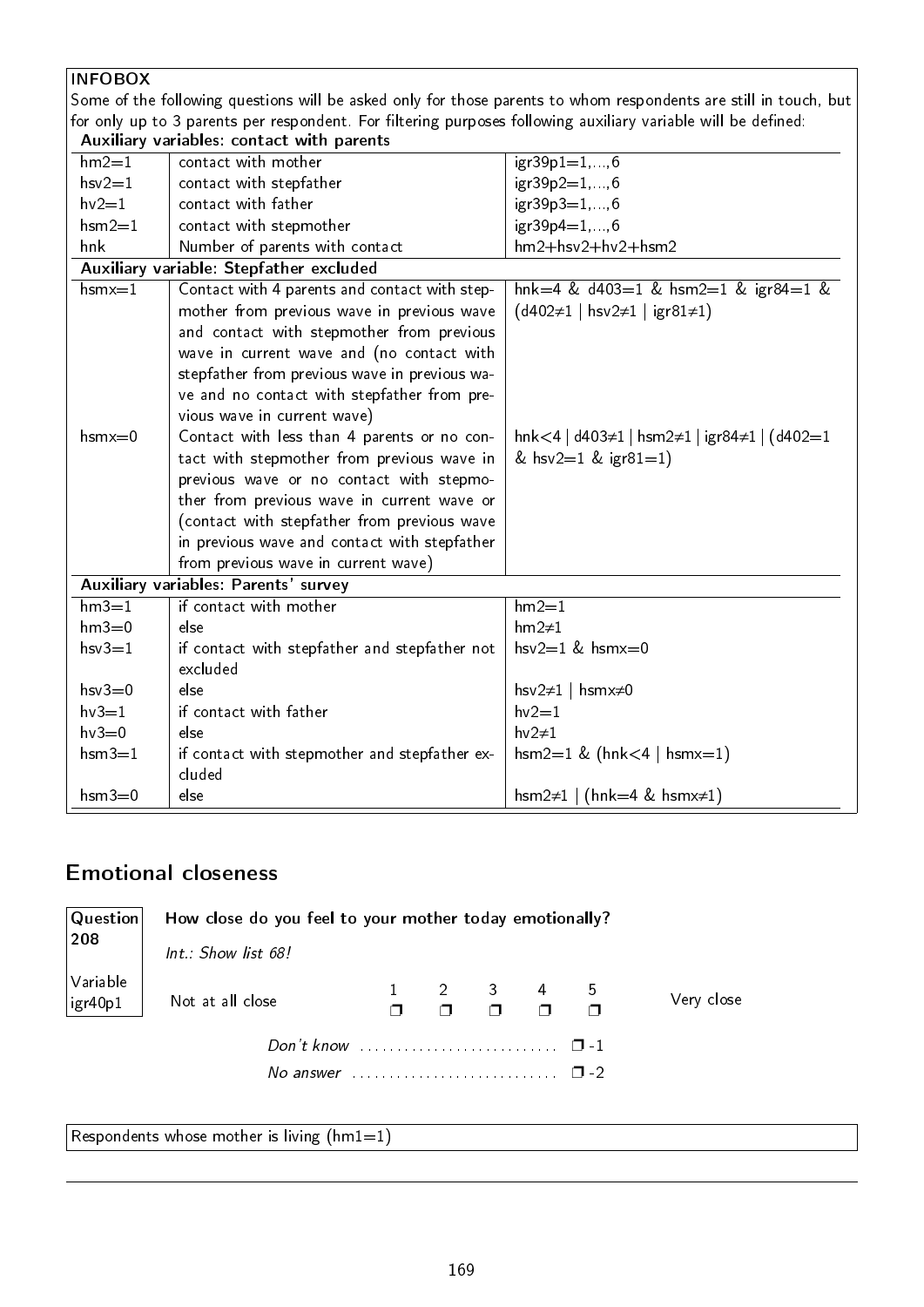| $\mid$ Question $\mid$<br>209 | close do you feel to your mother's partner today emotionally?]                             |  |   |   |   | And to your mother's partner? [respondants with no contract with mother ( $hml\neq1$ ): How |
|-------------------------------|--------------------------------------------------------------------------------------------|--|---|---|---|---------------------------------------------------------------------------------------------|
| Variable<br>igr40p2           | Int.: Show list 68!<br>How close do you feel to him today emotionally?<br>Not at all close |  | 3 | 4 | 5 | Very close                                                                                  |
|                               |                                                                                            |  |   |   |   |                                                                                             |
|                               | No answer $\ldots \ldots \ldots \ldots \ldots \ldots \ldots \square$ -2                    |  |   |   |   |                                                                                             |

Respondents whose mother is living and who have a stepfather (hm1=1 & hsv1=1)

| Question<br>210     | hsv $1\neq 1$ ): How close do you feel to your father today emotionally?                   |  |   |    | And to your father? [respondants with no contract both with mother and stepfather (hm1 $\neq$ 1 & |
|---------------------|--------------------------------------------------------------------------------------------|--|---|----|---------------------------------------------------------------------------------------------------|
| Variable<br>igr40p3 | Int.: Show list 68!<br>How close do you feel to him today emotionally?<br>Not at all close |  | 4 | -5 | Very close                                                                                        |
|                     |                                                                                            |  |   |    |                                                                                                   |

Respondents, whose father is living  $(hv1=1)$ 

Variable igr40p4

Question 211 And to your father's partner? [respondants with no contract neither with mother, with stepfather nor with father (hm1≠1 & hsv1≠1 & hv1≠1): How close do you feel to your father's partner today emotionally?]

> Int.: Show list 68! How close do you feel to her today emotionally? Not at all close  $\overline{1}$  $\Box$ 2  $\Box$ 3 ❐ 4 ❐ 5 ❐

> > Don't know . . . . . . . . . . . . . . . . . . . . . . . . . . . ❐ -1 No answer  $\dots \dots \dots \dots \dots \dots \dots \square$  -2

Very close

Respondents, whose father is living and who have a stepmother (hv1=1 & hsm1=1)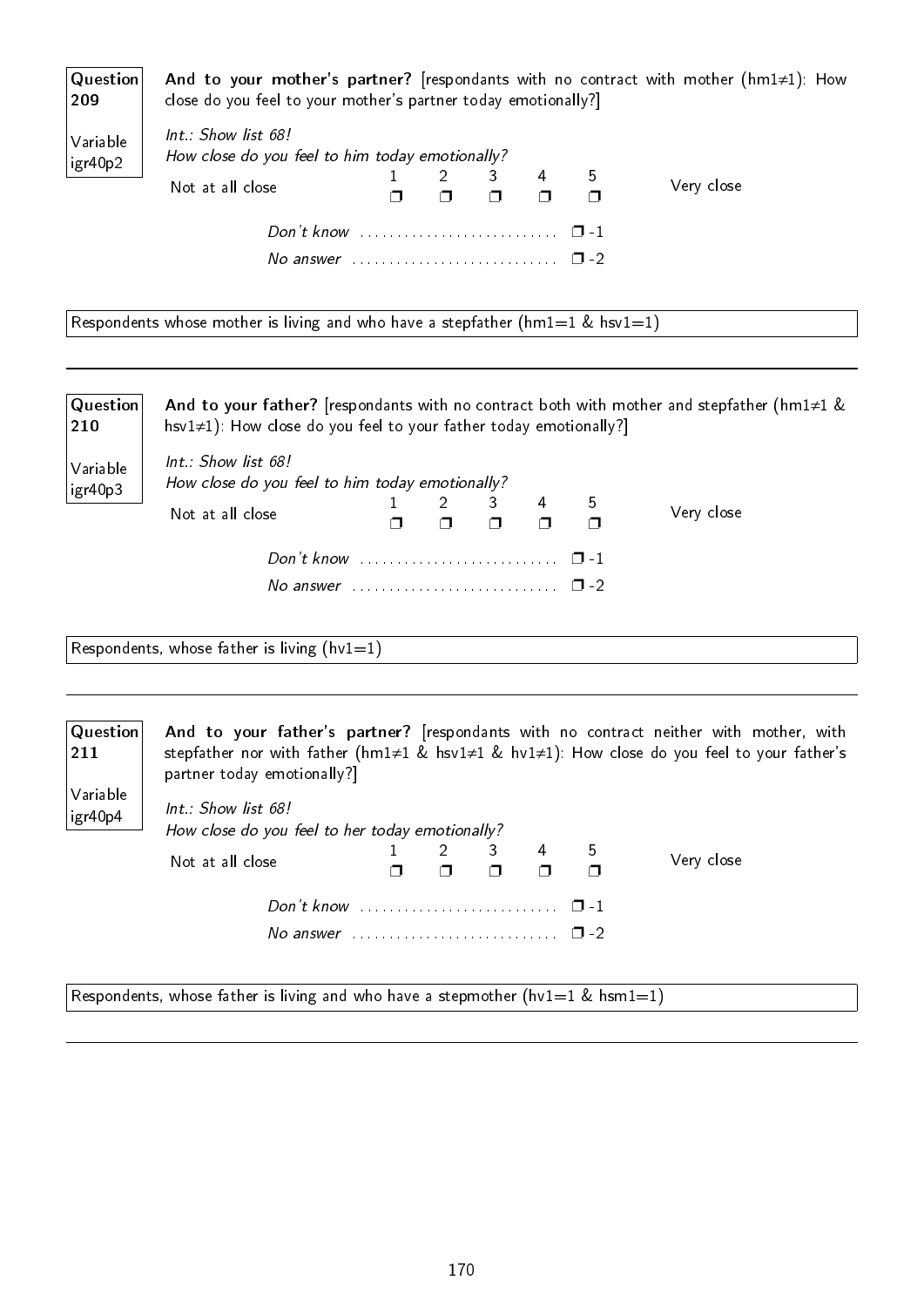# Timely distance

#### Question 212 How much time do you need to get to your mother's [respondents whose parents live in the same household (he2=1): your parents'] dwelling? (on a normal day, using normal means of transportation)

Variable igr41p1 Int.: Show list 69!

| We live in the same house $\ldots, \ldots, \ldots, \ldots, \ldots, \ldots, \ldots, \ldots, \square$ 1 |  |
|-------------------------------------------------------------------------------------------------------|--|
|                                                                                                       |  |
|                                                                                                       |  |
|                                                                                                       |  |
|                                                                                                       |  |
|                                                                                                       |  |
|                                                                                                       |  |
|                                                                                                       |  |
|                                                                                                       |  |
|                                                                                                       |  |

Respondents whose mother is living and was not mentioned in the household grid (hm1=1 & ((d406=0 &  $lmhh1=0)$  |  $(d406=1 & amhh1=0))$ 

| Question<br>213 | How much time do you need to get to the dwelling of your mother's partner? (on a<br>normal day, using normal means of transportation) |
|-----------------|---------------------------------------------------------------------------------------------------------------------------------------|
| Variable        | $Int.:$ Show list 69!                                                                                                                 |
| igr41p2         | We live in the same house $\ldots$ , $\ldots$ , $\ldots$ , $\ldots$ , $\ldots$ , $\ldots$ , $\ldots$ , $\Box$ 1                       |
|                 |                                                                                                                                       |
|                 |                                                                                                                                       |
|                 |                                                                                                                                       |
|                 |                                                                                                                                       |
|                 |                                                                                                                                       |
|                 |                                                                                                                                       |
|                 |                                                                                                                                       |

Respondents whose mother is living and has a new partner who does not live with the mother and was not mentioned in the household grid (hm1=1 & hsv1=1 & igr31≠1 & svhh1=0)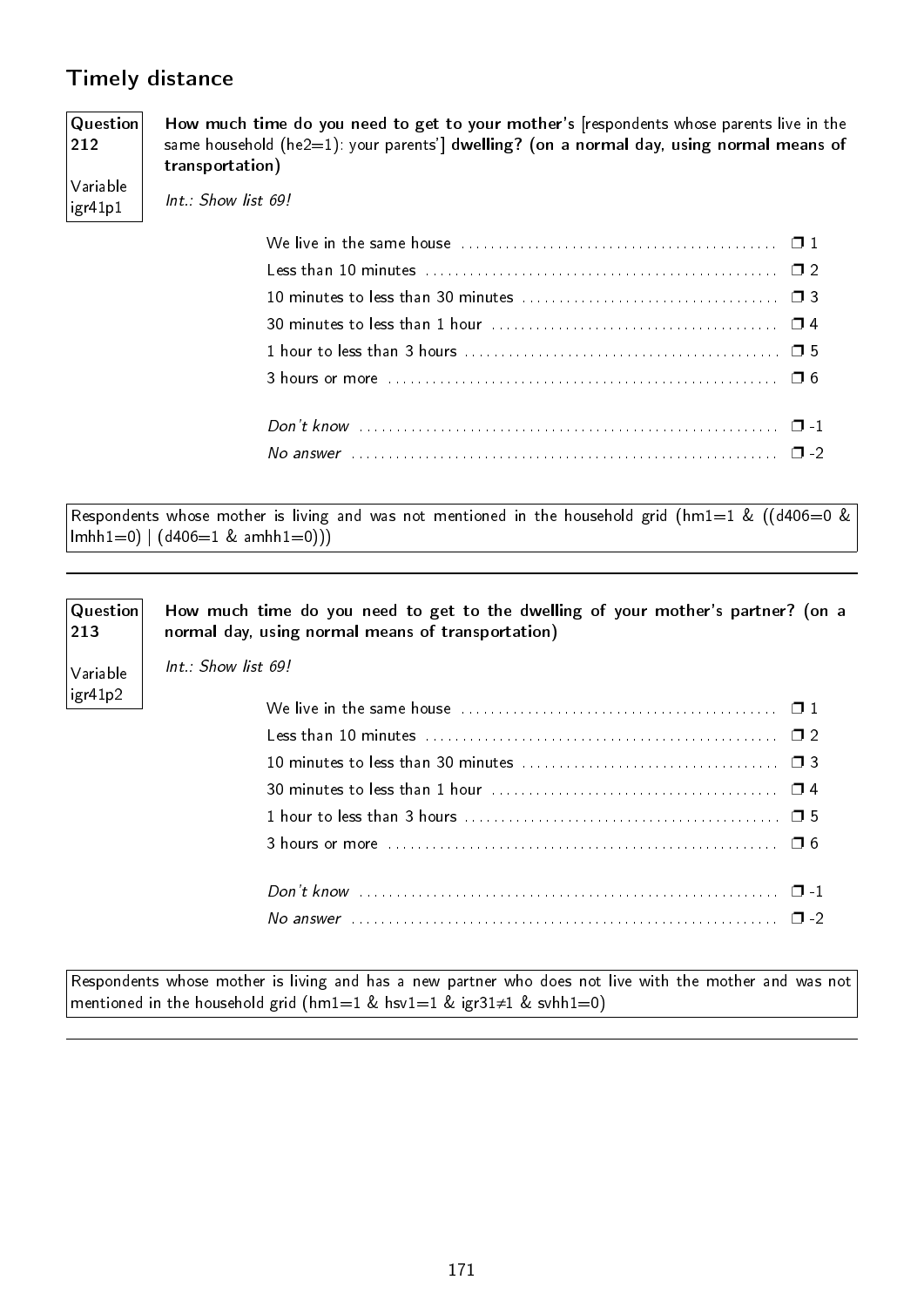| $ $ Question $ $<br> 214 | How much time do you need to get to your father's dwelling? (on a normal day, using<br>normal means of transportation) |
|--------------------------|------------------------------------------------------------------------------------------------------------------------|
| Variable                 | $Int.:$ Show list 69!                                                                                                  |
| ligr41p3                 | We live in the same house $\ldots, \ldots, \ldots, \ldots, \ldots, \ldots, \ldots, \ldots, \square$ 1                  |
|                          |                                                                                                                        |
|                          |                                                                                                                        |
|                          |                                                                                                                        |
|                          |                                                                                                                        |
|                          |                                                                                                                        |
|                          |                                                                                                                        |
|                          |                                                                                                                        |

Respondents, whose father is living , was not mentioned in the household grid and does not live together with the mother (hv1=1 & he2≠1 & ((d406=0 & lvhh1=0) | (d406=1 & avhh1=0)))

| $\mid$ Question $\mid$<br> 215 | How much time do you need to get to the dwelling of your father's partner? (on a<br>normal day, using normal means of transportation) |
|--------------------------------|---------------------------------------------------------------------------------------------------------------------------------------|
| Variable                       | $Int.:$ Show list 69!                                                                                                                 |
| $ $ igr41p4                    |                                                                                                                                       |
|                                |                                                                                                                                       |
|                                |                                                                                                                                       |
|                                |                                                                                                                                       |
|                                |                                                                                                                                       |
|                                |                                                                                                                                       |
|                                |                                                                                                                                       |
|                                |                                                                                                                                       |

Respondents, whose father is living and has a new partner who does not live together with the father and was not mentioned in the household grid (hv1=1 & hsm1=1 & igr36≠1 & smhh1=0)

Time marker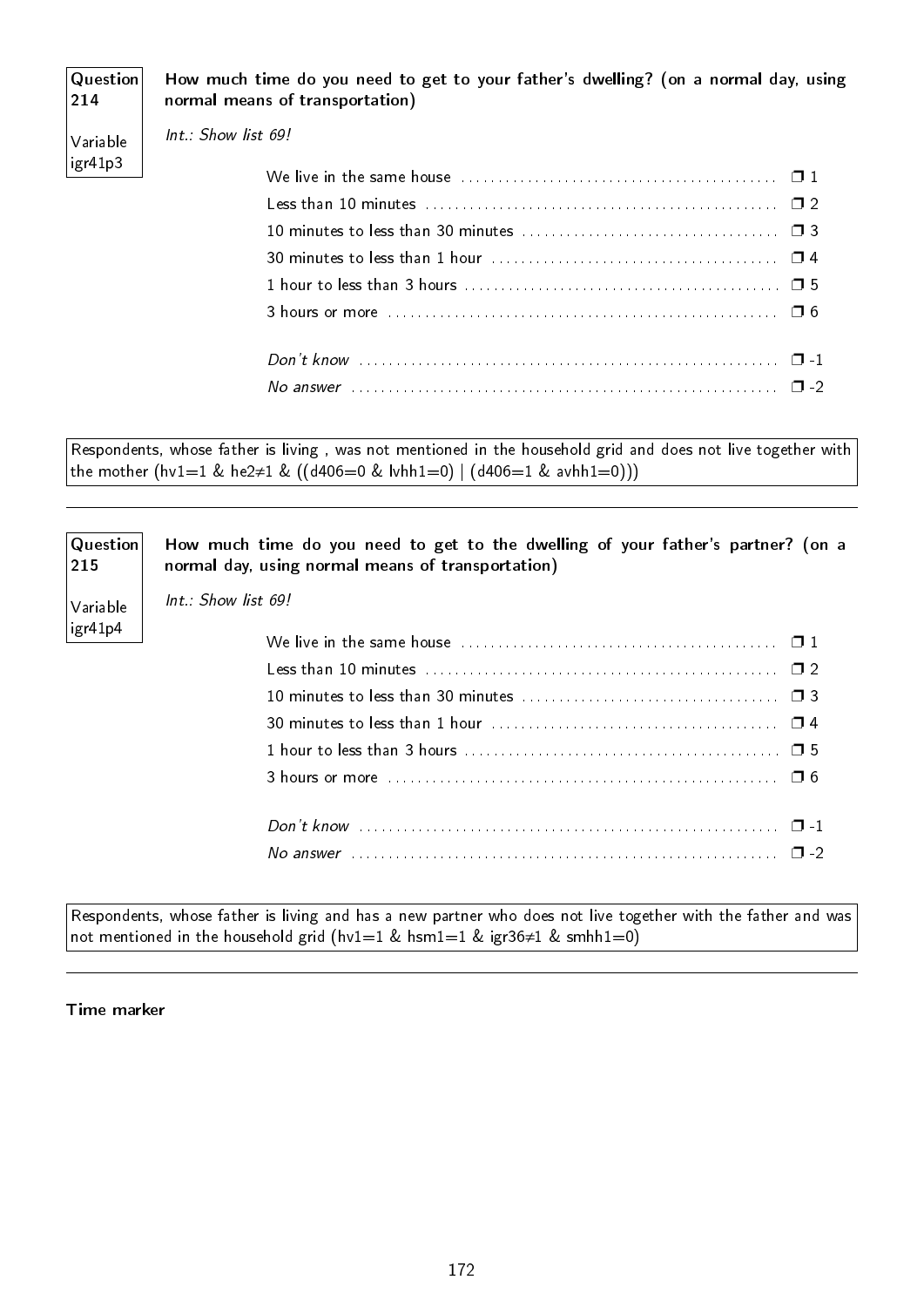# Intimacy and conflict with parents (NRI)

Question 216 Variable igr42\_

How often do you tell the following persons [if contact with mother only (hnk=1 &hm2=1): your mother; if contact with stepfather only (hnk=1 & hsv2=1): your mother's partner; if contact with father only (hnk=1 & hv2=1): your father; if contact with stepmother only (hnk=1  $\&$ hsm2=1): your father's partner] what you are thinking?

Int.: Show list 70!

| igr42p1 | [If more information on mother $(hm3=1)$ ]: your mother                 |
|---------|-------------------------------------------------------------------------|
| igr42p2 | [If more information on stepfather ( $hsv3=1$ )]: your mother's partner |
| igr42p3 | [If more information on father $(hv3=1)$ ]: your father                 |
| igr42p4 | [If more information on stepmother $(hsm3=1)$ ]: your father's partner  |

| Seldom  02                                                                  |  |  |  |  |  |  |  |  |  |  |  |  |  |  |  |
|-----------------------------------------------------------------------------|--|--|--|--|--|--|--|--|--|--|--|--|--|--|--|
| Sometimes  03                                                               |  |  |  |  |  |  |  |  |  |  |  |  |  |  |  |
|                                                                             |  |  |  |  |  |  |  |  |  |  |  |  |  |  |  |
|                                                                             |  |  |  |  |  |  |  |  |  |  |  |  |  |  |  |
| Don't know $\ldots \ldots \ldots \ldots \ldots \ldots \ldots \quad \Box$ -1 |  |  |  |  |  |  |  |  |  |  |  |  |  |  |  |
|                                                                             |  |  |  |  |  |  |  |  |  |  |  |  |  |  |  |
|                                                                             |  |  |  |  |  |  |  |  |  |  |  |  |  |  |  |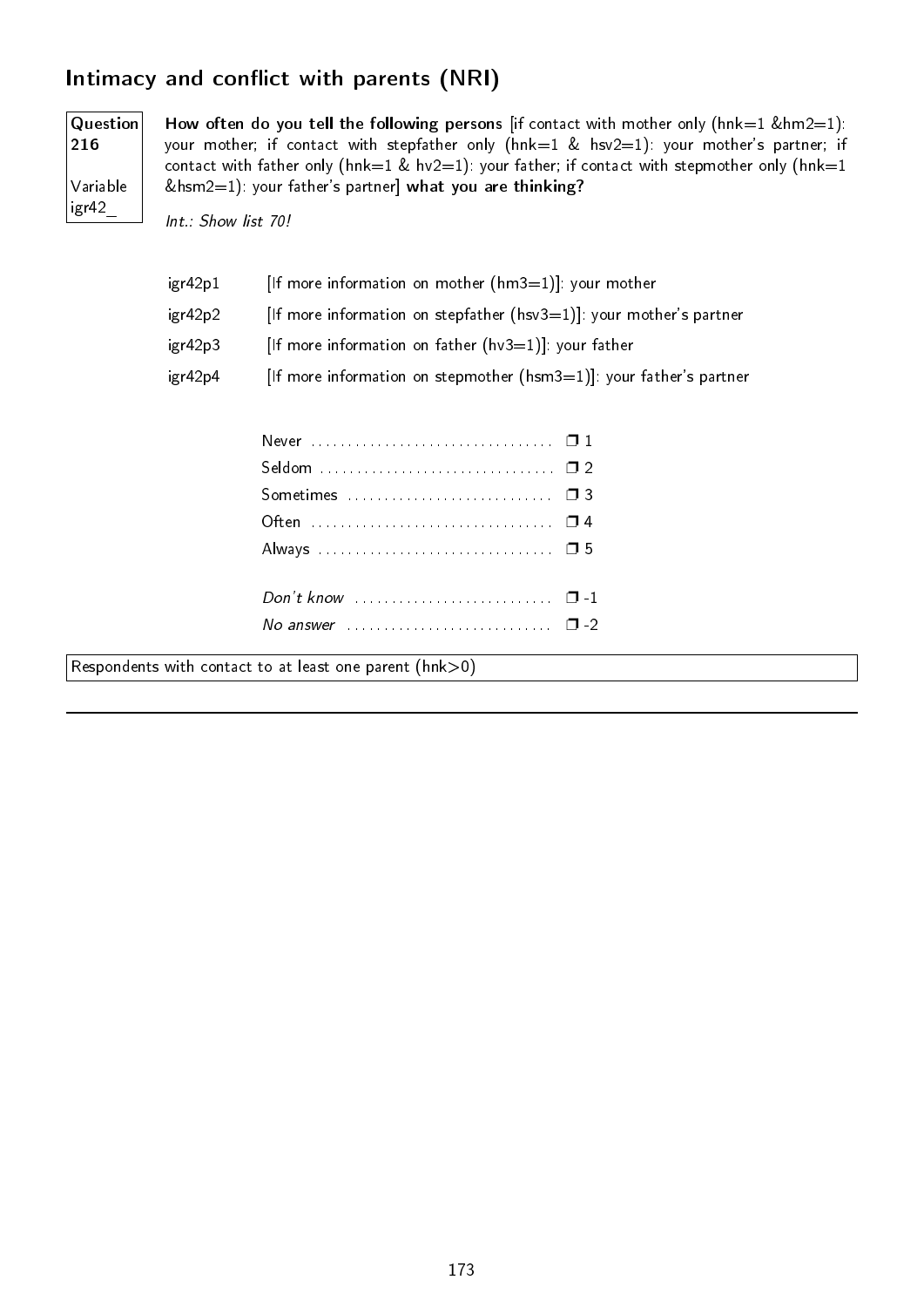| Question<br>217   |  |
|-------------------|--|
| Variable<br>igr43 |  |

How often do the following persons [if contact with mother only (hnk=1 &hm2=1): does your mother; if contact with stepfather only (hnk=1 & hsv2=1): does your mother's partner; if contact with father only (hnk=1 & hv2=1): does your father; if contact with stepmother only (hnk=1 & hsm2=1): does your father's partner] express recognition for what you've done?

Int.: Show list 70!

| igr43p1 | $[$ If contact with mother $(hm3=1)]$ : your mother                                              |
|---------|--------------------------------------------------------------------------------------------------|
| igr43p2 | $[$ If contact with stepfather $(hsv3=1)]$ : your mother's partner                               |
| igr43p3 | [If contact with father $(hv3=1)$ ]: your father                                                 |
| igr43p4 | [If contact with stepmother and not to all other parents ( $hsm3=1$ ]]: your father's<br>partner |

| No answer $\ldots \ldots \ldots \ldots \ldots \ldots \ldots \square$ -2 |  |
|-------------------------------------------------------------------------|--|
|                                                                         |  |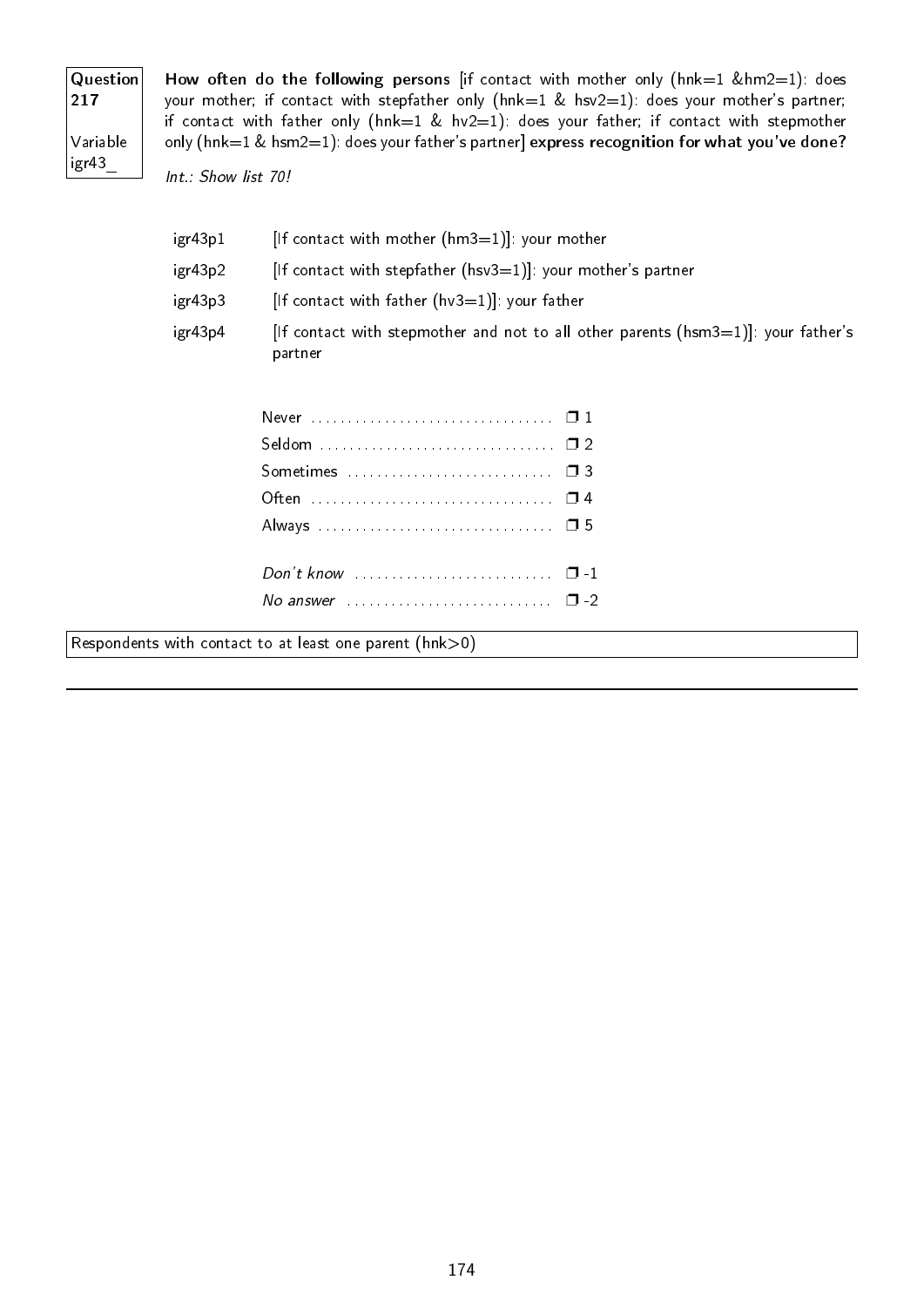| $\mathsf{Question}  $<br>218 |
|------------------------------|
| Variable<br>igr44            |

How often do the following persons[if contact with mother only (hnk=1 &hm2=1): does your mother; if contact with stepfather only (hnk=1 & hsv2=1): does your mother's partner; if contact with father only (hnk=1 & hv2=1): does your father; if contact with stepmother only (hnk=1 & hsm2=1): does your father's partner] make you to do things her/his way?

Int.: Show list 70!

| igr44p1 | [If contact with mother $(hm3=1)$ ]: your mother                                                 |
|---------|--------------------------------------------------------------------------------------------------|
| igr44p2 | [If contact with stepfather $(hsv3=1)$ ]: your mother's partner                                  |
| igr44p3 | $[$ If contact with father $(hv3=1)$ ]: your father                                              |
| igr44p4 | [If contact with stepmother and not to all other parents ( $hsm3=1$ ]]: your father's<br>partner |

| No answer $\cdots$ $\cdots$ $\cdots$ |  |
|--------------------------------------|--|
|                                      |  |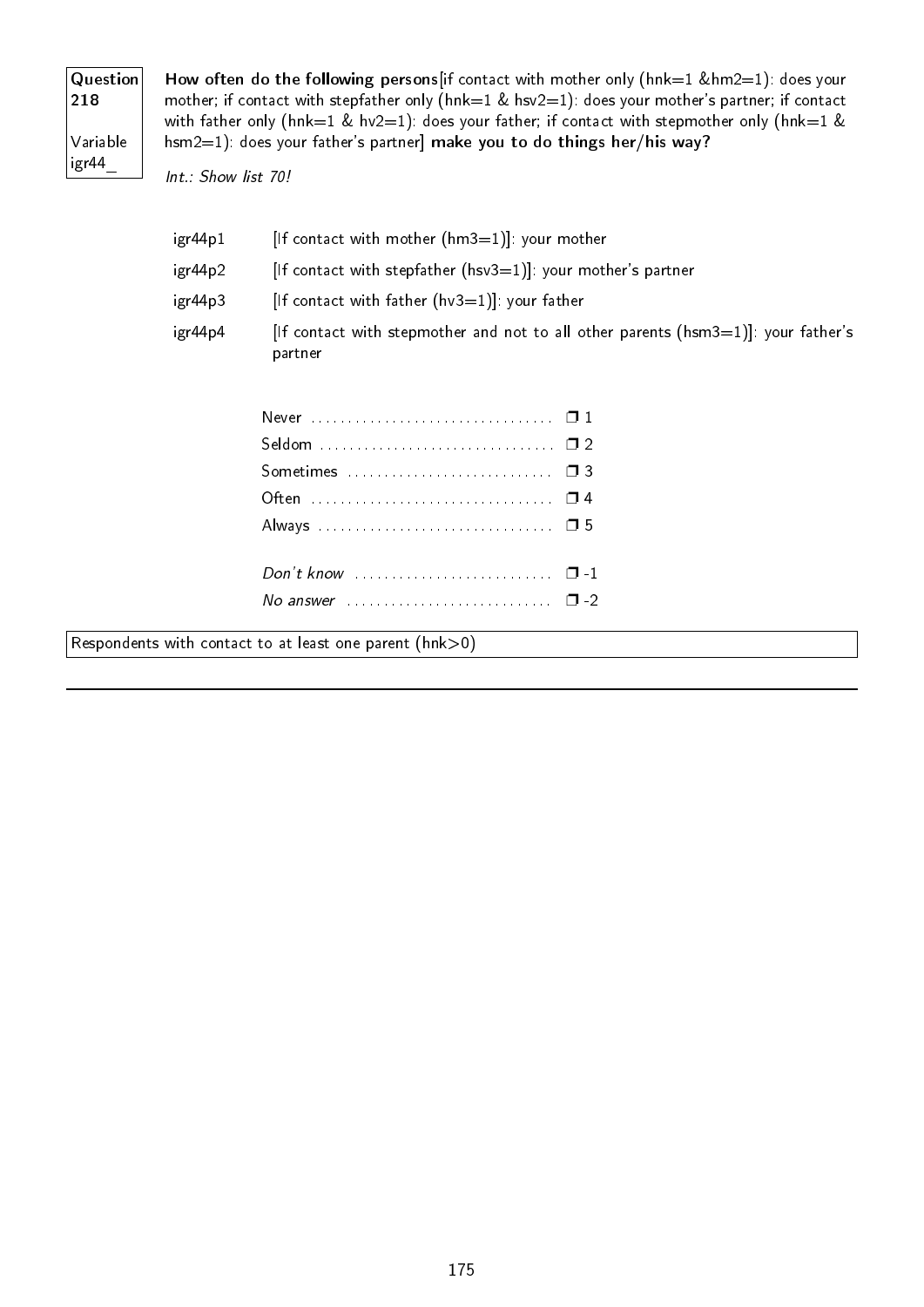| Question<br>219   |
|-------------------|
| Variable<br>igr45 |

How often are you and the following persons [if contact with mother only ( $h n k=1$  & $h m 2=1$ ): your mother; if contact with stepfather only (hnk=1 & hsv2=1): your mother's partner; if contact with father only (hnk=1 & hv2=1): your father; if contact with stepmother only (hnk=1 & hsm2=1): your father's partner], annoyed or angry with each other?

Int.: Show list 70!

| igr45p1 | [If more information on mother $(hm3=1)$ ]: your mother                |
|---------|------------------------------------------------------------------------|
| igr45p2 | If more information on stepfather ( $hsv3=1$ ). your mother's partner  |
| igr45p3 | [If more information on father $(hv3=1)$ ]: your father                |
| igr45p4 | [If more information on stepmother $(hsm3=1)$ ]: your father's partner |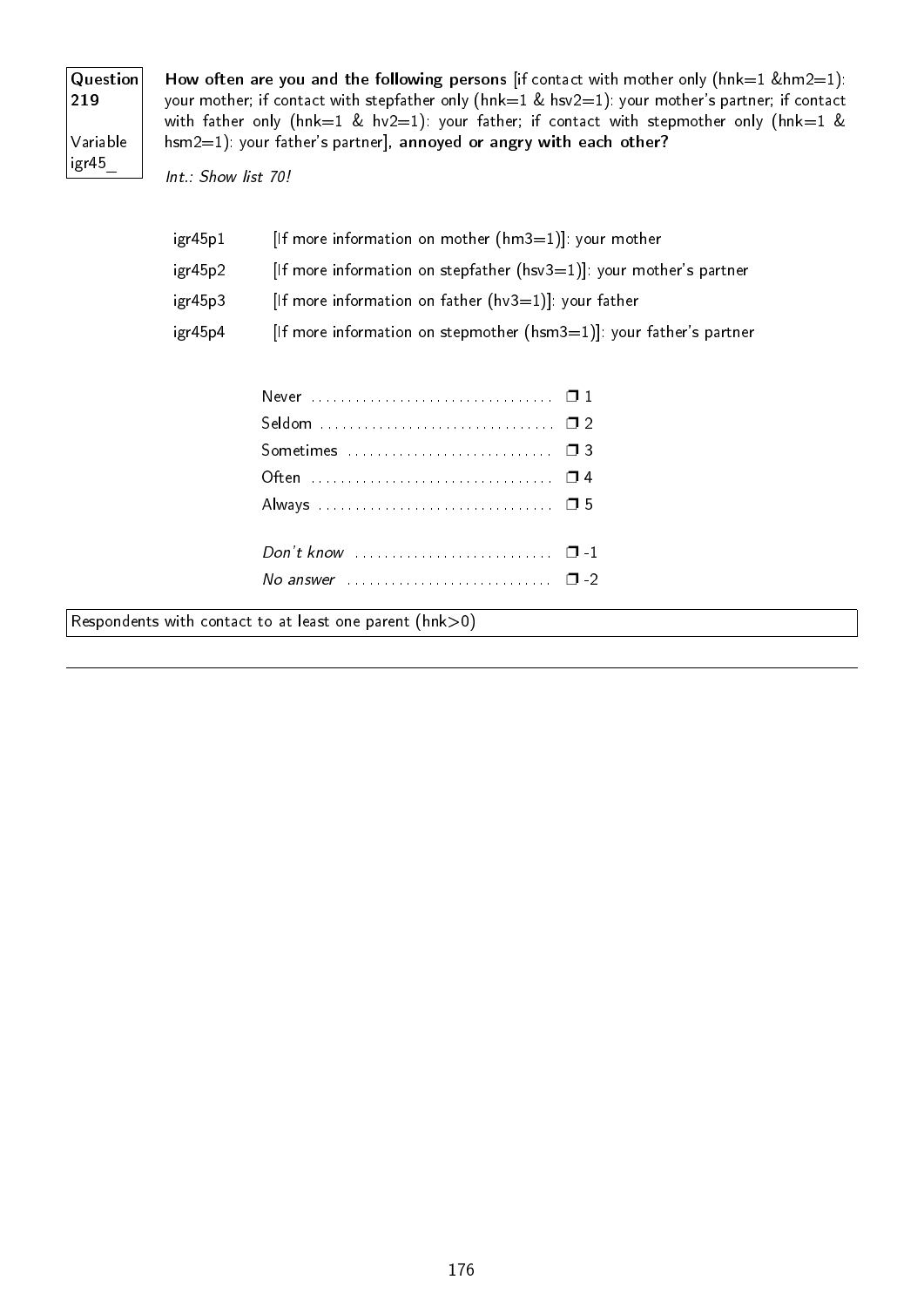| Question<br>220   |
|-------------------|
| Variable<br>igr46 |

How often do the following persons [if contact with mother only (hnk=1 &hm2=1): does your mother; if contact with stepfather only (hnk=1 & hsv2=1): does your mother's partner; if contact with father only (hnk=1 & hv2=1): does your father; if contact with stepmother only ( $hnk=1$  &  $hsm2=1$ ): does your father's partner] show you that she/he appreciates you?

Int.: Show list 70!

| igr46p1 | If contact with mother $(hm3=1)!$ your mother                                                   |
|---------|-------------------------------------------------------------------------------------------------|
| igr46p2 | $[$ If contact with stepfather $(hsv3=1)$ ]: your mother's partner                              |
| igr46p3 | $[$ If contact with father $(hv3=1)$ ]: your father                                             |
| igr46p4 | [If contact with stepmother and not to all other parents ( $hsm3=1$ ]: your father's<br>partner |

| No answer $\ldots$ $\ldots$ $\ldots$ $\ldots$ $\ldots$ $\ldots$ $\Box$ -2 |  |
|---------------------------------------------------------------------------|--|
|                                                                           |  |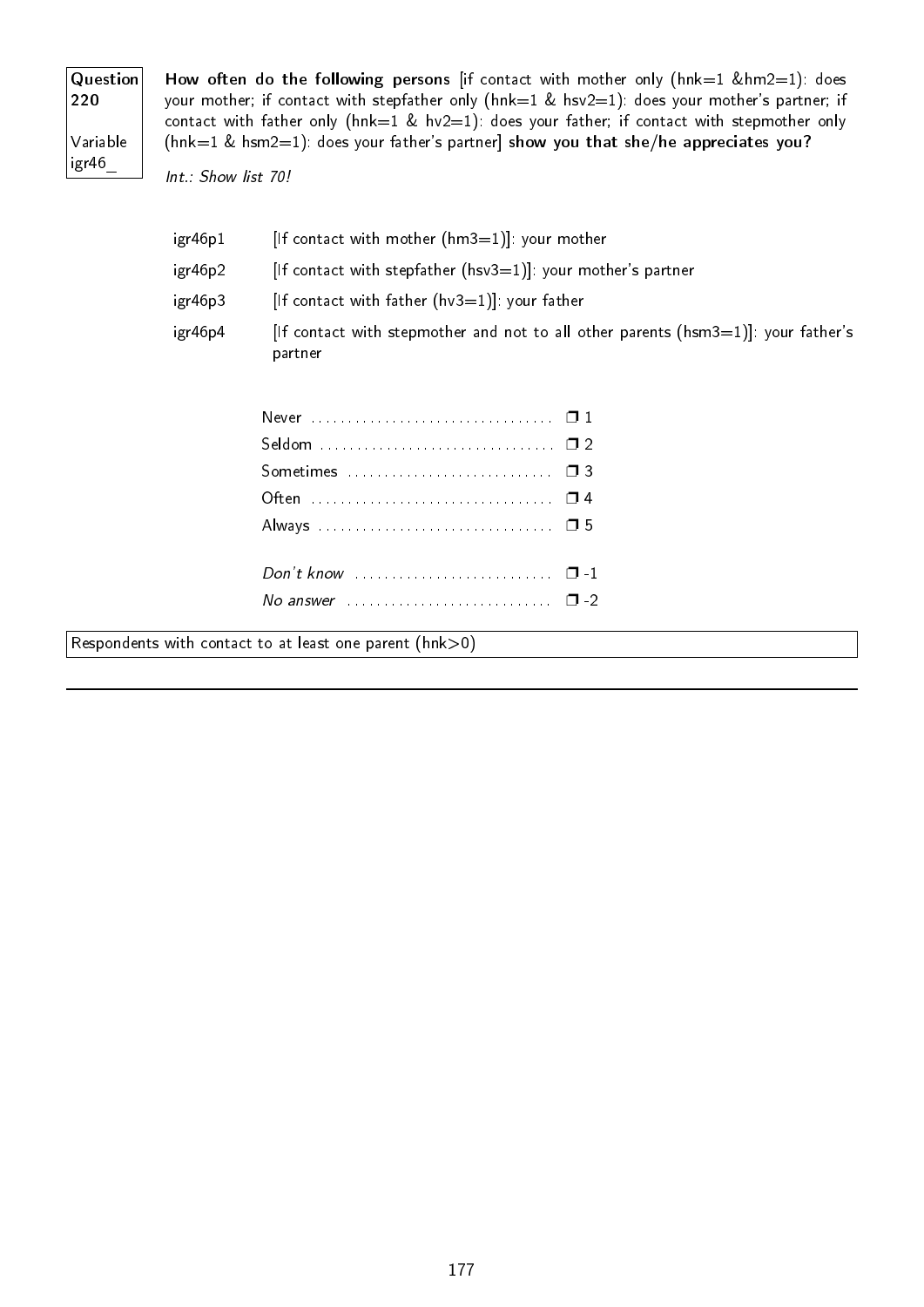| Question<br>221   |
|-------------------|
| Variable<br>igr47 |

How often do you and the following persons [if contact with mother only ( $hnk=1$  & $hm2=1$ ): your mother; if contact with stepfather only (hnk=1 & hsv2=1): your mother's partner; if contact with father only (hnk=1 & hv2=1): your father; if contact with stepmother only (hnk=1 & hsm2=1): your father's partner] disagree and quarrel?

Int.: Show list 70!

| igr47p1 | [If more information on mother $(hm3=1)$ ]: your mother                 |
|---------|-------------------------------------------------------------------------|
| igr47p2 | [If more information on stepfather ( $hsv3=1$ )]: your mother's partner |
| igr47p3 | [If more information on father $(hv3=1)$ ]: your father                 |
| igr47p4 | [If more information on stepmother $(hsm3=1)$ ]: your father's partner  |

| No answer $\cdots$ $\cdots$ $\cdots$ |  |
|--------------------------------------|--|
|                                      |  |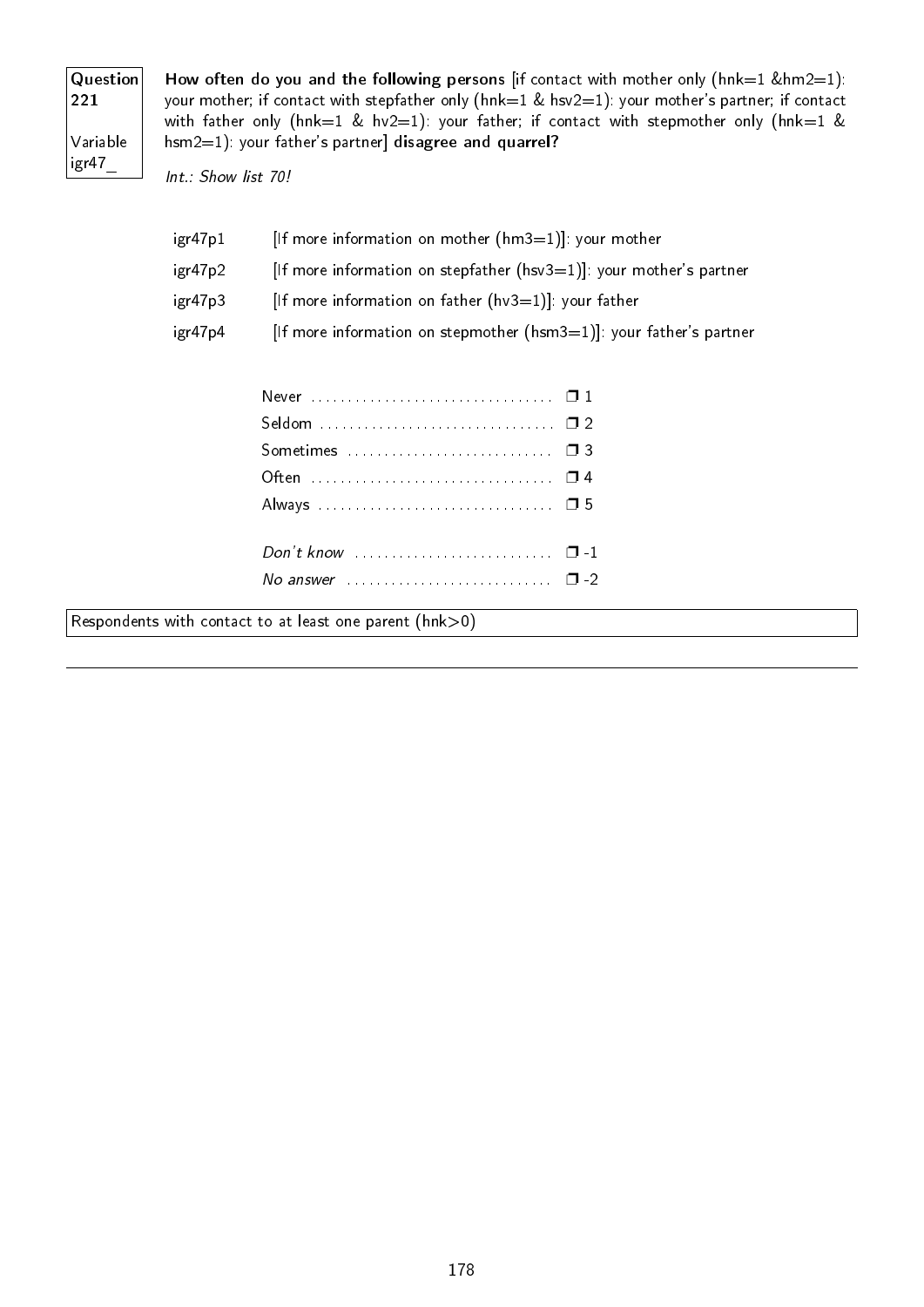| Question<br>222   |
|-------------------|
| Variable<br>igr48 |

How often do the following persons [if contact with mother only (hnk=1 &hm2=1): does your mother; if contact with stepfather only (hnk=1 & hsv2=1): does your mother's partner; if contact with father only (hnk=1 & hv2=1): does your father; if contact with stepmother only (hnk=1 & hsm2=1): does your father's partner] get her/his way when you can't agree on something?

Int.: Show list 70!

| igr48p1 | If contact with mother $(hm3=1)!$ your mother                                                   |
|---------|-------------------------------------------------------------------------------------------------|
| igr48p2 | If contact with stepfather (hsv $3=1$ ). your mother's partner                                  |
| igr48p3 | $[$ If contact with father $(hv3=1)$ ]: your father                                             |
| igr48p4 | [If contact with stepmother and not to all other parents ( $hsm3=1$ ]: your father's<br>partner |

| No answer $\ldots \ldots \ldots \ldots \ldots \ldots \ldots \square$ -2 |  |
|-------------------------------------------------------------------------|--|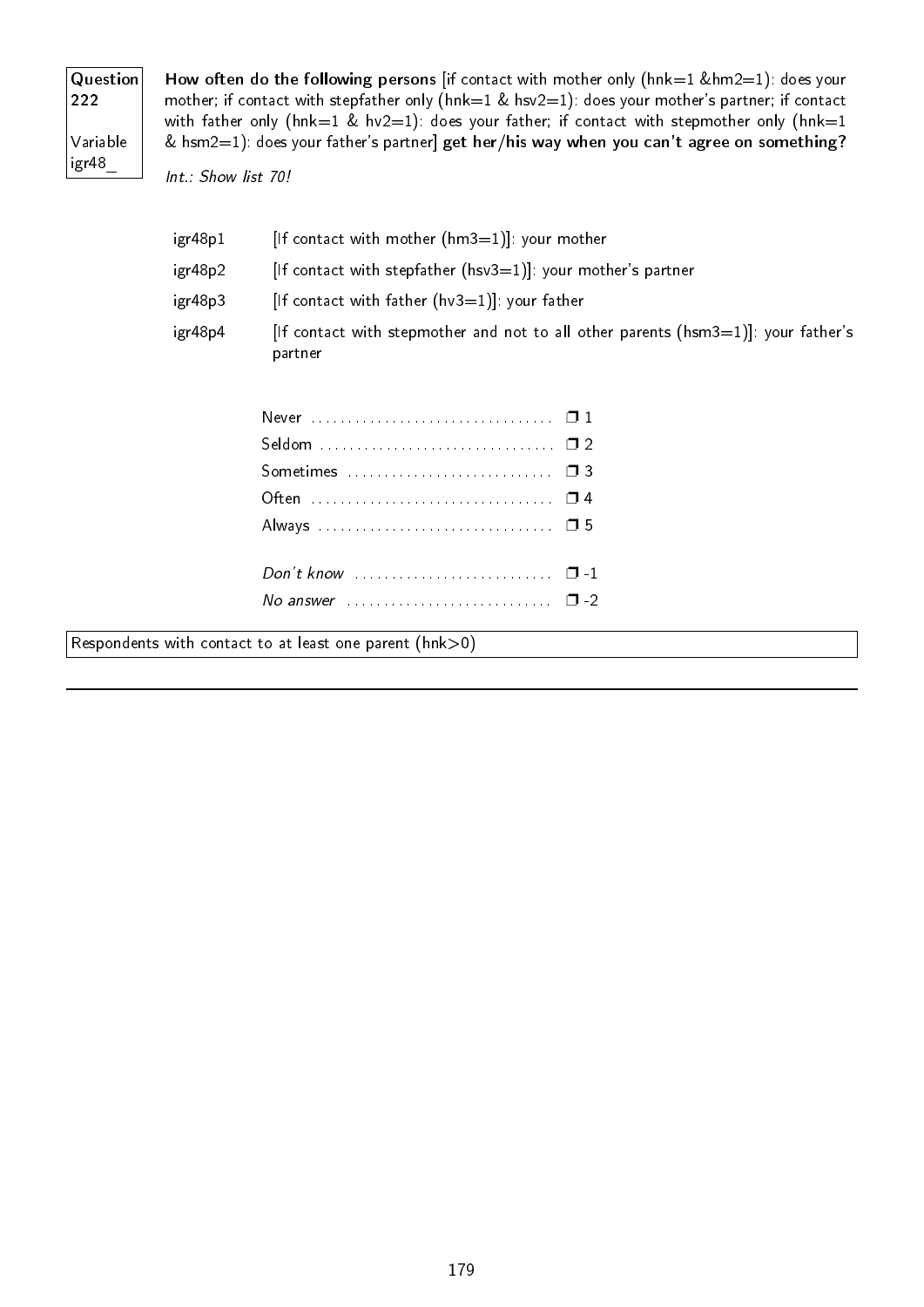| Question<br>223   |
|-------------------|
| Variable<br>igr49 |

How often do you share with the following persons [if contact with mother only (hnk=1 &hm2=1): your mother; if contact with stepfather only (hnk=1 & hsv2=1): your mother's partner; if contact with father only (hnk=1 & hv2=1): your father; if contact with stepmother only (hnk=1 & hsm2=1): your father's partner] your secrets and private feelings?

Int.: Show list 70!

| igr49p1 | [If more information on mother $(hm3=1)$ ]: your mother                |
|---------|------------------------------------------------------------------------|
| igr49p2 | If more information on stepfather $(hsv3=1)$ : your mother's partner   |
| igr49p3 | [If more information on father $(hv3=1)$ ]: your father                |
| igr49p4 | [If more information on stepmother $(hsm3=1)$ ]: your father's partner |

| No answer $\cdots$ $\cdots$ $\cdots$ |  |
|--------------------------------------|--|
|                                      |  |

Respondents with contact to at least one parent (hnk>0)

### Time marker

### Nursing

| $\mid$ Question $\mid$ | Has your mother needed regular help within the last 12 months with daily tasks such as |  |
|------------------------|----------------------------------------------------------------------------------------|--|
| $ 224\rangle$          | eating, standing up, dressing, bathing, or going to toilet?                            |  |
| $\sqrt{}$ Variable     |                                                                                        |  |
| $\vert$ igr $51p1$     |                                                                                        |  |
|                        |                                                                                        |  |
|                        | No answer $\ldots$ , $\ldots$ , $\ldots$ , $\ldots$ , $\Box$ -2                        |  |

Respondents with contact to their mother  $(hm3=1)$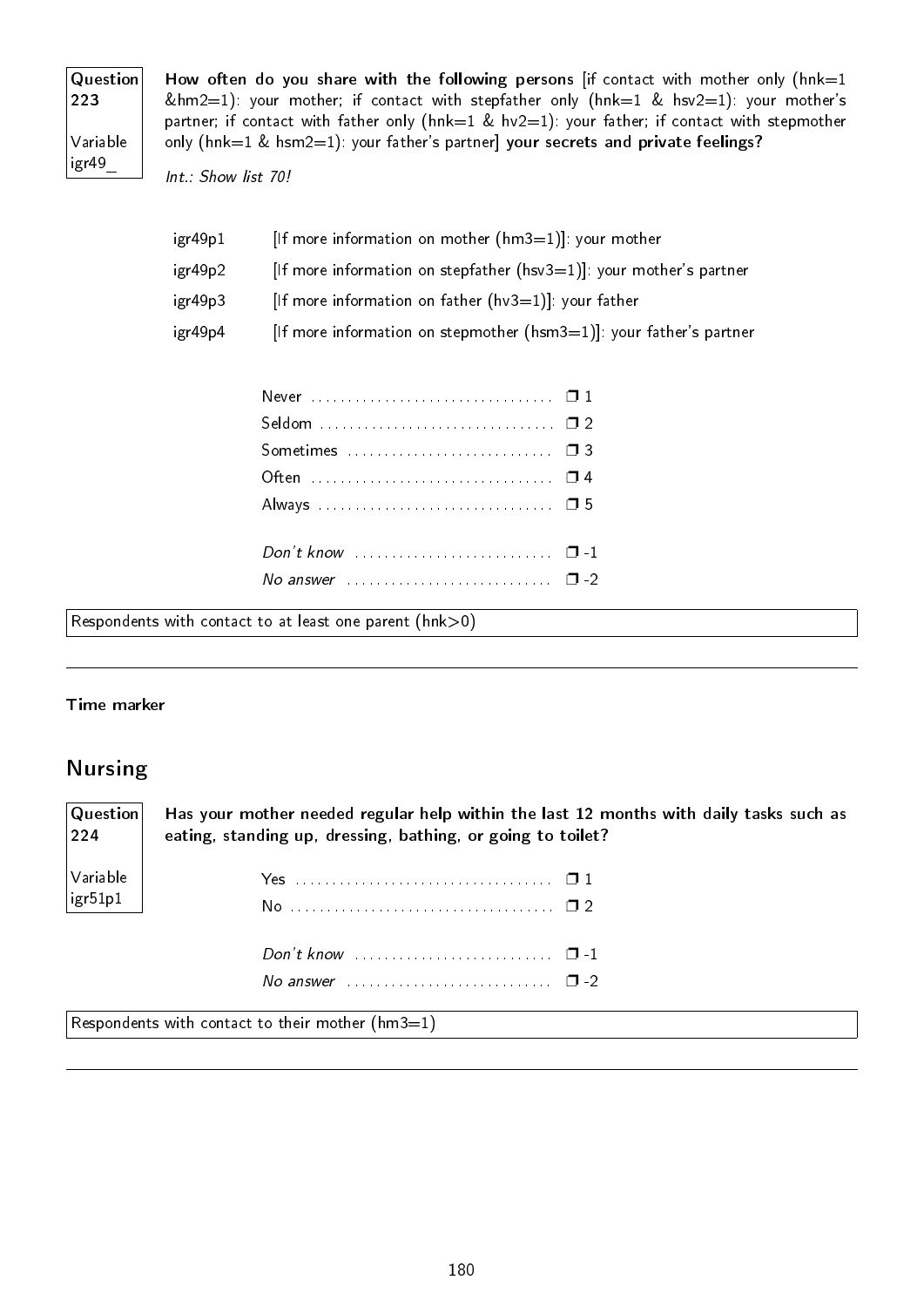| <b>Question</b> | From whom did she receive this help?                                                                 |                                                                                                                                                                                               |  |  |
|-----------------|------------------------------------------------------------------------------------------------------|-----------------------------------------------------------------------------------------------------------------------------------------------------------------------------------------------|--|--|
| 225             | Int.: Show list 71! Multiple answers allowed!                                                        |                                                                                                                                                                                               |  |  |
| Variable        |                                                                                                      |                                                                                                                                                                                               |  |  |
| igr51p1         | igr51p1i1                                                                                            | From a professional nursing agency                                                                                                                                                            |  |  |
|                 | igr51p1i2                                                                                            | From me                                                                                                                                                                                       |  |  |
|                 | igr51p1i3                                                                                            | From her husband/partner                                                                                                                                                                      |  |  |
|                 | igr51p1i4                                                                                            | From other family members or relatives                                                                                                                                                        |  |  |
|                 | igr51p1i6                                                                                            | From other persons                                                                                                                                                                            |  |  |
|                 |                                                                                                      |                                                                                                                                                                                               |  |  |
|                 |                                                                                                      | Not mentioned<br>$\Box$ 0                                                                                                                                                                     |  |  |
|                 |                                                                                                      |                                                                                                                                                                                               |  |  |
|                 |                                                                                                      | $\Box$ 1                                                                                                                                                                                      |  |  |
|                 |                                                                                                      | $\square$ - 2                                                                                                                                                                                 |  |  |
|                 |                                                                                                      | Respondents with contact to their mother, and whose mother is in need of care (hm3=1 & igr51p1=1)                                                                                             |  |  |
|                 |                                                                                                      |                                                                                                                                                                                               |  |  |
| Question<br>226 | tasks?                                                                                               | And has your mother's partner needed regular help within the last 12 months with daily<br>[If no contact with mother ( $hm3\neq1$ ): Has your mother's partner needed regular help within the |  |  |
| Variable        | last 12 months with daily tasks such as eating, standing up, dressing, bathing, or going to toilet?] |                                                                                                                                                                                               |  |  |
| igr51p2         | Int.: Such as eating, standing up, dressing, bathing, or going to toilet                             |                                                                                                                                                                                               |  |  |
|                 |                                                                                                      |                                                                                                                                                                                               |  |  |

Respondents with contact to their stepfather  $(hsv3=1)$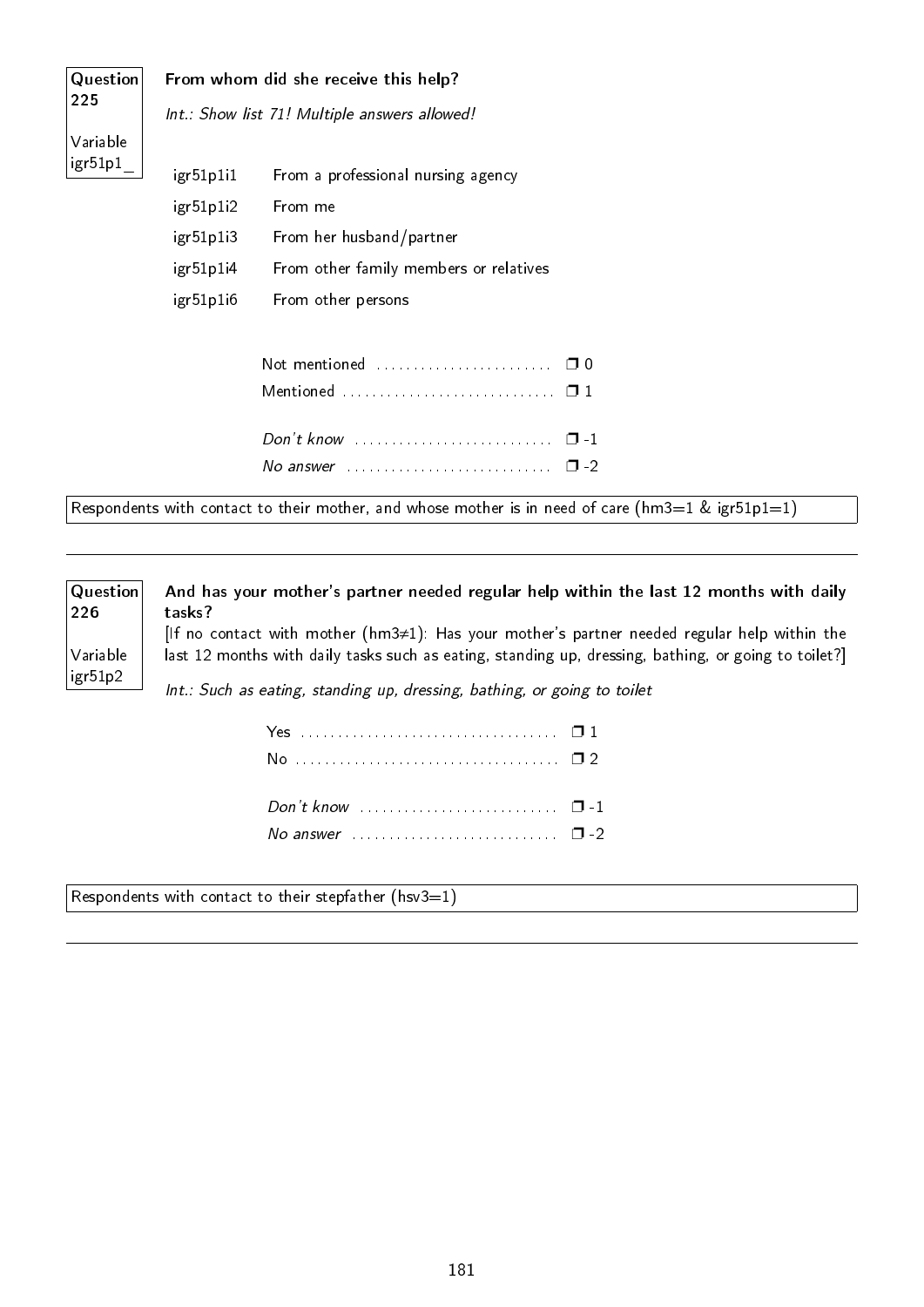| Question | From whom did he receive this help?           |                                                                                                            |  |  |
|----------|-----------------------------------------------|------------------------------------------------------------------------------------------------------------|--|--|
| 227      | Int.: Show list 72! Multiple answers allowed! |                                                                                                            |  |  |
| Variable |                                               |                                                                                                            |  |  |
| igr51p2  | igr51p2i1                                     | From a professional nursing agency                                                                         |  |  |
|          | igr51p2i2                                     | From me                                                                                                    |  |  |
|          | igr51p2i3                                     | From her husband/partner                                                                                   |  |  |
|          | igr51p2i4                                     | From other family members or relatives                                                                     |  |  |
|          | igr51p2i6                                     | From other persons                                                                                         |  |  |
|          |                                               |                                                                                                            |  |  |
|          |                                               |                                                                                                            |  |  |
|          |                                               |                                                                                                            |  |  |
|          |                                               | Don't know<br>$\Box$ $\Box$                                                                                |  |  |
|          |                                               |                                                                                                            |  |  |
|          |                                               |                                                                                                            |  |  |
|          |                                               | Respondents with contact to their stepfather, and whose stepfather is in need of care (hsv3=1 & igr51p2=1) |  |  |

Question 228

Variable igr51p3

Has your father needed regular help within the last 12 months with daily tasks? [If no contact with mother and stepfather (hm3≠1 & hsv3≠1): Has your father needed regular help within the last 12 months with daily tasks such as eating, standing up, dressing, bathing, or going to toilet?]

Int.: Such as eating, standing up, dressing, bathing, or going to toilet

| Don't know $\ldots \ldots \ldots \ldots \ldots \ldots \ldots \quad \Box -1$ |  |
|-----------------------------------------------------------------------------|--|
|                                                                             |  |

Respondents with contact to their father (hv3=1)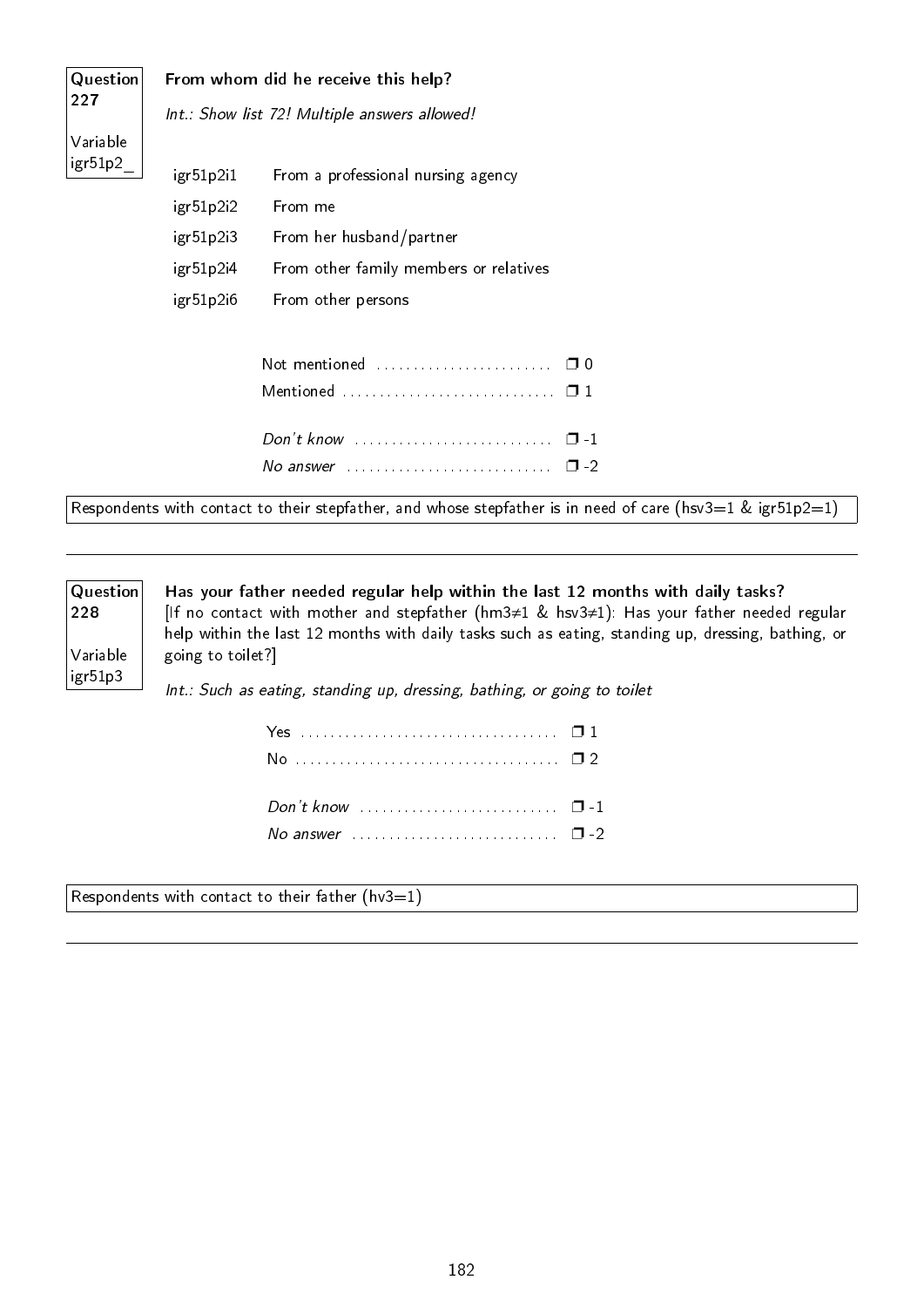| Question                                                                                          | From whom did he receive this help?           |                                                                         |  |
|---------------------------------------------------------------------------------------------------|-----------------------------------------------|-------------------------------------------------------------------------|--|
| 229                                                                                               | Int.: Show list 73! Multiple answers allowed! |                                                                         |  |
| Variable                                                                                          |                                               |                                                                         |  |
| igr51p3                                                                                           | igr51p3i1                                     | From a professional nursing agency                                      |  |
|                                                                                                   | igr51p3i2                                     | From me                                                                 |  |
|                                                                                                   | igr51p3i3                                     | From her husband/partner                                                |  |
|                                                                                                   | igr51p3i4                                     | From other family members or relatives                                  |  |
|                                                                                                   | igr51p3i6                                     | From other persons                                                      |  |
|                                                                                                   |                                               |                                                                         |  |
|                                                                                                   |                                               |                                                                         |  |
|                                                                                                   |                                               |                                                                         |  |
|                                                                                                   |                                               | No answer $\ldots \ldots \ldots \ldots \ldots \ldots \ldots \square$ -2 |  |
| Respondents with contact to their father, and whose father is in need of care (hv3=1 & igr51p3=1) |                                               |                                                                         |  |

**Question** 230 Variable igr51p4 And has your father's partner needed regular help within the last 12 months with daily tasks? [If no contact with mother, stepfather and father (hm3≠1 & hsv3≠1 & hv3≠1): Has your father's partner needed regular help within the last 12 months with daily tasks such as eating, standing up, dressing, bathing, or going to toilet?]

Int.: Such as eating, standing up, dressing, bathing, or going to toilet

 $\vert$ to whom the questions regarding the stepmother were posed (according to Infobox p. 168) (hsm3=1)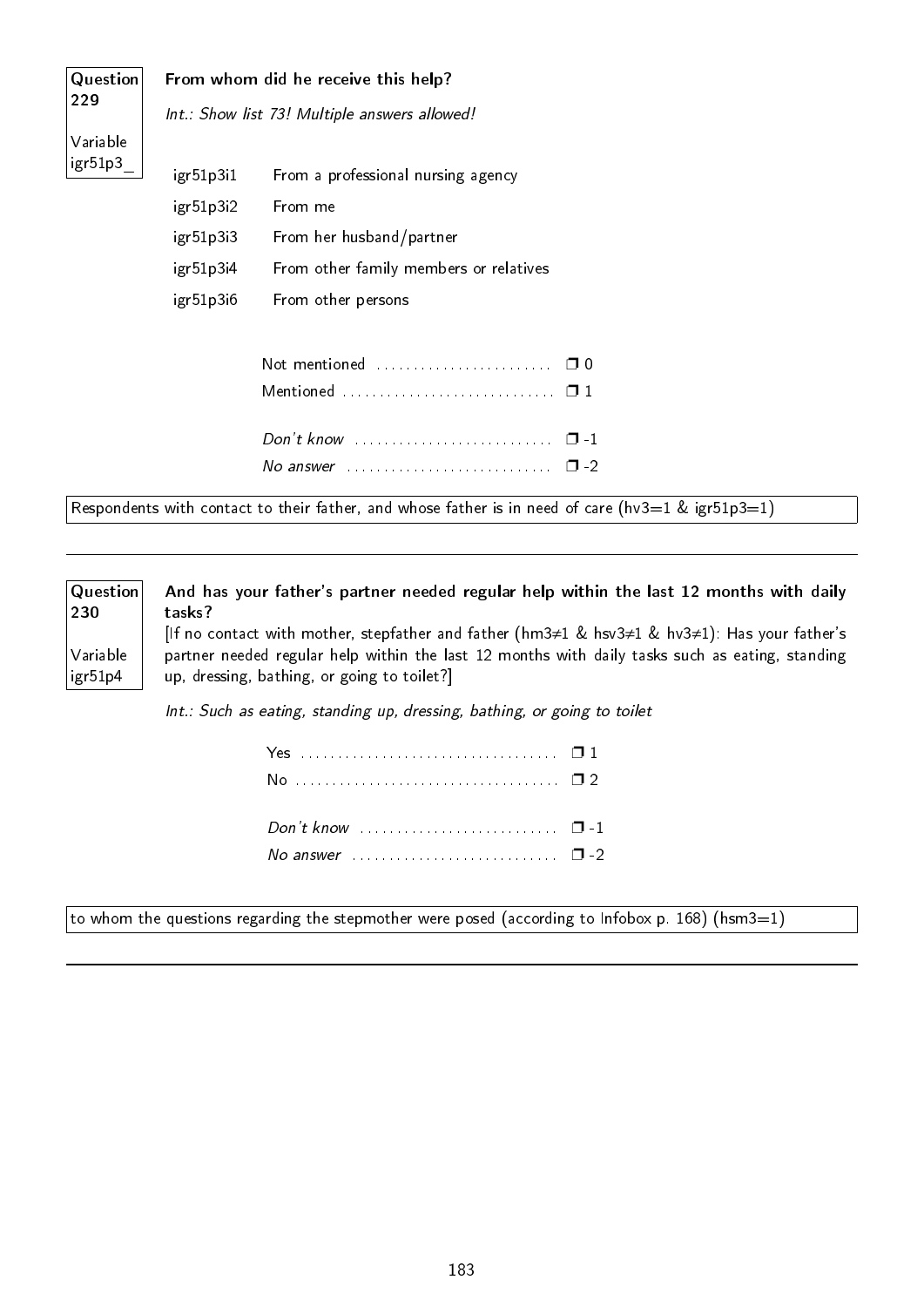| Question | From whom did she receive this help? |                                                                                                                                                                                                       |  |  |
|----------|--------------------------------------|-------------------------------------------------------------------------------------------------------------------------------------------------------------------------------------------------------|--|--|
| 231      |                                      | Int.: Show list 74! Multiple answers allowed!                                                                                                                                                         |  |  |
| Variable |                                      |                                                                                                                                                                                                       |  |  |
| igr51p4  | igr51p4i1                            | From a professional nursing agency                                                                                                                                                                    |  |  |
|          | igr51p4i2                            | From me                                                                                                                                                                                               |  |  |
|          | igr51p4i3                            | From her husband/partner                                                                                                                                                                              |  |  |
|          | igr51p4i4                            | From other family members or relatives                                                                                                                                                                |  |  |
|          | igr51p4i6                            | From other persons                                                                                                                                                                                    |  |  |
|          |                                      | Not mentioned<br>$\Box$ 0                                                                                                                                                                             |  |  |
|          |                                      | Mentioned $\ldots \ldots \ldots \ldots \ldots \ldots \ldots \square 1$                                                                                                                                |  |  |
|          |                                      | $Don't know \dots \dots \dots \dots \dots \dots \dots \dots \dots$<br>$\Box$ 1                                                                                                                        |  |  |
|          |                                      | No answer $\ldots \ldots \ldots \ldots \ldots \ldots \ldots \square$ -2                                                                                                                               |  |  |
|          |                                      | Respondents with contact to their stepmother, whose stepmother is in need of care and to whom the questions<br>regarding the stepmother were posed (according to Infobox p. 168) (hsm3=1 & igr51p4=1) |  |  |

# Leisure time activities with parents

trips, attending cultural events, or shopping?

Question 232 Variable igr52p1

Int.: Show list 75!

| Very often $\dots \dots \dots \dots \dots \dots \dots \dots \dots \dots \dots \dots \dots \dots \dots \dots \dots$ |  |
|--------------------------------------------------------------------------------------------------------------------|--|
|                                                                                                                    |  |
|                                                                                                                    |  |
| No answer $\cdots$ $\cdots$ $\cdots$                                                                               |  |
|                                                                                                                    |  |

How often have you done things together with your mother in the past 12 months like

Respondents with contact to their mother  $(hm3=1)$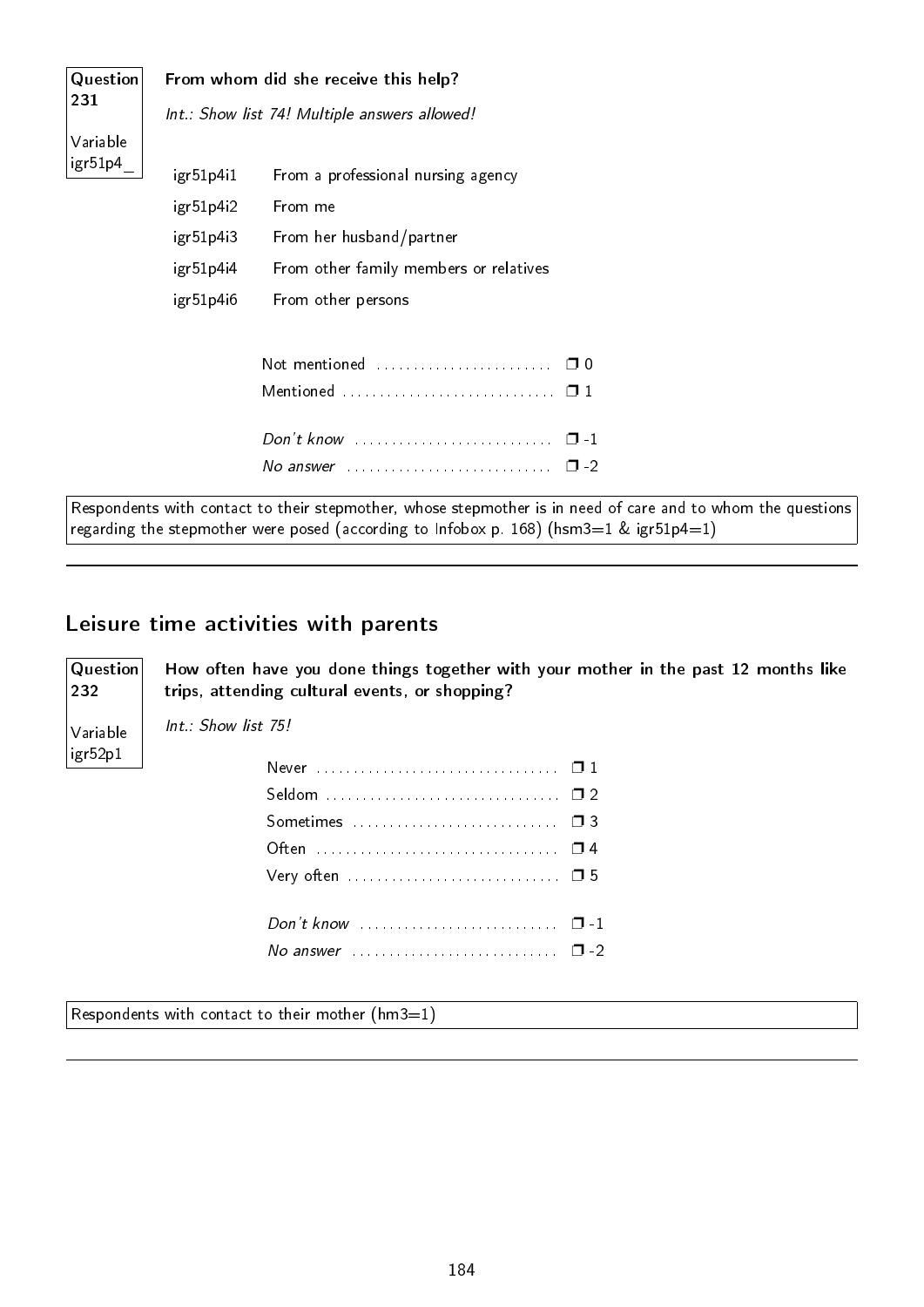| Question |  |
|----------|--|
| 233      |  |

And with your mother's partner? [If no contact with mother (hm3≠1): How often have you done things together with your mother's partner in the past 12 months like trips, attending cultural events, or shopping?]

Variable igr52p2

Int.: [If no contact with mother (hm3≠1):] Show list 75! [If question already asked to mother  $(hm3=1)$ :] How often have you done things together with him in the past 12 months like trips, attending cultural events, or shopping? List 75 is already displayed!

| Very often $\dots\dots\dots\dots\dots\dots\dots\dots\dots\Box$ 5        |  |
|-------------------------------------------------------------------------|--|
|                                                                         |  |
|                                                                         |  |
| No answer $\ldots \ldots \ldots \ldots \ldots \ldots \ldots \square$ -2 |  |

Respondents with contact to their stepfather (hsv3=1)

#### Question 234

Variable igr52p3

And with your father? [If no contact with mother and with stepfather (hm3≠1 & hsv3≠1): How often have you done things together with your father in the past 12 months like trips, attending cultural events, or shopping?]

Int.: [If no contact with mother and with stepfather (hm3≠1 & hsv3≠1):] Show list 75! [If question already asked to mother or stepfather (hm3=1 | hsv3=1):] How often have you done things together with him in the past 12 months like trips, attending cultural events, or shopping? List 75 is already displayed!

| No answer $\ldots$ $\ldots$ $\ldots$ $\ldots$ $\ldots$ $\ldots$ $\Box$ -2 |  |
|---------------------------------------------------------------------------|--|

Respondents with contact to their father (hv3=1)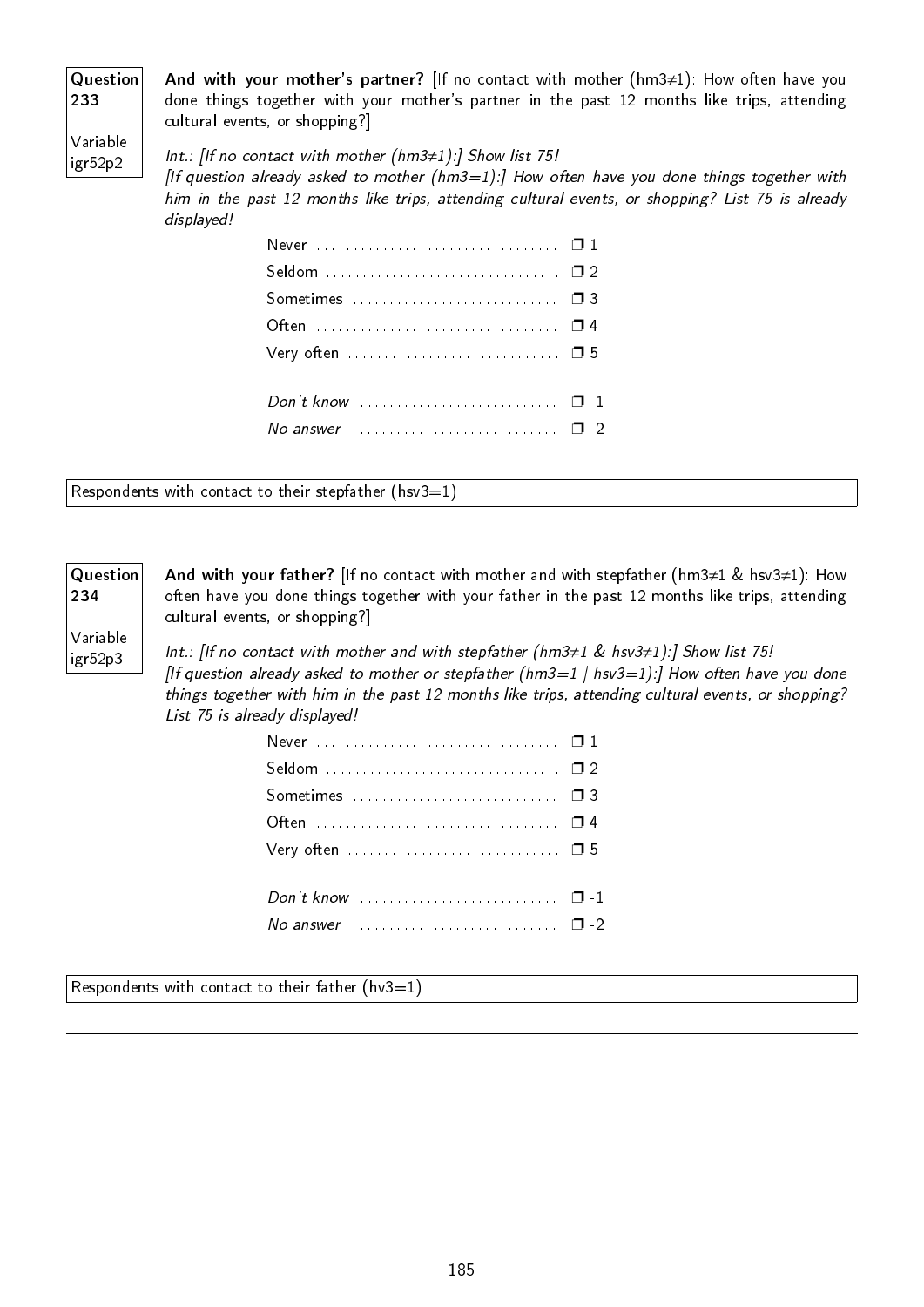| <b>Question</b><br> 235 |                                                    | And with your father's partner? [If no contact with mother, with stepfather and with father<br>$(hm3\neq 1 \& hsv3\neq 1 \& hv3\neq 1)$ : How often have you done things together with your father's partner<br>in the past 12 months like trips, attending cultural events, or shopping?] |
|-------------------------|----------------------------------------------------|--------------------------------------------------------------------------------------------------------------------------------------------------------------------------------------------------------------------------------------------------------------------------------------------|
| Variable<br>igr52p4     | Show list 75!                                      | Int.: [If no contact with mother, with stepfather and with father (hm3 $\neq$ 1 & hsv3 $\neq$ 1 & hv3 $\neq$ 1):]                                                                                                                                                                          |
|                         | events, or shopping? List 75 is already displayed! | [If question already asked to mother, to stepfather or to father (hm3=1   hsv3=1   hv3=1):] How<br>often have you done things together with her in the past 12 months like trips, attending cultural                                                                                       |
|                         |                                                    |                                                                                                                                                                                                                                                                                            |
|                         |                                                    |                                                                                                                                                                                                                                                                                            |

| No answer $\cdots$ $\cdots$ $\cdots$ $\cdots$ $\cdots$ $\cdots$ |  |
|-----------------------------------------------------------------|--|

Respondents with contact to their stepmother and to whom the questions regarding the stepmother were posed (according to Infobox p. 168) (hsm3=1)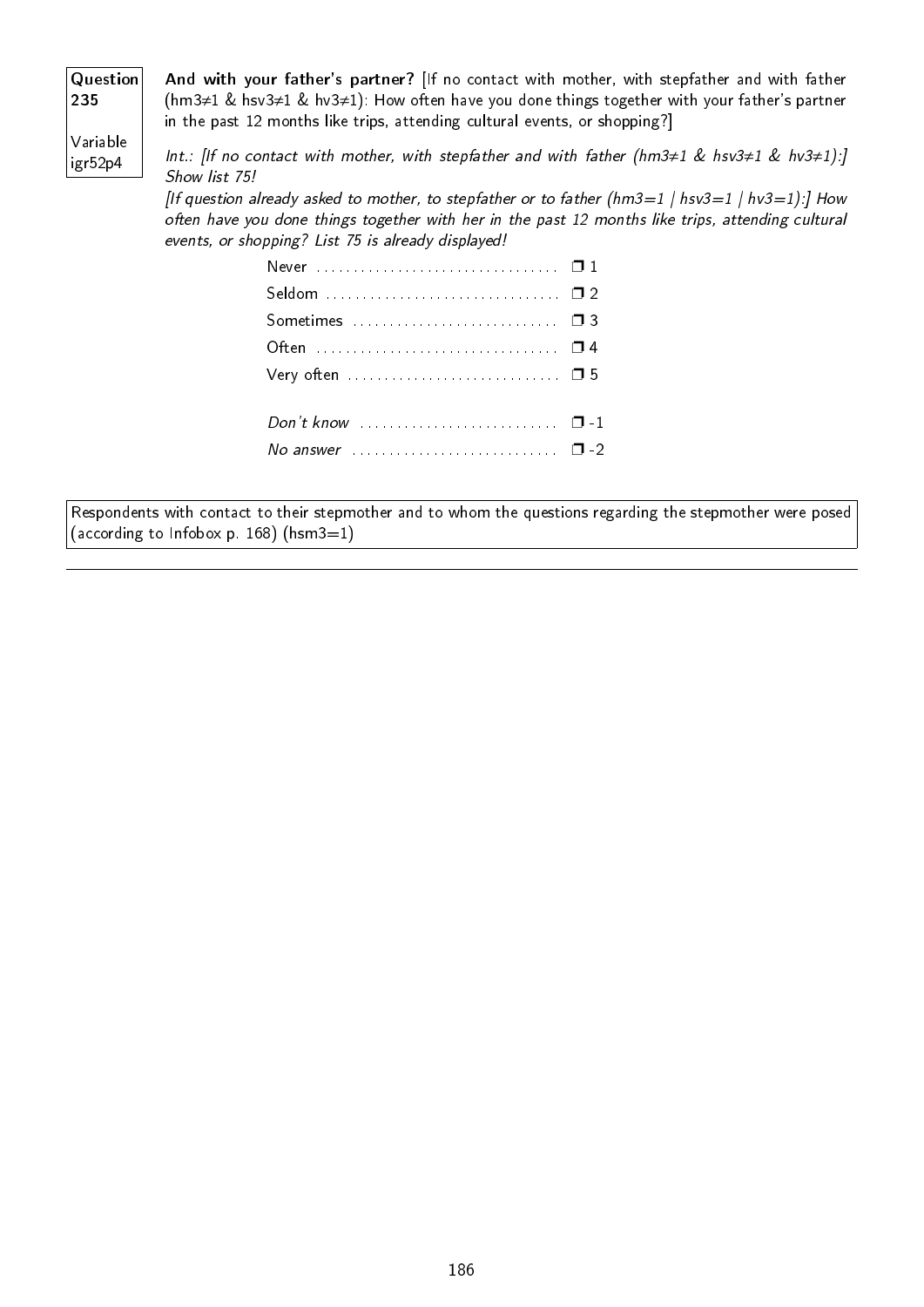# Support given to parents

igr53\_

| $\mid$ Question $\mid$ | The following questions are about whether and how parents and children support each      |
|------------------------|------------------------------------------------------------------------------------------|
| 236                    | other. Let's turn first to the support that you gave your parents during the past 12     |
|                        | months.                                                                                  |
| $\sqrt{}$ Variable     | During the past 12 months, how often did you give the following persons lif contact with |

During the past 12 months, how often did you give the following persons [if contact with mother only (hnk=1 & hm2=1): your mother; if contact with stepfather only (hnk=1 & hsv2=1): your mother's partner; if contact with father only (hnk=1 & hv2=1): your father; if contact with stepmother only (hnk=1& hsm2=1): your father's partner] advice regarding personal problems?

Int.: List 75 is already displayed!

- igr53p1 [If contact with mother  $(hm3=1)$ ]: your mother
- igr53p2 [If contact with stepfather (hsv3=1)]: your mother's partner
- igr53p3 [If contact with father  $(hv3=1)$ ]: your father
- igr53p4 [If contact with stepmother and not to all other parents (hsm3=1)]: your father's partner

| Very often $\dots\dots\dots\dots\dots\dots\dots\dots\dots\Box$ 5          |  |
|---------------------------------------------------------------------------|--|
|                                                                           |  |
|                                                                           |  |
| No answer $\ldots$ $\ldots$ $\ldots$ $\ldots$ $\ldots$ $\ldots$ $\Box$ -2 |  |
|                                                                           |  |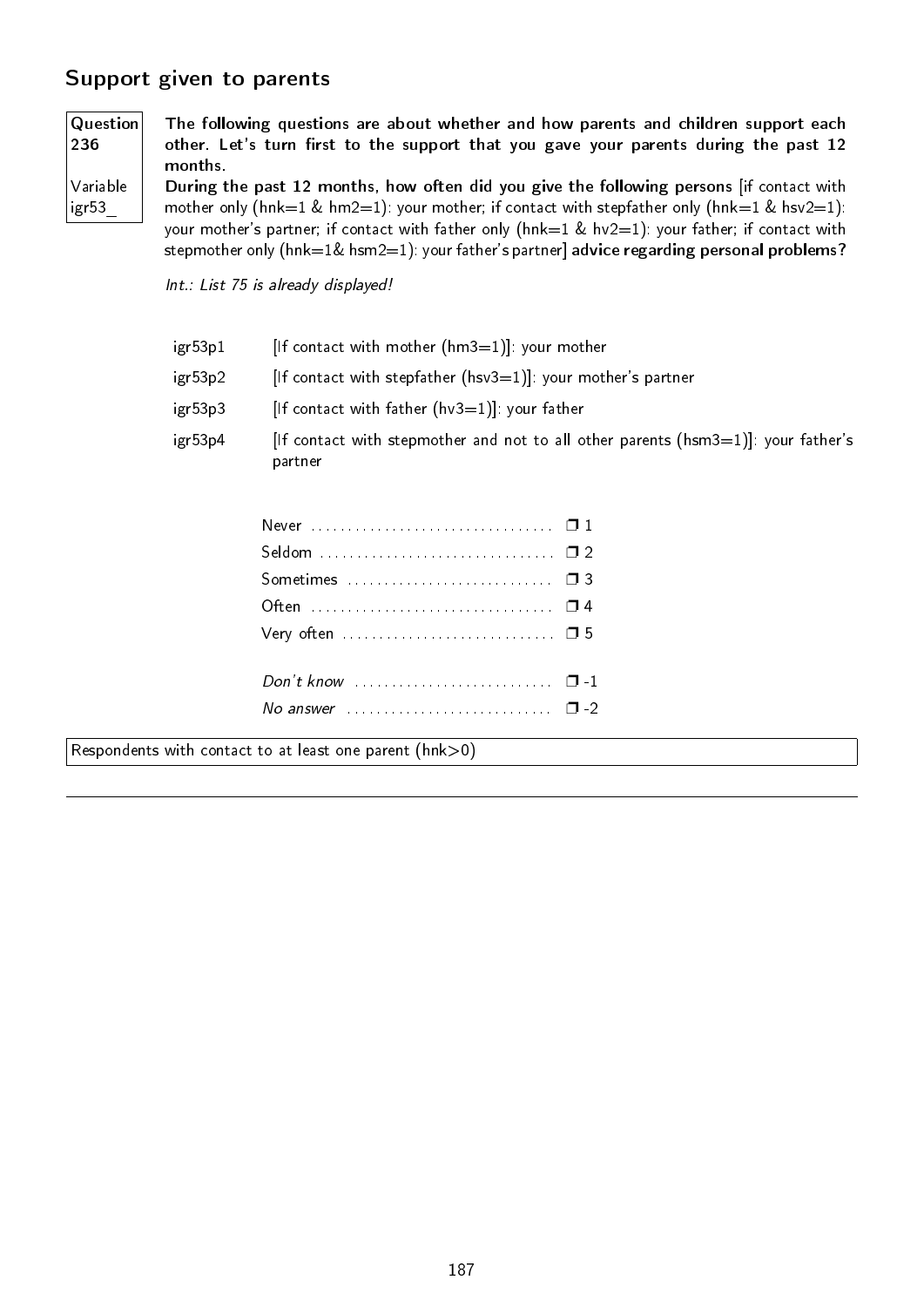| $\mathsf{Question}{} $ | During the past 12 months, how often did you give to the following persons lif contact             |
|------------------------|----------------------------------------------------------------------------------------------------|
| 237                    | with mother only ( $hnk=1$ & $hm2=1$ ): your mother; if contact with stepfather only ( $hnk=1$ &   |
|                        | hsv2=1): your mother's partner; if contact with father only ( $hnk=1$ & $hv2=1$ ): your father; if |
| Variable               | contact with stepmother only ( $h n k=1$ & $h s m/2=1$ ): your father's partner gifts of money or  |
| igr54                  | valuables (more than 100 Euros per gift)?                                                          |
|                        | $[$ If contact to several parents $(hnk>1)]$ :                                                     |
|                        | If you gave gifts to multiple persons please indicate each individual person.                      |
|                        |                                                                                                    |

Int.: List 75 is already displayed!

| igr54p1 | [If contact with mother $(hm3=1)$ ]: your mother                                                |
|---------|-------------------------------------------------------------------------------------------------|
| igr54p2 | $[$ If contact with stepfather $(hsv3=1)]$ : your mother's partner                              |
| igr54p3 | [If contact with father $(hv3=1)$ ]: your father                                                |
| igr54p4 | [If contact with stepmother and not to all other parents ( $hsm3=1$ ]: your father's<br>partner |

| No answer $\ldots \ldots \ldots \ldots \ldots \ldots \ldots \square$ -2 |  |
|-------------------------------------------------------------------------|--|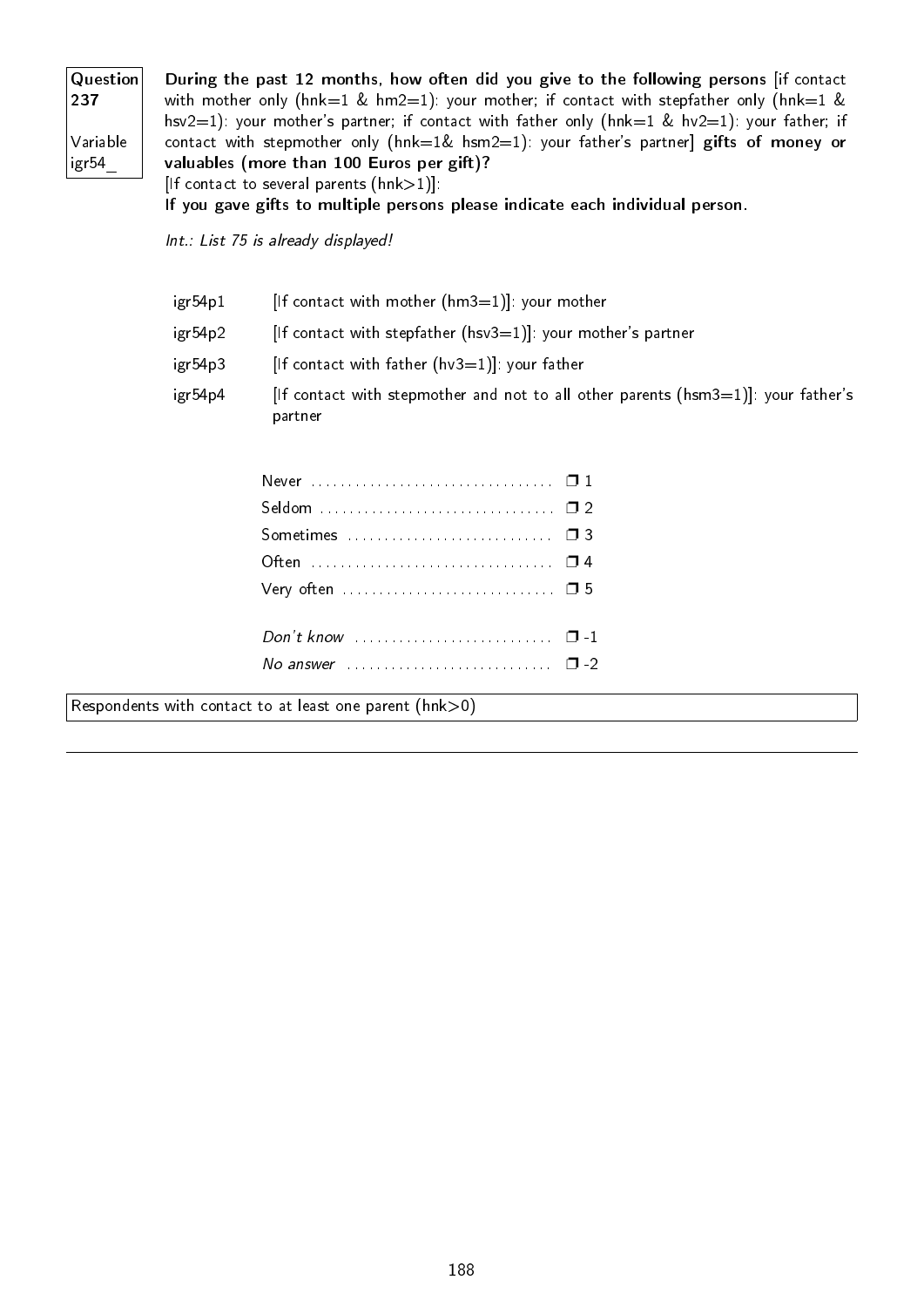| Question<br>238   |  |
|-------------------|--|
| Variable<br>igr55 |  |

During the past 12 months, how often did you give help to the following persons [if contact with mother only ( $h n k=1$  &  $h m 2=1$ ): your mother; if contact with stepfather only (hnk=1 & hsv2=1): your mother's partner; if contact with father only (hnk=1 & hv2=1): your father; if contact with stepmother only (hnk=1& hsm2=1): your father's partner] in preparing documents such as tax forms or in taking care of official business?

Int.: List 75 is already displayed!

| igr55p1 | [If contact with mother $(hm3=1)$ ]: your mother                                                |
|---------|-------------------------------------------------------------------------------------------------|
| igr55p2 | $[$ If contact with stepfather $(hsv3=1)]$ : your mother's partner                              |
| igr55p3 | [If contact with father $(hv3=1)$ ]: your father                                                |
| igr55p4 | [If contact with stepmother and not to all other parents ( $hsm3=1$ ]: your father's<br>partner |

| No answer $\cdots$ $\cdots$ $\cdots$ $\cdots$ |  |
|-----------------------------------------------|--|

Respondents with contact to at least one parent (hnk>0)

# Question

239 Variable

igr56p1

During the past 12 months, how often did you give your mother financial support [if mother lives with respondent in the same household  $((d406=0 \& 1mhh1=1) | (d406=1 \& 1mhh1=1)$  $amhh1=1)$ ): money for room and board]?

Int.: List 75 is already displayed!

| Very often $\dots\dots\dots\dots\dots\dots\dots\dots\dots\Box$ 5        |  |
|-------------------------------------------------------------------------|--|
|                                                                         |  |
|                                                                         |  |
| No answer $\ldots \ldots \ldots \ldots \ldots \ldots \ldots \square$ -2 |  |
|                                                                         |  |

Respondents with contact to their mother  $(hm3=1)$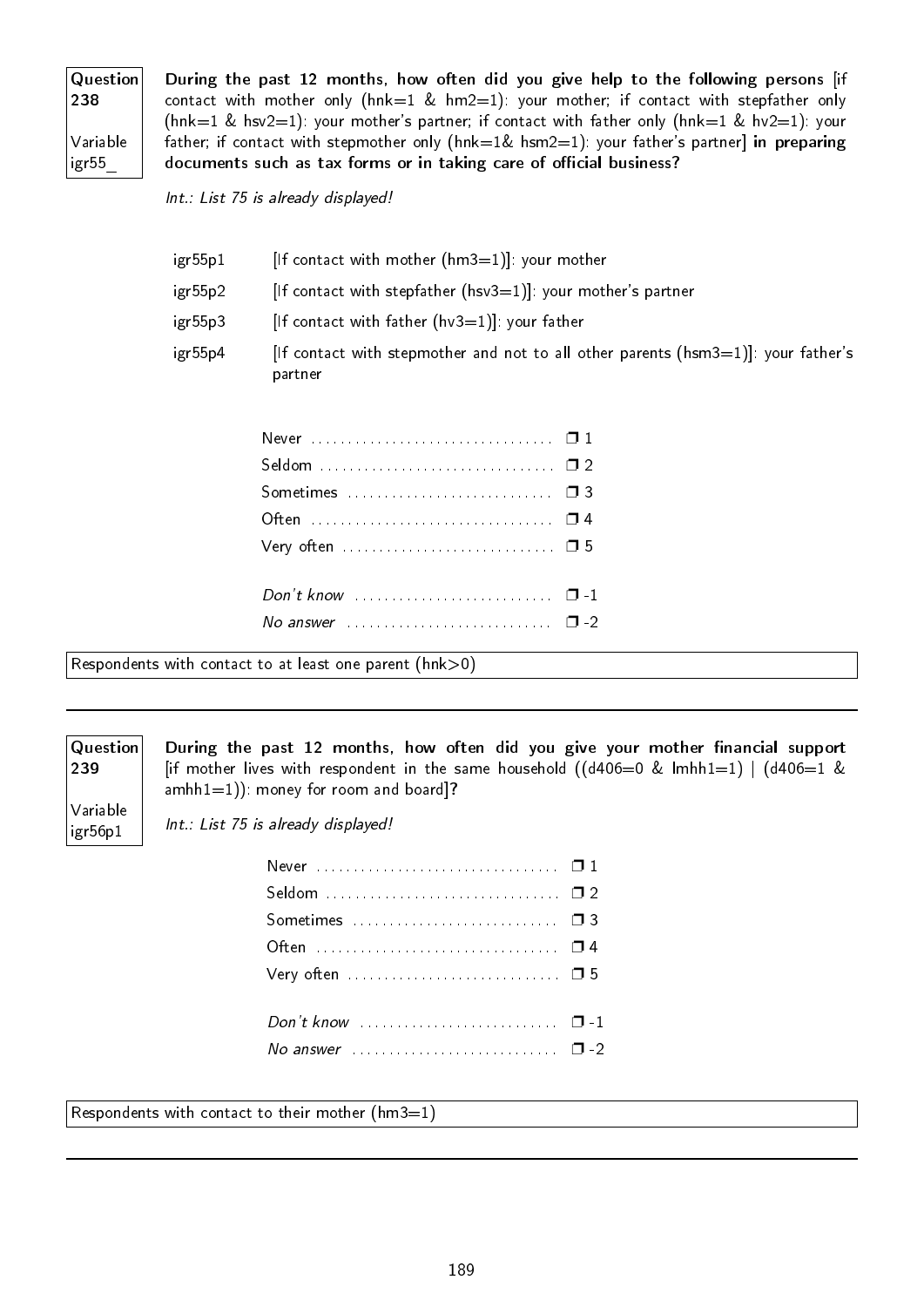# Question 240

During the past 12 months, how often did you give your mother's partner financial support [if stepfather lives with respondent in the same household (svhh1=1): money for room and board]?

Variable igr56p2

| Sometimes  03 |  |
|---------------|--|
|               |  |
|               |  |
|               |  |
|               |  |
|               |  |

Respondents with contact to their stepfather (hsv $3=1$ )

Int.: List 75 is already displayed!

# **Question** 241

During the past 12 months, how often did you give your father financial support [if father lives with respondent in the same household  $((d406=0 \& bwhh1=1) | (d406=1 \& awhh1=1))$ : money for room and board]?

Variable igr56p3

Int.: List 75 is already displayed!

Respondents with contact to their father ( $hv3=1$ )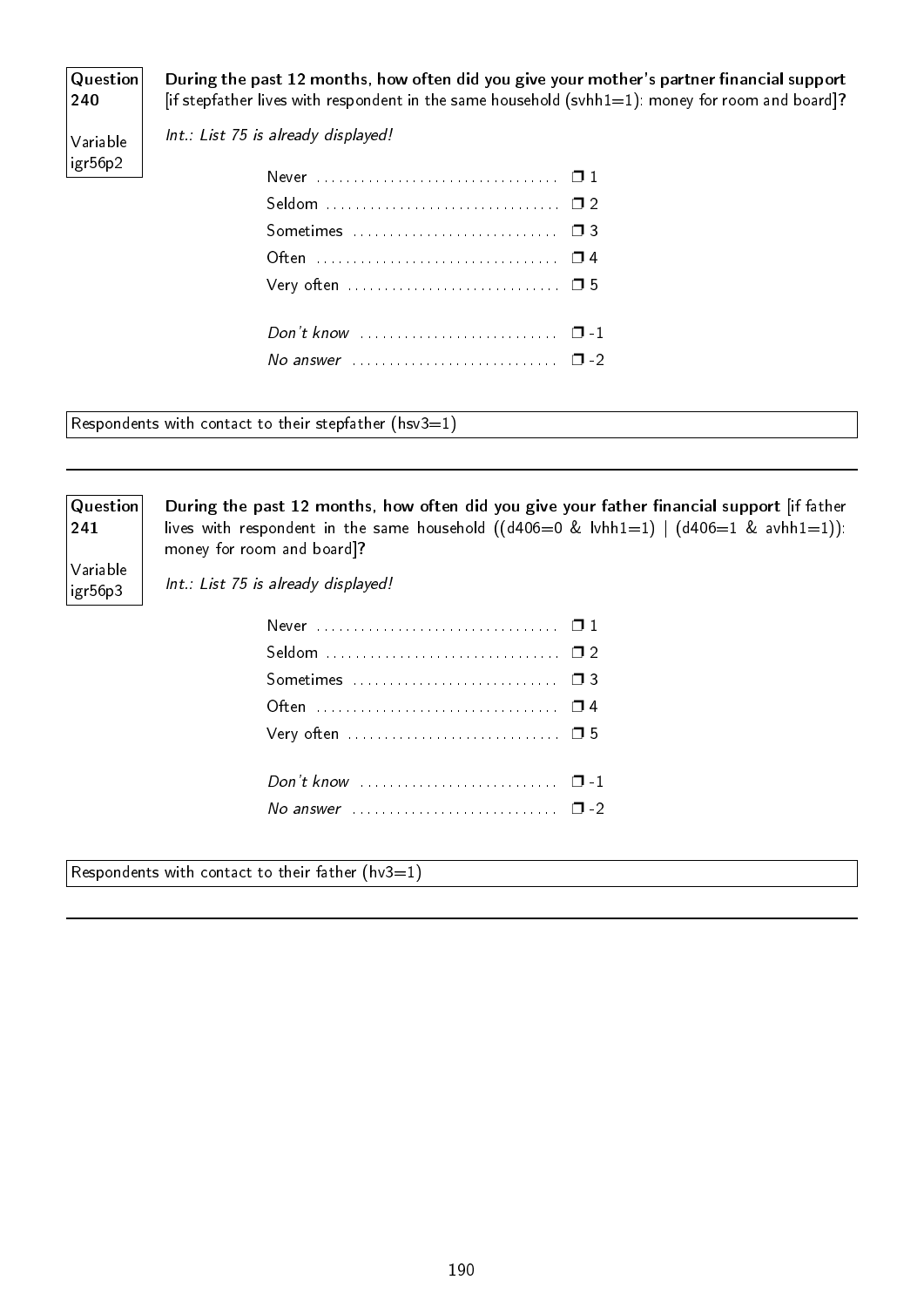| Question<br>242     | During the past 12 months, how often did you give your father's partner financial<br>support lif stepmother lives with respondent in the same household (smhh $1=1$ ): money for room |
|---------------------|---------------------------------------------------------------------------------------------------------------------------------------------------------------------------------------|
|                     | and board]?                                                                                                                                                                           |
| Variable<br>igr56p4 | Int.: List 75 is already displayed!                                                                                                                                                   |

| No answer $\cdots$ $\cdots$ $\cdots$ |  |
|--------------------------------------|--|
|                                      |  |

Respondents with contact to their stepmother and to whom the questions regarding the stepmother were posed (according to Infobox p. 168) (hsm $3=1$ )

| Question          | During the past 12 months, how often did you give help to the following persons [if                |
|-------------------|----------------------------------------------------------------------------------------------------|
| $ 243\rangle$     | contact with mother only ( $h n k=1$ & $h n/2=1$ ): your mother; if contact with stepfather only   |
|                   | (hnk=1 & hsv2=1): your mother's partner; if contact with father only (hnk=1 & hv2=1): your         |
| Variable          | father; if contact with stepmother only ( $hnk=1\&$ hsm2=1): your father's partner] with shopping, |
| $ $ igr $57$ $\_$ | housework, or yardwork?                                                                            |
|                   |                                                                                                    |

Int.: List 75 is already displayed!

| igr57p1 | [If contact with mother $(hm3=1)$ ]: your mother                                                 |
|---------|--------------------------------------------------------------------------------------------------|
| igr57p2 | [If contact with stepfather ( $hsv3=1$ )]: your mother's partner                                 |
| igr57p3 | $[$ If contact with father $(hv3=1)$ ]: your father                                              |
| igr57p4 | [If contact with stepmother and not to all other parents ( $hsm3=1$ ]]: your father's<br>partner |

| Don't know $\ldots \ldots \ldots \ldots \ldots \ldots \ldots \quad \Box$ -1    |  |
|--------------------------------------------------------------------------------|--|
| No answer $\ldots \ldots \ldots \ldots \ldots \ldots \ldots \ldots \square$ -2 |  |
|                                                                                |  |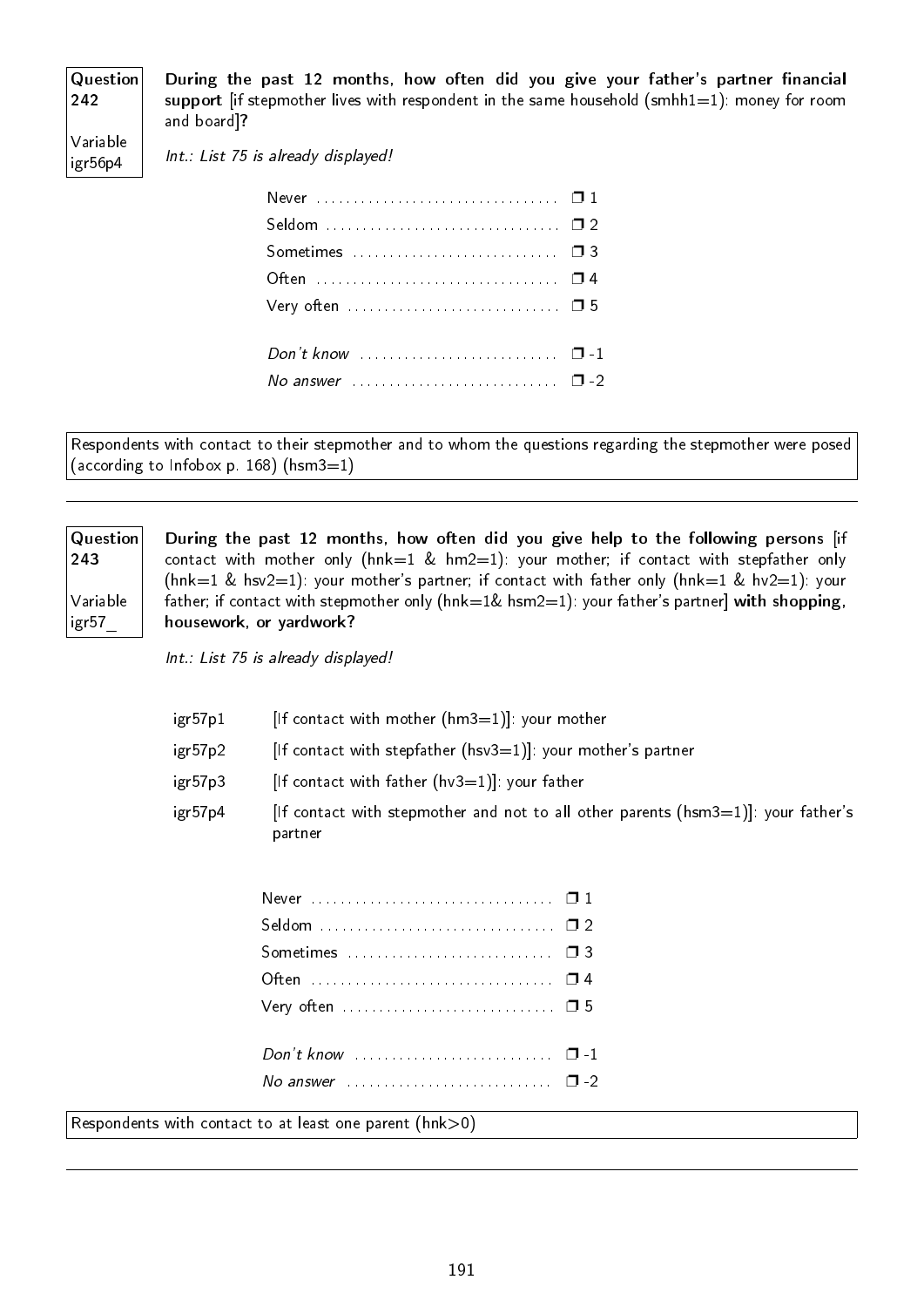| Question<br>244   |
|-------------------|
| Variable<br>igr58 |

During the past 12 months, how often did you talk to the following persons [if contact with mother only (hnk=1 & hm2=1): your mother; if contact with stepfather only (hnk=1 & hsv2=1): your mother's partner; if contact with father only (hnk=1 & hv2=1): your father; if contact with stepmother only (hnk=1& hsm2=1): your father's partner] about their worries and troubles?

Int.: List 75 is already displayed!

| igr58p1 | [If contact with mother $(hm3=1)$ ]: your mother                                                |
|---------|-------------------------------------------------------------------------------------------------|
| igr58p2 | $[$ If contact with stepfather $(hsv3=1)]$ : your mother's partner                              |
| igr58p3 | $[$ If contact with father $(hv3=1)$ ]: your father                                             |
| igr58p4 | [If contact with stepmother and not to all other parents ( $hsm3=1$ ]: your father's<br>partner |

| Very often $\dots \dots \dots \dots \dots \dots \dots \dots \dots \dots \dots \dots \dots \dots \dots \dots \dots$ |  |
|--------------------------------------------------------------------------------------------------------------------|--|
|                                                                                                                    |  |
| No answer $\ldots$ $\ldots$ $\ldots$ $\ldots$ $\ldots$ $\ldots$ $\Box$ -2                                          |  |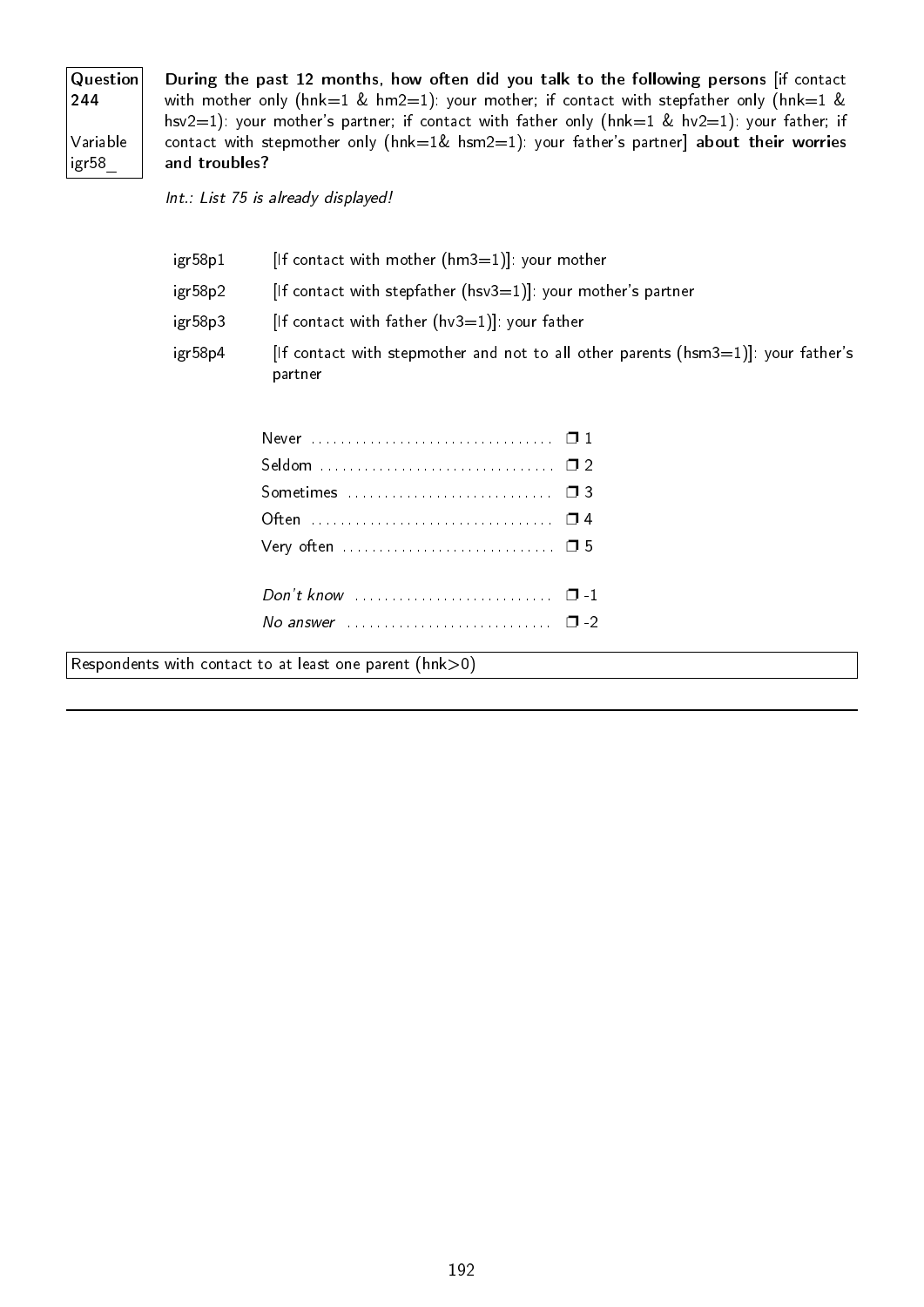| Question<br>245   |
|-------------------|
| Variable<br>igr59 |

During the past 12 months, how often did you give help to the following persons [if contact with mother only (hnk=1 & hm2=1): your mother; if contact with stepfather only (hnk=1 & hsv2=1): your mother's partner; if contact with father only (hnk=1 & hv2=1): your father; if contact with stepmother only (hnk=1& hsm2=1): your father's partner] for the purpose of nursing or taking care of family members?

Int.: List 75 is already displayed!

| igr59p1 | [If contact with mother $(hm3=1)$ ]: your mother                                                |
|---------|-------------------------------------------------------------------------------------------------|
| igr59p2 | $[$ If contact with stepfather $(hsv3=1)]$ : your mother's partner                              |
| igr59p3 | [If contact with father $(hv3=1)$ ]: your father                                                |
| igr59p4 | [If contact with stepmother and not to all other parents ( $hsm3=1$ ]: your father's<br>partner |

| No answer $\cdots$ $\cdots$ |  |
|-----------------------------|--|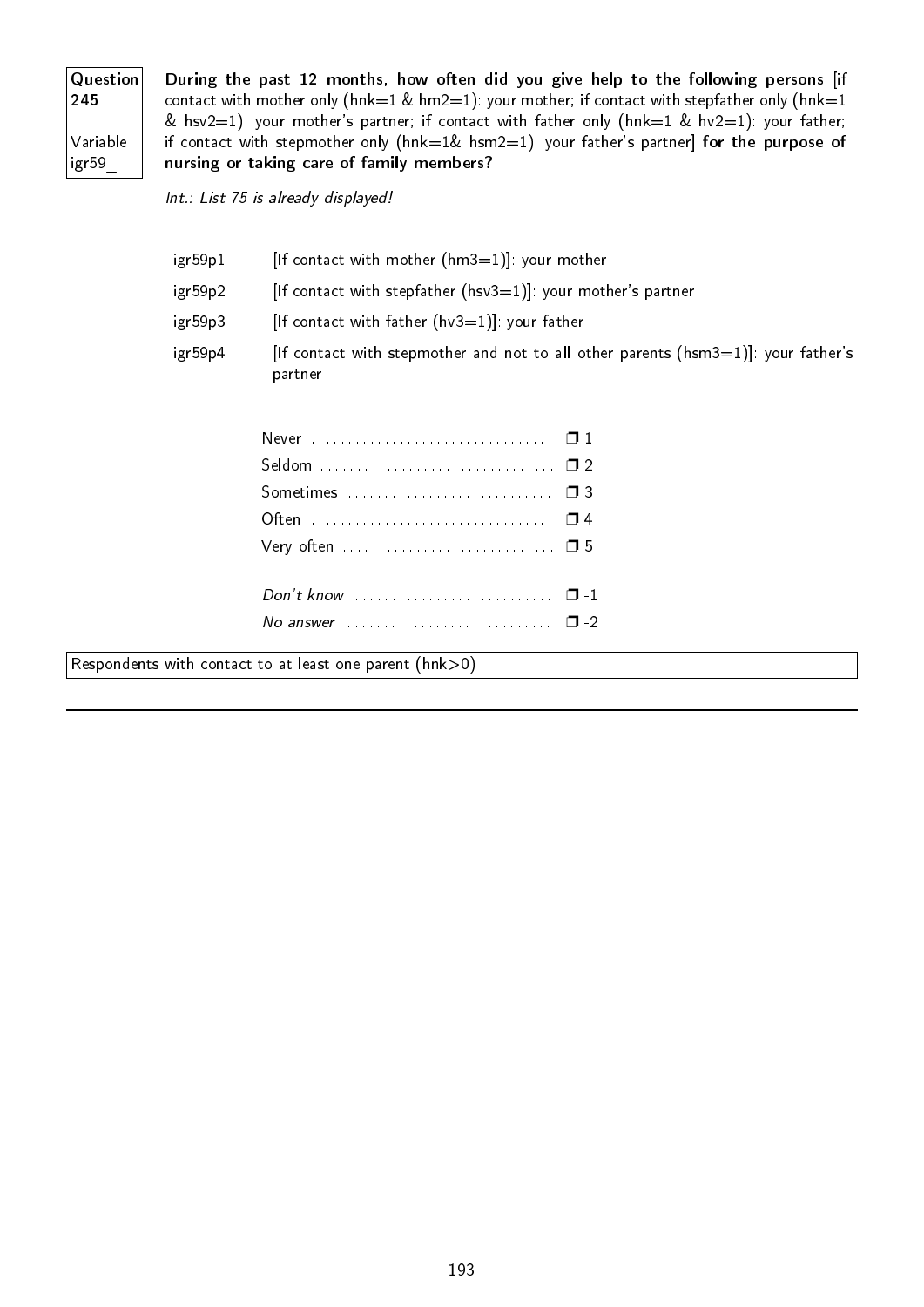# Support received from parents

Question 246

Variable igr60\_

Now let's turn to the support you have received.

During the past 12 months, how often did you receive from the following persons [if contact with mother only ( $h n k=1$  &  $h m 2=1$ ): your mother; if contact with stepfather only (hnk=1 & hsv2=1): your mother's partner; if contact with father only (hnk=1 & hv2=1): your father; if contact with stepmother only (hnk=1& hsm2=1): your father's partner] advice regarding personal problems?

Int.: List 75 is already displayed!

| igr60p1 | If contact with mother $(hm3=1)!$ : your mother                  |
|---------|------------------------------------------------------------------|
| igr60p2 | [If contact with stepfather ( $hsv3=1$ ]]: your mother's partner |
| igr60p3 | [If contact with father $(hv3=1)$ ]: your father                 |

igr60p4 [If contact with stepmother and not to all other parents (hsm3=1)]: your father's partner

| Very often $\dots\dots\dots\dots\dots\dots\dots\dots\dots\Box$ 5          |  |
|---------------------------------------------------------------------------|--|
|                                                                           |  |
|                                                                           |  |
| No answer $\ldots$ $\ldots$ $\ldots$ $\ldots$ $\ldots$ $\ldots$ $\Box$ -2 |  |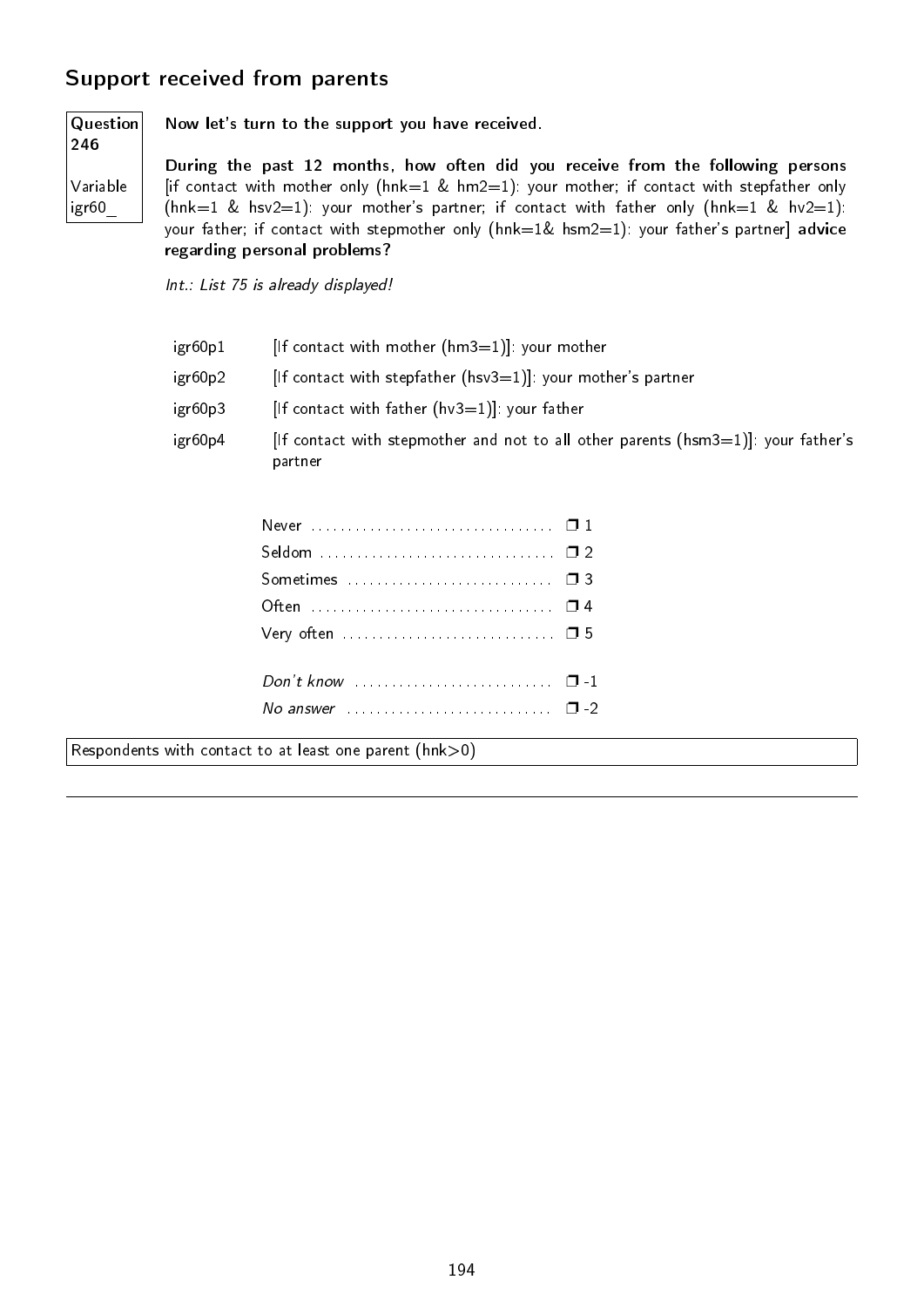| Question      | During the past 12 months, how often did you receive from the following persons [if                        |
|---------------|------------------------------------------------------------------------------------------------------------|
| $ 247\rangle$ | contact with mother only ( $h n k=1$ & $h m 2=1$ ): your mother; if contact with stepfather only           |
|               | (hnk=1 & hsv2=1): your mother's partner; if contact with father only (hnk=1 & hv2=1): your                 |
| Variable      | father; if contact with stepmother only ( $h n k=1$ & $h s m/2=1$ ): your father's partner] gifts of money |
| igr61         | or valuables (more than 100 Euros per gift)?                                                               |
|               | $[$ If contact to several parents $(hnk>1)$ ]:                                                             |
|               | If you received gifts from multiple persons please indicate each individual person.                        |

Int.: List 75 is already displayed!

| igr61p1 | [If contact with mother $(hm3=1)$ ]: your mother                                                 |
|---------|--------------------------------------------------------------------------------------------------|
| igr61p2 | $[$ If contact with stepfather $(hsv3=1)$ ]: your mother's partner                               |
| igr61p3 | $[$ If contact with father $(hv3=1)]$ : your father                                              |
| igr61p4 | [If contact with stepmother and not to all other parents ( $hsm3=1$ ]]: your father's<br>partner |

| No answer $\ldots \ldots \ldots \ldots \ldots \ldots \ldots \square$ -2 |  |
|-------------------------------------------------------------------------|--|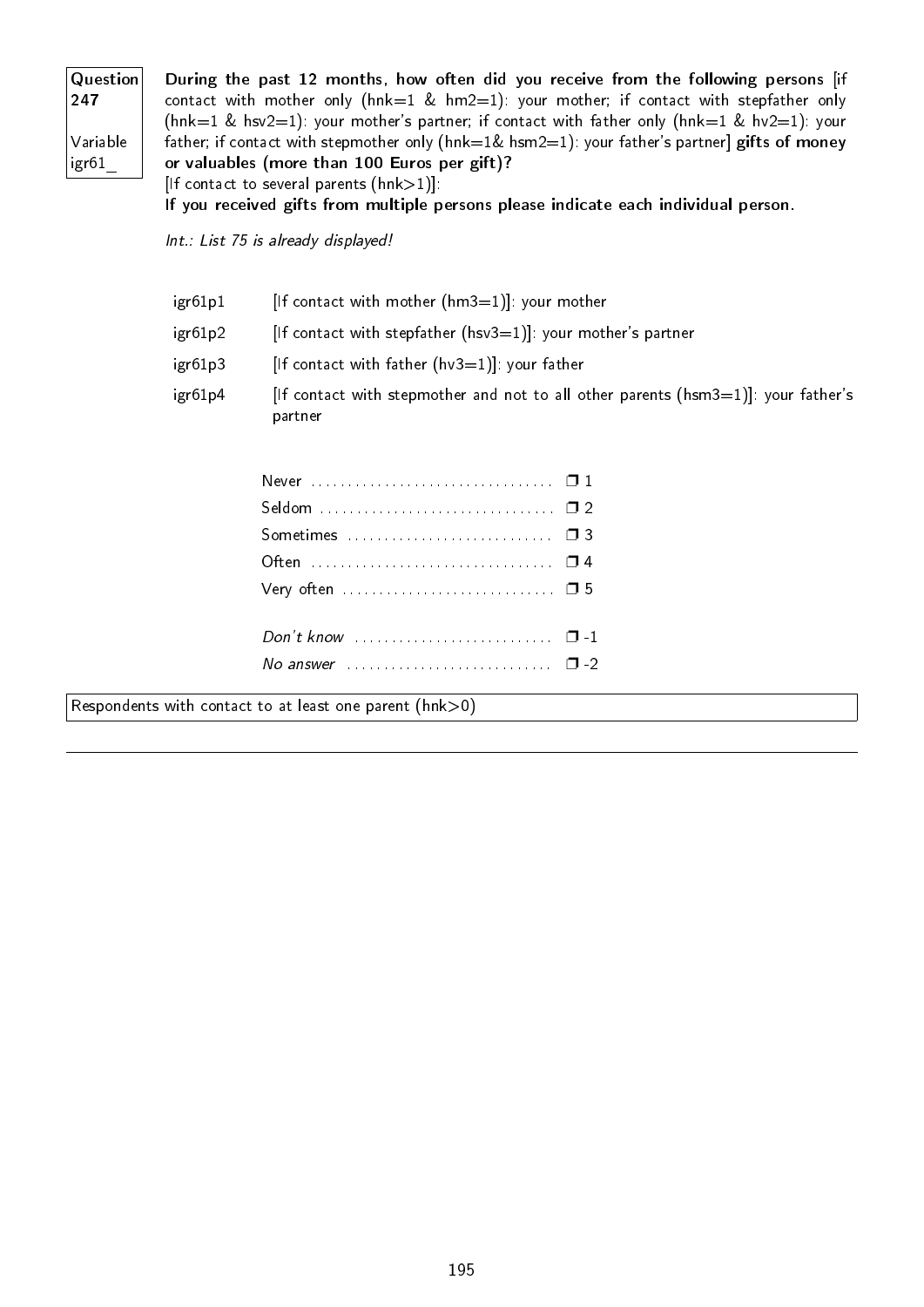| Question<br>248   |  |
|-------------------|--|
| Variable<br>igr62 |  |

During the past 12 months, how often did you receive help from the following persons [if contact with mother only ( $hnk=1$  &  $hm2=1$ ): your mother; if contact with stepfather only (hnk=1 & hsv2=1): your mother's partner; if contact with father only (hnk=1 & hv2=1): your father; if contact with stepmother only (hnk=1& hsm2=1): your father's partner] in preparing documents such as tax forms or in taking care of official business?

Int.: List 75 is already displayed!

| igr62p1 | [If contact with mother $(hm3=1)$ ]: your mother                                                 |
|---------|--------------------------------------------------------------------------------------------------|
| igr62p2 | $[$ If contact with stepfather $(hsv3=1)]$ : your mother's partner                               |
| igr62p3 | $[$ If contact with father $(hv3=1)$ ]: your father                                              |
| igr62p4 | [If contact with stepmother and not to all other parents ( $hsm3=1$ ]]: your father's<br>partner |

| Very often $\dots \dots \dots \dots \dots \dots \dots \dots \dots \dots \dots \dots \dots \dots \dots \dots \dots$ |  |
|--------------------------------------------------------------------------------------------------------------------|--|
|                                                                                                                    |  |
|                                                                                                                    |  |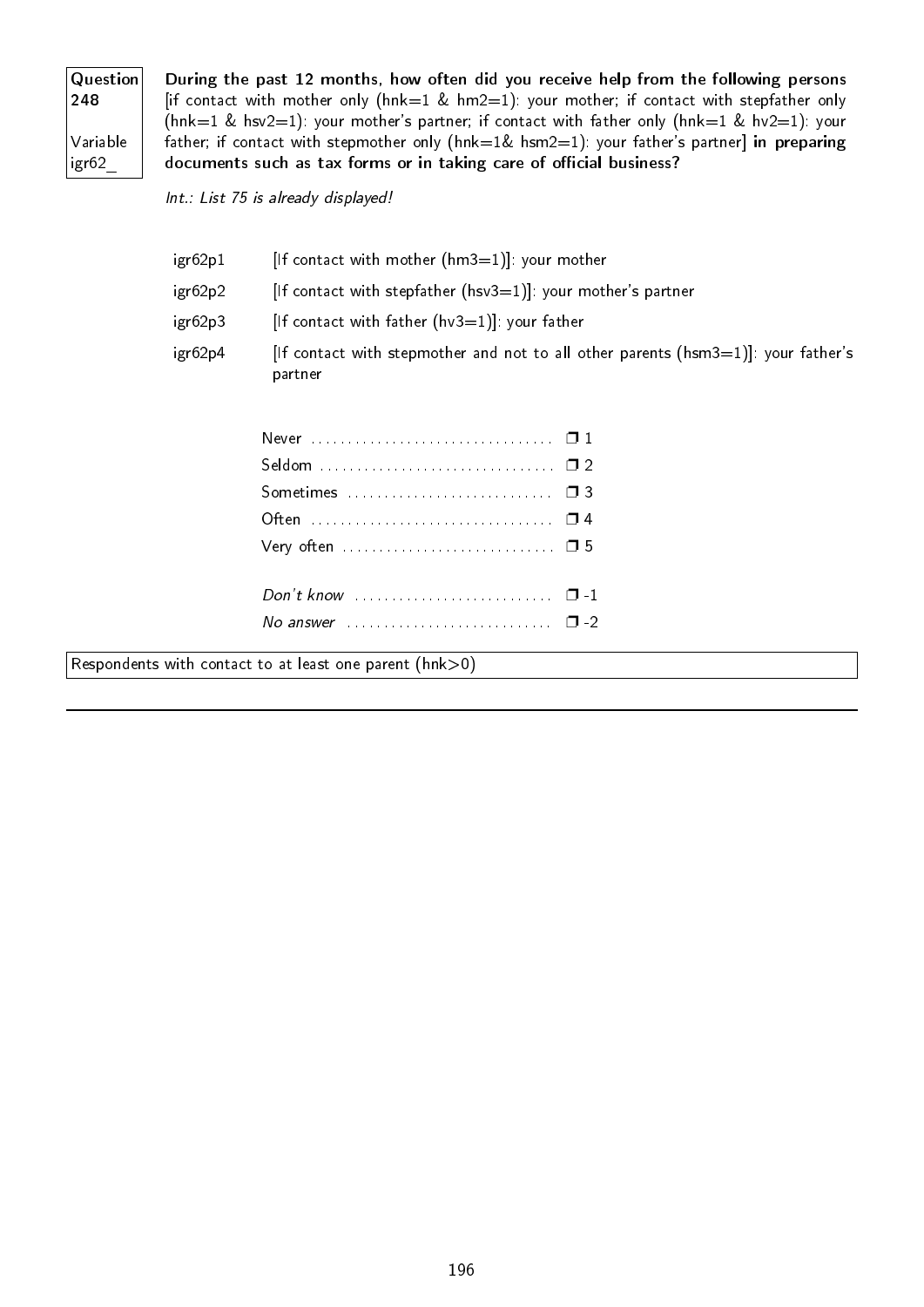| Question<br>249   |  |
|-------------------|--|
| Variable<br>igr63 |  |

During the past 12 months, how often did you receive from the following persons [if contact with mother only (hnk=1 & hm2=1): your mother; if contact with stepfather only (hnk=1 & hsv2=1): your mother's partner; if contact with father only (hnk=1 & hv2=1): your father; if contact with stepmother only (hnk=1& hsm2=1): your father's partner] financial help? If you received financial help from multiple parents please indicate each individual person.

Int.: List 75 is already displayed!

| igr63p1 | [If contact with mother $(hm3=1)$ ]: your mother                                                 |
|---------|--------------------------------------------------------------------------------------------------|
| igr63p2 | $[$ If contact with stepfather $(hsv3=1)$ ]: your mother's partner                               |
| igr63p3 | [If contact with father $(hv3=1)$ ]: your father                                                 |
| igr63p4 | [If contact with stepmother and not to all other parents ( $hsm3=1$ ]]: your father's<br>partner |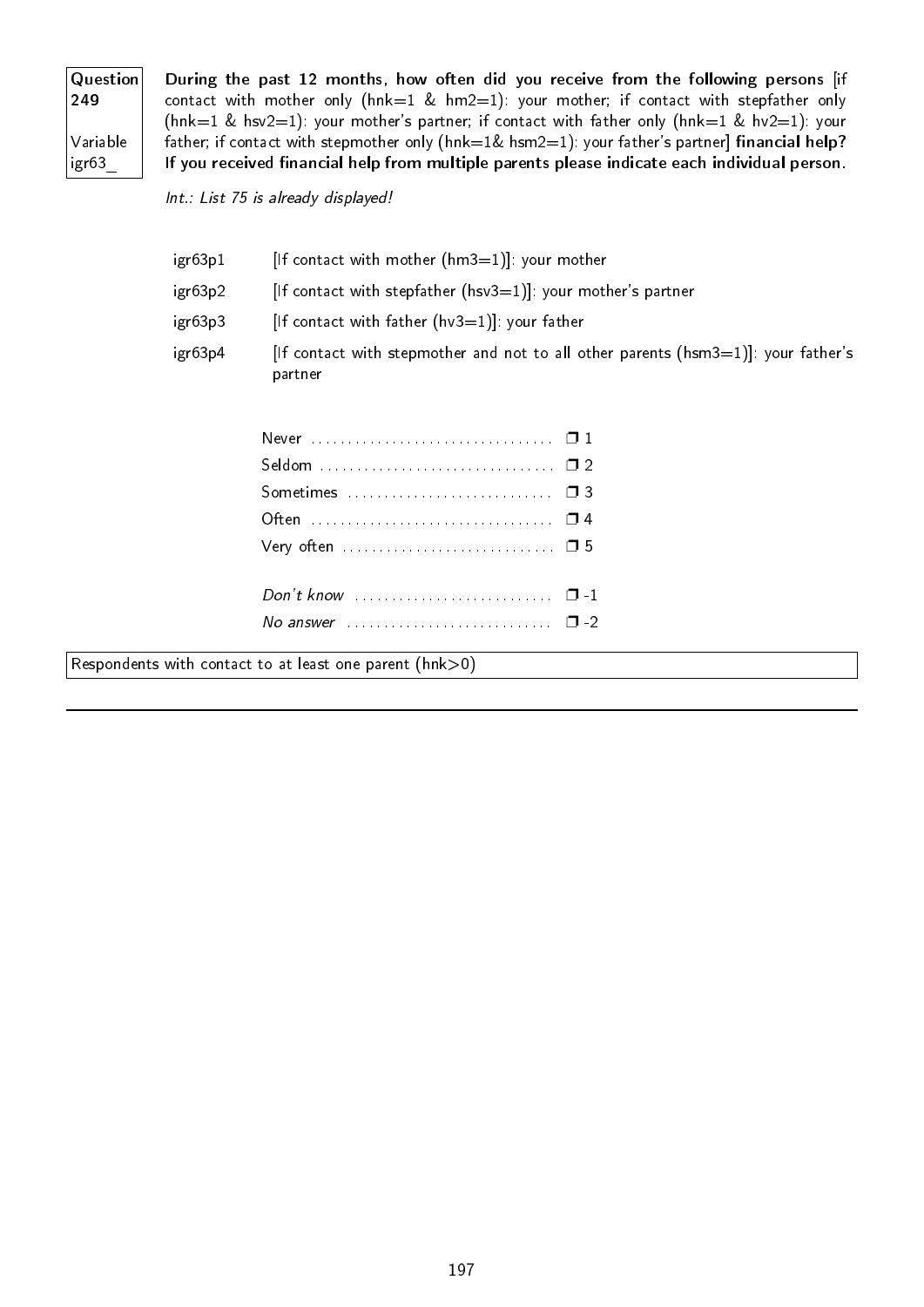| Question<br>250   |  |
|-------------------|--|
| Variable<br>igr64 |  |

During the past 12 months, how often did you receive help from the following persons [if contact with mother only ( $hnk=1$  &  $hm2=1$ ): your mother; if contact with stepfather only (hnk=1 & hsv2=1): your mother's partner; if contact with father only (hnk=1 & hv2=1): your father; if contact with stepmother only (hnk=1& hsm2=1): your father's partner] with shopping, housework, or yardwork?

Int.: List 75 is already displayed!

| igr64p1 | [If contact with mother $(hm3=1)$ ]: your mother                                                |
|---------|-------------------------------------------------------------------------------------------------|
| igr64p2 | [If contact with stepfather ( $hsv3=1$ ]]: your mother's partner                                |
| igr64p3 | $[$ If contact with father $(hv3=1)$ ]: your father                                             |
| igr64p4 | [If contact with stepmother and not to all other parents ( $hsm3=1$ ]: your father's<br>partner |

| Very often $\dots \dots \dots \dots \dots \dots \dots \dots \dots \dots \dots \dots \dots \dots \dots \dots \dots$ |  |
|--------------------------------------------------------------------------------------------------------------------|--|
|                                                                                                                    |  |
|                                                                                                                    |  |
|                                                                                                                    |  |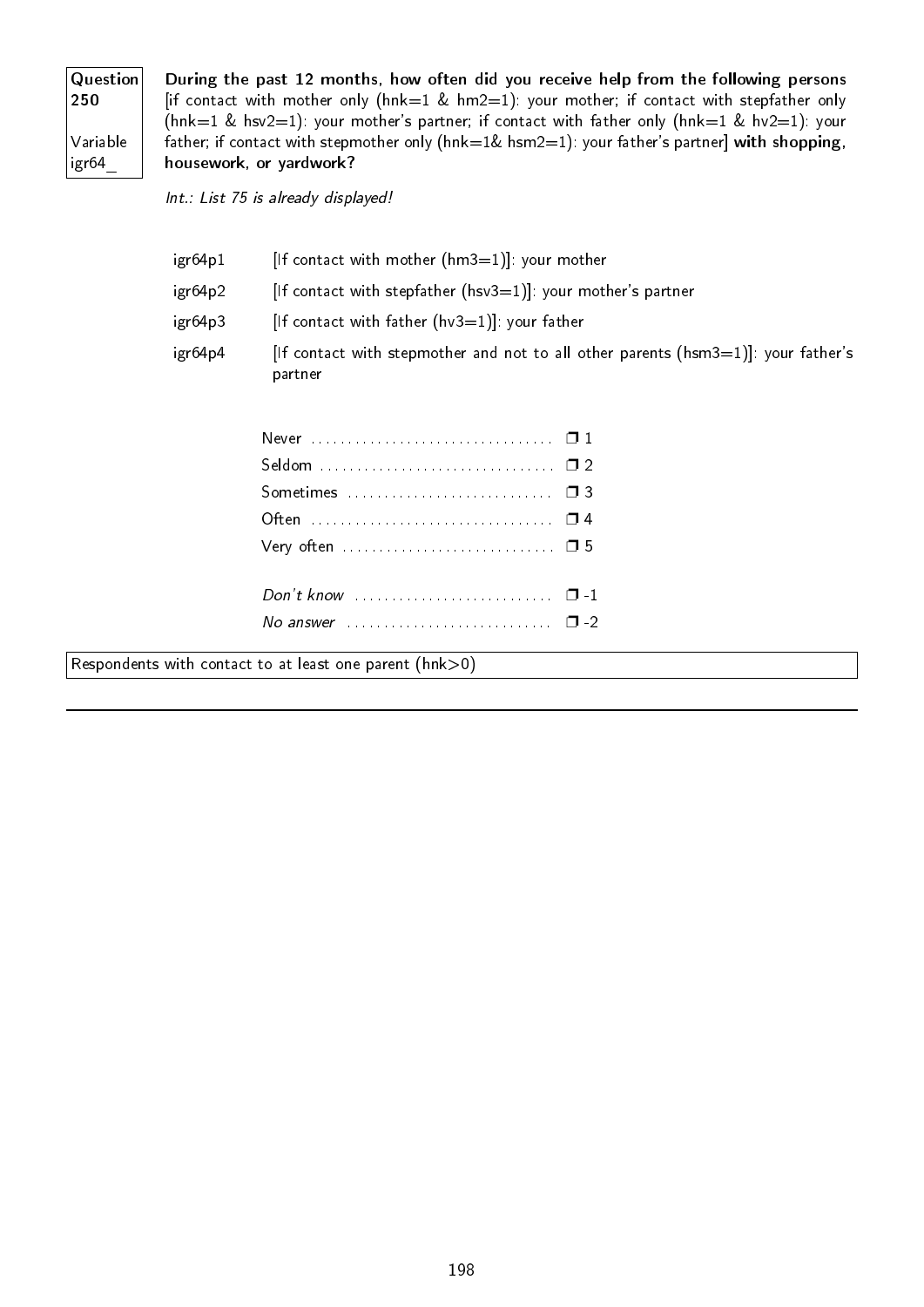| <b>Question</b> |
|-----------------|
| 251             |
|                 |
| Variable        |
| igr65           |

During the past 12 months, how often did the following persons [if contact with mother only (hnk=1 & hm2=1): your mother; if contact with stepfather only (hnk=1 & hsv2=1): your mother's partner; if contact with father only (hnk=1 & hv2=1): your father; if contact with stepmother only (hnk=1& hsm2=1): your father's partner] talk to you about your worries and troubles?

Int.: List 75 is already displayed!

| igr65p1 | [If contact with mother $(hm3=1)$ ]: your mother                                                |
|---------|-------------------------------------------------------------------------------------------------|
| igr65p2 | $[$ If contact with stepfather $(hsv3=1)]$ : your mother's partner                              |
| igr65p3 | $[$ If contact with father $(hv3=1)$ ]: your father                                             |
| igr65p4 | [If contact with stepmother and not to all other parents ( $hsm3=1$ ]: your father's<br>partner |

| Very often $\dots \dots \dots \dots \dots \dots \dots \dots \dots \dots \dots \dots \dots \dots \dots \dots \dots$ |  |
|--------------------------------------------------------------------------------------------------------------------|--|
|                                                                                                                    |  |
|                                                                                                                    |  |
|                                                                                                                    |  |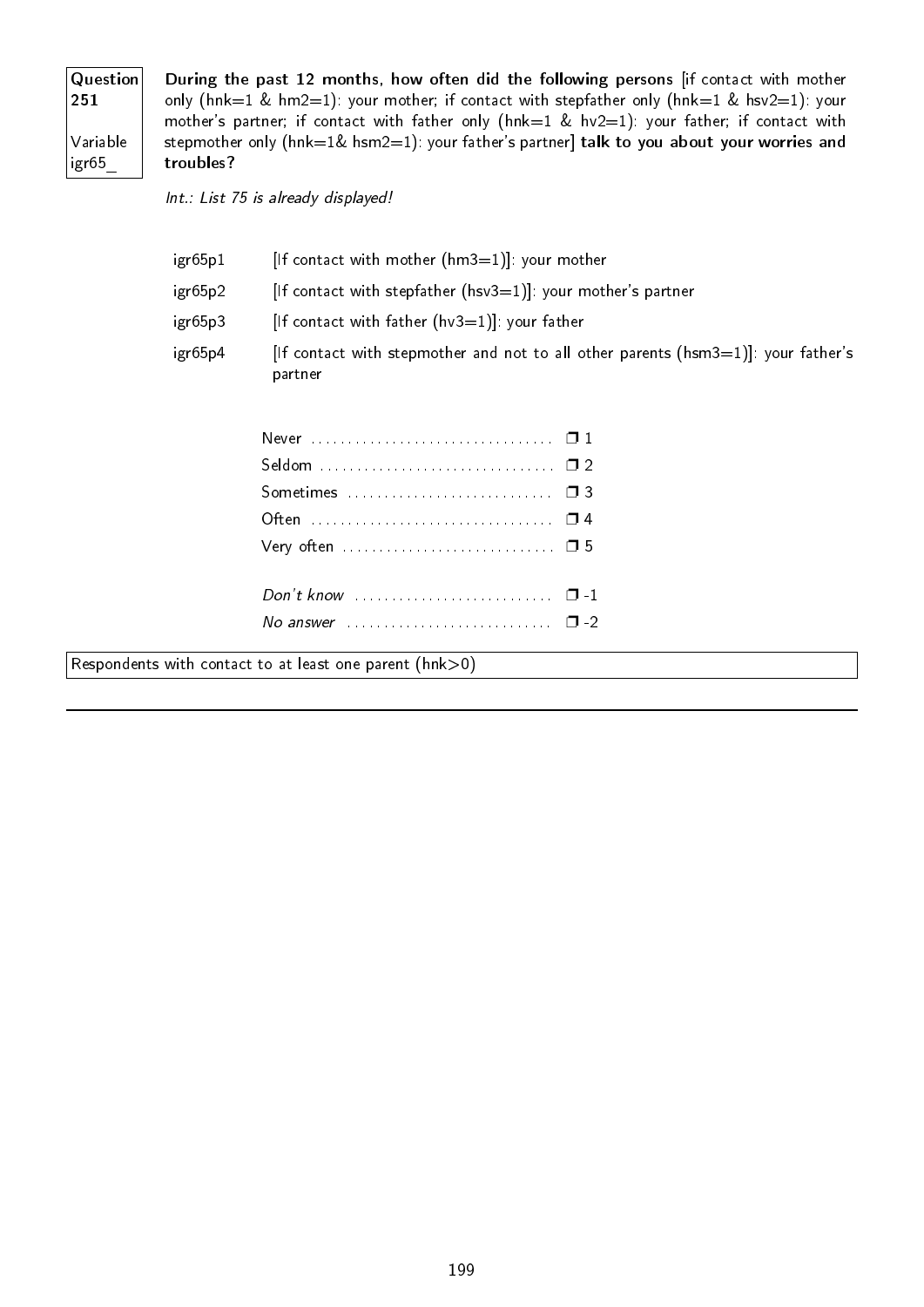| Question | During the past 12 months, how often did you receive help from the following persons                     |
|----------|----------------------------------------------------------------------------------------------------------|
| 252      | [if contact with mother only ( $h n k = 1$ & $h m 2 = 1$ ): your mother; if contact with stepfather only |
|          | (hnk=1 & hsv2=1): your mother's partner; if contact with father only (hnk=1 & hv2=1):                    |
| Variable | your father; if contact with stepmother only (hnk=1& hsm2=1): your father's partner] for the             |
| igr66    | purpose of nursing or taking care of family members?                                                     |
|          |                                                                                                          |

Int.: List 75 is already displayed!

| igr66p4 | [If contact with stepmother and not to all other parents ( $h$ sm $3=1$ ]: your father's<br>partner |
|---------|-----------------------------------------------------------------------------------------------------|
| igr66p3 | [If contact with father $(hv3=1)$ ]: your father                                                    |
| igr66p2 | $[$ If contact with stepfather $(hsv3=1)]$ : your mother's partner                                  |
| igr66p1 | $[$ If contact with mother $(hm3=1)]$ : your mother                                                 |

| Very often $\dots \dots \dots \dots \dots \dots \dots \dots \dots \dots \dots \dots \dots \dots \dots \dots \dots$ |  |
|--------------------------------------------------------------------------------------------------------------------|--|
|                                                                                                                    |  |
|                                                                                                                    |  |
|                                                                                                                    |  |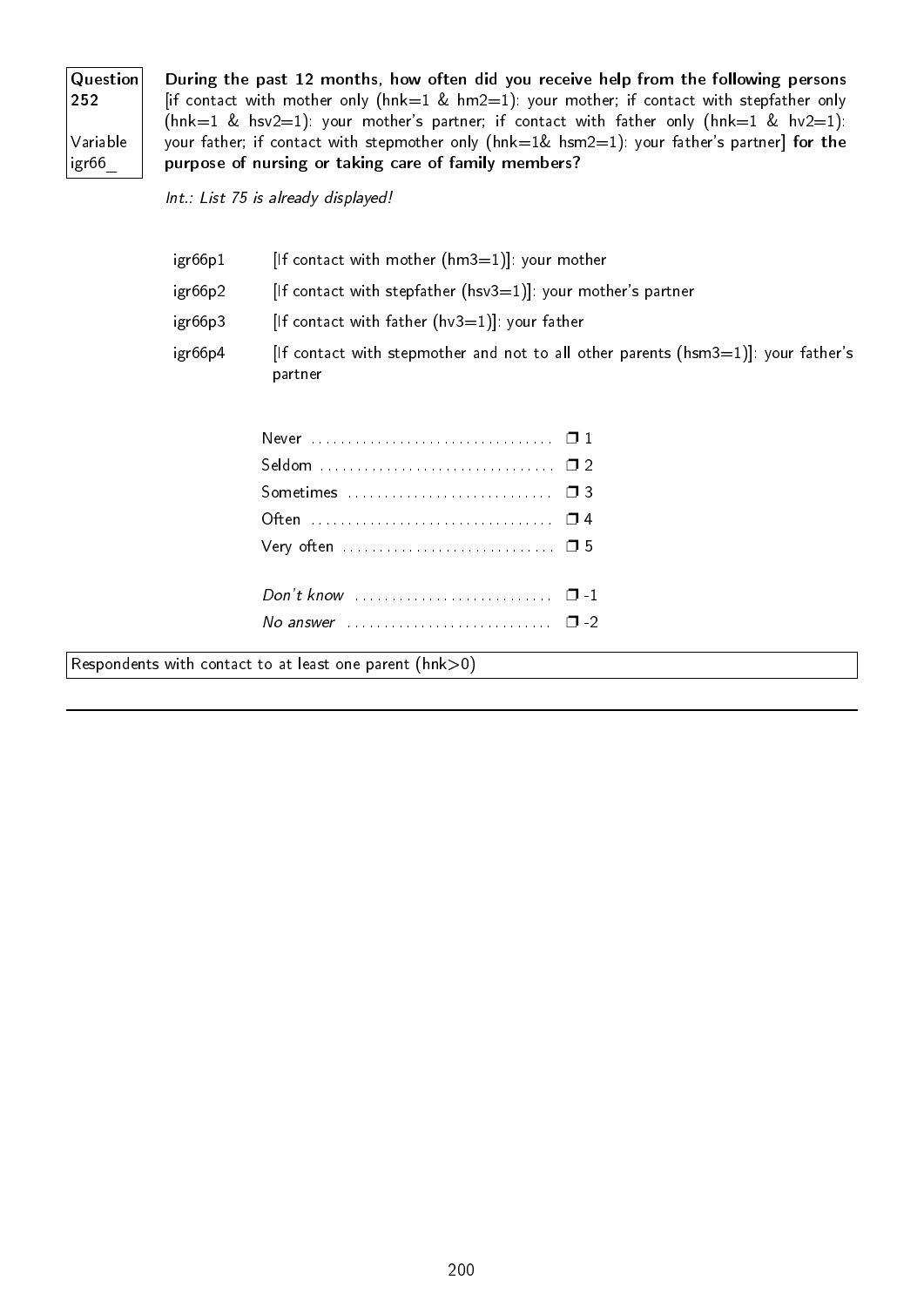| Question<br>253   |  |
|-------------------|--|
| Variable<br>igr67 |  |

During the past 12 months, how often did you receive help from the following persons [if contact with mother only ( $h n k=1$  &  $h m 2=1$ ): your mother; if contact with stepfather only (hnk=1 & hsv2=1): your mother's partner; if contact with father only (hnk=1 & hv2=1): your father; if contact with stepmother only ( $h n k=1$ & hsm2=1): your father's partner] for doing school homework or for vocational training?

Int.: List 75 is already displayed!

| igr67p1 | [If contact with mother $(hm3=1)$ ]: your mother                                                 |
|---------|--------------------------------------------------------------------------------------------------|
| igr67p2 | $[$ If contact with stepfather $(hsv3=1)]$ : your mother's partner                               |
| igr67p3 | $[$ If contact with father $(hv3=1)$ ]: your father                                              |
| igr67p4 | [If contact with stepmother and not to all other parents ( $hsm3=1$ ]]: your father's<br>partner |

| Very often $\dots\dots\dots\dots\dots\dots\dots\dots\dots\Box$ 5            |  |
|-----------------------------------------------------------------------------|--|
|                                                                             |  |
| Don't know $\ldots \ldots \ldots \ldots \ldots \ldots \ldots \quad \Box -1$ |  |
| No answer $\ldots$ $\ldots$ $\ldots$ $\ldots$ $\ldots$ $\ldots$ $\Box$ -2   |  |

Respondents with contact to at least one parent, and who had an educational episode between the previous wave and now (hnk>0 & ((ehc19i1mx=1 for at least one x=1,...,32) | (ehc19i2mx=1 for at least one x=1,...,32) | (ehc19i3mx=1 for at least one  $x=1,...,32$ ) | (ehc19i4mx=1 for at least one  $x=1,...,32$ ) | (ehc19i5mx=1 for at least one  $x=1,...,32$  | (ehc19i6mx=1 for at least one  $x=1,...,32$ ) | (ehc19i7mx=1 for at least one  $x=1,...,32$ ) | (ehc19i8mx=1 for at least one  $x=1,...,32$ ) | (ehc19i9mx=1 for at least one  $x=1,...,32$ ) | ehc19ix=1 for at least one  $x=1,...,9)$ )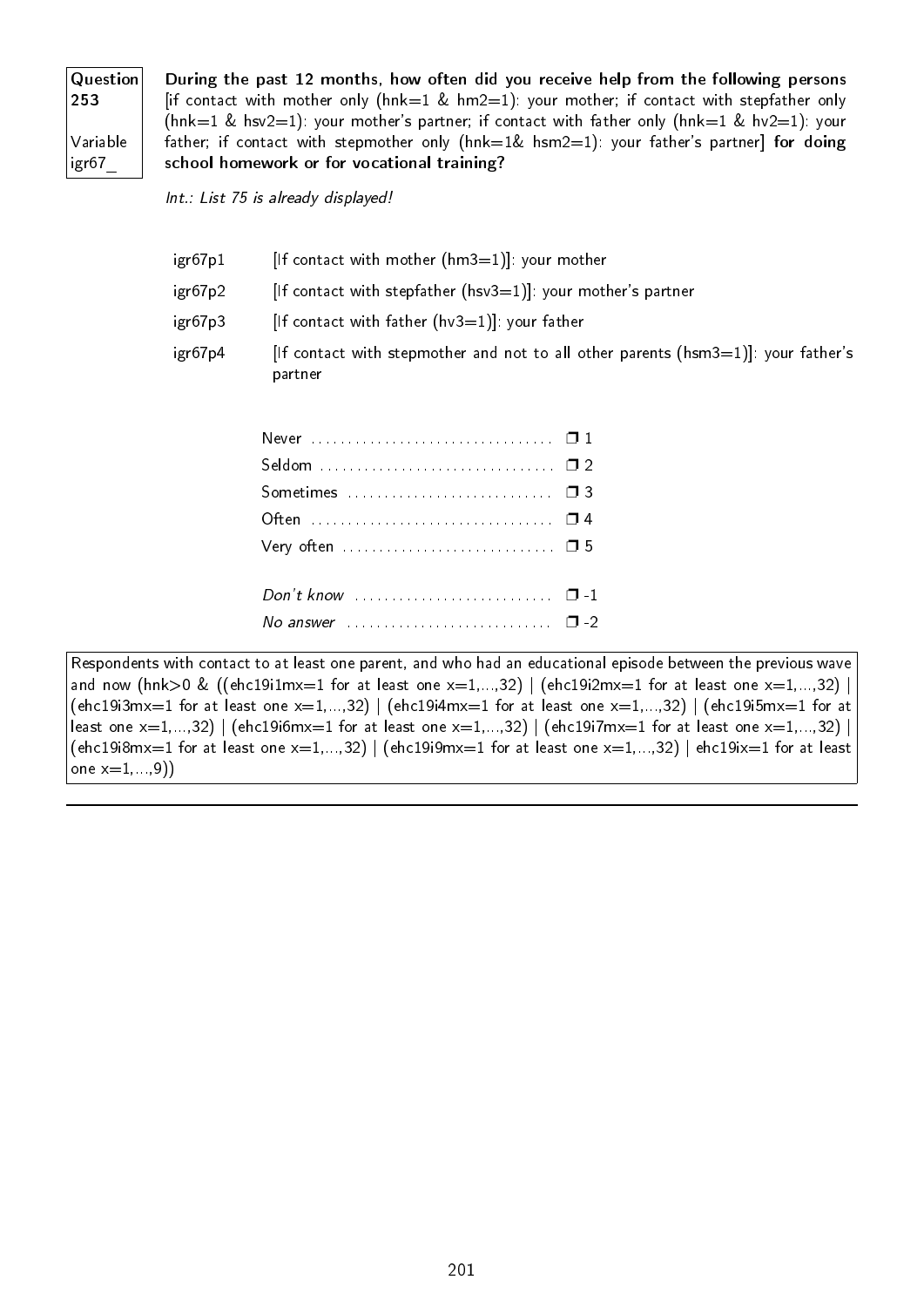| Question <br>254  |  |
|-------------------|--|
| Variable<br>igr68 |  |

During the past 12 months, how often did you receive help from the following persons [if contact with mother only ( $h n k=1$  &  $h m 2=1$ ): your mother; if contact with stepfather only (hnk=1 & hsv2=1): your mother's partner; if contact with father only (hnk=1 & hv2=1): your father; if contact with stepmother only (hnk=1& hsm2=1): your father's partner] in looking after or taking care of your children?

Int.: List 75 is already displayed!

| igr68p1 | $[$ If contact with mother $(hm3=1)$ ]: your mother                                             |
|---------|-------------------------------------------------------------------------------------------------|
| igr68p2 | $[$ If contact with stepfather $(hsv3=1)$ ]: your mother's partner                              |
| igr68p3 | [If contact with father $(hv3=1)$ ]: your father                                                |
| igr68p4 | [If contact with stepmother and not to all other parents ( $hsm3=1$ ]: your father's<br>partner |

Respondents with contact to at least one parent, and who have at least one child that is a biological child or lives with the respondent in the same household, and that is under 16 years old (hnk>0 & there is one  $x=1,...,10$ with  $((ehc9kx=1 | ehc10kx=1,...,8)$  & ag4kx=1 & ehc11kx=0))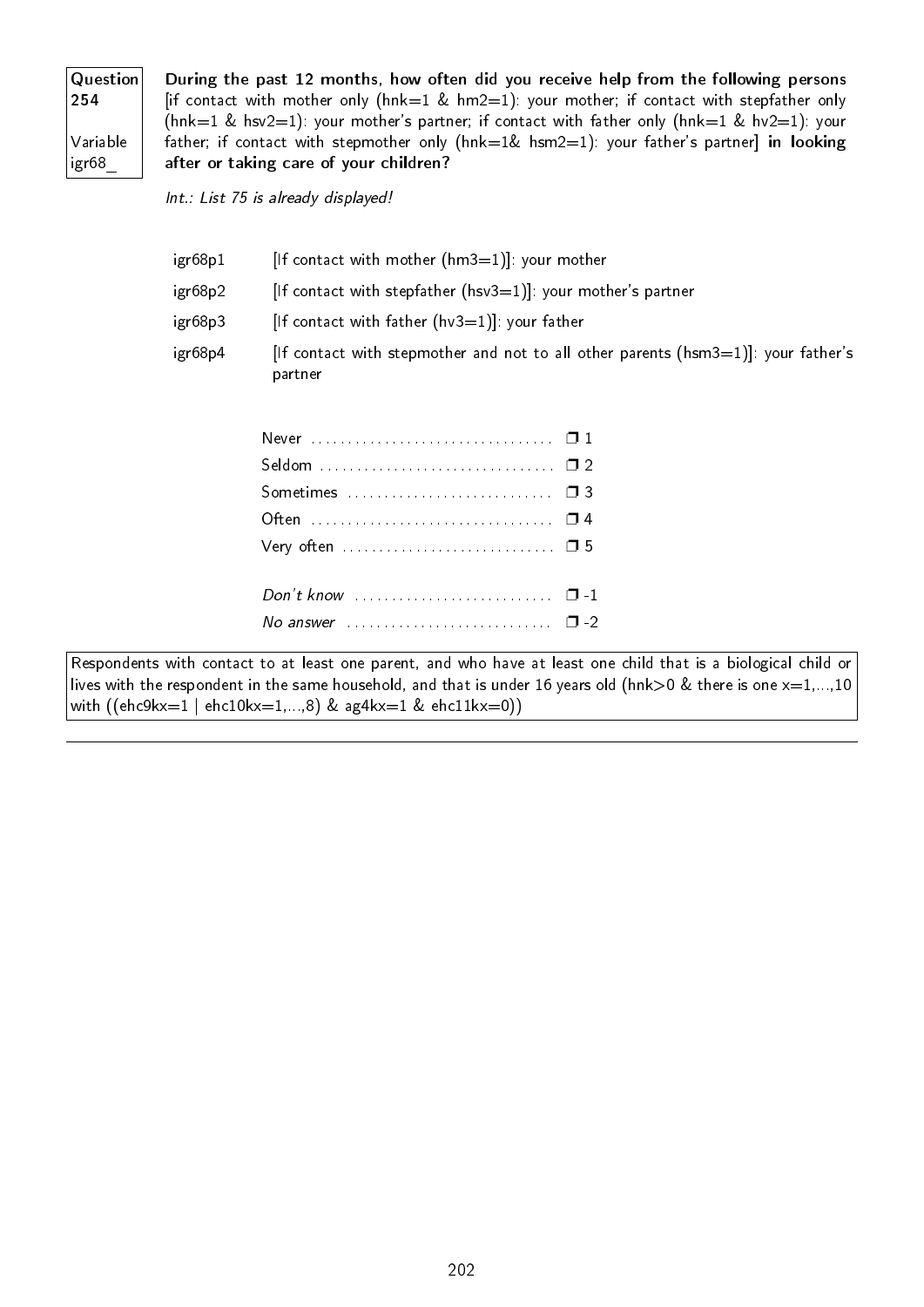| Question<br>255   |
|-------------------|
| Variable<br>igr69 |

During the past 12 months, how often did you receive from the following persons [if contact with mother only (hnk=1 & hm2=1): your mother; if contact with stepfather only (hnk=1 & hsv2=1): your mother's partner; if contact with father only (hnk=1 & hv2=1): your father; if contact with stepmother only (hnk=1& hsm2=1): your father's partner] advice regarding parenting your children?

Int.: List 75 is already displayed!

| igr69p1 | [If contact with mother $(hm3=1)$ ]: your mother                                                |
|---------|-------------------------------------------------------------------------------------------------|
| igr69p2 | $[$ If contact with stepfather $(hsv3=1)$ ]: your mother's partner                              |
| igr69p3 | [If contact with father $(hv3=1)$ ]: your father                                                |
| igr69p4 | [If contact with stepmother and not to all other parents ( $hsm3=1$ ]: your father's<br>partner |

Respondents with contact to at least one parent, and who have at least one child that is a biological child or lives with the respondent in the same household, and that is under 16 years old (hnk>0 & there is one  $x=1,...,10$ with ((ehc9kx=1 | ehc10kx=1,...,8) & ag4kx=1 & ehc11kx=0))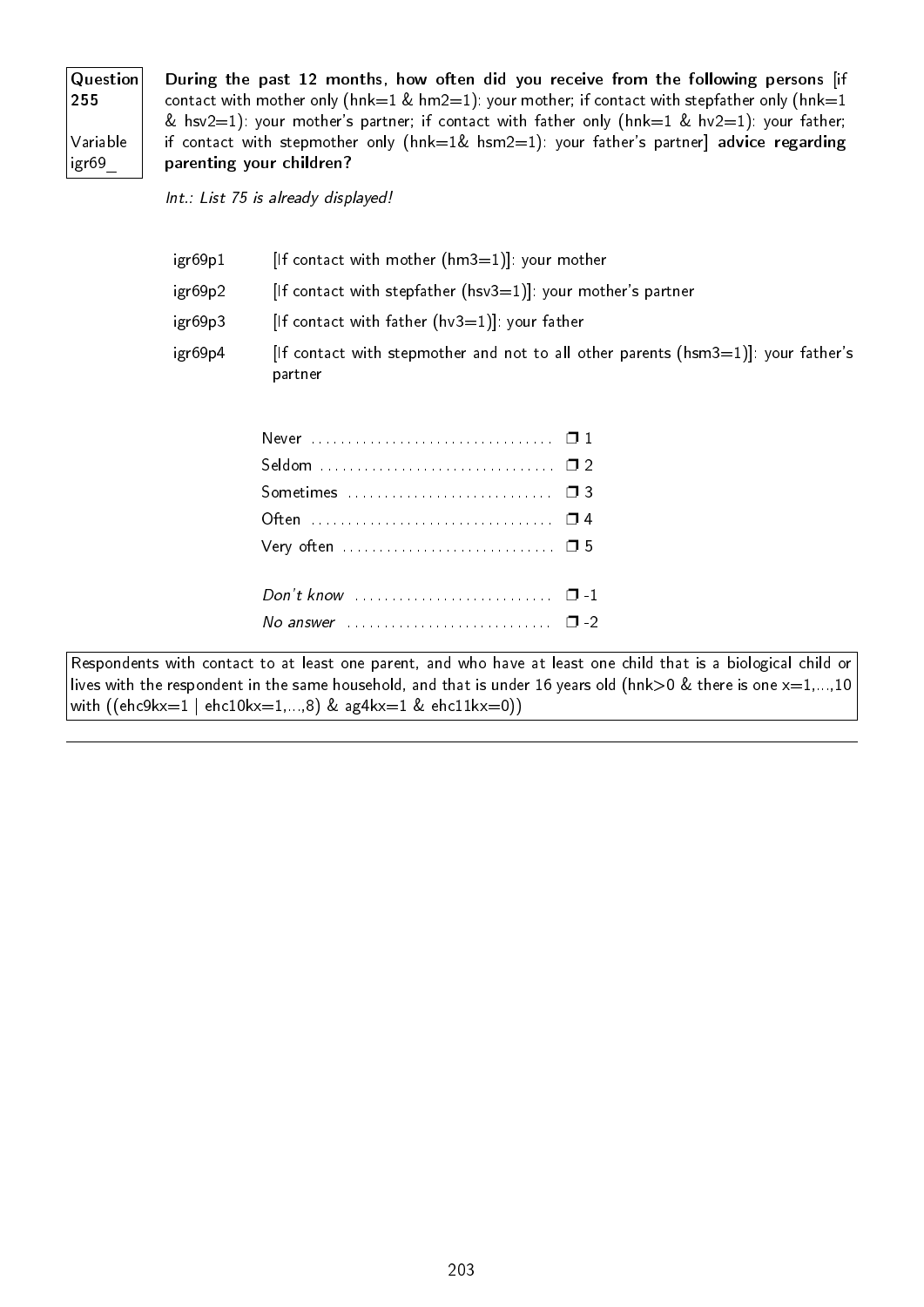| Question | During the past 12 months, how often did you receive from the following persons lif                     |
|----------|---------------------------------------------------------------------------------------------------------|
| 256      | contact with mother only ( $hnk=1$ & $hm2=1$ ): your mother; if contact with stepfather only            |
|          | (hnk=1 & hsv2=1): your mother's partner; if contact with father only (hnk=1 & hv2=1): your              |
| Variable | father; if contact with stepmother only ( $h n k=1$ & $h s m/2=1$ ): your father's partner] substantial |
| igr70    | gifts or financial support for your children?                                                           |
|          | $[$ If contact to several parents $(hnk>1)]$ :                                                          |

If you received for your children gifts from multiple parents please indicate each individual person.

Int.: List 75 is already displayed!

| igr70p1 | [If contact with mother $(hm3=1)$ ]: your mother                                                |
|---------|-------------------------------------------------------------------------------------------------|
| igr70p2 | $[$ If contact with stepfather $(hsv3=1)]$ : your mother's partner                              |
| igr70p3 | $[$ If contact with father $(hv3=1)$ ]: your father                                             |
| igr70p4 | [If contact with stepmother and not to all other parents ( $hsm3=1$ ]: your father's<br>partner |

Respondents with contact to at least one parent, and who have at least one child that is a biological child or lives with the respondent in the same household, and that is under 16 years old (hnk>0 & there is one  $x=1,...,15$ with ((ehc9kx=1 | ehc10kx=1,...,8) & ag4kx=1 & ehc11kx))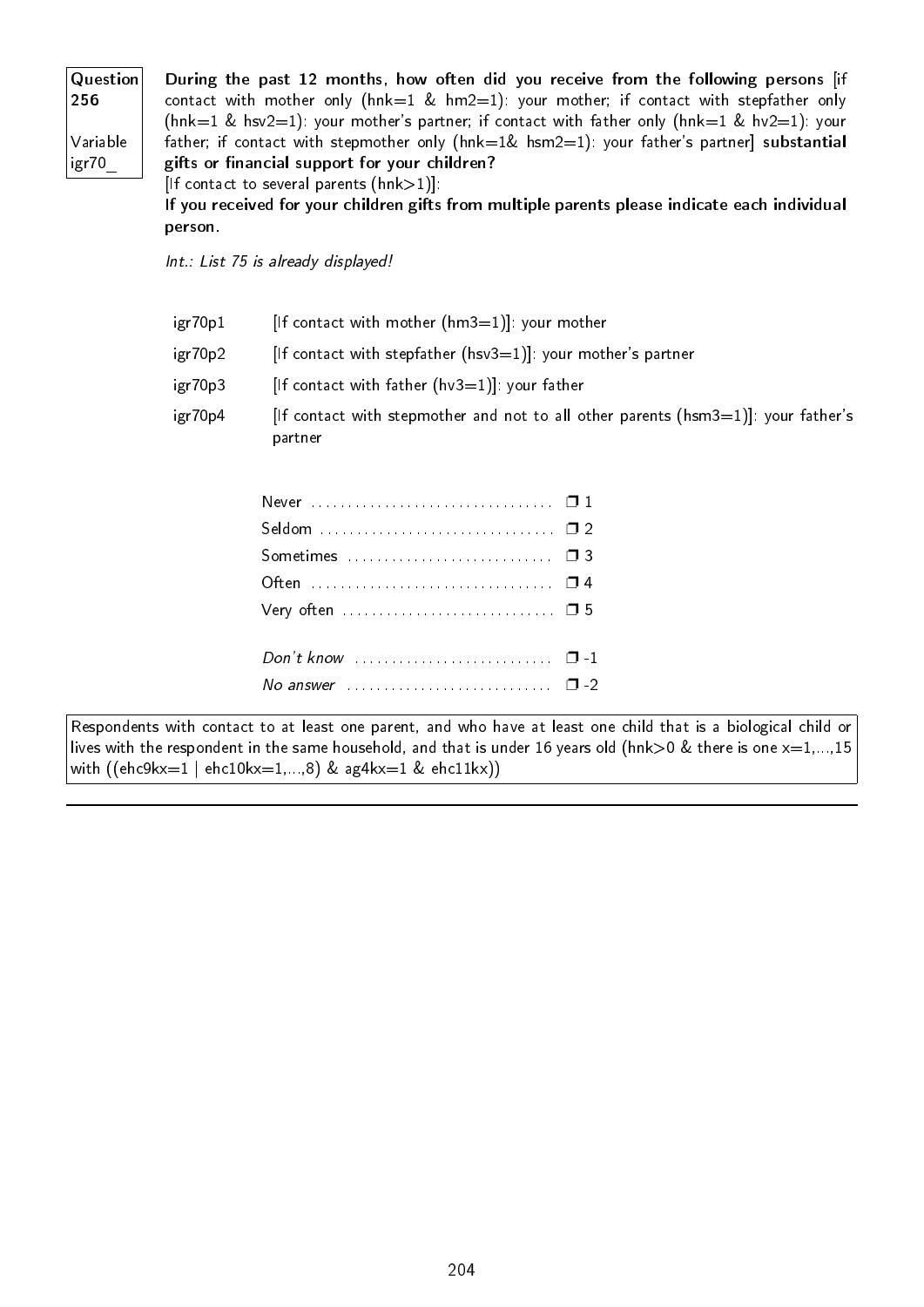| Question<br>257   |
|-------------------|
| Variable<br>igr71 |

If you add everything: How much material assistance have you received from your mother over the past 12 months? Please include all substantial gifts of money and valuables you received from her as well as any regular financial support.

If your mother gave you gifts of money or valuables together with other persons, please estimate the approximate worth of your mother's share.

Int.: Show list 76!

| Less than 250 Euros  0 1               |  |
|----------------------------------------|--|
| Between 250 and 500 Euros  □ 2         |  |
| Between 500 and 1,000 Euros  □ 3       |  |
| Between 1,000 and 2,000 Euros $\Box$ 4 |  |
| Between 2,000 and 5,000 Euros  □ 5     |  |
| Between 5,000 and 10,000 Euros  □ 6    |  |
| More than 10,000 Euros $\square$ 7     |  |
|                                        |  |
|                                        |  |
|                                        |  |
|                                        |  |

Respondents who received substantial gifts in money and valuables or financial support from their mother  $((igr61p1=2,3,4,5) | (igr63p1=2,3,4,5))$ 

Question 258

Variable igr72

If you add everything: How much material assistance have you received from your father over the past 12 months? Please include all substantial gifts of money and valuables you received from him as well as any regular financial support.

If your father gave you gifts of money or valuables together with other persons, please estimate the approximate worth of your father's share.

Int.: Show list 76!

| Less than 250 Euros $\,\ldots\, \ldots\, \ldots\, \blacksquare\, 1$     |  |
|-------------------------------------------------------------------------|--|
| Between 250 and 500 Euros  □ 2                                          |  |
| Between 500 and 1,000 Euros $\ldots \ldots \square$ 3                   |  |
| Between 1,000 and 2,000 Euros  □ 4                                      |  |
| Between 2,000 and 5,000 Euros  □ 5                                      |  |
| Between 5,000 and 10,000 Euros $\dots \dots$ $\Box$ 6                   |  |
| More than 10,000 Euros  □ 7                                             |  |
|                                                                         |  |
| No answer $\ldots \ldots \ldots \ldots \ldots \ldots \ldots \square$ -2 |  |

Respondents who received substantial gifts in money and valuables or financial support from their father  $((igr61p3=2,3,4,5) | (igr63p3=2,3,4,5))$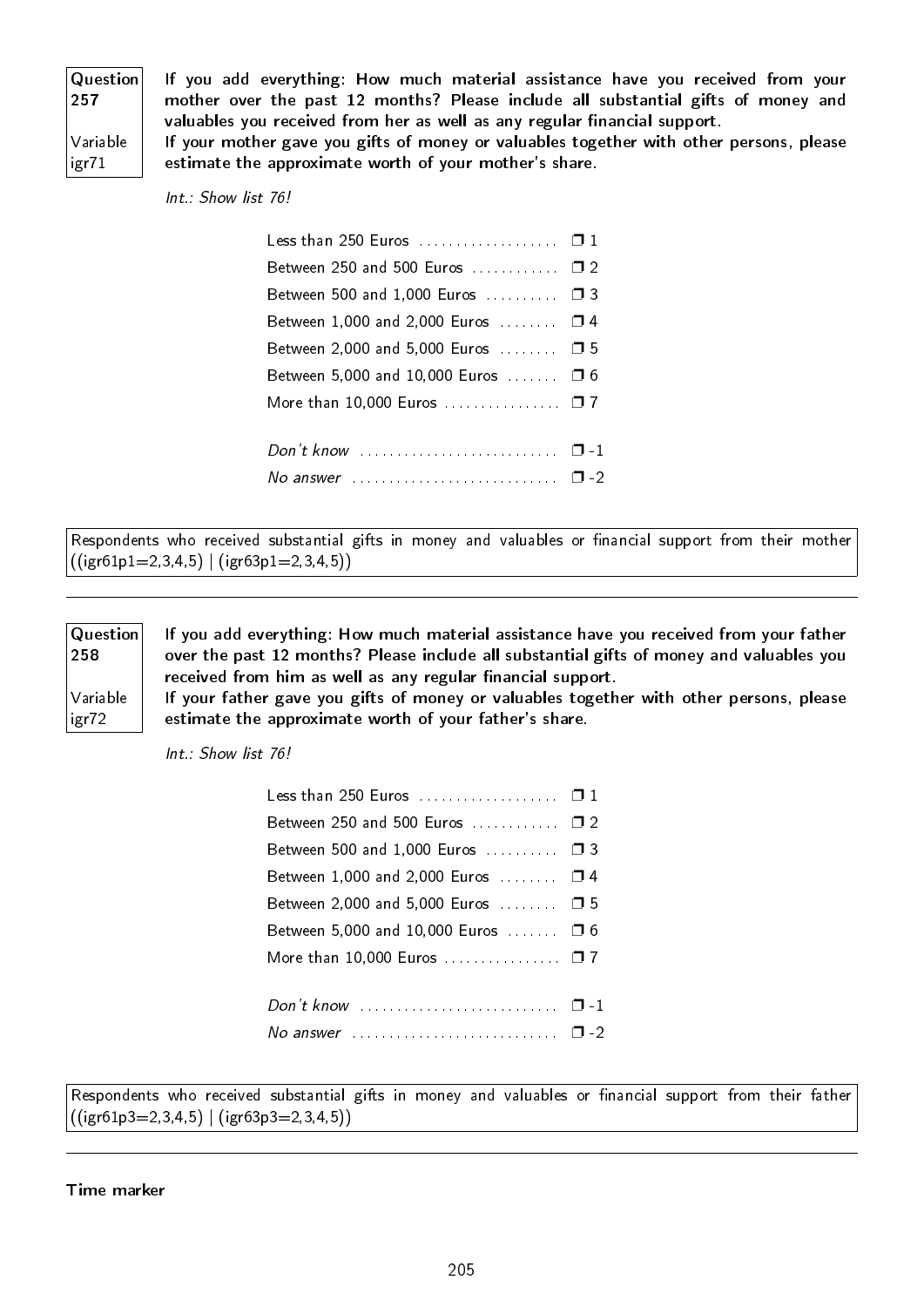## Consent to parents survey

### Text 28  $\parallel$  Just as last time we would very much like to win the support of

- $\bullet$  [If more information on mother (hm3=1)] your mother [if more information on father or stepfather or stepmother (hv3=1 | hsv3=1 | hsm3=1): and
- $\bullet$  [If more information on father (hv3=1)] your father [if more information on stepfather or stepmother ( $hsv3=1$  |  $hsm3=1$ ): and
- [If more information on stepfather (hsv3=1)] your mother's partner [if more information on stepmother (hsm3=1): and]
- [If more information on stepmother (hsm3=1)] your fathers' partner

for this study and ask  $\left[\text{if hnk=1 \& (hm3=1|hsm3=1): her, if hnk=1 \& (hv3=1|hsv3=1): him, if }\right]$  $(hnk>1)$ : them] questions very similar to the ones in this questionnaire. For this purpose, we would like to send [if hnk=1 & (hm3=1|hsm3=1) her, if hnk=1 &(hv3=1 |hsv3=1) him, if (hnk $>1$ ) them] a questionnaire by mail. [If hm3=1: Your mother, if hv3=1: Your father, if hsm3=1: die Your father's partner, if hsv3=1: Your mother's partner] will get [if hnk>1: will each get] an ARD TV lottery ticket if their completed questionnaire reaches us. We would like to note [if  $hnk=1$  &  $(hm3=1|hsm3=1)$ : her, if  $hnk=1$  &  $(hv3=1|hsv3=1)$ : his, if (hnk>1): their] names and addresses so we can send [if hnk=1 & (hm3=1|hsm3=1): her, if hnk=1 &(hv3=1 |hsv3=1): him, if (hnk>1): them] a questionnaire. We can only survey parents who live in Germany.

Respondents with contact to at least one parent and who are not first-time respondents (hnk>0 & d0≠2)

| <b>INFOBOX</b> |               |                                                                                   |
|----------------|---------------|-----------------------------------------------------------------------------------|
|                |               | A personal identification number is assigned to each of the parents:              |
| mid            | $id + 301$    | Personal identification number of the mother if the mother is living $(hm1=1)$    |
| fid            | $id + 302$    | Personal identification number of the father if the father is living $(hv1=1)$    |
| smid           | dsmid         | Personal identification number of the stepmother if stepmother exists & and       |
|                |               | father's partner is the same as in previous year (hsm1=1 & igr84=1)               |
|                | $d$ smid $+2$ | Personal identification number of the stepmother if stepmother exists & and       |
|                |               | father's partner is not the same as in previous year (hsm1=1 & igrn17 $\neq$ 1)   |
|                | $id + 303$    | Personal identification number of the stepmother if stepmother exists & fa-       |
|                |               | ther's partner was not mentioned in one of the previous interviews (hsm1=1 $\&$   |
|                |               | $d$ smid= $)$                                                                     |
| sfid           | dsfid         | Personal identification number of the stepfather if stepfather exists & mother's  |
|                |               | partner is the same as in previous year (hsv1=1 & igr81=1)                        |
|                | $dsfid+2$     | Personal identification number of the stepfather if stepfather exists & mother's  |
|                |               | partner is not the same as in previous year (hsv1=1 & igr81 $\neq$ 1)             |
|                | $id + 304$    | Personal identification number of the stepfather if stepfather exists & mother's  |
|                |               | partner was not mentioned in one of the previous interviews ( $hsv1=1$ & dsfid=.) |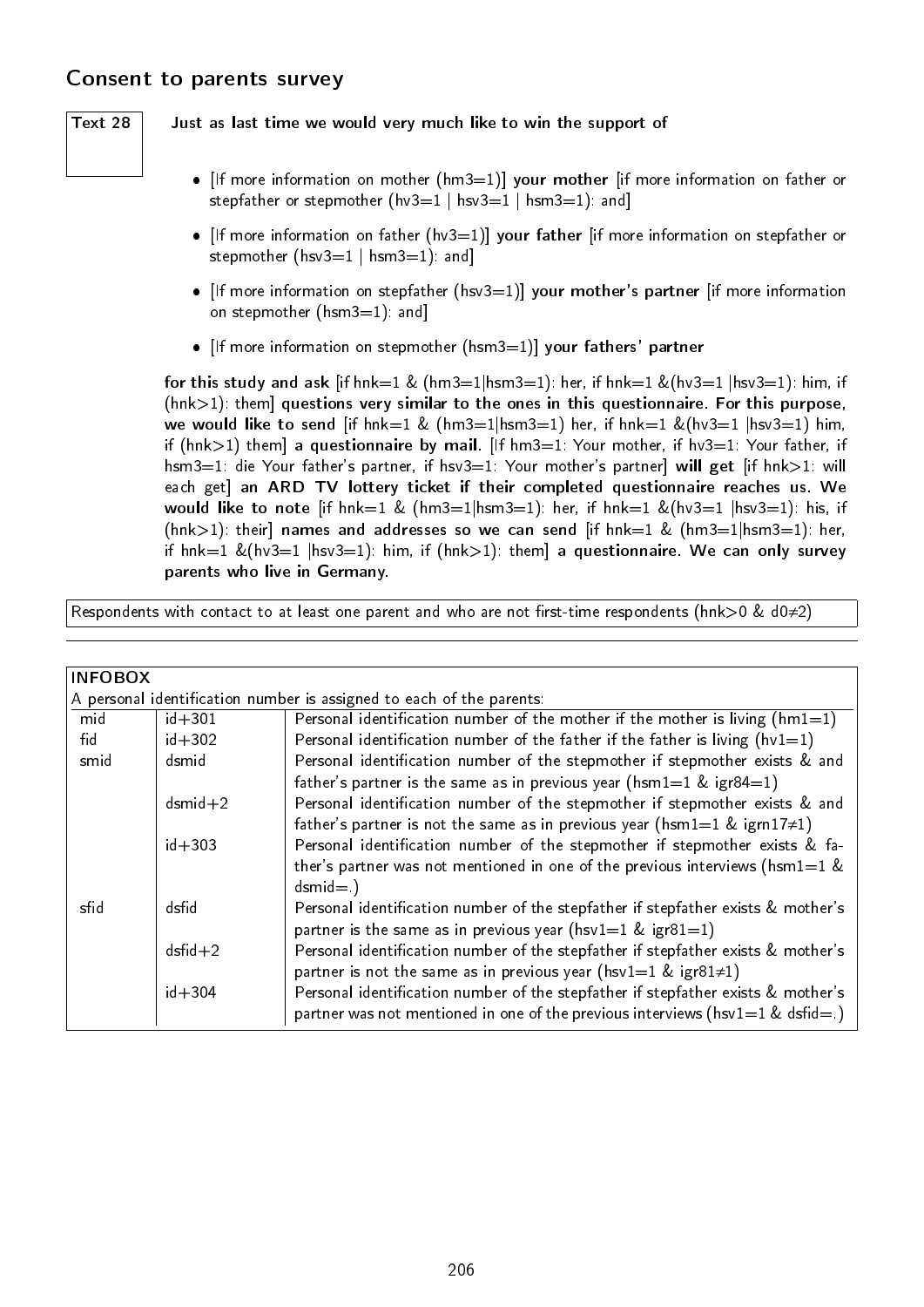| Question                           | Do you consent that we survey your mother?                                                                                                                                                                                                                                                                                                                                                                                                                                                                                                  |
|------------------------------------|---------------------------------------------------------------------------------------------------------------------------------------------------------------------------------------------------------------------------------------------------------------------------------------------------------------------------------------------------------------------------------------------------------------------------------------------------------------------------------------------------------------------------------------------|
| 259<br>Variable<br>$ $ cprs $1p1*$ | Int.: If respondent hesitates or refuses:<br>You can be completely certain that the information provided will be used only in strict compliance<br>with all laws regarding the protection of individual privacy. The results will be used only for scientific<br>research and with total anonymity. Of course, your parents can decide for themselves whether or<br>not they want to participate in the study after they receive the questionnaire.<br>There are also German, Russian, and Turkish versions of the questionnaire available. |
|                                    |                                                                                                                                                                                                                                                                                                                                                                                                                                                                                                                                             |
|                                    |                                                                                                                                                                                                                                                                                                                                                                                                                                                                                                                                             |
|                                    | No, may not be surveyed $\ldots \ldots \ldots \ldots \ldots \ldots \ldots \ldots \ldots \ldots \ldots \square 3$                                                                                                                                                                                                                                                                                                                                                                                                                            |

No, does not live in Germany . . . . . . . . . . . . . . . . . . . . . . . . . . . . . . . . . . . . . . . . . ❐ 7

Respondents with contact to mother and who are not first-time respondents (hm3=1 & d0≠2)

Text 29 When may I call so that you can tell me if I can conduct the survey with your mother? Int.: Note appointment for phone call in the contact protocol.

Save the following data for the address-capture CAPI on the laptop:

Parental identification number mid= $id+301$  EN Billing number:

Respondents who may consent to survey mother only after asking first (cprs1p1=2)

Text 30 What is your mother's name? First name: Last name: \_\_\_\_\_\_\_\_\_\_\_\_\_\_\_\_\_\_\_\_ Name not given . . . . . . . . . . . . . . . . . . . . . . . . . . . . . . . . . . . . . . . . . . . . . . . . . . . . . ❐ Respondents who consented to survey mother (cprs1p1=1)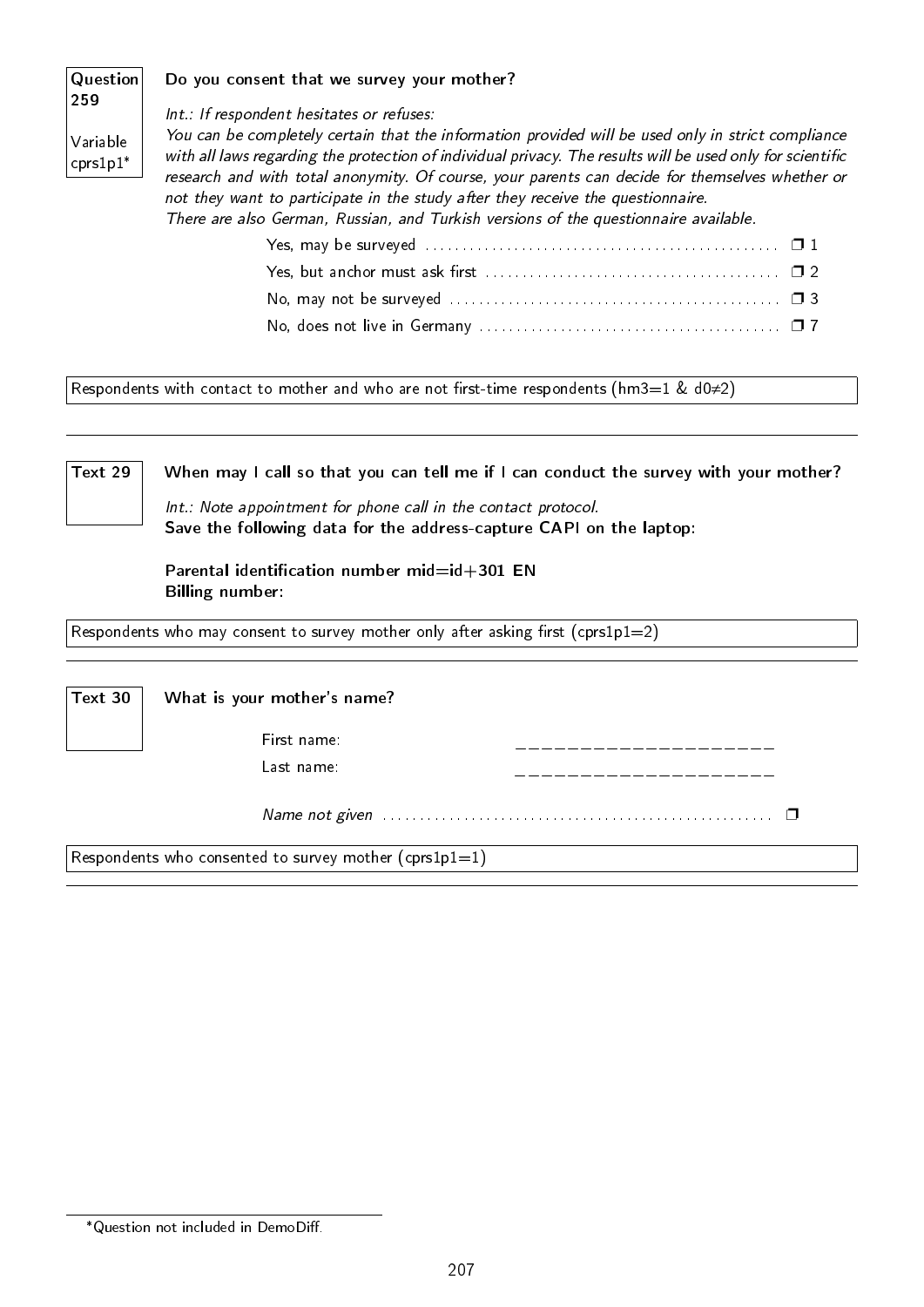| Question<br>260        | Where does she live?                                                                                                                                                                                                                                                                                                                                                                                 |
|------------------------|------------------------------------------------------------------------------------------------------------------------------------------------------------------------------------------------------------------------------------------------------------------------------------------------------------------------------------------------------------------------------------------------------|
|                        | Int.: If respondent hesitates or refuses:                                                                                                                                                                                                                                                                                                                                                            |
| Variable<br>$cprs2p1*$ | You can be completely certain that the information provided will be used only in strict compliance<br>with all laws regarding the protection of individual privacy. The results will be used only for scientific<br>research and in total anonymity. Of course, your parents can decide for themselves whether or not<br>they want to participate in the study after they receive the questionnaire. |
|                        |                                                                                                                                                                                                                                                                                                                                                                                                      |

Respondents who consented to survey mother  $(cps1p1=1)$ 

| Text 31 | Record the address: |  |
|---------|---------------------|--|
|         | Street:             |  |
|         | House number:       |  |
|         | Postal code:        |  |
|         | Residence           |  |
|         |                     |  |

Respondents who consented to survey mother and want to provid address information (cprs1p1=1 und  $cps2p1=0)$ 

| $1^{261}$                                                          | $ $ Question Which language version of the questionnaire is best for your mother? |  |  |
|--------------------------------------------------------------------|-----------------------------------------------------------------------------------|--|--|
|                                                                    | German $\Box$ 1                                                                   |  |  |
| $\begin{array}{ l } \text{Variable} \\ \text{cps3p1*} \end{array}$ |                                                                                   |  |  |
|                                                                    |                                                                                   |  |  |

Respondents who consented to survey mother and provided address information (cprs1p1=1 and cprs2p1≠7)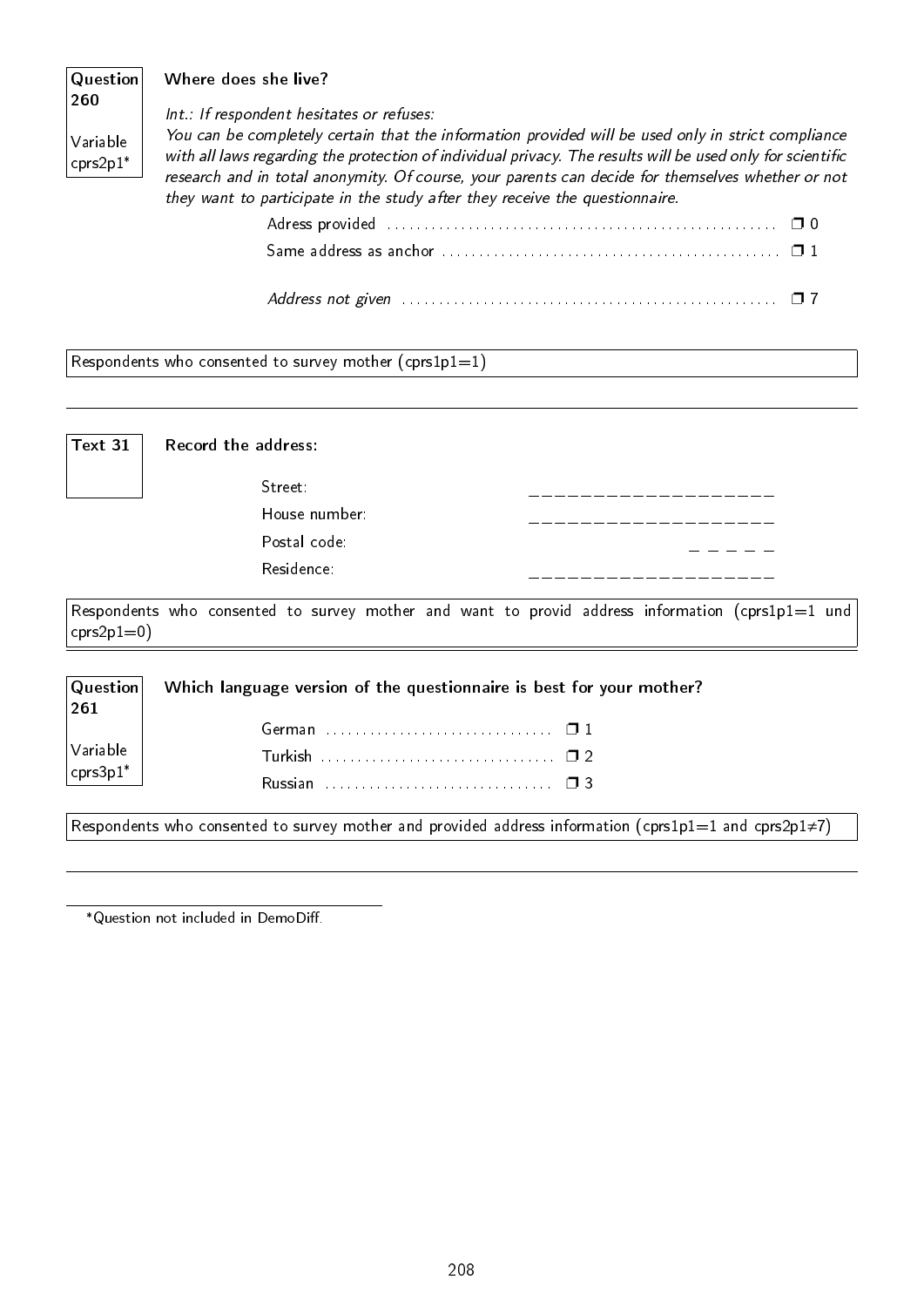#### Question Do you consent that we survey your mother's partner?

262 Variable cprs1p2\*

Int.: If respondent hesitates or refuses:

You can be completely certain that the information provided will be used only in strict compliance with all laws regarding the protection of individual privacy. The results will be used only for scientific research and in total anonymity. Of course, your parents can decide for themselves whether or not they want to participate in the study after they receive the questionnaire.

There are German, Russian, and Turkish versions of the questionnaire available.

Respondents with contact to their stepfather and who are not first-time respondents (hsv3=1 & d0≠2)

Text 32  $\parallel$  When may I call so that you can tell me if I can conduct the survey with your mother's partner?

> Int.: Note appointment for phone call in the contact protocol. Save the following data for the address-capture CAPI on the laptop:

Parental identification number sfid EN

Respondents who may consent to survey stepfather only after asking first (cprs1p2=2)

Text 33  $\parallel$  What is the name of your mother's partner?

First name: Last name:

Name not given . . . . . . . . . . . . . . . . . . . . . . . . . . . . . . . . . . . . . . . . . . . . . . . . . . . . . ❐

Respondents who consented to survey stepfather (cprs1p2=1)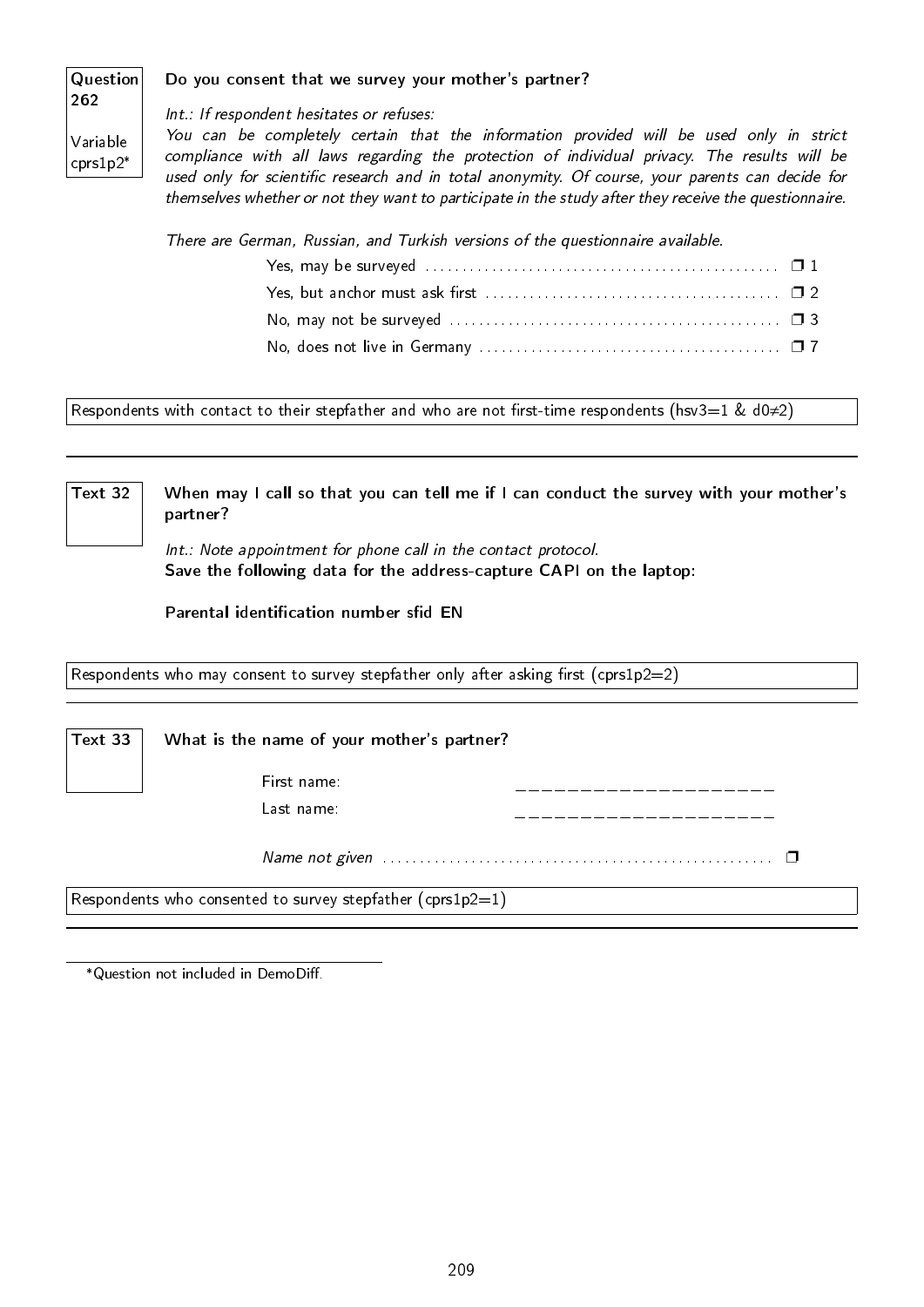#### Question 263 Variable cprs2p2\* Where does he live? Int.: If respondent hesitates or refuses: You can be completely certain that the information provided will be used only in strict compliance with all laws regarding the protection of individual privacy. The results will be used only for scientific research and in total anonymity. Of course, your parents can decide for themselves whether or not they want to participate in the study after they receive the questionnaire. Record the adress . . . . . . . . . . . . . . . . . . . . . . . . . . . . . . . . . . . . . . . . . . . . . . . . . . . ❐ 0

| Same address as anchor $\ldots, \ldots, \ldots, \ldots, \ldots, \ldots, \ldots, \ldots, \square$ 1                       |  |
|--------------------------------------------------------------------------------------------------------------------------|--|
|                                                                                                                          |  |
| Address not given $\ldots \ldots \ldots \ldots \ldots \ldots \ldots \ldots \ldots \ldots \ldots \ldots \ldots \square 7$ |  |

Respondents who consented to survey stepfather (cprs1p2=1)

| Text 34 | Record the address: |  |
|---------|---------------------|--|
|         | Street:             |  |
|         | House number:       |  |
|         | Postal code:        |  |
|         | Residence           |  |
|         |                     |  |

Respondents who consented to survey stepfather and want to provid address information (cprs1p2=1 und  $cps2p2=0$ )

| <b>Question</b><br> 264                                                    | Which language version of the questionnaire is best for your mother's partner? |
|----------------------------------------------------------------------------|--------------------------------------------------------------------------------|
|                                                                            |                                                                                |
| $\bigg \begin{array}{c} \textsf{Variable} \ \textsf{cps3p2}^* \end{array}$ |                                                                                |
|                                                                            |                                                                                |

Respondents who consented to survey stepfather and provided address information (cprs1p2=1 and cprs2p2≠7)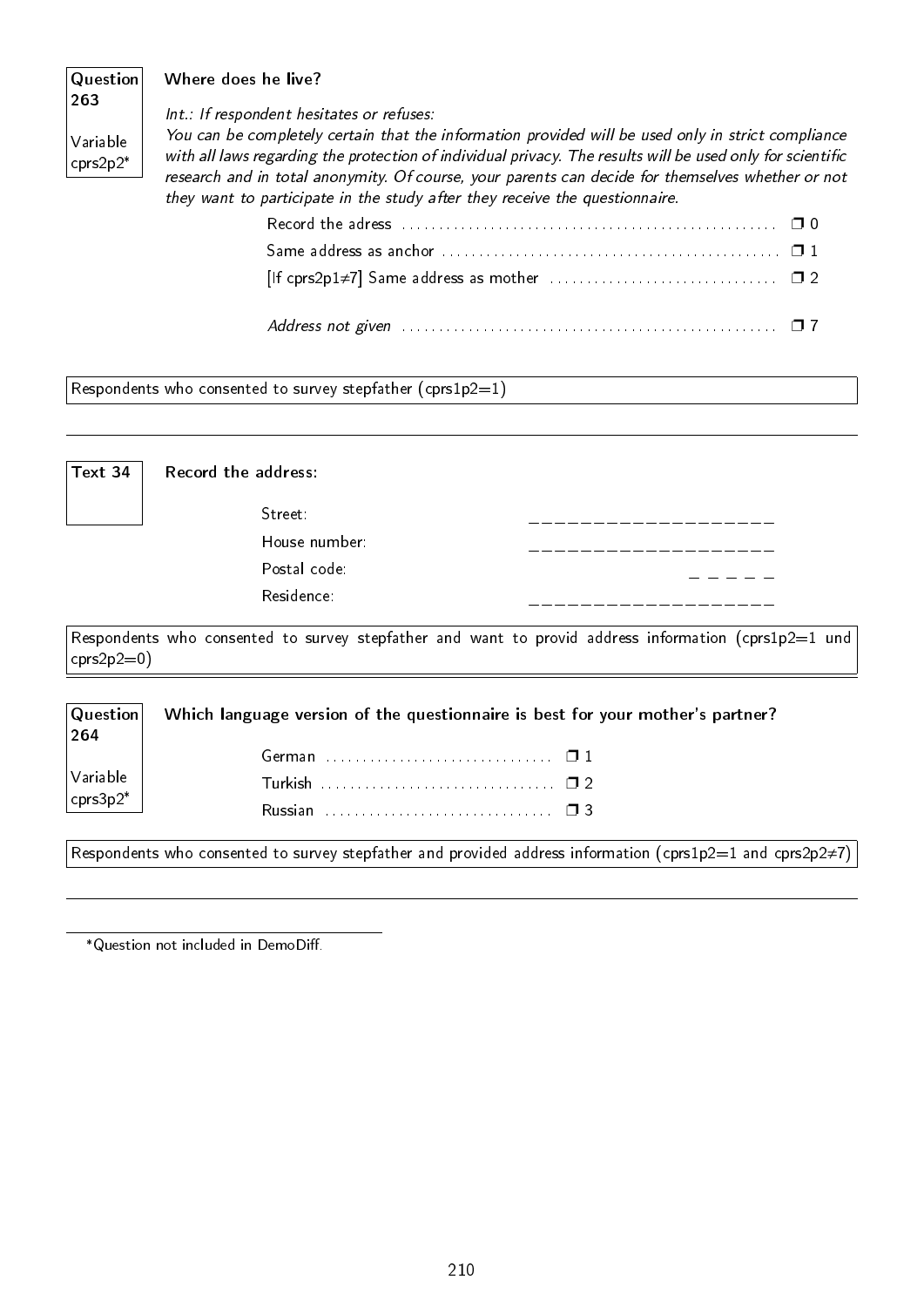#### Question Do you consent that we survey your father?

265 Variable cprs1p3\*

Int.: If respondent hesitates or refuses:

You can be completely certain that the information provided will be used only in strict compliance with all laws regarding the protection of individual privacy. The results will be used only for scientific research and in total anonymity. Of course, your parents can decide for themselves whether or not they want to participate in the study after they receive the questionnaire.

There are German, Russian, and Turkish versions of the questionnaire available.

| Yes, but anchor must ask first $\dots\dots\dots\dots\dots\dots\dots\dots\dots\dots\dots\quad\Box$ 2 |  |
|-----------------------------------------------------------------------------------------------------|--|
|                                                                                                     |  |
|                                                                                                     |  |

Respondents with contact to father and who are not first-time respondents (hv3=1 & d0≠2)

Text 35  $\parallel$  When may I call so that you can tell me if I can conduct the survey with your father? Int.: Note appointment for phone call in the contact protocol.

Save the following data for the address-capture CAPI on the laptop:

Parental identification number  $fid=id+302$  EN

Respondents who may consent to survey father only after asking first (cprs1p3=2)

| $ $ Text 36 | What is your father's name? |  |
|-------------|-----------------------------|--|
|             | First name:                 |  |
|             | Last name:                  |  |

Name not given . . . . . . . . . . . . . . . . . . . . . . . . . . . . . . . . . . . . . . . . . . . . . . . . . . . . . ❐

Respondents who consented to survey father (cprs1p3=1)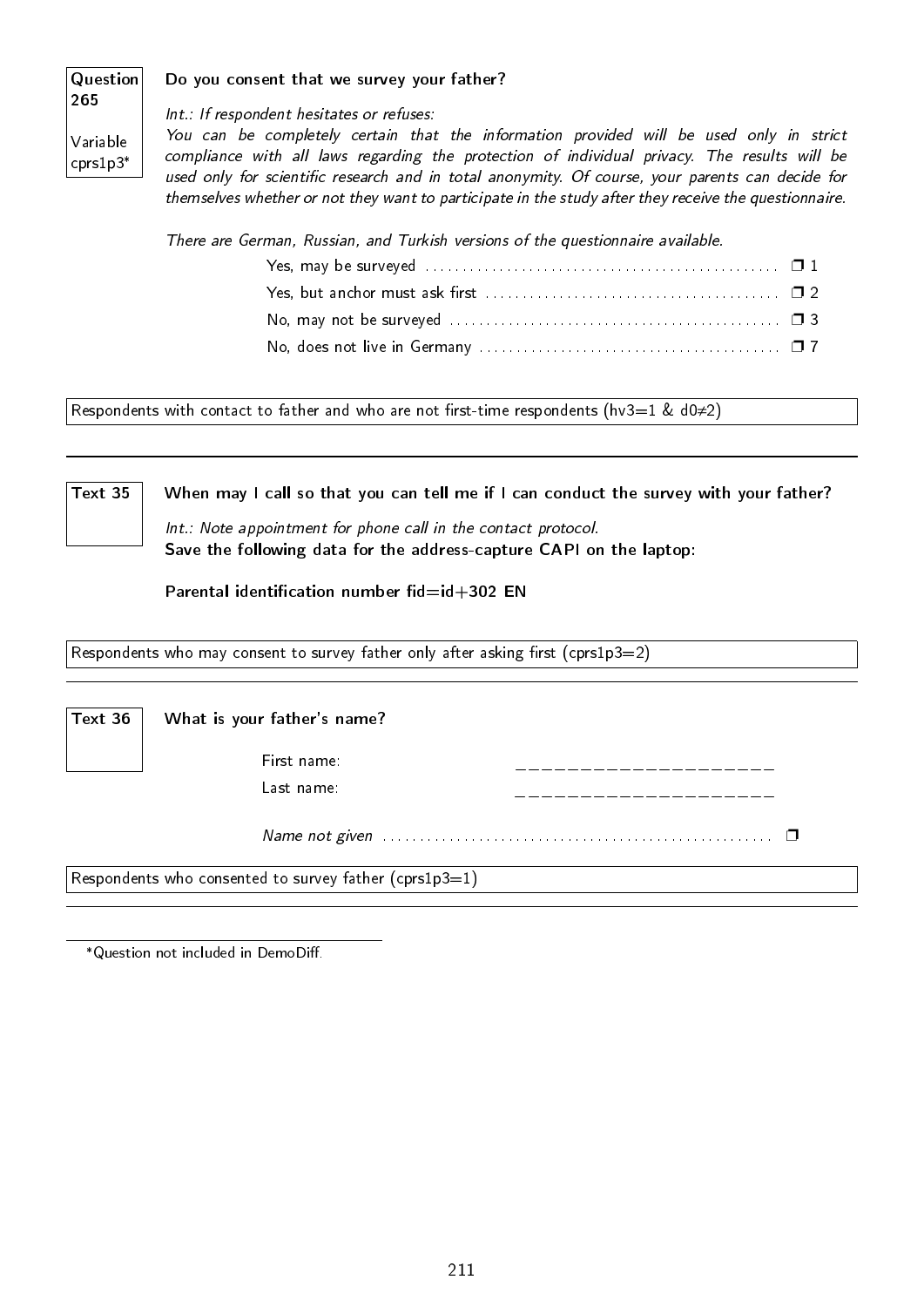#### Question 266 Variable cprs2p3\* Where does he live? Int.: If respondent hesitates or refuses: You can be completely certain that the information provided will be used only in strict compliance with all laws regarding the protection of individual privacy. The results will be used only for scientific research and in total anonymity. Of course, your parents can decide for themselves whether or not they want to participate in the study after they receive the questionnaire. Record the adress . . . . . . . . . . . . . . . . . . . . . . . . . . . . . . . . . . . . . . . . . . . . . . . . . . . ❐ 0

| Record the adress $\ldots$ , $\ldots$ , $\ldots$ , $\ldots$ , $\ldots$ , $\ldots$ , $\ldots$ , $\ldots$ , $\Box$ 0 |  |
|--------------------------------------------------------------------------------------------------------------------|--|
|                                                                                                                    |  |
|                                                                                                                    |  |
|                                                                                                                    |  |

Respondents who consented to survey father (cprs1p3=1)

| Text 37 | Record the address: |                                                                                                                   |
|---------|---------------------|-------------------------------------------------------------------------------------------------------------------|
|         | $\mathsf{Street}$   |                                                                                                                   |
|         | House number:       |                                                                                                                   |
|         | Postal code:        |                                                                                                                   |
|         | Residence:          |                                                                                                                   |
|         |                     |                                                                                                                   |
|         |                     | $ \,$ Respondents who consented to survey father and want to provid address information (cprs1p3=1 and cprs2p3=0) |

| Question <br>267                                                        | Which language version of the questionnaire is best for your father?                                  |
|-------------------------------------------------------------------------|-------------------------------------------------------------------------------------------------------|
|                                                                         |                                                                                                       |
| $\begin{array}{c} \sqrt{\text{Variable}} \\ \text{cps3p3*} \end{array}$ |                                                                                                       |
|                                                                         |                                                                                                       |
|                                                                         | Respondents who consented to survey father and provided address information (cprs1p3=1 and cprs2p3≠7) |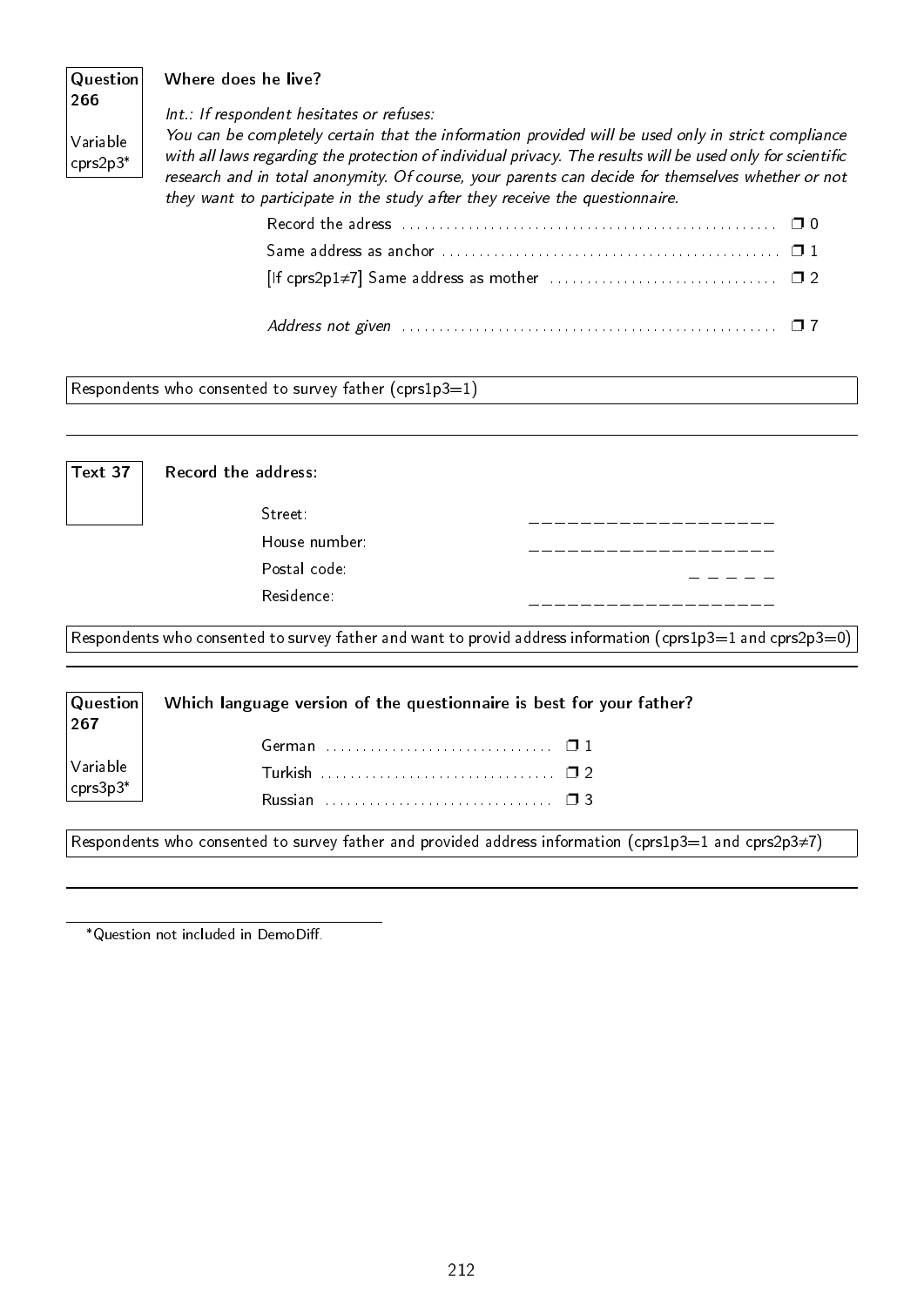#### Question Do you consent that we survey your father's partner?

268 Variable

cprs1p4\*

Int.: If respondent hesitates or refuses:

You can be completely certain that the information provided will be used only in strict compliance with all laws regarding the protection of individual privacy. The results will be used only for scientific research and in total anonymity. Of course, your parents can decide for themselves whether or not they want to participate in the study after they receive the questionnaire.

There are also German, Russian, and Turkish versions of the questionnaire available.

Respondents with contact to stepmother and who are not first-time respondents (hsm3=1 & d0≠2)

Text 38  $\parallel$  When may I call so that you can tell me if I can conduct the survey with your father's partner?

> Int.: Note appointment for phone call in the contact protocol. Save the following data for the address-capture CAPI on the laptop:

Parental identification number smid EN

Respondents who may consent to survey stepmother only after asking first (cprs1p4=2)

Text 39  $\parallel$  What is the name of your father's partner?

First name: Last name:

Name not given . . . . . . . . . . . . . . . . . . . . . . . . . . . . . . . . . . . . . . . . . . . . . . . . . . . . . ❐

Respondents who consented to survey stepmother (cprs1p4=1)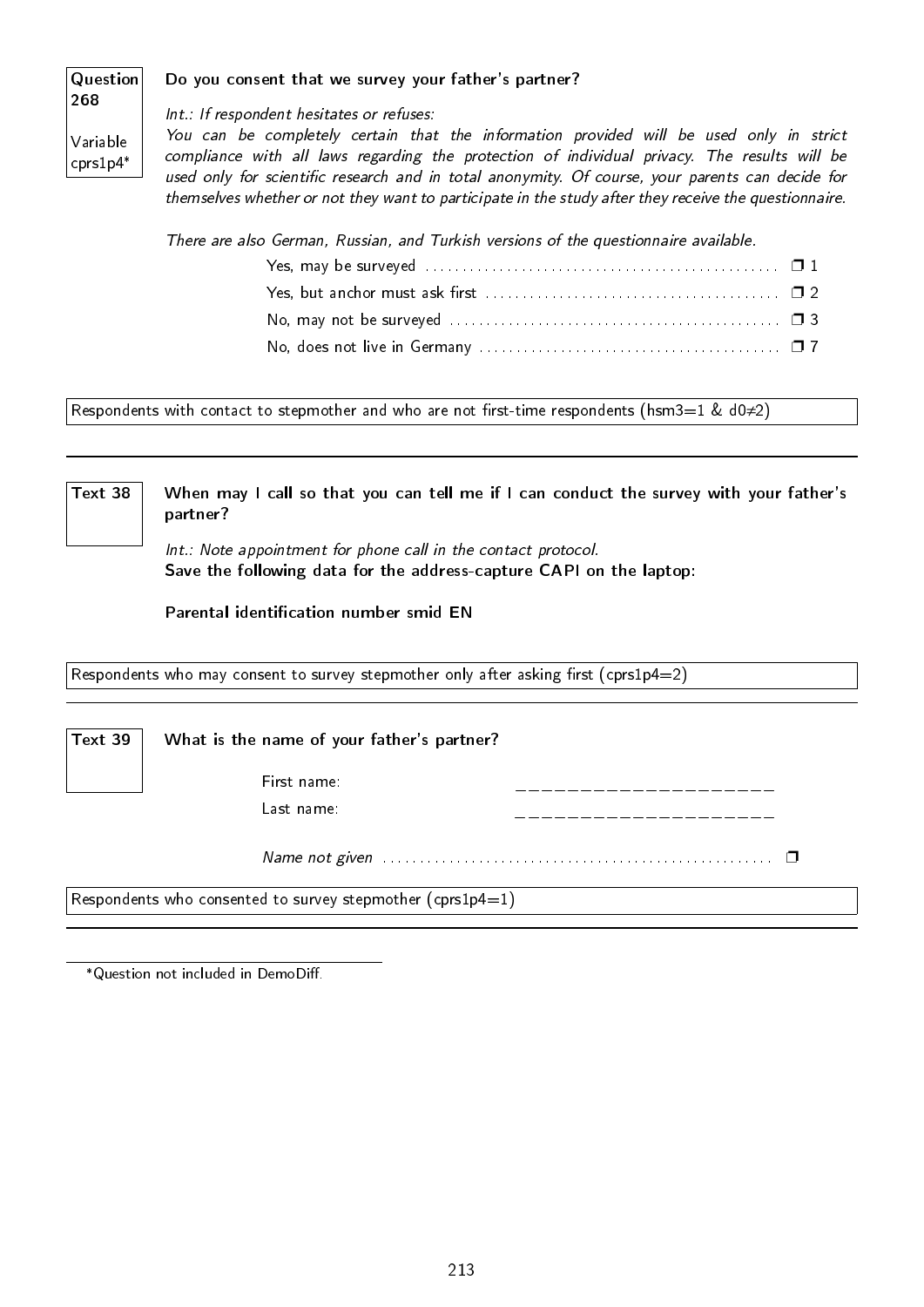#### Question 269 Variable cprs2p4\* Where does she live? Int.: If respondent hesitates or refuses: You can be completely certain that the information provided will be used only in strict compliance with all laws regarding the protection of individual privacy. The results will be used only for scientific research and in total anonymity. Of course, your parents can decide for themselves whether or not they want to participate in the study after they receive the questionnaire. Record the address . . . . . . . . . . . . . . . . . . . . . . . . . . . . . . . . . . . . . . . . . . . . . . . . . . ❐ 0

| $[$ If (cprs2p3≠7)]: Same address as father $\ldots \ldots \ldots \ldots \ldots \ldots \ldots \ldots \square 2$ |  |
|-----------------------------------------------------------------------------------------------------------------|--|
|                                                                                                                 |  |

Respondents who consented to survey stepmother (cprs1p4=1)

| Text 40 | Record the address: |  |
|---------|---------------------|--|
|         | Street:             |  |
|         | House number:       |  |
|         | Postal code:        |  |
|         | Residence           |  |
|         |                     |  |

Respondents who consented to survey stepmother and want to provide address information (cprs1p4=1 and  $crs2p4=0)$ 

| $ $ Question $ $<br> 270                     | Which language version of the questionnaire is best for your father's partner? |
|----------------------------------------------|--------------------------------------------------------------------------------|
|                                              |                                                                                |
| $\bigg \text{Variable} \atop \text{cps3p4*}$ | Turkish $\ldots$ . $\ldots$ . $\ldots$ . $\ldots$ . $\ldots$ $\Box$ 2          |
|                                              | Russian $\cdots$ , $\cdots$ , $\cdots$ , $\cdots$ , $\Box$ 3                   |

Respondents who consented to survey stepmother and provided address information (cprs1p4=1 and cprs2p4≠7)

#### Time marker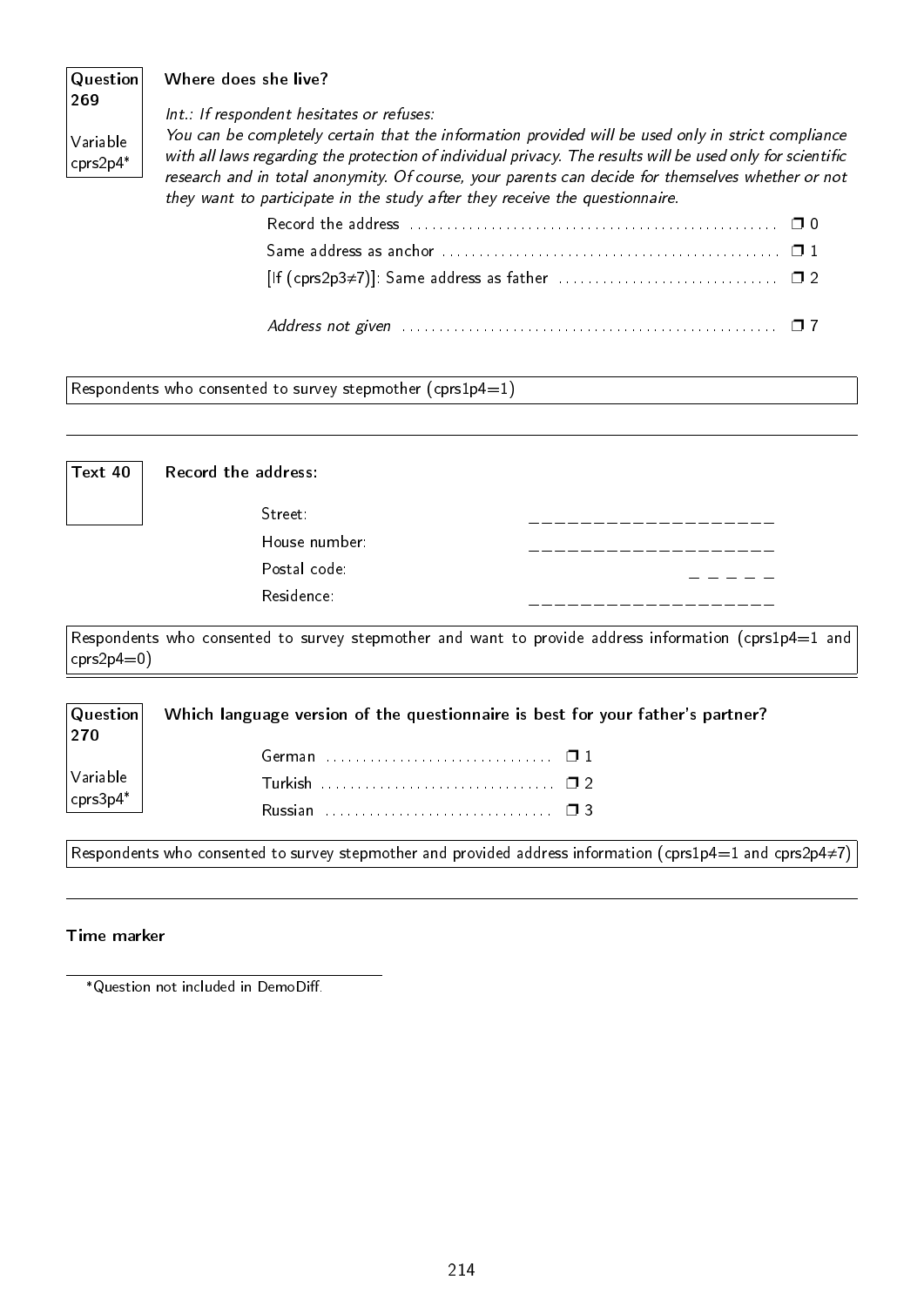$\boxed{\mathsf{The}$  auxiliary variables for the parents and stepparents now include the following values:

| $hm1=1$   | mother living  | biol. mother relevant, in the previous wave                                                  | d325 $\neq$ 0 & ((d406=0 & lmhh1=1)                                              |
|-----------|----------------|----------------------------------------------------------------------------------------------|----------------------------------------------------------------------------------|
|           |                | living and mentioned in respondent's hou-                                                    | $(d406=1 \& \text{amhh1}=1)   \text{igr2}=1)$                                    |
|           |                | sehold, or adoptive mother relevant, in the                                                  |                                                                                  |
|           |                | previous wave living and mentioned in re-                                                    |                                                                                  |
|           |                | spondent's household, or information that                                                    |                                                                                  |
| $hm1=2$   | mother<br>de-  | (relevant) mother living<br>relevant mother deceased (indication in                          | $d325=0$   igr22=2                                                               |
|           | ceased         | previous or current interview)                                                               |                                                                                  |
| $hv1=1$   | father living  | biol. father relevant, in the previous wave li-<br>ving and mentioned in respondent's house- | d326≠0 & ((d406=0 & lvhh1=1)  <br>$(d406=1 \& \text{avhh1}=1)   \text{igr25}=1)$ |
|           |                | hold, or adoptive father relevant and men-                                                   |                                                                                  |
|           |                | tioned in respondent's household, or infor-                                                  |                                                                                  |
|           |                | mation that (relevant) father living                                                         |                                                                                  |
| $hv1=2$   | father decea-  | relevant father deceased (indication in pre-                                                 | $d326=0$   igr25=2                                                               |
|           | sed            | vious or current interview)                                                                  |                                                                                  |
| $he1 = 1$ | parents<br>are | (relevant) mother and (relevant) father li-<br>ving and both mentioned in respondent's       | $hm1=1$ & $hv1=1$ & $((d406=0$ &<br>$(lmhh1=1 \& lvhh1=1))   (d406=1$            |
|           | couple         | household, or information that they live in                                                  | & $(amhh1=1 \& avhh1=1))$                                                        |
|           |                | a shared household or that mother and fa-                                                    | $\lg r 27 = 1   \lg r 30 = 1)$                                                   |
|           |                | ther are a couple                                                                            |                                                                                  |
| $he1=0$   | parents<br>are | information that mother and father are not                                                   | igr $30\neq 1$                                                                   |
|           | not couple     | together                                                                                     |                                                                                  |
| $he2=1$   | parents        | mother and father living and mentioned in                                                    | $hm1=1$ & $hv1=1$ & $((d406=0$ &                                                 |
|           | cohab.         | respondent's household, or information that                                                  | $(lmhh1=1 \& lvhh1=1))   (d406=1$                                                |
|           |                | they live in a shared household                                                              | & $(amhh1=1 \& avhh1=1))$<br>$igr27 = 1$ )                                       |
| $he2=2$   | parents don't  | mother and father living, but not mentioned                                                  | $hm1=1$ & $hv1=1$ & $(((d406=0$                                                  |
|           | live together  | in the same household, or information that                                                   | & $((\text{lmhh1=0 \& \text{lvhh1=1})   (\text{lm-})$                            |
|           |                | they do not share a household                                                                | hh1=1 & $\vert$ vhh1=0)))   $\vert$ (d406=1                                      |
|           |                |                                                                                              | & $((amhh1=0 \&avhh1=1)   (am-1))$                                               |
|           |                |                                                                                              | hh1=1 & avhh1=0)))) & $\frac{1}{2}$ (gr27=2)                                     |
| $hsv1=1$  | stepfather     | (relevant) mother living and relevant mo-                                                    | $hm1=1$ & $(((d406=0$ & $(lmh1=1$                                                |
|           | exists         | ther and stepfather are mentioned in re-                                                     | & svhh1=1))   $(d406=1 \& (am-$                                                  |
|           |                | spondent's household, or information that                                                    | hh1=1 & svhh1=1))   igr30=2)                                                     |
|           |                | mother is together with s.o. who is not the                                                  |                                                                                  |
|           |                | biol father                                                                                  |                                                                                  |
| $hsv1=0$  | stepfather     | information that parents are couple or that                                                  | $\lg r30 = 1$   $\lg r30 = 3$                                                    |
|           | does not exist | (relevant) mother does not have a relation-                                                  |                                                                                  |
|           |                | ship                                                                                         |                                                                                  |
| $hsm1=1$  | stepmother     | (relevant) father living and relevant father                                                 | $hv1=1$ & (((d406=0 & (lvhh1=1 &                                                 |
|           | exists         | and stepmother are mentioned in respon-<br>dent's household, or information that father      | smhh $1=1$ )) $ $ (d406=1 & (avhh $1=1$                                          |
|           |                | has a realtionship with s.o. who is not the                                                  | & smhh1=1))   igr35=2)                                                           |
|           |                | biol mother                                                                                  |                                                                                  |
| $hsm = 0$ | stepmother     | information that parents are couple or that                                                  | $\lg r30 = 1$   $\lg r35 = 3$                                                    |
|           | doesn't exist  | (relevant) father does not have a relation-                                                  |                                                                                  |
|           |                | ship                                                                                         |                                                                                  |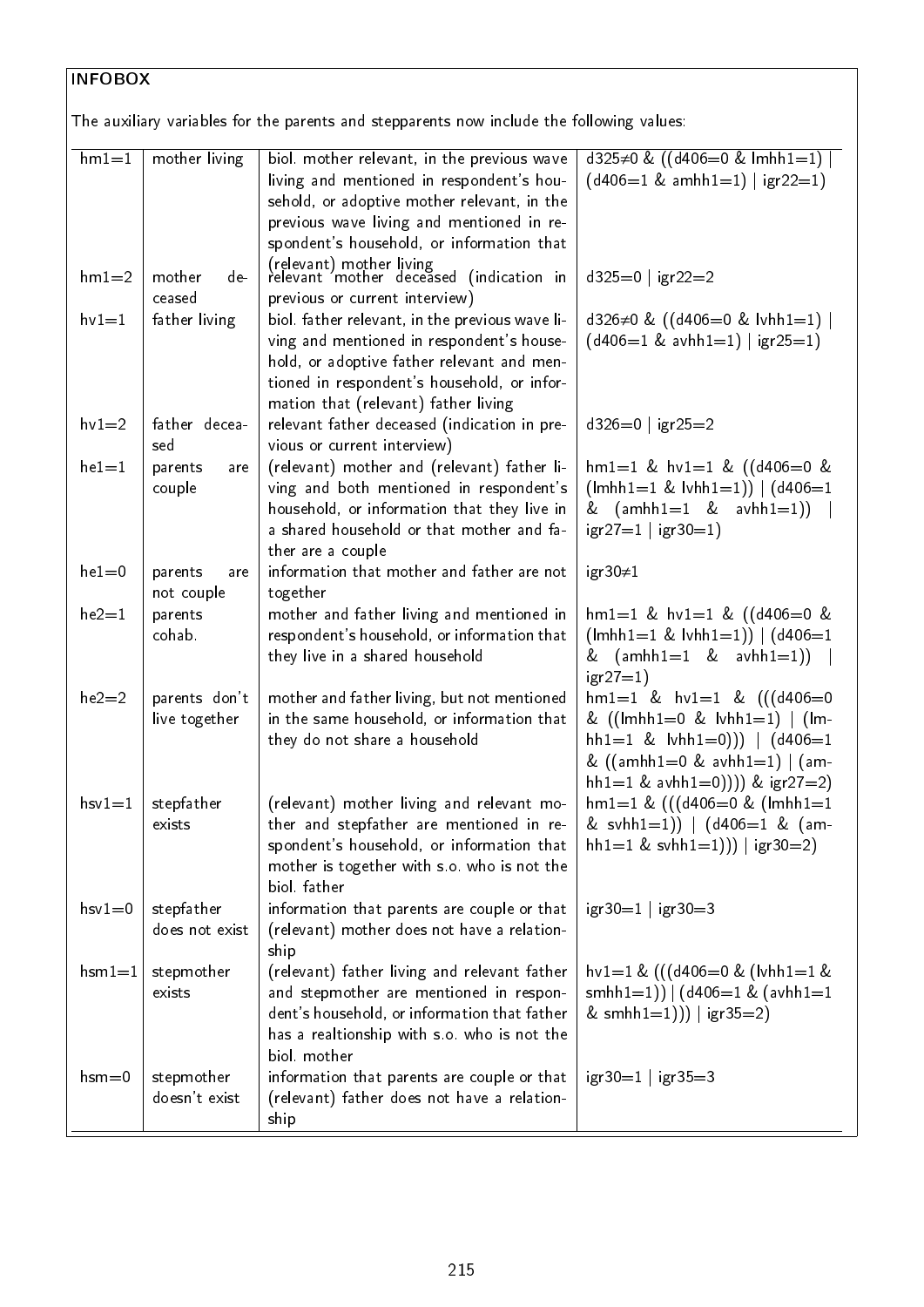# Network

# Name generator

# INFOBOX

Process:

The four following questions lead to the generation of names. Names that are entered in one question are shown in the following questions. Additional names can be added. A total of 30 names can be entered. Questions are then asked regarding the persons (up to 30) who were named. Beginning with net7px, 8 persons of the maximum 30 named who are not the partner, a child, or parent of the respondent are chosen randomly (if more than 8 eligible persons are named).

| <b>INFOBOX</b>                                                                                                                                                                                                                       |                                                                                                                                                                                                                                                                                  |  |  |  |  |  |  |  |  |  |  |
|--------------------------------------------------------------------------------------------------------------------------------------------------------------------------------------------------------------------------------------|----------------------------------------------------------------------------------------------------------------------------------------------------------------------------------------------------------------------------------------------------------------------------------|--|--|--|--|--|--|--|--|--|--|
| Note:                                                                                                                                                                                                                                |                                                                                                                                                                                                                                                                                  |  |  |  |  |  |  |  |  |  |  |
|                                                                                                                                                                                                                                      | Loop over net $1px$ for $x=1,,30$ ; abort if "No further person" is mentioned                                                                                                                                                                                                    |  |  |  |  |  |  |  |  |  |  |
|                                                                                                                                                                                                                                      |                                                                                                                                                                                                                                                                                  |  |  |  |  |  |  |  |  |  |  |
| Question<br>271                                                                                                                                                                                                                      | [First iteration]: With the following questions we would like to learn more about the<br>persons in your social environment and the role they play in your life.<br>This list is meant to help you answer the following questions. Please write the first name                   |  |  |  |  |  |  |  |  |  |  |
| Variable<br>and the first letter of the last name of the persons who come to mind after I pose the<br>question. Please tell me then the persons' names. Please limit yourself to persons who<br>net1px<br>are at least 10 years old. |                                                                                                                                                                                                                                                                                  |  |  |  |  |  |  |  |  |  |  |
| for<br>$ x=1,,30 $                                                                                                                                                                                                                   | Int.: Give respondent the network list and a pencil; at the end of the network module return these<br>to the documentation folder.<br>[Every iteration]: With whom do you share personal thoughts and feelings or discuss<br>things that you would not discuss with just anyone? |  |  |  |  |  |  |  |  |  |  |
|                                                                                                                                                                                                                                      | Int.: Persons already named are shown.<br>Int.: Persons indicated must be at least 10 years old!                                                                                                                                                                                 |  |  |  |  |  |  |  |  |  |  |
|                                                                                                                                                                                                                                      | Name person No. [loop number] $\frac{1}{2}$ ______                                                                                                                                                                                                                               |  |  |  |  |  |  |  |  |  |  |

| Don't know $\ldots$ $\ldots$ $\ldots$ $\ldots$ $\ldots$ $\ldots$ $\ldots$ $\ldots$ $\ldots$ $\ldots$ $\ldots$ $\ldots$ $\ldots$ |  |  |  |  |  |  |  |  |  |  |  |  |  |  |  |  |  |
|---------------------------------------------------------------------------------------------------------------------------------|--|--|--|--|--|--|--|--|--|--|--|--|--|--|--|--|--|
|                                                                                                                                 |  |  |  |  |  |  |  |  |  |  |  |  |  |  |  |  |  |

No person [if name mentioned: No further person] ......................... 07

Check: If a name is mentioned twice: "Attention: The name [name] was already entered. If these are really two  $differential$  different persons with the same name, please use additional letters to make this clear."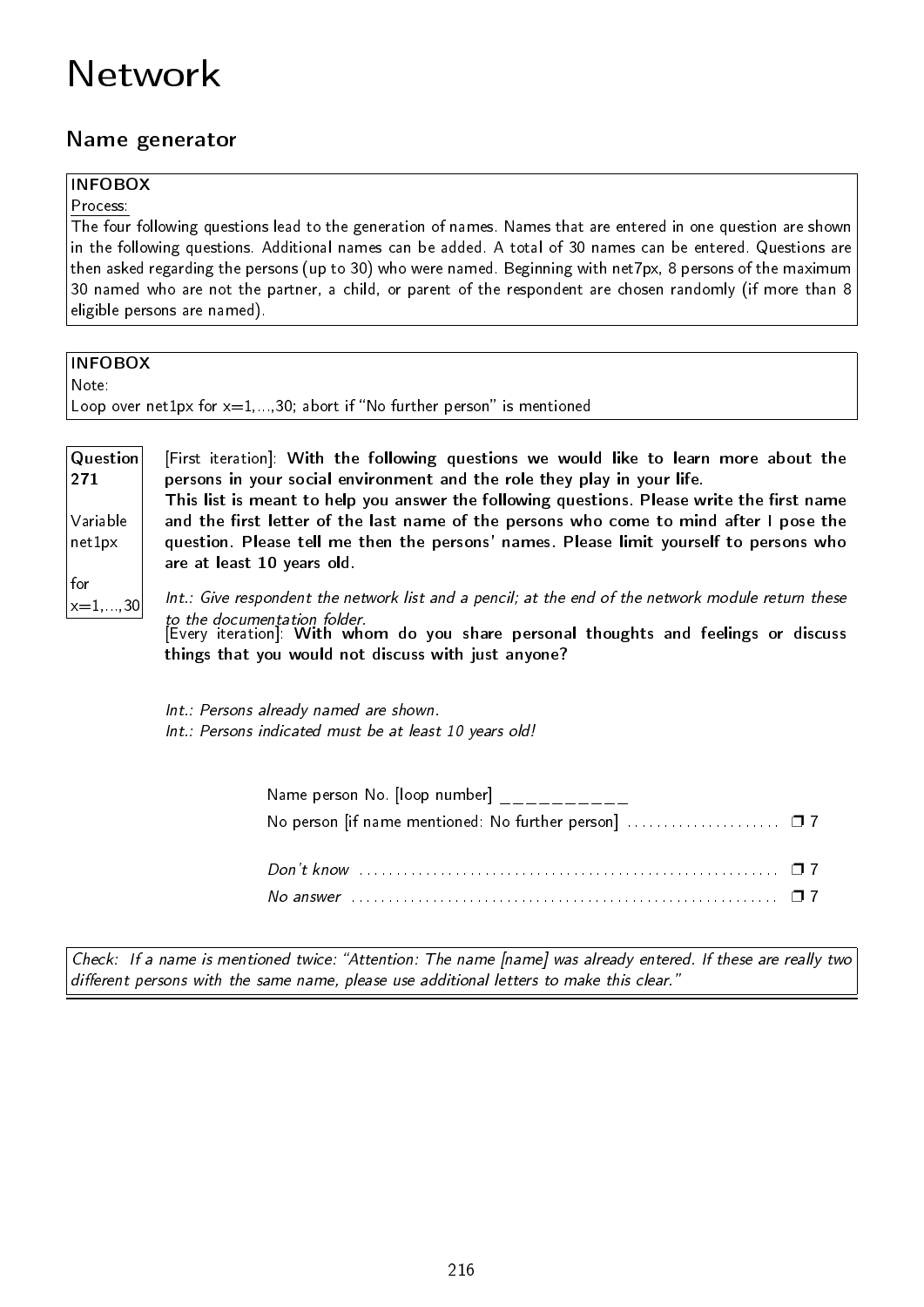| Question<br>272<br>Variable | Which of the already named persons do you meet regularly for activities, for example<br>sports, or when you go out (cinema, dancing), or when you just want to talk to someone?<br>Please name only the persons you indicated in the first question already. All other<br>persons will be recorded in the next question. |
|-----------------------------|--------------------------------------------------------------------------------------------------------------------------------------------------------------------------------------------------------------------------------------------------------------------------------------------------------------------------|
| net2px                      |                                                                                                                                                                                                                                                                                                                          |
|                             | [Name first already mentioned person]                                                                                                                                                                                                                                                                                    |
| for                         |                                                                                                                                                                                                                                                                                                                          |
| $\vert x=1,\ldots,30 \vert$ | <b>ALCOHOL: N</b>                                                                                                                                                                                                                                                                                                        |
| Part 1                      | [Name last already mentioned person]                                                                                                                                                                                                                                                                                     |
|                             |                                                                                                                                                                                                                                                                                                                          |
|                             |                                                                                                                                                                                                                                                                                                                          |
|                             |                                                                                                                                                                                                                                                                                                                          |
|                             |                                                                                                                                                                                                                                                                                                                          |
|                             |                                                                                                                                                                                                                                                                                                                          |
|                             |                                                                                                                                                                                                                                                                                                                          |

Note:

Loop over net2px for  $x=1,...,30$  part 2; abort if "No further person" is mentioned or if 30 persons in all are mentioned.

| Question                 | Which other persons do you meet regularly for activities, for example sports, or when            |
|--------------------------|--------------------------------------------------------------------------------------------------|
| 273                      | you go out (cinema, dancing), or when you just want to talk to someone?                          |
| Variable                 | $Int.$ : The persons named in net2px part 1 and the persons additionally generated in part 2 are |
| net2px                   | shown.                                                                                           |
| for                      | Int.: Persons indicated must be at least 10 years old!                                           |
| $\vert$ x=1, ,30 $\vert$ | Name person No. [loop number]                                                                    |
| Part 2                   | No person  if name mentioned: No further person]  □ 7                                            |
|                          |                                                                                                  |

Don't know . . . . . . . . . . . . . . . . . . . . . . . . . . . . . . . . . . . . . . . . . . . . . . . . . . . . . . . . . ❐ 7 No answer . . . . . . . . . . . . . . . . . . . . . . . . . . . . . . . . . . . . . . . . . . . . . . . . . . . . . . . . . . ❐ 7

Check: If a name is mentioned twice: "Attention: The name [name] was already entered. If these are really two different persons with the same name, please use additional letters to make this clear."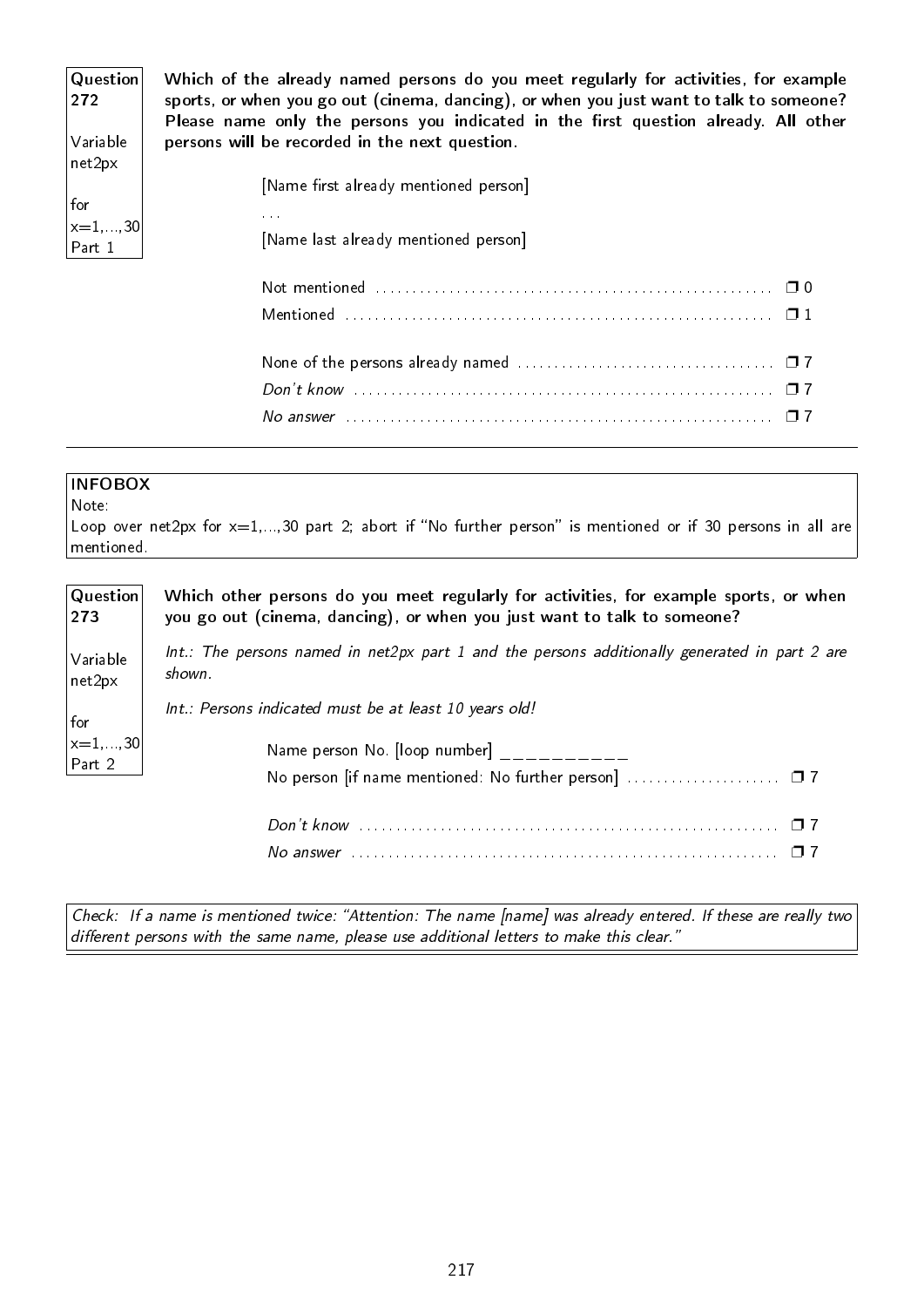| Question<br>274      | Who of the already named persons helps you whenever you need information or concrete<br>advice in practical matters?<br>Please name only the persons you indicated in the previous questions already. All other |  |  |  |  |  |  |  |  |  |  |  |
|----------------------|-----------------------------------------------------------------------------------------------------------------------------------------------------------------------------------------------------------------|--|--|--|--|--|--|--|--|--|--|--|
| Variable             | persons will be recorded in the next question.                                                                                                                                                                  |  |  |  |  |  |  |  |  |  |  |  |
| net3px               | [Name first already mentioned person]                                                                                                                                                                           |  |  |  |  |  |  |  |  |  |  |  |
| for<br>$x = 1, , 30$ | 1.111                                                                                                                                                                                                           |  |  |  |  |  |  |  |  |  |  |  |
| Part 1               | [Name last already mentioned person]                                                                                                                                                                            |  |  |  |  |  |  |  |  |  |  |  |
|                      |                                                                                                                                                                                                                 |  |  |  |  |  |  |  |  |  |  |  |
|                      |                                                                                                                                                                                                                 |  |  |  |  |  |  |  |  |  |  |  |
|                      |                                                                                                                                                                                                                 |  |  |  |  |  |  |  |  |  |  |  |
|                      |                                                                                                                                                                                                                 |  |  |  |  |  |  |  |  |  |  |  |
|                      | No answer $\ldots \ldots \ldots \ldots \ldots \ldots \ldots \ldots \ldots \ldots \ldots \ldots \ldots$<br>$\Box$ 7                                                                                              |  |  |  |  |  |  |  |  |  |  |  |

Note:

Loop over net3px for  $x=1,...,30$  part 2; abort if "No further person" is mentioned or if 30 persons in all are mentioned.

| $\mid$ Question $\mid$<br>275            | Which other persons helps you whenever you need information or concrete advice in<br>practical matters?                                                              |
|------------------------------------------|----------------------------------------------------------------------------------------------------------------------------------------------------------------------|
| Variable<br>$ $ net $3$ px               | $Int.$ : The persons named in net2px part 1 and the persons additionally generated in part 2 are<br>shown.<br>Int.: Persons indicated must be at least 10 years old! |
| $ $ for<br>$ x=1,,30 $<br>$ $ Part $ 2 $ | Name person No. [loop number]<br>No person  if name mentioned: No further person]  □ 7                                                                               |

Check: If a name is mentioned twice: "Attention: The name [name] was already entered. If these are really two different persons with the same name, please use additional letters to make this clear."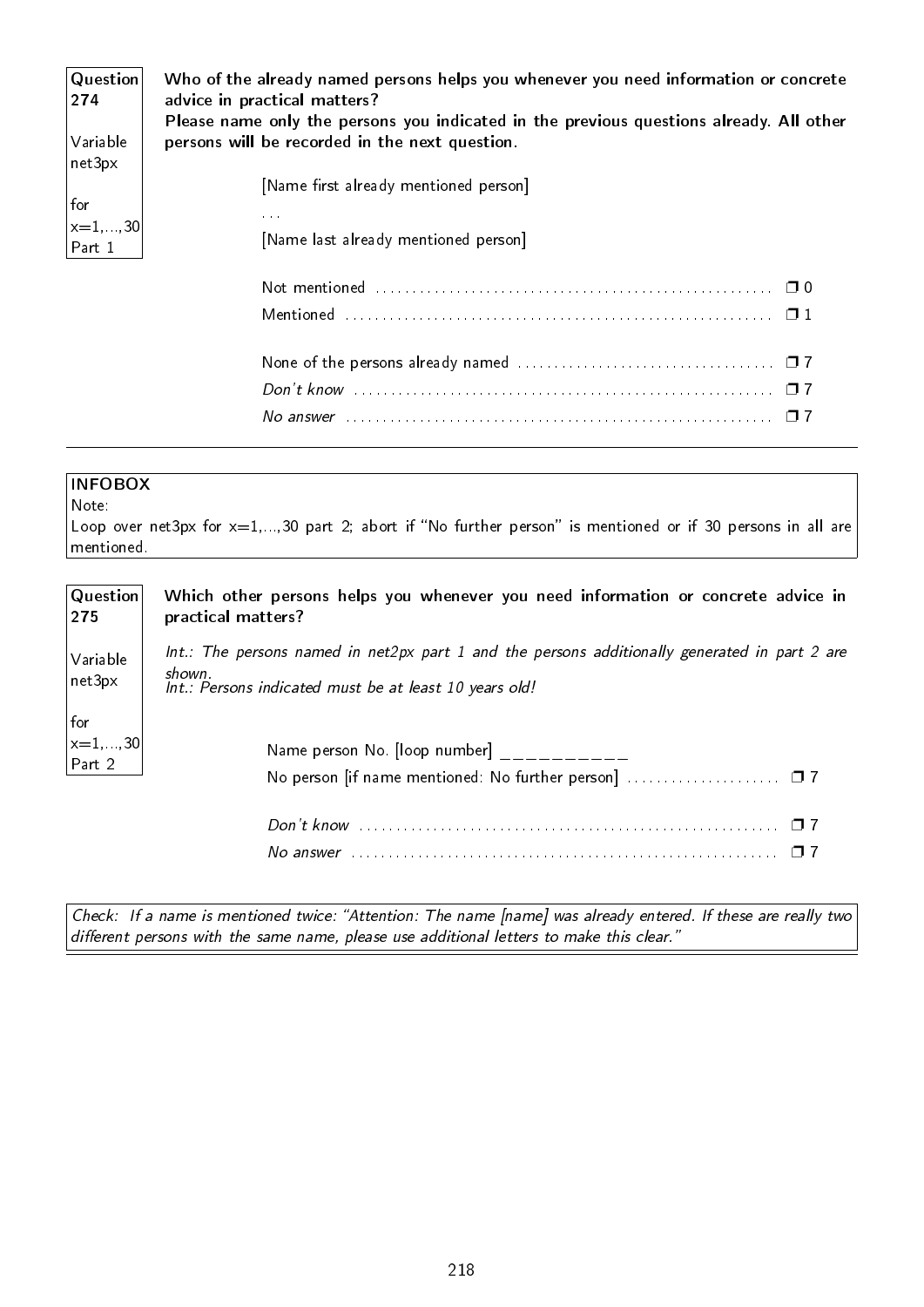| Question<br>276                          | With whom of the already named persons do you occassionally have quarrels or conflicts?<br>Please name only the persons you indicated in the previous questions already. All other<br>persons will be recorded in the next question. |
|------------------------------------------|--------------------------------------------------------------------------------------------------------------------------------------------------------------------------------------------------------------------------------------|
| Variable<br>net4px                       | [Name first already mentioned person]                                                                                                                                                                                                |
| for<br>$\vert$ x=1,,30 $\vert$<br>Part 1 | 1.1.1<br>[Name last already mentioned person]                                                                                                                                                                                        |
|                                          |                                                                                                                                                                                                                                      |
|                                          |                                                                                                                                                                                                                                      |
|                                          |                                                                                                                                                                                                                                      |
|                                          |                                                                                                                                                                                                                                      |
|                                          |                                                                                                                                                                                                                                      |

## Note:

Loop over net4px for  $x=1,...,30$  part 2; abort if "No further person" is mentioned or if 30 persons in all are mentioned.

| $ $ Question $ $                                         | With whom else do you occassionally have quarrels or conflicts?                                  |
|----------------------------------------------------------|--------------------------------------------------------------------------------------------------|
| 277                                                      | $Int.$ : The persons named in net2px part 1 and the persons additionally generated in part 2 are |
| Variable                                                 | shown.                                                                                           |
| net4px                                                   | Int.: Persons indicated must be at least 10 years old!                                           |
| $ $ for                                                  | Name person No. [loop number]                                                                    |
| $\begin{vmatrix} 1 & 0 \\ x & 1 \\ Part 2 \end{vmatrix}$ | No person [if name mentioned: No further person]  07                                             |
|                                                          |                                                                                                  |

Check: If a name is mentioned twice: "Attention: The name [name] was already entered. If these are really two different persons with the same name, please use additional letters to make this clear."

# Type of relation

### INFOBOX

Repetition of the questions net5px-net6px for the generated persons (net1p1n,...,net1p30n). Questions are posed first for person  $x$ , then for person  $x+1$ , etc.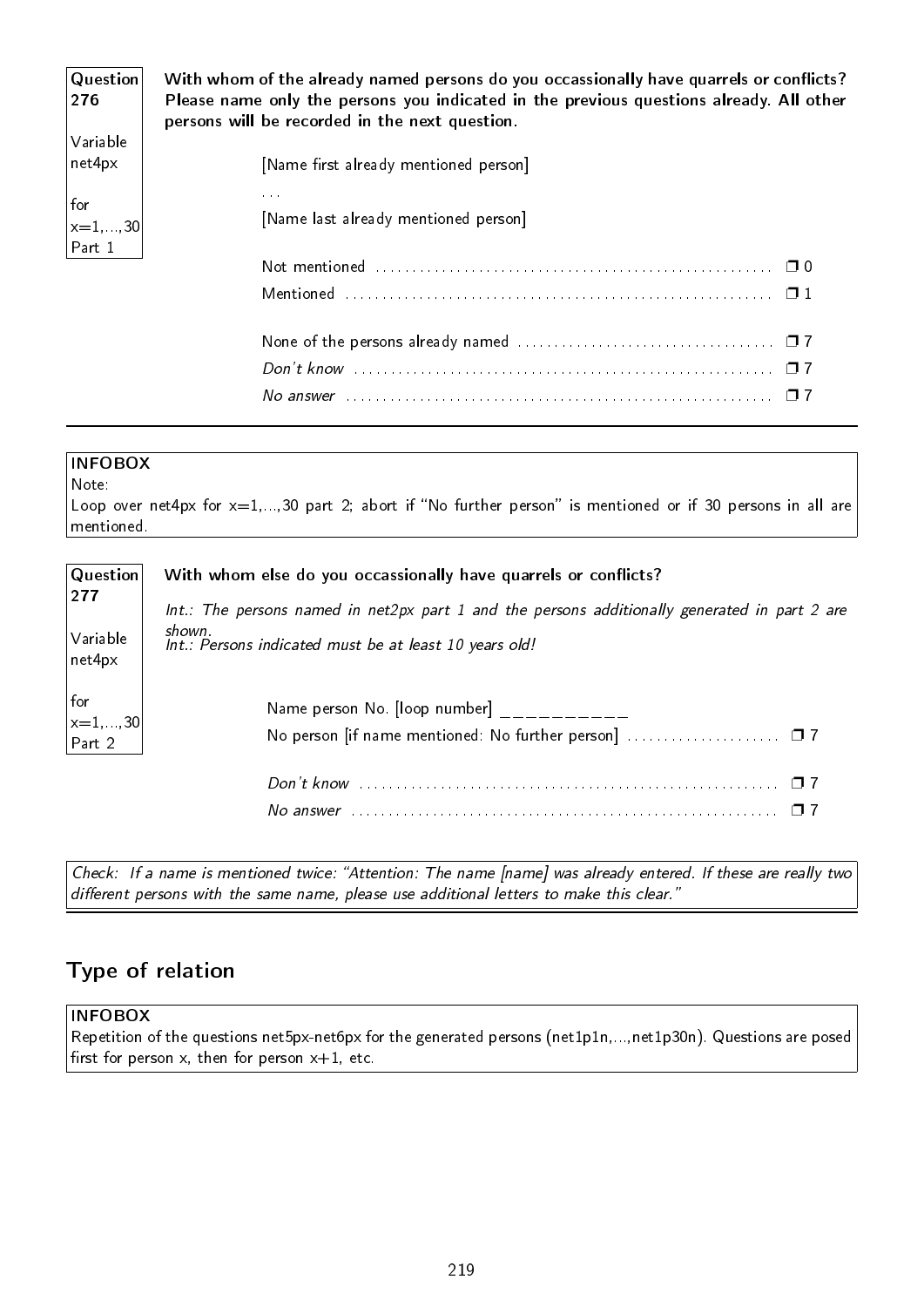| Question           | How is [name person x (net1pxn, for $x=1,,30$ )] related to you?              |
|--------------------|-------------------------------------------------------------------------------|
| 278                | Int.: Show list 77!                                                           |
| Variable<br>net5px |                                                                               |
|                    |                                                                               |
| for                |                                                                               |
| $x=1, , 30$        | $\Box$ 4                                                                      |
|                    | Stepparents or current partner of mother/father  05                           |
|                    |                                                                               |
|                    | [Respondents with partner]: Partner's mother/father  □ 7                      |
|                    | [Respondents with partner]: Common children with partner<br>$\square$ 8       |
|                    |                                                                               |
|                    | [Respondents with partner]: Partner's biological/adoptive children  □ 10      |
|                    | Ex-partner's biological/adoptive children<br>$\square$ 11                     |
|                    | $\square$ 12                                                                  |
|                    | $\square$ 13                                                                  |
|                    | $\square$ 14                                                                  |
|                    | $\square$ 15                                                                  |
|                    | $\square$ 16                                                                  |
|                    | [Respondents with partner]: Partner's sister/brother<br>$\square$ 17          |
|                    | [Respondents with partner]: Partner's grandmother/grandfather<br>$\square$ 18 |
|                    | $\Box$ 19                                                                     |
|                    | [Respondents with partner]: Another own relative of partner<br>$\square$ 20   |
|                    | Friends/acquaintances/other non-relatives<br>$\square$ 21                     |
|                    |                                                                               |
|                    | $\square$ -1                                                                  |
|                    | $\square$ -2                                                                  |
|                    |                                                                               |

Respondents who named person  $\times$  (net1px=0,1 | net2px=0,1 | net3px=0,1 | net4px=0,1 for x=1,...,30)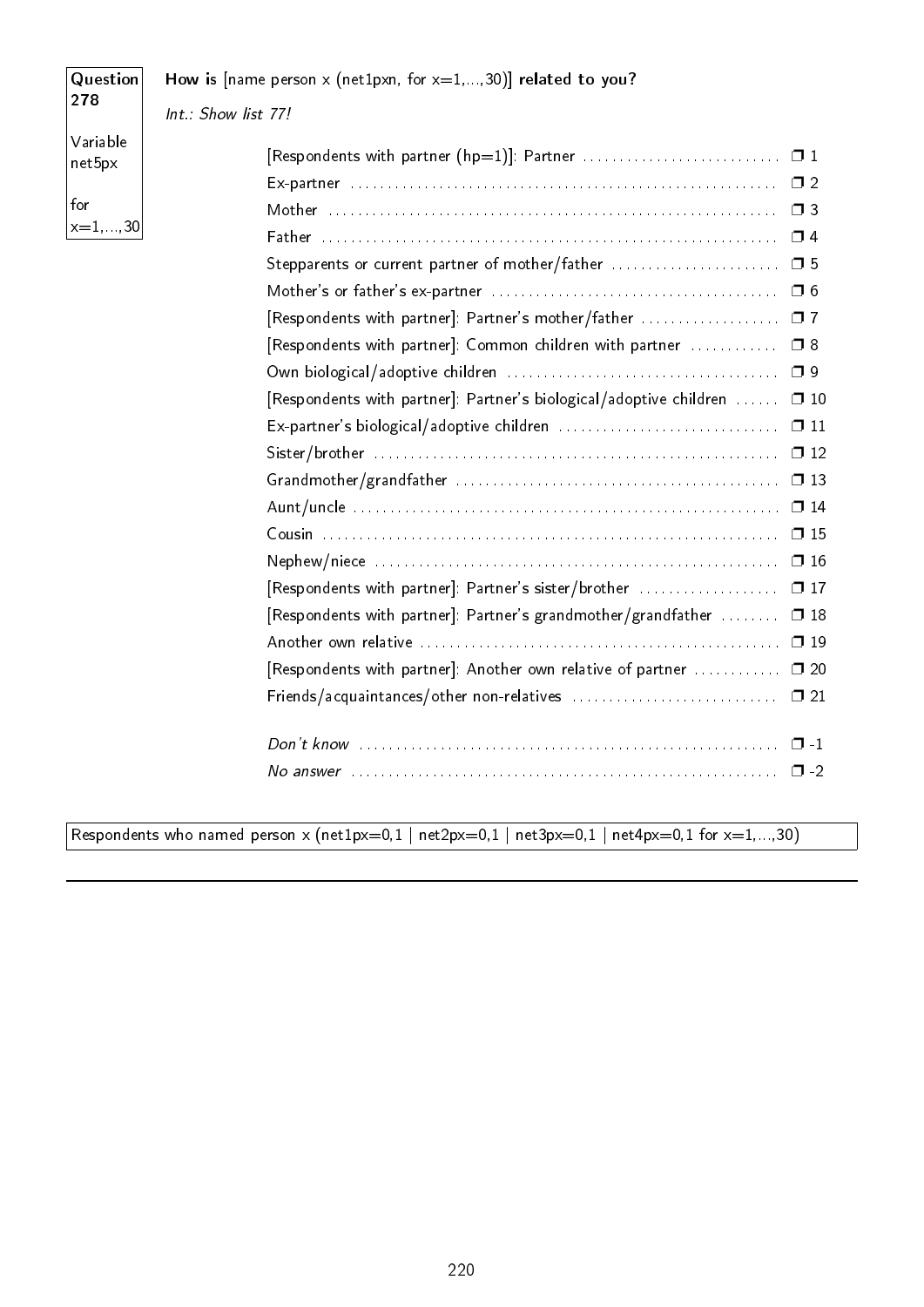| Question<br>How do you know [name person x (net1pxn, for $x=1,,30$ )]? |                     |                                                                                                                                |           |  |  |
|------------------------------------------------------------------------|---------------------|--------------------------------------------------------------------------------------------------------------------------------|-----------|--|--|
| 279                                                                    | Int.: Show list 78! |                                                                                                                                |           |  |  |
| Variable<br>net6px                                                     |                     | Met through my partner $\ldots \ldots \ldots \ldots \ldots \ldots \ldots \ldots \ldots \ldots \ldots \quad \Box$ 1             |           |  |  |
| für                                                                    |                     | Met through family members or relatives (include also, for example, partner                                                    |           |  |  |
| $ x=1, , 30 $                                                          |                     |                                                                                                                                |           |  |  |
|                                                                        |                     |                                                                                                                                |           |  |  |
|                                                                        |                     |                                                                                                                                | 口 5       |  |  |
|                                                                        |                     |                                                                                                                                |           |  |  |
|                                                                        |                     |                                                                                                                                | $\Box$ 7  |  |  |
|                                                                        |                     |                                                                                                                                | $\Box$ 8  |  |  |
|                                                                        |                     |                                                                                                                                | $\Box$ 9  |  |  |
|                                                                        |                     |                                                                                                                                | $\Box$ 10 |  |  |
|                                                                        |                     | None of the above $\ldots \ldots \ldots \ldots \ldots \ldots \ldots \ldots \ldots \ldots \ldots \ldots \ldots \Box$ 97         |           |  |  |
|                                                                        |                     |                                                                                                                                | $\Box$ -1 |  |  |
|                                                                        |                     | No answer $\ldots$ $\ldots$ $\ldots$ $\ldots$ $\ldots$ $\ldots$ $\ldots$ $\ldots$ $\ldots$ $\ldots$ $\ldots$ $\ldots$ $\ldots$ | $\Box$    |  |  |
|                                                                        |                     |                                                                                                                                |           |  |  |

Respondents who named person x, and if person x is not a relative of the respondent ((hp=1 & net5px=21 for  $x=1,...,30$  | (hp=0 & net5px=21 for x=1,...,30))

#### INFOBOX

Random selection of all named persons:

If more than 8 persons were generated who are not the partner, the children, or the parents of the respondent: Random selection of 8 persons who are not partner, the children, or the parents of the respondent

Respondant with partner  $(hp=1)$ :

If (((sum((net1px=1 | net2px=1 | net3px=1 | net4px=1) & net5px≠1,3,4,8,9,10,11 & net5px≠-1,-2)), for  $x=1,...,30) > 8$ ): random selection of 8 persons for whom the following is valid ((net1px=1 | net2px=1 | net3px=1 | net4px=1) & net5px≠1,3,4,8,9,10,11 & net5px≠-1,-2, for x=1,...,30) otherwise selection of all named persons for whom the following is valid ((net1px=1 | net2px=1 | net3px=1 | net4px=1) & net5px≠1,3,4,8,9,10,11 & net5px≠-1,-2, for x=1,...,30)

Respondants without partner  $(hp=0)$ :

If (((sum((net1px=1 | net2px=1 | net3px=1 | net4px=1) & net5px $\neq$ 3,4,9,11 & net5px $\neq$ -1,-2)), for x=1,...,30)  $> 8$ ): random selection of 8 persons for whom the following is valid ((net1px=1 | net2px=1 | net3px=1 | net4px=1) & net5px≠3,4,9,11 & net5px≠-1,-2, for x=1,...,30) otherwise selection of all named persons for whom the following is valid ((net1px=1 | net2px=1 | net3px=1 | net4px=1) & net5px≠3,4,9,11 & net5px≠-1,-2, for x=1,...,30)

Variables netd1,...,netd8 are generated that each get assigned the number generated for the 1.,...,8. selected person, else the variables are set to 0, i. e. netdy=0,1,...,30 for  $y=1,...,8$ . The following questions will be posed in sequence for each selected person.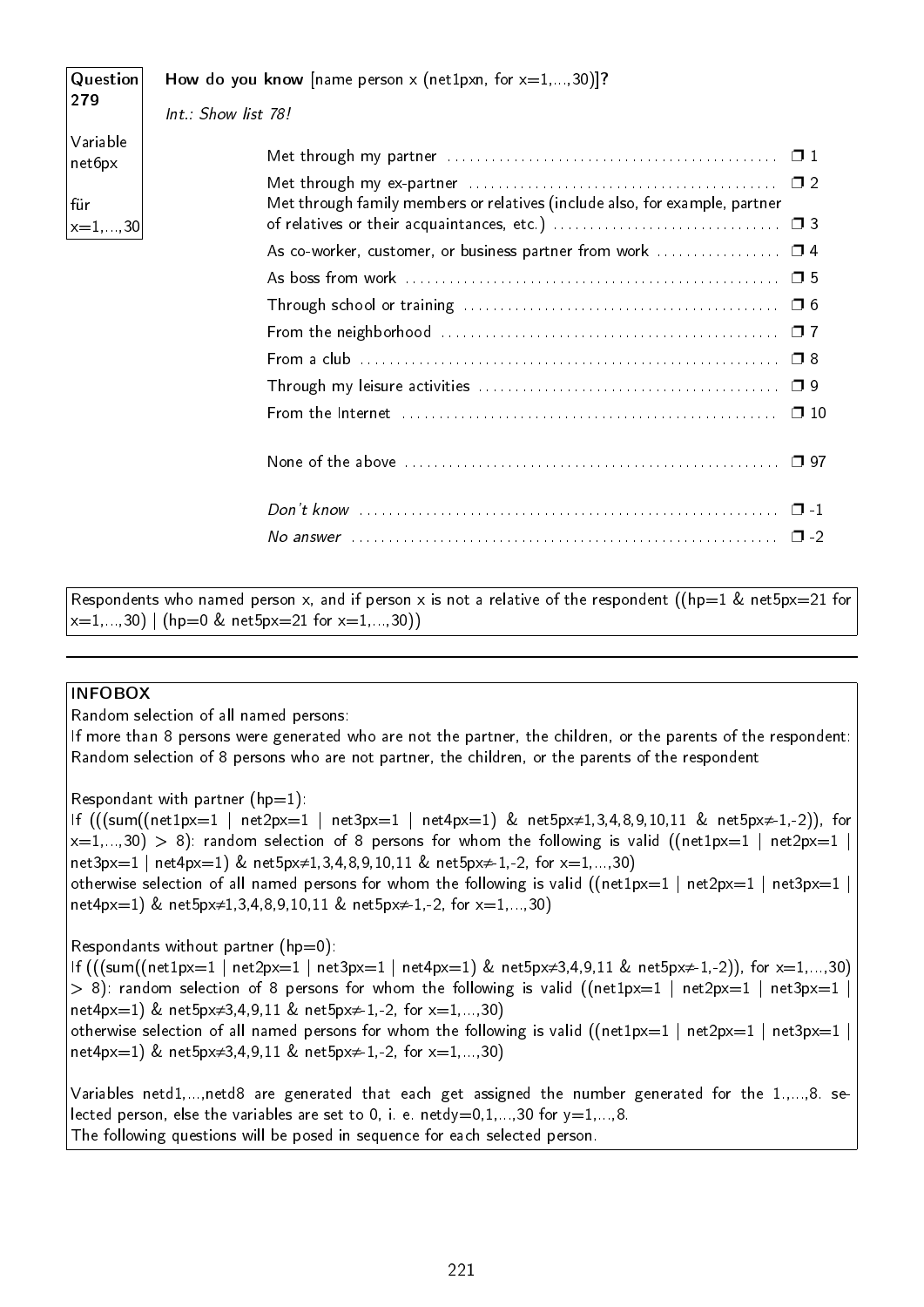# **Descriptors**

| <b>INFOBOX</b>     |                                                                                                      |                                               |  |                                                                                                           |  |  |            |
|--------------------|------------------------------------------------------------------------------------------------------|-----------------------------------------------|--|-----------------------------------------------------------------------------------------------------------|--|--|------------|
|                    | The questions net7px-net16px will be first posed completely for person x, then for person $x+1$ etc. |                                               |  |                                                                                                           |  |  |            |
| Question<br>280    | How close do you feel to [name person x (net1pxn, for $x=1,,30$ ]?<br>$Int : Show$ list 79!          |                                               |  |                                                                                                           |  |  |            |
| Variable<br>net7px | Not close                                                                                            |                                               |  | $\begin{array}{ccccccccccccc}\n1 & 2 & 3 & 4 & 5 \\ \Box & \Box & \Box & \Box & \Box & \Box\n\end{array}$ |  |  | Very close |
|                    |                                                                                                      |                                               |  |                                                                                                           |  |  |            |
|                    |                                                                                                      | No answer $\cdots$ $\cdots$ $\cdots$ $\cdots$ |  |                                                                                                           |  |  |            |
|                    |                                                                                                      |                                               |  |                                                                                                           |  |  |            |

Respondents who named person x, and person x is not partner, child, or parent of the respondent, and person x is (randomly) selected (netdy=x for one  $y=1,...,8$  and  $x=1,...,30$ )

| Question <br>$ 281\rangle$                                            | Do your partner and [name person x (net1pxn, for $x=1,,30$ )]know each other? |
|-----------------------------------------------------------------------|-------------------------------------------------------------------------------|
|                                                                       |                                                                               |
| $\begin{array}{c} \big  \text{Variable} \\ \text{net8px} \end{array}$ |                                                                               |
|                                                                       | Don't know $\cdots$ $\cdots$ $\cdots$ $\cdots$                                |

No answer  $\dots \dots \dots \dots \dots \dots \dots \square$  -2

Respondents with partner who named person x, and person x is not partner, child, or parent of the respondent, and person x is (randomly) selected, and person x is not a relative of the partner, and the respondent has not met person x through his/her partner (hp=1 & netdy=x for one y=1,...,8 and x=1,...,30 & net5px≠7,17,18,20 for  $x=1,...,30$  & net6px $\neq$ 1 for  $x=1,...,30$ )

| Question <br>282   | Int.: Show list 79! | How close are your partner and [name person $x$ (net1pxn, for $x=1,,30$ )]?       |                                                    |  |            |
|--------------------|---------------------|-----------------------------------------------------------------------------------|----------------------------------------------------|--|------------|
| Variable<br>net9px | Not close           |                                                                                   | $1 \t2 \t3 \t4 \t5$<br>$1 \t1 \t1 \t1 \t1 \t1 \t1$ |  | Very close |
|                    |                     | Don't know $\ldots \ldots \ldots \ldots \ldots \ldots \quad \Box -1$<br>No answer |                                                    |  |            |

Respondents with partner who named person x, and person x is not partner, child, or parent of the respondent, and person x is (randomly) selected, and person x is a relative of the partner or the respondent has met person x through his/her partner or the partner knows person x (hp=1 & netdy=x for one y=1,...,8 and x=1,...,30 &  $(net5px=7,17,18,20 for x=1,...,30 | net6px=1 for x=1,...,30 | net8py=1 for y=1,...,8))$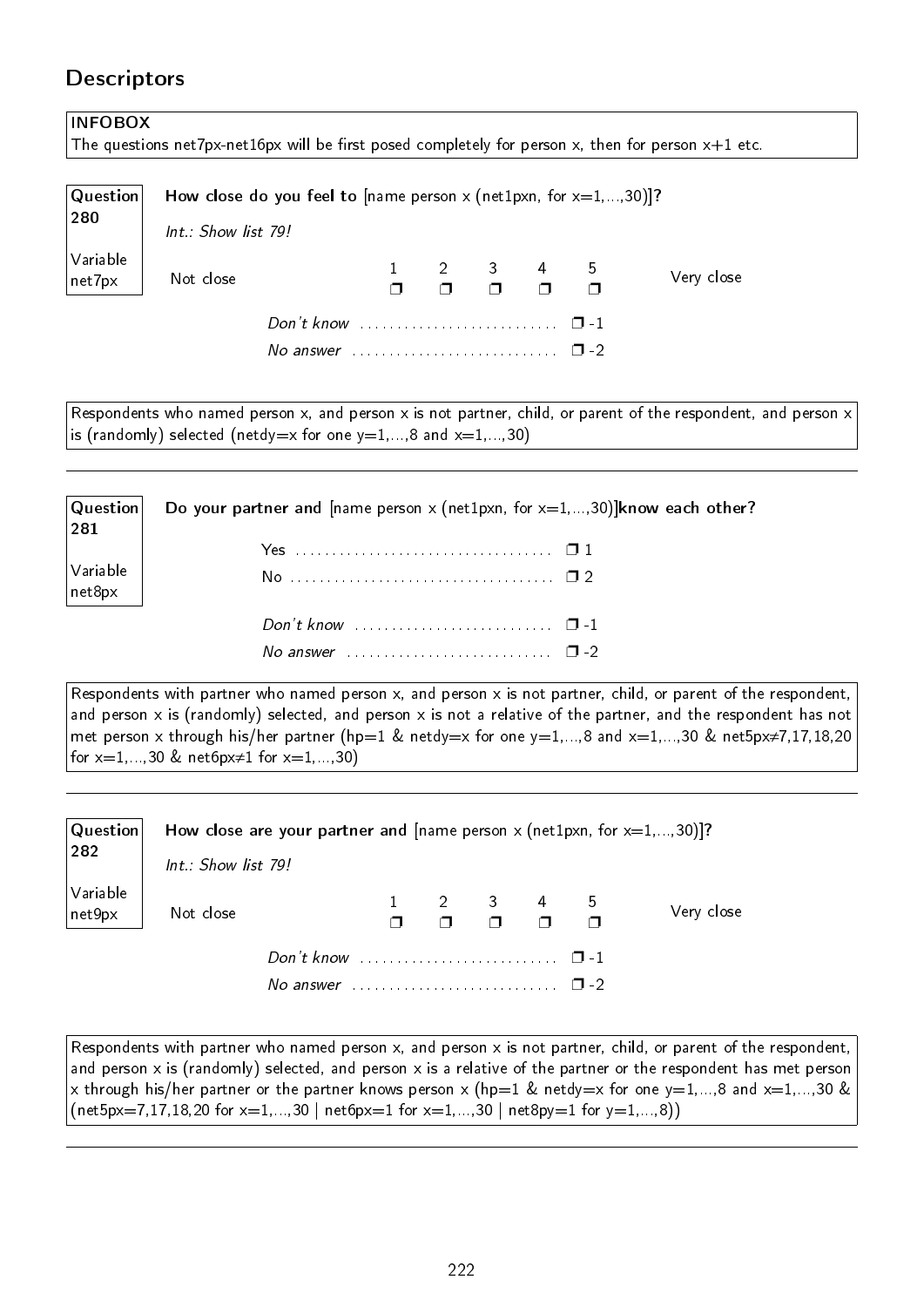| $ $ Question $ $<br>283 | How old is [name person x (net1pxn, for $x=1,,30$ ]? |  |
|-------------------------|------------------------------------------------------|--|
| Variable                | Years                                                |  |
| $\vert$ net $10$ px     |                                                      |  |
|                         | No answer $\ldots$ , $\ldots$ , $\ldots$ , $\Box$ -2 |  |

Respondents who named person x, and person x is not partner, child, or parent of the respondent, and person x is (randomly) selected (netdy=x for one  $y=1,...,8$  and  $x=1,...,30$ )

| 284                                             | $ $ Question Get which sex is [name Person x (net1pxn, for $x=1,,30$ ]? |
|-------------------------------------------------|-------------------------------------------------------------------------|
|                                                 |                                                                         |
| $\bigg \textsf{Variable}\atop \textsf{net11px}$ | Female $\ldots$ . $\ldots$ . $\ldots$ . $\ldots$ . $\blacksquare$ 2     |

Respondents who named person x, and person x is not partner, child, or parent of the respondent, and person x is (randomly) selected (netdy=x for one  $y=1,...,8$  and  $x=1,...,30$ )

| $\mid$ Question $\mid$ | How many children under 3 years does [name person x (net1pxn, for $x=1,,30$ )] have? |
|------------------------|--------------------------------------------------------------------------------------|
| 285                    |                                                                                      |
|                        | $\overline{\phantom{a}}$ Child(ren)                                                  |
| $\sqrt{}$ Variable     |                                                                                      |
| $ $ net $12$ px        |                                                                                      |
|                        |                                                                                      |
|                        | No answer $\ldots \ldots \ldots \ldots \ldots \ldots \ldots \square$ -2              |

Respondents who named person x, and person x is not partner, child, or parent of the respondent, and person x is (randomly) selected, and person x is of full age (netdy=x for one y=1,...,8 and (net10px>17 & net10px $\neq$ 1,-2) and  $x=1,...,30$ )

| Question<br>286     | How long have you known [name person x (net1pxn, for $x=1,,30$ ]?<br>Int.: Entry accurate to six months! |
|---------------------|----------------------------------------------------------------------------------------------------------|
| Variable<br>net13px | $\alpha = \alpha - \beta$ Years                                                                          |
|                     | Less than a year $\ldots \ldots \ldots \ldots \ldots \quad \Box$ 97                                      |

Respondents who named person x, and person x is another non-relative, and person x is (randomly) selected (netdy=x for one  $y=1,...,8$  and  $x=1,...,30$  & net5px=21)

No answer  $\dots\dots\dots\dots\dots\dots\dots\dots$   $\Box$  -2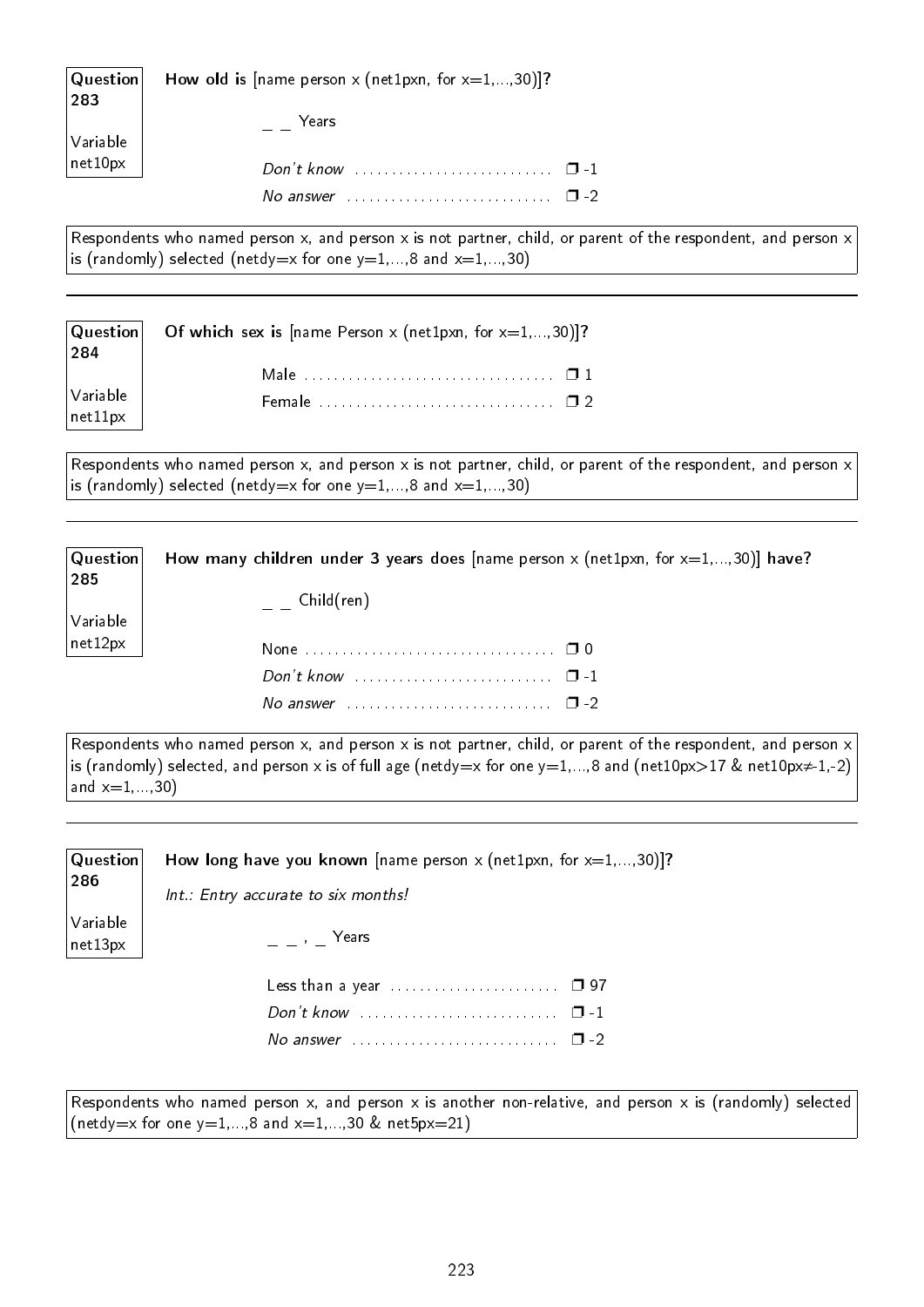Check: If first decimal place >5: "Value out of range!  $[0,...,5]$ " If first decimal place >0 and <5: "Attention: Only values of "0" or "5" are allowed for the first decimal place."

If number of years is higher than age of respondent (date of interview previous wave minus date of birth respondant): "That is longer than you have been alive, according to my records. Please check your entry."

| Question            | What is [name person x (net1pxn, for $x=1,,30$ ] 's current marital status?                       |
|---------------------|---------------------------------------------------------------------------------------------------|
| 287                 | Int.: Show list 80!                                                                               |
| Variable<br>net14px |                                                                                                   |
|                     |                                                                                                   |
|                     |                                                                                                   |
|                     | Divorced or dissolved civil union $\Box$ $\Box$ 4<br>Widowed or surviving partner in a civil uni- |
|                     |                                                                                                   |
|                     |                                                                                                   |
|                     | No answer $\ldots \ldots \ldots \ldots \ldots \ldots \ldots \square$ -2                           |

Respondents who named person x, and person x is not partner, child, or parent of the respondent, and person x is (randomly) selected, and person x is at least 21 years old (netdy=x for one y=1,...,8 and (net10px>20 & net10px≠-1,-2) and  $x=1,...,30$ )

| $ $ Question $ $<br>288                                                         | Does [name person x (net1pxn, for $x=1,,30$ )] have a partner?                   |
|---------------------------------------------------------------------------------|----------------------------------------------------------------------------------|
|                                                                                 |                                                                                  |
| $\bigg \begin{array}{c} \textsf{Variable} \ \textsf{net15px} \end{array}\bigg $ |                                                                                  |
|                                                                                 |                                                                                  |
|                                                                                 | No answer $\ldots$ $\ldots$ $\ldots$ $\ldots$ $\ldots$ $\ldots$ $\Box$ -2        |
| D.                                                                              | - 1<br><b>Contract Contract</b><br><b>Contract Contract Contract</b><br>$\sim$ 1 |

Respondents who are younger than 21 years, and who named person x, and person x is another non-relative, and person x is (randomly) selected (oij-doby≤21 and netdy=x for one y=1,...,8 and net5px=21 and x=1,...,30)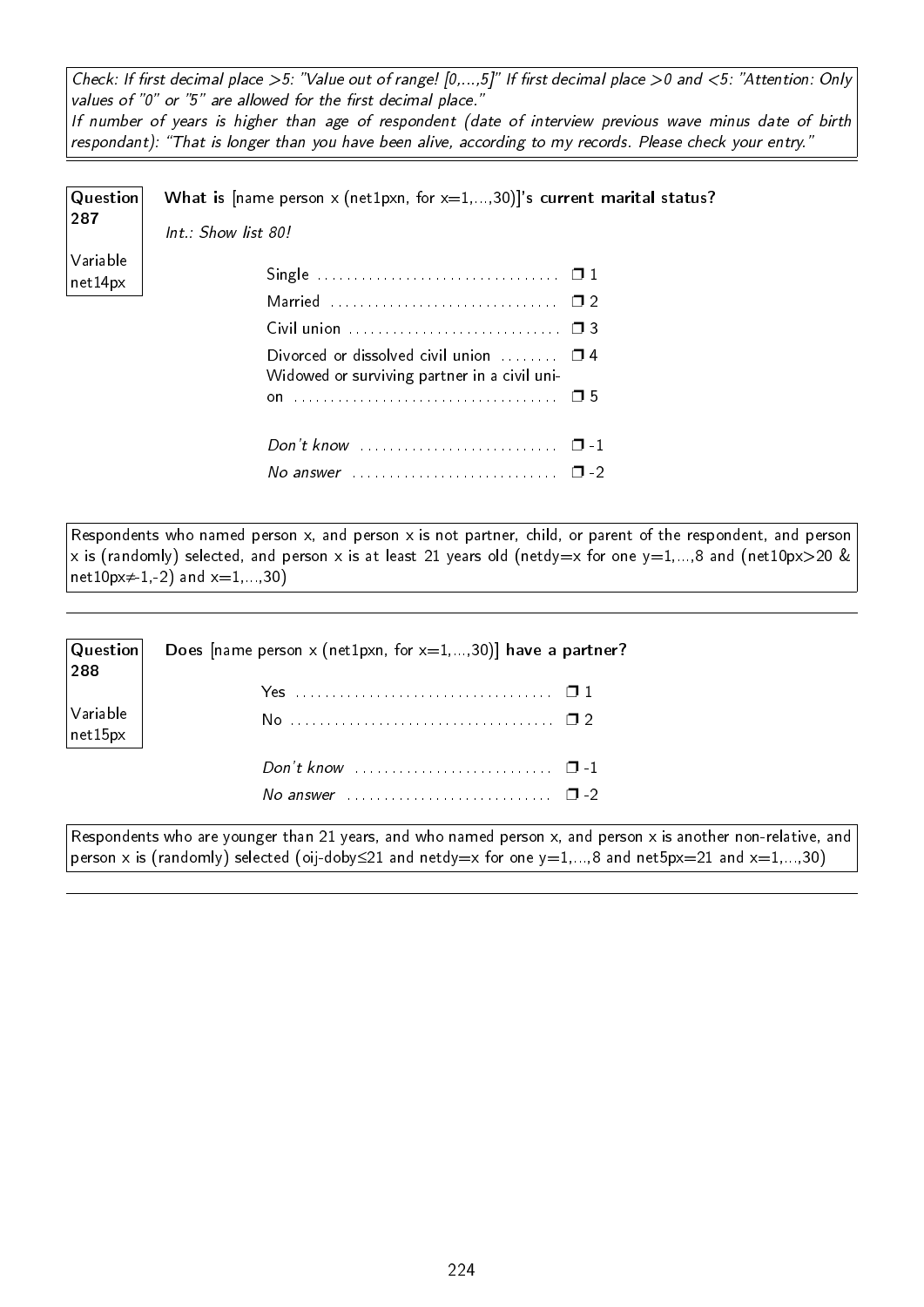| Question                |                                            | [Respondents whose mother and father are living ( $hml=1$ & $hvl=1$ ]: Do your parents know   |
|-------------------------|--------------------------------------------|-----------------------------------------------------------------------------------------------|
| 289                     | [name person x (net1pxn, for $x=1,,30$ )]? |                                                                                               |
|                         |                                            | [Respondents, whose father is dead ( $hml=1$ & $hvl=0$ ]]: Does your mother know [name person |
| Variable                | x (net1pxn, for $x=1,,30$ )]?              |                                                                                               |
| $ $ net $16$ p $\times$ |                                            | [Respondents, whose mother is dead ( $hml=0$ & $hv1=1$ )]: Does your father know [name person |
|                         | x (net1pxn, for $x=1, , 30$ )]?            |                                                                                               |
|                         |                                            |                                                                                               |
|                         |                                            |                                                                                               |

| No answer $\ldots$ $\ldots$ $\ldots$ $\ldots$ $\ldots$ $\ldots$ $\Box$ -2 |  |
|---------------------------------------------------------------------------|--|
|                                                                           |  |

Respondents who are younger than 21 years, and who named person x, and person x is another non-relative, and person x is (randomly) selected (oij-doby≤21 und netdy=x for one y=1,...,8 and net5px=21 and x=1,...,30)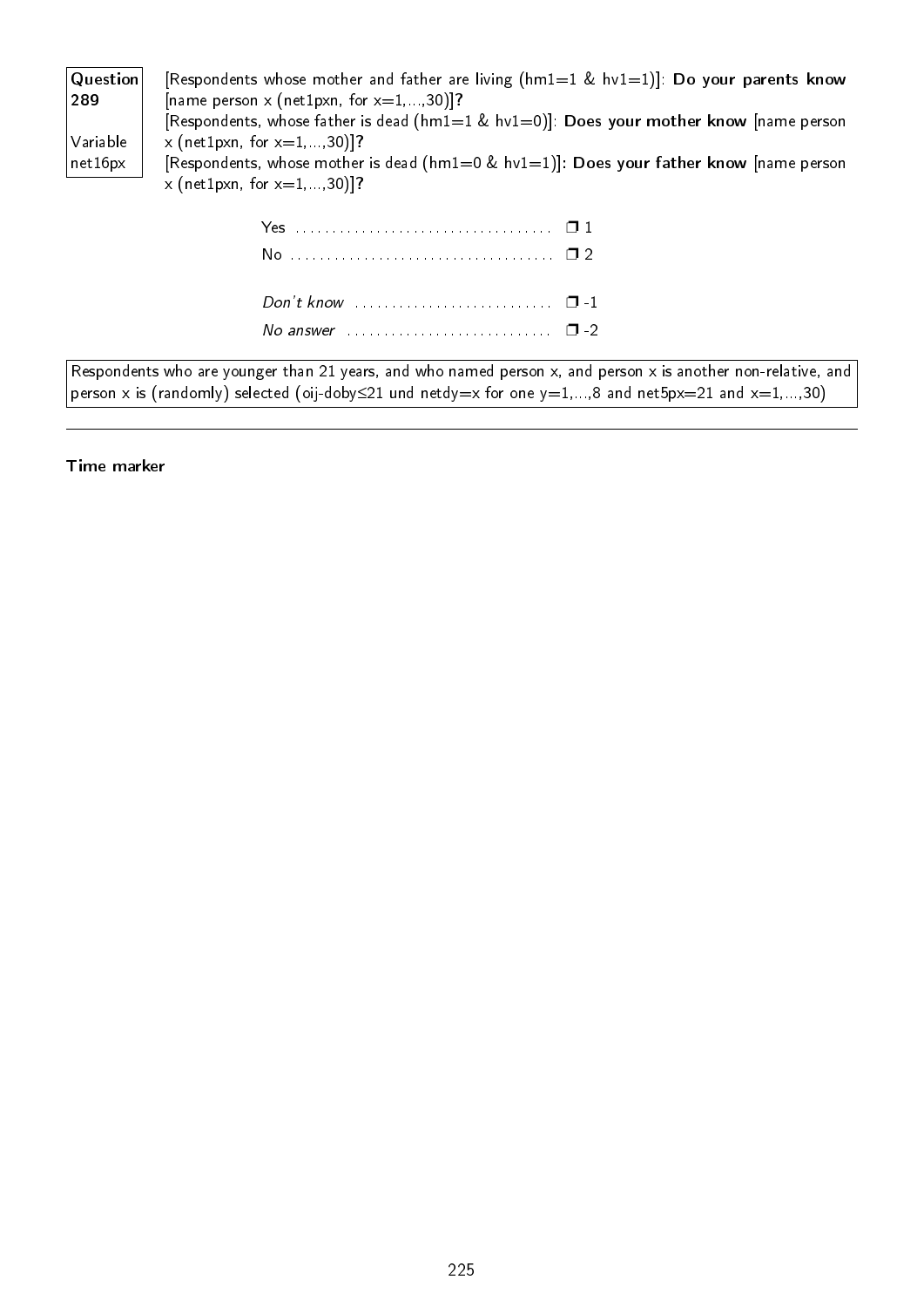# Income

# Net income

Question 290 Variable inc2

291

Variable inc21

Now I would like to ask you some questions about your financial situation. How much did you earn last month?

Please indicate your net earnings, that is, your wage or income after taxes and contributions to retirement, unemployment, or health insurance are deducted.

If you had any extra earnings last month (e.g., vacation pay or back pay), please don't include them. But please do include any payments for overtime.

If you are self-employed: Please estimate your monthly after-tax profits.

| <u>in the second terms</u> Euros                      |  |
|-------------------------------------------------------|--|
|                                                       |  |
| Don't know $\ldots$ , $\ldots$ , $\ldots$ , $\Box$ -1 |  |
|                                                       |  |

Respondents who are employed (erw1=1)

**Question** It would be helpful for us if you could tell us into which of the following categories the amount fits roughly.

Int.: Show list 81!

| 250 up to 500 Euros □ 2                                                    |  |
|----------------------------------------------------------------------------|--|
| 500 up to 750 Euros  □ 3                                                   |  |
|                                                                            |  |
| 1,000 up to 1,250 Euros □ 5                                                |  |
| 1,250 up to 1,500 Euros □ 6                                                |  |
| 1,500 up to 1,750 Euros □ 7                                                |  |
| 1,750 up to 2,000 Euros $\Box$ 8                                           |  |
| 2,000 up to 2,500 Euros □ 9                                                |  |
| 2,500 up to 3,000 Euros  □ 10                                              |  |
| 3,000 up to 3,500 Euros  □ 11                                              |  |
| 3,500 up to 4,000 Euros  □ 12                                              |  |
| 4,000 up to 4,500 Euros  □ 13                                              |  |
| 4,500 and more Euros  □ 14                                                 |  |
|                                                                            |  |
|                                                                            |  |
| No answer $\ldots \ldots \ldots \ldots \ldots \ldots \ldots \quad \Box$ -2 |  |
|                                                                            |  |

Respondents who are employed but who did not indicate a precise net income (erw1=1 & inc2<0)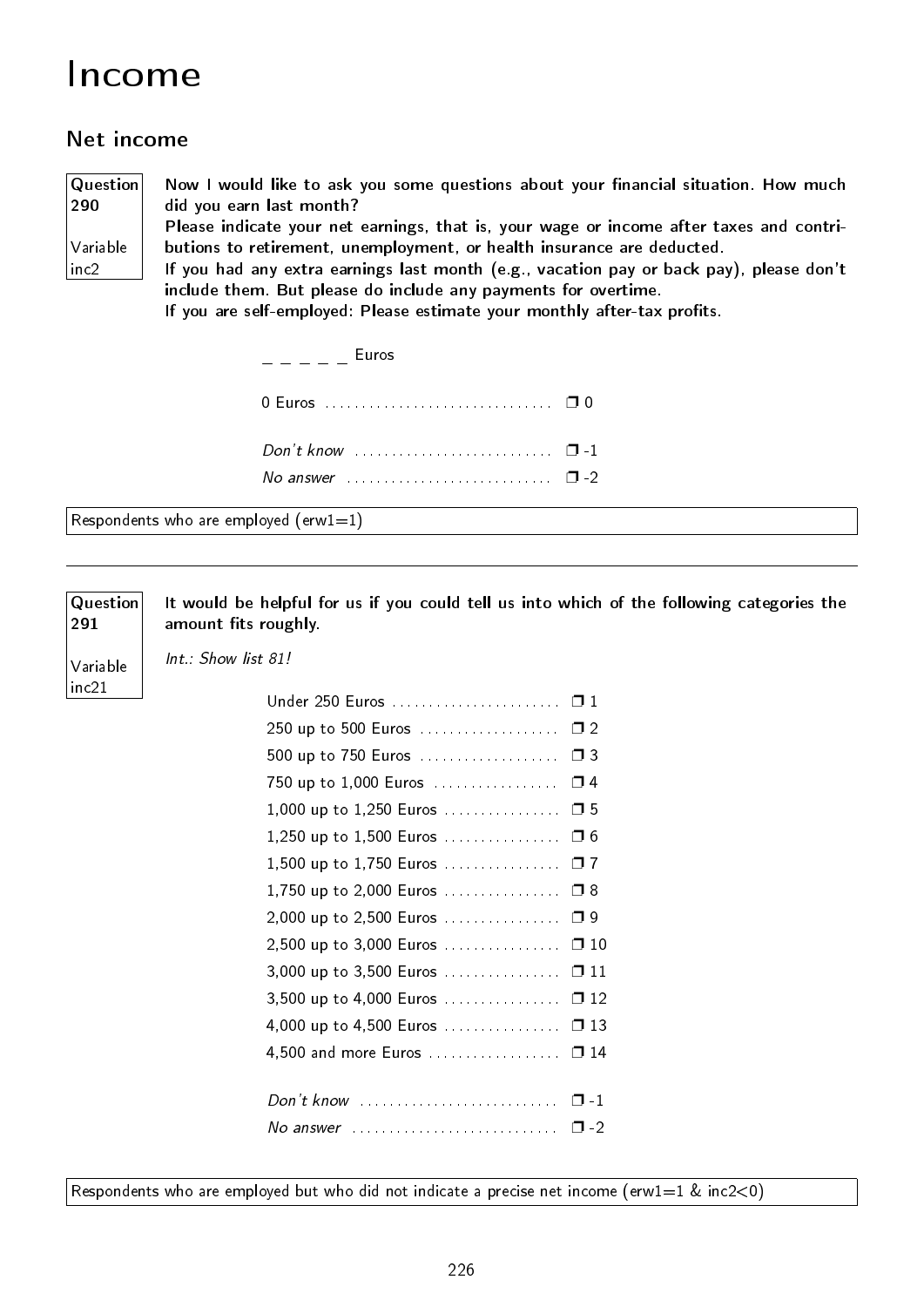## Social benefits

**Question** 292 Variable inc10\_ Do you or any of the members of your household currently receive any of the following social benefits? [Respondents indicated two residences where they stay regularly overnight (hhnr=2)]: Please refer to your household in [place of main residence (hh1a)].

Int.: Read answers out loud! Multiple answers allowed!

| inc10i1              | Child allowances                                                                 |
|----------------------|----------------------------------------------------------------------------------|
| inc10i2              | Wage compensation for expectant and post-partum mothers                          |
| inc10i3              | Parental benefits                                                                |
| inc10 <sub>1</sub> 4 | Housing assistance or allowances for owners to reduce financial burden of owners |
| inc10i5              | Payments of nursing care insurance                                               |
| inc10i6              | Pension                                                                          |
| inc10i7              | Social welfare ("Sozialhilfe")                                                   |
| inc10i8              | Unemployment benefits, short term ("ALG I")                                      |
| inc10i9              | Unemployment benefits, long term ("ALG II")                                      |
| inc10i10             | Basic protection for aged persons / reduced capacity to work                     |
| inc10i11             | Sick pay (longer illness, "Krankengeld")                                         |
| inc10:13             | Alimony advance payments                                                         |
| inc10i14             | Mandated child support                                                           |
| inc10i15             | Mandated alimony from ex-partner (not for child(ren))                            |
| inc10i12             | Others                                                                           |
|                      | Not mentioned<br>$\Box$ 0                                                        |
|                      |                                                                                  |
|                      | None of these benefits<br>$\Box$ 7                                               |

Don't know . . . . . . . . . . . . . . . . . . . . . . . . . . . ❐ -1 No answer  $\dots\dots\dots\dots\dots\dots\dots\dots$   $\Box$  -2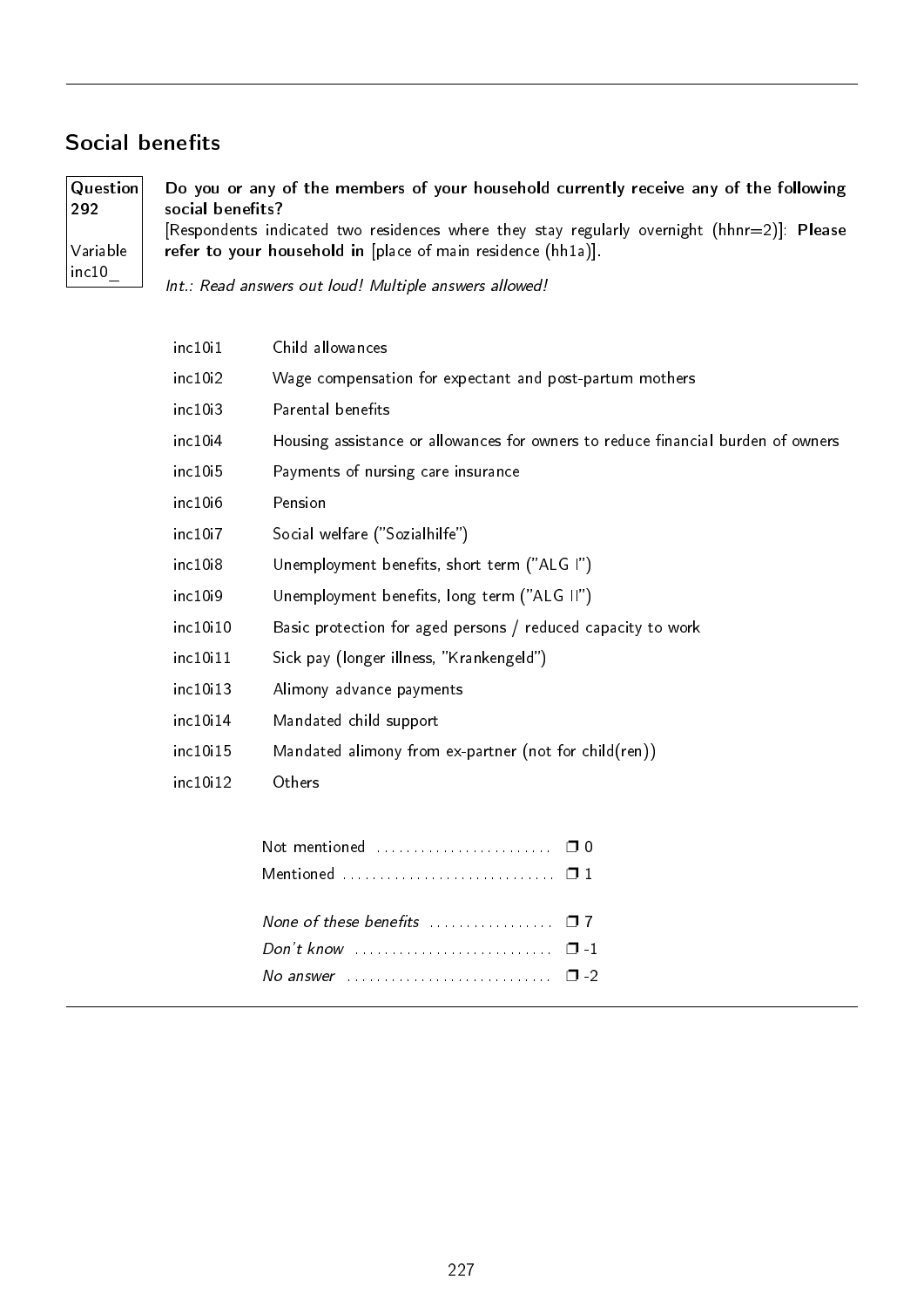#### Question Are you or is anyone else in your household entitled to receive child support or alimony as the consequence of a separation?

Variable inc29\_

293

Int.: Read answer categories out loud! Multiple answers are possible. By child support is meant the financial support received by children (or their mother or father) from the parent who lives apart; by alimony is meant the financial support received by a person, for personal use, from their ex-spouse.

| inc29i1 | Yes, child support |
|---------|--------------------|
| inc29i2 | Yes, alimony       |
| inc29i3 | N٥                 |

Question 294 Variable inc30

### Is the child support actually paid?

Int.: Please read answer categories out loud!

| Yes, but not the full amount $\dots\dots\dots \square$ 2                   |  |
|----------------------------------------------------------------------------|--|
|                                                                            |  |
| Sometimes yes, sometimes no $\Box$ $\Box$ 4                                |  |
|                                                                            |  |
|                                                                            |  |
| No answer $\ldots \ldots \ldots \ldots \ldots \ldots \ldots \quad \Box$ -2 |  |

Respondents in whose household someone is entitled to child support (inc29i1=1)

| Question<br>295 | Is the alimony actually paid?                  |          |
|-----------------|------------------------------------------------|----------|
|                 |                                                |          |
| Variable        | Yes, but not the full amount $\ldots$ $\Box$ 2 |          |
| inc31           |                                                |          |
|                 | Sometimes yes, sometimes no $\Box$ 4           |          |
|                 | Don't know                                     | $\Box$ 1 |
|                 |                                                | $\Box$   |

Respondents in whose household someone is entitled to alimony (inc29i2=1)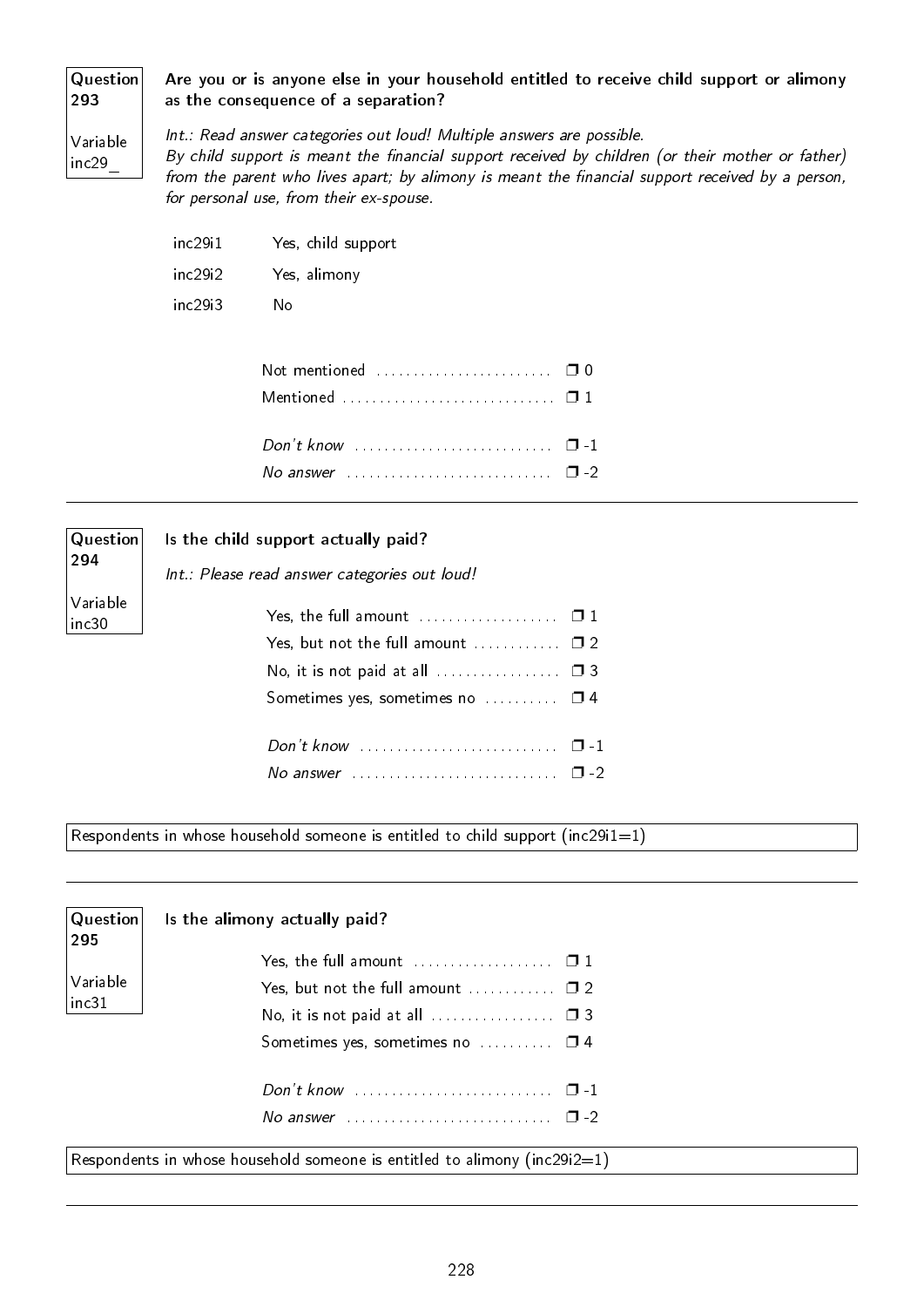# Household income

Variable inc13

Question 296 Combining all income types: How much was the total monthly household income for all household members last month?

Please indicate the monthly net amount, after deduction of taxes and contributions to retirement, unemployment, and health insurance. Please include regular payments like pensions, housing allowances, child allowances, student loans/allowances, child support, etc.

[Respondents with a second residence (hhnr=2)]: Please refer to your household in [place of main residence (hh1a)].

Int.: NEW (11.7.11) If the person lives alone, the question refers to their own income. Households: groups of people who live together and share decision-making regarding household spending. Parental income should only be included if the respondent lives in the parental household. In case of households made up of several roommates/housemates, only indicate income of the respondent. If exact figure not known: Please estimate the monthly figure.  $-$  Euros

| Don't know $\ldots$ $\ldots$ $\ldots$ $\ldots$ $\ldots$ $\ldots$ $\Box$ -1 |  |
|----------------------------------------------------------------------------|--|
| No answer $\cdots$ $\cdots$ $\cdots$                                       |  |

```
Check: If open net income is higher than open household income (if indicated) (inc13<inc2 (if indicated))
or categorized net income is higher than household income (inc13<inc21 (if inc2=-1,-2), i.e. (inc13<250 &
inc21=2) | (inc13<500 & inc21=3) | (inc13<750 & inc21=4) | (inc13<1000 & inc21=5) | (inc13<1250 &
inc21=6) | (inc13<1500 & inc21=7) | (inc13<1750 & inc21=8) | (inc13<2000 & inc21=9) | (inc13<2500 &
inc21=10) | (inc13<3000 & inc21=11) | (inc13<3500 & inc21=12) | (inc13<4000 & inc21=13) | (inc13<4500
& inc21=14)): "My records show that your personal net earnings are higher than your indicated household
income. Please correct your entry.
```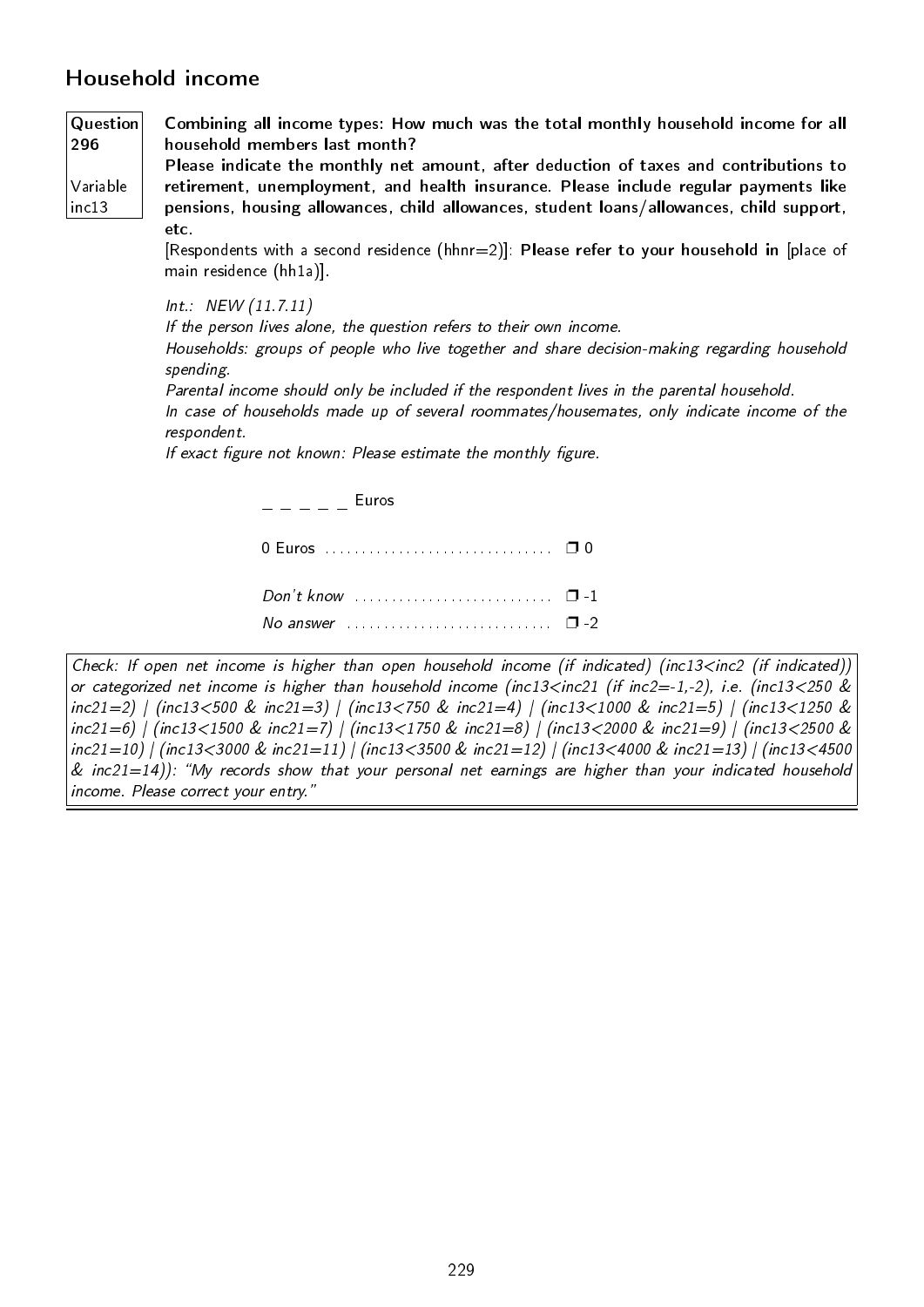| Question<br>297   | It would be helpful for us if you could tell us into which of the following categories the<br>amount fits roughly.                                                                                                                                                                                   |
|-------------------|------------------------------------------------------------------------------------------------------------------------------------------------------------------------------------------------------------------------------------------------------------------------------------------------------|
| Variable<br>inc23 | $Int.:$ Show list 82!<br>If the person lives alone, the question refers to their own income.<br>250 up to 500 Euros  □ 2<br>500 up to 750 Euros  □ 3<br>1,500 up to 1,750 Euros $\square$ 7<br>1,750 up to 2,000 Euros $\Box$ 8<br>2,000 up to 2,500 Euros $\Box$ 9<br>2,500 up to 3,000 Euros  □ 10 |
|                   |                                                                                                                                                                                                                                                                                                      |
|                   | 4,500 and more Euros  0 14                                                                                                                                                                                                                                                                           |
|                   | Don't know $\dots\dots\dots\dots\dots\dots\dots\dots\dots \quad \Box$ -1                                                                                                                                                                                                                             |

Respondents who didn't indicate their exact household income (inc13=-1,-2)

Check: If open or categorized net income is higher than household income (inc23<inc21 (if inc2=-1,-2) i.e. (inc23=1 & inc2>=250) | (inc23=2 & inc2>=500) | (inc23=3 & inc2>=750) | (inc23=4 & inc2>=1000) | (inc23=5 & inc2>=1250) | (inc23=6 & inc2>=1500) | (inc23=7 & inc2>=1750) | (inc23=8 & inc2>=2000) | (inc23=9 & inc2>=2500) | (inc23=10 & inc2>=3000) | (inc23=11 & inc2>=3500) | (inc23=12 & inc2>=4000) | (inc23=13 & inc2>=4500)): My records show that your personal net earnings are higher than your indicated household income. Please correct your entry.

No answer . . . . . . . . . . . . . . . . . . . . . . . . . . . . ❐ -2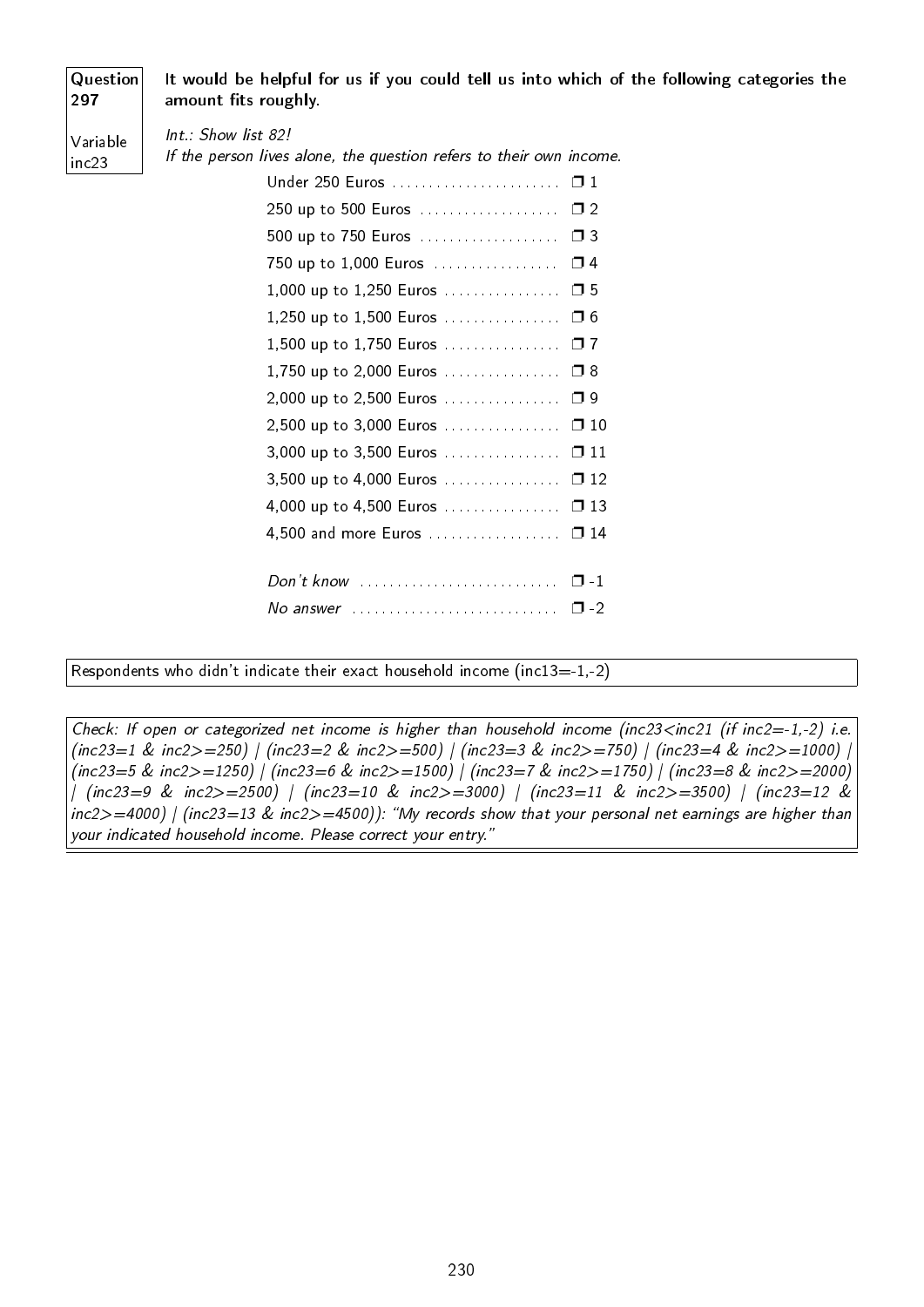# Financial situation

| Question<br>298   | residence (hh1a)]?                           |                                                                            |  |        |        |        | What is the financial situation of your parent/s, who live/s with you in [place of main                                                                                                                                    |
|-------------------|----------------------------------------------|----------------------------------------------------------------------------|--|--------|--------|--------|----------------------------------------------------------------------------------------------------------------------------------------------------------------------------------------------------------------------------|
| Variable<br>inc25 | Int.: Show list 83!                          |                                                                            |  |        |        |        |                                                                                                                                                                                                                            |
|                   | inc25i2                                      |                                                                            |  |        |        |        | My parents often have to forego something because they have to watch their budget.                                                                                                                                         |
|                   | inc25i3                                      | My parents are mostly short of money.                                      |  |        |        |        |                                                                                                                                                                                                                            |
|                   |                                              |                                                                            |  |        |        |        |                                                                                                                                                                                                                            |
|                   | Not at all correct                           |                                                                            |  | $\Box$ | $\Box$ | 5<br>Π | Completely correct                                                                                                                                                                                                         |
|                   |                                              |                                                                            |  |        |        |        |                                                                                                                                                                                                                            |
|                   |                                              | No answer $\ldots \ldots \ldots \ldots \ldots \ldots \ldots \quad \Box$ -2 |  |        |        |        |                                                                                                                                                                                                                            |
|                   | & (for all $x=1,,10$ is ehc10kxh1 $\neq$ 1)) |                                                                            |  |        |        |        | Respondents who live with at least one parent at their main residence, and who do not have their partner and<br>(own) children living in the household ((For at least one $x=1,,20$ is ehc23px=2,,9 & ehc25px=1) & ehc26≠1 |
|                   |                                              |                                                                            |  |        |        |        |                                                                                                                                                                                                                            |
| Question<br>ົດດ   |                                              | How is your own financial situation?                                       |  |        |        |        |                                                                                                                                                                                                                            |

| 299               |                       |                             |           |   |                |           |                                                                                                           |
|-------------------|-----------------------|-----------------------------|-----------|---|----------------|-----------|-----------------------------------------------------------------------------------------------------------|
|                   | $Int.:$ Show list 83! |                             |           |   |                |           |                                                                                                           |
| Variable<br>inc26 | inc26i2<br>inc26i3    | I am mostly short of money. |           |   |                |           | I often have to forego something because I have to watch my budget.                                       |
|                   | Not at all correct    |                             | $2 \quad$ | 3 | $\overline{4}$ | 5         | Completely correct                                                                                        |
|                   |                       | Don't know                  |           |   |                | $\Box$ -1 |                                                                                                           |
|                   |                       |                             |           |   |                | $\Box$ -2 |                                                                                                           |
|                   |                       |                             |           |   |                |           | Respondents who do not live with parents and partners in a household at their main residence, or who live |

| Respondents who do not live with parents and partners in a household at their main residence, or who live with           |
|--------------------------------------------------------------------------------------------------------------------------|
| parents and without partner and without (own) children (((For all $x=1,,20$ is ehc23px $\neq$ 2,,9   ehc25px $\neq$ 1) & |
| ehc26≠1)   ((for at least one x=1,,20 is ehc23px=2,,9 & ehc25px=1) & ehc26≠1 & (for all x=1,,10 is                       |
| ehc $10$ kxh $1\neq$ $1$ )))                                                                                             |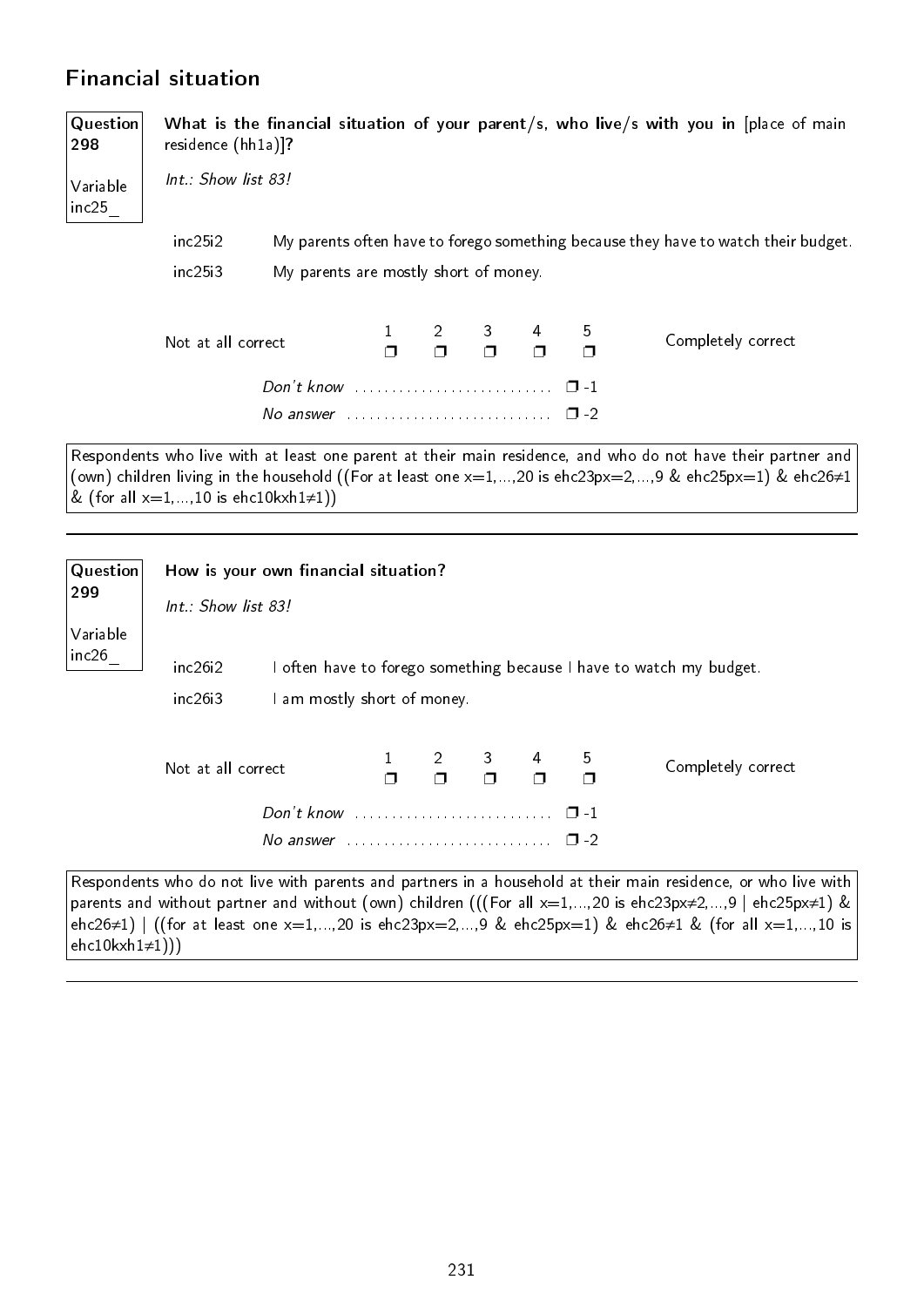| Question<br>300<br>Variable | Int.: Show list 83! | How is the financial situation in your household?                  |                              |                             |                            |                            |                           |                                                                                                             |
|-----------------------------|---------------------|--------------------------------------------------------------------|------------------------------|-----------------------------|----------------------------|----------------------------|---------------------------|-------------------------------------------------------------------------------------------------------------|
| inc27                       | inc27i2             |                                                                    |                              |                             |                            |                            |                           | We often have to forego something because we have to watch our budget.                                      |
|                             | inc27i3             | We are mostly short of money.                                      |                              |                             |                            |                            |                           |                                                                                                             |
|                             |                     |                                                                    |                              |                             |                            |                            |                           |                                                                                                             |
|                             | Not at all correct  |                                                                    | $\mathbf{1}$<br>σ            | 2<br>$\Box$                 | 3<br>$\Box$                | 4<br>$\Box$                | 5<br>$\Box$               | Completely correct                                                                                          |
|                             |                     |                                                                    |                              |                             |                            |                            | $\Box$ -1                 |                                                                                                             |
|                             |                     |                                                                    |                              |                             |                            |                            | $\Box$ -2                 |                                                                                                             |
|                             |                     | $(ehc26=1   (For at least one x=1,,10 is ehc10kxh1=1))$            |                              |                             |                            |                            |                           | Respondents who live with their partner or with their (own) children in a household at their main residence |
| Question<br>301             | Int.: Show list 84! |                                                                    |                              |                             |                            |                            |                           | How satisfied are you generally with your household's financial situation?                                  |
| Variable<br>inc28           | Very dissatisfied   |                                                                    | $\Omega$<br>$\Box$<br>$\Box$ | 2<br>3.<br>$\Box$<br>$\Box$ | 4<br>5<br>$\Box$<br>$\Box$ | 7<br>6<br>$\Box$<br>$\Box$ | 8<br>$\Box$               | 9<br>10<br>Very satisfied<br>$\Box$                                                                         |
|                             |                     |                                                                    |                              |                             |                            |                            | $\Box$ -1<br>$\square$ -2 |                                                                                                             |
| Question<br>302             |                     | support for an ex-partner or for children?                         |                              |                             |                            |                            |                           | Do you or does any of the members of your household pay mandated alimony or child                           |
| Variable<br>inc22           |                     | Int.: Show list 85! Multiple responses allowed!                    |                              |                             |                            |                            |                           |                                                                                                             |
|                             | inc22i1             | Yes, for an ex-partner                                             |                              |                             |                            |                            |                           |                                                                                                             |
|                             | inc22i2             | Yes, for a child                                                   |                              |                             |                            |                            |                           |                                                                                                             |
|                             | inc22i3             | No, neither-nor                                                    |                              |                             |                            |                            |                           |                                                                                                             |
|                             |                     | Not mentioned                                                      |                              |                             |                            |                            | $\Box$ 0                  |                                                                                                             |
|                             |                     | $Don't know \dots \dots \dots \dots \dots \dots \dots \dots \dots$ |                              |                             |                            |                            | $\Box$ -1                 |                                                                                                             |
|                             |                     |                                                                    |                              |                             |                            |                            | $\Box$ -2                 |                                                                                                             |
|                             |                     |                                                                    |                              |                             |                            |                            |                           |                                                                                                             |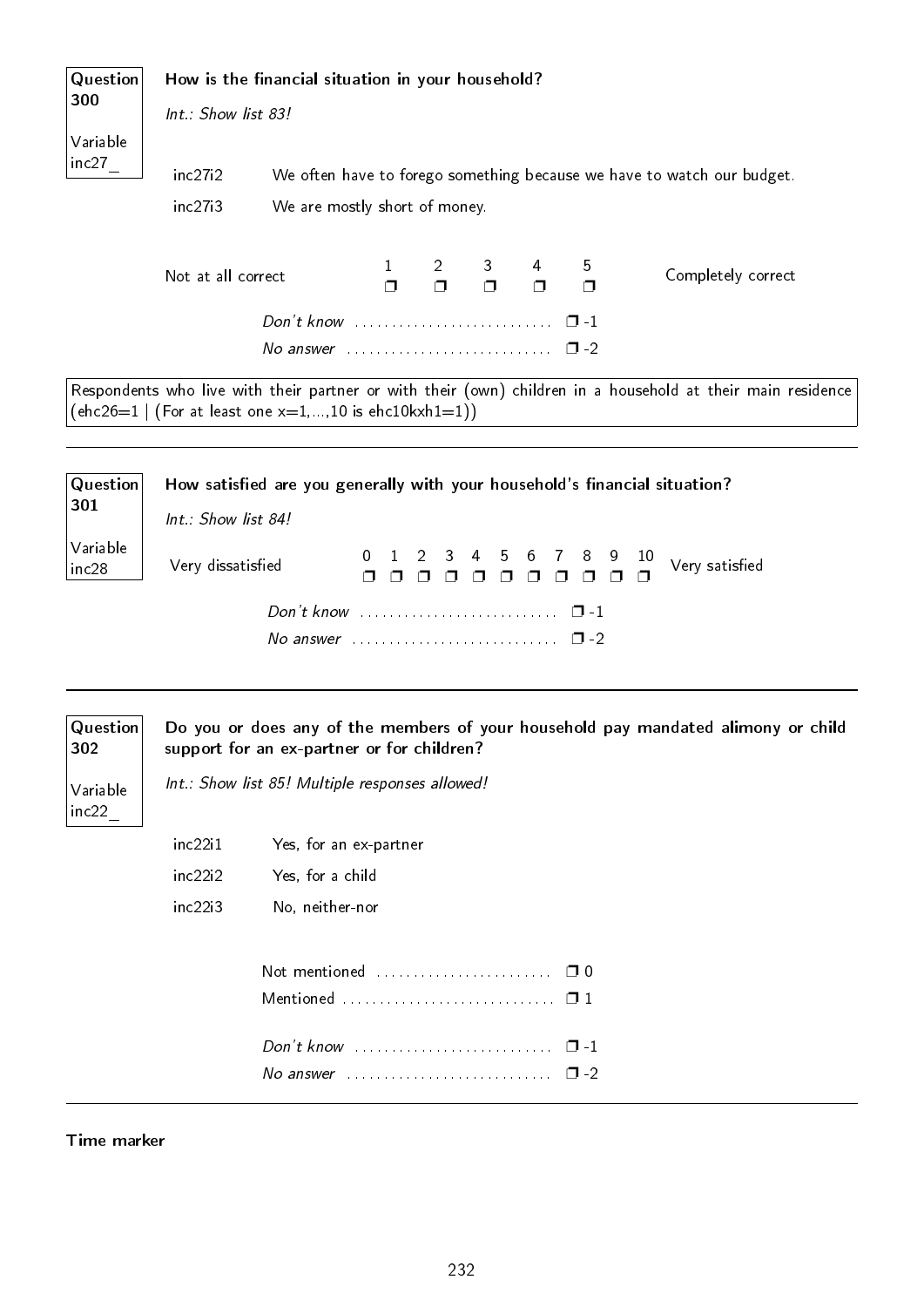# Health, satisfaction

| Question                            | How would you describe your health status in the past 4 weeks on general?                                                                                                                                                                                                            |
|-------------------------------------|--------------------------------------------------------------------------------------------------------------------------------------------------------------------------------------------------------------------------------------------------------------------------------------|
| 303                                 | Int.: Show list 86!                                                                                                                                                                                                                                                                  |
| Variable<br>hlt1                    |                                                                                                                                                                                                                                                                                      |
| Question<br>304<br>Variable<br>hlt7 | On the average, how many hours do you sleep at night during the working week?<br>$\overline{\phantom{a}}$ $\overline{\phantom{a}}$ , $\overline{\phantom{a}}$ hours per night (round up to half<br>hours)<br>No answer $\ldots \ldots \ldots \ldots \ldots \ldots \ldots \square$ -2 |
|                                     |                                                                                                                                                                                                                                                                                      |
| Question<br>305                     | Now I would like to ask about your general satisfaction with life. All in all, how satisfied<br>are you with your life at the moment?                                                                                                                                                |
| Variable                            | Int.: Show list 87!                                                                                                                                                                                                                                                                  |
| sat6                                | $1\quad 2$<br>$\mathbf{3}$<br>789<br>$\frac{10}{4}$ Very satisfied<br>4 5<br>6<br>$\mathbf{0}$<br>Very dissatisfied<br>$\Box$<br>$\Box$                                                                                                                                              |
|                                     | $\Box$ -1                                                                                                                                                                                                                                                                            |
|                                     | $\square$ -2                                                                                                                                                                                                                                                                         |
|                                     |                                                                                                                                                                                                                                                                                      |
| Question<br>306                     | How did you like the interview?<br>Int.: Show list 88!                                                                                                                                                                                                                               |
| Variable<br>int11                   | $\overline{2}$<br>3<br>5<br>1<br>4<br>A lot<br>Not at all<br>$\Box$<br>$\Box$<br>$\Box$<br>$\Box$<br>$\Box$                                                                                                                                                                          |

Don't know . . . . . . . . . . . . . . . . . . . . . . . . . . . ❐ -1 No answer . . . . . . . . . . . . . . . . . . . . . . . . . . . . ❐ -2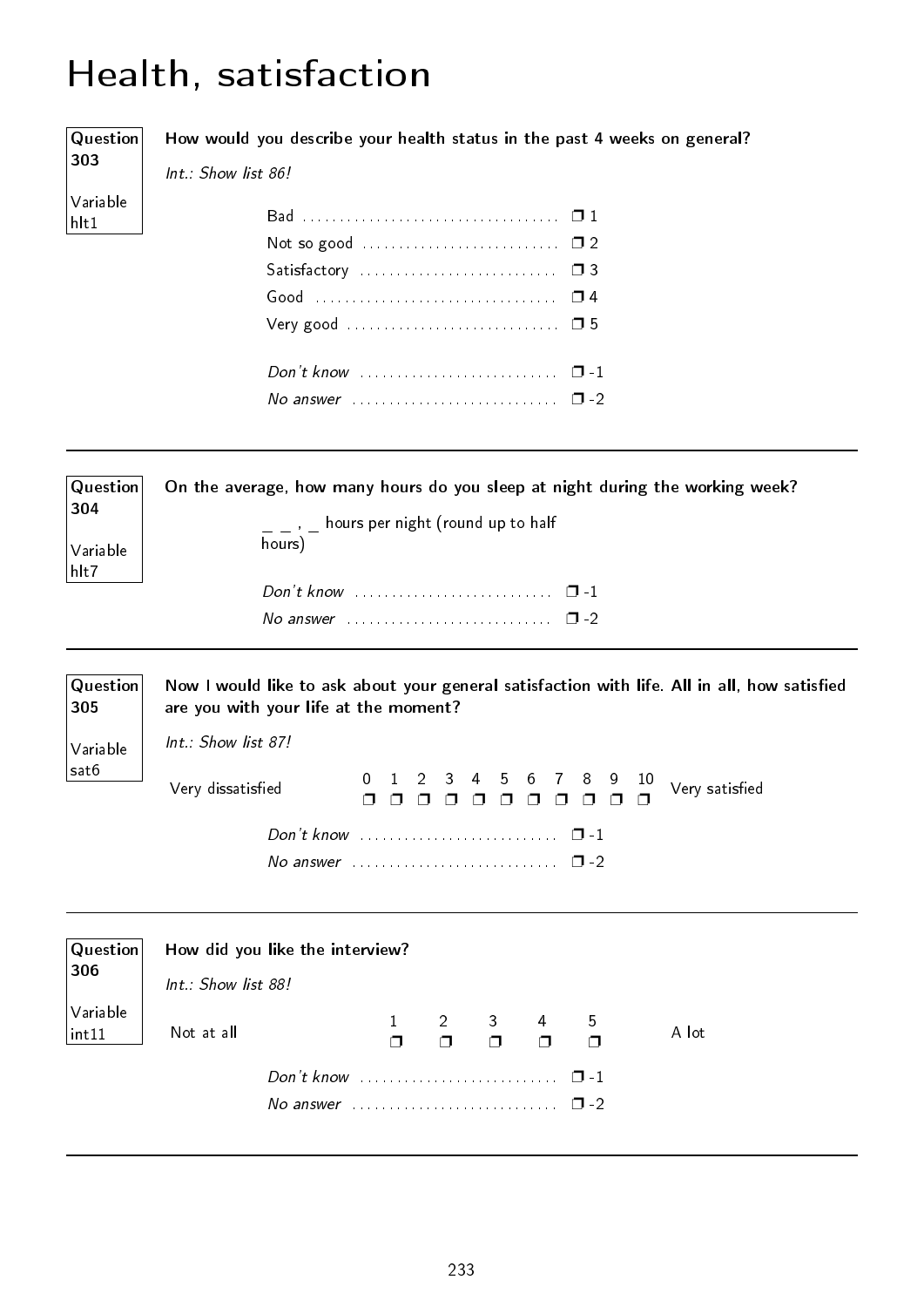| Question <br> 307                        | Do you have any suggestions or comments regarding the interview?        |
|------------------------------------------|-------------------------------------------------------------------------|
|                                          | Yes, namely: _________________________ (int12o)  0 1                    |
| $\bigg \text{Variable}\atop\text{int12}$ | No, I do not have any comments or suggestions on the interview $\Box$ 0 |
|                                          |                                                                         |
|                                          | $\Box$                                                                  |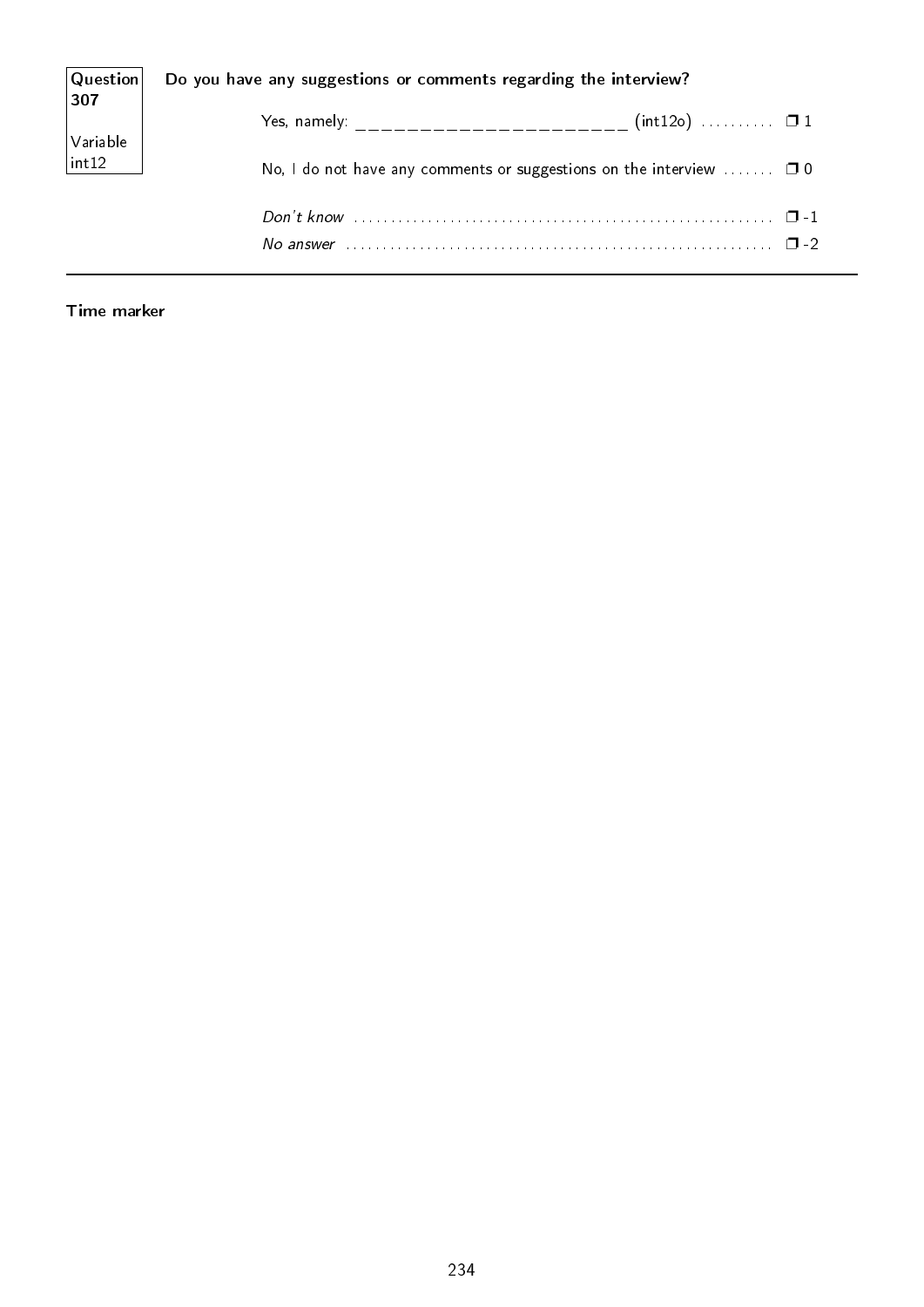# End of interview

#### **Question** 308

Variable cas1

Because you are taking part in the adult survey for the first time this year, we would like to ask you to fill out a short additional questionnaire. You can fill it out now, and I would take it with me when we are finished. Or would you rather have me come back at a later time to pick up the questionnaire?

> Fill out questionnaire now  $\dots\dots\dots\dots \Box 1$ Hand over questionnaire and pick up later  $\Box$  2 Respondent does not want to fill out questionnaire . . . . . . . . . . . . . . . . . . . . . . . . . . . . . . ❐ 3

### First-time respondents  $(d0=2)$

Text 41

vnjb

Int.: Write the following numbers on the "Supplemental Questionnaire for Youths Entering the Main Survey" and give to respondent: Billing number: Wave: [address tranche] List number: [rllistno] Serial number: [rllfdno] Household number: [id]

First-time respondents, who agreed to fill out the written supplemental questionnaire (vnj=1,2)

| Question        | Int.: Collect the filled-out questionnaire or make an appoint to pick it up.                      |
|-----------------|---------------------------------------------------------------------------------------------------|
| 309<br>Variable | Supplemental questionnaire subsequently                                                           |
| cas2            | Supplemental questionnaire collected $\Box$ $\Box$ 2<br>Supplemental questionnaire will be picked |
|                 |                                                                                                   |

First-time respondents, who agreed to fill out the written supplemental questionnaire (cas1=1,2)

| $^{\shortmid}$ Text 42 $_{\shortmid}$ | Now we are at the end of the interview. Thank you very much for your participation. As |
|---------------------------------------|----------------------------------------------------------------------------------------|
|                                       | promised, you will receive 10 Euro for your participation.                             |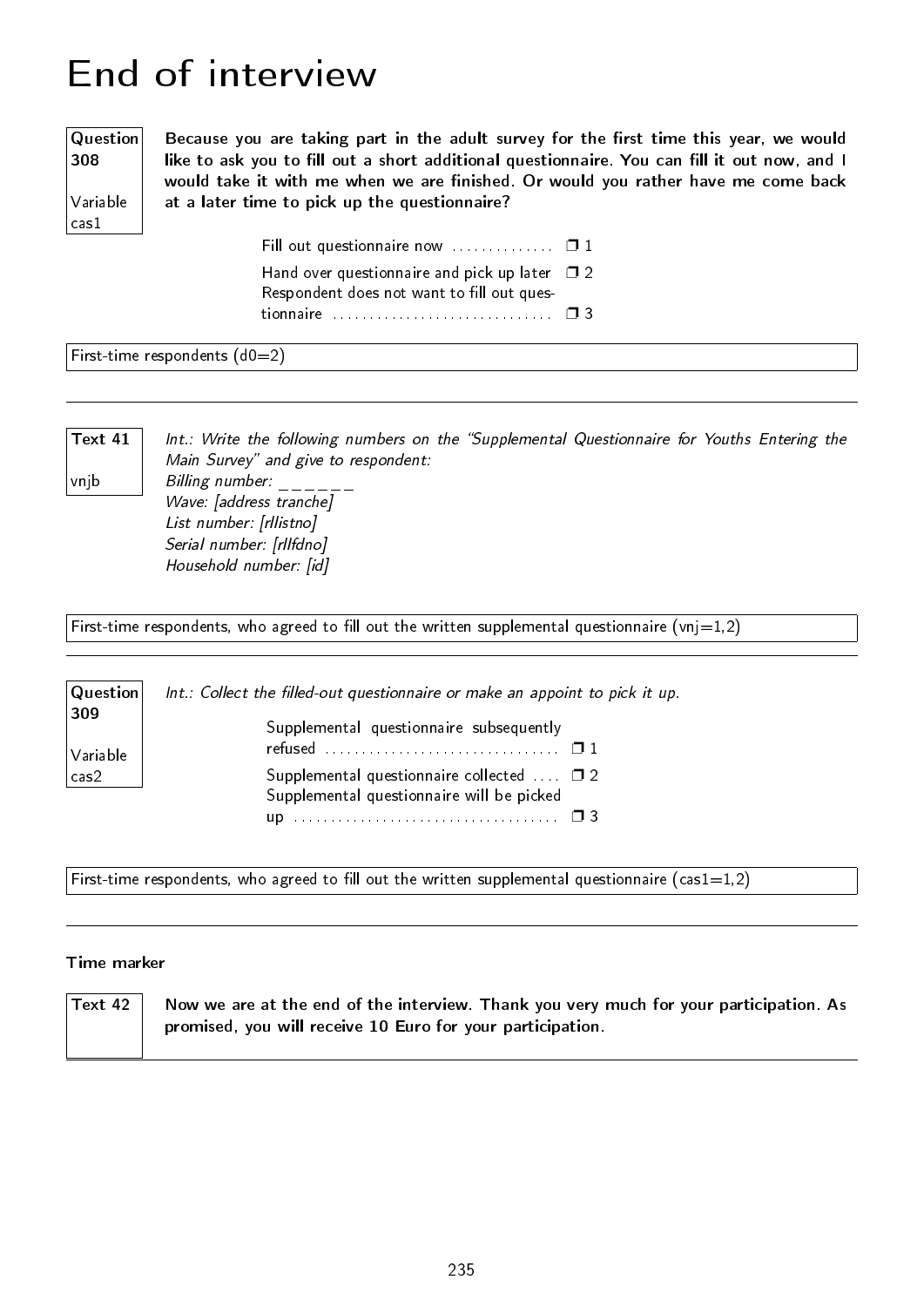| $ $ Question $ $<br>$ 310\rangle$ | Int.: Collect the completed partner questionnaire. If partner has not finished filling out the ques-<br>tionnaire yet, mention that it could either be picked up later or sent to Infratest by mail in the<br>stamped envelope provided at no cost to the respondents. |
|-----------------------------------|------------------------------------------------------------------------------------------------------------------------------------------------------------------------------------------------------------------------------------------------------------------------|
| $\sqrt{}$ Variable                |                                                                                                                                                                                                                                                                        |
| $ $ cps $5 $                      |                                                                                                                                                                                                                                                                        |
|                                   |                                                                                                                                                                                                                                                                        |
|                                   |                                                                                                                                                                                                                                                                        |

Respondents with partner whose partners was handed out personally the (German) questionnaire during the  $\vert$  interview  $(\textsf{cps4}{=}1)$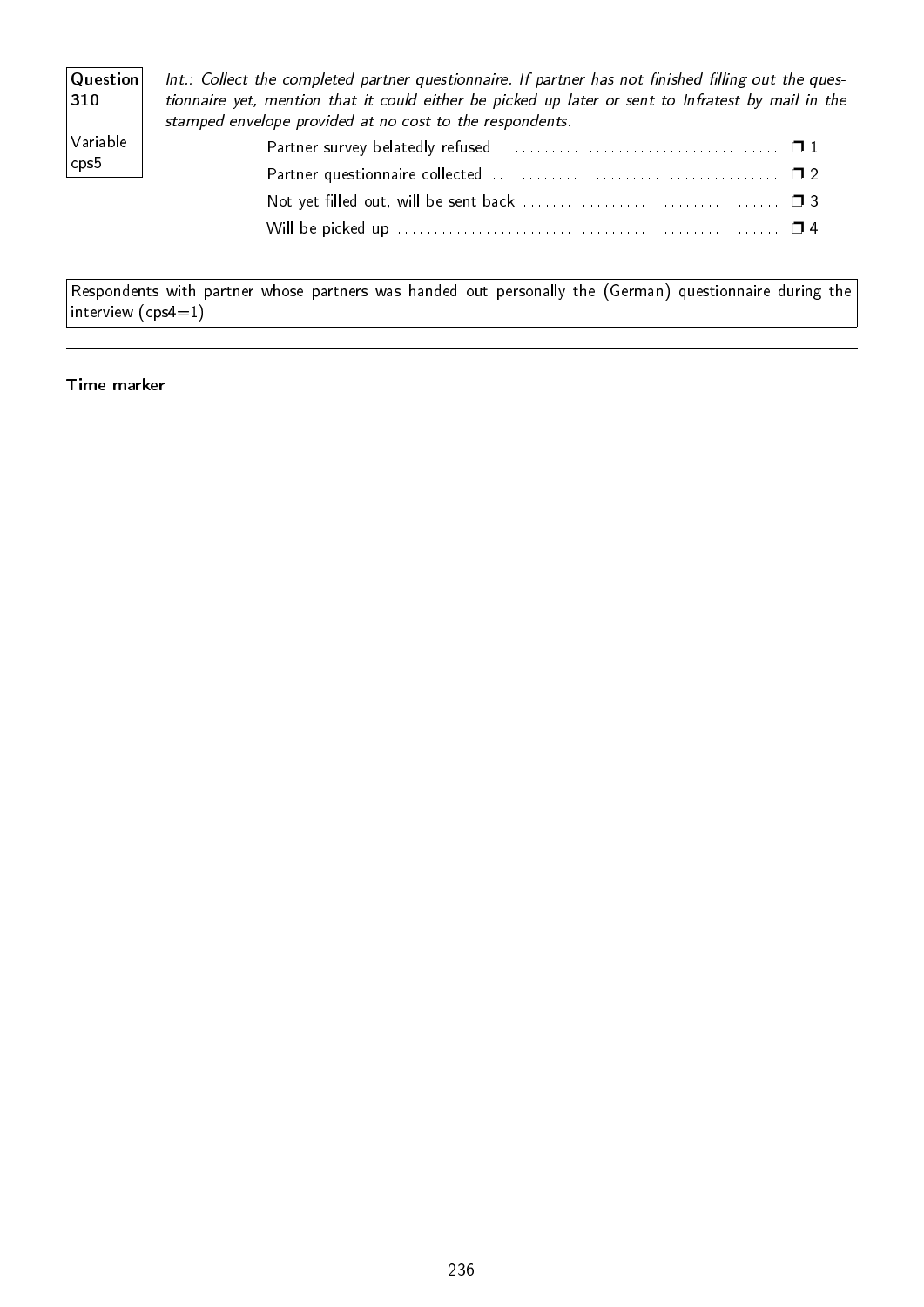# Assessments by the interviewer

Question 311 Variable int4\_ Was the interview conducted with the respondent alone, or were other persons present during the conversation? Int.: Multiple responses allowed! int4i1 Interview was conducted with the respondent alone int4i2 Spouse/partner was present int4i3 Children were present int4i4 Other family members were present  $int4i5$  Other persons were present, namely: \_\_\_\_\_\_\_\_\_\_\_\_\_\_\_(int4i5o) Not mentioned . . . . . . . . . . . . . . . . . . . . . . . . ❐ 0 Mentioned . . . . . . . . . . . . . . . . . . . . . . . . . . . . . ❐ 1

| $ $ Question $ $<br>$ 312\rangle$       | Did any of the other persons who were present interfere with the interview? |
|-----------------------------------------|-----------------------------------------------------------------------------|
|                                         |                                                                             |
| $\bigg \text{Variable}\atop\text{int5}$ |                                                                             |
|                                         |                                                                             |

If other persons were present during the conversation (int4i2=1 | int4i3=1 | int4i4=1 | int4i5=1)

Question Did you have contact with the partner of the respondent during the interview?

| 313                       |                                 |  |
|---------------------------|---------------------------------|--|
|                           |                                 |  |
| Variable<br>$\int$ int4i6 |                                 |  |
|                           | Respondents with partner (hp=1) |  |

| $ 314\rangle$                                                                              |  |
|--------------------------------------------------------------------------------------------|--|
| Anchor may be questioned again by TNS Infratest $\dots\dots\dots\dots\dots\dots \square 1$ |  |
| Anchor explicitly (and on his/her own initiative) refuses to participate in<br>Variable    |  |
| int6                                                                                       |  |